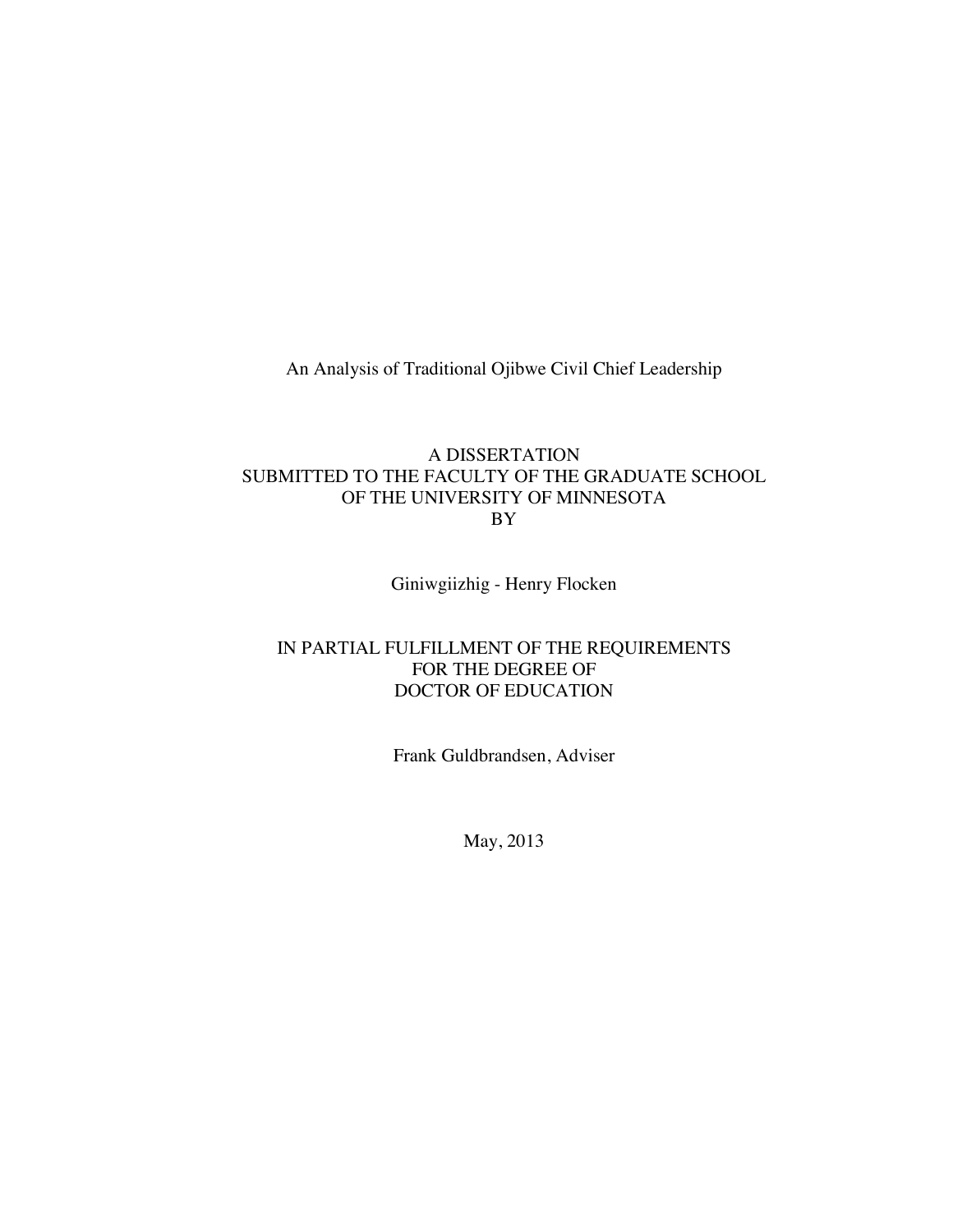© Giniwgiizhig - Henry Flocken 2013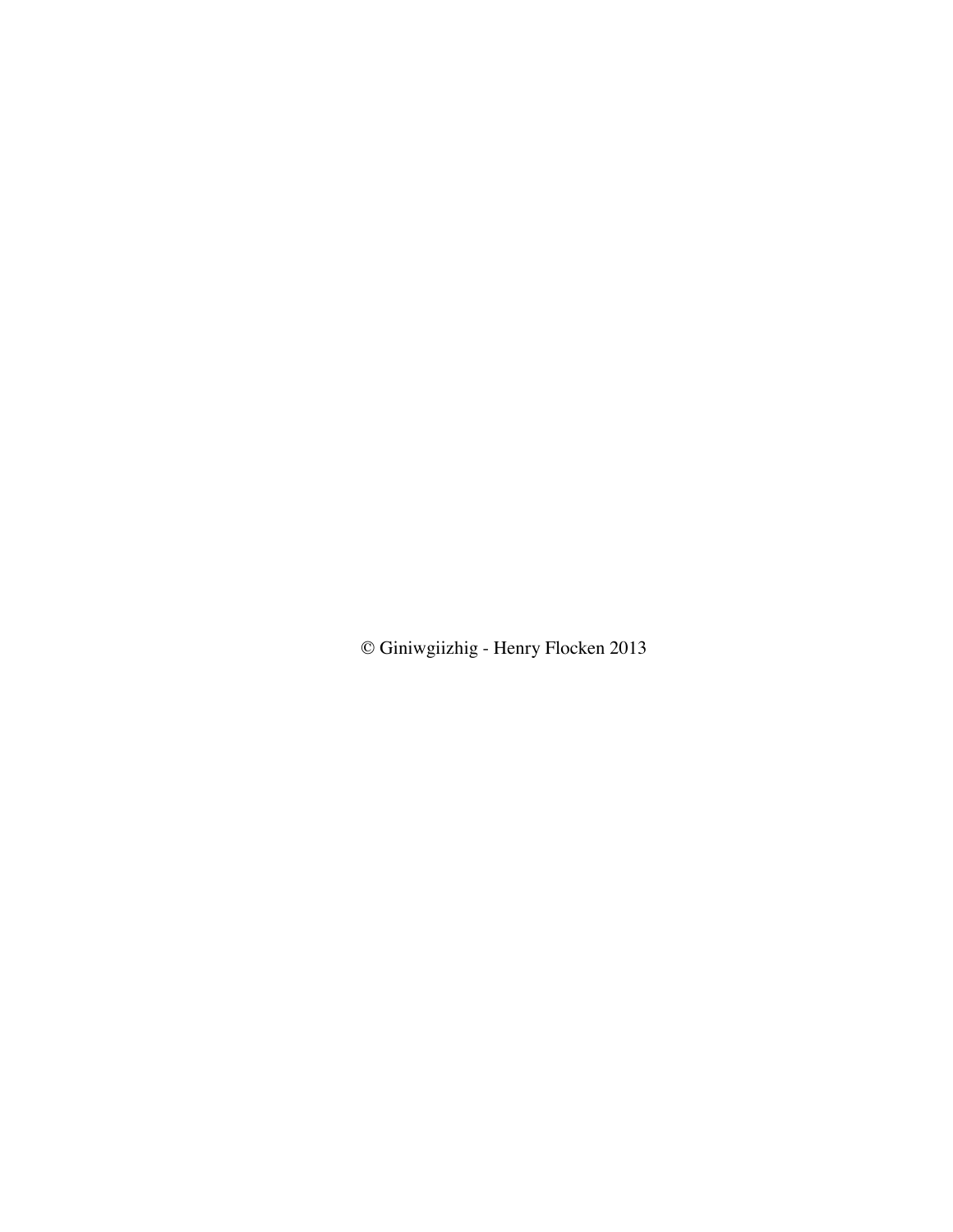# **Acknowledgements**

My wife, Clarice Mountain, endured the weight of my absence. Her strength helps me succeed. I love her immensely.

My children, Terry, Tashina, Samara, Bobbi, Ricky, Ryan, Lisa, Ashley, and Desi, also felt my absence.

Marcy Ardito instilled in me that I was smart and could do anything.

Dr. Frank Guldbrandsen is a friend and an intellectual guerrilla emancipating cattle from slaughter.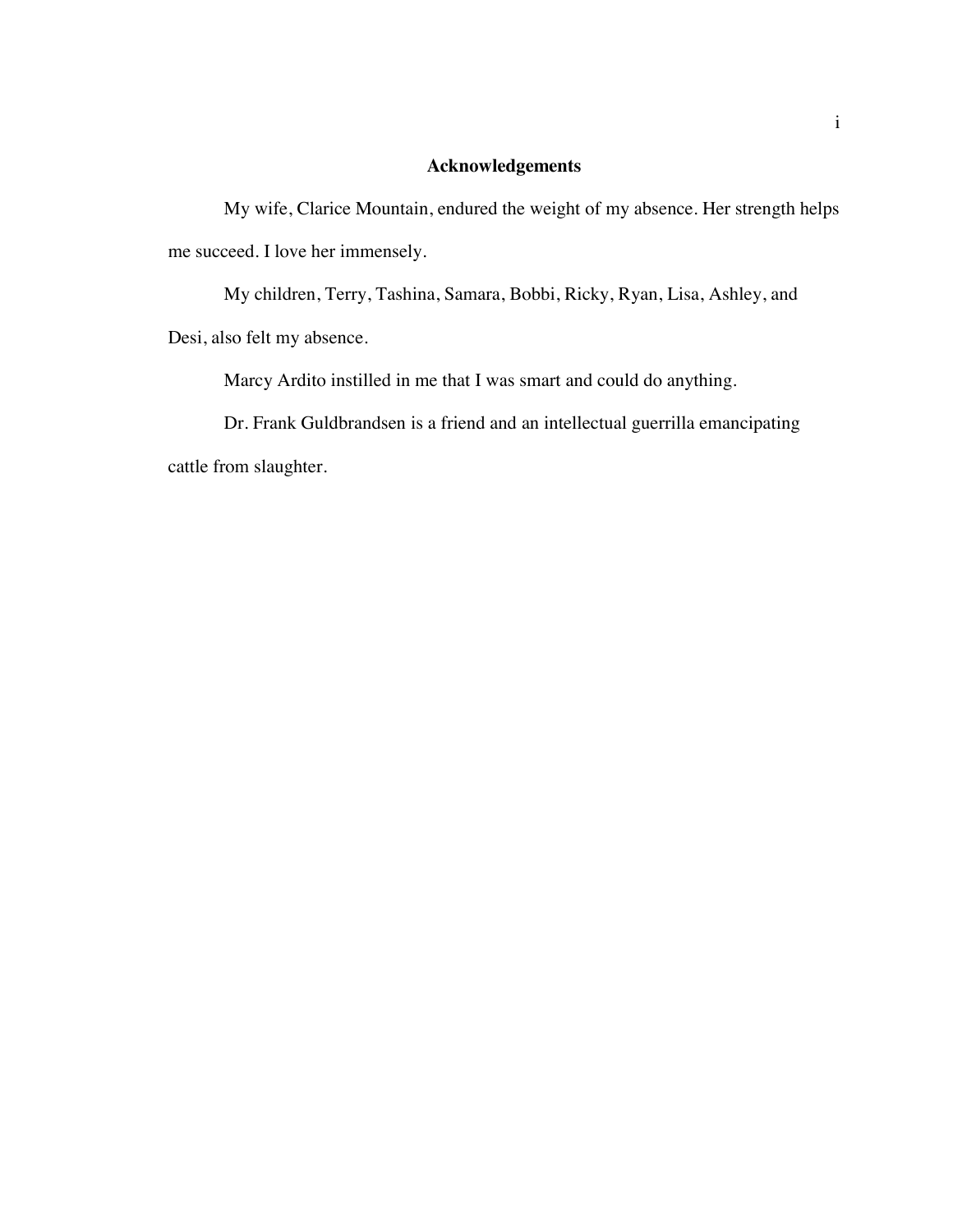# **Dedication**

This work is dedicated to the late Albert Churchill, a spiritual leader, and his great family. Albert kept traditional ceremonies alive and always shared knowledge with those who asked. Knowledge is useless unless it is shared. He said if we do not share our knowledge, then the flow of new knowledge will be blocked and we will not learn. He always said, "Together we can do anything."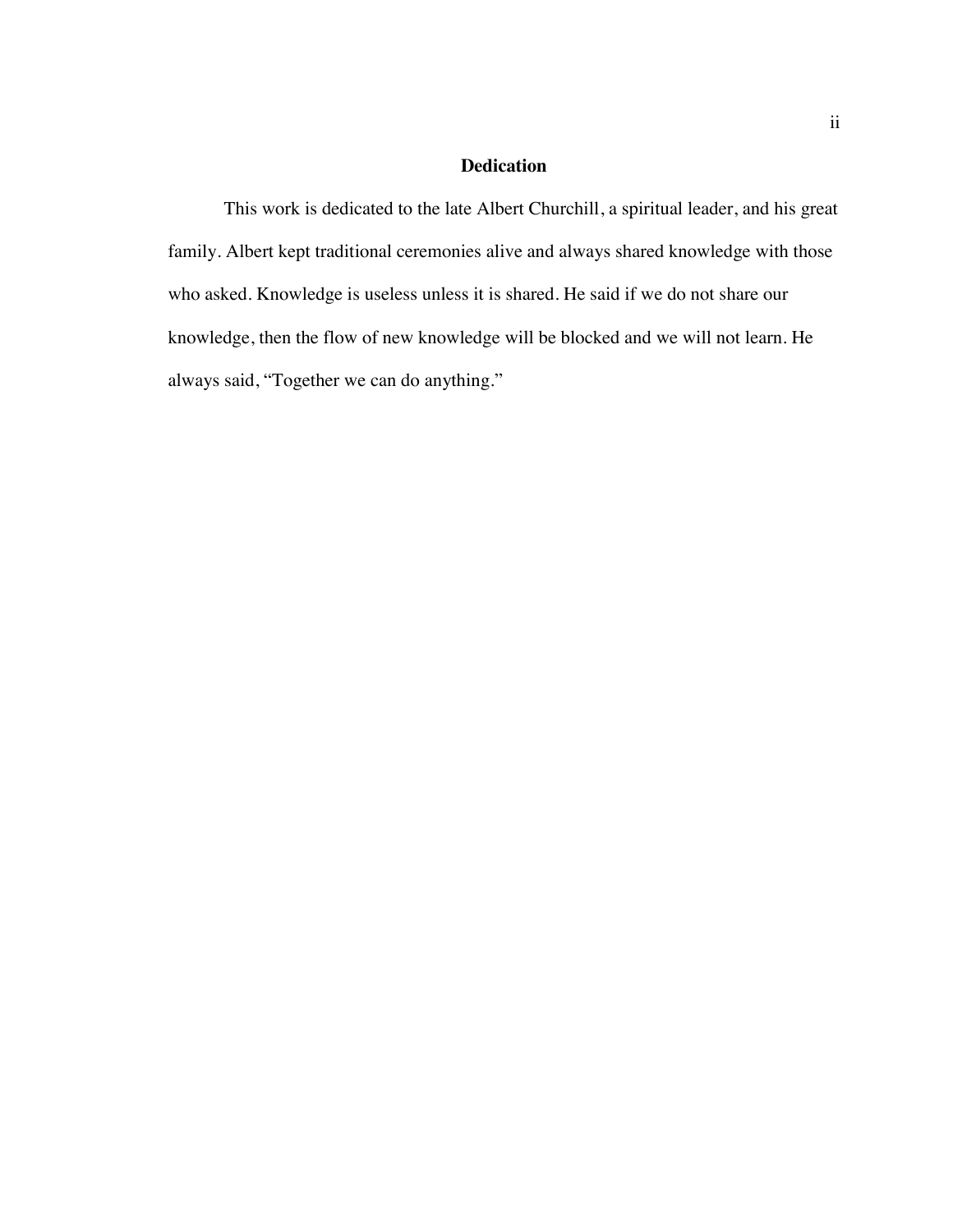#### **Abstract**

Little is known about traditional Ojibwe civil chief leadership. This critical ethnography is an analysis of traditional Ojibwe civil chief leadership. Hereditary chiefs are interviewed. Chief leadership lies nested in the Anishinaabe Constitution. It is clan-based and value-based. It includes all of creation. Leadership is emergent and symbolic. Chiefs symbolized and are spokespersons for the will of the people. They were selected based on their virtues. The real power is in the people, in clans in council. Hunting groups had spokesmen in clans. Chiefs were chosen from the clan headmen in council. Larger area councils selected a chief from the chief-council. This system is spiritual, holistic, consensual, and egalitarian. It empowers the people. Colonial oppression has transformed what was a bottom-up structure to a Western top-down structure often filled with nepotism, favoritism, and corrupt and coercive leadership. Coupled with historic trauma, this engenders self-oppression and social dysfunction. Many activists call for a return to traditional Anishinaabe government, but little is known about what that is. The purpose of this critical ethnography is to know traditional Ojibwe civil chief leadership, add to leadership knowledge, and use that knowledge in Anishinaabe leadership models for tomorrow.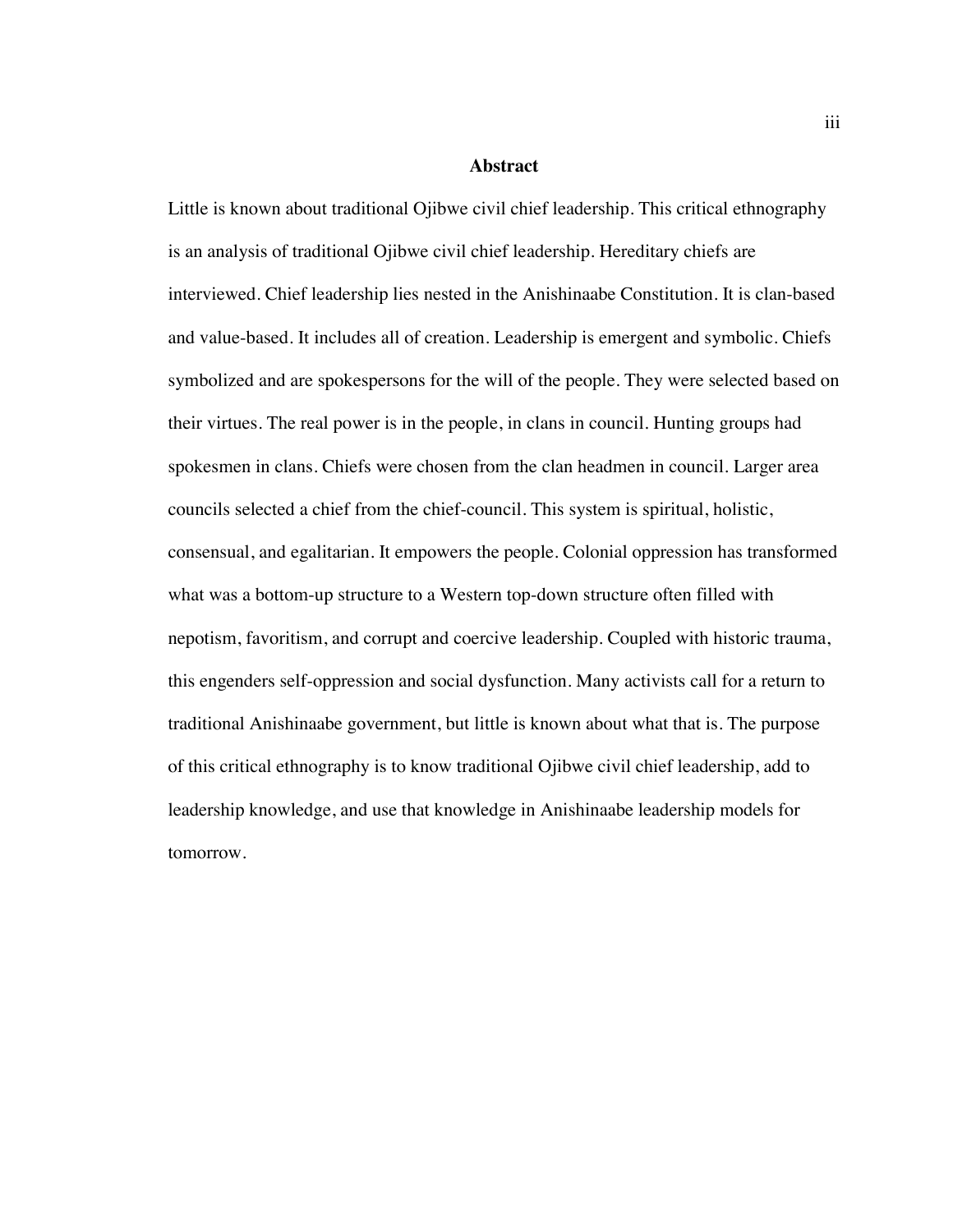# **Table of Contents**

| Bimaadiziwin - Reciprocal Relationship with Spirits and Creation 31 |  |
|---------------------------------------------------------------------|--|
|                                                                     |  |
|                                                                     |  |
|                                                                     |  |
|                                                                     |  |
|                                                                     |  |
|                                                                     |  |
|                                                                     |  |
|                                                                     |  |
|                                                                     |  |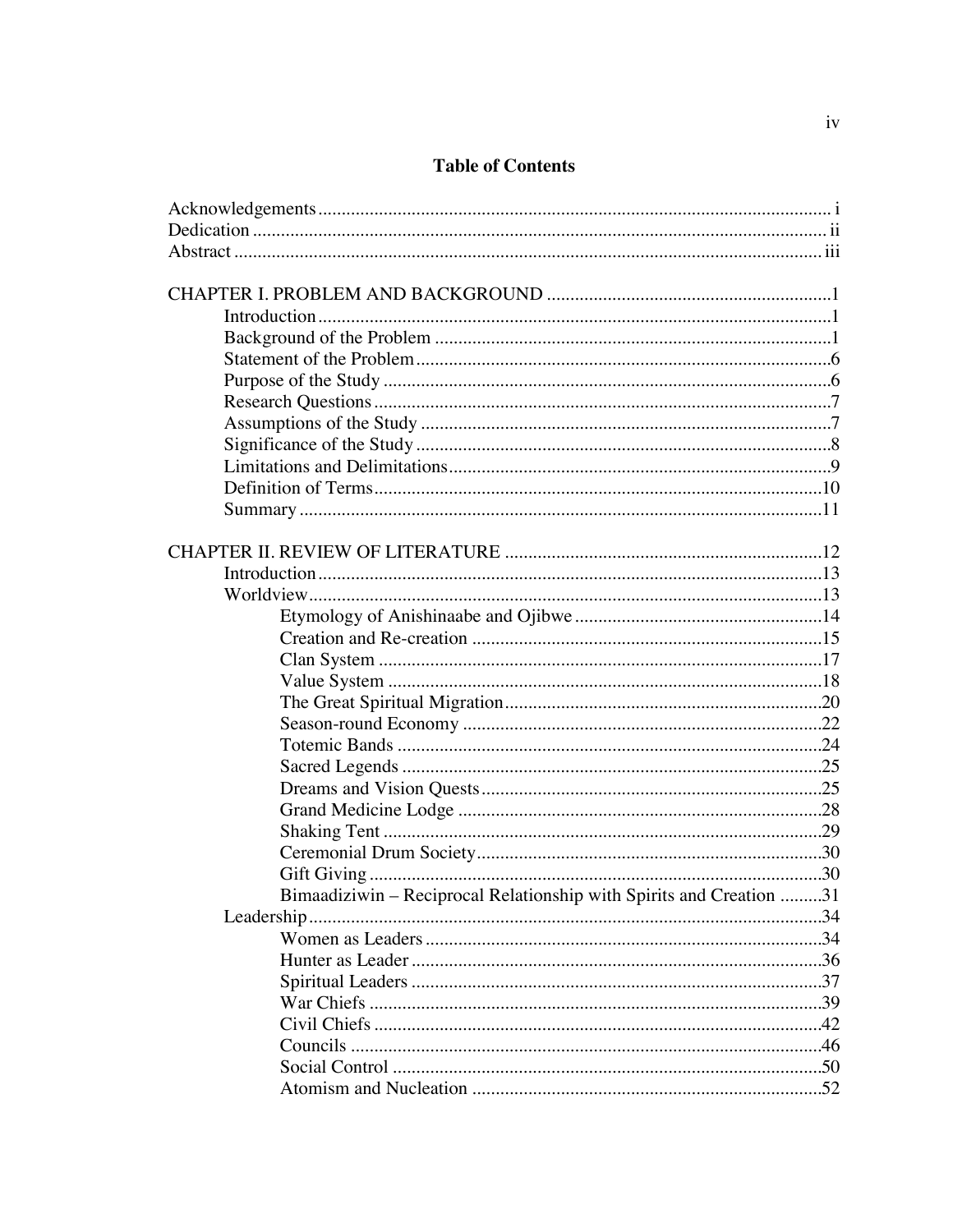| French Trade, Infiltration, Dependency and Decentralization60    |  |
|------------------------------------------------------------------|--|
|                                                                  |  |
|                                                                  |  |
|                                                                  |  |
|                                                                  |  |
|                                                                  |  |
|                                                                  |  |
|                                                                  |  |
|                                                                  |  |
| Loss of Land and Resources and Economic Collapse 77              |  |
|                                                                  |  |
|                                                                  |  |
|                                                                  |  |
|                                                                  |  |
|                                                                  |  |
|                                                                  |  |
| Elected Ojibwe Chiefs of the United States and Self-Oppression95 |  |
|                                                                  |  |
|                                                                  |  |
|                                                                  |  |
|                                                                  |  |
|                                                                  |  |
|                                                                  |  |
|                                                                  |  |
|                                                                  |  |
|                                                                  |  |
|                                                                  |  |
|                                                                  |  |
|                                                                  |  |
|                                                                  |  |
|                                                                  |  |
|                                                                  |  |
|                                                                  |  |
|                                                                  |  |
|                                                                  |  |
|                                                                  |  |
|                                                                  |  |
| What is Traditional Ojibwe Civil Chief Leadership? 122           |  |
|                                                                  |  |
|                                                                  |  |
|                                                                  |  |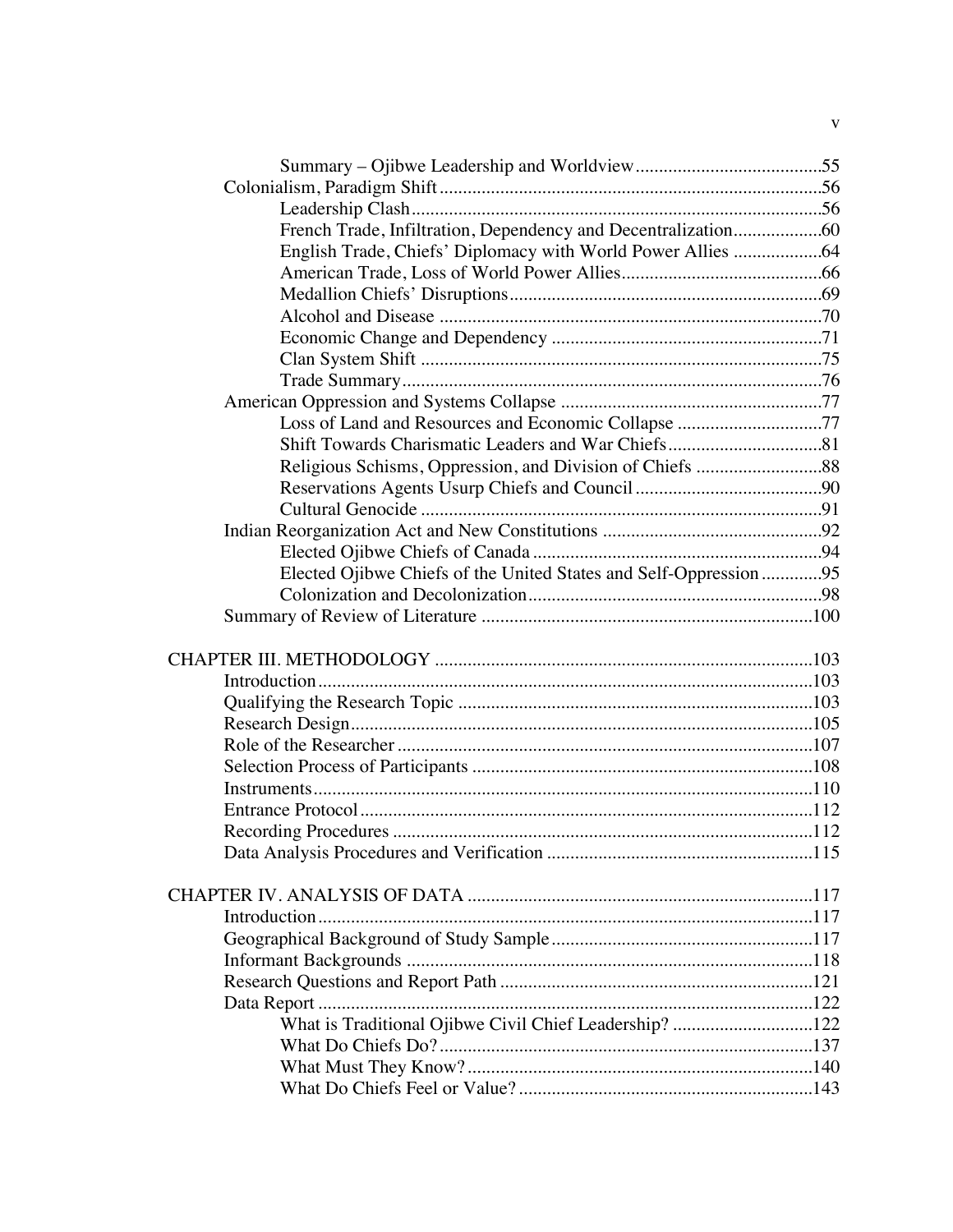| How Do Members Behave Toward or Interact With the Chief?151 |  |
|-------------------------------------------------------------|--|
|                                                             |  |
|                                                             |  |
|                                                             |  |
|                                                             |  |
|                                                             |  |
|                                                             |  |
|                                                             |  |
|                                                             |  |
|                                                             |  |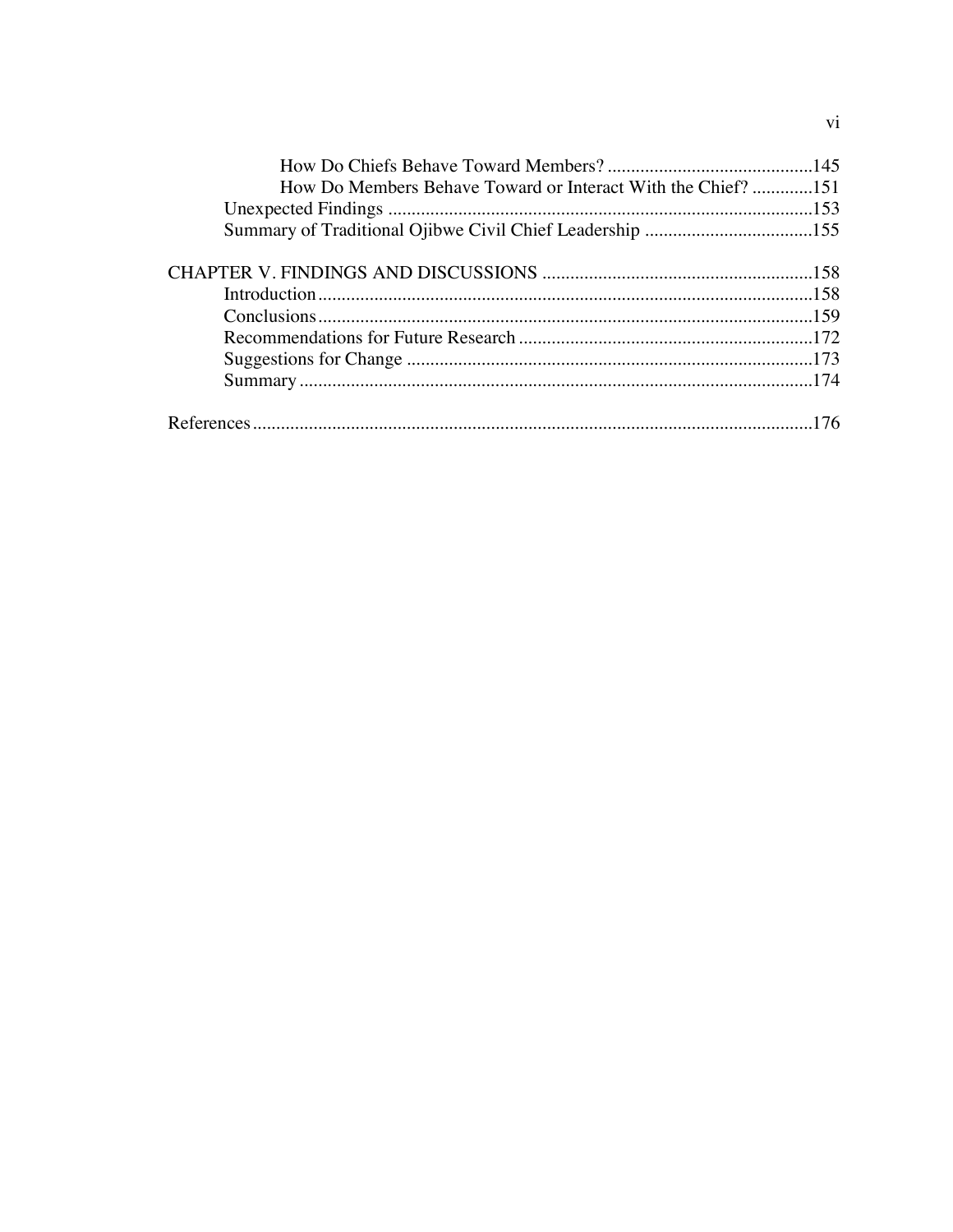# **CHAPTER I. PROBLEM AND BACKGROUND**

#### **Introduction**

Little is known about traditional Ojibwe civil chief leadership, or *Ogimaawiwin*. In the process of Anishinaabe systems change, much has been lost across the short time period of acculturation and colonization. Only fragmented knowledge remains within the memory of a few remaining hereditary civil chiefs. What has been written on this subject was almost exclusively by outside observers, such as traders, clergy, and government officials. Our spiritual prophecy as Anishinaabe is that we will retrace our footsteps and rediscover our traditional ways. This will lead us into a new era and we will then live healthy and happy (Benton-Banai, 1988). I will retrace our Anishinaabe footsteps by interviewing hereditary chiefs to find these fragments. This study then is a sacred journey. This paper searches to find what traditional Ojibwe civil chief leadership is.

#### **Background of the Problem**

Ojibwe leadership today is politically driven and self-oppressive to the communities they are meant to serve. A handful of popular elected officials have complete judiciary, legislative, and executive powers. Misfeasance, malfeasance, and nonfeasance are common everyday practices for today's tribal council leaders. Nepotism and favoritism prevail with each new regime. It is a system of spoils. Members vote for someone so they can have an *in* in order to access tribal resources (Peacock, 1989). Sweeping firings of department heads occur after each new election. High paying positions are filled with unqualified personnel. Laissez-faire is common for the capricious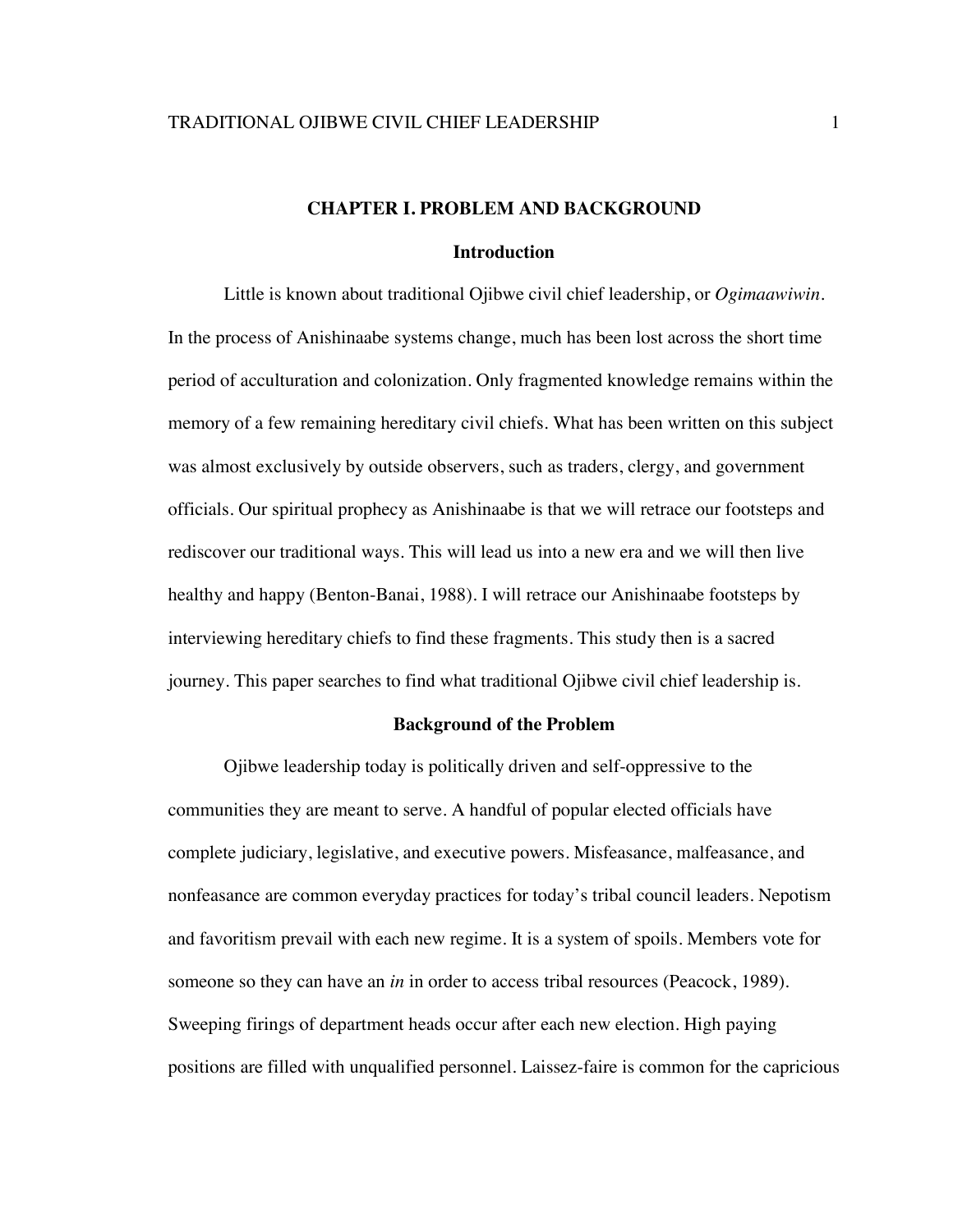leadership. High turnover rates in management puts systems in decay. Organizations can never reach their mission or vision without continuity, capacity building, or expertise (A. Treuer, personal communication, September 23, 2006).

Historic trauma has imbued many reservations with self-oppression and replaced Anishinaabe culture with poverty culture. The Anishinaabe have been oppressed for so long that they have become their own oppressors. Today, activists attempt to bring changes to this system. They call for a return to traditional leadership, but no one seems to know what that paradigm is.

Traditional Ojibwe civil chief leadership was emergent, symbolic, and valuedriven. Ogimaag (civil chiefs) were chosen by how they lived their lives and served their communities. War chiefs were chosen by bravery shown in battle. Spiritual leadership was concomitant with individual spiritual giftedness and ceremonial membership. Reputation for potential chiefs was gained in battle and with spiritual powers (Miller, 2003).

The family unit, usually an extended family, was the smallest political or economic unit. The woman was head of household and made everyday decisions. She was the boss. Issues that were outside the household or village were relegated to men. Men were the protectors and providers. The eldest or wisest male of the family served as sub-chiefs at council. Traditionally chief selection was hereditary. A chief would name his heir, looking within family ranks first and sometimes outside of the family for a worthy candidate.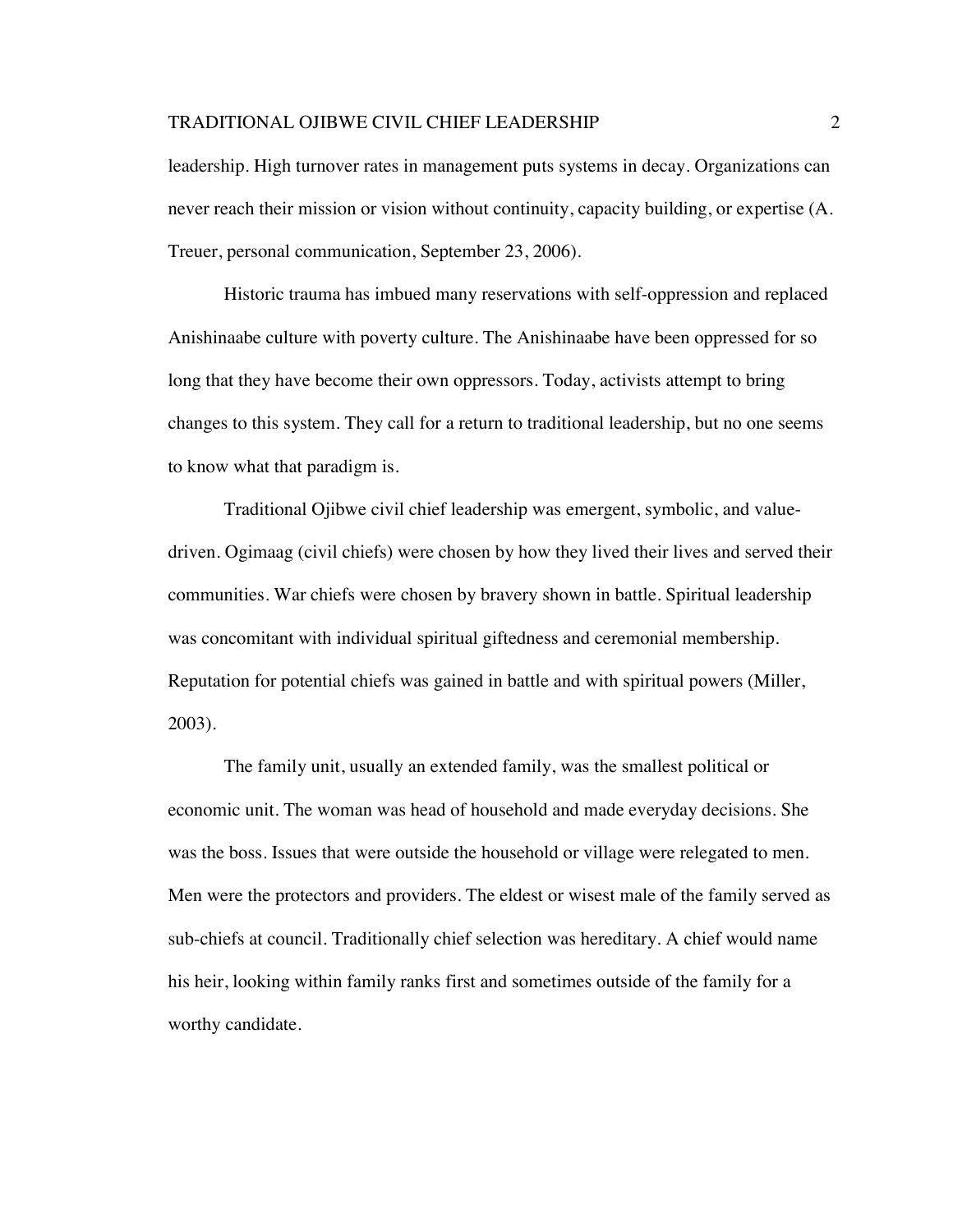A head chief would preside over the council chiefs. The head chief could be hereditary or chosen from the council chiefs through democratic consensus. If issues impacted larger regions, grand councils were called and the head chiefs would attend. At the various levels of councils the most articulate and charismatic chief was chosen to preside over the rest of the chiefs (Roufs, 2006).

The Ogimaag symbolized what each community stood for. They represented the people and iterated their voices. The best listeners and persuasive speakers were chosen. Ogimaag had little power over membership. The power of the chief was given to him by the people and they were free to replace him. Members were free to accept or reject chiefs. They could accept new chiefs by consensus, or they could simply move out of the community and start a new autonomous village. This societal atomism was true freedom. No laws restricted individual freedom. Major crimes were usually amended through restitution (Smith, 1973). The civil chief's job was to resolve conflict, look after the welfare of the constituents, and represent the interests of the people. This system empowered the people and their voice.

Imperialist European systems changed Anishinaabe cultural and leadership systems across time. Raw capitalist nations competed against each other for America's resources through trade and colonization. The external forces of new economies and technologies reshaped Native economic, social, and political systems. The Anishinaabe economy slowly turned from subsistence production to consumers dependent on manufactured European goods and technology. The fur trade and war with the Dakotas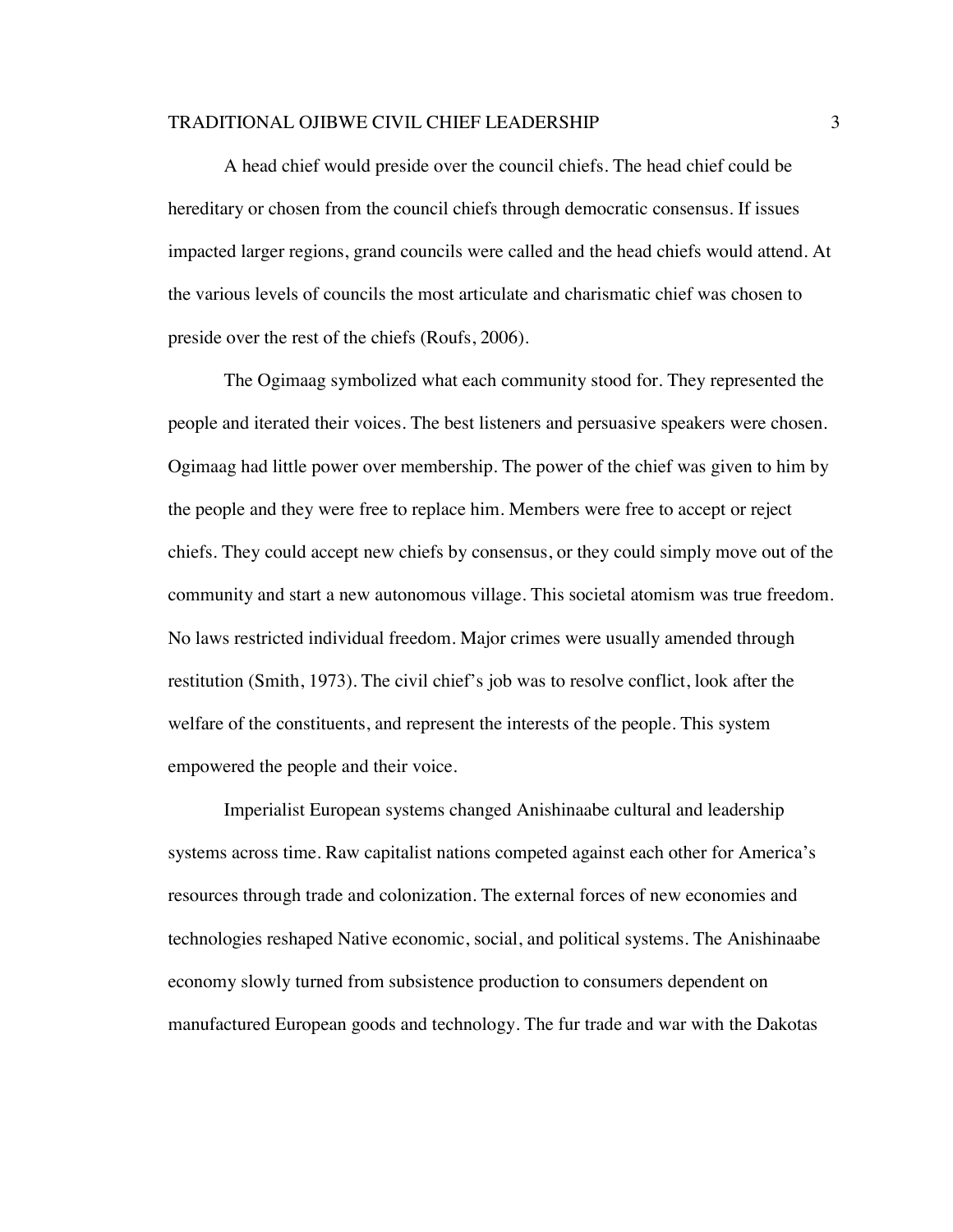were the primary leadership issues from contact until just before the reservation period (Treuer, 2010).

The Revolutionary War left the Americans as the sole sovereign dealing with indigenous nations in America. The War of 1812 marked the end of any unified Indian threat. The United States was an economically weak and new country. Land was needed for the new waves of immigrants and to pay off the debts accrued during the Revolutionary War. Treaties opened the Ohio Valley for settlement, and hoards of squatters and immigrants poured over the Appalachian Mountains. The chiefs in these transitional times had to deal with an onslaught of myriad new alien external forces (Mintz, 2003d).

From the Marshall trilogies of the United States Supreme Court in the early 1830s, America declared American Indians as no longer sovereign but rather as *sovereign dependents* of the United States, with Congress maintaining plenary powers. The United States became the trustee and American Indians were its ward. According to the United States, American Indians were no longer sovereign (Bradford, 2007).

It was not the gun, nor conquest, that brought the Anishinaabe to the treaty tables. Most of the Native population was lost to disease. Treaties conceded almost all Indian land to the United States. Eventually Native Americans were relegated to reservations from what little was left that was not conceded in treaties.

The reservation experience hosted perhaps the most traumatic events for the Anishinaabe. The reservations were established after the fur trade collapsed. Anishinaabe people were briefly able to rely on subsistence economies on the reservations. The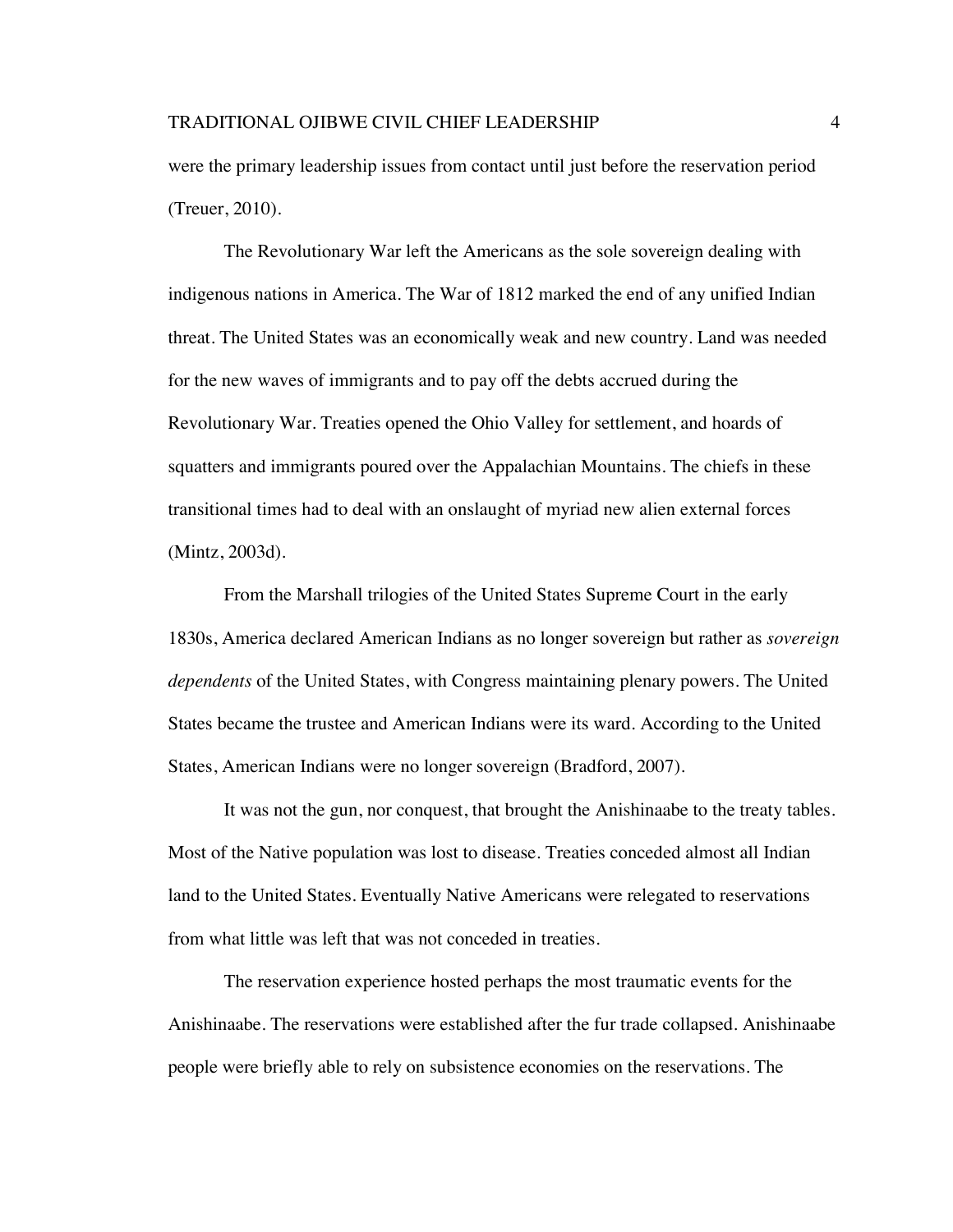Allotment Act of 1887 brought an end to the traditional subsistence economy. It was designed to instill individualism and farming over communal living. Reservations were divided into checkerboarded land parcels for individual Indian ownership. *Surplus*  parcels were sold to European Americans. Two thirds of Indian land on reservations was lost to non-Indians during the allotment era. Speculators, timber barrens, and opportunists preyed on the remaining Indian land until very little of most Anishinaabe reservations' land remained in Anishinaabe hands. Self-sustaining communitarian systems were replaced with dependency on government rations (Meyer, 1994).

The federal Indian agent replaced traditional governance on the reservations. Everything on the reservation had to be approved by the agent. The agents were usually corrupt and profiting off the plight of the Indian. Dispossession, depredation, degradation, and disease were rampant on the reservation. Extreme poverty and sickness was the norm.

The three most powerful institutes in the United States (education, government, and the church) colluded in cultural genocide of the Anishinaabe know as the assimilation policy. Political, economic, and family structures were destroyed. All Native children were mandated to attend boarding schools. The boarding schools were established to *kill the Indian, and save the man* (Mintz, 2003c).

The Indian Reorganization Act (IRA) of 1934 stopped the massive resource losses from the Allotment Act and started the beginning of elected tribal leadership. Most tribal governments adopted the United States' proposed governance model and incorporation (Mintz, 2003e). All of the power of the reservations was put into the hands of a few tribal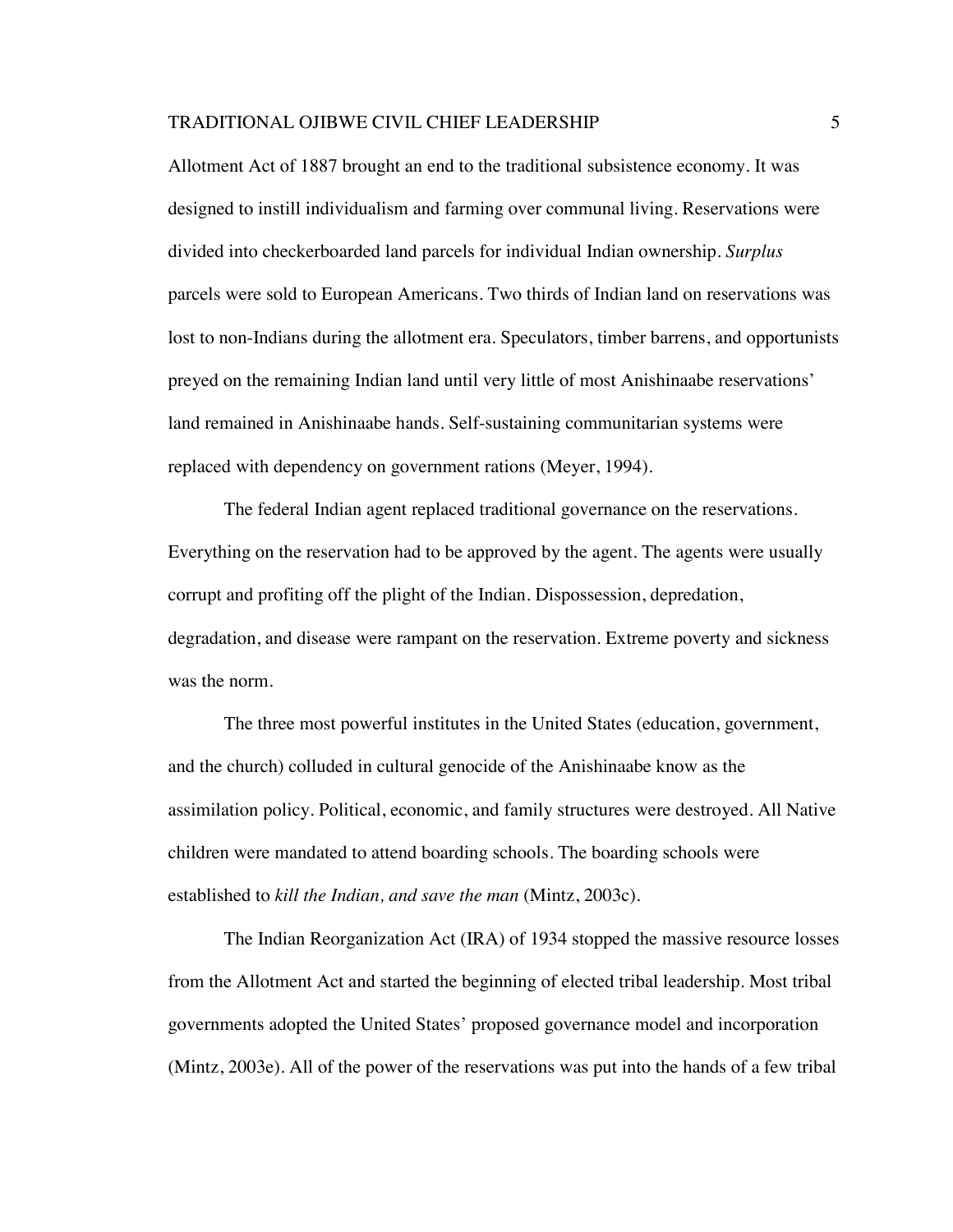council members under this top-down model. Decades of colonial oppression had reframed the mind set of these new leaders. Oppression and corruption were their teachers. These new tribal leaders embarked in a litany of corruption and abuse. The IRA opened a Pandora's Box for corrupt tribal leadership as it is known today by giving them complete executive, legislative, and judiciary powers. With over a century of corruption, oppression, self-oppression, and many other historic traumas, Anishinaabe have become their own worst enemy.

In order to decolonize, the Anishinaabe need to understand their history of colonial oppression and historic trauma, create emancipating dialogue, and create a vision for the future. Towards this vision, new leadership models will be needed.

Only fragmented knowledge of traditional Ojibwe civil chief leadership remains. By interviewing some of the few remaining hereditary chiefs and combing through literature, I hope to reconstruct a paradigm of Ogimaawiwin. With this paradigm discussions can occur for designing new leadership models to meet the needs of our ever changing systems.

#### **Statement of the Problem**

Little is known about what Ogimaawiwin is.

#### **Purpose of the Study**

The purpose of the study is to know about Ogimaawiwin. Ogimaawiwin was stripped from the Anishinaabe by the United States government. A Euro-American topdown form of government was put in its place. This form perpetuates the disempowerment of the Anishinaabe.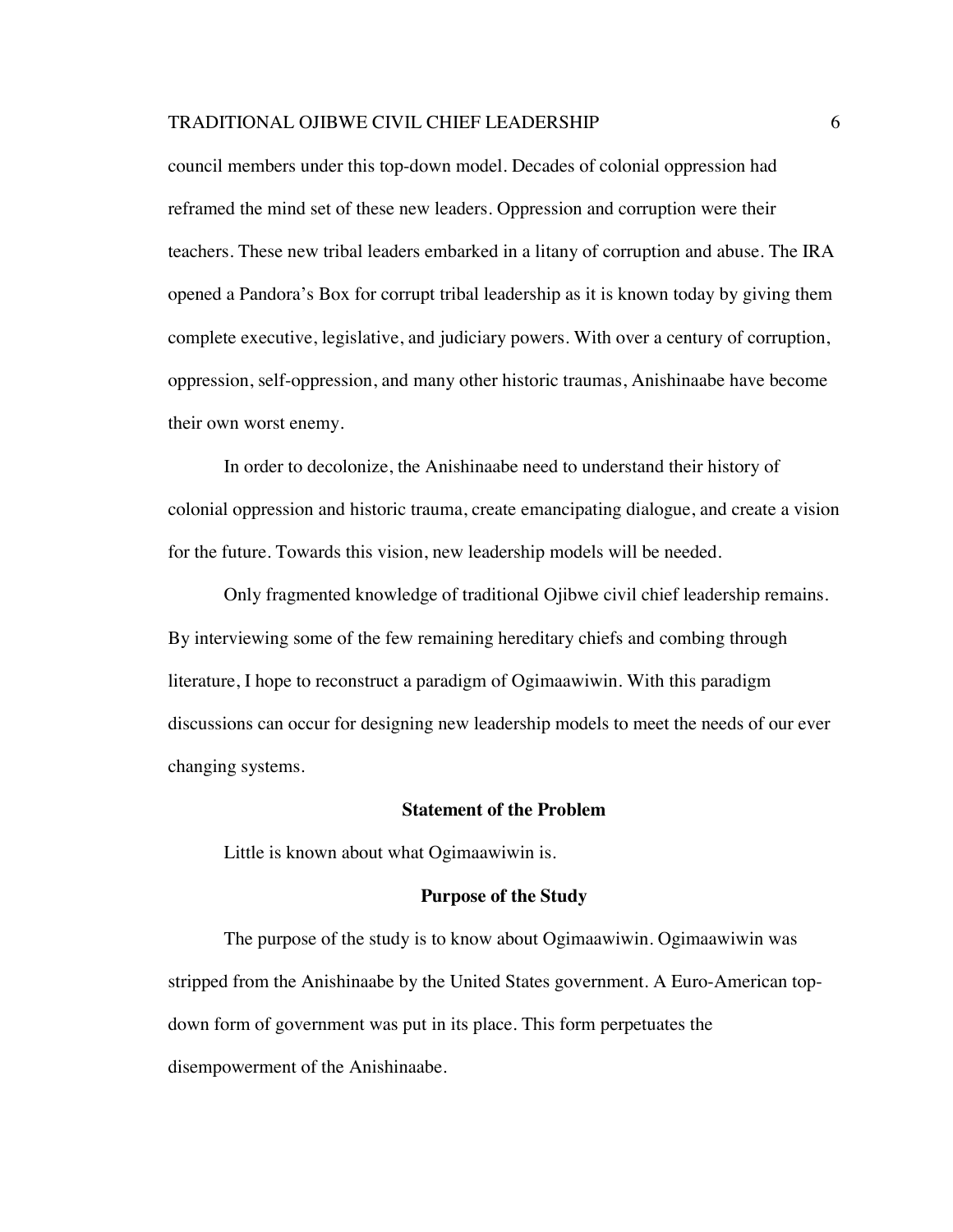I hope that this study may lead to significant changes in the form and content of contemporary Ojibwe leadership and governance now and as it evolves in the future. These changes are intended to help in healing our nation from oppression and reconnect us to our innate wisdom and the power of our ancestral ties and empowering membership. I hope that youth and adult Ojibwe leadership academies will emerge incorporating development of an Ogimaawiwin paradigm.

#### **Research Questions**

1. What is traditional Ojibwe civil chief leadership?

2. What do the chiefs do? What is their job or function?

3. What must they know? What kind of training should they have?

4. What are chiefs supposed to feel in their heart? What kind of values should they have?

5. How do chiefs behave toward or interact with the community members?

6. How are the community members supposed to behave toward or interact with the chief?

7. Do you have anything else to add?

#### **Assumptions of the Study**

In considering potential paths for this study, certain assumptions begin to come to light. My primary assumption is that Ojibwe people do not know or remember what traditional leadership is because they have been oppressed for so long. Colonial oppression enacted cultural genocide and destroyed Anishinaabe traditional social, political, and economic systems. The loss of traditional systems and ongoing cultural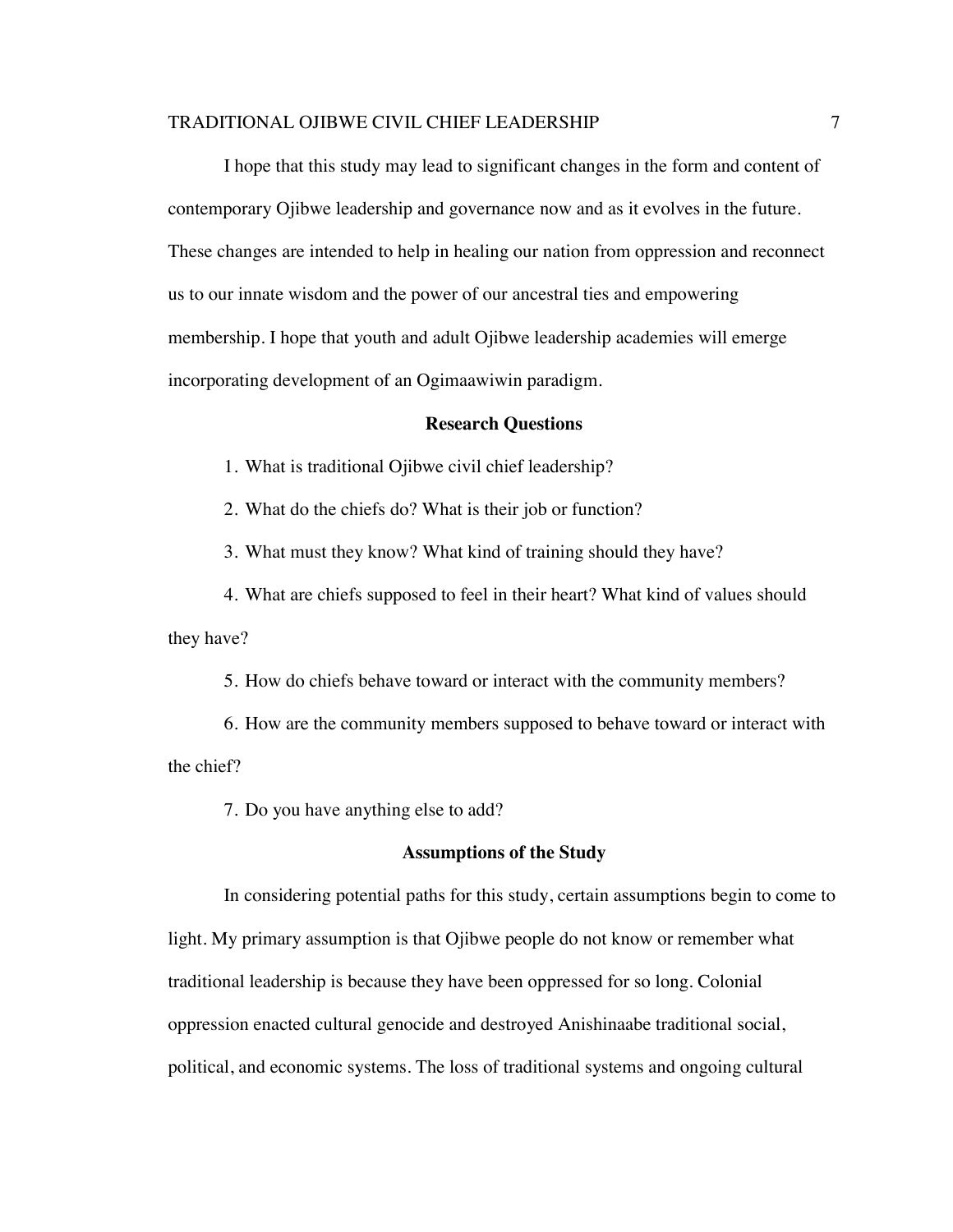amnesia has created a void, allowing hegemony of modern Western society to set in. I am assuming that what little traces of traditional leadership that remain are fragmented and miniscule.

It is assumed that the author is biased toward the Western worldview because English is his first language learned and Ojibwe is his second language which is in the process of being learned.

It is assumed that the reader and literature materials are biased towards a colonial mindset because of the dominant Western society in which we live.

It is assumed that the style and structure of this treatise. vacillating between first and third person and the metaphysical and empirical lens, will cause disequilibrium in the reader.

It is assumed the leadership questions asked in the interview are biased towards Western paradigms.

It is assumed informants will have only remnant knowledge of traditional Ojibwe civil chief leadership.

# **Significance of the Study**

Little is known about traditional Ojibwe civil chief leadership by researchers, practitioners, and policymakers.

This treatise on traditional Ojibwe civil chief leadership will add to the scholarly research and literature in the field of Ojibwe chief leadership. This study may lead to more resources for American Indian research. It may contribute to the development of a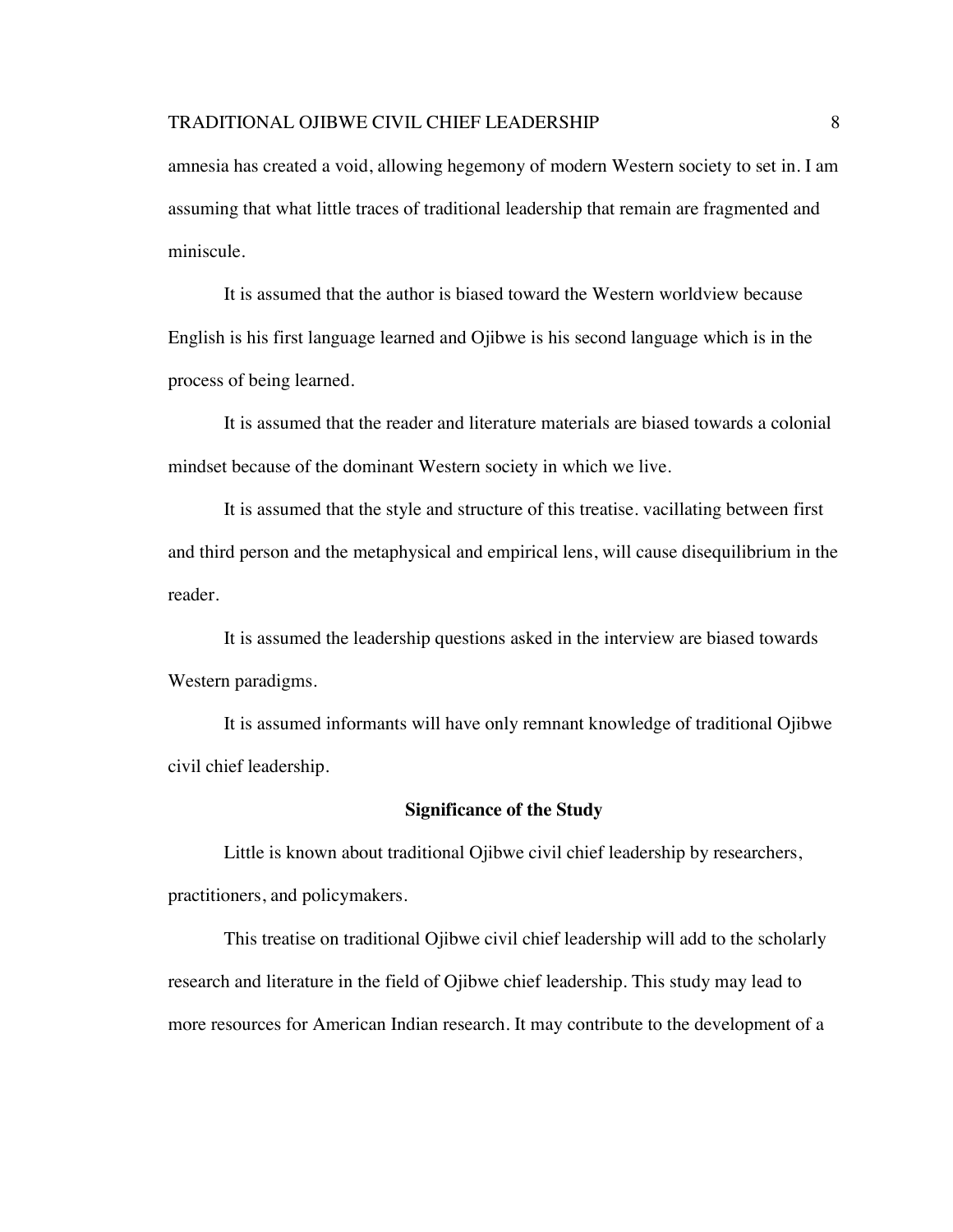variety of Native leadership models. This study may give future American Indian scholars more foundation for their work.

This study may improve the practice of Ojibwe leadership. It may help clarify and reintroduce traditional values into leadership systems. The treatise may develop cultural ownership of leadership models. It may relieve internal cultural conflict of Ojibwe leaders. It may aid in decolonizing Native communities, and it may help emancipate Native communities from self-oppression.

The study may improve Ojibwe leadership and organizational policy. The findings may help build cultural foundations for new designs in tribal government structures. If Ojibwe Nations re-integrate traditional models of leadership, they may build ownership, self-identity, and self-esteem.

Research may contribute to and affect the main global body of knowledge of leadership.

#### **Limitations and Delimitations**

The literature review is limited to documents closely related to the research questions. Research materials will include documentation of traditional leadership, external change forces, and historical trauma causing change in traditional leadership.

The study is confined to interviewing hereditary Ogimaag in and around Minnesota. Five hereditary chiefs will be narrowed by recommendations from a larger list of Ojibwe leaders. Qualifications for selection are: they (a) are hereditary chiefs, (b) speak the Ojibwe language, and (c) have knowledge of traditional ceremonies and culture. The reason for these filters is to preserve cultural insight, assuming that the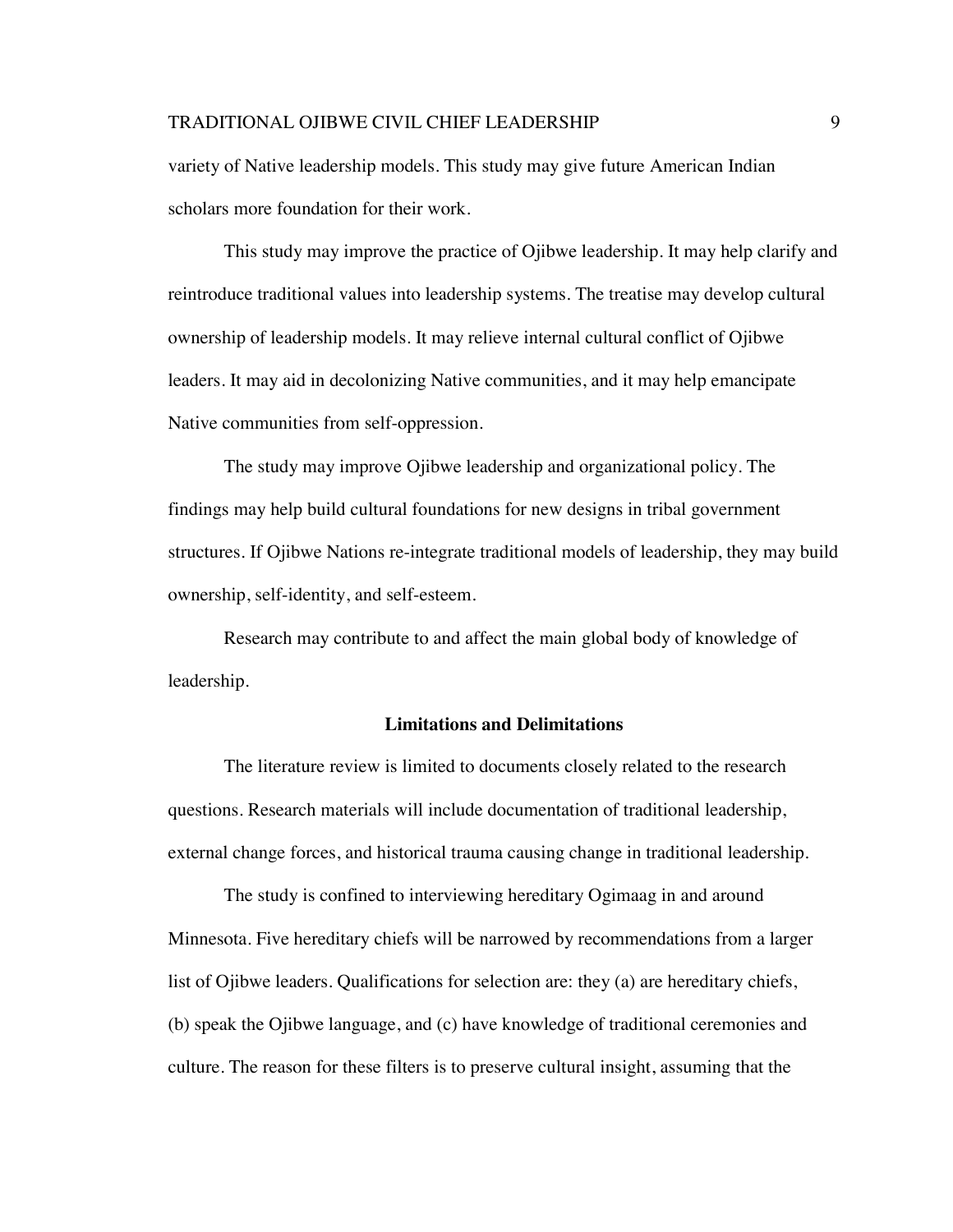language allows for a deeper cultural insight via access to and participation in Ojibwe ceremonies and suggesting language ability means having been raised in a culturally rich community. Ojibwe language rich communities represent a small minority of Ojibwe communities and therefore the respondents reflect a smaller sampling of the history and evolution of Ojibwe leadership. These purposive qualifying factors will hopefully create quality culturally insightful responses.

## **Definition of Terms**

Acculturation – blending of juxtaposed cultures.

Anishinaabe – an Ojibwe speaking person, or in broader terms, any person indigenous to the Western hemisphere.

Assimilation – the dominant culture absorbs a susceptible culture.

Chief – a marginalizing colonial word denoting primitive leadership.

Clan – a set of animals assigned to symbolize and frame our social and political structure with each having a unique set of qualities and responsibilities.

Cultural Genocide – the extermination of another culture.

Historic Trauma – History of events and forces that continue to cause social

mutations, alterations, or dysfunction in a group across generations.

Indian – the *N* word for Anishinaabe but used somewhat freely between Anishinaabe.

Indigenous – created and originated in area.

Ogichidaa – warrior, combat vet.

 $Ogimaa(g) - civil chief(s).$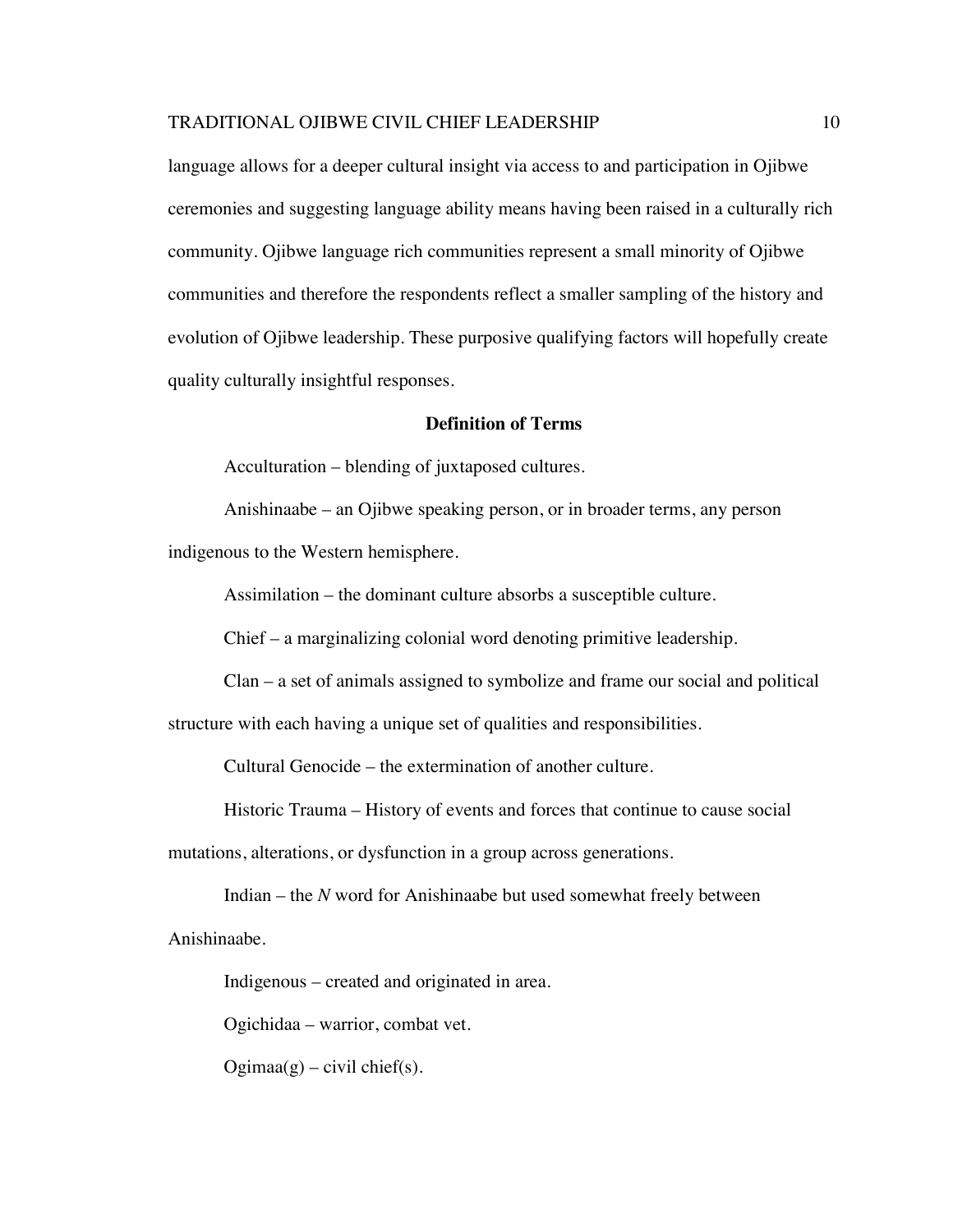Ogimaawiwin – Traditional Ojibwe Civil Chieftainship.

Ojibwe – refers more to the language spoken by a group of the Anishinaabe but is often used synonymously.

Sovereign Dependent – American Indian legal status as autonomous to the degree allowed by the federal government.

Traditional – indigenous practices and beliefs.

Vision – a spiritual revelation.

# **Summary**

Little is known about traditional Ojibwe civil chief leadership. The purpose of this study is to know traditional Ojibwe civil chief leadership. By knowing traditional Ojibwe civil chief leadership and its historical changes, we can reflect on the current state of leadership, begin decolonization, and look at designing new leadership models.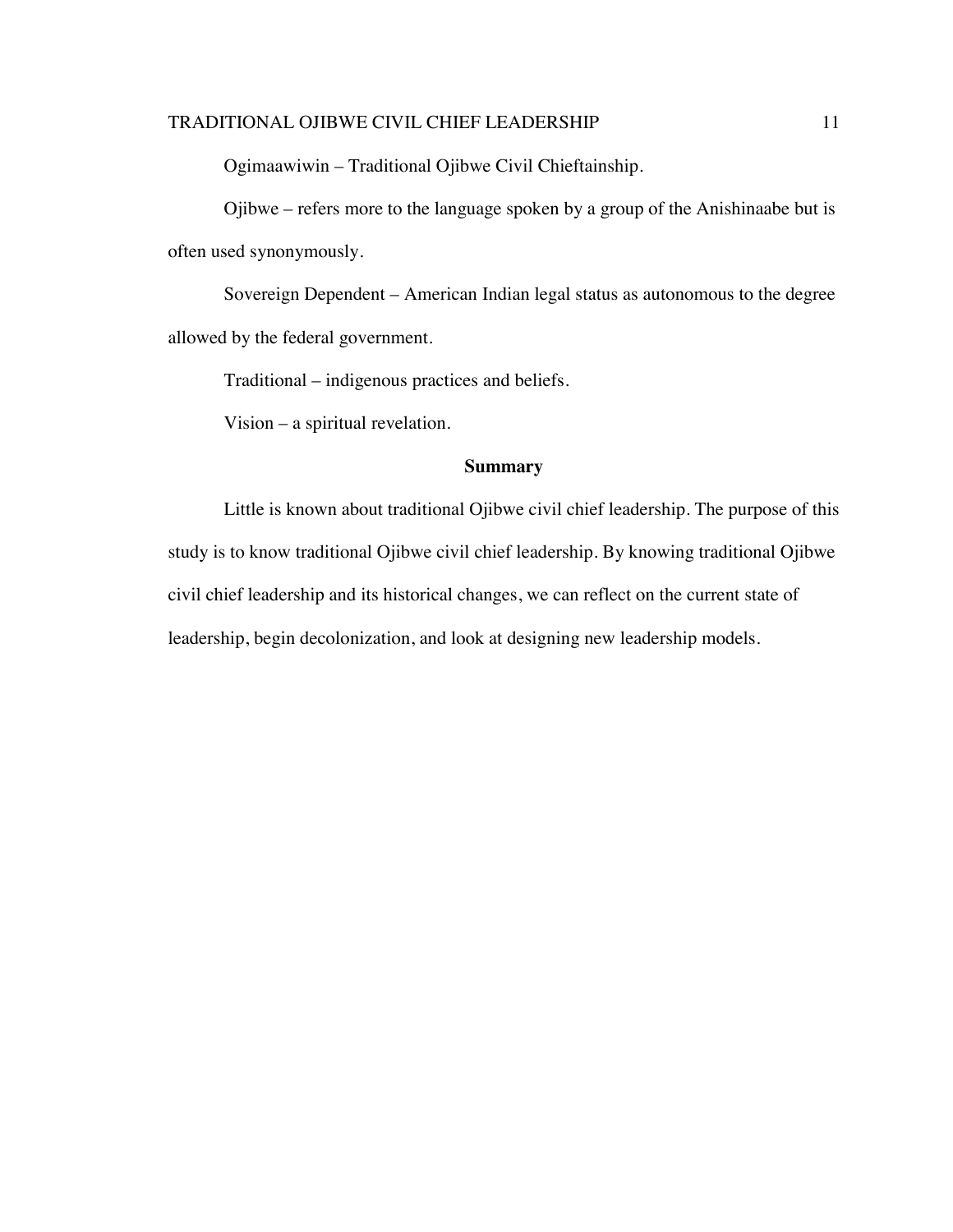# **CHAPTER II. REVIEW OF LITERATURE**

#### **Introduction**

Traditional Ojibwe civil chief leadership was based on a patrilineal clan system. Each clan family or hunting group had a spokesperson at council where decision making and power rested. Within each clan, leaders emerged from warriors, hunters, and religious areas. Prominence in these areas was attributed to a strong spiritual connection to the Spirits and served as credentials for chief selection at various levels of council. Each clan housed areas of knowledge and responsibilities. The crane clan's was leadership, and chieftainship would default to the crane where applicable. Chiefs were hereditary through paternal lines, devolving to the oldest paternal male by default, but council could choose anyone who was a more qualified candidate if needed. The chief facilitated council and was a spokesman at greater area councils. The civil chieftainship system was spiritual, emergent, value based, egalitarian, and consensual democratic.

The colonial period introduced new technologies and dependency on the world trade economy. Contact also introduced top-down leadership, systematically changing the clan system. As tensions and exigencies exponentially increased with the influx of American settlers, leadership shifted towards the charismatic and emboldened warrior chiefs of the 1800s. The fur trade economic collapse, loss of global allies, land and resources loss to the Americans, alcohol, and disease found the Anishinaabe relegated to the reservations and under the autocratic rule of the federal Indian agents. New elected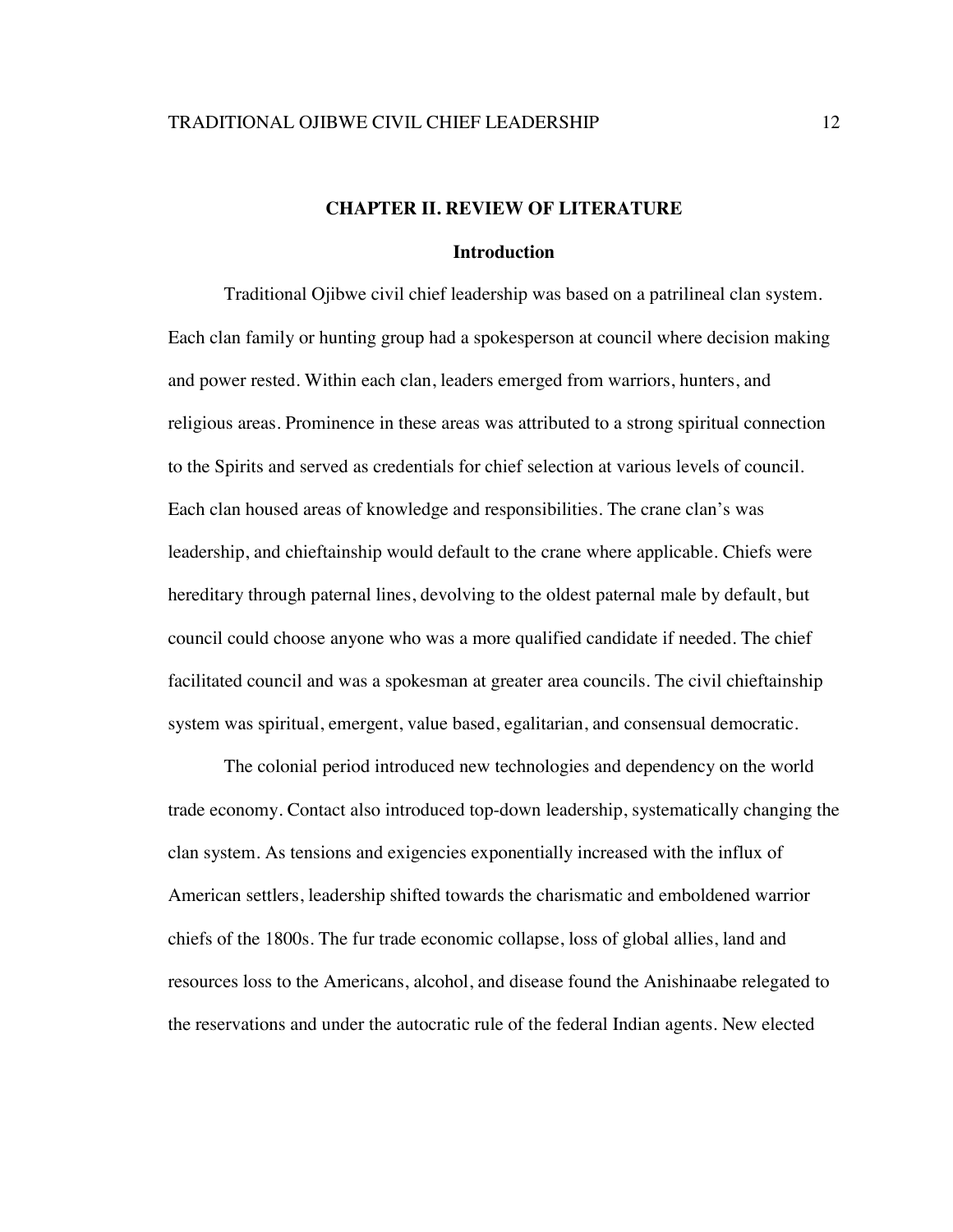tribal councils established by federal Indian Bureaus exacerbated life on the reservations by giving absolute power to a few top-down tribal officials.

This ethnological literature review of traditional Ojibwe civil chief leadership identifies four major periods of leadership change: (a) indigenous, (b) colonial,

(c) American, and (d) the current IRA era.

The author will begin with establishing the cultural context of indigenous

Anishinaabe worldview as it relates to traditional Ojibwe civil chief leadership.

#### **Worldview**

Little is known about traditional Ojibwe civil chief leadership. The few pieces of scholarly work on Ojibwe leadership have been by ethnohistorians who have drawn from postcontact observations of traders, missionaries, captives, and governmental agents. Views of aboriginal constructs can still be assessed through these bodies of work, assuming that little has changed in Anishinaabe Ogimaawiwin structure during the colonial period.

There is little to distinguish the Indian of 1827, from the Indians of 1534. They both exhibit the same patient endurance of human suffering, the same stoical indifference to pain and hunger, the same passion for warlike achievement in love of a wild forest independence, which have cost them so many battles, so many defeats, and so profuse a loss of numerical force, and territorial sovereignty. (Mason, 1997, p. 108)

#### **Etymology of Anishinaabe and Ojibwe**

When the French first came into contact with the Anishinaabe in the early 1600s,

many bands had individual names that described their land areas and unique

characteristics of their groups. Algonquin was a generic term given to any band with the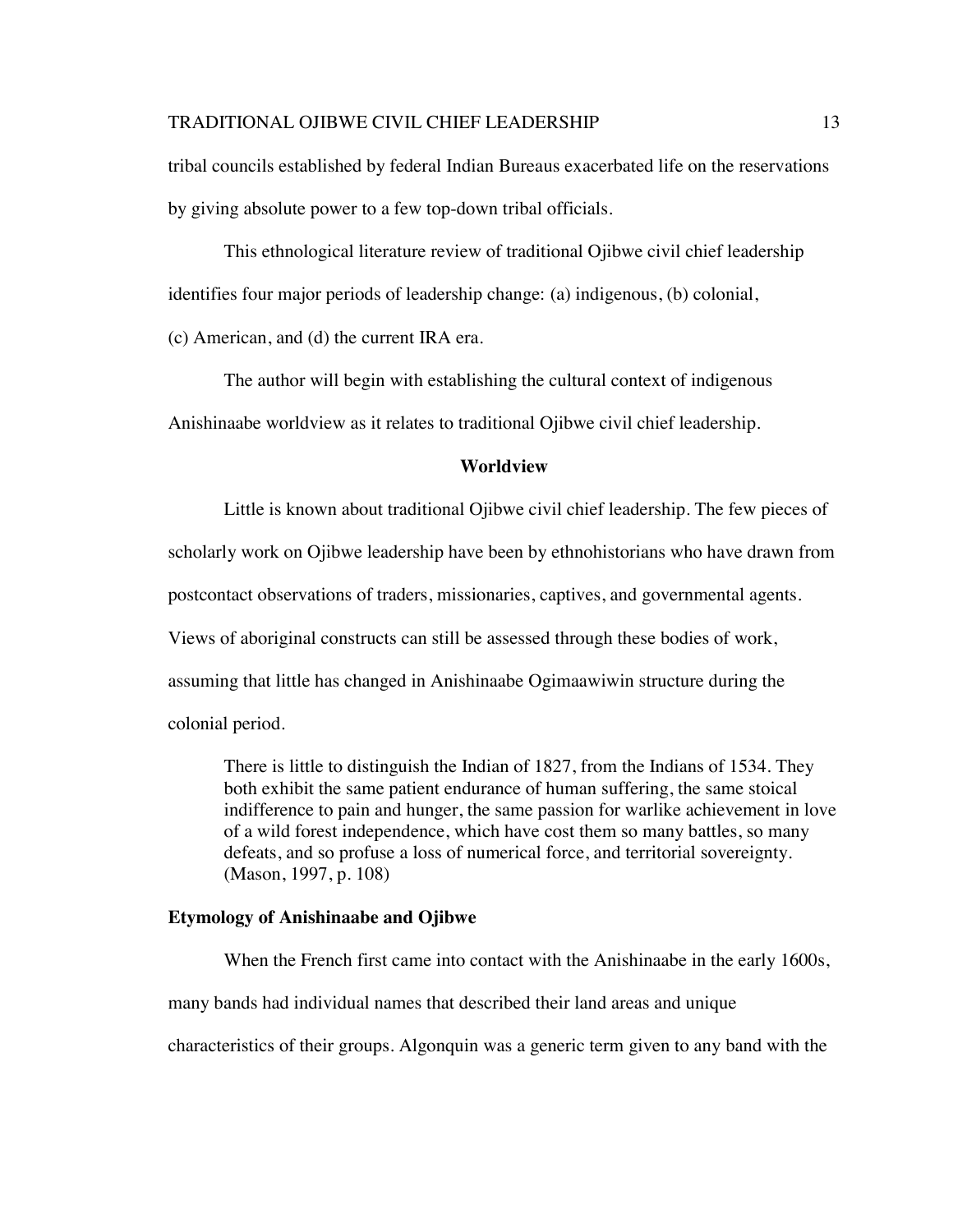same language family. Many of today's modern names evolved from European labeling (Rogers, 1978).

Respecting their belief of their own first existence, I can give nothing more appropriate than a minute analysis of the name which they have given to their race—An-ish-in-aub-ag. This expressive word is derived from An-ish-aw, meaning without cause, or "spontaneous," and in-aub-a-we-se, meaning the "human body." The word An-ish-in-aub-ag, therefore, literally translated, signifies "spontaneous man." (Warren, 1885, p. 56)

The Ojibwe, Ottawa, and Potawatami specifically refer to themselves as

Anishinaabe (Shields, 2001). "Anishinaubaek (singular Anishinaubae) is an Ojibwe word translating literally as 'the good beings.' It is the name the Ojibway people prefer to call themselves" (Johnston & Noel, 1993, introduction).

Ojibwe refers more towards their dialect group of the Anishinaabe (Warren,

1984). Ojibwe may have derived from the practice of torturing their enemies by burning them until their skin "puckered up" (Warren, 1984, p. 82). Ojibwe may have also come from the style of moccasins where the top is sewn puckered up (Copway, 1850).

# **Creation and Re-creation**

When the earth was created, the creator made the earth with the four elements of earth, wind, fire and water. Next the plants, swimmers, walkers, and flyers were put on the earth. Humans were made last. Humans were least important because, if removed, the others would continue to survive with little effect upon them. If any of the others were removed, it would greatly disturb the remaining beings in the web of life (W. Hardy, personal communication, 1986). These beings are called our first family and are addressed as relatives (A. Lussier, personal communication, 1987).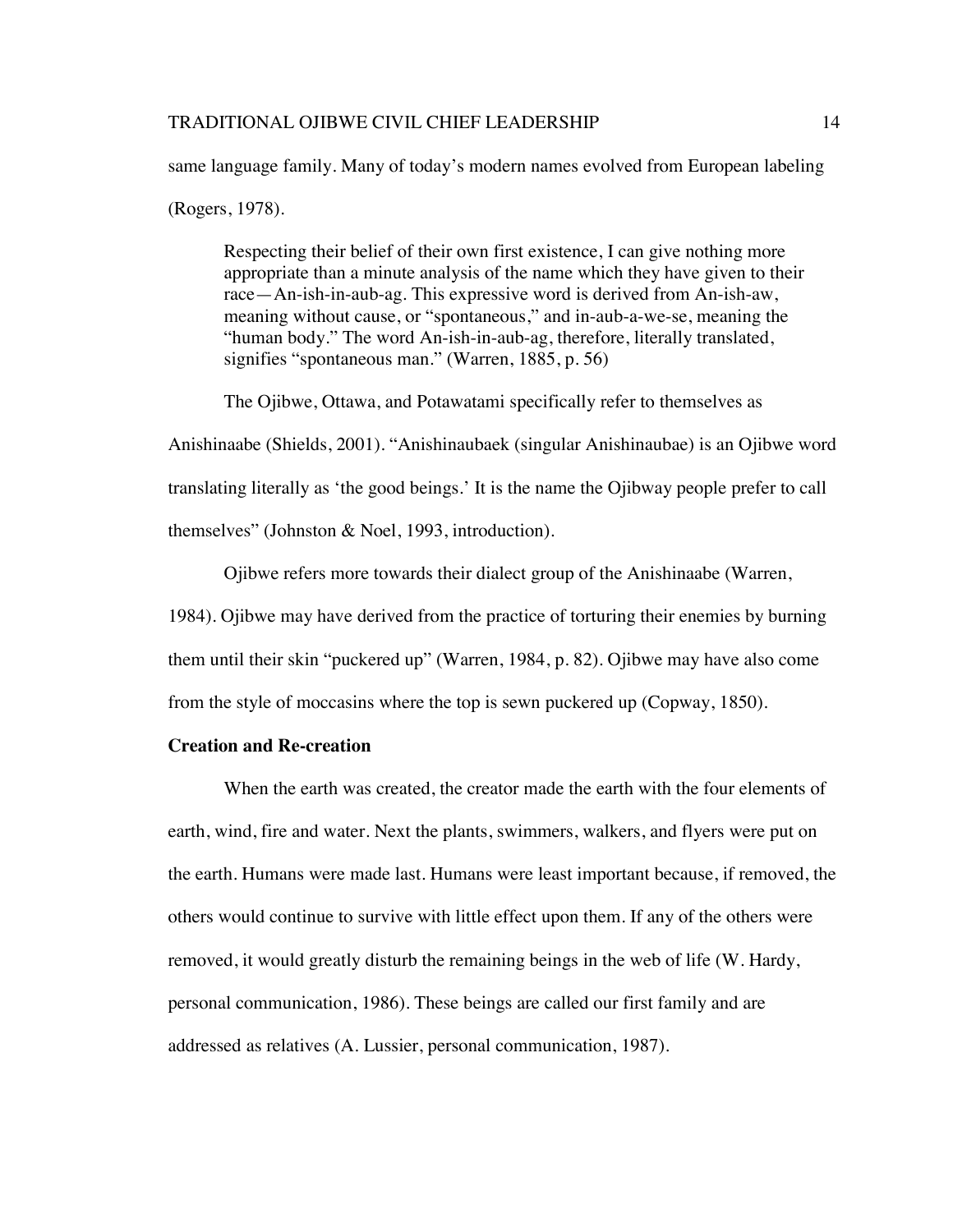When Ah-ki' (the Earth) was young, it was said that the Earth had a family. Neeba-gee'-sis (the Moon) is called Grandmother, and Gee'-sis (the Sun) is called Grandfather. The Creator of this family is called Gi'-tchie Man-i-to' (Great Mystery or Creator). The Earth is said to be a woman. In this way it is understood that woman preceded man on the Earth. She is called Mother Earth because from her come all living things. . . . Gitchie Manito then took four parts of Mother Earth and blew into them using a Sacred Shell. From the union of the Four Sacred Elements and his breath, man was created. It is said the Gitchie Manito then lowered man to the Earth. Thus, man was the last form of life to be placed on the Earth. (Benton-Banai, 1988, pp. 2-3)

This was known as the first earth. After some time the Anishinaabe had angered the creator with their behavior and a great flood engulfed the earth. In the sacred stories or *Aadizokaan*, Wenaboozhoo was floating in the water holding onto a log. He had several animals attempt to dive down into the water and obtain some dirt to recreate the earth. Finally the muskrat was able to procure earth from the water's depth but gave his life in the effort. From this dirt, Wenaboozhoo recreated the earth on the back of the turtle (Loew, 2001). After the flood the Anishinaabe were given the Midewiwin medicine society and its code of ethics (Warren, 1885).

# **Clan System**

The English word for "doodem" is clan (Warren, 1885, p. 42). *De* refers to the heart or center and is expressed in many related Ojibwe terms. Debwe means to speak the truth, or from the heart. Dewe'igan or *sounding of the heart* is the word for drum, which is central to all Anishinaabe ceremonies. The word for fire is *Ishkode* which is at the heart of the wigwam, village, or ceremony (A. Treuer, personal communication, 2005). Francis Densmore (1979) continues that the suffix *m* in doodem is a possessive marker (p. 9). Bohaker (2006) finds that "Ote means 'to dwell together as a group/village' and nintotem [nindoodem] is 'my fellow clan-member' in reference to blood and affinal kin" (para.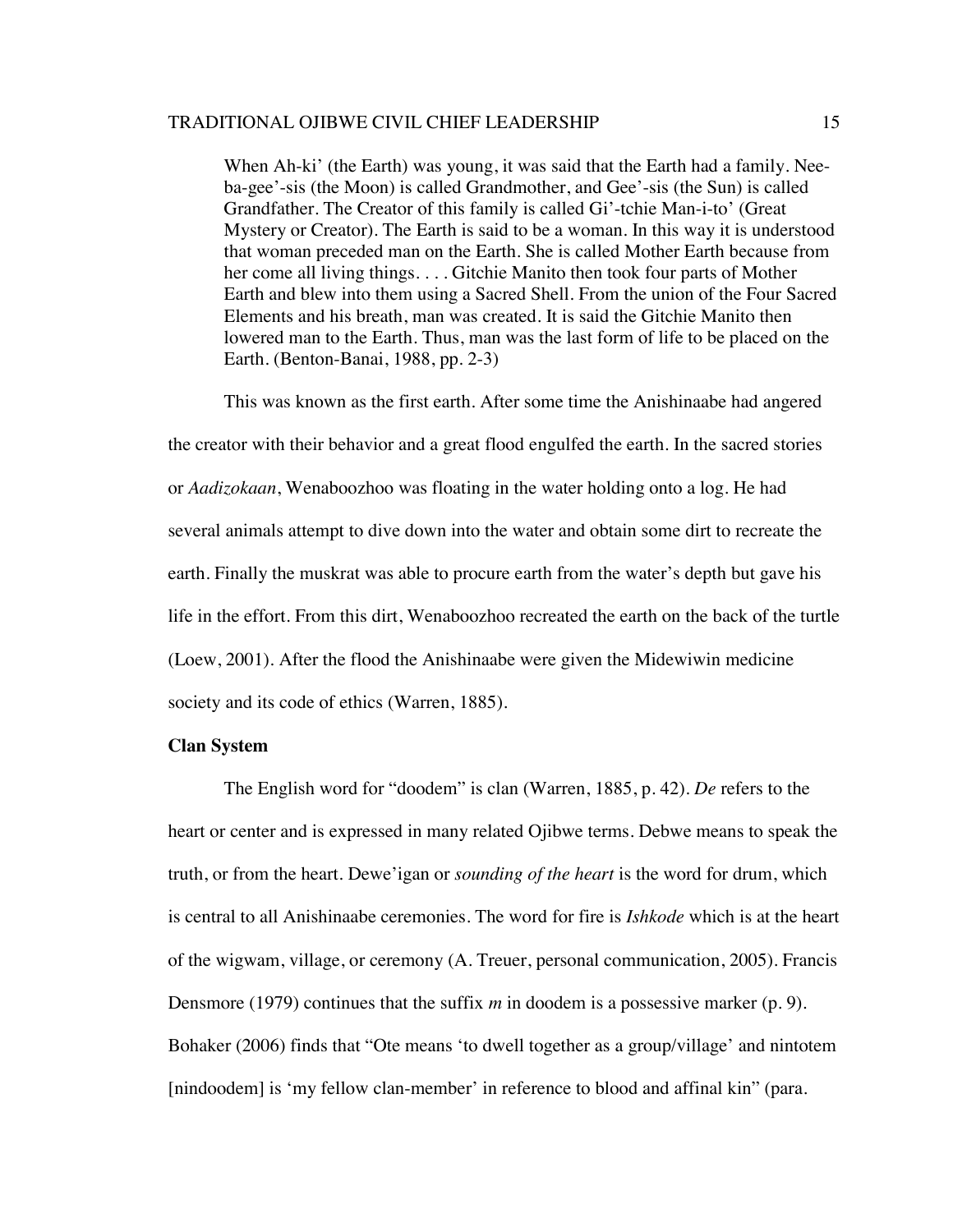8).The Doodem has spiritual significance as well. Doodems are patrilineal and marriage amongst the same Doodem is strictly forbidden (Steinbring, 1981). Aboriginal leadership is based on the Doodem or clan system.

Early in the second earth when the Anishinaabe lived by the ocean, six beings emerged from the waters and came to the Anishinaabe. One was too powerful and was sent back.

The others, who now numbered five, remained with the An-ish-in-aub-ag, and became a blessing to them; from them originate the five great clans or Totems, which are known among the Ojibways by the general terms of A-waus-e [Catfish], Bus-in-aus-e [Crane], Ah-ah-wauk [Loon], Noka [Bear], and Monsone [Moose], or Waubi-ish-ash-e [Martin]. (Warren, 1885, p. 44)

The five Doodem brought to the Anishinaabe a holistic system of governance

from which each Doodem represented a praxis of specific core knowledge and responsibilities. The crane and loon were the chiefs, providing checks and balances between each other. The fish were the intellectuals and served as intermediaries between the crane and loon when needed. They cast a deciding vote when needed. The bear kept knowledge of the medicines and was the police force for the villages. The martins were military strategists and warriors. The moose or deer were peaceful artisans and poets (Benton-Banai, 1988).

A question of who were the leaders had arisen at a convention at LaPointe with the Americans. An allegorical response was given by chief Tug-waug-aun-ay to remind everyone that leadership resided in the loon and crane clans. In the allegory, the creator made the crane and sent it to live on the earth. All heard its voice as it circled looking for a place to live. The crane landed and resided at Sault Ste. Marie. Sounding its voice again, all of the other clan animals came and formed a town. Again the crane left in flight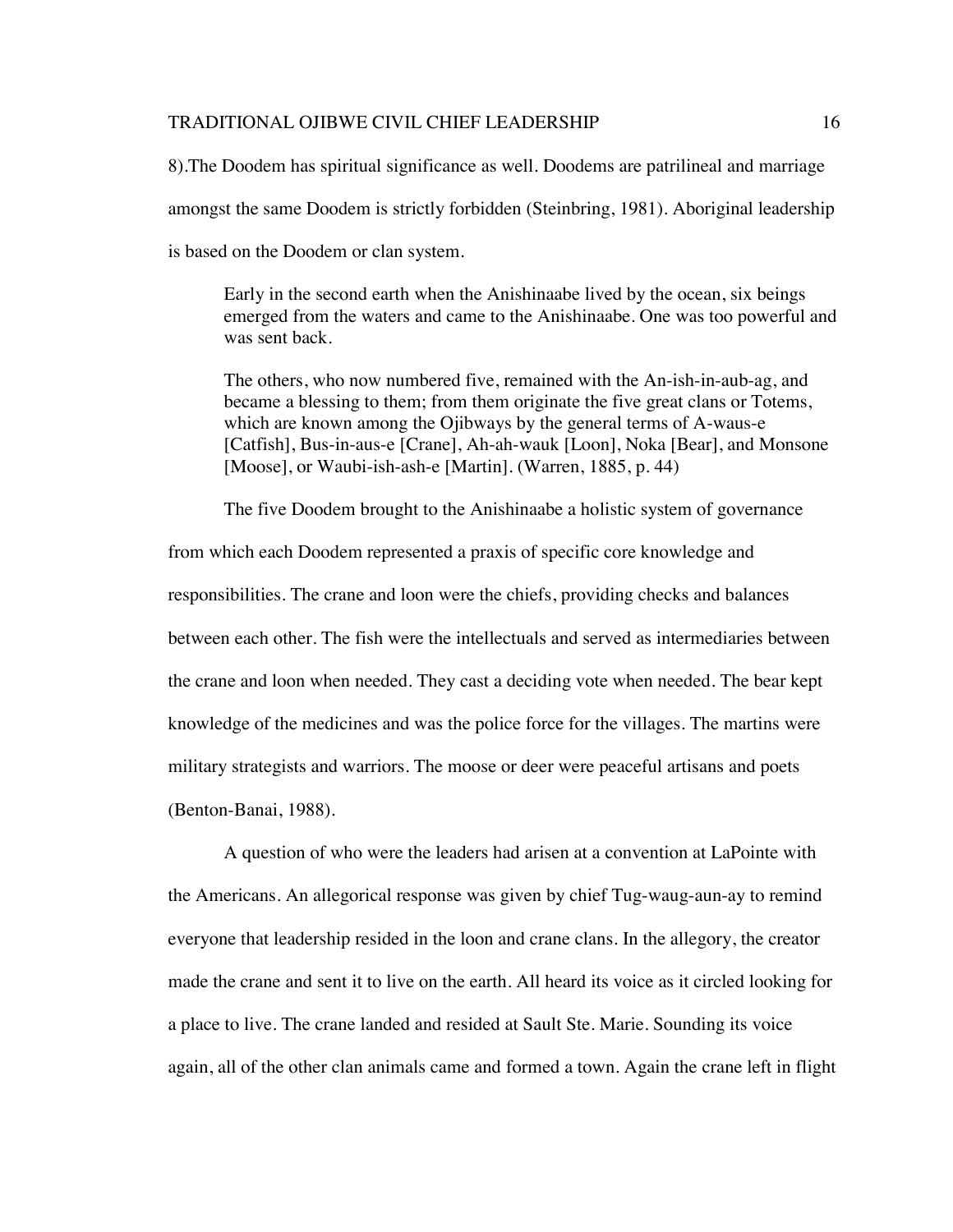and arrived at Shaug-ah-waum-ik-ong and sounded its voice. The loon answered its call

(Warren, 1885).

The bird [crane] spoke to it in a gentle tone, "Is it thou that gives answer to my cry?" The Loon answered, "It is I." The bird then said to him, "Thy voice is music—it is melody—it sounds sweet in my ear, from henceforth I appoint thee to answer my voice in Council." "Thus," continued the chief, "the Loon became the first in council, but he who made him chief was the Bus-in-aus-e (Echo Maker), or Crane." These are the words of my ancestors, who, from generation to generation, have repeated them into the ears of their children. (Warren, 1885, pp. 87-88)

Clans were repositories of knowledge. Experience gained through reciprocal

relationships with the Spirits and fellow clan members accumulated as it was passed on

from generation to generation within clan groups. Each clan housed specific knowledge

that members aspired to learn and was gained through fasting, visions, and intimate

relations with the Spirits.

#### **Value System**

There are many values among the Ojibwe but traditional teachings tell of seven

primary values that were specific spiritual gifts given to the Anishinaabe that govern the

clan system and their lives.

After the Clan System was given to the people, the Seven Grandfathers sent seven spiritual beings to Earth to clarify how the Clan System was to be used and to amplify the meaning of many gifts often taken for granted in life. (Benton-Banai, 1988, p. 78)

In this legend the seven spiritual gifts are (a) love, (b) respect, (c) bravery,

(d) honesty, (e) truth, (f) humility, and (g) wisdom (Benton-Banai, 1988). These primary

values or gifts, as well as other values, were perpetuated in the Midewiwin code of ethics.

They molded the lives of the Anishinaabe, its culture, and leadership. "From his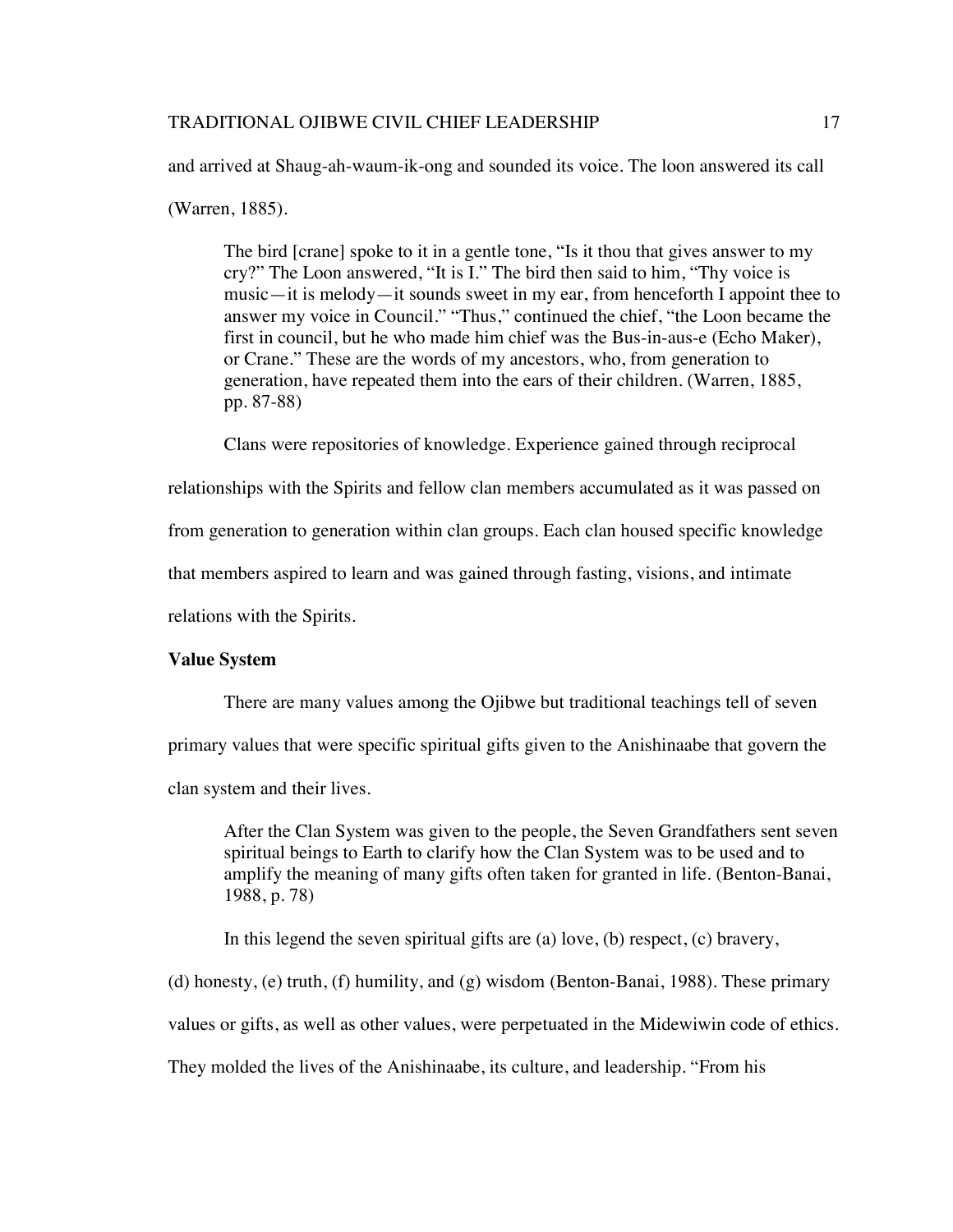correspondence (Enmehgahbowh) emerges a picture of a man deeply committed to a quarter of familiar Ojibwe values: generosity, sharing, mutuality, and consensus—and, most importantly, to political power exercised by the mature, deliberative civil leadership" (Kugel, 1998, p. 109).

Values were taught to the youth through modeling of these behaviors and by lecture. Children were brought together and a feast was given where an elder "admonishes them to be attentive and respectful to the aged, and adhere to their counsel; to obey their parents; never to scoff at the decrepit or deformed; to be modest in their conduct; to be charitable and hospitable" (Mason, 1997, p. 119).

#### **The Great Spiritual Migration**

The Anishinaabe had originally lived in the Great Lakes, but by continual fighting they angered the creator and were told to move and migrated to the Atlantic Ocean (Loew, 2001). While living at the Atlantic the Ojibwe were given the Midewiwin or Grand Medicine Society.

Here it was, that while congregated in a great town, and while they were suffering the ravages of sickness and death, the Great Spirit, at the intercession of Manab-osho, the great common uncle of the An-ish-in-aub-ag, granted them this rite [Midewiwin] wherewith life is restored and prolonged. (Warren, 1885, p. 79)

After living here for many generations, seven prophets, each with a certain prophecy, came to the Anishinaabe. "Each of these prophecies was called a Fire and each Fire referred to a particular era of time that would come in the future" (Benton-Banai, 1988, p. 89). The seven fires told the Anishinaabe they must move; a little boy will restore traditions; they will arrive at a *land where food grows on water*; the coming of the White people; a false way of life promised by the Whites; disconnection between youth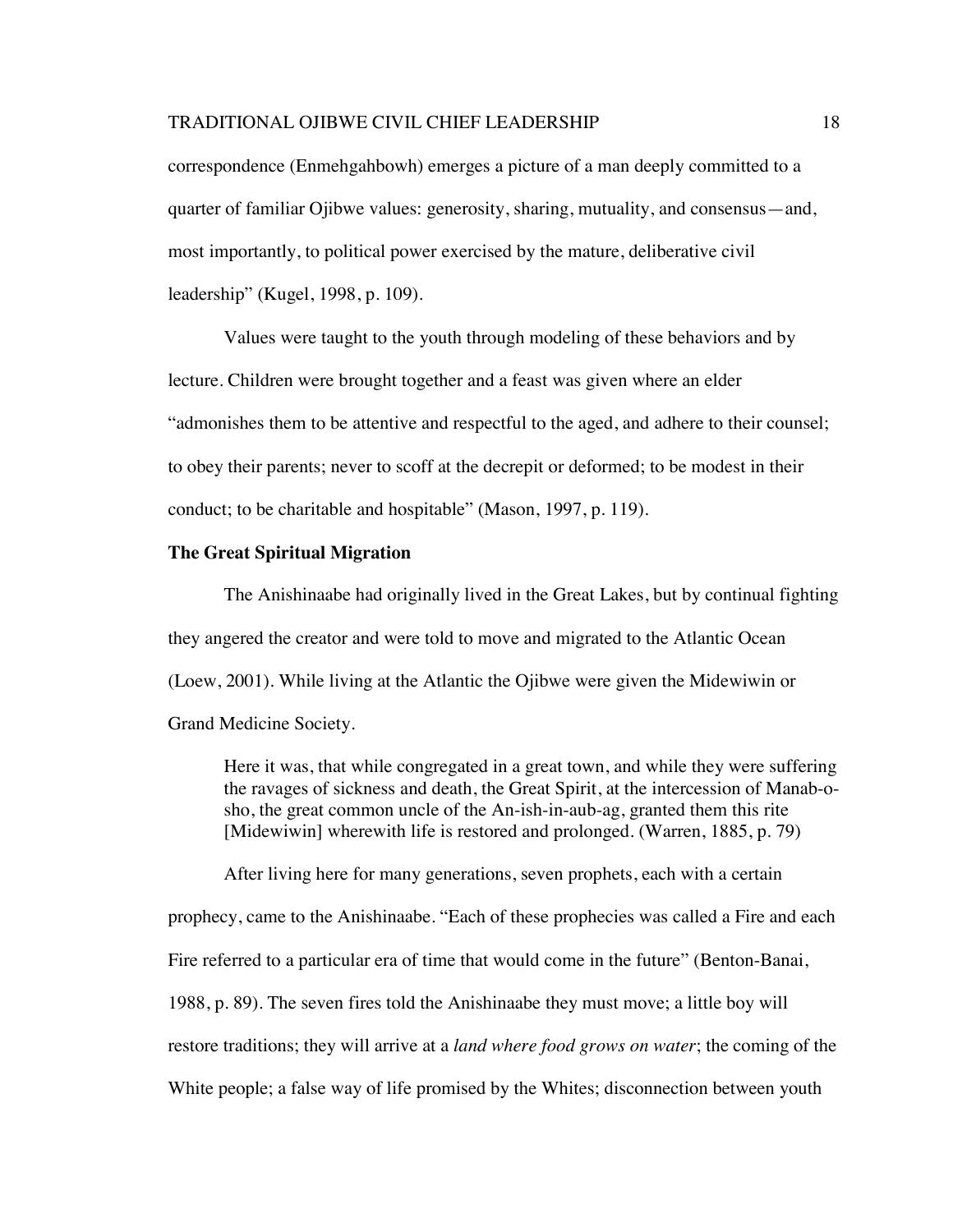and elders; and finally an emergence of a new Anishinaabe who will retrace their footsteps. They go on to state that during the seventh fire, the White man must make a decision to choose the earth over technology or the world will come to an end. If they choose the earth, then an eighth fire will be lit and peace will prevail across the earth for eternity (Benton-Banai, 1988).

The first fire stated, "If you do not move you will be destroyed" (Benton-Banai, 1988, p. 95). From this first fire a spiritual migration began back through the Great Lakes starting at about 900 A.D. This migration was led by a sacred Migis shell that rose in the sky leading the Anishinaabe in their great spiritual migration.

While our forefathers were living on the great salt water toward the rising sun, the great Megis (sea-shell) showed itself above the surface of the great water, and the rays of the sun for a long period were reflected from its glossy back. It gave warmth and light to the An-ish-in-aub-ag (red race). All at once it sank into the deep, and for a time our ancestors were not blessed with its light. It rose to the surface and appeared again on the great river which drains the waters of the Great Lakes, and again for a long time it gave life to our forefathers, and reflected back the rays of the sun. (Warren, 1885, p. 78)

The stopping points of the Migis along the migration were Montreal, Niagara Falls, the Detroit River, the eastern shore of Lake Michigan, Walpole Island, Manitoulin Island, Sault Ste. Marie, Spirit Island at the west end of Lake Superior, and then Madeline Island (Benton-Banai, 1988).

During the process of migration there was a major separation between the Anishinaabe at the Straits of Michilimacinac. The Potawatomi, Ojibwe, and Ottawa had all been one group, each referring to themselves collectively as Anishinaabe. Their stories, ceremonies, and history were all as one. It was here at Michilimacinac that the Ottawa remained and became the Eastern vanguard. They were the first to meet the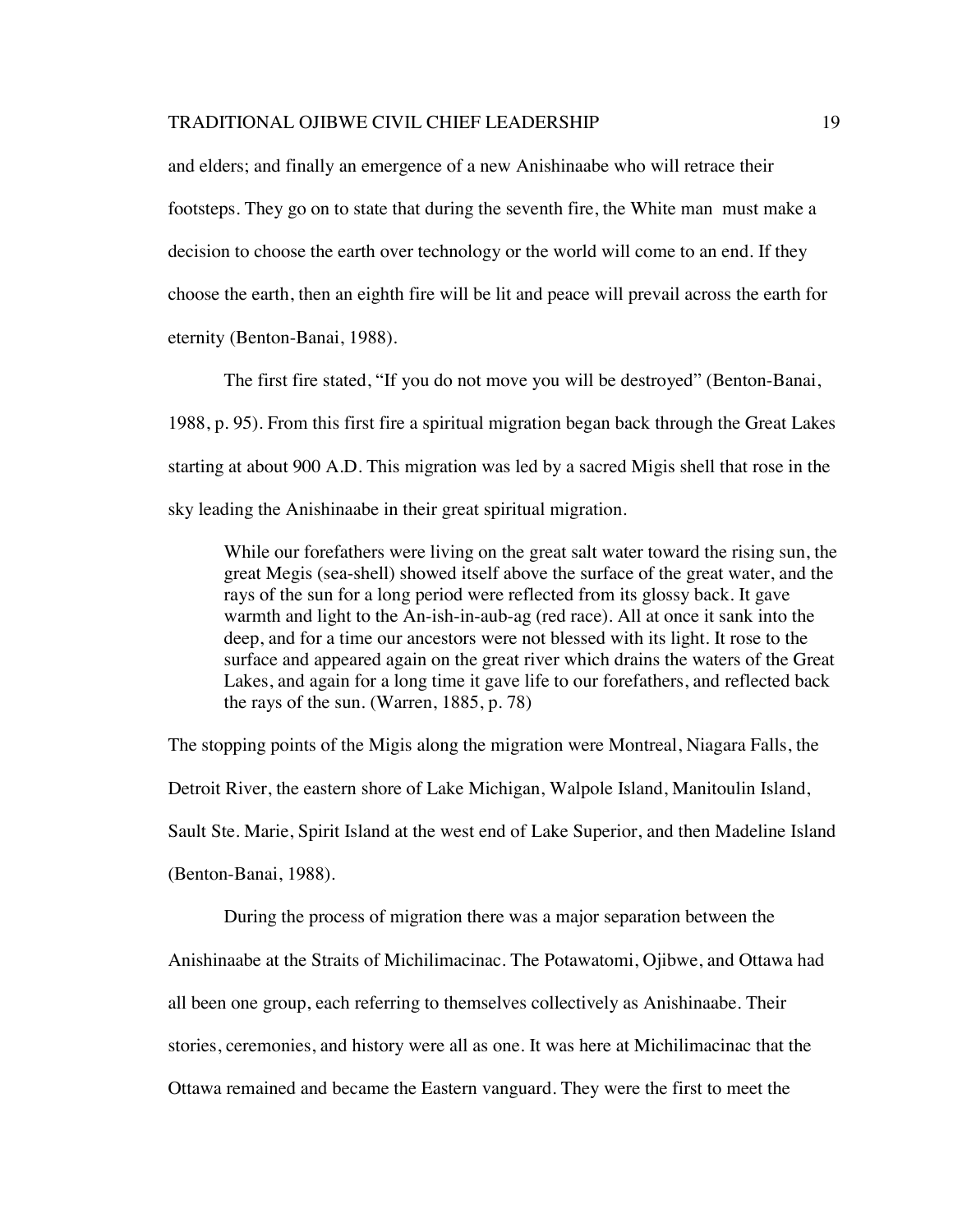White traders and serve as middlemen in trade to the westerly Anishinaabe. They became known as the Ottawa, or traders. The Potawatomi moved south along Lake Michigan. They were the keepers of the sacred fire of the Anishinaabe Nation as denoted in the etymology of their name. The Ojibwe continued migrating westerly following the Migis along Lake Superior. The Ojibwe stayed for many years at Sault Ste. Marie before splitting north and south along Lake Superior (Warren, 1885).

#### **Season-round Economy and Harvest Ceremonies**

The subsistence economy of the Ojibwe followed the four seasons of the year. In the spring they camped at the maple groves. The summer camp was around fishing and garden areas. Rice camp came in the fall, and in winter the hunting groups dispersed out into the forests.

The Ojibwe lived in a variety of bark-covered buildings; the most common was the dome-shaped wigwams. They were covered with birch bark sheets over 20 feet long, which they carried to each campsite. "The women built the houses, and a house 14 by 20 feet, comfortably housing eight persons could be constructed and ready for occupancy in less than one day" (Quimby, 1960, p. 124). During wintertime the wigwams were banked along the edges with pine boughs and snow for insulation. Floors were covered with mats and beds were made of cedar boughs covered with animal skin blankets. Textile and clothing consisted of leaf, nettle fibers, and animal hides. Sinew and nettle were used for twine (Densmore, 1979).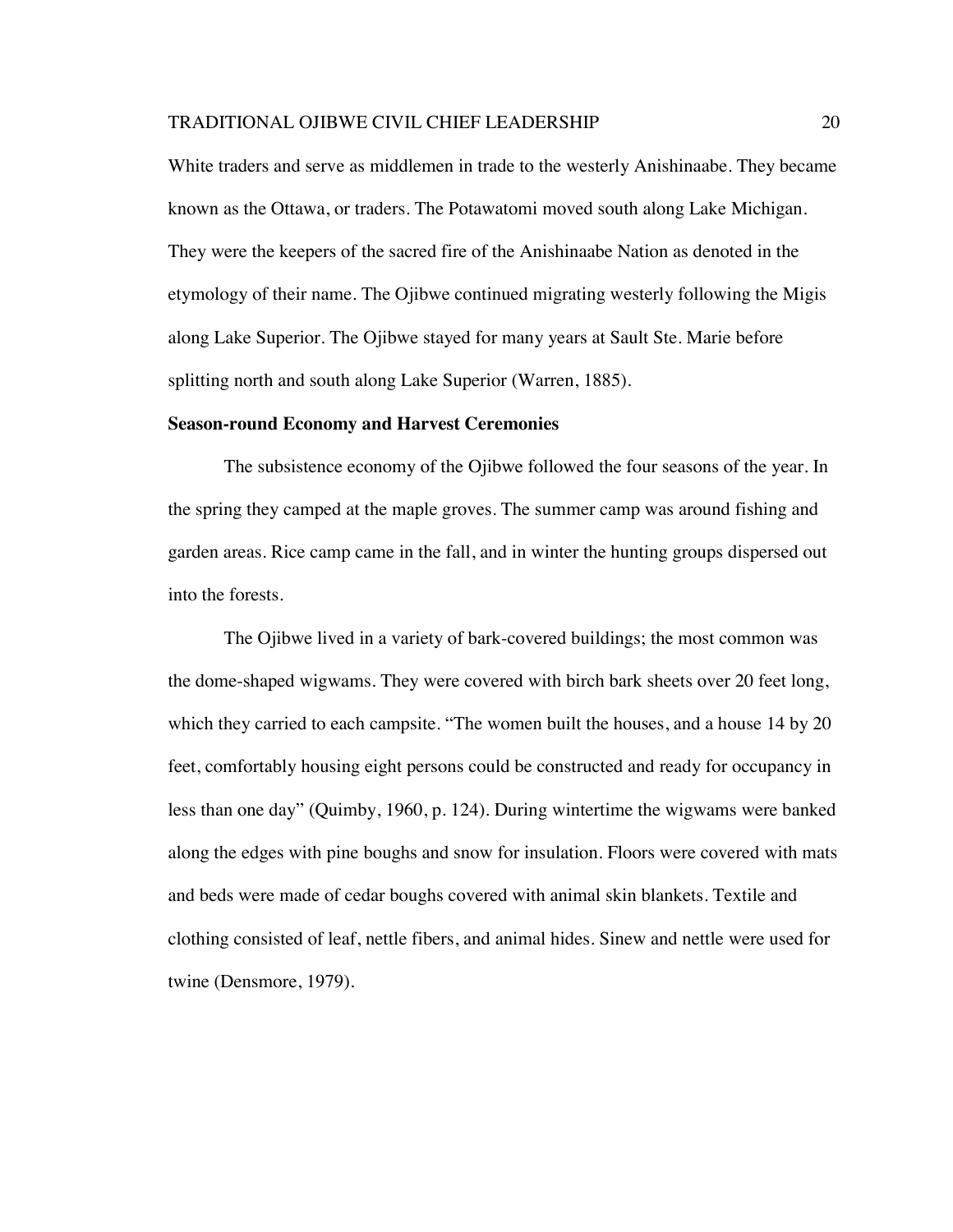Along the industrial year, food was the driver for seasonal camp movement. In the spring, family groups moved together or in proximity of one another to the maple sugar groves. Sugar was a main staple used for seasoning almost all foods and beverages.

Maple sugar was used in seasoning fruits, vegetables, cereals, and fish, being used more freely than the White race uses salt. It was also eaten as a confection, and dissolved in cold water as a summer drink. It was frequently mixed with medicine to make it palatable, especially for children. (Densmore, 1979, p. 123)

After the maple sugar season ended, families moved to fishing and gardening areas. Gardens usually included pumpkin, squash, corn, and potatoes. Mide ceremonies were given to bless the gardens for a fruitful season. Foods were dried and cached for the winter and spring. In the fall, families moved to the rice camps. Fall was a time for mat making. Some returned to the gardens to harvest the crops. When the ice set on the lakes they dispersed out into their hunting areas in small hunting groups. Ceremonial feasts were given for each new seasonal food, such as sugar, berries, rice, or meat (Densmore, 1979). During the summer, "Ojibwe men fished intensively and hunted minimally, while the women gathered nuts, berries, and other foods and planted gardens in which they grew corn, beans, squash, and potatoes" (Loew, 2001, p. 56). While there was a variety of fish taken, whitefish, trout, and sturgeons were the main fish supply (Schoolcraft, 1848/1978).

Land was held in common by the band. Usufructuary rights were allocated in council to different families. In the harsh and scarce winter months, exclusive rights were allocated to small hunting family groups. In the spring and fall, maple sugar and rice camps were assigned to larger family groups with less stringent user rights. The largest gathering of extended families was during the summer months (Doherty, 1990). The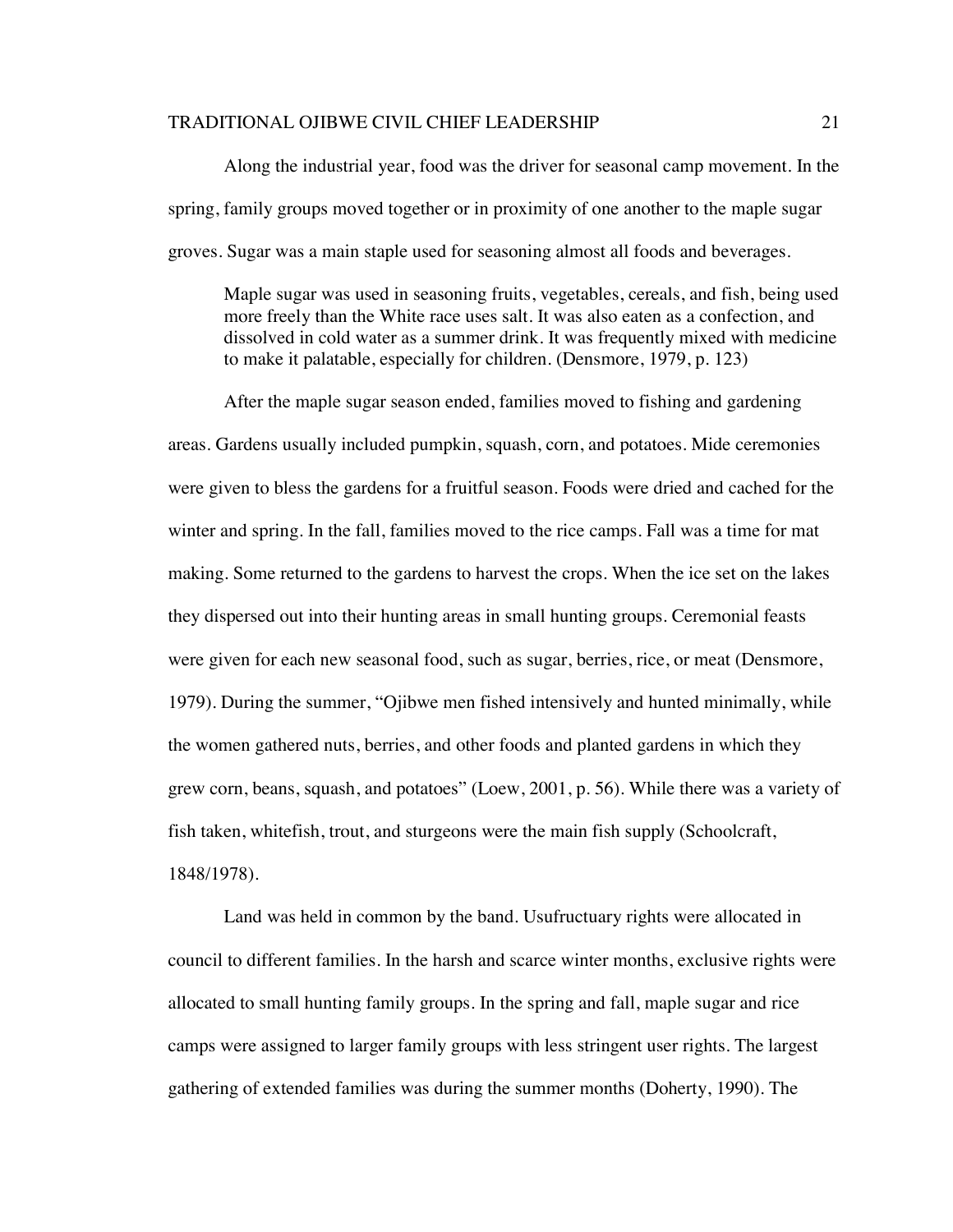exclusivity of the hunting areas was less severe before the arrival of Europeans. In some instances, the winter hunting areas were squatted by a small hunting group and those areas were then known to be the habitual use area of that group (Jenness, 1954). In the waning summer months, families would go to the rice field and tie the stalks to preserve them against wind damage and also serve as family use markers. "Although there was no formal system of private property, families return to the same sections of rice beds year after year and reseeded their areas so they would have a crop the next year" (Loew, 2001, p. 56).

## **Totemic Bands**

Families bound together with the same Doodem formed the totemic band (Schenck, 1997). The totemic (Doodem) band varied in size throughout the year. During winter hunting months, the totemic band would disperse into extended or even nuclear families. In the spring and fall, the hunting groups would gather for fishing and other seasonal activities. Totemic bands occupied the same rice and sugar bush areas every year. The exclusive usufructuary rights for these areas were honored by other Anishinaabe and not disputed (Densmore, 1979). "This annual pattern was not interrupted or fundamentally altered in the seventeenth century, though the geographic locales in which they occurred changed for some groups" (Bohaker, 2006, para. 15).

Hunting groups were usually extended patrilineal family groups. Commonly they were dyads of father and son or two sibling brothers and their wives. These were flexible in size and affinal marriage groups could be included (Hallowell, 1976). "The hunting group was the core of the Anishinabek social organization from at least the time of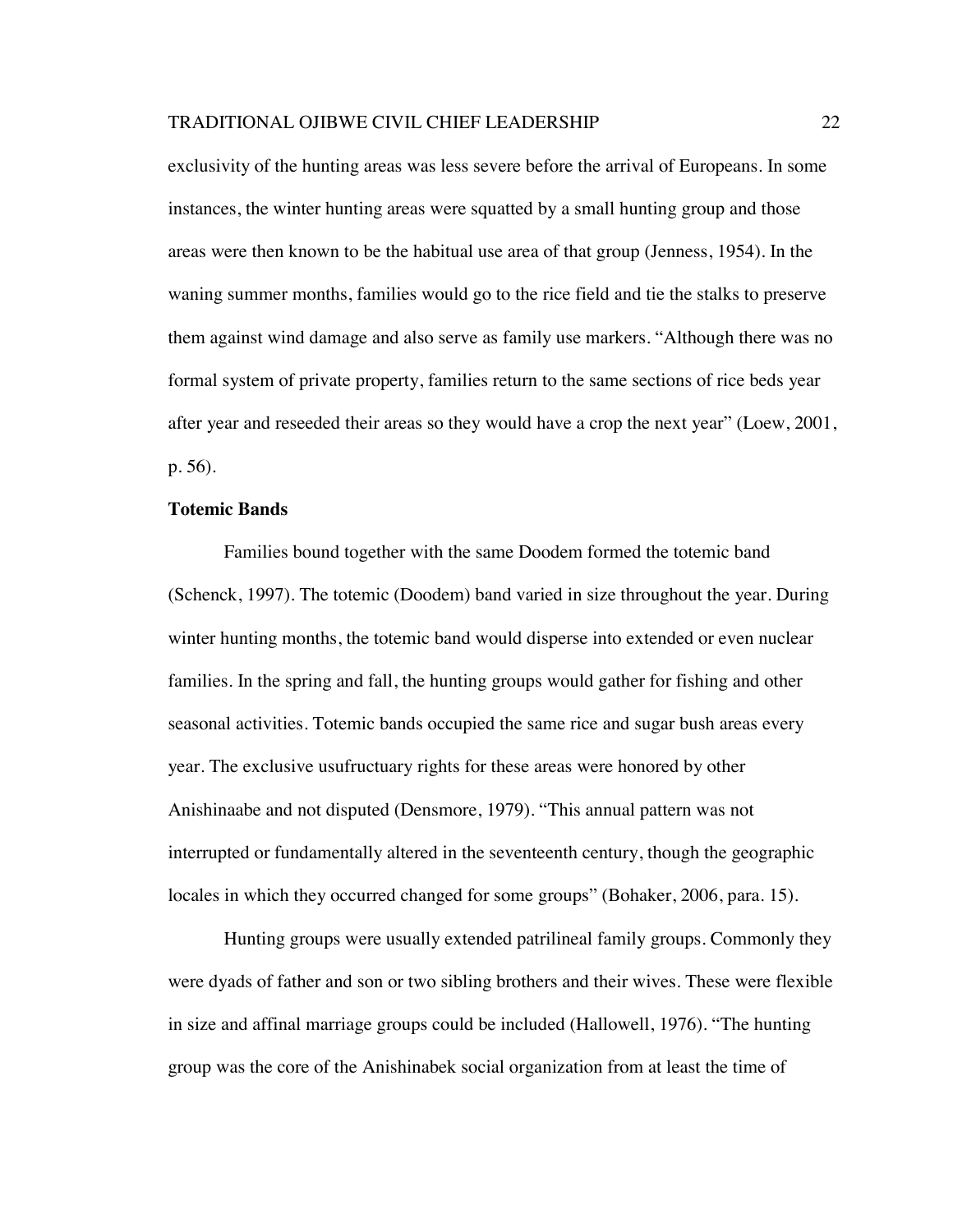European intrusion to the nineteenth century and the summer villages should be

understood as conglomerates of individual, autonomous hunting groups" (Shields, 2001,

p. 13). "The preferred arrangement was a father with his eldest married son" (Shields,

2001, p. 13).

The nuclear family was the smallest social and economic entity, but was usually part of a larger household unit and was normally associated with other closely related families to form a small hunting group, or co-residential unit. The males of this larger group would normally belong to the same totem and would be led by a senior male; there is reason to believe that succession to leadership was in the male line, assuming the son had at least moderate ability. Several such hunting groups, linked by kinship, marriage, and totemic affiliations, formed the band. Leadership of the band was hereditary in the patriline, and probably also involved, or was based upon, leadership of the largest patrilineal totemic group represented in the band. The band might itself constitute a village or a major segment of a village. (Smith, 1973, p. 15)

consanguineous (Hallowell & Brown, 1992). "Kinship was the cement which held the band together" (Schenck, 1997, p. 33). The mother always had a different Doodem than the father because marriage to someone with the same Doodem was proscribed. Crosscousin marriage was practiced until late in the colonial period. Children of the mother's brother were eligible to marry children from the father's sister because they had different clans (Shields, 2001). Paternal parallel cousins are considered brother and sisters. Paternal uncles and their wives had complete disciplinary privileges (Hallowell & Brown, 1992). Family groups could split off to form *daughter villages* when populations grew too large or there were political differences. These related villages, while autonomous, worked sometimes together and had a head chief (Smith, 1973). Villages averaged between 100-300 people (Bishop, 1974). Large bands of up to 600 members used land

There were no affinal kinship terms in the language. All kinship terms were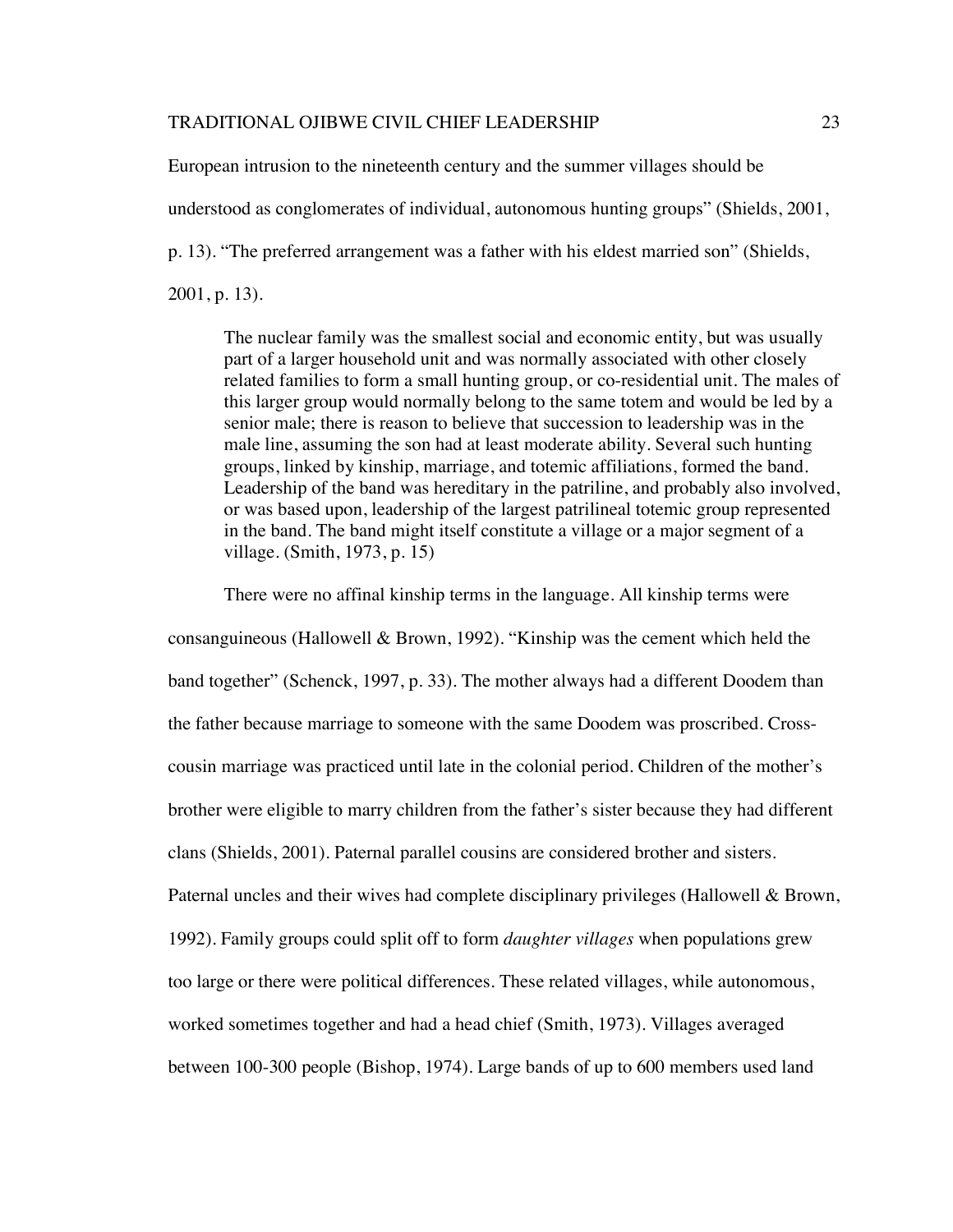areas greater than 1,200 square miles. They consisted of up to 30 hunting groups of about

20 members each (Quimby, 1960).

Properly speaking, when the clan was the local unit, as is usual where the local clan forms the society, leadership was exercised by elders who, by virtue of their superior experience, attested to by the attainment of the very status of elder, quite naturally influenced, most strongly, decisions affecting the welfare of the group: where to hunt, when to fish, whether to trade, and so forth. They were, in a sense, very much like heads of large families. (Hickerson, 1988, p. 53)

# **Sacred Legends**

Aadizokaan are sacred stories. Understanding different aspects of the Anishinaabe

world and the Spirits was taught through sacred stories called *Aadizokaan*. The stories

were usually told to children when families gathered in the winter hunting camps.

These *aadizookaanag*, or "sacred narratives," were passed on orally from generation to generation precisely in order that the Ojibwa would always know who they were, where they had come from, how they fitted into the world around them, and how they needed to behave in order to ensure a long life. (Angel, 2002, p. 3)

They are considered true stories of immortal Spirits and their interactions with the

Anishinaabe (Hallowell & Brown, 1992). Wenaboozhoo, mentioned earlier in the story of

the flood, is the main cultural hero in the Aadizokaan (Schenck, 1997). No time frame is

given in the Aadizokaan. "Once we enter the mythological world of the Ojibwa, linear

chronology loses all significance" (Hallowell & Brown, 1992, p. 73).

Some of these tales, which I have heard, are quite fanciful, and the wildest of them are very characteristic of their emotions and customs. They often take the form of allegory, and in this shape appeared designed to teach some truth or illustrate some value. (Schoolcraft, 1851, p. 109)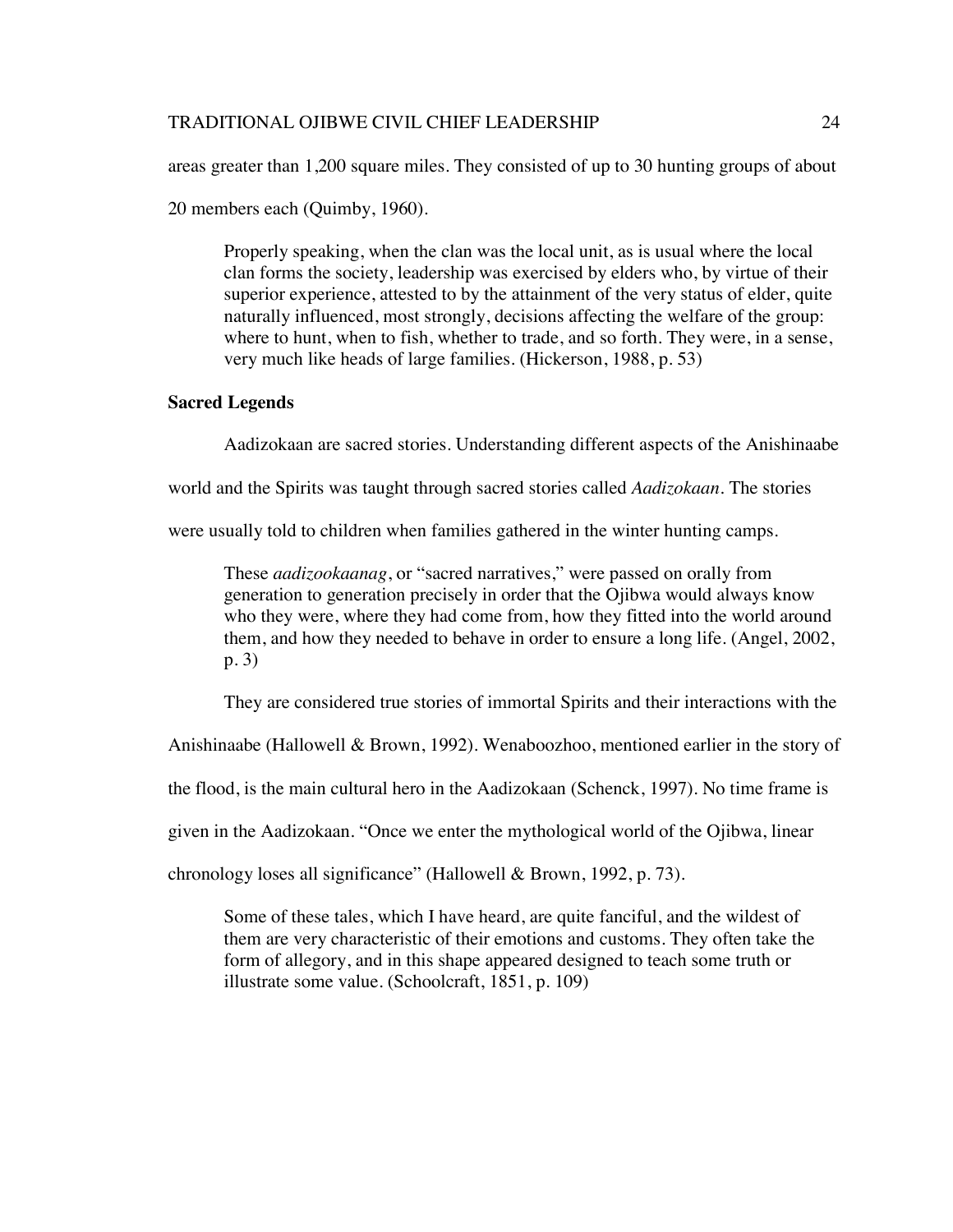Aadizokaan explain how animals came to be the way they are, or how different gifts were given to the Anishinaabe (Johnston, 1981). They also explain geography and Spirits that reside in the landscape (Bohaker, 2006).

By their conversation and familiar remarks, I observed that they were habitually under the influence of their peculiar mythology and religion. They referred to classes of monetos, which are spirits, in a manner which disclosed the belief that the woods and waters are replete with their agency. (Schoolcraft, 1851, p. 194)

Many of the characters are animals that intervened on behalf of the Ojibwe to

assist them towards Bimaadiziwin. In one story, fisher went into the sky world and stole

the sun to create seasons on the earth and bring warmth. "Such stories reinforce the

notion that ancient Native people viewed animals not as inferior creatures intended solely

for human exploitation, but as helper beings with their own spirits and purposes" (Loew,

2001, p. 5).

Aadizokaanag can only be told in the winter so as to not accidentally offend any

of the Spirits mentioned in the story.

The spirits are then in a state of inactivity, and cannot hear . . . if they violate this custom, the snakes, toads, and other reptiles, which are believed to be under the influence of the spirits, will punish them. (Schoolcraft, 1851, pp. 678-679)

# **Dreams and Vision Quests**

The Anishinaabe worldview is deeply enmeshed in the dream world. Dreams are

very significant and affect the behavior and actions of the Anishinaabe. In an

Aadizokaan, the significance of dreams is told in an earlier time before Wenaboozhoo.

The ockabewis told them that they must fast and find out things by dreams and that if they paid attention to these dreams they would learn how to heal the sick. The people listened and fasted and found in dreams how to teach their children and do everything. The young men were taught that they must regulate their lives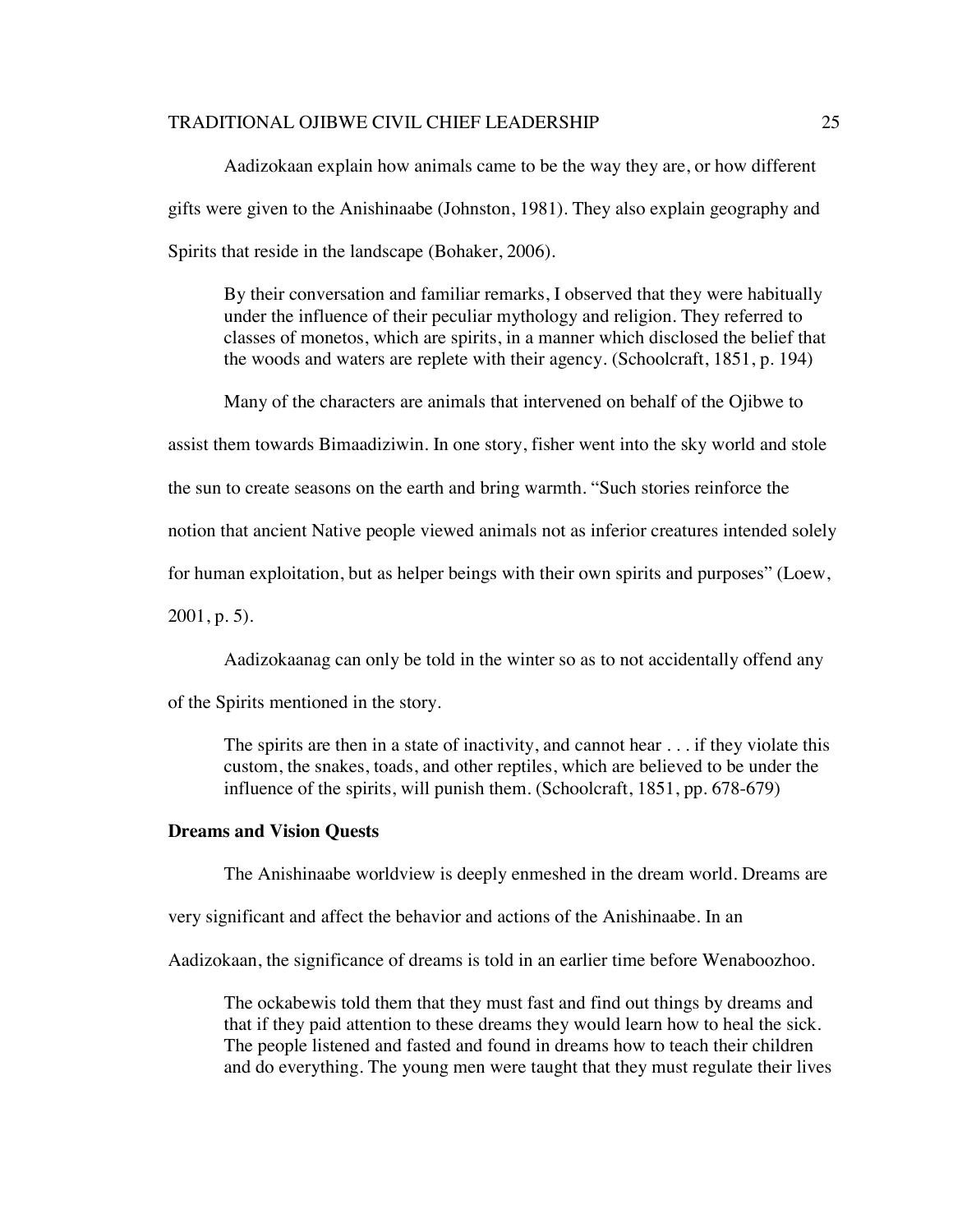by their dreams, they must live moral lives, be industrious, and be moderate in the use of tobacco when it should be given to them. (Densmore, 1979, p. 98)

One person with the gift of dream interpretation explains that there are four types of dreams. The first type is a generic meshing of current experiences. The second is a premonition dream of events to come. The third is a traveling dream where a person will fly or transport to different places and time. This is usually to learn about things. The fourth type is a power dream where you are gifted by an animal or Spirit (A. Lussier, personal communication, n.d.).

Dreams are a way of educating and building the collective knowledge of the Anishinaabe. An elder states,

In the old days our people had no education. They could not learn from books nor from teachers. All their wisdom and knowledge came to them in dreams. They tested their dreams, and in that way learned their own strength. (Densmore, 1979, p. 78)

Knowledge from plants, animals, and cosmology accumulated and was shared. Spiritual knowledge gained in the dream world was shared with one another in the shade of trees where groups gathered, at midewiwin, and during individual visitations. An old medicine man used to kid about how he *stole* his knowledge growing up. As a kid he would listen to the old men visiting by a tree and sharing their dreams and visions (J. Jackson, personal communication, 1985). Dreamers can travel forward or back in time to different places to learn about historical events or receive premonitions of events still to come (Densmore, 1979).

Dreams are a way for gifted individuals to contact the Spirits. Those with gifts for naming would dream and find the names the Spirits want to impart on the candidate.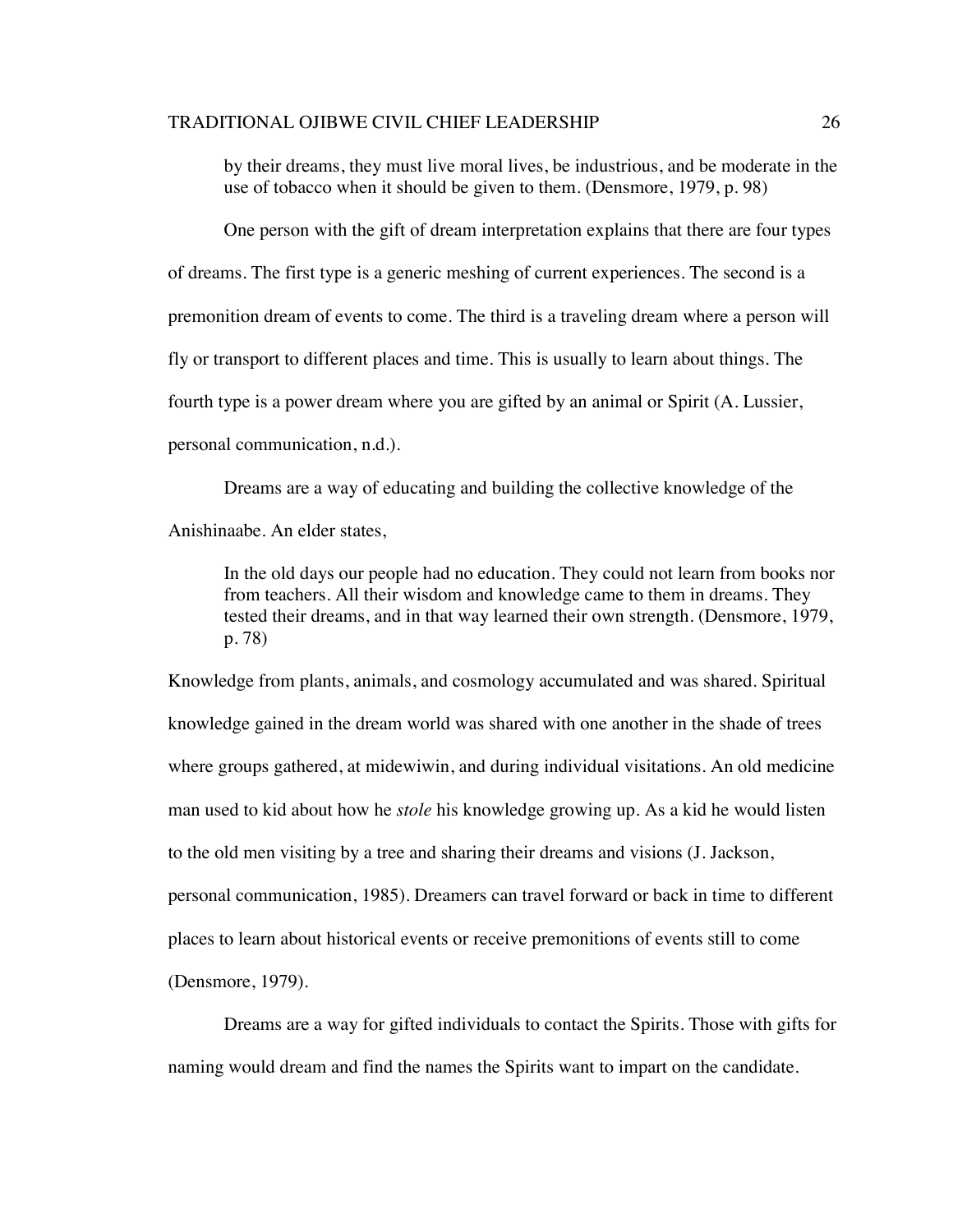Plant Spirits reveal cures and prescriptions to the medicine people (Jenness, 1954). Warnings were given to individuals to keep them safe from harm in their travels or endeavors. A war party may be turned around and sent home by a dream from one of the warriors (Schoolcraft, 1848/1978). Sometimes dreams needed to be interpreted by gifted individuals such as the Jiisikid (Schoolcraft, 1851).

Vision quests were a major dream activity. Children were encouraged to practice fasting for a vision quest before they reached puberty. Fasting would happen in their youth while they were still pure from corruption of thought. They would fast in seclusion, under supervision of a spiritual leader, and seek a vision of an animal Spirit that would gift them with their characteristic powers (Densmore, 1979).

The Vision Quest is the search, through fasting and dreaming in isolation to experience a dream in which a Spirit or manito appears to the dreamer. This Spirit usually takes the form of an animal and has a special relationship to the dreamer: it is often called the Guardian Spirit because of the power, help and protection accorded. After the youth has had this dream, it is interpreted for him by older men, especially the medicine men. (Smith, 1973, p. 13)

Direct connection to the creator was too powerful for any person, so the

Anishinaabe sought the animal Spirits who were the intermediaries for the creator (Warren, 1885). Fasting could last for many days without sustenance until a Spirit appeared (Schoolcraft, 1848/1978). Once the Spirit pledged assistance, a relationship was then built throughout life between the petitioner and the "Grandfather" (Hallowell & Brown, 1992, p. 84). These Spirits could bequeath many different spiritual powers to the Anishinaabe such as medicinal or spiritual leadership abilities and responsibilities (Vecsey, 1983). These gifts were used to contribute to the Bimaadiziwin of the community.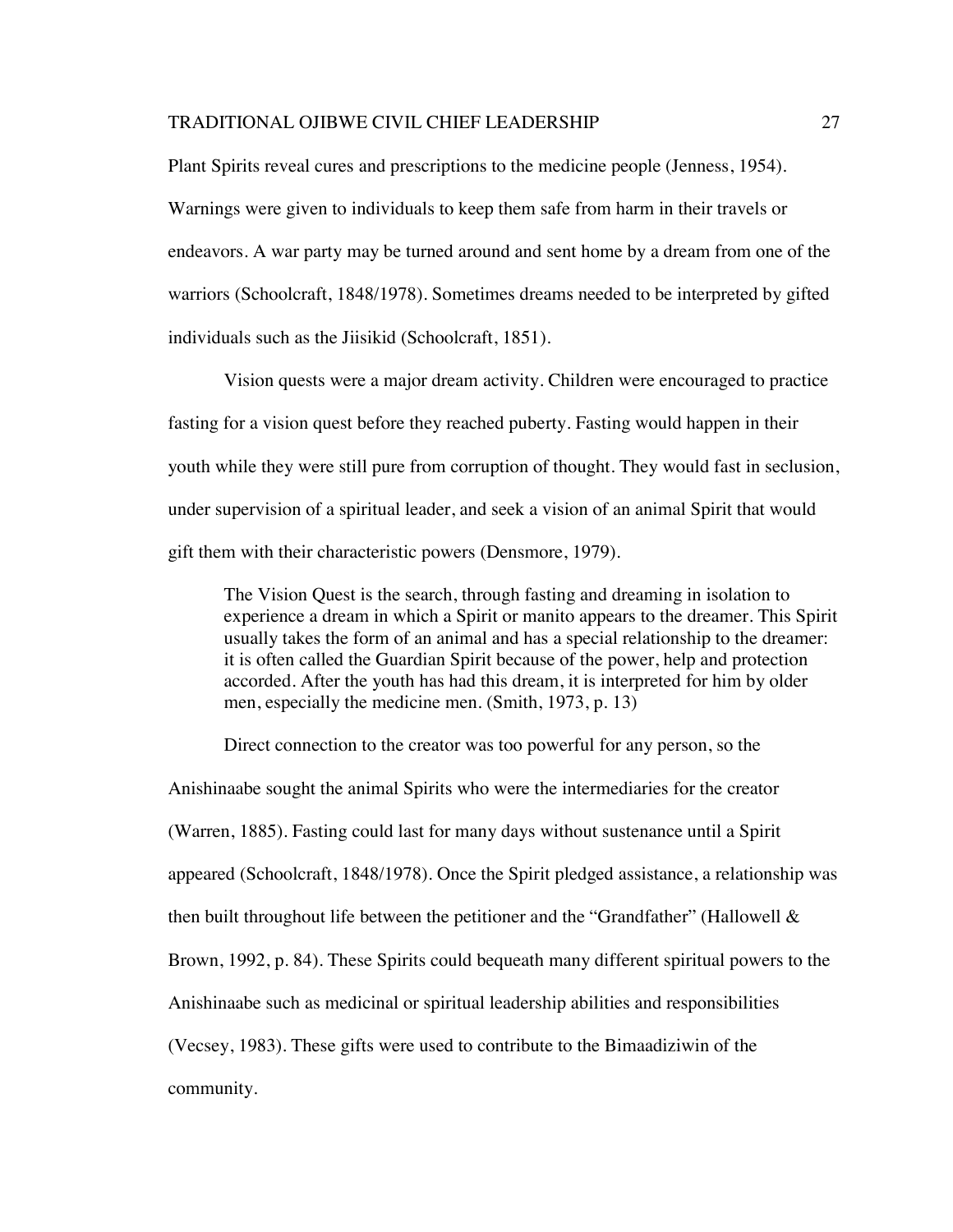#### **Grand Medicine Lodge**

The Midewiwin is a religious society for the purpose of curing the sick and extending life. Members must pay to enter the different levels of the society. Each level has different types and amounts of medicinal and spiritual knowledge. Reasons for joining the Midewiwin may be through instruction to do so in a dream or when someone is sick and may be brought in to restore their health (Quimby, 1960). "The spiritual life of the Chippewa centered around the Midewiwin, or Grand Medicine Society. Sickness was thought to be the work of evil spirits, so medical practice was associated with the supernatural" (Crawford, 1967, p. 80).

Leadership in the Midewiwin was not hereditary. Leaders were chosen at each gathering (Miller, 2003). Ceremonies were held in the spring when families gathered at sugar bush, and again in the fall (Crawford, 1967).

The history of the Anishinaabe was preserved and recited during Midewiwin ceremonies, such as the story of creation, the great flood, and the spiritual migration of the Anishinaabe (Schenck, 1997). These stories and ceremonial procedures and its knowledge were inscribed on birch bark scrolls. Behavioral ethics were also teachings of the society (Crawford, 1967). "In particular Midewiwin . . . taught its members herbal knowledge for a price, honored the manitos and Kitche Manito in order to restore health, and emphasized ethical behavior" (Schenck, 1997, p. 156). It was the responsibility of everyone to look after the needs of orphans, widows, and the overall Bimaadiziwin of the community (Warren, 1885).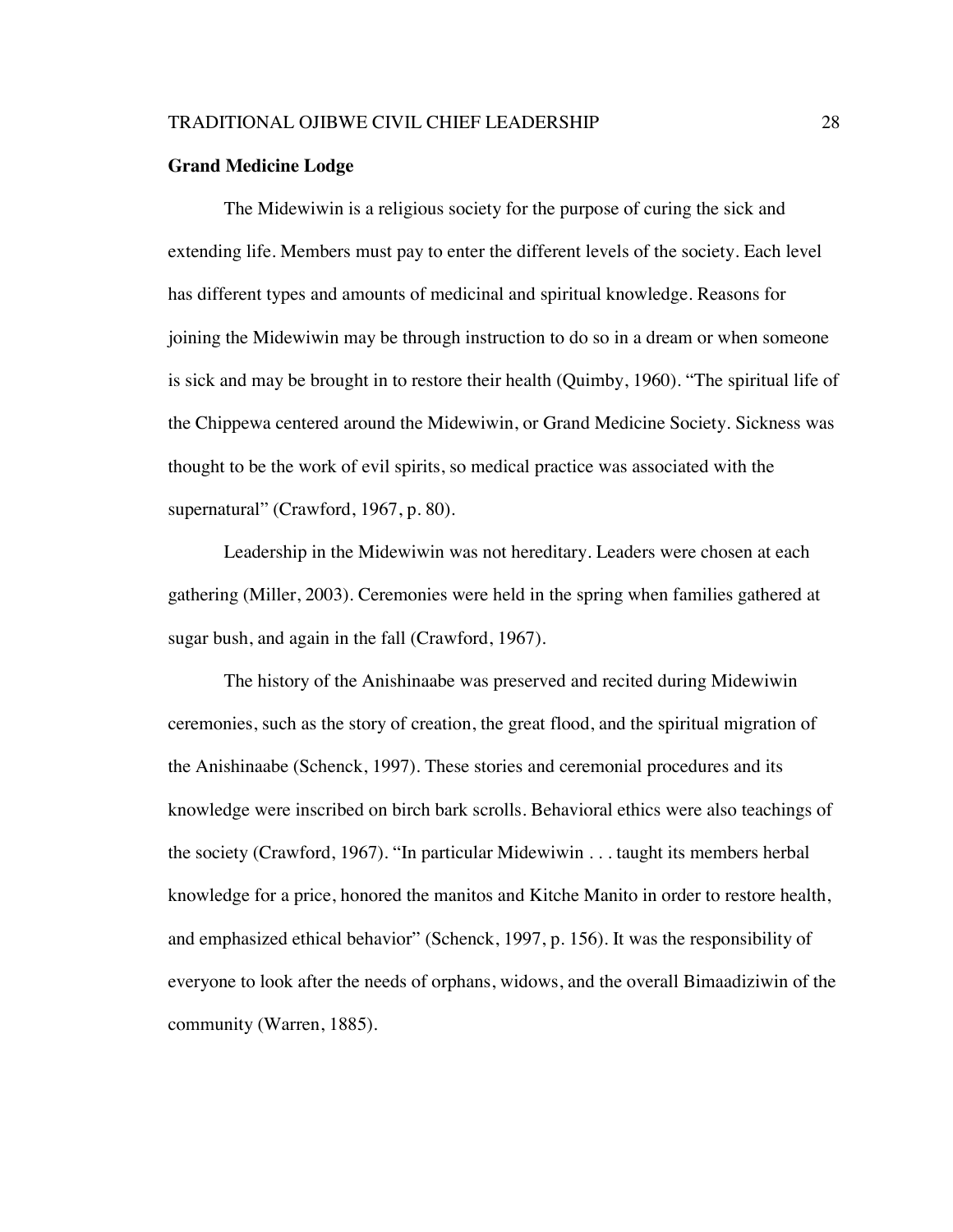Membership was limited. Initiates underwent long periods of study in medicines, history, spiritual knowledge, and behavioral ethics. They served as repositories of this knowledge for their communities (Hickerson, 1988).

### **Shaking Tent**

The Jiisikid served the community as a spiritual leader with direct contact to the Manido.

I cannot better indicate the meaning of the word Jossakeed then to say that it is a person who makes oracular responses from a close lodge of peculiar construction, where the inmate is supposed to be surrounded by superhuman influences, which impart the power of looking into futurity. (Schoolcraft, 1851, p. 105)

They had "higher occult knowledge" than the Mide member because of their direct access to the Spirits (Emerson, 1965, p. 230). "In the shaking tent ceremony the djessakid summoned the manitos to answer the people's questions" (Vecsey, 1983, pp. 164-165). They could speak directly to the Spirits. They were used to interpret dreams, find causes and cures for sickness, find lost objects, and identify perpetrators of crimes or spiritual attacks. Souls of the living or dead could be brought into the Jiisikid lodge for interrogation (Hallowell & Brown, 1992).

Sometimes Jiisikid skills were tested or demonstrated. In one display, a Jiisikid was bound by rope and placed in his lodge. He sent one of the witnesses to a specified place to find the transported rope that had bound him. He returned with the rope and the witnesses found Jiisikid sitting freely smoking his pipe (*Longman's Magazine*, 1896). The Jiisidik was a very powerful spiritual leader with direct contact and dialogue with the Spirits.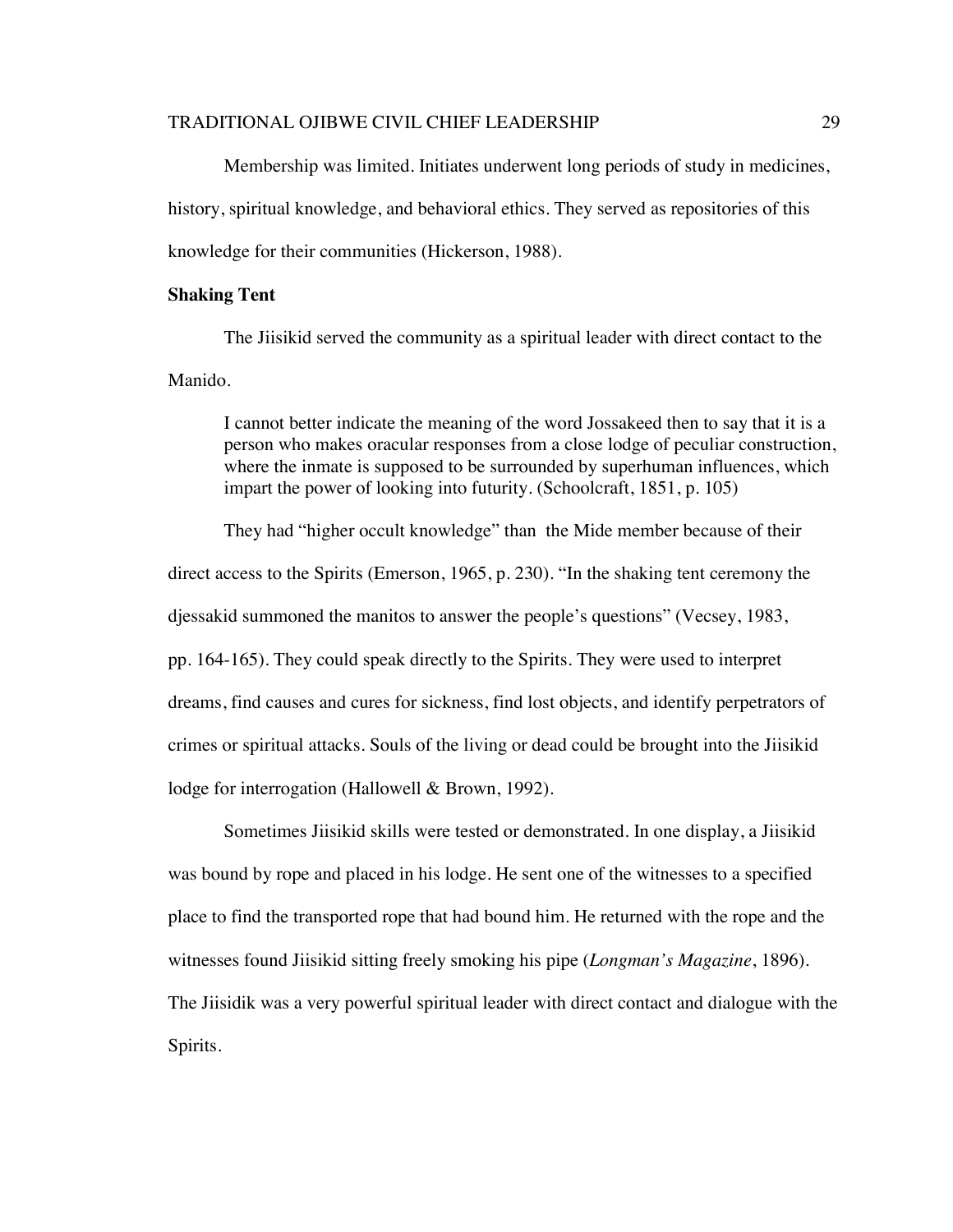#### **Ceremonial Drum Society**

During the mid-1800s a Dakota woman received a vision from the Creator to make the first ceremonial drum. Her village had been overrun by United States cavalry. In her vision the Creator told her this drum would protect the Indian people from the cavalry and she was to give the drum to their Ojibwe enemies so the Indian tribes would stop killing each other and bring peace. The drum society spread throughout Ojibwe country and bound communities in seasonal ceremonies. These drums represent the last major religious change to Ojibwe society (Vennum, 1982).

# **Gift Giving**

Life for the Anishinaabe was difficult. Survival in the harsh environment required sharing of resources and communal living (Doherty, 1990). "Basic to the resentment of the accumulation of wealth or power are the traditional ethos of egalitarianism and the pattern of generosity or sharing" (Smith, 1973, p. 32). "Ojibway leaders were often described as being generous: they shared whatever goods they had. For their generosity they received the goodwill, loyalty, and sense of obligation of followers" (White, 2013, p. 230). Chiefs gave their possessions willingly to those in need. It was not a position of power or wealth.

As a symbol of the sharing ethos, the ritual of gift giving was an integral part of Ojibwe culture (Miller, 2003). Gifts were offered to people and the Spirits when requesting their assistance. "Every request came with a gift, and every gift came with a reciprocal obligation of some kind" (Miller, 2003, p. 108). When a hunter killed an animal, he reciprocated with an offering or ceremony to honor the animal giving its life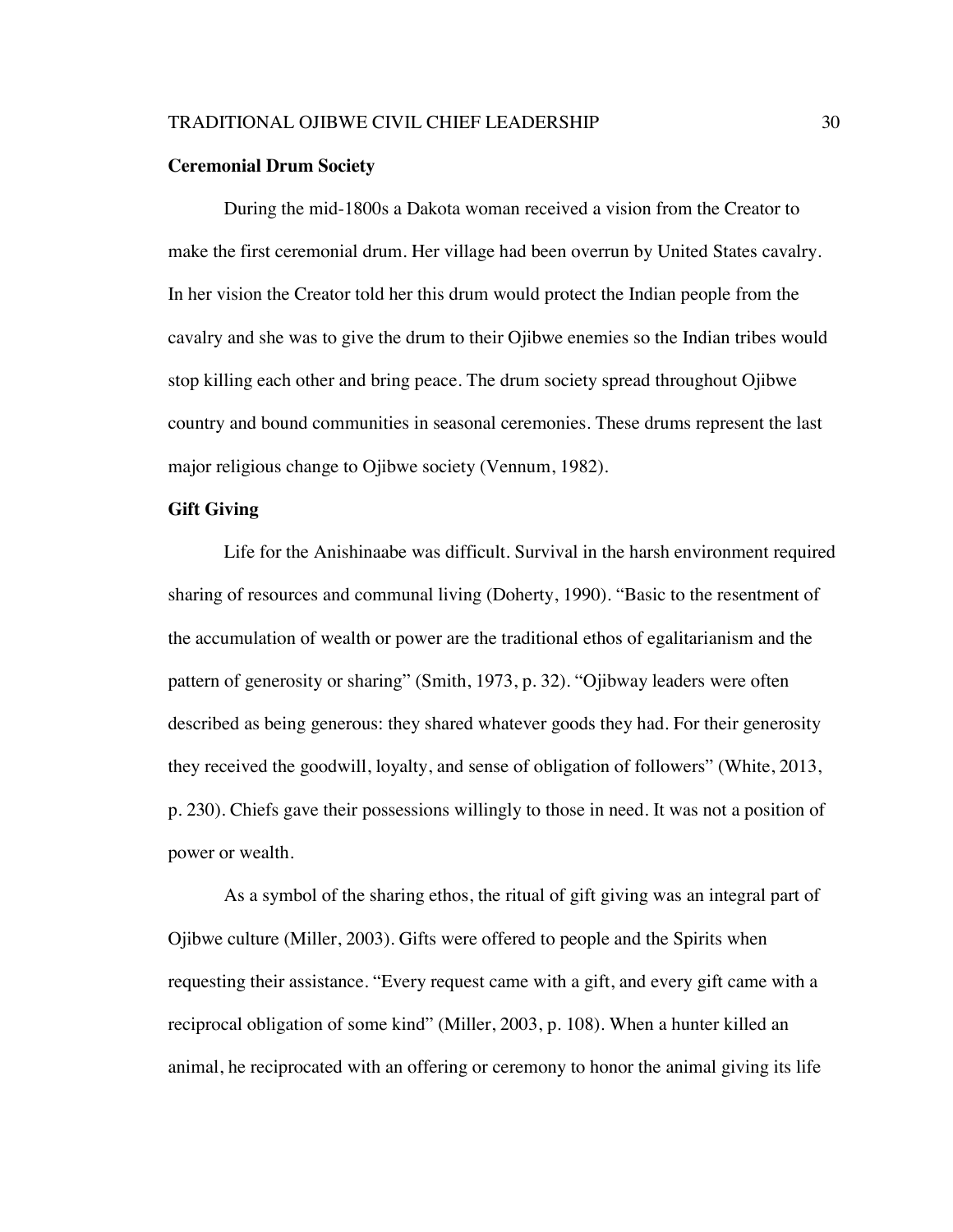(Miller, 2003). The Spirits desired tobacco the most of the overall offerings (Winter, 2000). Gift giving symbolized the Spirits sharing their gifts with humans (Shields, 2001). The Spirits share their power with humans, who in turn help each other with these spiritual gifts (Hallowell, 1975). Gift giving built an ongoing reciprocal kinship relationship between humans, animals, and the Spirits (White, 2013).

Gift giving was also used as a ritual to build alliances and obligations between families, communities, and nations. A considerable amount of time and effort was focused on building these alliances for military and political support. "Allies ate from the same dish, smoked from the same pipe. Allies exchange clothing, weapons, and tools with one another. Allies were assumed to share political and social objectives" (Kugel, 1998, p. 10).

## **Bimaadiziwin – Reciprocal Relationship with Spirits and Creation**

Manido means *spirit*. There are no negative or positive connotations (Schoolcraft, 1848/1978). The Creator created the Spirits as a medium between himself and the Anishinaabe. The Anishinaabe believe in a "Supreme Being," but intervention and assistance comes from the Spirits (Crawford, 1967, p. 80).

The central goal of life for the Ojibwe is expressed by the term pimadaziwin [Bimaadiziwin], life in the fullest sense, life in the sense of longevity, health and freedom from misfortune. This goal cannot be achieved without the effect of help and cooperation of both human and other-than-human persons, as well as one's own personal efforts. (Hallowell, 1975, p. 171)

There are a plethora of Spirits; all things and beings have a Spirit. Even emotions

have Spirits (S. Sandman, personal communication, 2000).

The most powerful and important of the manitos were the Four Winds, the Underwater Manito, the Thunderbirds, other entities, the Windigo and Nanabozho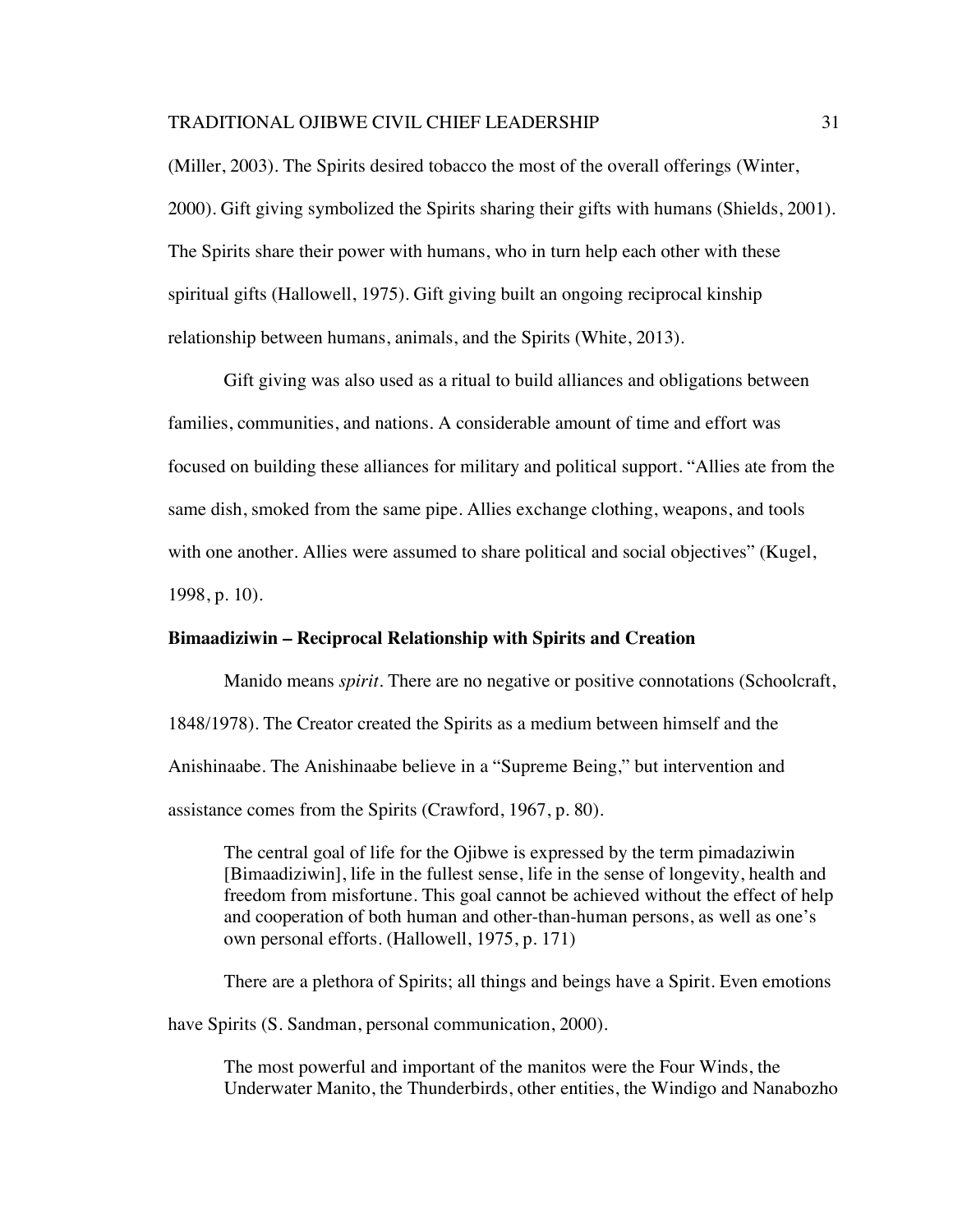(Culture-Hero and Trickster). These and many other Spirits could bestow spiritual gifts upon individuals who beseeched them through a puberty vision quest. These gifts could be medicines, doctoring, or hunting abilities. (Vecsey, 1983, p. 73)

It is through close intimate relationships with the Spirits that Bimaadiziwin is achieved. "Their power is infinitely greater than man's, who can only bow his head in awe and entreat their favour and assistance" (Jenness, 1954, p. 28).

Anishinaabe do not separate the physical world from the spiritual world (Hallowell & Brown, 1992). Humans and Spirits are only different in power, not in kind (Hallowell, 1975). All things in nature have power and could be used for the benefit or detriment of the Anishinaabe. "Man does not know all the power that is imminent in the souls of animals, trees, and stones" (Jenness, 1954, p. 27). All things were treated as being alive, just like people, and were respected (Jenness, 1954).

Spirits are addressed in familial terms. Those in the physical realm are called "brothers" and "sisters" (Miller, 2003, p. 65). Other Spirits that are sources of power are called "grandfather" or "grandmother" (Hallowell, 1975, p. 144). The kinship terms reaffirm the intimate view of Spirits as family.

Not only do Anishinaabe converse with Spirits in dreams and ceremonies, but the Spirits and Anishinaabe also share the same set of values (Hallowell & Brown, 1992). Animal psychology is much the same as human. There is no one chief over any species but animals have chiefs in local areas, which are always white in color (Jenness, 1954). "Animals have chiefs for their species in Anishinaabe esoterica and mythology" (Barnouw, 1977, p. 160). "Plants, too, are imbued with human qualities and presented as helper spirits in Native American songs and stories" (Loew, 2001, p. 5). They presented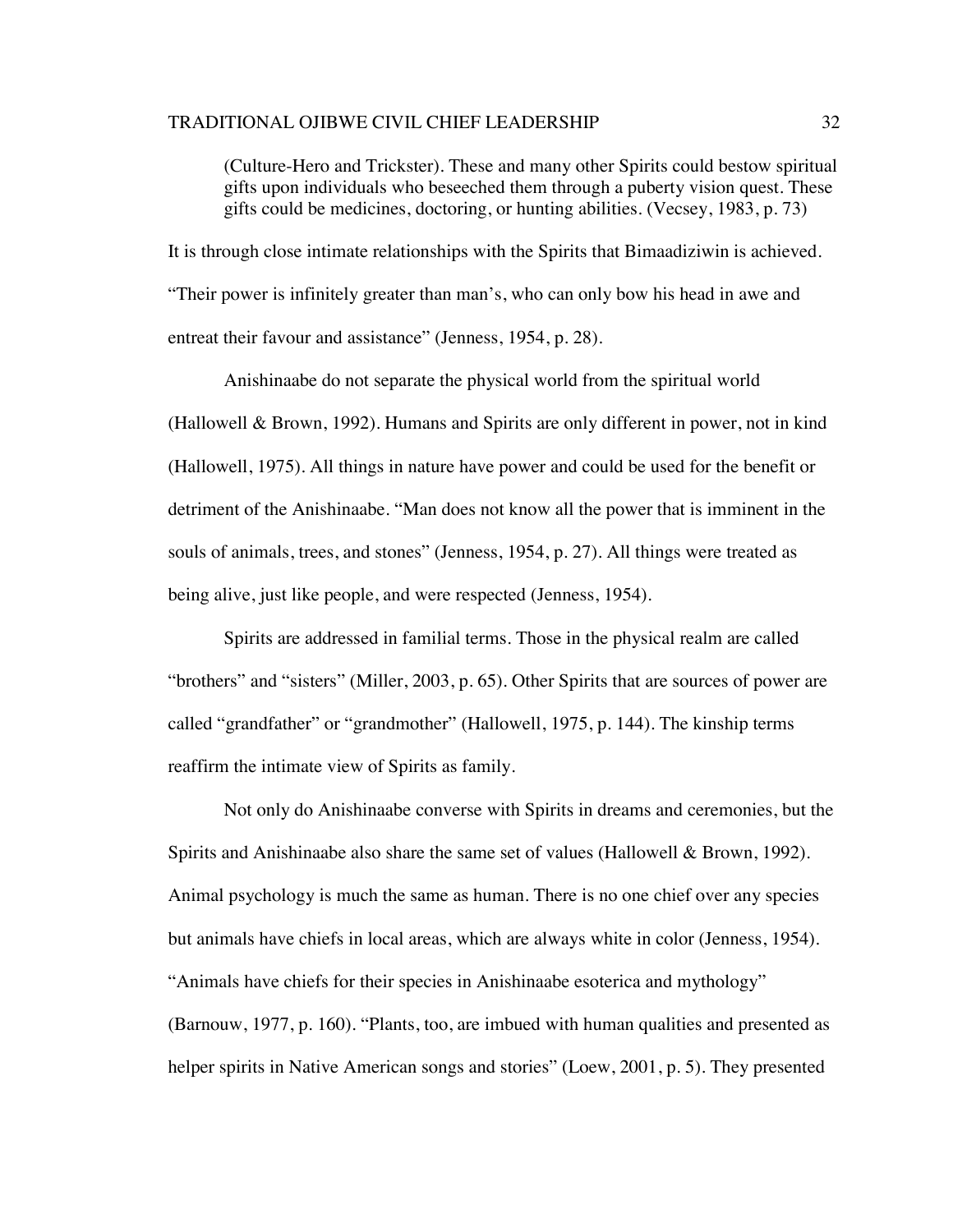medicinal gifts for health and long life. "Thus, hunting and medical concerns were integral aspects of traditional Ojibwa religion" (Schenck, 1997, p. 5). If humans disrespect a certain animal, that animal group will let their kind know and they will shy away from helping the humans. When departing to go hunting, a person would be quiet about their intentions so the Spirits of the animal would not hear them. Animals could choose to stay away from the hunter and not let them have any success (Jenness, 1954).

These instances suffice to demonstrate that, at the level of individual behavior, the interaction of the Ojibwa with certain kinds of plants and animals in everyday life is so structured culturally that individuals act as if they were dealing with persons who both understand what is being said to them and have volitional capacities as well. (Hallowell, 1975, p. 160)

Anishinaabe are dependent upon the Spirits. The vicissitudes and variables for procuring food in the seasons of hunting and growing made necessary a close contact with the Spirits for their intercession and assistance (Miller, 2003). "Only the spirits could bring any certainty to the future" (Crawford, 1967, p. 80). The key then was to obtain some degree of "control-power" by working with the Spirits (Black, 1979, p. 169). Relationships with and receiving spiritual gifts from the Spirits were obtained primarily on an individual base through puberty vision quests (Schenck, 1997). Another important way was through dreams (Crawford, 1967). The plant or animal Spirit could take pity on an individual and give them a spiritual gift. If you used these gifts to harm someone else or you did not properly show respect to the Spirits, sickness could fall upon you (Rogers, 1978).

All political, religious, economic, and social life depended on and incorporated the Spirits (Miller, 2003). "Good conduct led to *pimadaziwin*—the Good Life—a feeling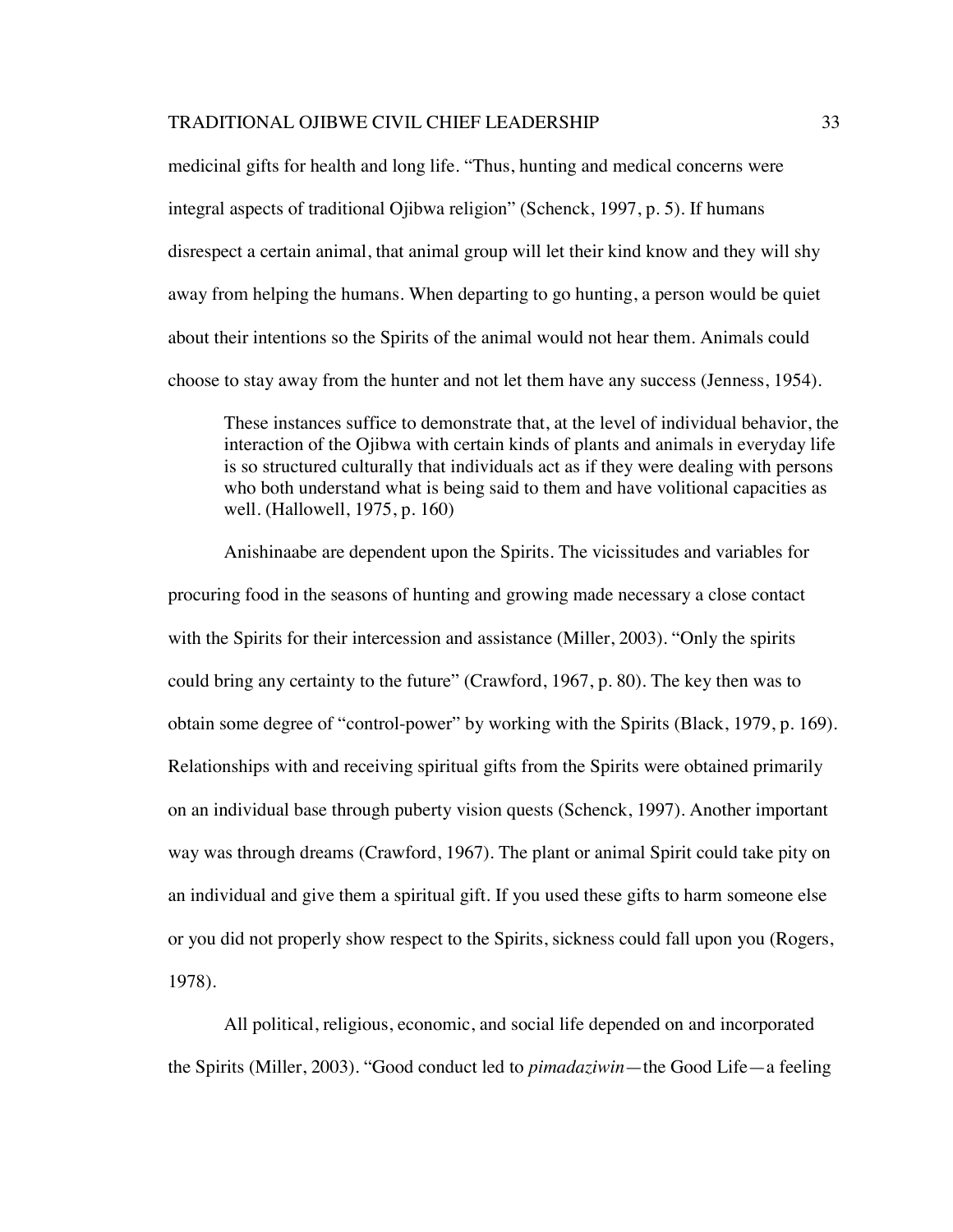of security and confidence in facing the hazards of existence by being able to cope with all eventualities" (Hallowell & Brown, 1992, p. 97). Children are taught about Spirits in all context and aspects of Anishinaabe life. "In this respect, every bark-built village is a temple, and every forest a school" (Schoolcraft, 1848/1978, p. 67). The structures of their religious traditions were taken directly from the world around them, from their relationships with other forms of life. Context is therefore all-important for both practice and the understanding of reality (Deloria, 1992). Bimaadiziwin was an ongoing everyday reciprocal relationship with the Spirits in the Spirit world and in all of creation.

#### **Leadership**

#### **Women as Leaders**

Traditionally there was a balance between men and women in both spiritual and civil leadership. Women provided internal daily leadership. Men provide external and futuristic leadership. Spiritually, "Women were considered to have a deep, sacred connection with the water. Men had a special relationship with fire" (Treuer, 2010, p. 27). Water brings life and fire is destruction. This duality is present in all aspects of the Ojibwe worldview. Women are gifted with the power of creation to bring children into the world. This the greatest power in the universe. Men tend to be given more spiritual gifts by the Spirits because they are pitiful in comparison. Women are associated with creation and men with destruction, such as with war and hunting (W. Hardy, 1986, personal communication).

Spiritual leadership was greatly respected. Men and women had equal access to leadership roles in ceremony. Women serve as "Midewikwe" and "Ogichidaakwe" which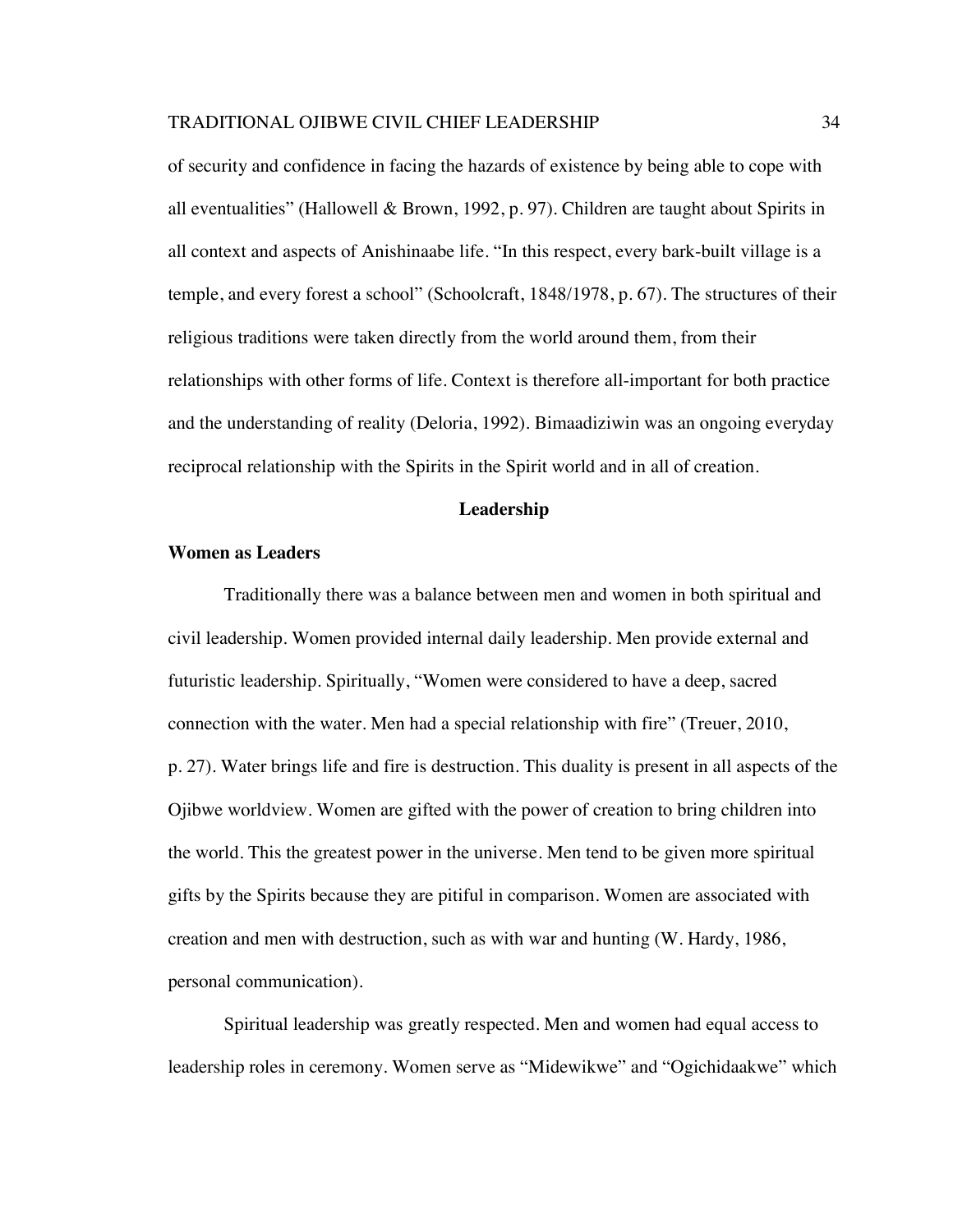were the female ceremonial leaders; any person in the ceremonial realm could apprentice and take leadership roles (Treuer, 2010, p. 29). Historically there were medicine women, tent shakers, and instances of women as warriors and chiefs (Buffalohead, 1983).

In civil life the roles and responsibilities of males and females were divided. The male's job was to provide food through hunting. The female's job was to prepare the food. Men tended to the external affairs and women tended to internal affairs. Men protected against enemies and tended to male devices such as weapons and travel. The women were in charge of the lodge and everything with it (Schoolcraft, 1848/1978). Everything in the house belonged to the wife and was distributed how she decided (Mead, 1937).

The woman is the head of the house. She is the boss. The word "Ikwe" (woman) refers to your head. She has to always think about what is needed in the house, who is sick, who needs to be nurtured, calculating supplies. She is the center. She makes the everyday decisions. What she says goes. If someone is not being a good husband, she can just set his belongings outside the door and he cannot do anything about it. He was divorced. It is as simple as that. The woman is in charge of the inside circle. The man is in charge of the outside circle such as hunting and protection. The man's job is to make rare decisions such as should we move, should we go to war. (J. Clark, personal communication, n.d.)

The chiefs or male spokespersons spoke on behalf of those they represented. The women were an important part of decision making process providing dialogue, influence, input, and always consulted (Treuer, 2010). "Council speakers routinely reminded Euro-Americans that their views represented those of the entire community, specifically including women as an important component group whose support was crucial to the consensual decision-making process" (Kugel, 1998, p. 71).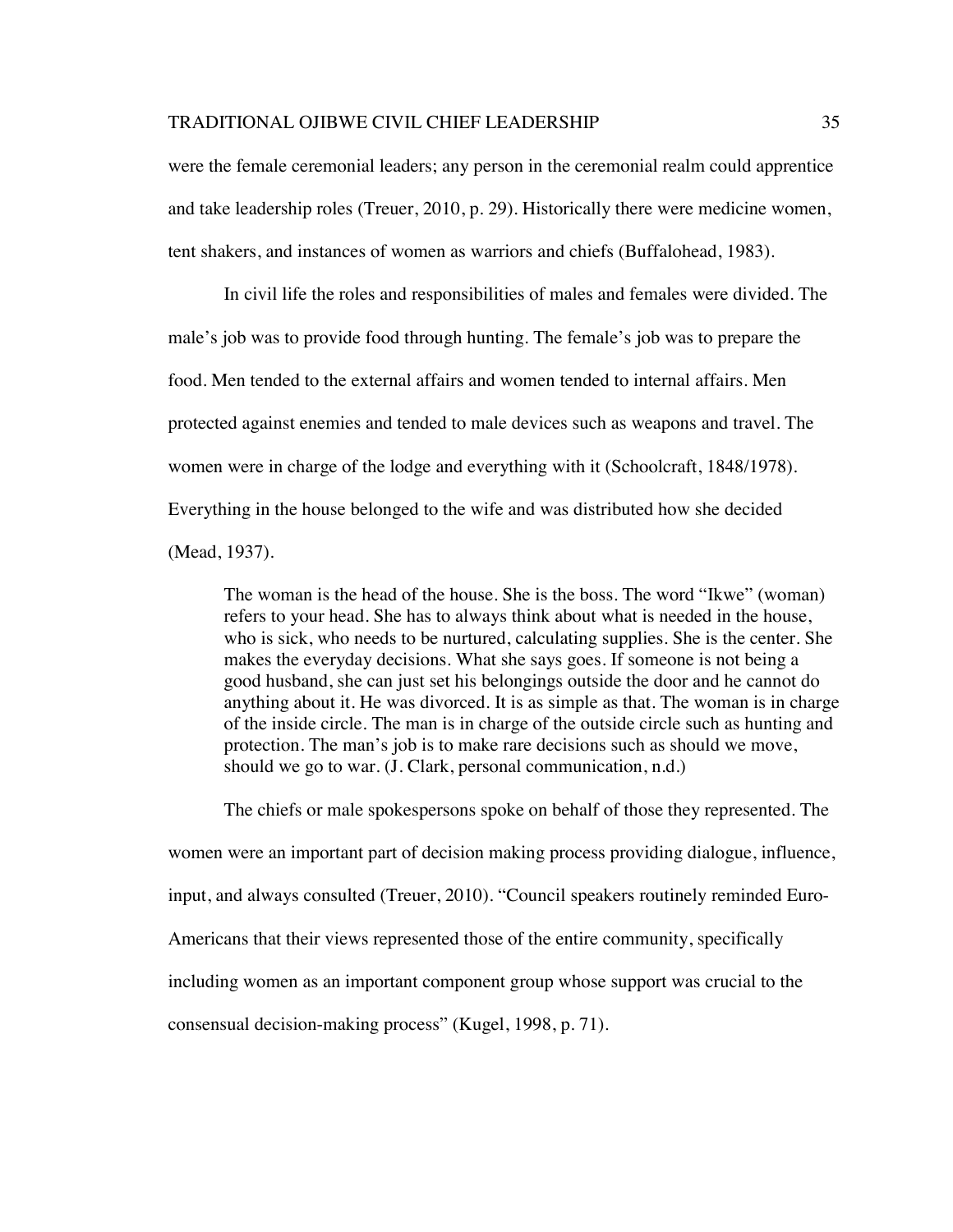When Europeans came into contact, they sought out the hunters and civil chiefs to increase fur trade profits. They also brought a male dominant worldview and wanted only to deal with men. Traditional economy shifted to that of the fur trade. These skewed the decision making balance towards the male hunter. With men gone for longer periods of time to trap fur for the fur trade, more and heavier work shifted onto the women, including hunting and fishing (Loew, 2001). Contact changed the traditional leadership balance between Anishinaabe women and men.

## **Hunter as Leader**

Anishinaabe religion centered on harvest and hunting. A continual reciprocal relation with the Spirits was prerequisite for success (Schenck, 1997). Young males were taught the arts and science of hunting. They were also taught self-restraint in order to endure hardship in lean periods of game (Schoolcraft, 1848/1978). Success was attributed to the hunter's close relationship to the Spirits and knowledge of the terrain and many Spirits of the forest. Hunting was very spiritual, and ceremonies needed to be performed before and after the hunt. "A successful hunter or warrior could brag among his peers of his exploits without seeming egocentric, since he was, in effect, praising his gods" (Schmalz, 1991, pp. 6-7). The Anishinaabe practiced polygamy (Bishop, 1974). How many wives they could support depended on their spiritual and hunting abilities (Landes, 1937).

Male leaders took extra wives to show the community their ability to support them. The leaders' desire to show off their wealth and power indicated their character. They were fiercely proud and individualistic persons who proved their close relation with the manitos by their successes in hunting, curing, and warring. (Vecsey, 1983, p. 163)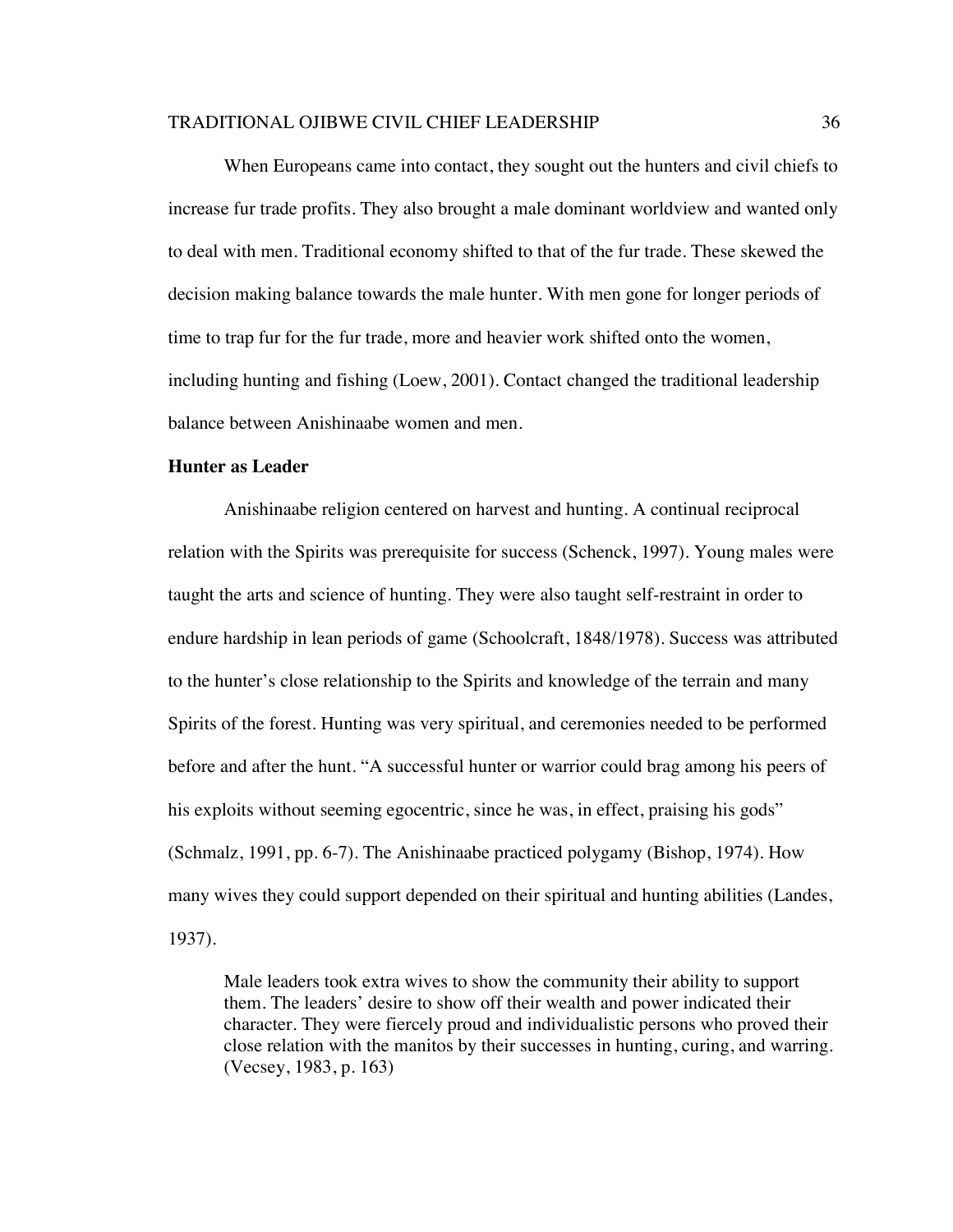Hunting success brought prestige and leadership (Bishop, 1974). The hunter's expert knowledge of the terrain, flora, fauna, and their relationship to the Spirits also served in leadership of resource allocation for hunting areas and rice beds (Warren, 1885).

The eldest male of a hunting group served as its civil leader or headman. This was based on age, hunting skills, and spiritual abilities. It was contingent on group approval. When the hunting groups gathered, a chief was selected. His power was weak in comparison to the headmen in the hunting groups. Leadership was temporary. The chief's role ended when the hunting groups dispersed in their seasonal cycles. "A chief's authority was based on his age, his oratorical skills, and his ability to act as an arbitrator among band members" (Hansen, 1987, p. 45).

## **Spiritual Leaders**

Everyone received unique gifts from the Spirits. Other gifts could be obtained through vision quests. Some received more gifts than others, such as medicine men and the Jiisikid. Just as civil leaders, spiritual leaders emerged and served the community (Rogers, 1978). The Anishinaabe maintained personal autonomy and sought guidance from spiritual leaders only when necessary (Schmalz, 1991). Spiritual leadership was not hereditary. Each extended family had a spiritual leader who varied in levels of ability and type. They usually belonged to the Midewiwin society (Vecsey, 1983).

Midewiwin offered both men and women the opportunity to emerge as leaders through charisma and esoteric knowledge (Miller, 2003). The role of Midewiwin leaders was to maintain ceremonial knowledge, cure the sick, and teach ethics for Bimaadiziwin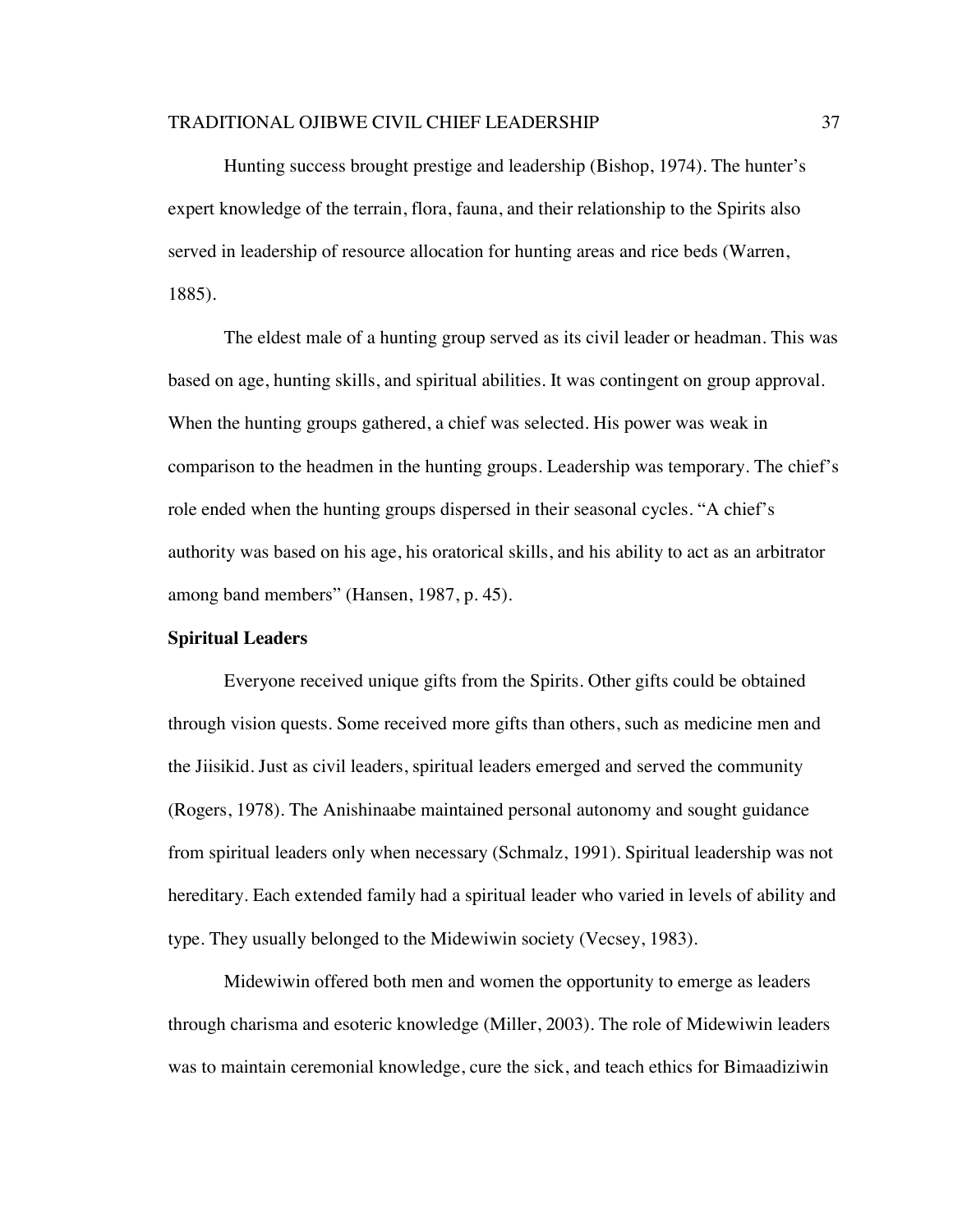(Smith, 1973). An informant was talking about some of the amazing powers of spiritual leaders such as exhibited by his father in a Midewiwin ceremony. His father got up and walked around the lodge, sat down, and then a rock began to move on its own, "following the trail of the old man around the tent, rolling over and over, I saw it happen several times and others saw it also" (Hallowell, 1975, p. 148). Sorcerers could metamorphose into different animals with the help of the Spirits (Hallowell, 1975). A Jiisikid was usually a member of the Midewiwin and welded more power than a Mide member because they had direct personal communication with the Spirits (Miller, 2003). Another leader was the herbalist. They were also usually members of the Midewiwin. They had specific Spiritual knowledge of healing songs and compound medicines (Danziger, 1978).

Spiritual leaders were the most prominent person in a village. They could enlist the powers of the Spirits for good or bad. People feared them because of their potential for malevolence, but looked for their knowledge and power to aid in Bimaadiziwin. There were at times spiritual battles between medicine men. Sometime hostilities caused them to break off and establish a new village (Landes, 1937). Spiritual leaders such as the medicine man or a Jiisikid could communicate with Spirits and interpret their desires. The Spirits could take away spiritual gifts held by a human at any time rendering them powerless. Leaders were careful in their use of these powers (Vecsey, 1983). The role of spiritual leaders was to cure, convey with the Spirits, guide in war and hunting, and lead in ceremonies (Vecsey, 1983). Hereditary civil leaders expanded their influence by their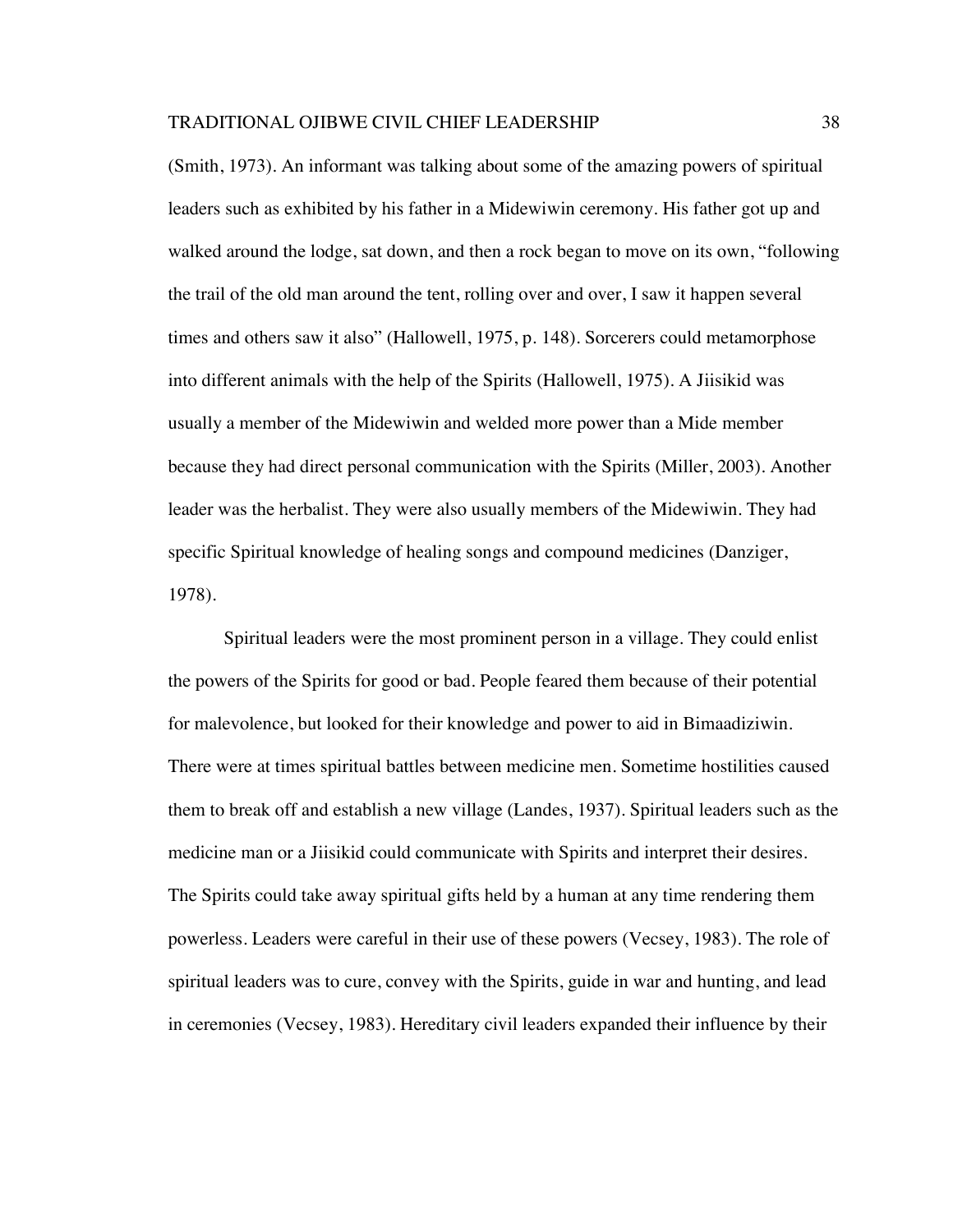involvement and leadership in war and the Midewiwin. All areas exhibited connection to the Spirits (Miller, 2003).

### **War Chiefs**

War chiefs were ranked next after the civil chiefs. They had tremendous influence in their communities. That influence was always used to support the civil chief. War chieftainship was earned by success in battle, spiritual ability for battle, and oratorical persuasion. Sometimes war chieftainship was passed down hereditarily (Warren, 1885). Authority of a war chief depended on the number of warriors he could gather. These were gained by persuasion and not coercion (Miller, 2003). Warriors tended to be young, rash, and quick to action without thinking things out clearly (Kugel, 1998). Any warrior who had established a reputation could gather a war party. The civil chiefs had little control particularly when it crossed band lines (Smith, 1973).

Warriors were impulsive in action. They gained influence and sometimes vied for political power. The Ogimaa built consensus and unity. This was painstaking and took time. Because of their sagacity and deliberate decision making, the elder civil chiefs were given final authority (Kugel, 1998). Ogimaa could also serve as war chief. The positions were not always separate (Smith, 1973). The duality of civil and war chiefs was common throughout North America (Kugel, 1998).

To summon warriors, war chiefs sent their pipe with a messenger to the different villages (Diedrich, 1990). The messenger would explain the reasons for gathering warriors and present the pipe. Those who smoked from the pipe pledged assistance. When the warriors arrived, a feast was given. If the circumstance for gathering warriors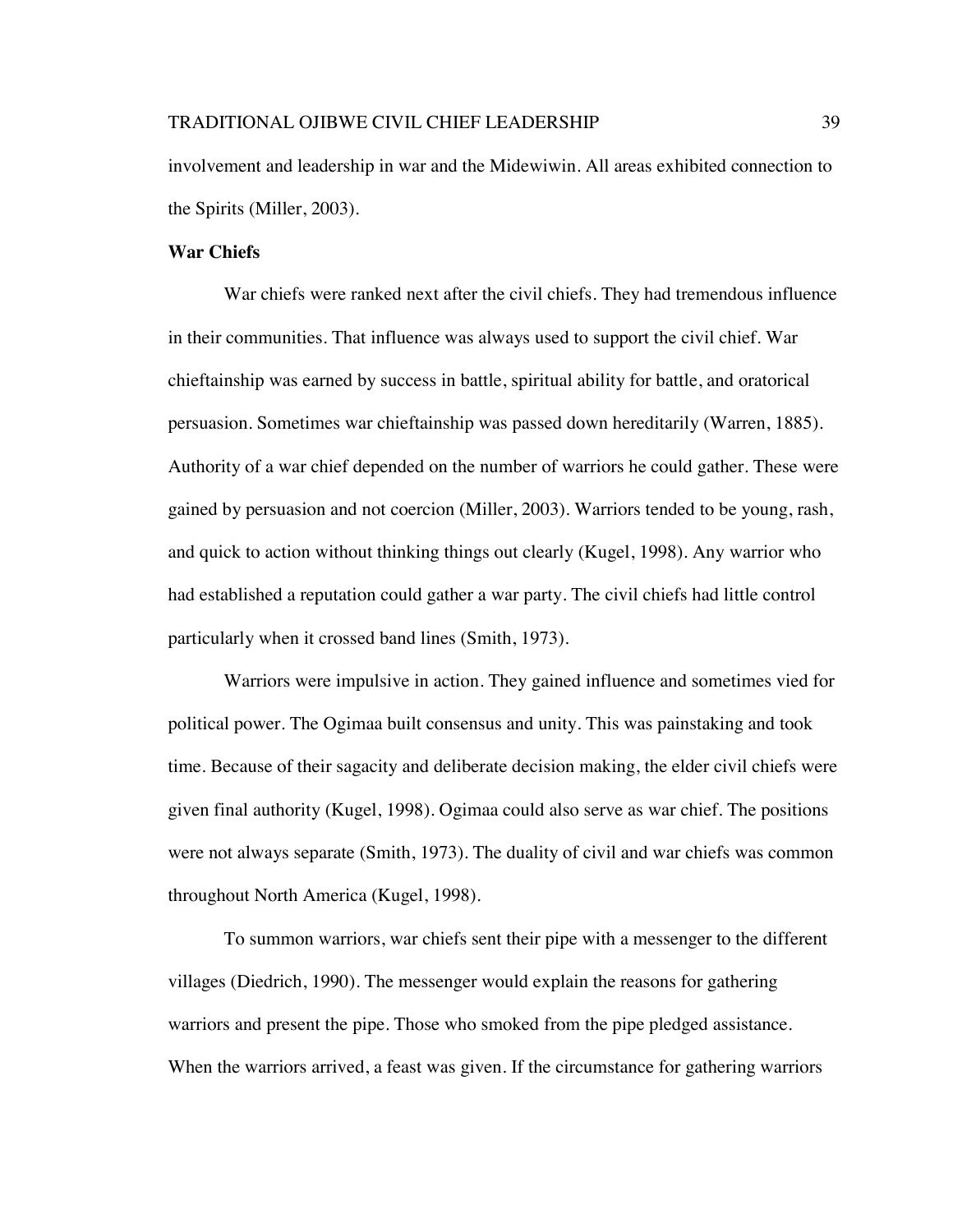was of immense significance, a buckskin replica of a hand, painted red for blood, was presented with the pipe (Densmore, 1979). Other representations of war could be used such as a war club or wampum (Warren, 1885).

After the warriors were assembled, a war dance was given. Warriors would dance around a post and strike it, followed by a speech of their war exploits (Schoolcraft, 1851). The war chief paid close attention to their dreams. These dreams would tell who should go or not. Dreams predicted victory or defeat and when or where to fight (Miller, 2003). The last event before the warriors would depart was the dog feast. Only the head was eaten and only by members going off to war. When the warriors returned, a scalp dance was given. Acquired scalps were presented to the women who needed revenge. The victory dance went from village to village. After all of the dances, the scalp was placed at the grave of the slain victim (Densmore, 1979).

War was not permanent and leadership was temporary. Most war excursions were to seek revenge for the death of a family member. The soul of a murdered person would not rest until it was avenged. This is explained in chief Minavavana's speech to Alexander Henry,

. . . the spirits of the slain are to be satisfied in either of two ways; the first is by the spilling of the blood of the nation by which they fell; the other by covering the bodies of the dead, and thus allaying the resentment of their relations. This is done by making presents. (Henry & Quaife, 1921, p. 44)

Another means of covering the dead is by replacing the family member with someone from the murderer's family (Treuer, 2010). "The Ojibwe conducted war for vengeance, that is, gaining captives or scalps to replace those whom they had lost to the enemy. Once they achieved this goal, the conflict was over" (Miller, 2003, p. 161).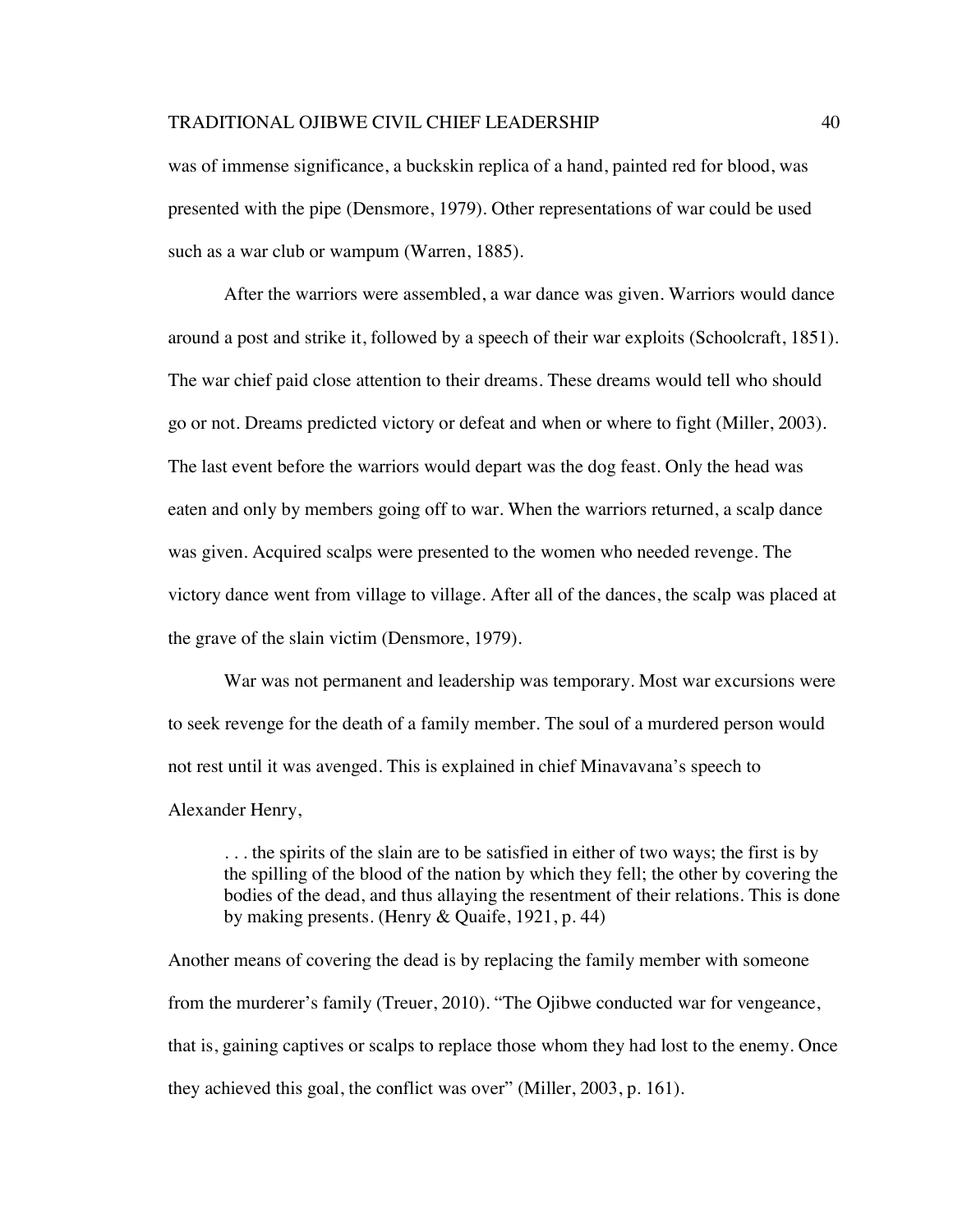It is seldom that a close, well contested, long continued hard battle is fought. To kill a few men, tear off their scalps, and retreat with these trophies, is a brave and honorable trade with them, and maybe boasted of, in their triumphal dances and warlike festivals. (Schoolcraft, 1848/1978, p. 139)

Vengeance parties were frequent and perpetuated ongoing conflicts between the Ojibwe and the Dakotas (Treuer, 2010). Large war campaigns did not stay together long. Logistics were difficult and expensive. Fatigue was commonplace. War pursuits were relegated to the summer because of the scarcity of food in the winter, and the ease of the enemy finding tracks (Mason, 1997).

War leaders relied heavily on the Spirits for assistance (Miller, 2003). A Jiisikid would accompany the warriors to serve as an oracle, and warriors watched for omens around them (Schoolcraft, 1848/1978). Mis-qouna-queb was a Jiisikid and war leader. During a war trek, he turned himself into a dog. This allowed him to go into the enemy's camp for reconnaissance and lead to their victory. Because of his strength, abilities, and spiritual powers, he was appointed war chief by the civil chief (Redsky, 1972). One war leader would have everyone cover their heads at night with blankets so he could see into the future for what was in store (Skinner, 1914). Warriors also had to have expert knowledge of the terrain, "knowing every prominent stream, hill, valley, wood, or rock" (Schoolcraft, 1848/1978, p. 139). Anishinaabe warriors "were by far the most advanced in the arts and knowledge, and most distinguished for skill and war and hunting, of all the Nations in North America" (Schoolcraft, 1848/1978, p. 87). Success was ascribed to the spiritual ability of the war chief (Schmalz, 1991). As a war chief's achievement grew, so did the number of his followers. This influence spread across through other bands. Families who needed revenge services called upon successful war leaders (Miller, 2003).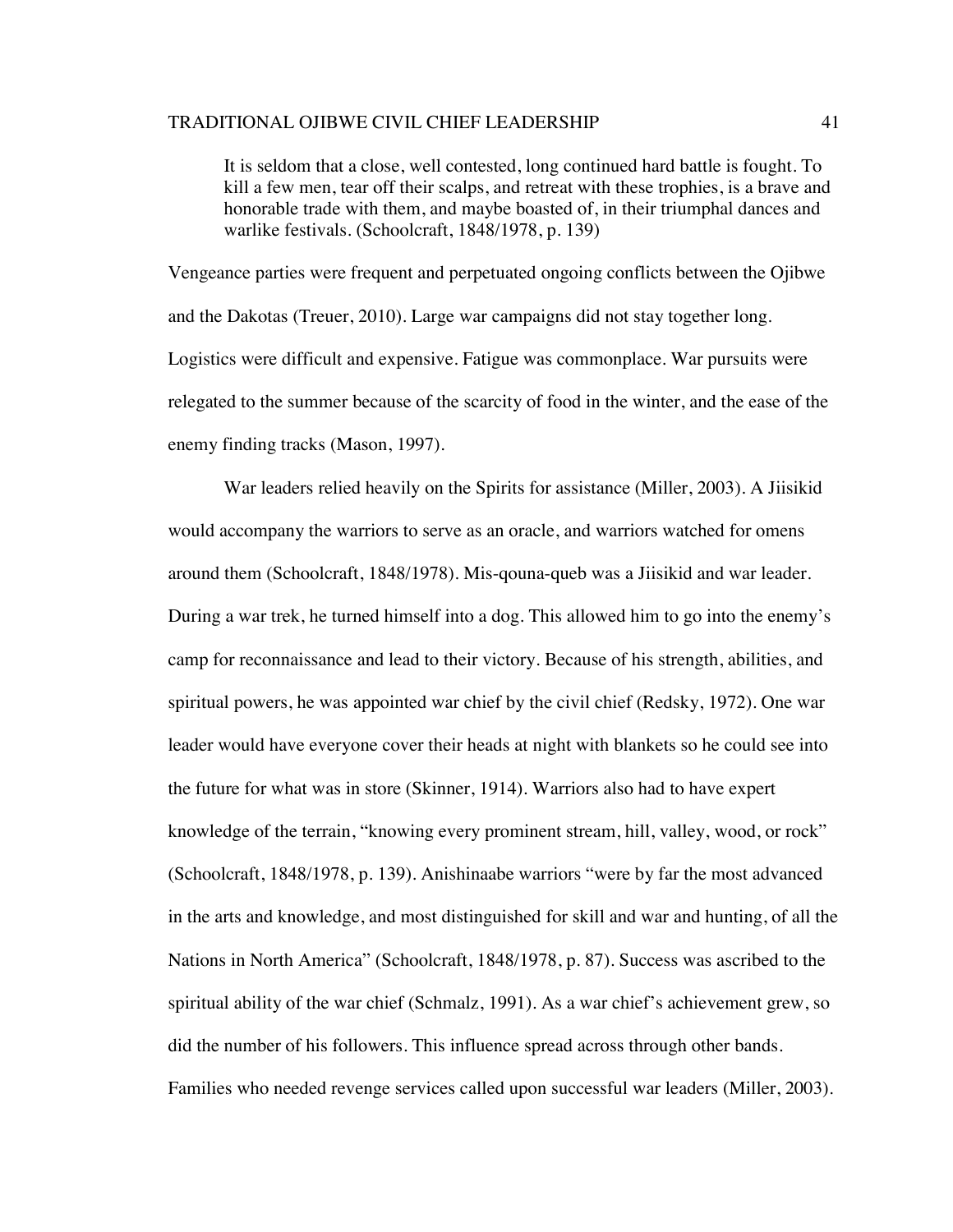War was a male-only endeavor. It was void of women who balanced men. War was destructive and did not serve to build communities (Kugel, 1998).

### **Civil Chiefs**

Leadership was not something contended for.

Leadership is a burden, not to be sought, but perhaps even to be avoided. A leader is chosen by consensus for his foresight to lead the way. He is, therefore, first in terms of showing the way and not in any other sense. (Johnston, 1990, p. 62)

The eldest male of the hunting group most frequently served as the group's headman. When other hunting groups gathered, he served on council. At council, a chief was selected from the headmen. This chief's role was weaker than that of a headman within its own group. When the band dispersed, the chief's role ended (Hansen, 1987). "In fact, over each separate community, one, either noted for courage in war, success in hunting, wisdom, or age, was recognized, as head man, or chief" (Warren, 1885, p. 318).

Civil leadership was almost always hereditary, which at one time was limited to the crane and loon clans. Later, as clan systems became devalued, members from other clans became chiefs (Treuer, 2010). Members of leadership clans were inculcated with the arts, science, and spiritual aspects of leadership (Johnston, 1976). The chiefs' eldest sons were primary candidates as successors because they were exposed to the chiefly responsibilities of their father (Shields, 2001).

Bagone-giizhig doted on Gwiiwizens and brought him on most of his diplomatic missions as soon as he was old enough to travel. Gwiiwizens would learn firsthand from his father the tribulations and challenges of Ojibwe leadership, accumulating experiences at a young age that would later help mold him into the powerful leader Bagone-giizhig the Younger. (Treuer, 2010, p. 51)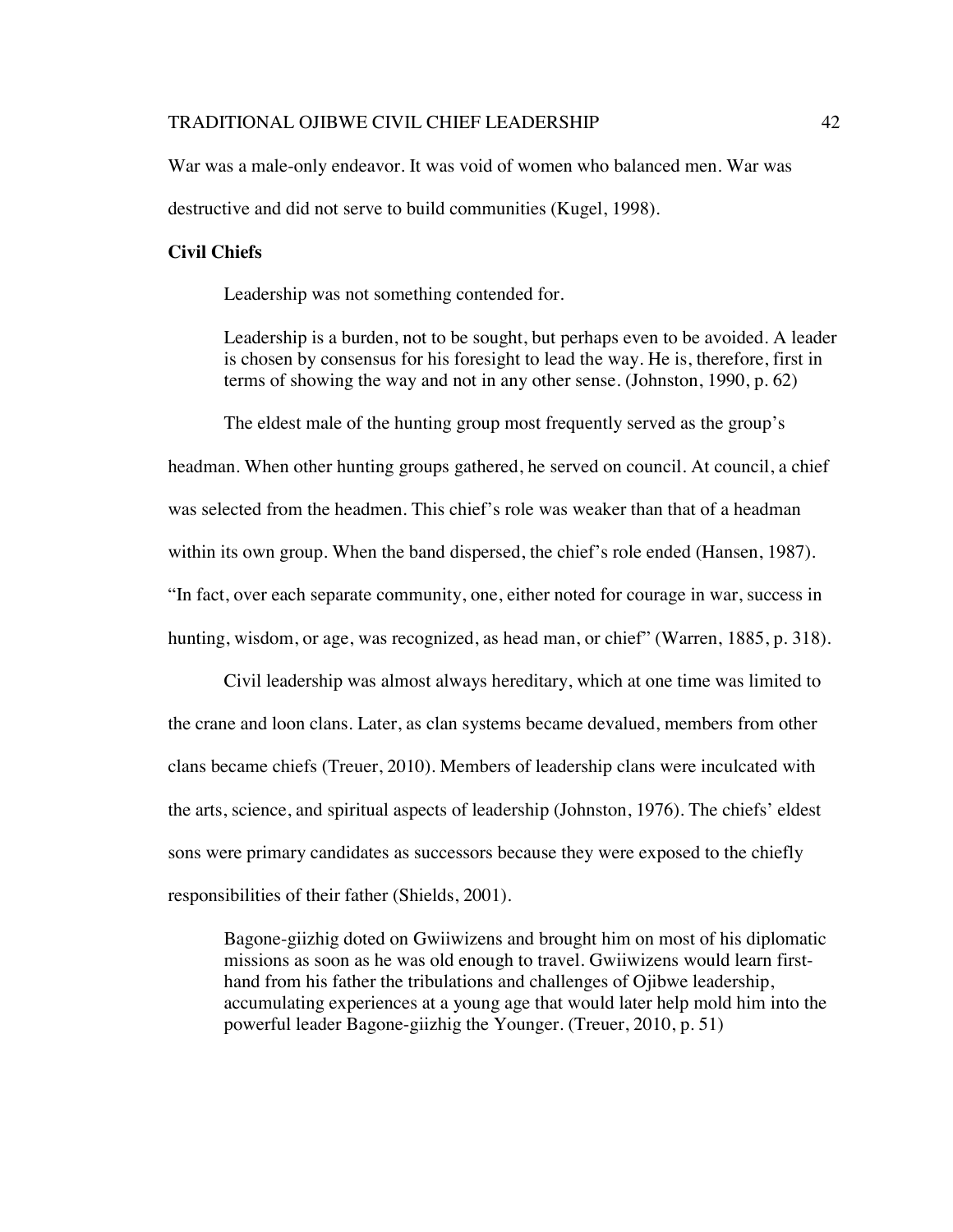The community selected its leaders based on their merit. Leaders emerged. Leaders did not work their way to the top and then manufacture followers. Followship was given to the leaders they chose (A.I.R. Policy Center, n.d.). When a chief died, council chose a successor (Shields, 2001). Chiefs were hereditary through paternal lines by default, but council could choose a more qualified candidate if needed (Baraga, 1976). The criteria for selection were age, wisdom, headman, and oration (Smith, 1973). Performance as a leader in oration, sagacity, and equanimity had to be established well in advance (Waisberg & Holzkamm, 2001). Not all chiefs possessed oration skills. Those who did gained great influence within and beyond their band lines (Diedrich, 1990). A short ceremony was performed when transferring official chieftainship to the new officer. A pipe was offered to the candidate. If the candidate smoked from it, then he accepted the position and responsibilities (Johnston, 1976).

Leadership emerged from civil, military, and spiritual realms (Treuer, 2010). "Many of the structures that supported the hereditary ogimag, Midewiwin leaders, and war leaders were virtually indistinguishable" (Miller, 2003, p. 203). Chiefs were relied upon to steer community through trial and tribulation. This required spiritual assist. Those with greater spiritual powers emerged as leaders (Miller, 2003). "It is highly probable that chiefs were believed to control supernatural power, either through the Midewiwin or the Vision Quest" (Smith, 1973, p. 16). Mozojeed was a chief noted for his skill as Jiisikid (Schoolcraft, 1851). Before Mis-quona-queb was put into office as chief, he was tested by the community on his ability as a Jiisikid to use medicine to cure and to conjure Spirits (Redsky, 1972). "Almost every leader was a Midewiwin member" (Miller,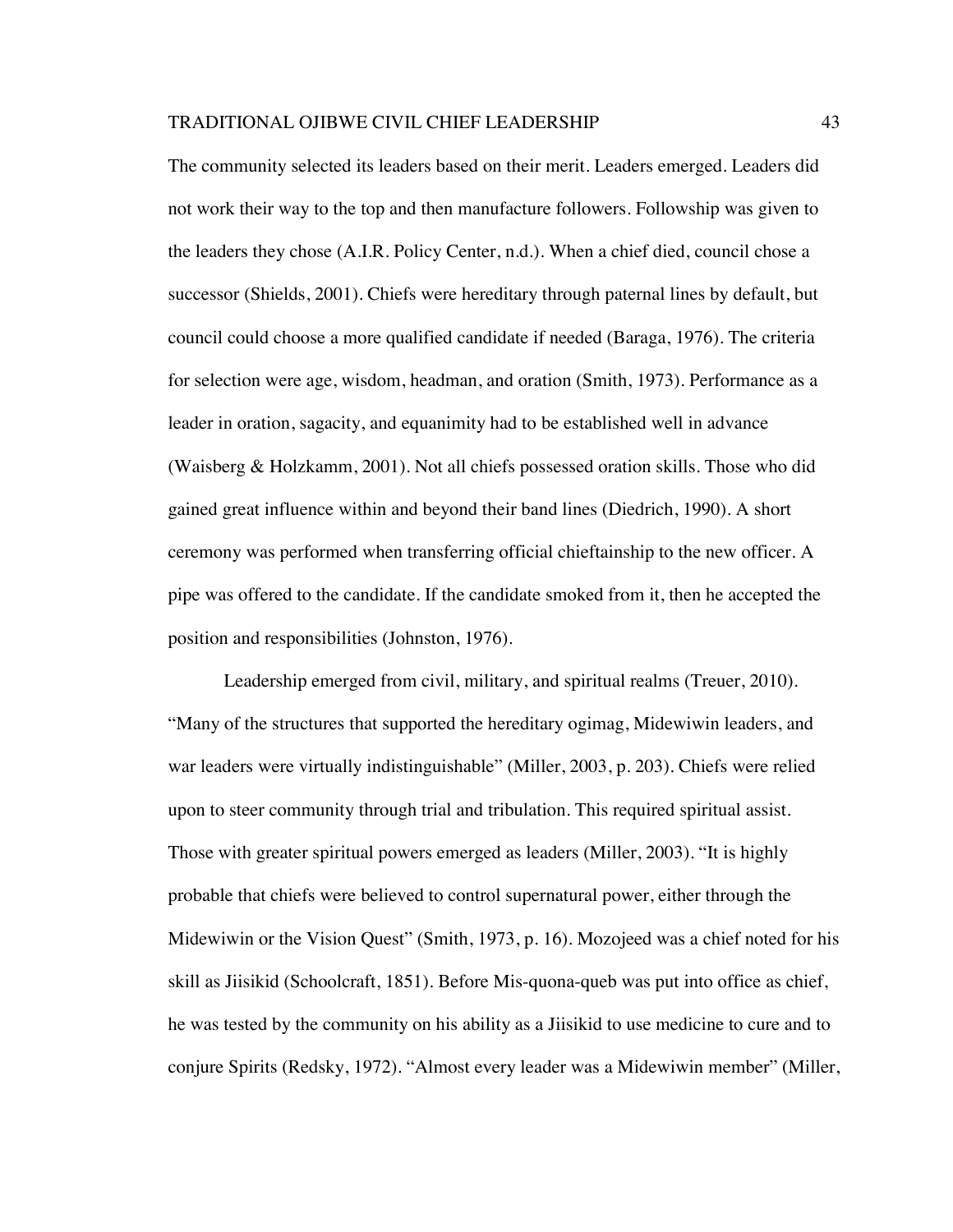2003, p. 11). Leaders had more spiritual connection than most others and some were feared for the potential harm they could instill. Leaders who emerged within the community were acknowledged for using their gifts for the benefit of the group (Miller, 2003).

Civil chief leadership centered on working with the collective knowledge of the whole. Expert knowledge was focused on terrain, vegetation, animal life, weather, and the proximity of enemies and dangers. The chief worked with managing resources throughout the seasons and dealing with internal and external concerns such as trade, travel, diplomacy, and war (Miller, 2003). The chief always kept in mind the benefit of the whole.

His [Waub Ojeeg] views, were enlightened, compared with the mass of Indians who surrounded him. He saw the true situation, not only of his relatives, but of the whole Nation; and he resolved to use all his influence to rouse them to a true sense of it. With this view he admonished them to be active and diligent. To hunt well, and to fight well, were the cardinal maxims of his life, upon which he believed the happiness and independence of the Nation to depend. (Mason, 1997, p. 54)

Chiefs were not authoritarian (Shields, 2001). They had limited powers and duties. The Ogimaa called meetings on public issues, served as spokesman to outsiders, and facilitated council meetings. He served as mediator for internal conflicts. Direction was given by consensus of council. Individual freedom was the main ethos of community life. The chief was expected to give of his own resources when a family was in need or when he had any surplus (Jenness, 1954). Chiefs took a vow of poverty when they came into office (R. Jourdain, personal communication, 2001).

Furthermore as Chingqouabe stated in 1695 the hereditary Chiefs did not even have authority to command obedience to their wishes. Rather, councils had to be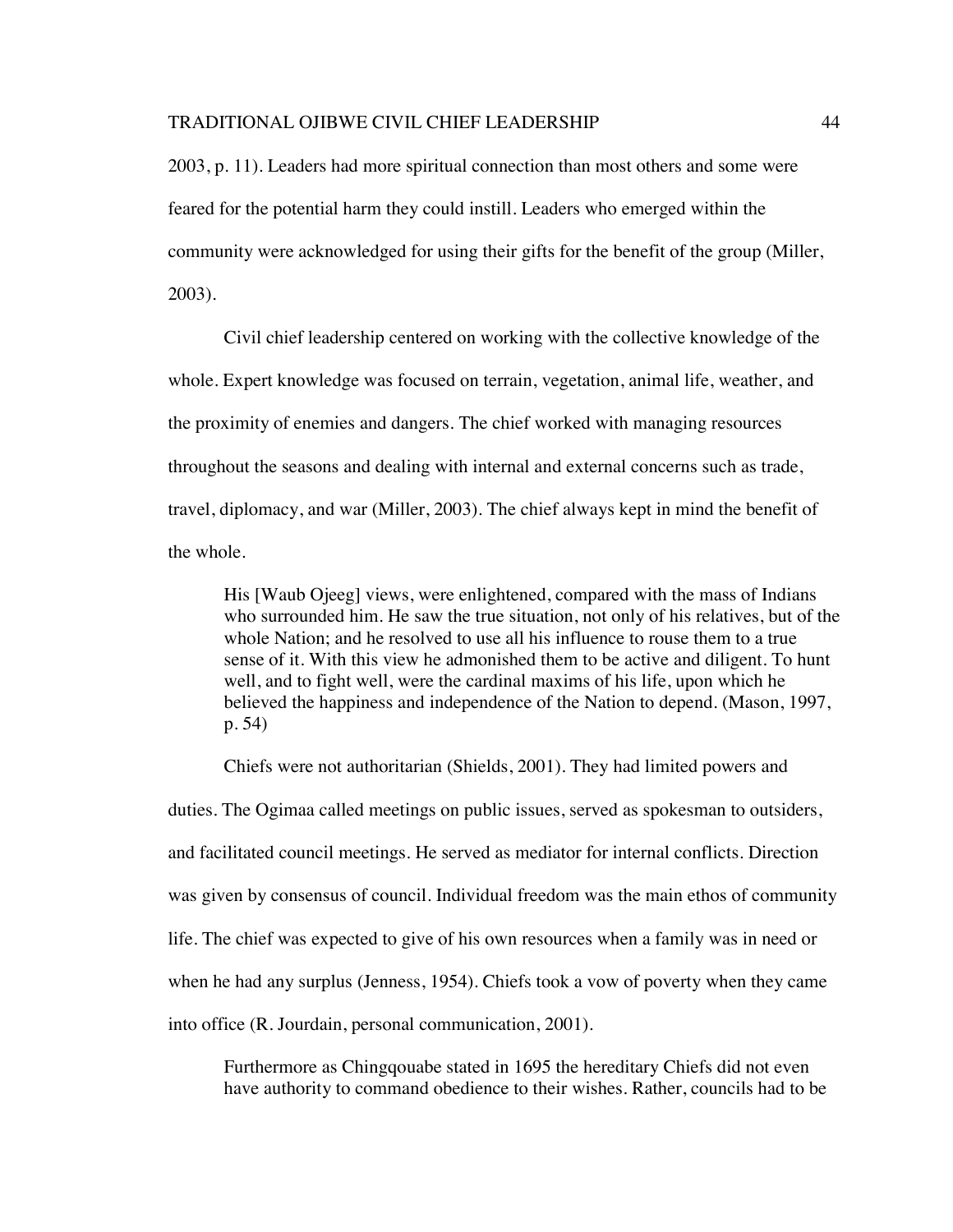held allowing the man to speak out freely on the issues facing them. The Chiefs and headmen, or elders, refined the various viewpoints and came to an eventual decision on what position to take, particularly in regard to dealings with the Whites. When the meeting was to be held with important government officials, a speaker was appointed by the Chiefs and the headmen to convey their feelings. Again, if a chief was an orator, he was doubly influential. (Diedrich, 1990, p. 9)

Amassing power was also discouraged (Waisberg & Holzkamm, 2001). The chief could settle small internal disputes without needing to go to council (McIntosh,1843).

The warriors were second in rank to the civil chief. Third in rank was the Oshkaabewis, or pipe bearer, "who officiated in all public councils, making known the wishes of his chief, and distributing amongst his fellows, the presents which the traders occasionally gave to the chief to propitiate his good-will" (Warren, 1885, p. 318). The Oshkaabewis delivered messages from the chief to the village and other villages (Miller, 2003). The Ogimaa usually had two Oshkaabewis chosen from the warriors who served as protectors as well (Densmore, 1979). These were usually relatives they could trust. They officiated meetings and feasts. Their arms were painted red to signify their position (Jenness, 1954).

The primary duty of the Ogimaa was to be a spokesman for the will of the people. He listened to the voice of members and council and brought their voice to larger councils.

A civil leader had certain prerogatives which he exercised not constantly or permanently but only on certain occasions and under certain circumstances. He was permitted.

One of the prerogatives of a leader was to speak, but when speaking he did not purport or even presume to speak on behalf of his people without first seeking their guidance and their own opinions upon the matters to be discussed. By deferring to custom and the will of the people the spokesman was seeking permission. (Johnston, 1976, p. 79)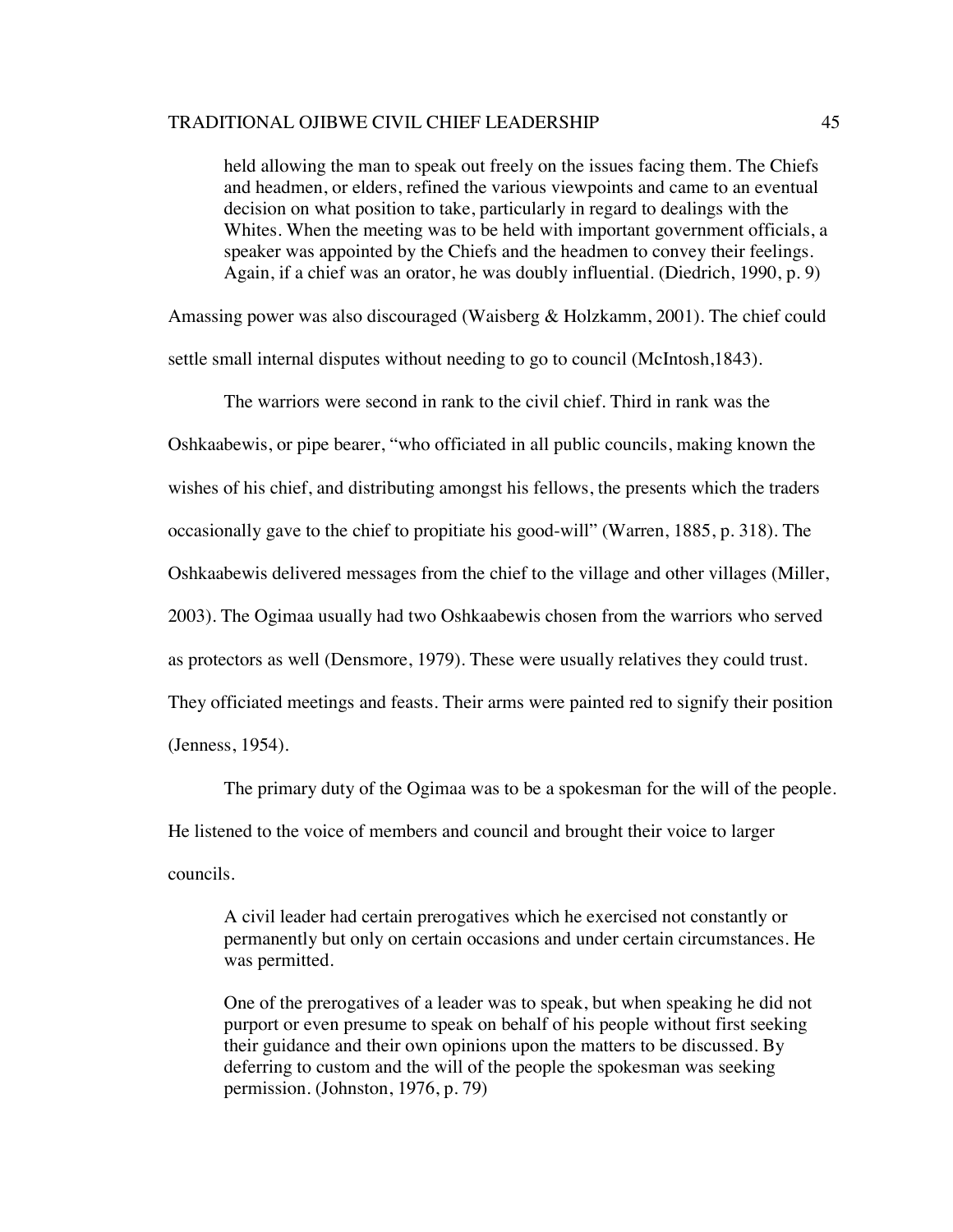Ogimaa Majigabo iterates the spokesman concept when he said, "It is not I alone who speak. The Chiefs and old men of my band put words in my mouth" (Diedrich, 1990, p. 10).

Leaders were influential and charismatic. Leadership was transitory, ending with the event they were called upon for. No one had to comply with the chiefs, and they were free to leave (Schenck, 1997). Quiet withdrawal was a common sign of lack of support for a chief (Smith, 1973).

Leaders were servants to the community. They did not seek this but rather were emerged and recognized by the community (A.I.R. Policy Center, n.d.). "Leadership was predicated upon persuasion; its exercise upon circumstances and need. It was neither permanent nor constant for a chief" (Johnston, 1976, p. 61). Chiefs were treated as regular citizens when not engaged in chief duties. Chiefs did not amass wealth and were expected to help others in need or else they would be frowned upon and lose influence (Miller, 2003). Leadership was temporary. When the function ended their leadership ended (Johnston, 1995).

## **Councils**

"An ethos of egalitarianism was pervasive, and the limited government was based upon consensual democracy" (Smith, 1973, p. 13). The band was the most important political unit. The headmen from the hunting groups convened at council where they allocated and managed resources (Hickerson, 1962). All adult males and elders were included in council (Landes, 1937). The chiefs always took important community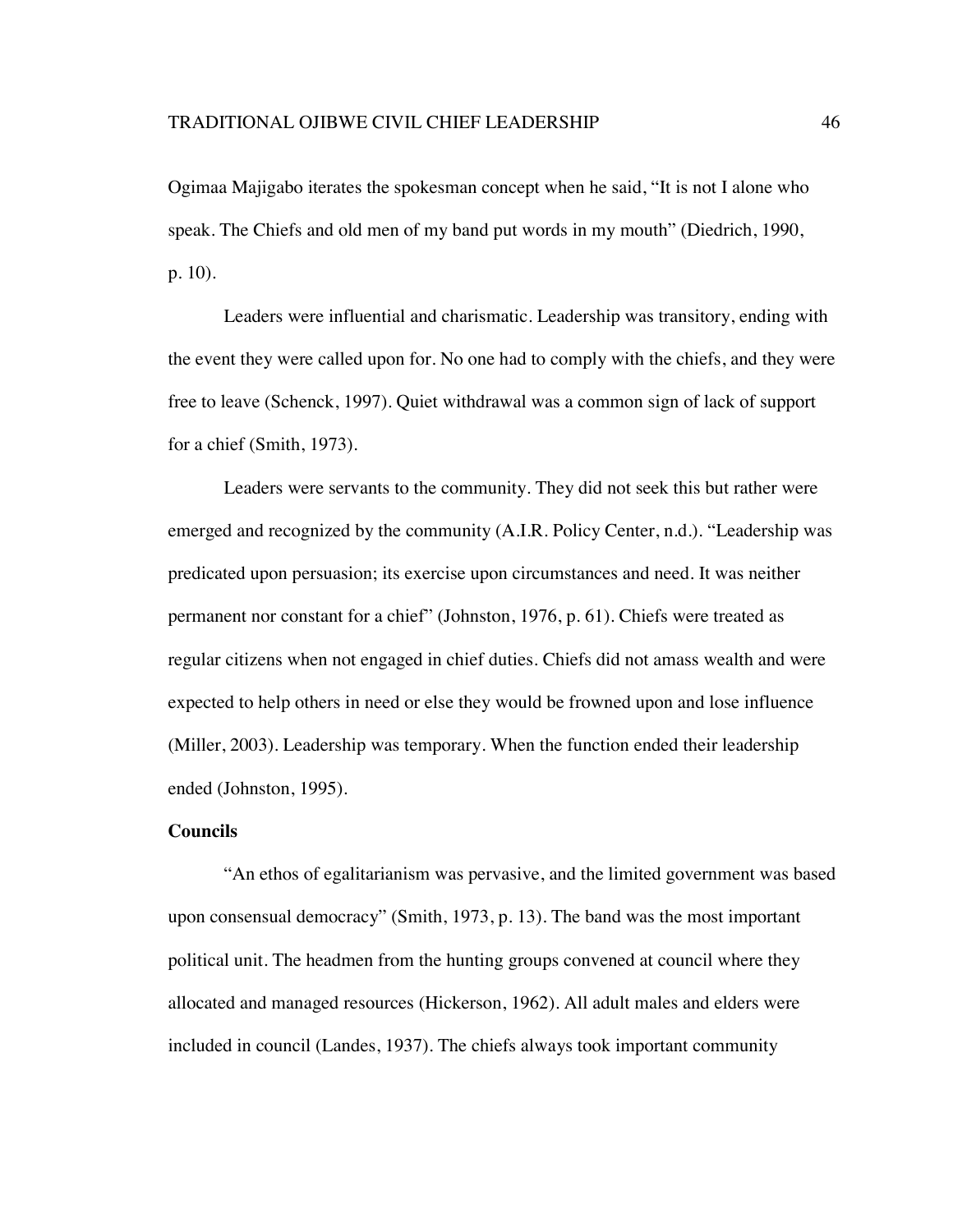decisions to council to be made by everyone together. While the headmen represented the hunting groups, every adult had the right to speak (Shields, 2001).

The chief could call a council meeting for any reason he felt necessary (Landes, 1937). To summon a council with other villages, the chief would send his messenger to neighbor villages where he would present a bundle of sticks to keep track of the number of days until the meeting. The neighboring chief would then send his messenger with sticks to the next village (Johnston, 1990). Councils could be called at any time but were usually held annually for warfare and resource allocation. Meetings could be called to assist in youth puberty fasts or in dealing with nefarious medicine men. Council came to consensus but people could choose not to acquiesce, and if wanted they could freely leave the village and establish a new community elsewhere (Landes, 1937). Gossiping and politics where considered evil. If someone was straightforward they would bring their issues to council (Kugel, 1998).

During council a sacred fire was kept for the duration of the meeting. The pipe bearer offered the pipe to all the Spirits asking for unity and assistance in thought and speech. The pipe was passed around to all members in remembrance of the Aadizokaan where Wenaboozhoo was given the pipe by his father, the Spirit of the West, to evoke peace and unity. Because each meeting started with a smoking of the pipe, council meetings were called "Zuguswediwin" or smoking (Johnston, 1990, p. 159). The smoke from the pipe carried thoughts and prayers to the creator and all of the Spirits (Benton-Banai, 1988). The pipe was offered to the four directions, the stars, moon, sun, Mother Earth, the water, and all of creation to establish harmony and reciprocal thought between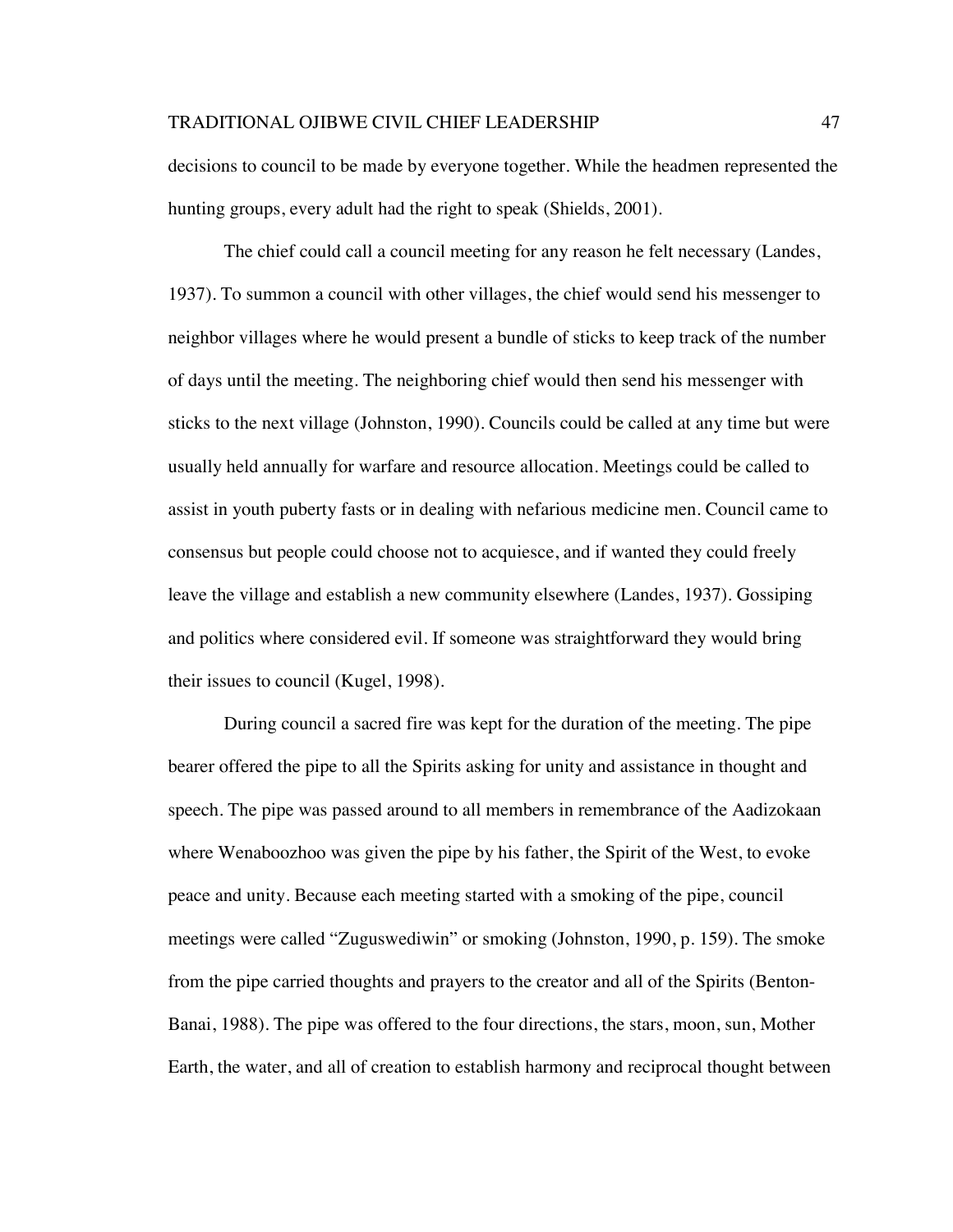humans and their first family (Schenck, 1997). "The most respected and powerful civil, religious, and military leaders would gather to share their thoughts, advice, and potential plans. The act of passing a pipe was central to any important meeting" (Treuer, 2010, p. 21).

All issues for council were discussed around the campfires, and information was collected (Miller, 2003). Grassroots discussions filtered in council meetings. All spiritual, civil, and war leaders were consulted. The pipe, and the spiritual aid it represented, was at the center. All deliberation aimed at consensus. Decision making included the entire community and Spirits (Treuer, 2010). Leaders did not have the power to coerce community members. Every family had input in community affairs (Waisberg & Holzkamm, 2001). Chiefs had influence but did not dominate proceedings. They followed whatever the community and council decided (Shields, 2001). All were allowed to speak in council, even the youth (Roufs, 2006). Councils usually lasted several days. Chiefs guarded against hasty decisions (Miller, 2003). For the Anishinaabe, serenity and equanimity were paramount in decision making.

It involves an intentional slowing down to conserve both physical and psychic energy, and to carefully consider all aspects of the new situation before acting. All possible responses are considered, walked through mentally before the commitment to a particular course of conduct is made. (Ross, 1992, p. 36)

Circumspection of all elements was vital (McIntosh, 1843). Illumination on various aspects manifested through mutual inquiry. Debate held no part in it (A.I.R. Policy Center, n.d.).

The chief served as intermediary in internal conflicts and spokesman with external parties. Secondary and tertiary chiefs filled in during the absence of the chief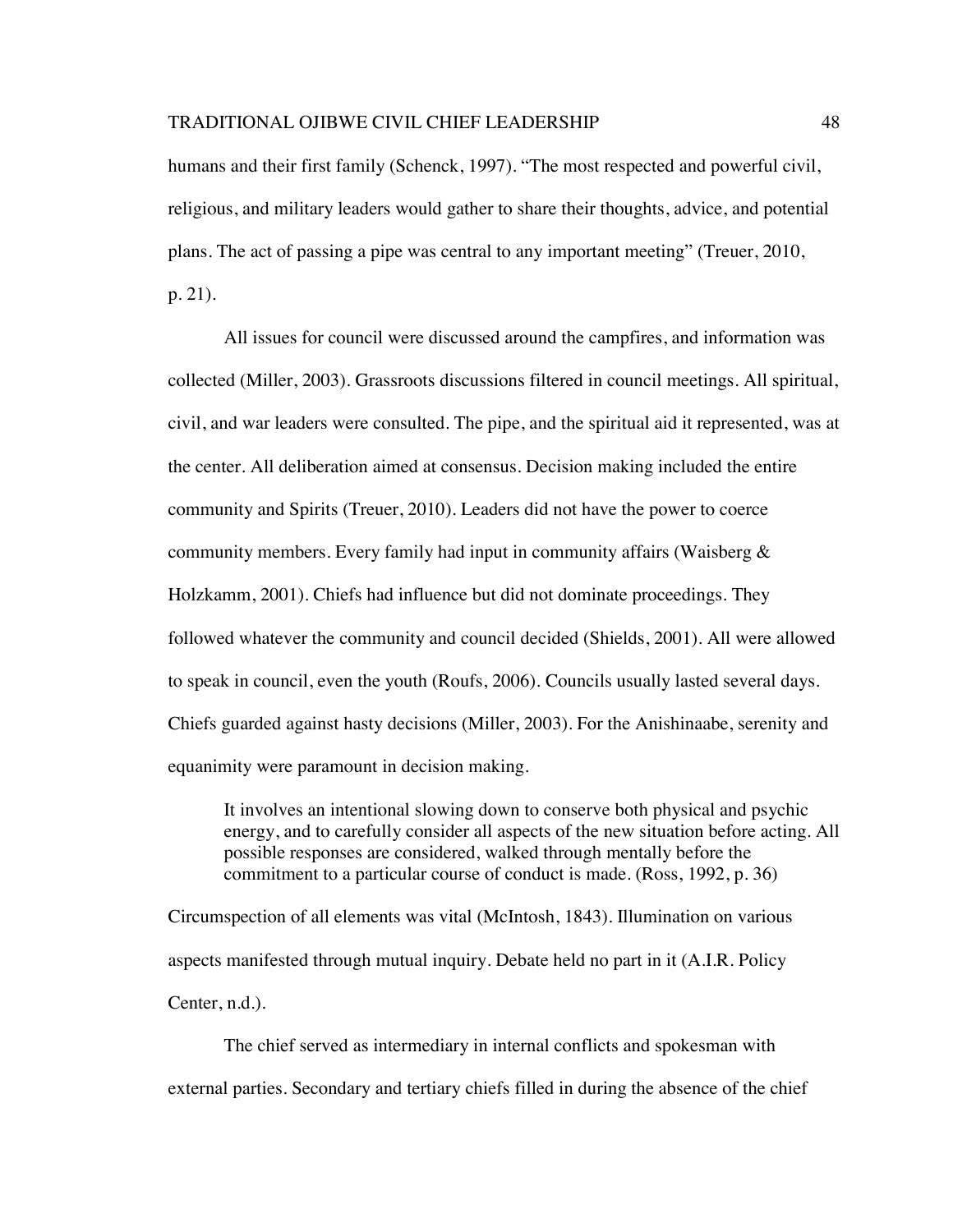(Miller, 2003). Duties of the council included "to judge wrong-doing, settle individual and family disputes, allocate hunting and fishing territories, decide where and when to move the community with the seasons, and did make decisions on issues of peace or war" (Peacock & Wisuri, 2001, pp. 118-119).

Traditionally there were four levels of council and concerns. The first level was the hunting group. They were concerned with their livelihood and autonomy. The next was common council where hunting groups banded together in the summer and managed resources. General council included representatives from various villages in a geographical area. The greatest council was council of the Three Fires of the Ojibwe, Potawatomi, and Ottawa for concerns of war (Shields, 2001).

Madeline Island had served as the epicenter for the entire Ojibwe Nation (Schoolcraft, 1848/1978). Great gatherings were also known as grand council (Waisberg & Holzkamm, 2001). The chief of the grand council was called "Nittum" (Waisberg  $\&$ Holzkamm, 2001, p. 10). The grand council was closely linked with the Midewiwin. Grand council and Midewiwin usually happened concurrently during summary convergences. At council, members wore their finest clothing. Chiefs sat at the front smoking their pipes. Councils were calm and decorous (Diedrich, 1990). Members of the various bands sat by their chiefs (Densmore, 1979). When important meetings were held, chiefs selected a spokesperson to speak on their behalf. If a chief had oratory skills, their influence was multiplied (Diedrich, 1990). The village hosting the meeting was responsible for the care of their guests. Council meetings were great occasions for travel and visiting (Johnston, 1990).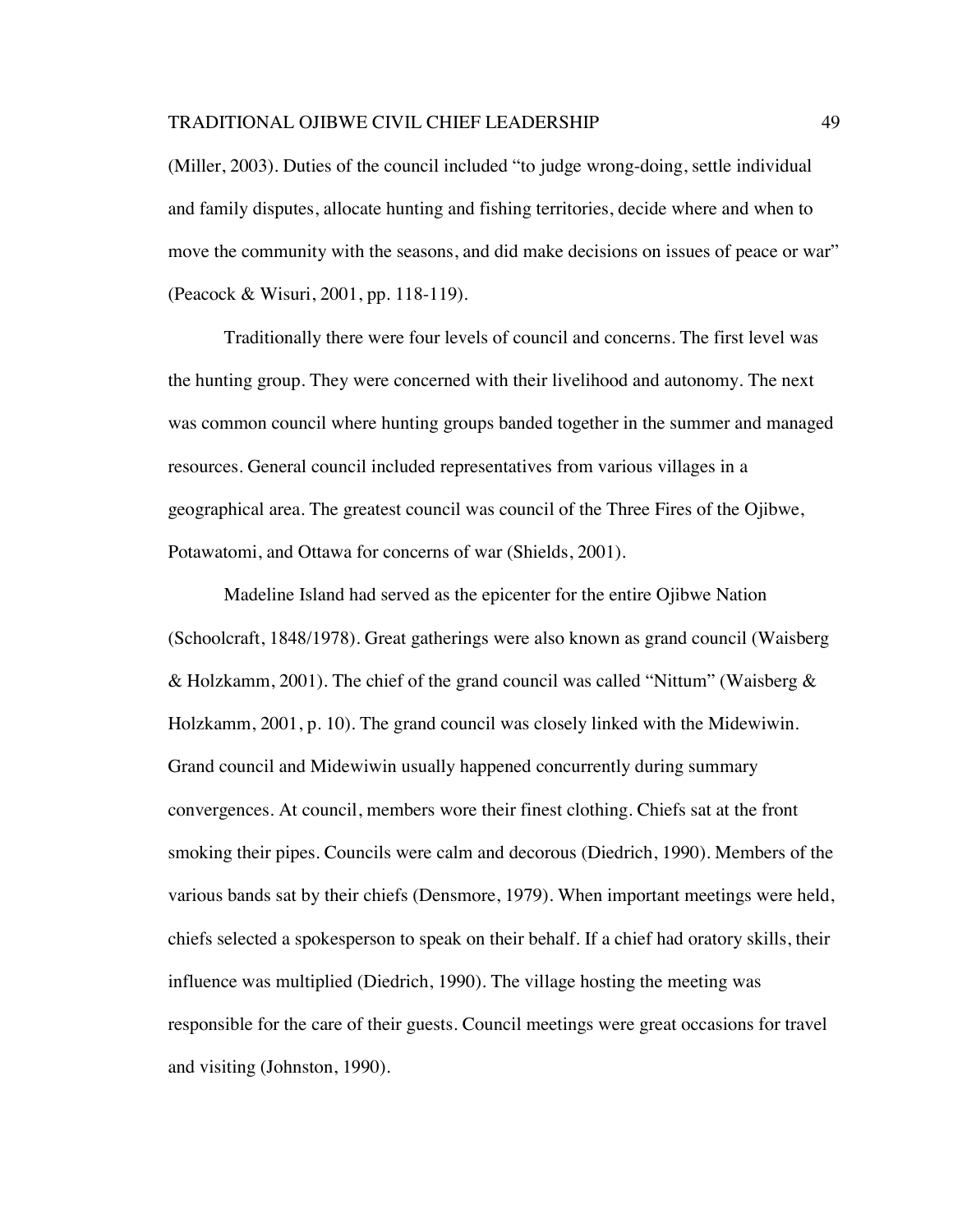American Indian leaders took their time when making a decision. When they gave

their word on a decision it was a final, binding pledge (A.I.R. Policy Center, n.d.).

To be asked to make a decision was to be asked to give "word," an awesome request. An answer or decision was final; a pledge, irrevocable and binding upon him who pronounced it. It was an extension of someone, a test of "being true." Keeping word was the measure of a person's integrity. (Johnston, 1990, p. 80)

"We have one mind and one mouth. It is the decision of all of us" (Waisberg  $\&$ 

Holzkamm, 2001, p.1).

# **Social Control**

Continued success in any important activity was, in fact, evidence of the possession of supernatural power. Social control was based upon informal pressures within the kin group; fear of witchcraft, and gossip, but no formal structure is reported by which the band could exercise coercion. "Individuality was stressed through the vision quest. (Smith, 1973, p. 13)

Midewiwin codes of conduct warned that poor behavior would result in negative

spiritual consequences. Behavior was governed "through inner controls rather than outward coercion . . . a necessary correlate of a sociocultural system in which, for adults, there are no superordinate modes of social control" (Hallowell & Brown, 1992, p. 97). There were no written laws that bound the liberties of individuals. Children were taught to be independent, self-sufficient, and not to be reckless. They were taught by example and encouragement and not by ridicule (Long, 1791/1968). Rights and responsibilities were passed down orally to each generation. The head of the household was responsible for the behaviors of its members (Jenness, 1954).

Offenses within families such as murder were taken care of by kinsmen (Smith, 1973). Relatives of a murder victim could execute the guilty party or they could adopt them into the family (Densmore, 1979). In one instance, a murderer was adopted by the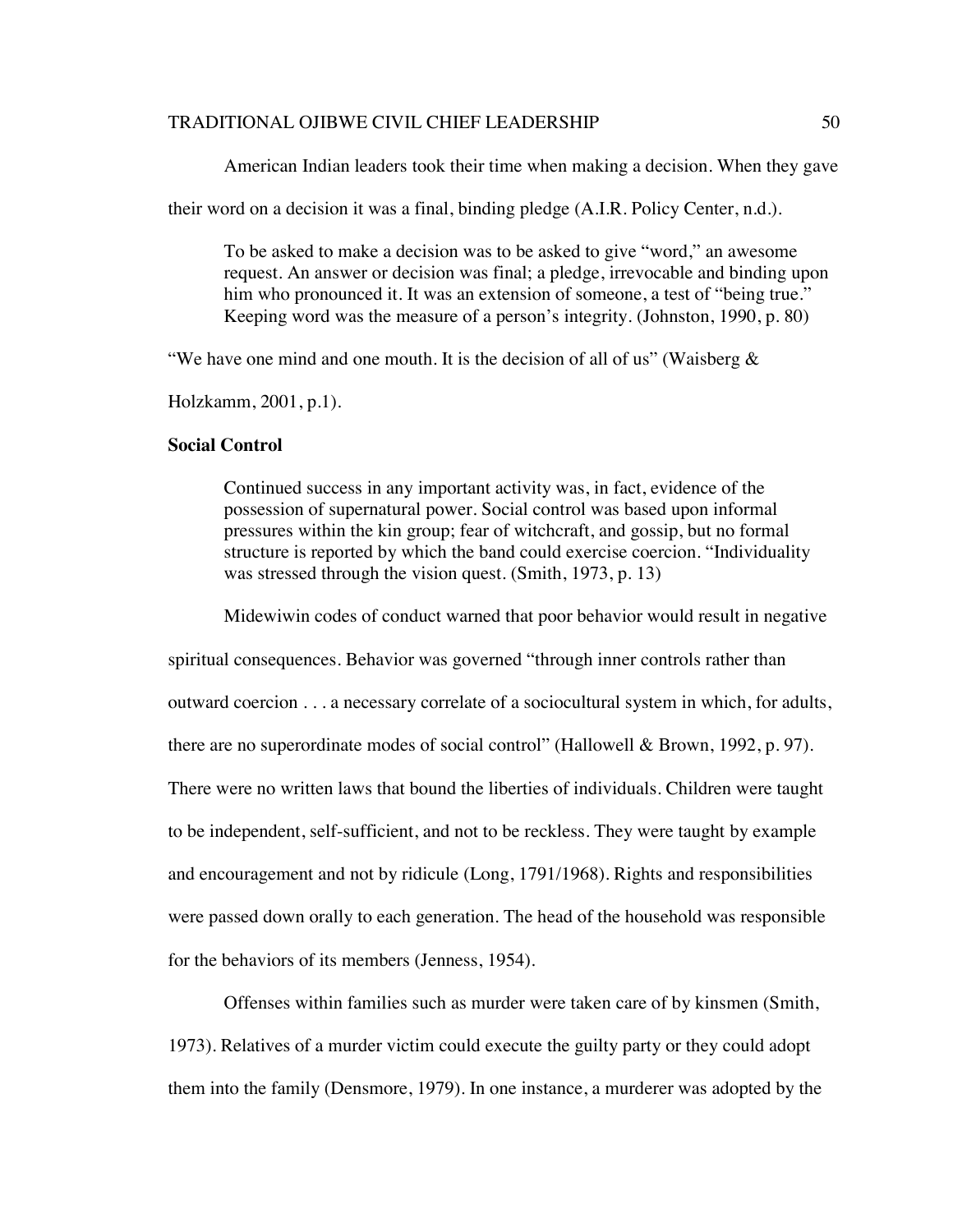father of the victim and while being escorted to their home, one of the sons killed him. No one argued that right (Densmore, 1979). The Spirit of a murder victim could not travel to the Spirit world until it was appeased. One way this could occur was through a revenge murder. Another way was through costly ceremonies. Another was to have the murderer's family compensate the loss with gifts. The final option was to adopt the murderer or one of their family members to replace the lost relative (Treuer, 2010). When offenses went beyond family or group lines, they became more volatile and difficult to contend with (Ross, 1992).

Sometimes people were afraid to confront a suspect because they might use sorcery on them. The accuser might enlist a medicine man to avenge wrongdoings. Almost all misfortunes, including death, were ascribed to sorcery. Sometimes the chief or council had to intervene and pass judgment (Jenness, 1954). Long, drawn out spiritual feuds could enlist various medicine men, which could end up as battles between the medicine men themselves (Landes, 1937). Even the spiritual names given to individuals were concealed from public in fear of easier access to sorcery (Schoolcraft, 1848/1978). A long time ago you had to be careful in what you said. You could not even look sideways at someone because they might get offended. They would go home and get out their medicine and use it on you (J. Mitchell, personal interview, 2004).

All individuals with power were to some extent feared as much as they were perhaps loved because of their potential to use power in this way even if they never exercised it. Therefore a number of rules governed speech, as the chief medium of communication to avoid inadvertently showing disrespect. (Miller, 2003, p. 71)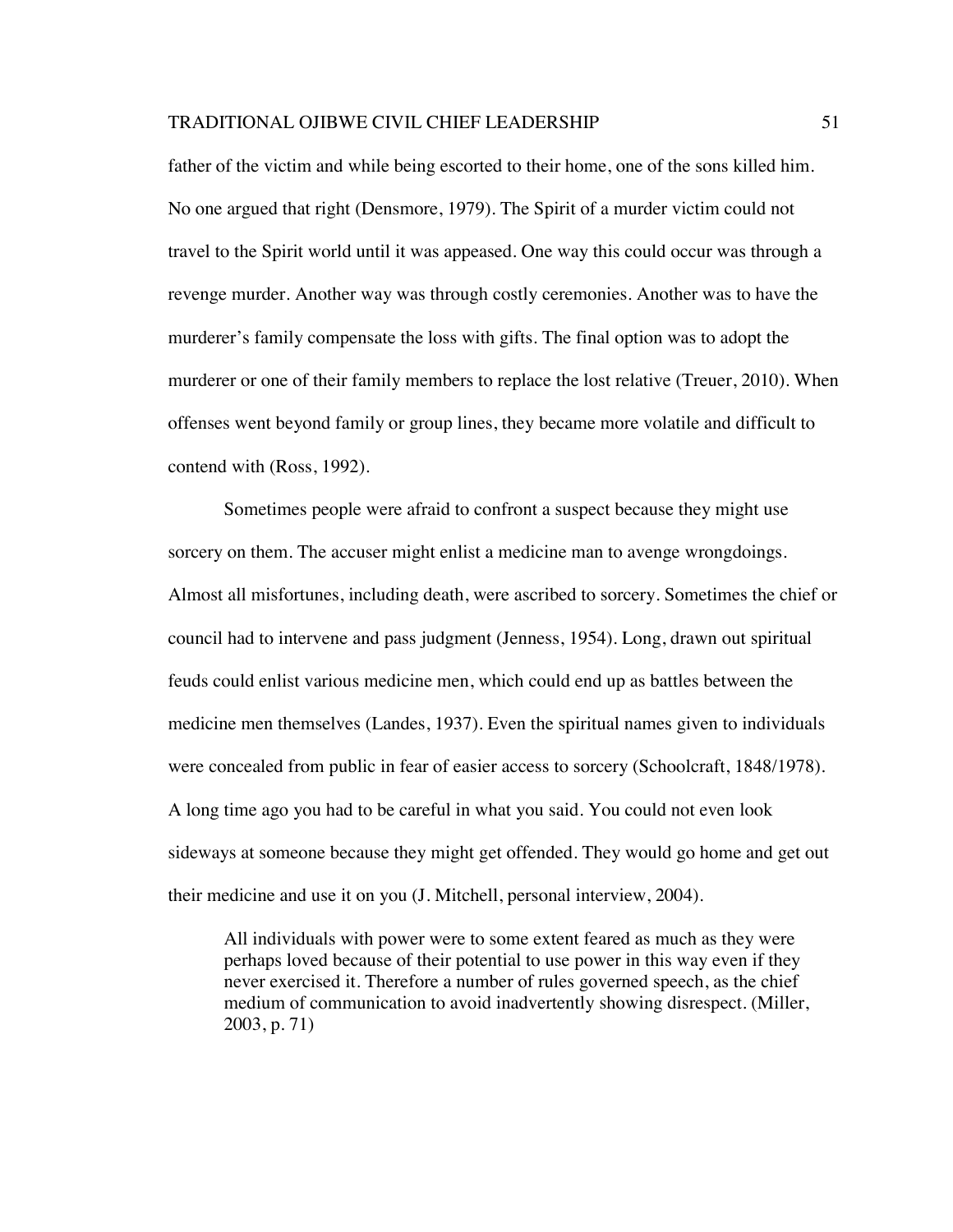#### **Atomism and Nucleation**

Scholars are divided on whether or not the Anishinaabe were an atomistic society. An atomistic society is where the "corporate organization and political authority are weak" (Barnouw, 1977, p. 7). Fission is common, and cohesion is not enforced. Landes, Bishop, and Rogers advance the idea of Anishinaabe as atomistic (Waisberg  $\&$ Holzkamm, 2001). Hickerson and James argue that there is nucleation through numerous constructs (Barnouw, 1961). Families were free to move between bands or start their own band at any time. "Unsatisfactory leadership, disagreement over policies, dwindling natural resources, the rise of new leaders, and the characteristic, pervasive distrust were all factors that could lead to disaffection and fission" (Smith, 1973, p. 16).

Personal independence, has kept the petty chiefs from forming confederacies for the common good. Individuals have surrendered no part of their original private rights, to secure the observance of the rest. There has been no public social organization, expressed or implied. The consequence has been that the law of private redress in revenge prevailed. (Schoolcraft, 1848/1978, p. 68)

Warfare was one element that bound Anishinaabe society together. The Sioux and the Iroquois were common enemies for the entire Nation. In times of war, the Anishinaabe would unite, not only in regional areas, but as a unified Nation (Barnouw, 1961).

War and other public calamities bring them together, while prosperity drive them apart. They rally on public danger, with wonderful facility, and they disperse with equal quickness. All of their efforts are of the partisan, popular kind. And if these do not succeed they are dispirited. There is nothing in their institutions and resources suited for long continued, steady exertion. (Schoolcraft, 1833, p. 94)

Anishinaabe did not have a central government, but councils met on regional

issues with council chiefs together making consensual decisions (Treuer, 2010). They had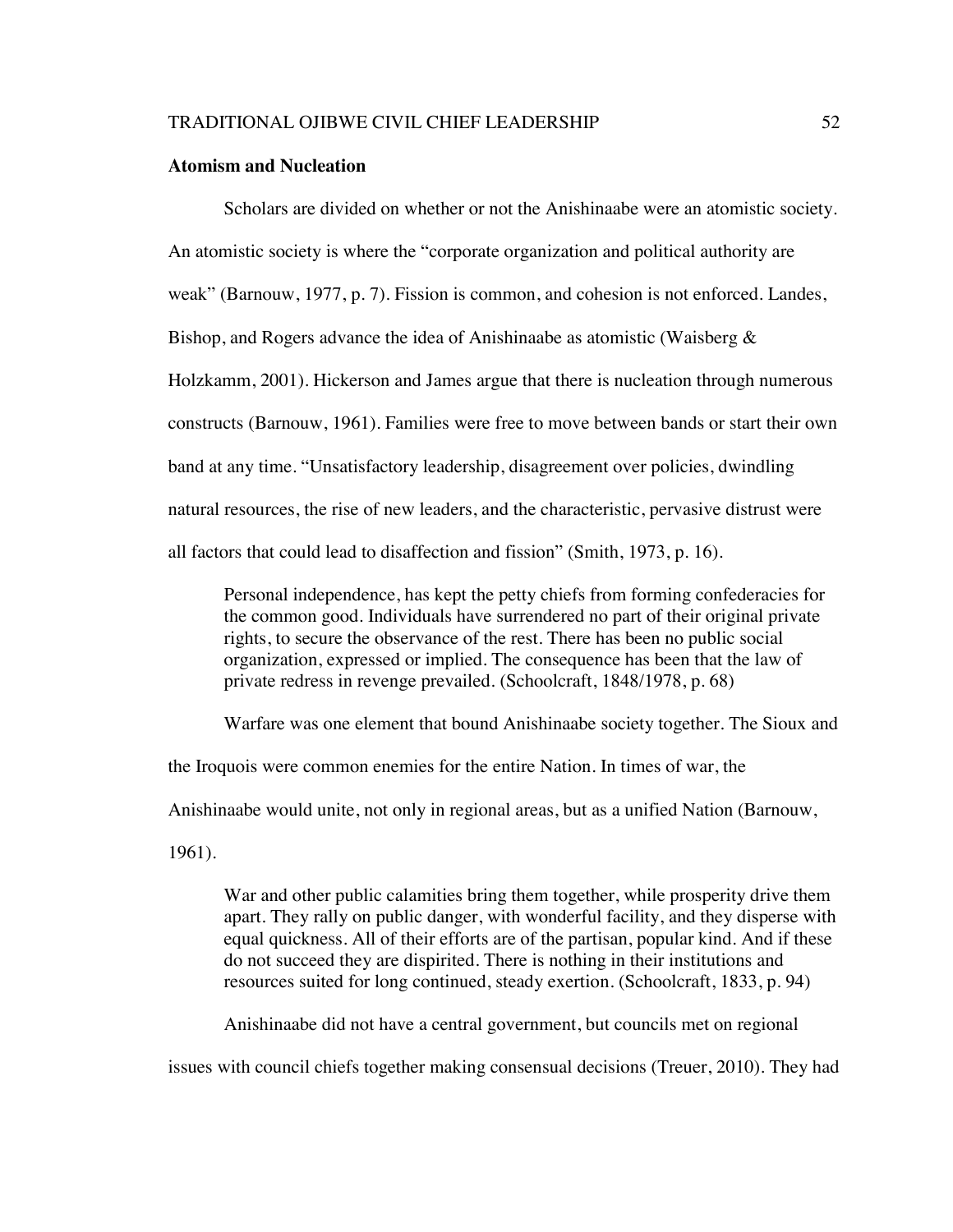"an egalitarian world view that valued autonomy informed political organization at all levels" (Shields, 2001, p. 14). Careful deliberation on all council issues disseminated into the separate communities and was discussed in individual households. Inclusion of all members in decision making tied bands together, especially when issues overlapped several bands or areas (Miller, 2003). Political authority of the chiefs was weak. They could not command obedience nor coerce a steady exertion, such as in a nation-state. Unity was based on a shared language, Doodems, and kinship ties (Quimby, 1960).

Clan villages spawned daughter villages. Growth of new villages had kinship ties and close proximity. The various totemic bands disbursed in the winter and appeared atomistic. During spring, family groups converged and then conglomerated into much larger villages for the summer. "On this account the size, composition, organization, and functioning of Ojibwa social groups must be conceptualized in relation to seasonal movements of population" (Hallowell & Brown, 1992, p. 33). Many clans congregated during summer in large villages at prime fishing locations such as at Sault Ste. Marie (Barnouw, 1961). Marriage within the same Doodem was proscribed and exogamous mates were procured from surrounding clans, further binding surrounding bands (Hickerson, Knuth, & U.S. Indian Claims Commission, 1974). All members of the same clan were treated as siblings. Clan networks stretched across the entire Nation and travelers were guaranteed hospitality by fellow clansmen wherever they traveled (Smith, 1973).

Almost any circumstance may cause people to drift to a given village or to leave it. Couples leave to visit the parents of the woman and remain. Hostilities and even murder may result from the refusal of a medicine man's offer of marriage, with consequent removal of one of the parties concerned. A village may be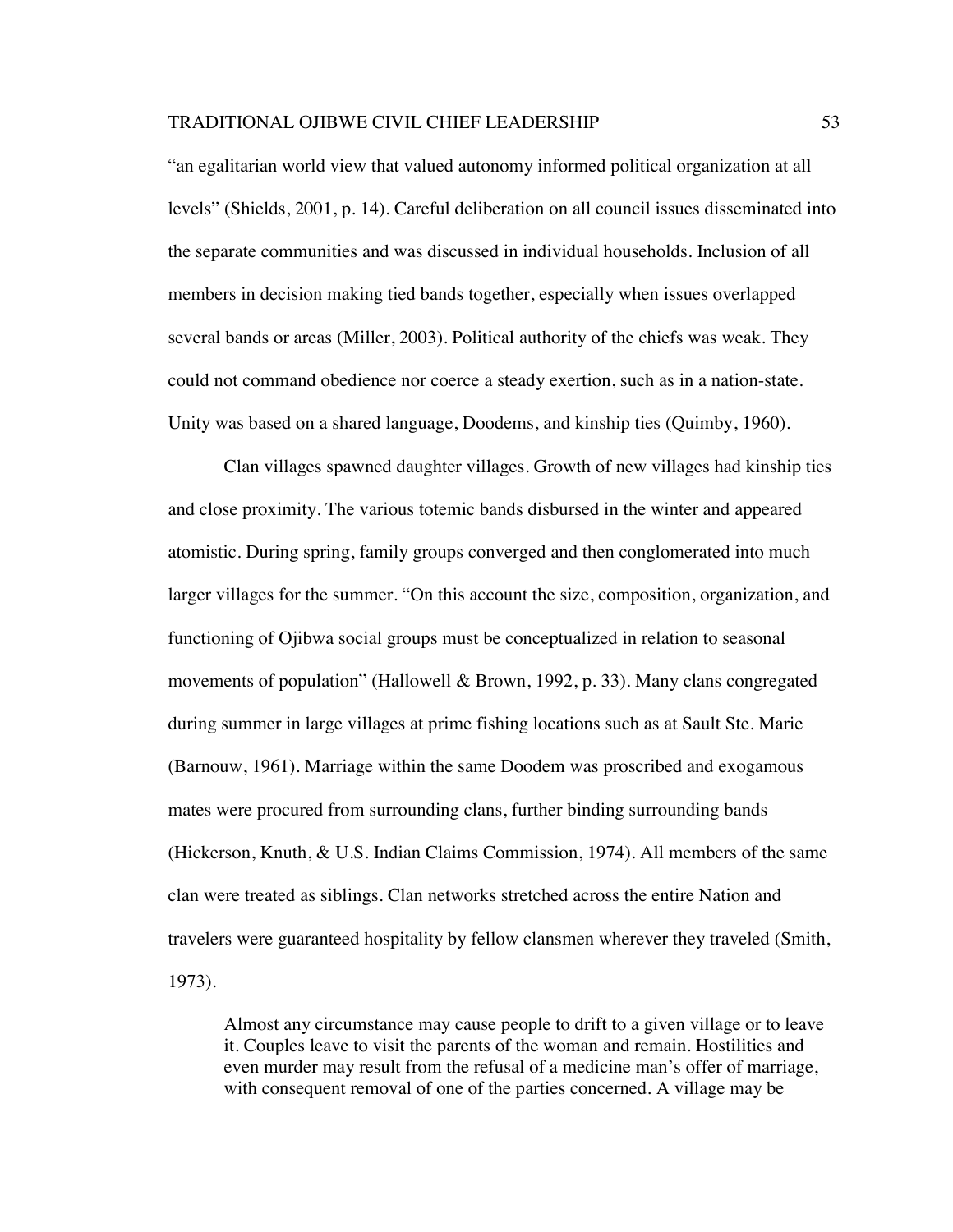heavily depleted through war, a blood feud, or a succession of marriages which carry villagers elsewhere. Locations may be abandoned for sanitary reasons or for supernatural reasons or because the land is worn out. (Landes, 1937, pp. 3-4)

The epistemological ethos of sharing and communal living created reciprocal

relations within band members, surrounding bands, and the Spirits (Miller, 2003).

Communal obligations were expected from surrounding bands (Shkilnyk & Shkilnyk,

1985). Village fission may happen for political reasons but they remain connected in

Midewiwin obligation and kinship ties (Hickerson, 1962).

Every person who had been initiated into the secrets of this mysterious society from the first to the eighth degree, were imperatively obliged to be present on every occasion when its grand ceremonies were solemnized. This created yearly a national gathering, and the bonds which united one member to another were stronger than exist at the present day, when each village has assumed, at unstated periods, to perform the ceremonies of initiation. (Warren, 1885, p. 100)

National conventions at ceremony for Midewiwin and the Feast of the Dead

brought clans and regions together that included political and recreational festivities (Schmalz, 1991). The Feast of the Dead served as an opportunity for reunited clan members to select new leaders when one passed away (Bishop, 1974). Later, when the Doodems system abated, the Midewiwin became the central ceremony (Schenck, 1997). Midewiwin "synthesized the natural world with spiritual beliefs" (Loew, 2001, p. 2).

Fusion and fission were choices of freedom and independence in Anishinaabe society. The fluidity of Anishinaabe society was a strength that allowed leaders to interface and reestablish common grounds between systems as changes occurred (Miller, 2003).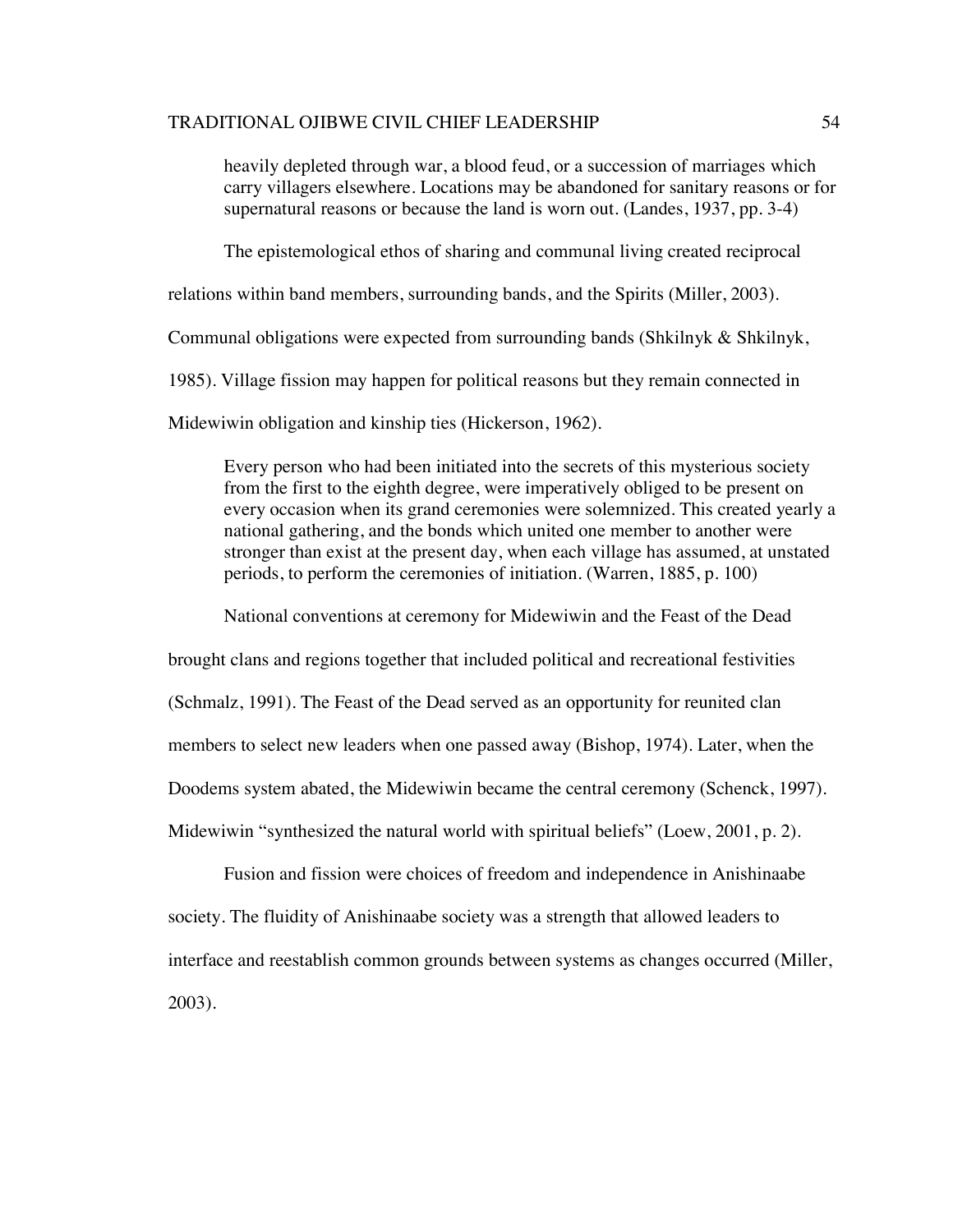#### **Summary – Ojibwe Leadership and Worldview**

Anishinaabe life and leadership was egalitarian, familial, and spiritual. Plants, animals, and all of the Spirits are part of a large family. All of creation is referred to in terms of siblings or grandparents. Leadership emerged from hunter, warrior, and religious realms and became prime candidates for headman and chief selection. Success in each of these areas was attributed to having a close reciprocal relationship with the Spirits. Leaders were very spiritual.

Totemic bands disbursed in the winter in small hunting groups. The eldest male usually was the headman or spokesperson for the family at local council. Headmen selected a chief to facilitate council and represent the group when more groups of a larger geographic area met. When these chiefs convened, they selected a principal chief. By default, chieftainship was hereditary, and when available, the crane clan or loon clan filled the position. Chieftainship devolved to the eldest son. If not satisfied with this process, members could choose from other potential candidates. The chief's authority was weak. Individual freedom of persons and groups took precedence. If people were dissatisfied with their leadership, they could break away from the community and start their own, or elect a new leader. Decision making was made in council and consensual democracy. Issues were brought to council and discussed at the grassroots level with families and then brought back to council. Chiefs were spokespersons for their groups and symbolized the will of the people.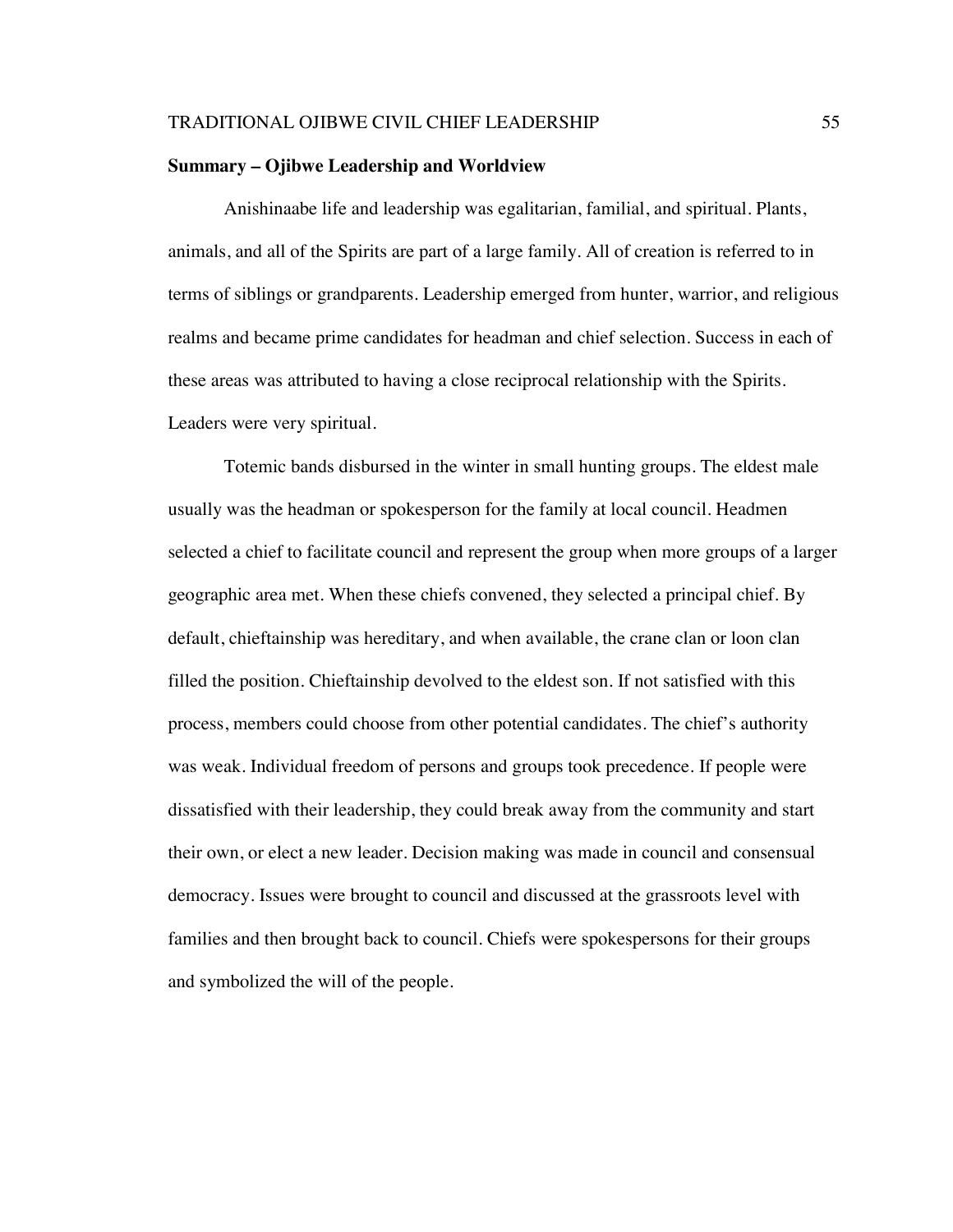#### **Colonialism, Paradigm Shift**

Colonialism in North America changed the indigenous economic systems of the Anishinaabe and the social clan systems. Old slower systems of creating weapons and tools were replaced by metal axes, knives, and kettles. Older laborious methods of cloth making were replaced with European manufactured goods that were faster and provided more mobility. Change grew as the new world supermarkets of the trading posts permeated Ojibwe country. Civil chiefs were diplomatically engaged with world imperialist superpowers.

Depletion of the natural resources followed, and more territory was needed to satisfy the dependency and economy of the fur trade. The diaspora of the Anishinaabe in quest of new furbearing territories disrupted the clan systems and national center of the Ojibwe. At the end of the fur trade era, exigencies surmounted and social and economic stressor exponentially grew. World powers were no longer in the political equation for chiefs, and the Americans were constantly expanding into Ojibwe country. Traditional elder clan chiefs began losing value and the brazen war chiefs rose to the forefront of leadership.

#### **Leadership Clash**

Colonialism is the establishment, exploitation, maintenance, acquisition and expansion of colonies in one territory by people from another territory. It is a process whereby the metropole claims sovereignty over the colony, and the social structure, government, and economics of the colony are changed by colonizers from the metropole. Colonialism is a set of unequal relationships between the metropole and the colony and between the colonists and the indigenous population. ("Colonialism," 2013, n.p.)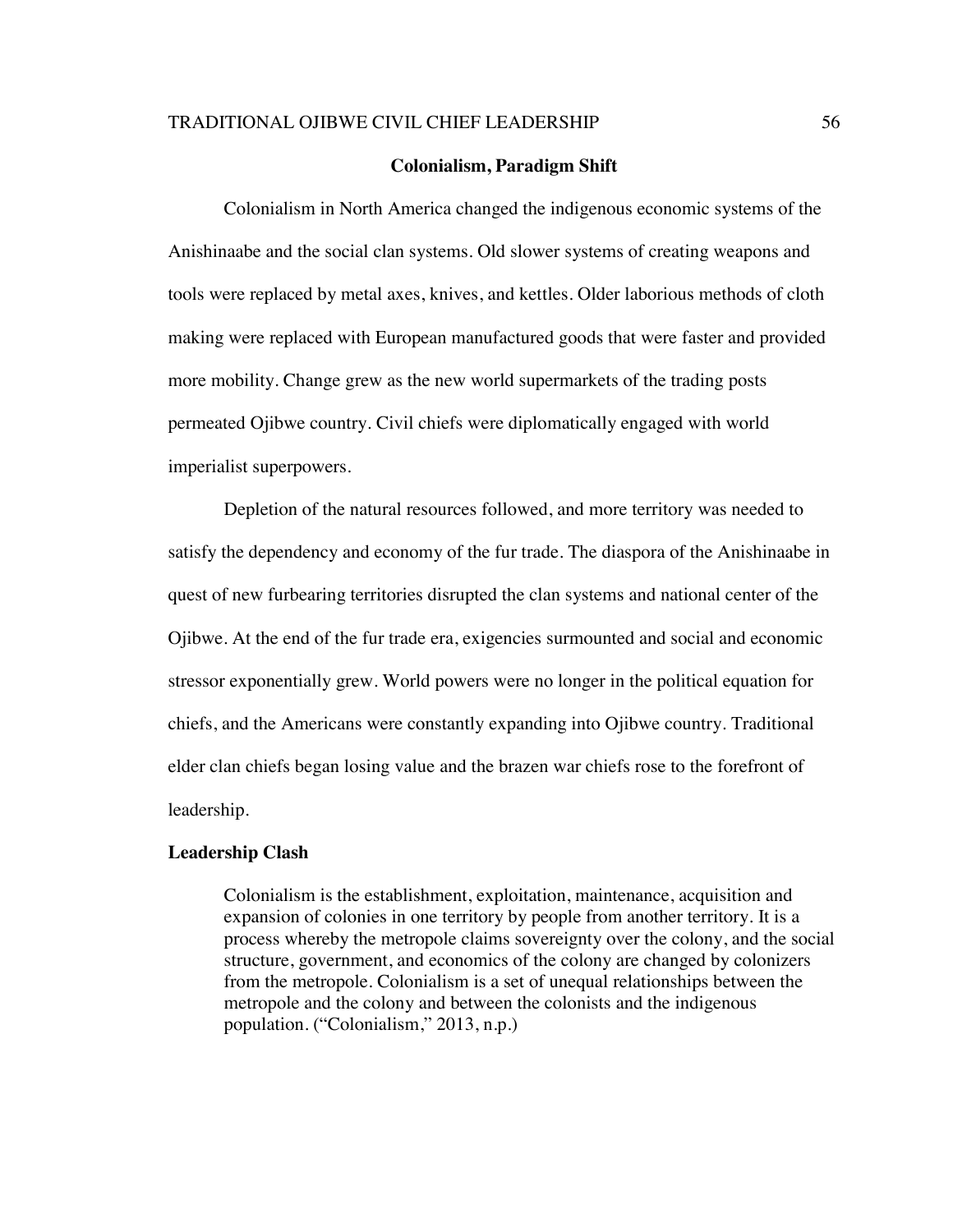In the late  $15<sup>th</sup>$  century, imperialist colonial European nations were competing for wealth, power, and control of resources around the globe. Pope Nicolas V issued the papal bull Romanus Pontifex to allow the subjugation of indigenous peoples around the world. It charges explorers,

. . . to invade, search out, capture, vanquish, and subdue all Saracens and pagans . . . and all movable and immovable goods whatsoever held and possessed by them and to reduce their persons to perpetual slavery, . . . and to convert them to his and their use and profit . . .. (Davenport & Paullin, 1967, p. 23)

Papal bull Inter Cetera allowed colonizers to use any means necessary to convert aborigines of discovered lands to Christianity. "Under this system, the Crown granted a group of Indians to a settler, who had the right to extract tribute or forced labor from them in exchange for religious conversion and protection" (Fagan, 1984, p. 83). These bulls were the foundations for the Christian Doctrine of Discovery to promulgate the Christian empire (Newcomb, 1992).

In their prophecies, the Anishinaabe knew beforehand the coming of the Europeans. They knew they would lose their lands and the "ending of the world" would be the end of their way of life (Warren, 1885, p. 117). First contact with Europeans marked the beginning of colonialism and the fur trade. Two different systems of leadership and worldview came together changing the aboriginal Anishinaabe.

The European leadership paradigm is top-down and aboriginal Anishinaabe was egalitarian. Karl Marx (1968) observes this historical top-down paradigm:

The history of all hitherto existing society is the history of class struggles. Freeman and slave, patrician and plebeian, lord and serf, guild-master and journeyman, in a word, oppressor and oppressed . . . The executive of the modern State is but a committee for managing the common affairs of the whole bourgeoisie. . . . it has pitilessly torn asunder the motley feudal ties that bound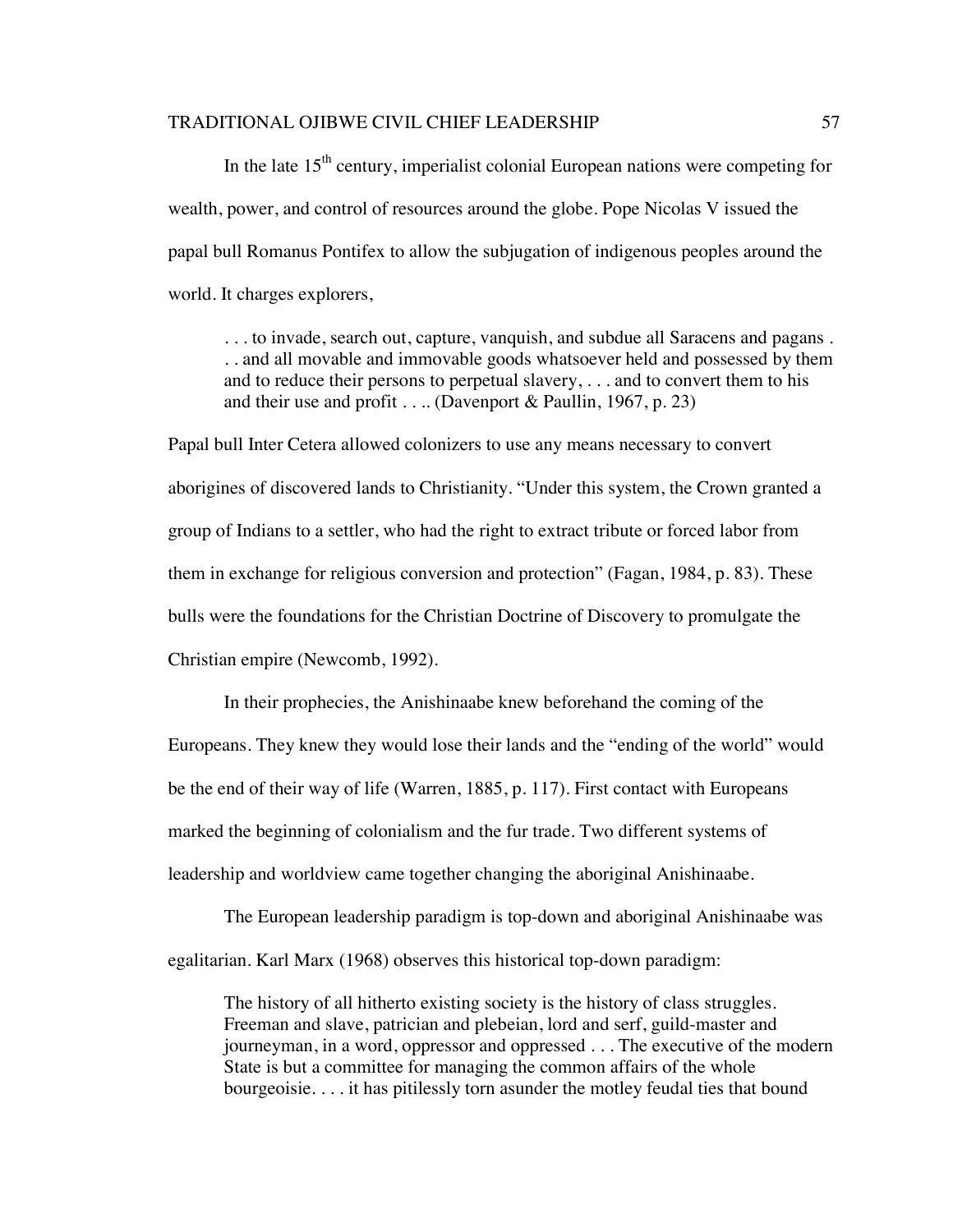man to his natural superiors . . . In one word, for exploitation, veiled by religious and political illusions, it is substituted naked, shameless, direct, brutal exploitation (pp. 2-6)

Evidence of the top-down, *oppressed and oppressor* paradigm dates back to early

European philosophy.

Hence we see what is the nature and office of a slave; he who is by nature not his own but another's man, is by nature a slave . . . some are marked out for subjection, others for rule. (*Aristotle's Politics*, 1923, p. 7)

The Anishinaabe were egalitarian and had councils of chiefs who were given

permission to speak on behalf of their communities (Loew, 2001). Leadership was driven

by consensus. Membership empowered leaders whose objectives benefited the whole.

"This was in sharp contrast with European political systems, which formulated policy

from above and seldom took into consideration the wishes of individuals below"

(Schmalz, 1991, p. 12).

The Anishinaabe believe that you cannot own the land. Use of the land is a birth right to all human beings. "For the Europeans, the idea that land can be owned and exploited for profit is basic to their system. The European political and legal systems have been developed to reflect this concept of the land" (Plain, 1997, n.p.). Aboriginal Anishinaabe were holistically connected to the physical world around them and the Spirits. They did not separate or "compartmentalize" them (A.I.R. Policy Center, n.d., n.p.).

They lived much nearer to nature than most white men, and they looked with a different eye on the trees and the rocks, the water and the sky. One is almost tempted to say that they were less materialistic, more spiritually minded, than Europeans, for they did not picture any great chasm separating mankind from the rest of creation, but interpreted everything around them in much the same terms as they interpreted their own selves. (Jenness, 1954, p. 18)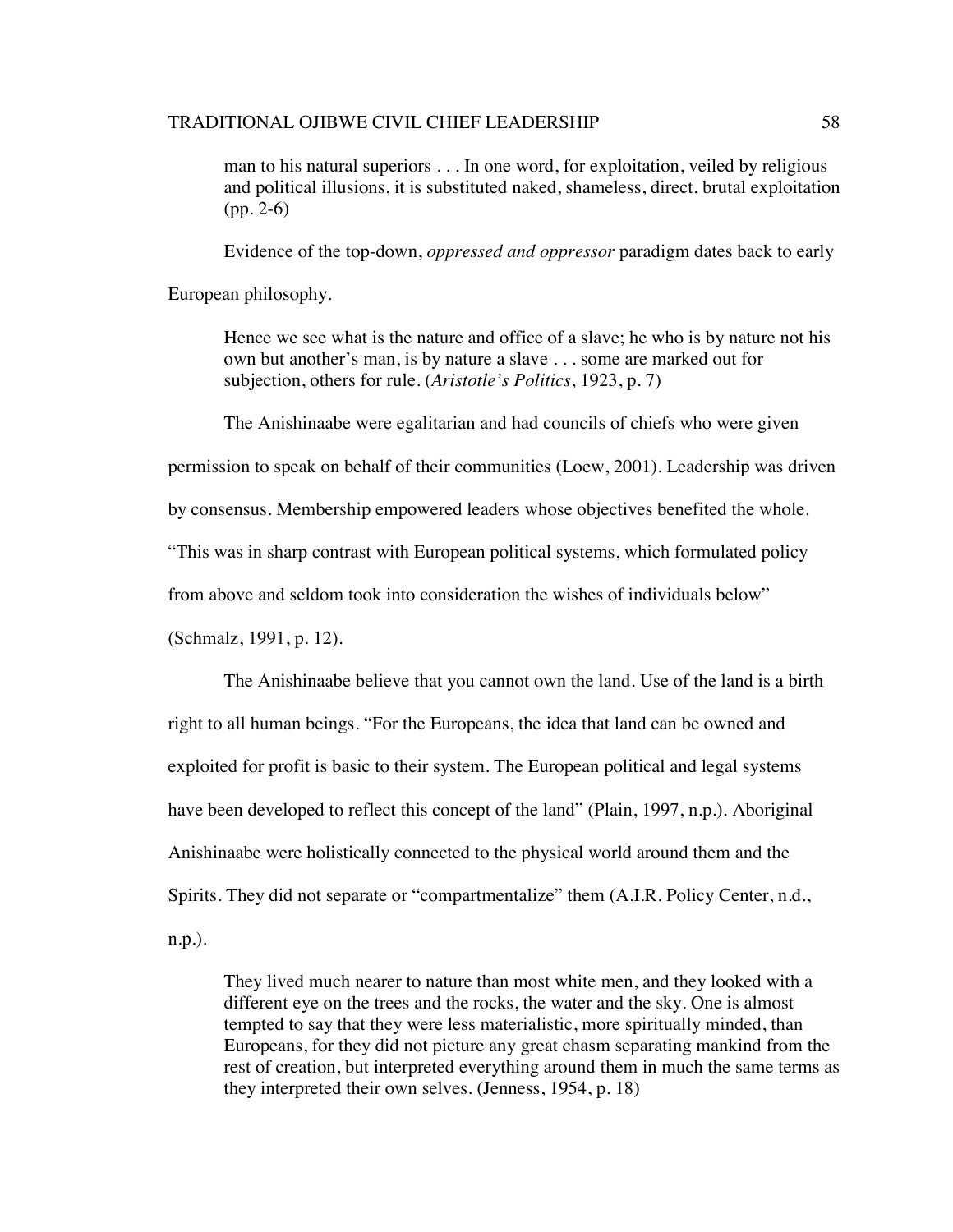An important illustration of differences in world view is language. "The structure

of anyone's native language strongly influences or fully determines the world-view he

will acquire as he learns the language" (Brown, 1976, p. 128).

Human beings do not live in the objective world alone… the "real world" is to a large extent unconsciously built up on the language habits of the group. No two languages are ever sufficiently similar to be considered as representing the same social reality. (Sapir, 1929, p. 209)

Colonial languages evolved through top down paradigm while Ojibwe language grew

through an egalitarian paradigm.

We cut nature up, organize it into concepts, and ascribe significances as we do, largely because we are parties to an agreement that holds throughout our speech community and is codified in the patterns of our language. The agreement is, of course, an implicit and unstated one, but its terms are absolutely obligatory; we cannot talk at all except by subscribing to the organization and classification of data which the agreement decrees. (Whorf & Carroll, 1964, pp. 213-214)

Ojibwe language is gender neutral. Women and men are equal in the language.

Animals and Spirits are given familial terms. Many objects are animate in the

Anishinaabe worldview that would not be considered animate in European worldview.

In all language which separates all matter, the whole creation, in fact, into two classes of nouns – deemed animates and inanimates – the distinctions of gender are lost, so far as the laws of syntax are involved . . . the Indian mind has exercised its ingenuity, by creating classes and species of spirits, of all imaginable kinds, which, to his fancied eye, fill all surrounding space. (Schoolcraft, 1851, p. 443)

"We only see what we believe. The empiricist sees their view of reality. The

Anishinaabe observe and compare spiritual phenomenon regularly. The Western world

has limited truths and cannot see what we see" (K. O'Kelly, personal communication,

2005). The Spirits and the Creator dominated Anishinaabe epistemology. Through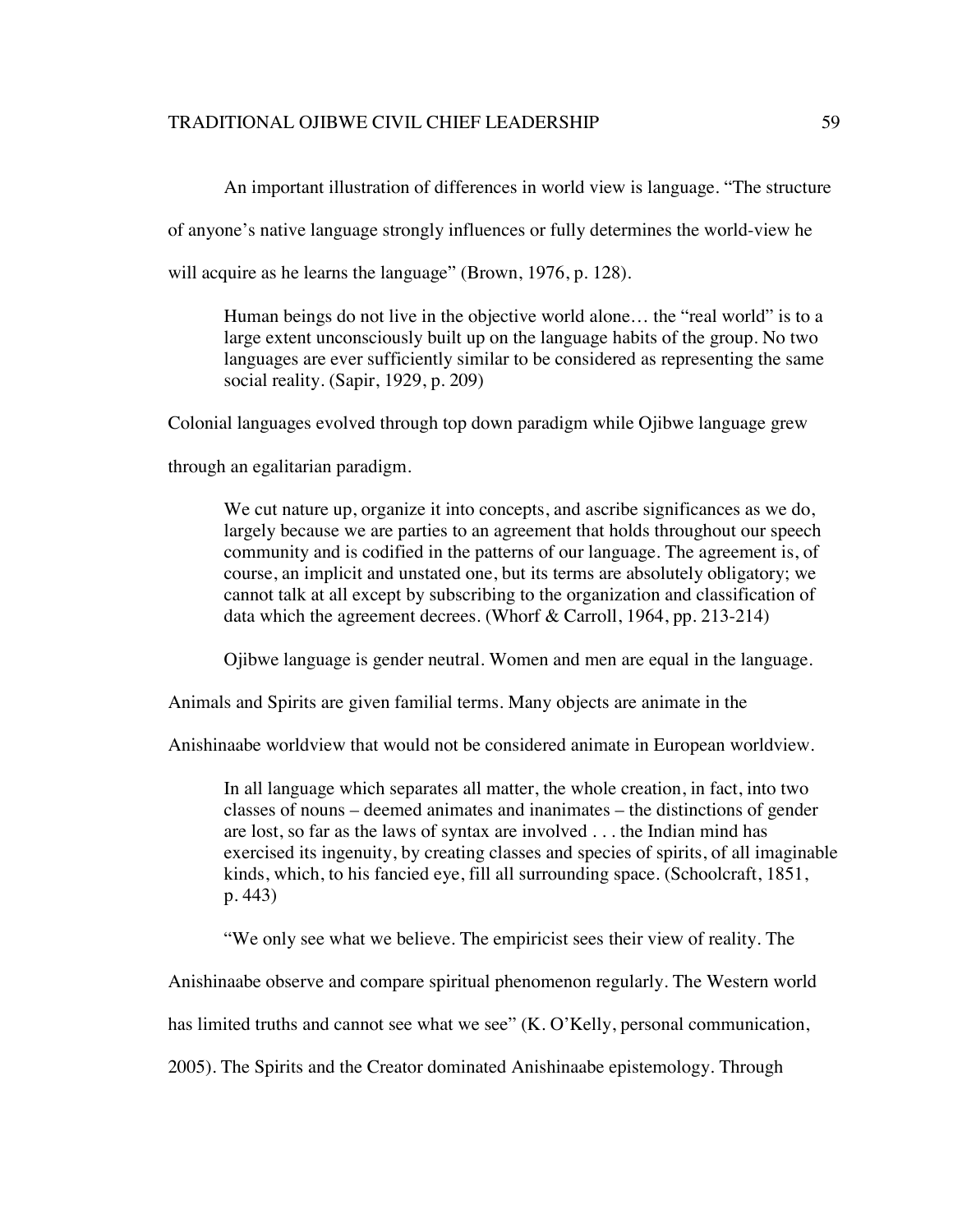dreams and visions they were taught how to sustain Bimaadiziwin. "Radical change was required to adjust to the incursions of the Europeans" (Schmalz, 1991, p. 6).

The Anishinaabe egalitarian system was juxtaposed against the top-down European system. Systems are affected by their external environment (Katz & Kahn, 1966). Anishinaabe acculturation of the European system was slow with compounding minute increments that exponentially increased at the very end of the fur trade. "Ojibwa culture at any moment in time, then, has been the product of multiple pressures. Internal, social, and economic relations have had to adapt to the external environment, both human and natural simultaneously . . ." (Bishop, 1974, p. 3).

# **French Trade, Infiltration, Dependency, and Decentralization**

The advent of the fur trade created many changes in the indigenous systems of the Anishinaabe. As the French made inroads throughout Anishinaabe country and westward, the Ojibwe became dependent on trade goods. As land resources were depleted there were incursions from the Iroquois from the East, and the Ojibwe began to battle and acquire new territories in the West.

The Anishinaabe had established reciprocal relationship with the Spirits and humans to ensure survival in times of hardship. Gift-giving was symbolic of reciprocation. When the French and English traders arrived, they were seen as potential allies and were incorporated into this system and expected "cyclical social obligations" (Miller, 2003, p. 81). The European traders saw their venture as economic (Peers, 1994). The French learned quickly the significance of gift-giving in Anishinaabe culture and used it to their advantage. To the Anishinaabe, credit was an extension of gift giving,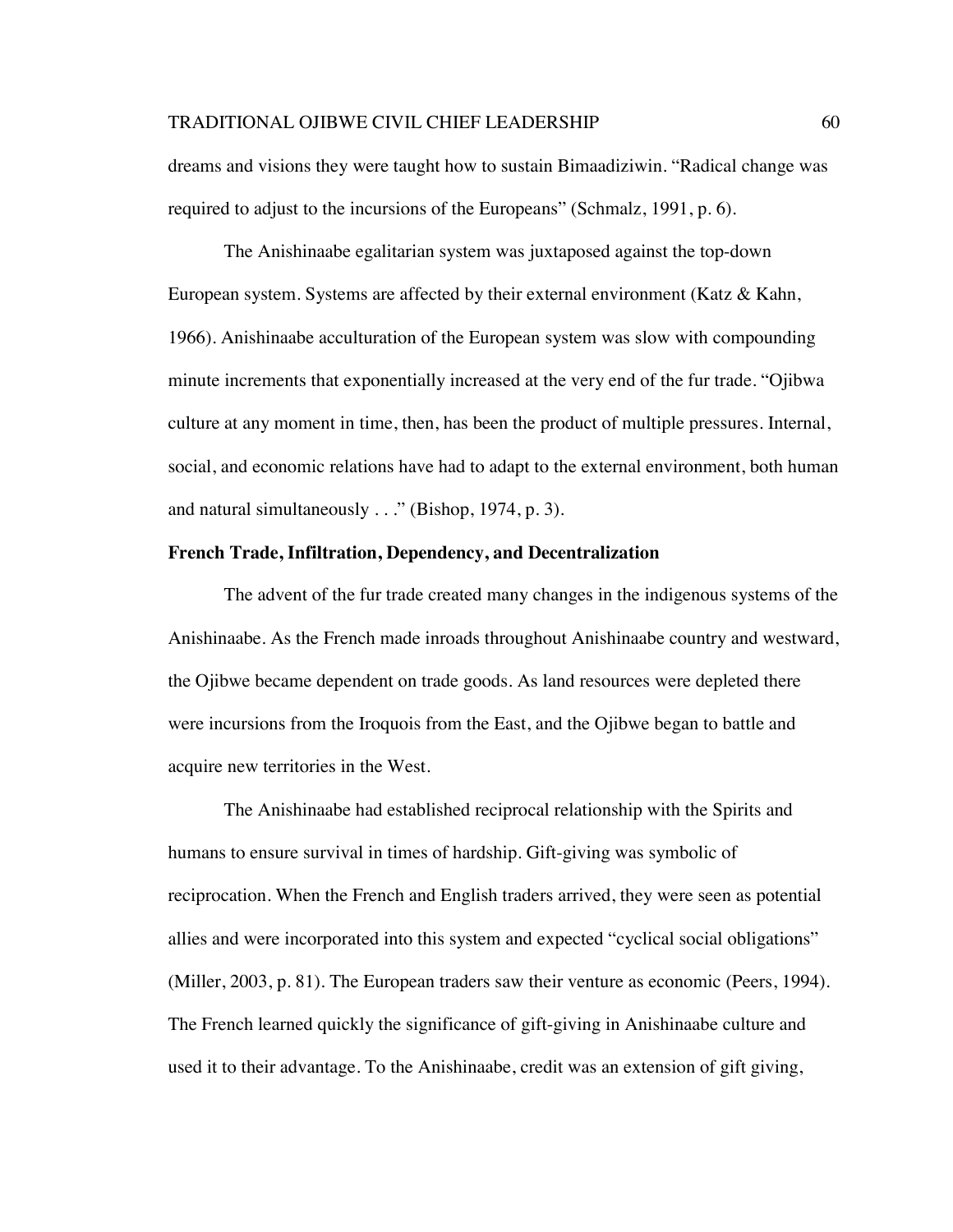communal living, and the ethos of reciprocal systems. The traders did not view credit as symbolic but rather in financial terms (White, 2013). To build strong trading partners, the French adopted aspects of Ojibwe culture, learned their language, and married Ojibwe women to build family ties (Loew, 2001). "They respected their religious rites and ceremonies, and they 'never laughed' at their superstitious beliefs and ignorance [*sic*]" (Warren, 1885, pp. 132).

The French character and manners adapted themselves admirably to the existing customs of forest life. The common people, who went up into the interior to trade, fell in with their customs with a degree of plasticity and an air of gaiety and full assent, which no other foreigners have, at least to the same extent, shown. . . . they took the daughters of the red men for wives, and reared large families, who thus constituted a strong bond of union between the two races, which remains unbroken in this day. (Schoolcraft, 1848/1978, p. 134)

Trade items most often sought after by the Anishinaabe were used to adorn themselves and exhibit their relationship with the Spirits as successful hunters (Peers, 1994).

The French and their missionaries arrived in Anishinaabe territory around 1610. The Ojibwe were centrally located near Sault Ste. Marie. Trade was primarily through the Odawa (Bishop, 1974). Beaver pelts were sold to traders in 1631, at 1 "livre" each, who in turn sold them to merchants at 15 livres each (Morison, 1972, p. 183). This brought tremendous wealth to the French empire. By the mid-1600s the Ojibwe had expanded to the St. Louis River before any posts were on Lake Superior. The Ojibwe had been making annual trips to Quebec and then Montreal for trade goods. The French slowly started extending posts through the Great Lakes chain out to Detroit, Mackinaw, Sault Ste. Marie, and LaPointe (Warren, 1885). Ojibwes expanded their territories as outposts grew, and the Ojibwe became more involved in the fur trade (Hickerson, 1988). Ojibwe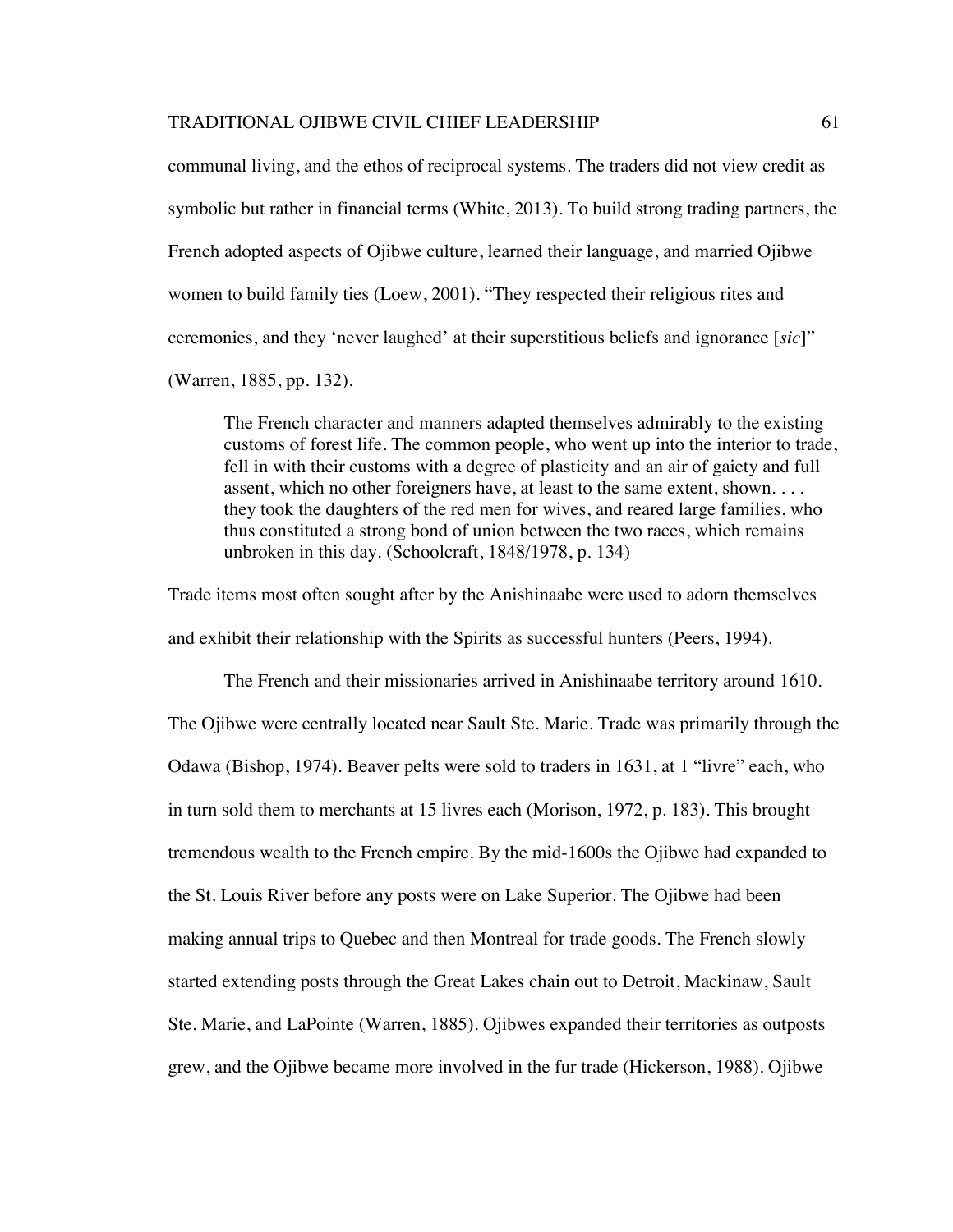trade centered at Sault Ste. Marie with the French, Huron, and Ottawa, creating greater social elaboration such as with the Feast of the Dead (Bishop, 1974).

The Huron were trade middlemen between the French and Anishinaabe. They served as a buffer between the Iroquois and Ojibwe. Smallpox ravaged the Hurons. The Iroquois, having depleted their fur resources and needing new hunting land, took advantage of this desolation and displaced the Huron in 1649 (Hodgins & Benidickson, 1989). Westward attacks by the Iroquois force many autonomous Algonquian bands to amalgamate (Rogers, 1978). Pressure forced many tribes to move west (Milwaukee Public Museum, 2007). The Iroquois were armed by both the Dutch and the English. To combat the fur monopoly developing by the Iroquois, the Ojibwe, Potawatomi, Ottawa, Osaukies, and Wyandot (Huron) formed an alliance (Warren, 1885). The Iroquois blocked the Ottawa River route to the St. Lawrence River. The Ojibwe and their allies were forced to organize massive flotillas and fight their way to bring furs to the French fur center at Montreal. Iroquoian incursions caused many refugee tribes to move into Wisconsin among the Menominee and Ho-Chunks (Loew, 2001). With guns procured from the traders, the Ojibwes expanded into Sioux country (Vennum, 1982).

The French then expanded trade posts into the Western Great Lakes following Ojibwe dispersion along the north and south shores of Lake Superior. Southern groups had denser populations and multi-clan villages due to the larger carrying capacity of the land and constant war threat from the Dakotas. The Ojibwe had been trade middlemen to the Assiniboin and Cree until the Hudson Bay Company was created in 1680 by Radison and Groseilliers (Bishop, 1974).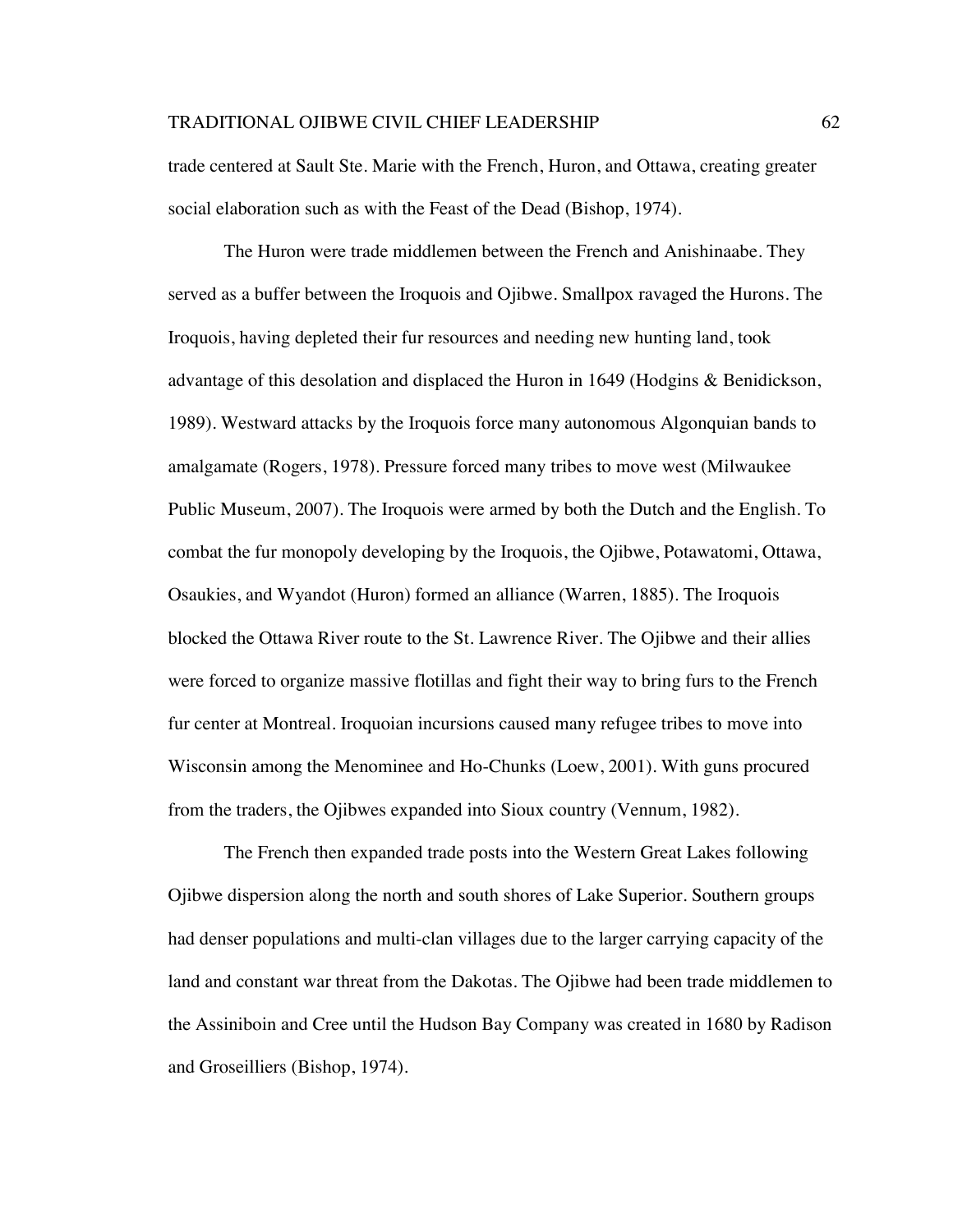Traders Radisson and Groseilliers ventured through Lake Superior in 1659. Their furs were confiscated on their return for not having a license. Word of their success precipitated a massive influx of illegal traders, or coureurs de bois, into the area (Loew, 2001). In 1658, Daniel Greysolon, Sieur duLhut, traveled from Montreal through Lake Superior, Wisconsin, and Minnesota. He forged a peace treaty in 1659 between the Sioux and Ojibwe to stop their fighting in order to increase trade. The Ojibwe and their allies were now able to focus their attention on the Iroquois (Schmalz, 1991).

After the final defeat of the Iroquois in 1700, the Ojibwe and their allies moved back into southern Ontario and Michigan. In 1701 Antoine Laumet de Lamothe Cadillac establish a trading post at Detroit, and with the Iroquois defeated, many of the refugee tribes repatriated the area as well (Rogers, 1978). The Ojibwe moved their center of operations to Madeline Island by 1690 and expanded territories to Fond du Lac followed by Red Lake and Pembina. In the 1740s they were at Sandy Lake and later into Crow Wing (Diedrich, 1986). Winter hunting groups spread westward into Minnesota and Wisconsin. In the spring, they returned to Madeline Island for Midewiwin ceremonies of the "Three Fires" (Loew, 2001, p. 57). Pierre Gaultier de Verennes de la Vérendrye established trading posts between Grand Portage and Lake Winnipeg in 1734. Ojibwes followed and migrated out to the western prairies (Vecsey, 1983). Between 1730 and 1780, the Ojibwe began to move into the interior and settle along waterways and trading posts (Bishop, 1974).

The French and English battled for colonial supremacy. The last battle was the French and Indian War that lasted from 1754 to 1763. English colonists were crossing the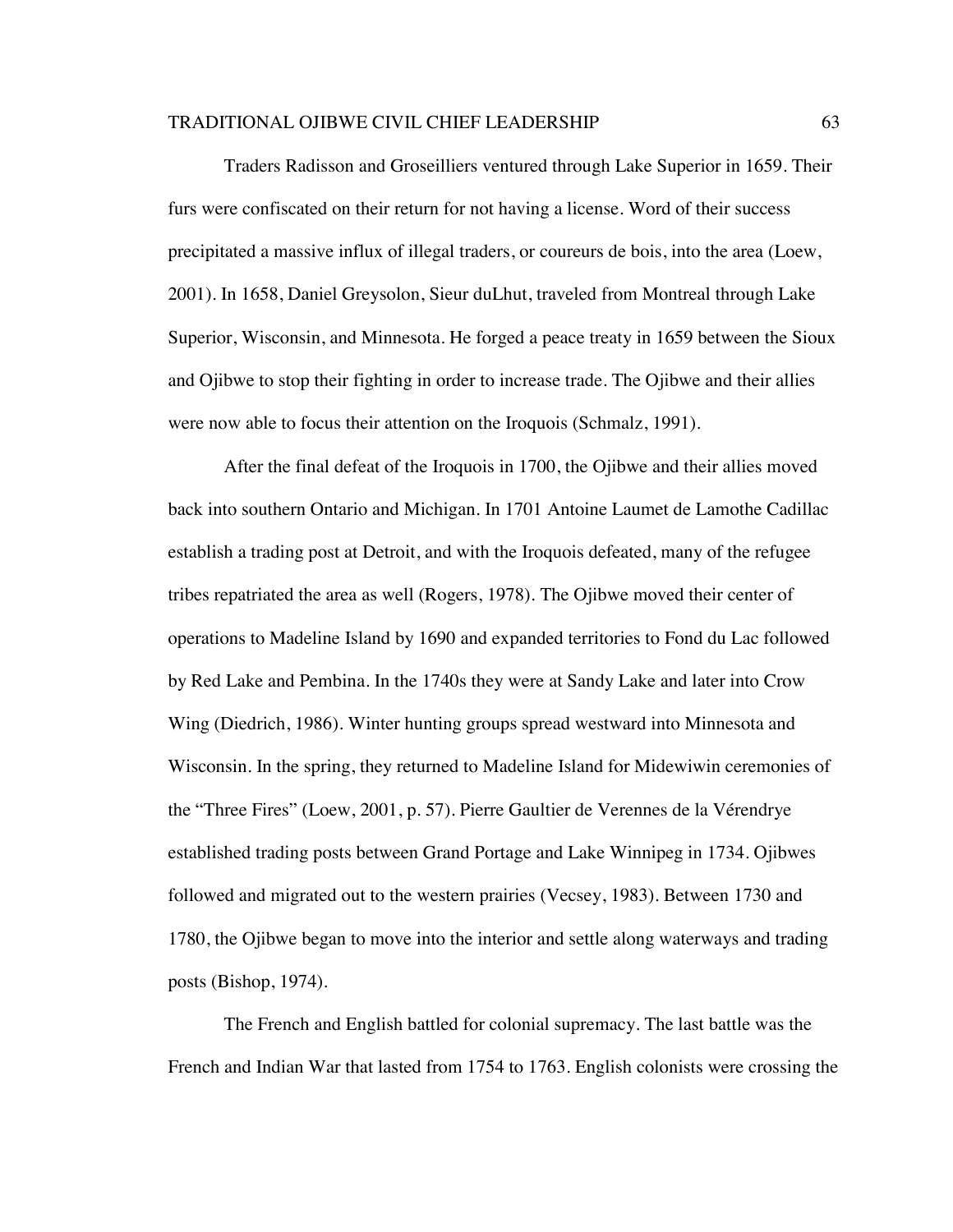Allegheny Mountains into the Ohio Valley and into French territory, threatening their trade operations. The final defeat of the French was followed by a flow of colonialist setters into the Ohio (Mintz, 2003d).

The impact of the fur trade upon the northern Indians, as I have said, involved more than the acquisition of new types of tools, clothing, utensils, firearms, and foodstuffs. The Ojibwa are an example of an ethnic group which expanded their range tremendously both through warfare and peaceful movements. Some of them appear to have identified themselves more completely with the white fur traders than other Indians, so that their livelihood as well as their population movements became linked with the vicissitudes of the fur trade. (Hallowell & Brown, 1992, p. 20)

#### **English Trade, Chiefs' Diplomacy with World Power Allies**

The Seven Years' War was a global struggle for imperial supremacy. The French and Indian War was a part of that struggle played out in North America. The English victory threatened a monopoly on the fur trade. The British occupied the newly acquired forts in the Great Lakes (Schmalz, 1991). The English did not gift-give like the French had (Loew, 2001). The English viewed the Anishinaabe with disdain and saw them only in economic terms. The English thought the Indians were conspiring and refused to give them credit or ammunition. This withholding threatened their very survival. Tensions were heightened by English contempt (Schmalz, 1991). The English met with the Anishinaabe and their allies at Fort Michilimackinac in 1761, where chief Minavavana's address to Alexander Henry summarized these feelings:

Englishman, although you have conquered the French, you have not yet conquered us! We are not your slaves. These lakes, these woods and mountains were left to us by our ancestors. They are our inheritance; and we will part with them to none. Your nation supposes that we, like the white people, cannot live without bread—and pork—and beef! But you ought to know that He, the Great Spirit and Master of Life, has provided food for us in these spacious lakes and on these woody mountains. (Henry & Quaife, 1921, p. 44)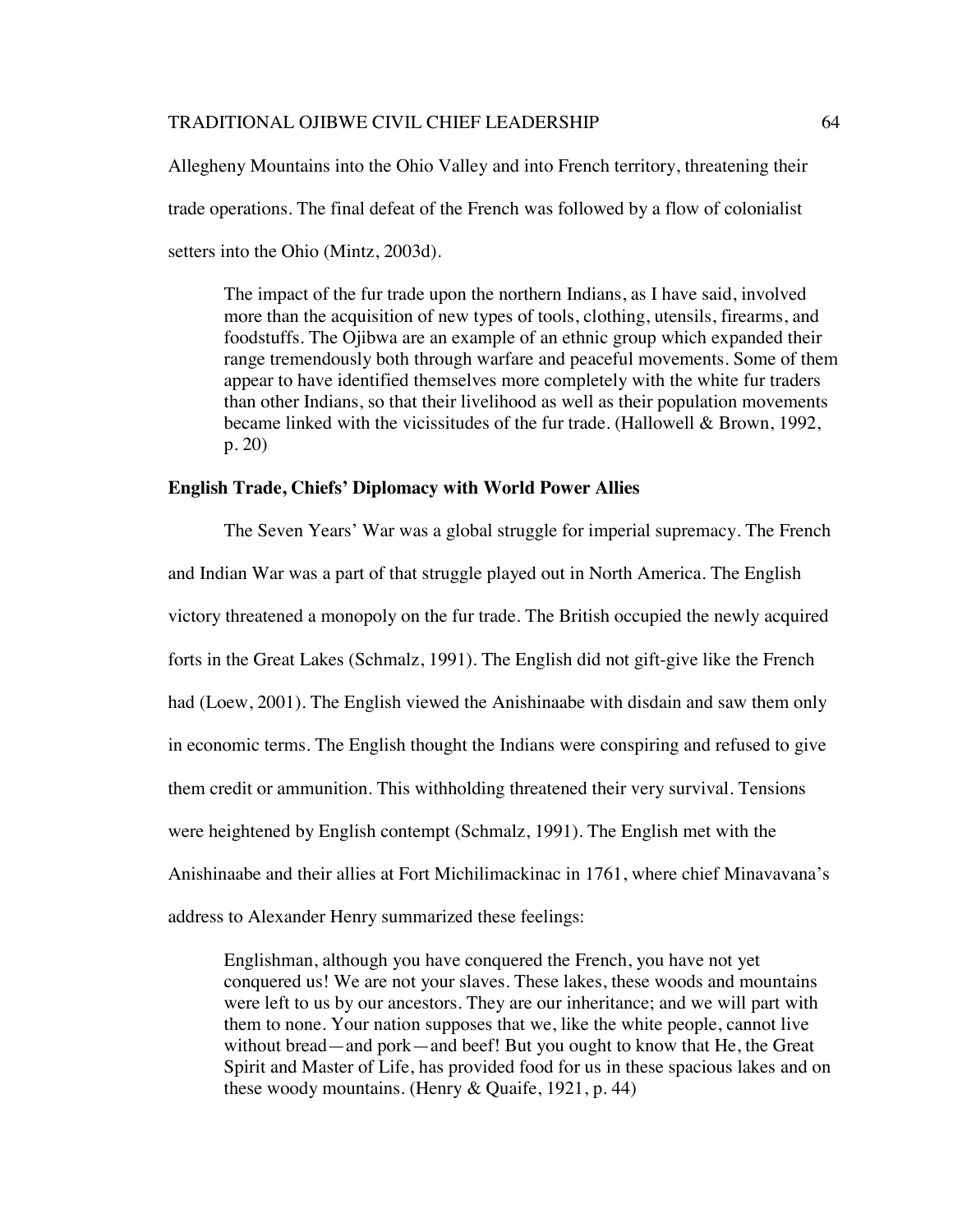In 1763, Pontiac, with the help of the Ojibwe, Potawatomi, Sauk, and Fox, attacked 14 forts, capturing eight of them. The victories did not expel the English but forced them to make concessions. The Proclamation of 1763 restricted settlers from crossing the Appalachians into the Ohio Valley (Loew, 2001). The British were afraid to send traders into the Ojibwe interior. The chief at Madeline Island sent a request for the English to bring a trader to La Pointe. The Ojibwe had been dependent on trade for textiles and hunting supplies. The absence of trade greatly disrupted their new economic dependencies. When Alexander Henry re-established trade there, the Ojibwes were tattered in want of European goods (Warren, 1885).

As tensions subsided, numerous trade companies followed, such as the North West Company and XY Company. The Hudson's Bay Company continued its dominance in the North (Vecsey, 1983). Competition between the various fur traders forced companies to create posts deep into the interior, saturating the geography. Ojibwes' migration and expansion began to localize (Bishop, 1974). The trading posts started to become the center gathering place for religious and political activities as hunters brought in winter pelts (Hansen, 1987).

A prolific period of large game hunting lasted from 1780-1821. Chiefs helped manage the allocation of resources amongst families and distributing gifts given to them by the traders. By the turn of the century, the beaver and large game were becoming depleted. Hudson's Bay and North West Company merged and the Ojibwe could not pit companies against each other to maintain fair prices. The Ojibwe turned to small game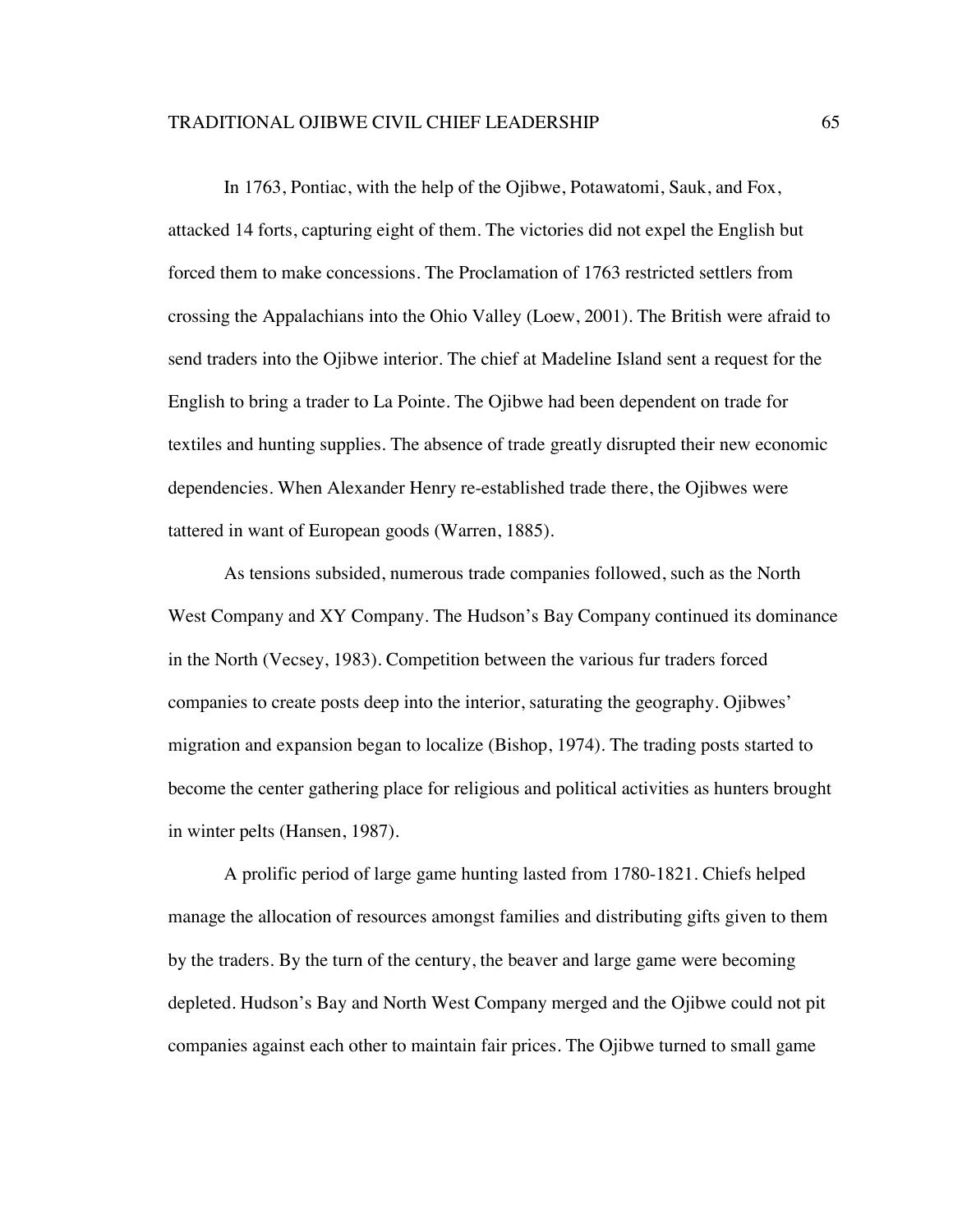for subsistence and were dependent on posts for most of their economic necessities (Bishop, 1974).

British trade was short-lived with the American Revolution soon following. The presence of British trade companies remained for some time after the war (Treuer, 2010). The Ojibwe defeated the Dakota and Fox at St. Croix Falls in 1783 (Diedrich, 1990). By the end of the American Revolution, the Ojibwe had gained control of lands north of St. Anthony and east of the Mississippi (Warren, 1885).

### **American Trade, Loss of World Power Allies**

The 1783 Treaty of Paris concluded the American Revolution, turning British claims of land east of the Mississippi over to the Americans. The British military and economic presence continued in the Northwest Territory until the 1794 Jay Treaty removed British troops from forts in the United States. It allowed British settlers and traders to remain, and Indians to move freely across the United States and Canadian borders (Tanner & Hast, 1987). British influence was still strong and their companies continued operating posts until after the War of 1812. The Ojibwe had by this time become dependent on the fur companies. Ojibwe communities began to establish around the posts.

They needed the company's trade goods because they had ceased their aboriginal manufactures in the boom years . . . They had lost many of their skills in the course of a generation or more. Game became so scarce that they vied with one another for the meager rewards of the fur industry. (Vecsey, 1983, p. 17)

The United States sent Lieutenant Zebulon Montgomery Pike into the Northwest territory in 1805 to claim it as American territory (Milwaukee Public Museum, 2007). Pike arrived at Cass Lake in February 1806. His objectives were to find the source of the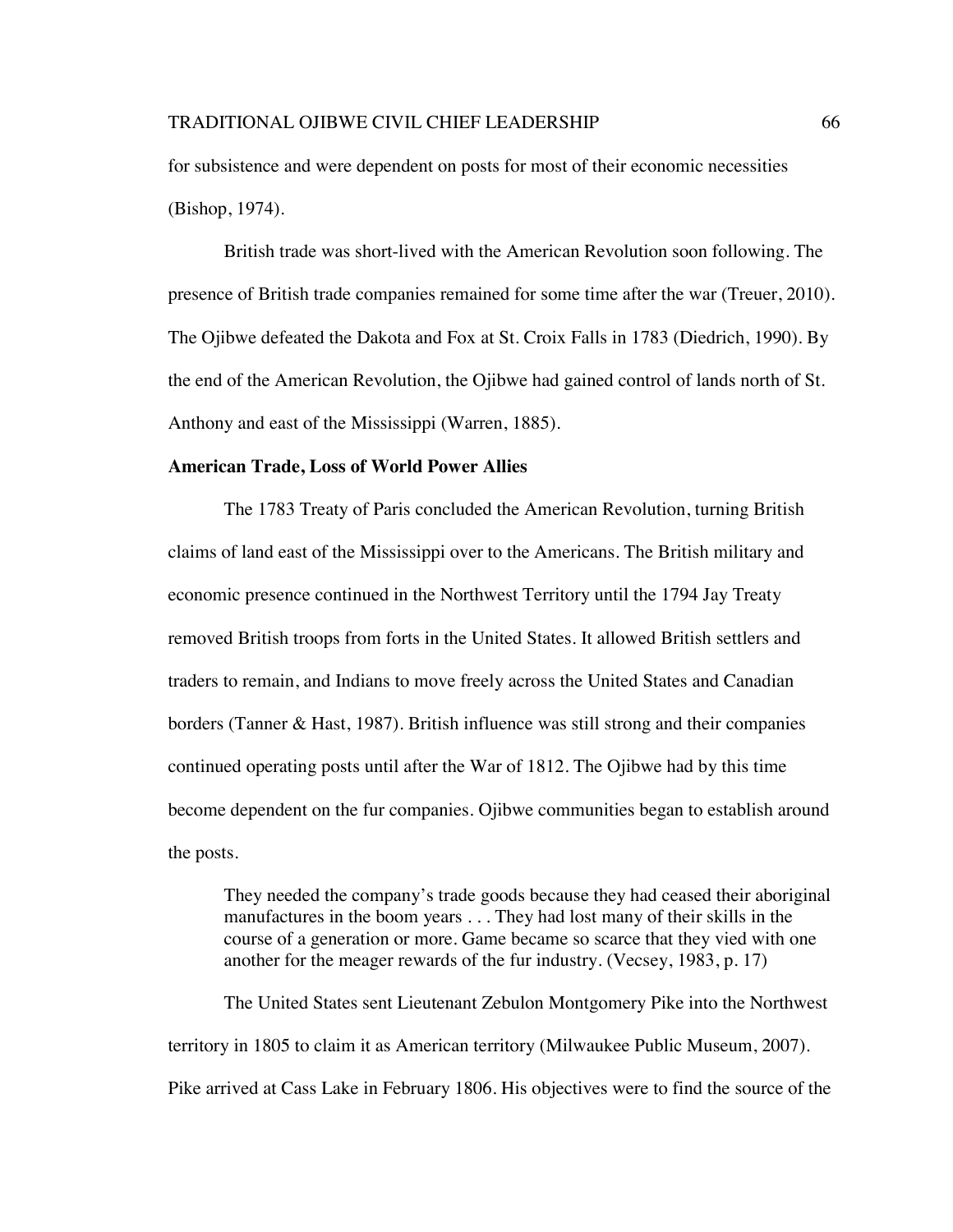Mississippi, reconnaissance resources, replace English with American jurisdiction, and bring the chiefs down to St. Louis for a peace treaty with the Dakotas. Pike carried with him the pipe of Chief Wabasha as sign of Dakota peace. All smoked from it. They then traded in their English medals and flags. Pike was not able to persuade them to accompany him to St. Louis for a peace treaty. Pike erroneously cited Leech Lake as the main source of the Mississippi and Cass Lake as the upper source (Pike & Jackson, 1966).

In the War of 1812, the British tried to coerce the Ojibwe to ally with them by

threatening the use of force. Keesh-ke-mun, the chief at Lac du Flambeau, replied:

You say, that you will keep me a prisoner in this your strong house. You are stronger than I am. You can do as you say. But remember that the voice of the Crane echoes afar off, and when he summons his children together, they number like the pebbles on the Great Lake shore! (Warren, 1885, p. 375)

The Americans had not been into the Great Lakes until after the Louis Cass expedition of 1820. American forts were then established in the region (Miller, 2003). Still, to the north and west, British trade ruled.

The great rivalry between the trade giants Hudson's Bay and North West Company ended in their merger in 1821. The Ojibwe lost their financial edge of being able to pit one company's prices against the other (Bishop, 1974). At the mercy of a monopoly the Ojibwe became more individualistic and exhibiting proprietorship of hunting areas in order to survive.

Cases of starvation grew more numerous after 1815 as game dwindled. During winter, hunting groups often splintered into family units to more effectively exploit fur and small game. Private ownership was exhibited through the staking of beaver lodges; and most hunters by 1815 were receiving credit as individuals. The withdrawal of many trading centers with cheap goods and the virtual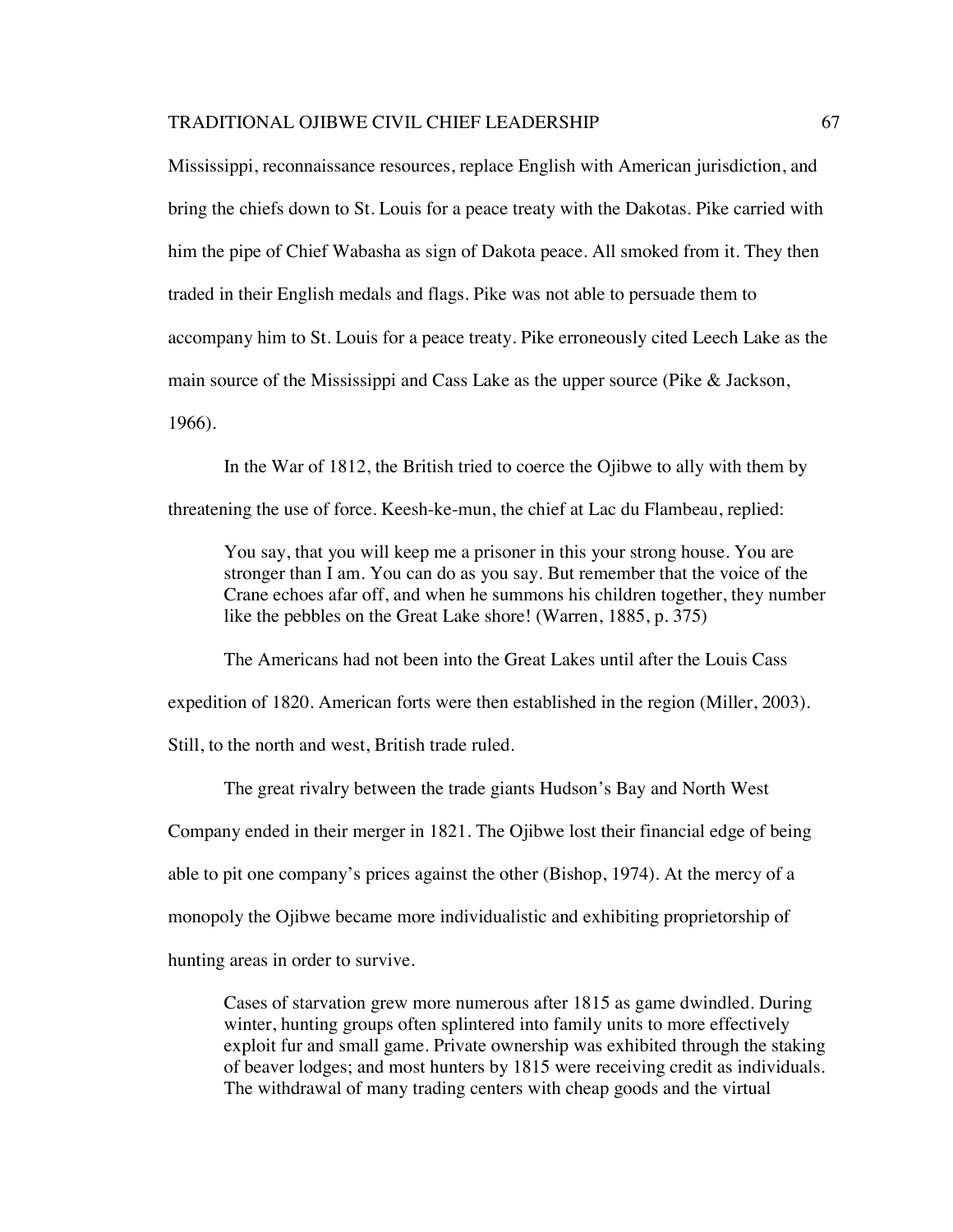disappearance of large game animals considerably reduced the mobility of Indians who had to rely on a single post, and who were restricted to areas where hare and fish could be found. Often these were not the best places for trapping. (Bishop, 1974, p. 12)

The Americans continued their westward advance. In 1822, an Indian agency was established at Sault Ste. Marie (Mason, 1977). The Ojibwe did not care for the Americans but needed their trade goods to protect themselves against the Dakota and also to satisfy their dependency on trade goods (Treuer, 2010).

The United States forged a peace treaty between the Dakota and Ojibwe in 1825 at Prairie du Chien, and a follow-up at Fond du Lac in 1826 (Milwaukee Public Museum, 2007). The Ojibwe knew the power of the Americans was growing. In these treaties they were not releasing their sovereignty to the United States but understood they created "a reciprocal political relationship between equal partners" (Kugel, 1998, p. 199). The Americans understood this as a sign of "authority over Ojibwe people" (Kugel, 1998, p. 21). The Americans made no effort to establish a reciprocal relationship or establish bonds with the Ojibwe, as had the French, and only necessary amounts by the English. Their interests were purely possession of Indian land and resources (Doherty, 1990). When Joseph Nicollet came to Leech Lake to survey the area, he was told by Strong Ground why he hated Americans:

Yes, we hate them. Because wherever they establish military posts to protect the Natives, they keep them like dogs. Because for the slightest folly we commit, they drive us under the ground, whip us with rope, tie cords around our neck and hang us. Our fathers always said they would love to see the French from France again, they who discovered this land and were good to us. We long for the French of the other shore, that they may prevent our young ones from exterminating the Americans. (Diedrich, 1990, p. 34)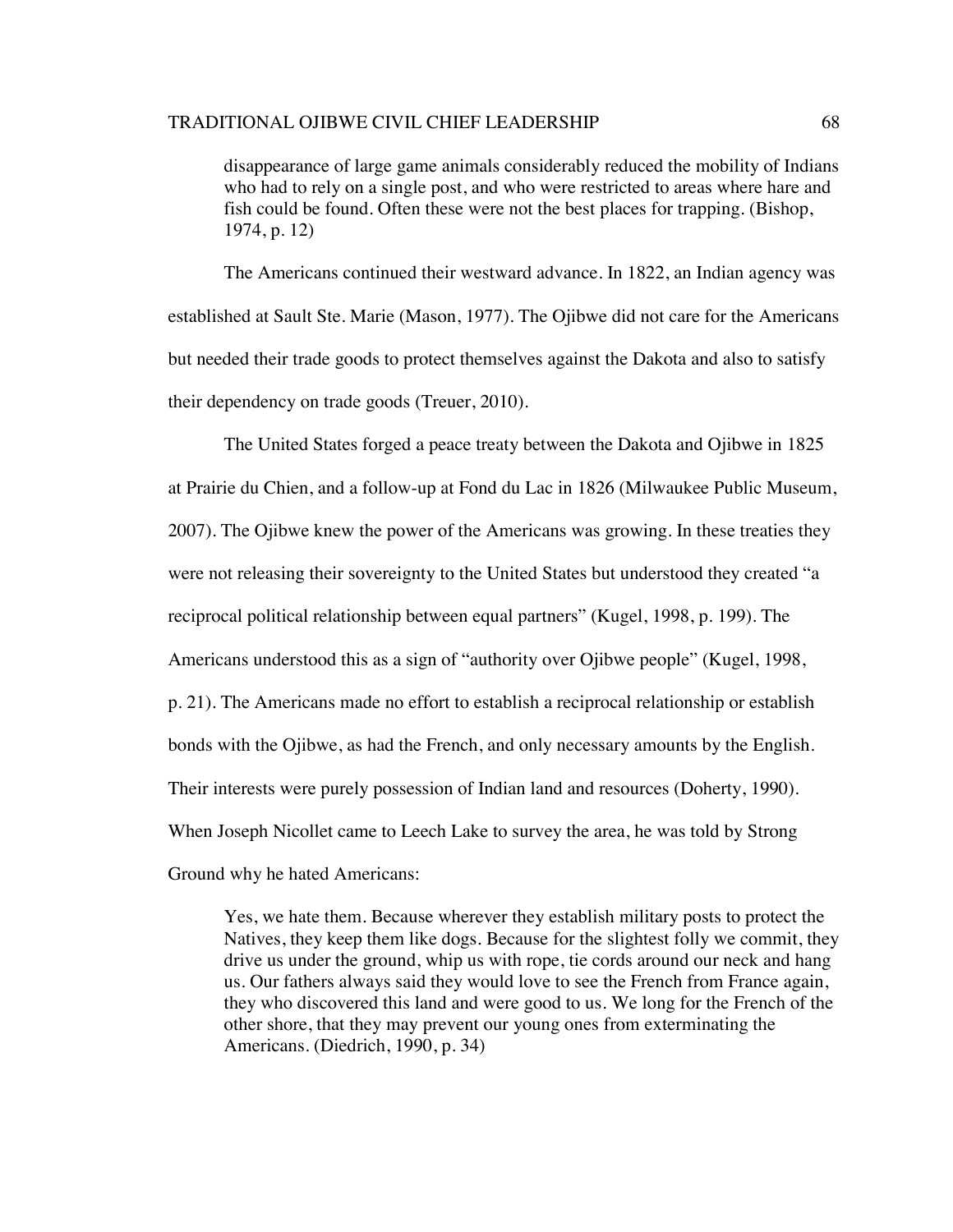#### **Medallion Chiefs' Disruptions**

Medals were given to chiefs recognized by the traders. Medals were very prestigious because they crossed both boundaries of the two systems (Diedrich, 1990, p. 21). Chiefs, because of their influence in the bands, were awarded chief medallions and flags of the trader's nation. Traders married into chief families for financial advantage and chiefs encouraged these marriages to bolster their influence within the bands (White, 1982). The oshkaabewis, or pipeman, was a spokesperson for the chief. Since the pipemen officiated many of the ceremonies and often spoke on the chief's position in council, many of the traders mistook them as chiefs and awarded them medals (Kugel, 1998). The French were respectful of Anishinaabe leadership institutions and were careful in awarding medals to authentic leaders. The British and especially the Americans were reckless and self-serving in administering of their chief medallions. This created internal confusion and tensions within the bands. It changed the patterns of emergent leadership.

. . . there is nothing which has conduced so much to disorganize, confuse, and break up the former simple but well-defined civil polity of these people . . . This shortsighted system has created nothing but jealousies and heart-burnings among the Ojibways. It has broken the former commanding influence of their hereditary chiefs . . .. (Warren, 1885, p. 135)

Traditional leadership was not formalized. Different leaders arose from different areas of society such as religious, military, civil, and hunting. Group consensus formed decision making. Prolonged relationships with European systems affected the Anishinaabe. Traders gave bonuses to hunters who produced more supply. These bonuses were distributed among the band and brought prestige to the hunter among his peers.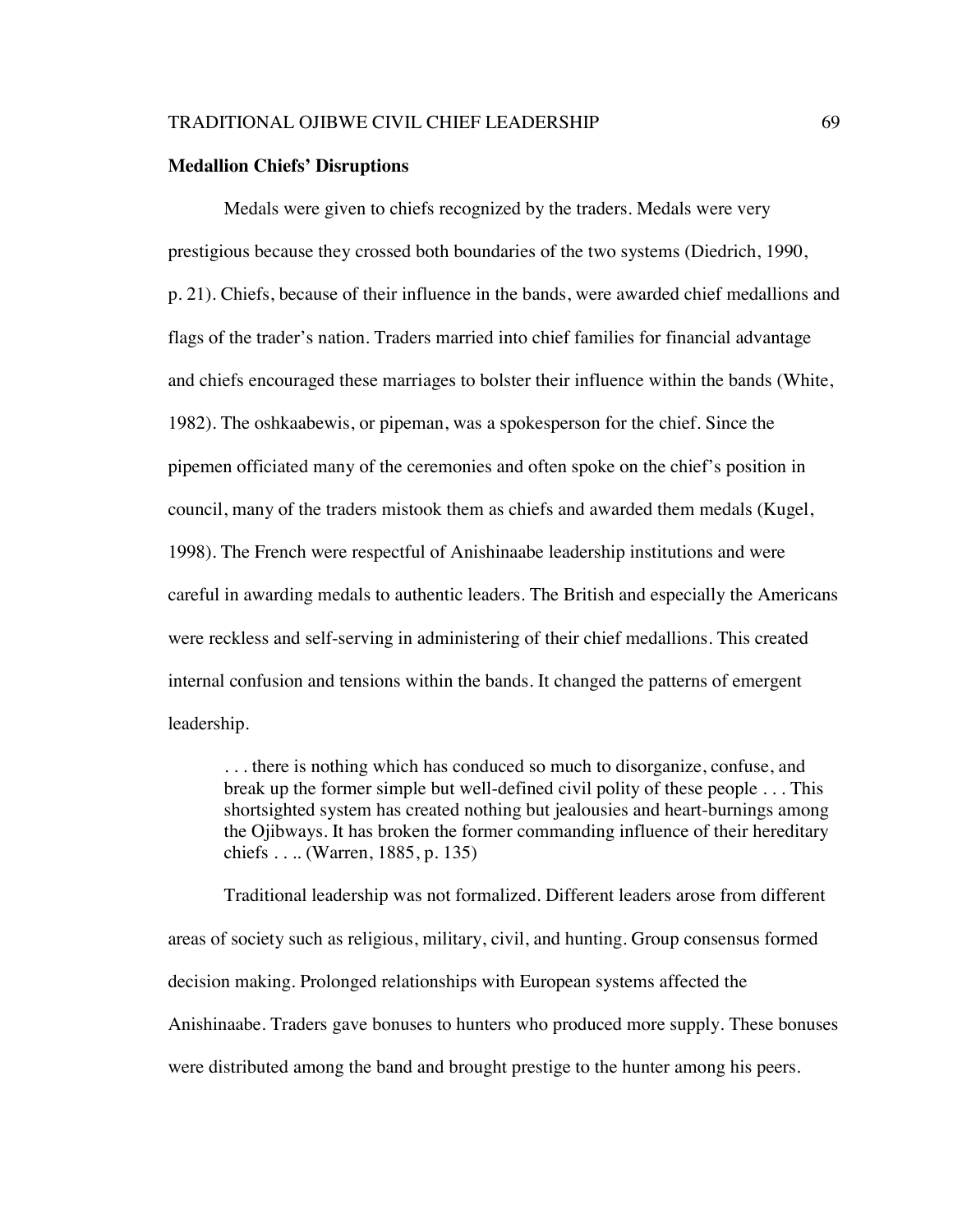Traders appointed trading post chiefs among the Anishinaabe, especially those who were amiable to the trader and his motives. Some Anishinaabe families lived around the fort year-round, providing labor and services to the post. The trading chief was alien to aboriginal leadership roles. These chiefs were chosen with disregard to traditional leaders and their standing in the Anishinaabe community as well as disregard to leadership institutions in place. Traders preferred hunting chiefs with oratorical skills for trade chiefs because of their ability to influence others to remain loyal to that particular trader. Many times the trade chiefs were headmen among their groups. Most often appointed trade chiefs were those willing to cooperate most with the traders and bring the most financial return. Post chiefs were given preference in treaty negotiations even though their leadership did not emerge from aboriginal strands. Later, for the Canadian Ojibwe, when bands were assigned to their trading posts by the Indian Act, leadership became formalized and chiefs were given authority over the band (Hansen, 1987).

Trader influence on traditional leadership became more entangled. Many of the clans that centered at Sault Ste. Marie had disbursed west to new territories in pursuit of fur animals. While many new clans had evolved, the crane clan still held weight in choosing principal chiefs. A dispute in who was to be the proper principal chief was brought before the American government agent Schoolcraft for his decision on who would be chief. Both candidates were from the crane clan. He based his decision on who would be chief by eldest lineage (Schoolcraft, 1851).

## **Alcohol and Disease**

The system of trade, and the smallpox, has been the great and wholesale destroyers of these poor people, from the Atlantic Coast to where they are now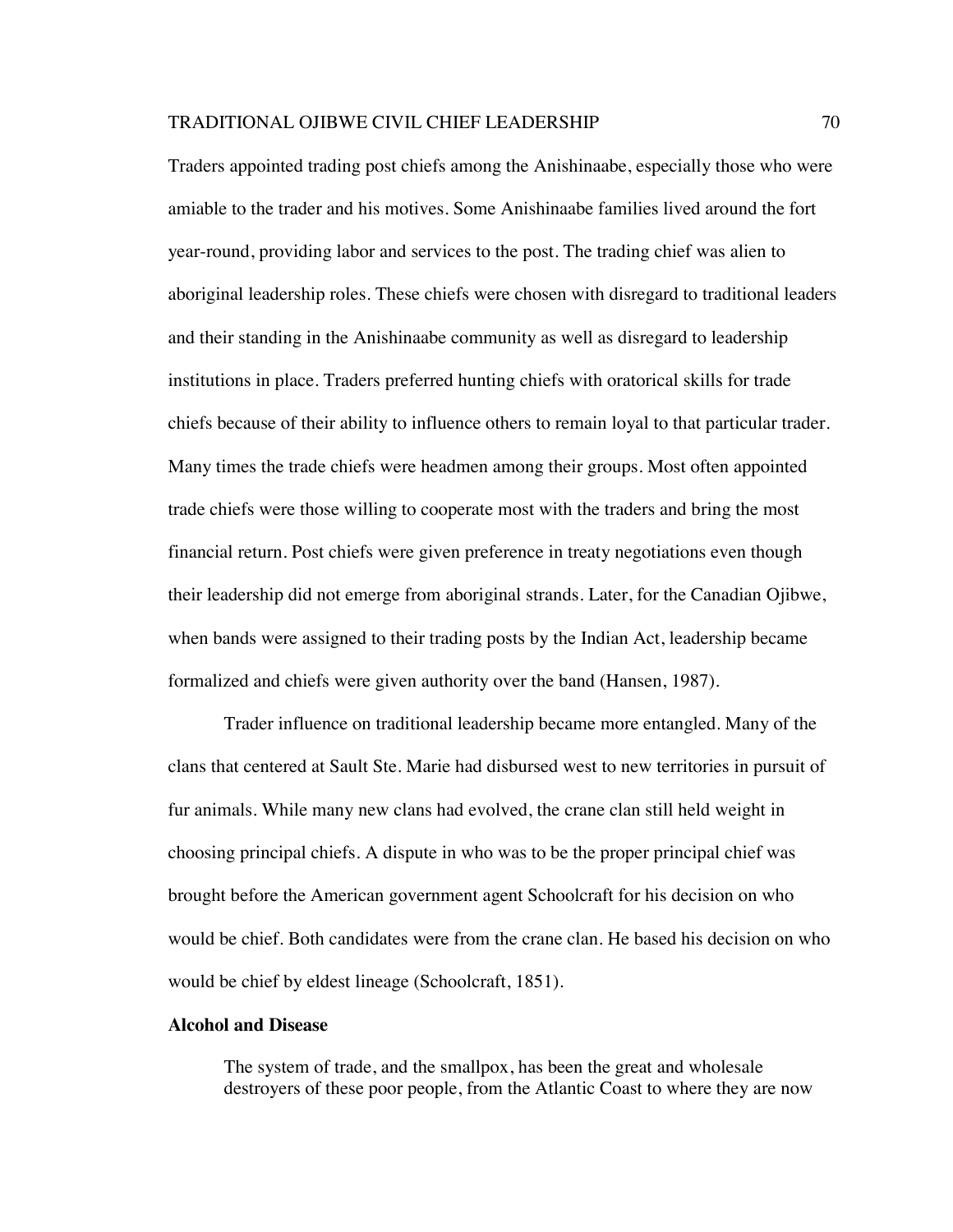found. In this wholesale way, and by whiskey and disease, tribe after tribe sink their heads and lose their better, proudest half. (Catlin, 1841, p. 250)

Alcohol greatly affected the Anishinaabe in the latter half of the  $18<sup>th</sup>$  century.

Internal violence such as murder increased (Schmalz, 1991).

We stayed here ten days, encamped by the side of the Lake; during which time a skirmish happened among the Indians, in which three men were killed, and two wounded, after a dreadful scene of riot and confusion, occasioned by the baneful effect of rum. (Long, 1791/1968, p. 50)

The French tried to control the amounts of alcohol being distributed to the

Anishinaabe. The English and Americans did not restrict alcohol. They increased its use to break the will and resistance of the Anishinaabe. Alcoholism was also a symptom of an underlying understanding of their inevitable demise (Schmalz, 1991).

Alcohol became easier to obtain as settlers and shopkeepers came into Ojibwe country (Kugel, 1998). As conditions worsened from land loss during the treaty era and economic dependency, poverty-stricken Anishinaabe sold food, land, and trade items for alcohol. Even traditional leaders were turning to alcohol (Treuer, 2010). "Crow Wing was a whiskey trade center town comprised mostly of saloons. A lot of the Indians spent their annuities on alcohol" (Diedrich, 1990, p. 66). Chief Bagonegiishig died from alcohol use when he fell from his wagon and suffered injuries by being run over by the cart wagon he was driving (Treuer, 2010).

# **Economic Change and Dependency**

The Anishinaabe economic and technological systems changed drastically with the advent of colonial trade. Economic dependency grew with continued contact with Europeans. Technological change first altered the economic systems of the Anishinaabe.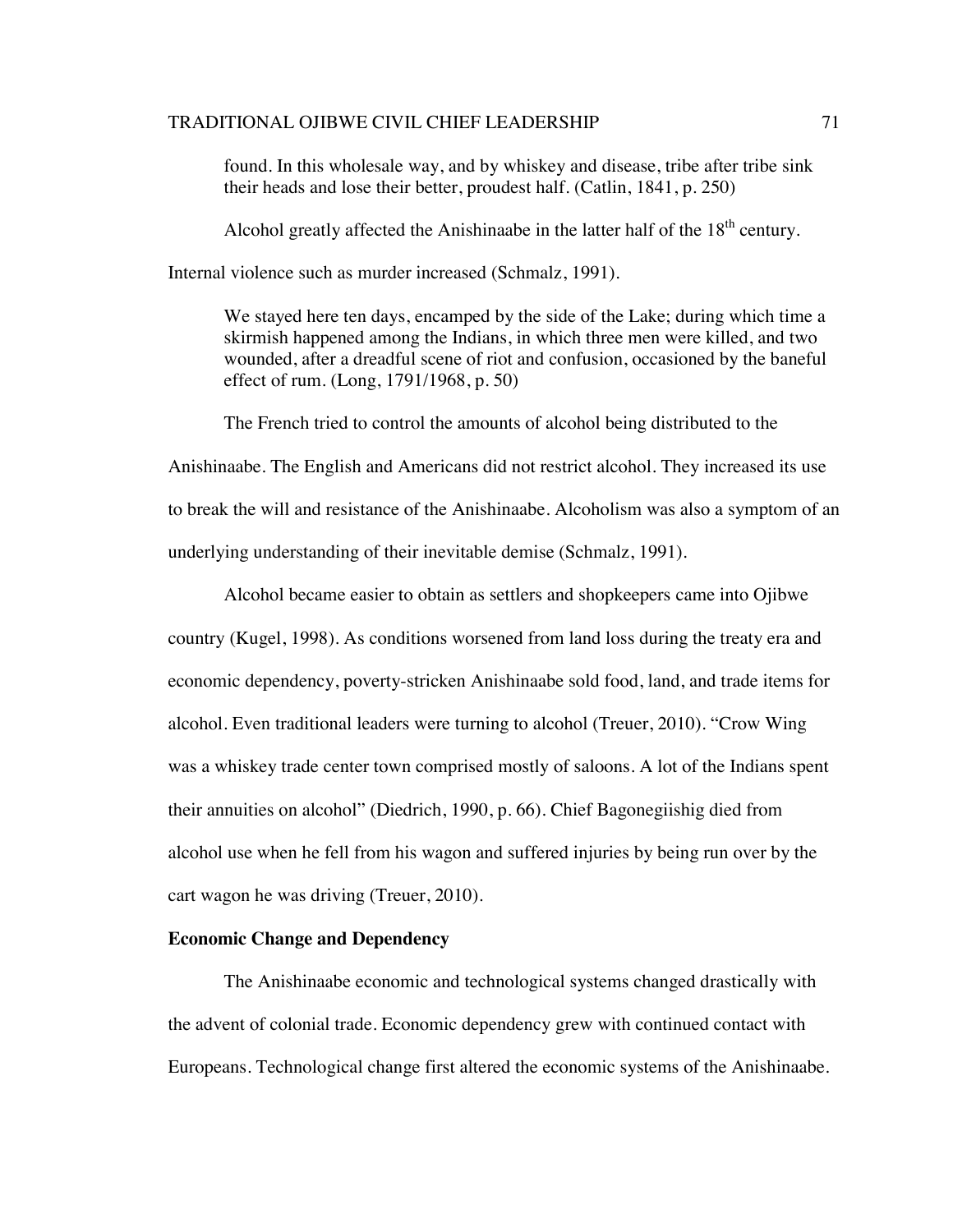Metal trade items such as the kettle and the axe increased mobility and precipitated the loss of traditional manufacturing sciences. The trade economy exhausted large game resources and shifted subsistence and reliance on small game. The Anishinaabe became dependent on annuities during the treaty period as a result of lost land and resources.

Their clay kettles, pots, and dishes were exchanged for copper and brass utensils; their comparatively harmless bow and arrow, knives and spears of bones, were thrown aside, and in their place they procured the fire-arm, steel knife, and tomahawk of the whites. They early became aware of the value of furs to the white strangers, and that the skins of animals, which they before used only for garments, now procured them the coveted commodities of the pale-faced traders, and the consequence was, that an indiscriminate slaughter, from this period commenced, of the beaver and other fur animals . . .. (Warren, 1885, pp. 125-126)

Trade items relieved many of the time consuming domestic activities of the Anishinaabe. Firearms gave them the upper hand, militarily, over the Dakota, who were without arms, allowing them to expand into their territories to search for furs (Loew, 2001). More time was now spent hunting than before. Less time was spent on agricultural pursuits (Hallowell & Brown, 1992).

"In order to hunt for both food and furs, Ojibwa had to be properly outfitted. Files, hatchets, twine, and guns, were absolute necessities" (Bishop, 1974, p. 233). Eventually the Anishinaabe become dependent on trade items (Schoolcraft, 1851). Original textile materials shifted from plant and animal byproducts to those of manufactured cloth from the traders. Sewing instruments and supplies followed. Women saved considerable amounts of work time using trade goods. Food preparation was expedited with the axe for firewood. Guns increased kill accuracy. Trapping and fishing supplies were being supplied by the trader. Smoking tobacco became leisure rather than ceremonial with traders offering tobacco from the East. Dress changed as the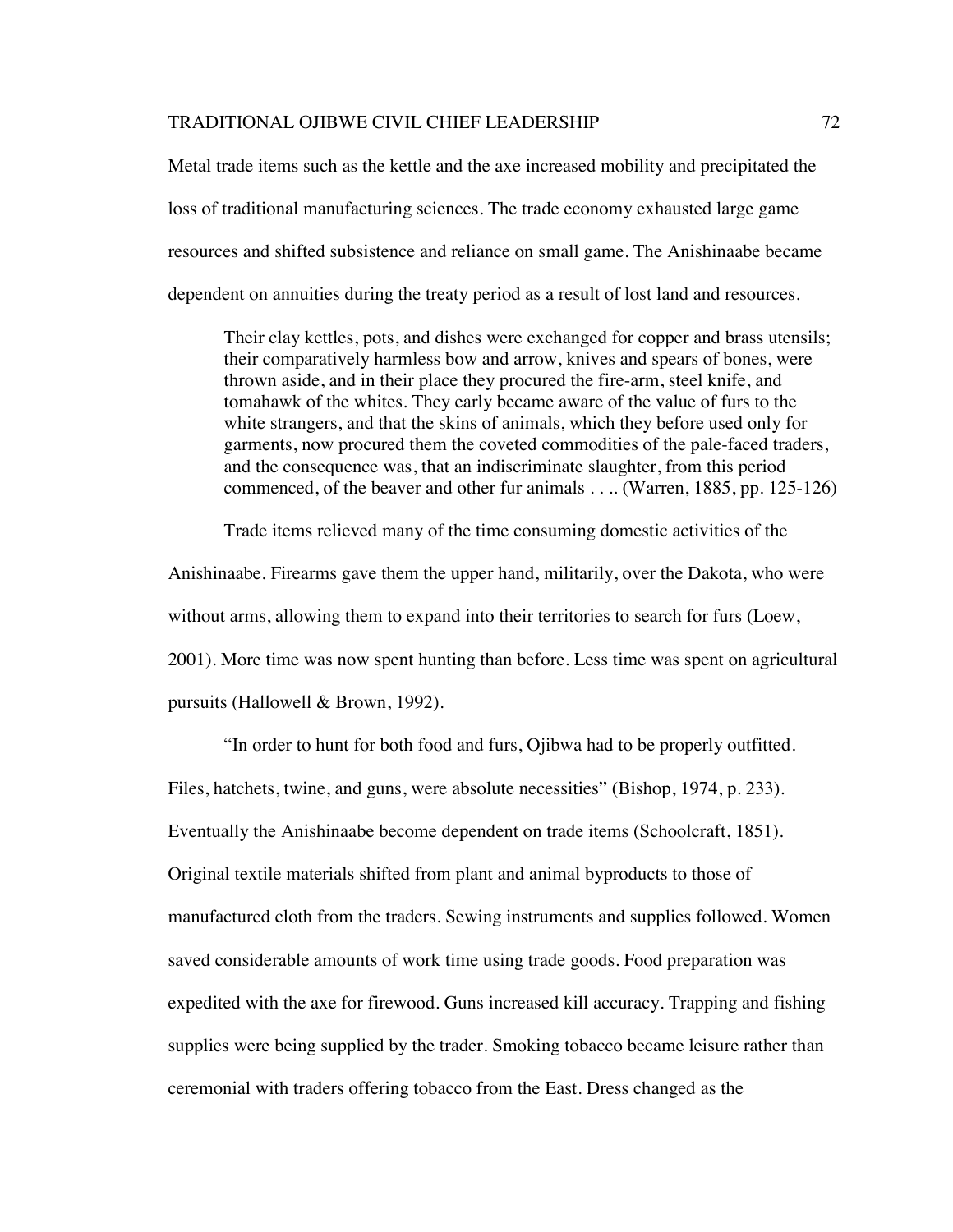Anishinaabe emulated European dress (Schmalz, 1991). Dependency on trade food items began to develop as well (Kegg & Nichols, 1991).

Death by epidemics and alcohol made it difficult to maintain traditional manufacturing systems. Larger populations and extended family sizes allowed members to allocate time-consuming work to more individuals. Populations were decimated up to nine-fold. Trade items became more necessary (Peers, 1994). "Muskets, metal knives, hatchets, kettles, and other European goods had irreversibly changed the subsistent economy of the Ojibwa" (Schmalz, 1991, p. 35).

Throughout most of the 1800s, the Ojibwe had depleted most of the large game and were subsisting on small game and fish. This led to group competition and total reliance on the post. The communal social patterns of sharing food and trade items shifted to individualism and land proprietorship behaviors for hunting and gathering areas (Bishop, 1974).

They needed the company's trade goods because they had ceased their aboriginal manufactures in the boom years. . . . They had lost many of their skills in the course of a generation or more. Game became so scarce that they vied with one another for the meager rewards of the fur industry. (Vecsey, 1983, p. 17)

Total dependency occurred during the reservation period (Peers, 1994). As resources disappeared, the Anishinaabe looked towards treaty annuities as an economic source to maintain their living standard. Traders were immediately finding profit in the treaties. Traders had close ties with the Indian agents and government officials. They inflated their trade prices and falsified debts which they recovered from treaty annuities. Debt and reliance on credit and annuities pushed the Anishinaabe further into poverty and dependency (Treuer, 2010). "At every yearly payment, commencing with the first in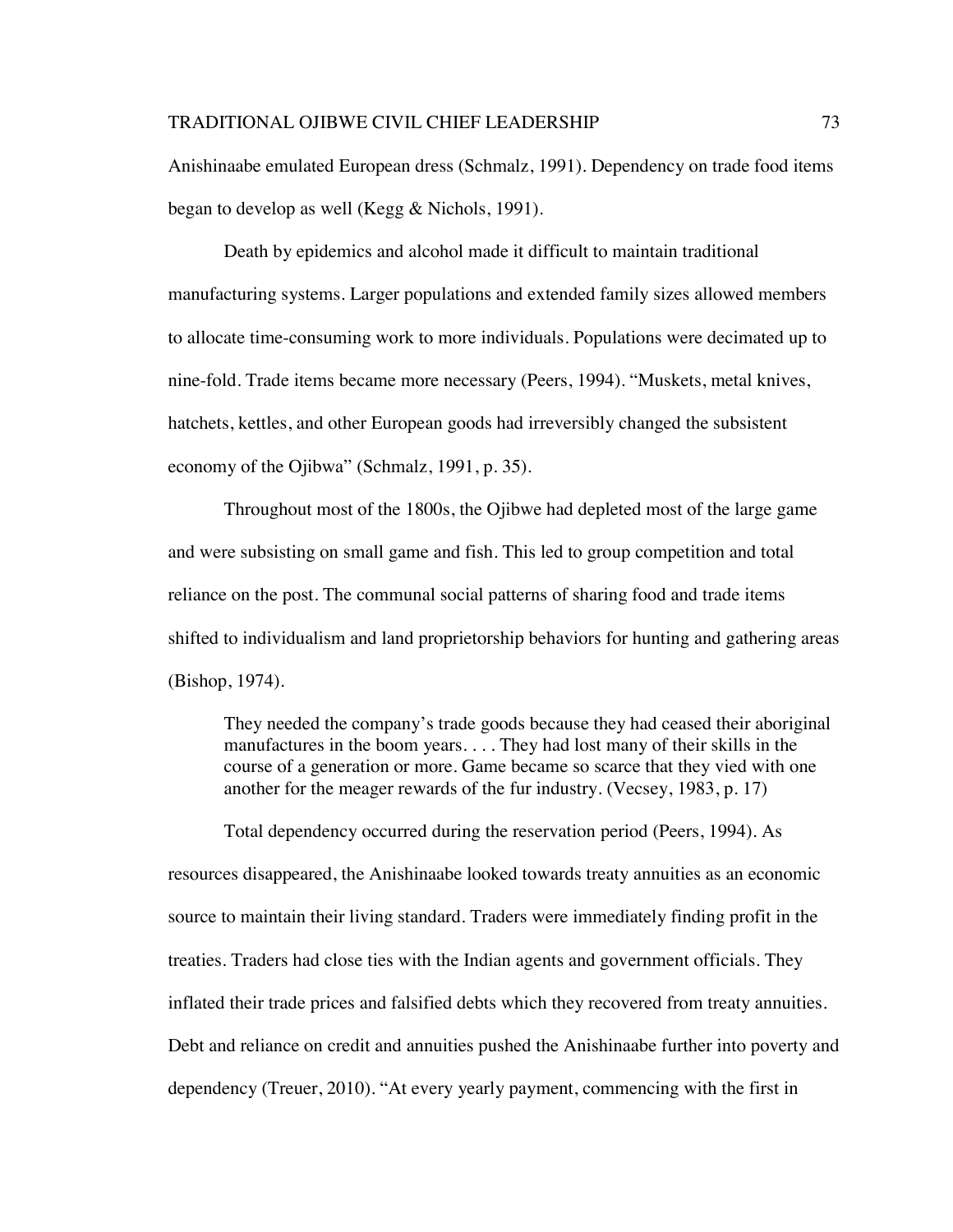1838, the traders collected the money they advanced over the past year. . . . Government employees and traders pocketed a shocking amount" (Kugel, 1998, pp. 64-66).

The Anishinaabe now totally dependent on annuities had to travel to specified allocation posts. Travel was costly and time-consuming. Some travels took weeks or months to complete. Time away from home meant travelers could not hunt or provide for their families. "The costs of their travels sometimes were more expensive than the annuities that they collected" (Diedrich, 1990, p. 45). American officials asserting more power over the Anishinaabe began using annuities as political weapons (Kugel, 1998). In an attempt to persuade the Anishinaabe to relocate west, annuity payments were moved to Sandy Lake (Loew, 2001). Over 3,000 Anishinaabe arrived in the fall to what would be known as the Sandy Lake fiasco. Annuities came two months late in the cold of winter. Spoiled meat was intentionally distributed. In conservative figures, 150 died from food poisoning and 300 more on their return home (Diedrich, 1990).

Treaties opened up vast amounts of land to immigrant farmers, homesteaders, and businesses. The influx of Europeans limited the range necessary for a viable subsistence economy. Mining, timber, farming, and railroad industries destroyed ecosystems and resources used for subsistence (Kugel, 1998).

The Ojibwe lost important seasonal foods such as berries, seeds and nuts, numerous medicinal plants, and the forest materials they relied on to construct their houses, tools and equipment ranging from mundane daily items such as bowls and spoons to larger items like cradle boards, snowshoes, and canoes. As forest resources declined, the daily quality of Ojibwe life became increasingly impoverished. By the 1850s, the Ojibwe could see a clear connection between selling their land and their growing poverty (Kugel, 1998, p. 59)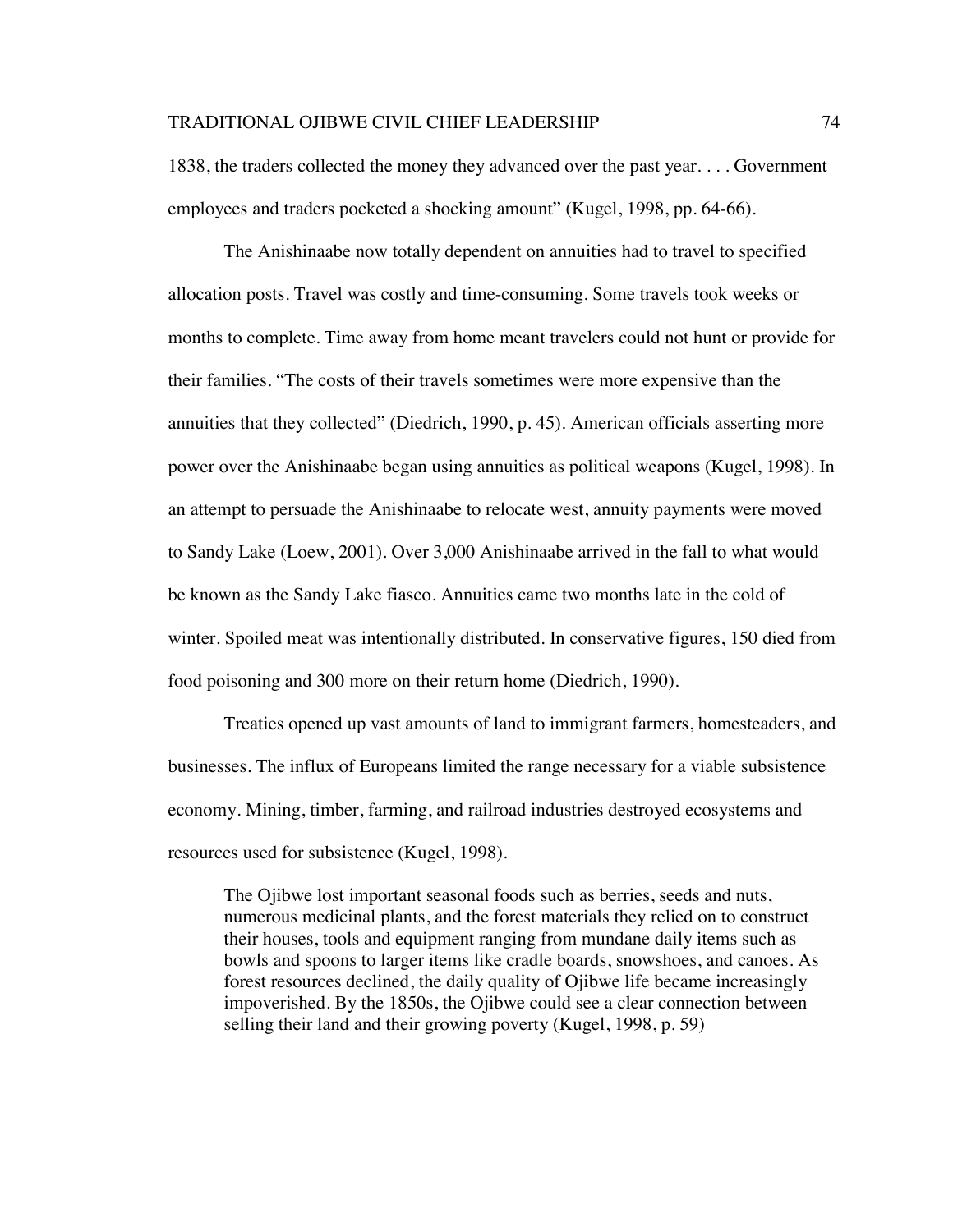Not able to support themselves, many of the Anishinaabe looked for work in these timber and mining companies (Milwaukee Public Museum, 2007). Once on the reservations, destitute, many began to sell the very timber on their lands as well as the land itself (Kugel, 1998).

## **Clan System Shift**

Prior to trade, the Ojibwe lived in clan groups centered around Sault Ste. Marie (Bishop, 1974). Patrilineal totemic bands lived together in localized areas and worked in concert with one another (Rogers, 1978). Population, band sizes, and leadership were minimal. After European contact new competition for land and resources with the Iroquois and Dakota grew (Smith, 1973).

The clan-based society was shattered by the technology change from reliance on indigenous materials and manufacturing to trader items, the breakup of totemic bands around a national center, and the loss of large fur-bearing animals that caused dependency on the trade and their posts (Bishop, 1974). Bands migrated out into the interior in search of trade furs. They then regrouped in various decentralized areas strategic to the fur trade, forming multi-clan villages (Hickerson, 1988).

The clans, and communal behavior in general, broke down under the weight of contact . . .

In brief, the demands imposed by the fur trade and military and other conditions engendered by it resulted in the need for the permanent mobilization of much larger village groups than existed in pre-trade times when lake fishing and woodland hunting, with some limited trade with Indian neighbors, provided the means of subsistence. The large villages of the eighteenth to nineteenth centuries were made up of members of many clans who unified under village tribal councils. At first there were only a few large villages, but these later split into numerous smaller villages, not along clan lines, as might be expected, but in such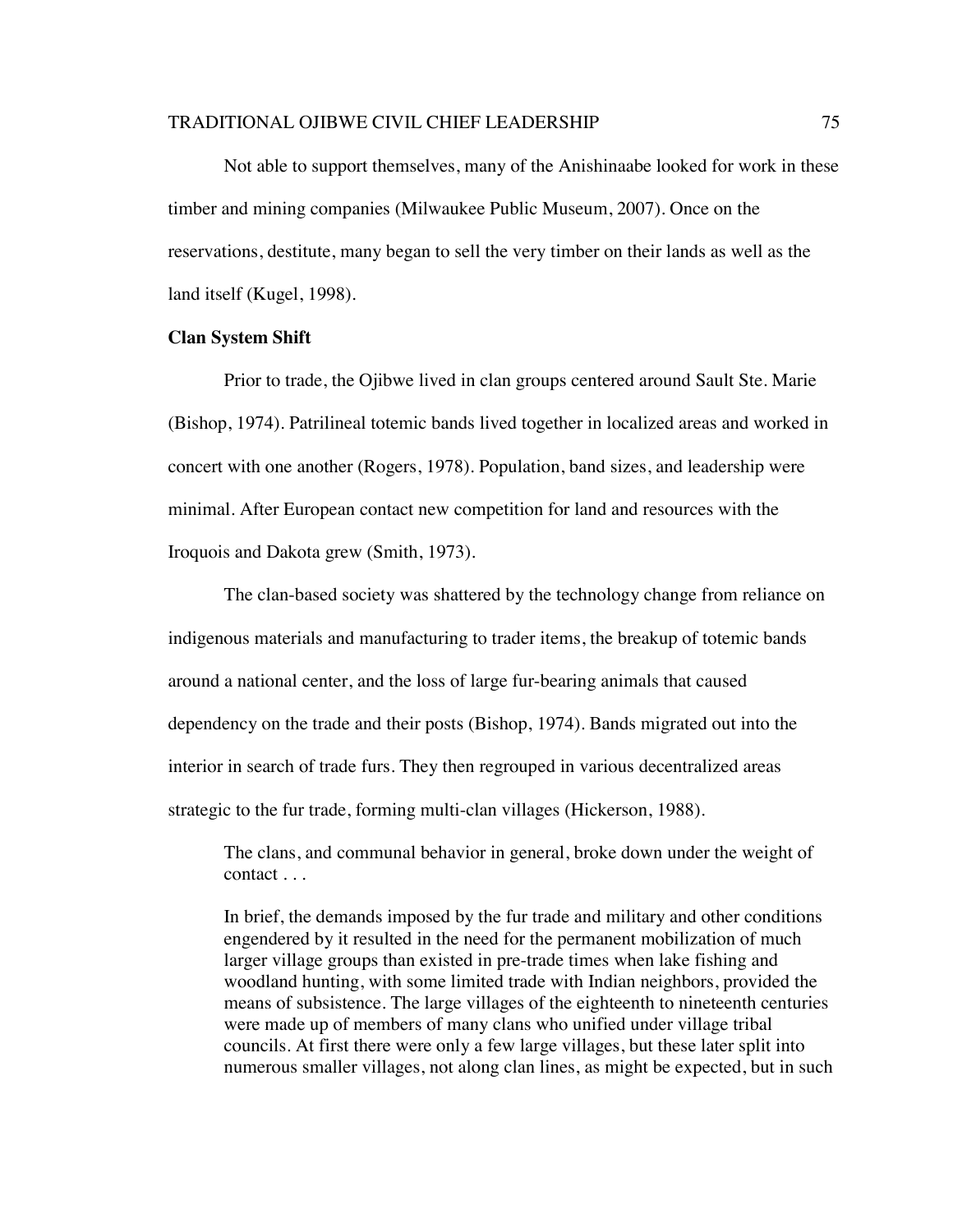a way that each daughter village contained all or most of the kinship elements—a replica, so to speak, of the mother village. (Hickerson, 1988, pp. 49-50)

The Ojibwe migrating to the south of Lake Superior formed larger villages in defense against the Dakotas. Populations grew because of the carrying capacity of the land (Smith, 1973). Bands that had migrated from the former localized clan system now mixed together in new villages (Rogers, 1978). "Leadership [now] existed on the village level, even for warfare which was taking on a more important role in Ojibwa society as a means of gaining prestige. It appears that population was increasing rapidly and new totems were forming" (Vecsey, 1983, p. 14). "As clan mates became dispersed, clan functions, apart from regulating marriage, had totally atrophied by the middle of the last century" (Bishop, 1974, p. 345).

When large game was depleted, the Anishinaabe, in despair, became reliant on small game and the trading post for survival. Individualism increased, diminishing the social obligation to kin and community (Dunning, 1959). "Social and economic changes in Ojibwa culture can be directly related to the fur trade, population movements, and ecological shifts" (Bishop, 1974, pp. v-vi).

#### **Trade Summary**

Before contact, the Anishinaabe lived in totemic bands that gathered together in summer and disbursed into small hunting groups in the winter. At the epicenter of totemic bands were the national ceremonies of Midewiwin and the Feast of the Dead. Contact brought a new top-down leadership paradigm that had minimal effect on aboriginal leadership at first. The fur trade disrupted the clan systems that had centered on national ceremonies. Bands then began economic migrations that spread around the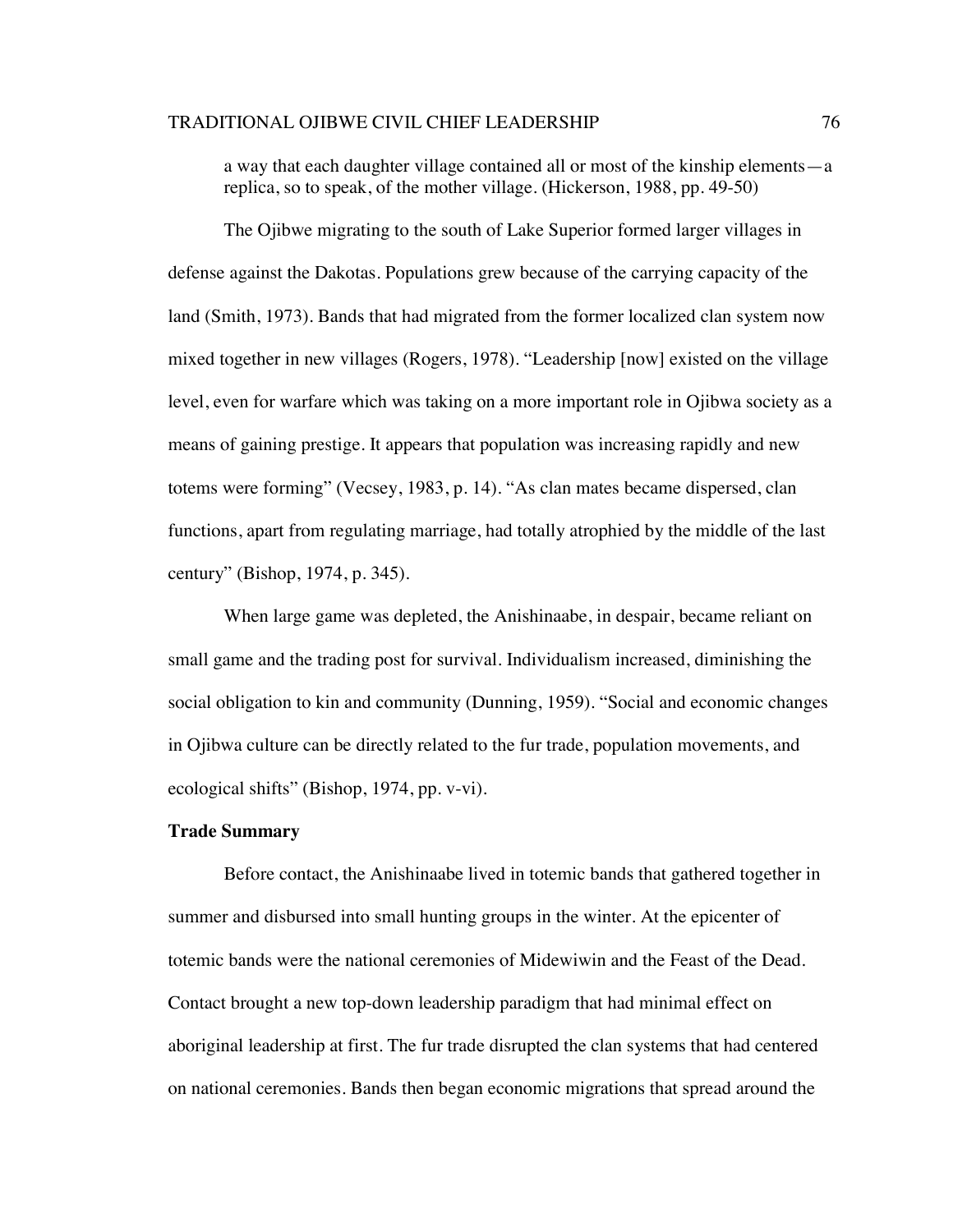Great Lakes and then into the interior. Competing fur companies followed. Trade items, especially metal, changed the Anishinaabe lifestyle. Guns, kettles, traps, and manufactured textiles gave tremendous mobility to the Anishinaabe. Old manufacturing knowledge and skills were lost and the Anishinaabe became increasingly dependent on the fur trade and their posts. The French were more respectful and blended well with the Anishinaabe culture. The English and Americans were callous in their relationship. They appointed chiefs and gave medallions to those Anishinaabe who better served their economic objectives. The breakup of the centralized clan system through economic diasporas and appointing medallion chiefs greatly disrupted the traditional clan chief system.

#### **American Oppression and Systems Collapse**

#### **Loss of Land and Resources and Economic Collapse**

"We are destroying them off the face of the earth. May God forgive us our tyranny, our avarice, our ignorance, for it is very terrible to think of!" (Schoolcraft, 1851, p. 568).

Dispossession of Anishinaabe land began as early as the beginning of the French trade when east coast land became depleted of large game and the French moved operations into the Great Lakes (Vecsey, 1983). Other imperial nations were pitting their Indian allies against the French allies in the West for land and resources (Mintz, 2003d). French colonies in Montreal and Quebec were competing for food and land with the easternmost Anishinaabe (Schmalz, 1991). After the French and Indian War, the English colonialists pushed for land and began crossing the Appalachians. The British were not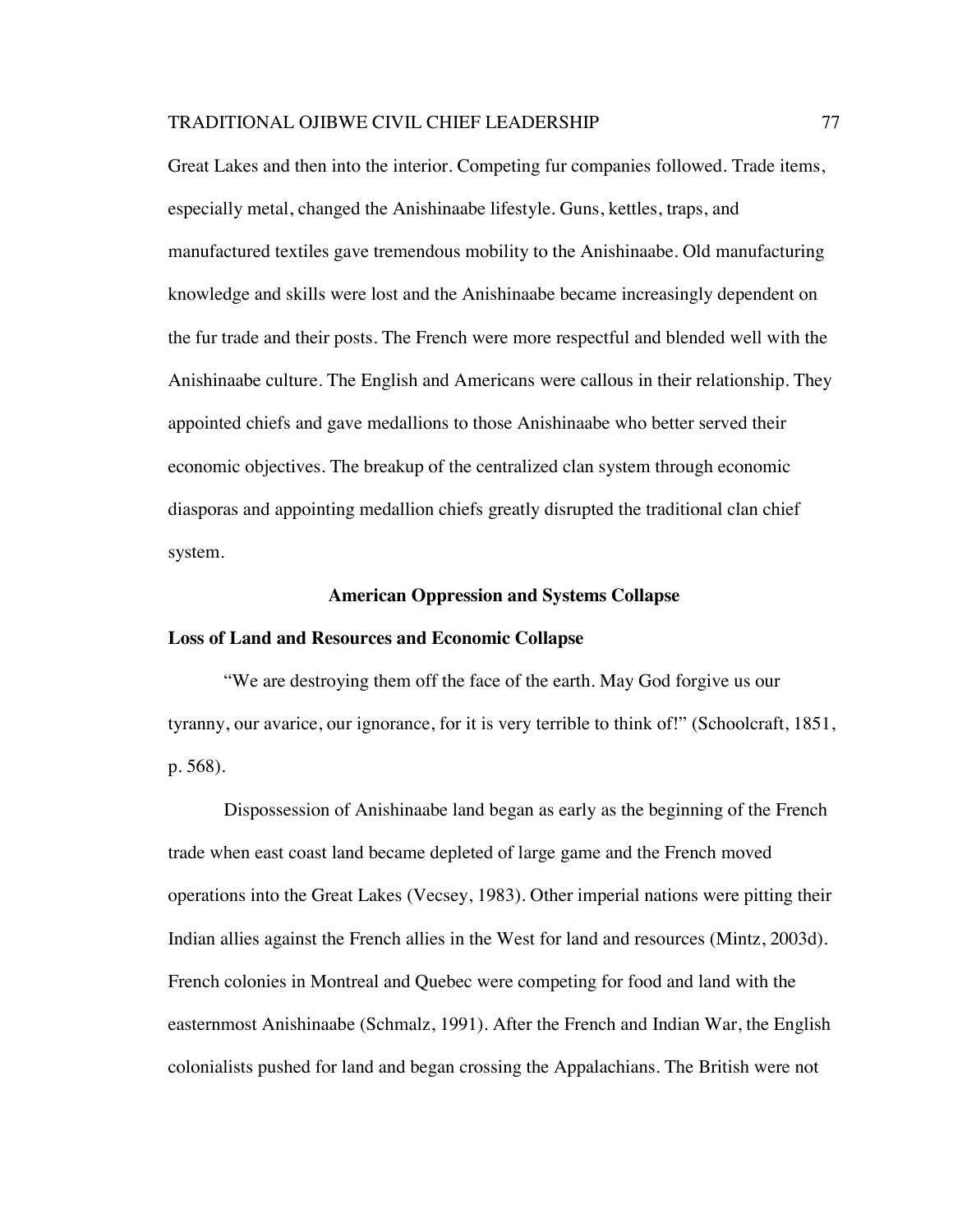accommodating and were contemptuous to the Anishinaabe. They refused credit and ammunition necessary for survival and stopped the reciprocal ritual of gift-giving. This sparked the Pontiac War of 1763. The war ended with no clear victor but forced the English Proclamation of 1763, designed to keep the colonialists east of the Appalachians. This was short-lived with the advent of the American Revolution. Soon Americans began to pour across the Ohio River. The Anishinaabe and surrounding Indian Nations formed a confederacy led primarily by the Miami. Their effort to curtail encroachments remained strong until the loss to the Americans at the Battle of Fallen Timbers in 1793 (Schmalz, 1991). The loss forced the Anishinaabe and their allies to cede most of the Ohio to the Americans at the Treaty of Greenville (Mintz, 2003d).

After the defeat of Fallen Timbers, settlers continued encroaching, exhausting resources, and spreading a variety of disease. Tecumseh and his brother, Tenskwatawa the prophet, campaigned to unify all Indians and stop the Americans. Tecumseh campaigned from western Ojibwe country to tribes in the South to resist the flood of settlers into the Ohio. He understood the impact of trade on their lives. "The venerable chiefs Buffalo, of La Pointe, and Esh-ke-bug-e-coshe [Flat Mouth], of Leech Lake, who have been men of strong minds and unusual intelligence, were not only firm believers of the prophet, but undertook to preach his doctrines" (Warren, 1885, p. 324). Tecumseh understood the dependency on colonial technology and economy. In 1808, messengers from Shawano prophet arrived at Lac Courte Oreille telling them that the Great Spirit wanted them to stop using any of the White man's goods and to cast away their old-time religion and practice the new way of the prophet and then the Creator would deliver them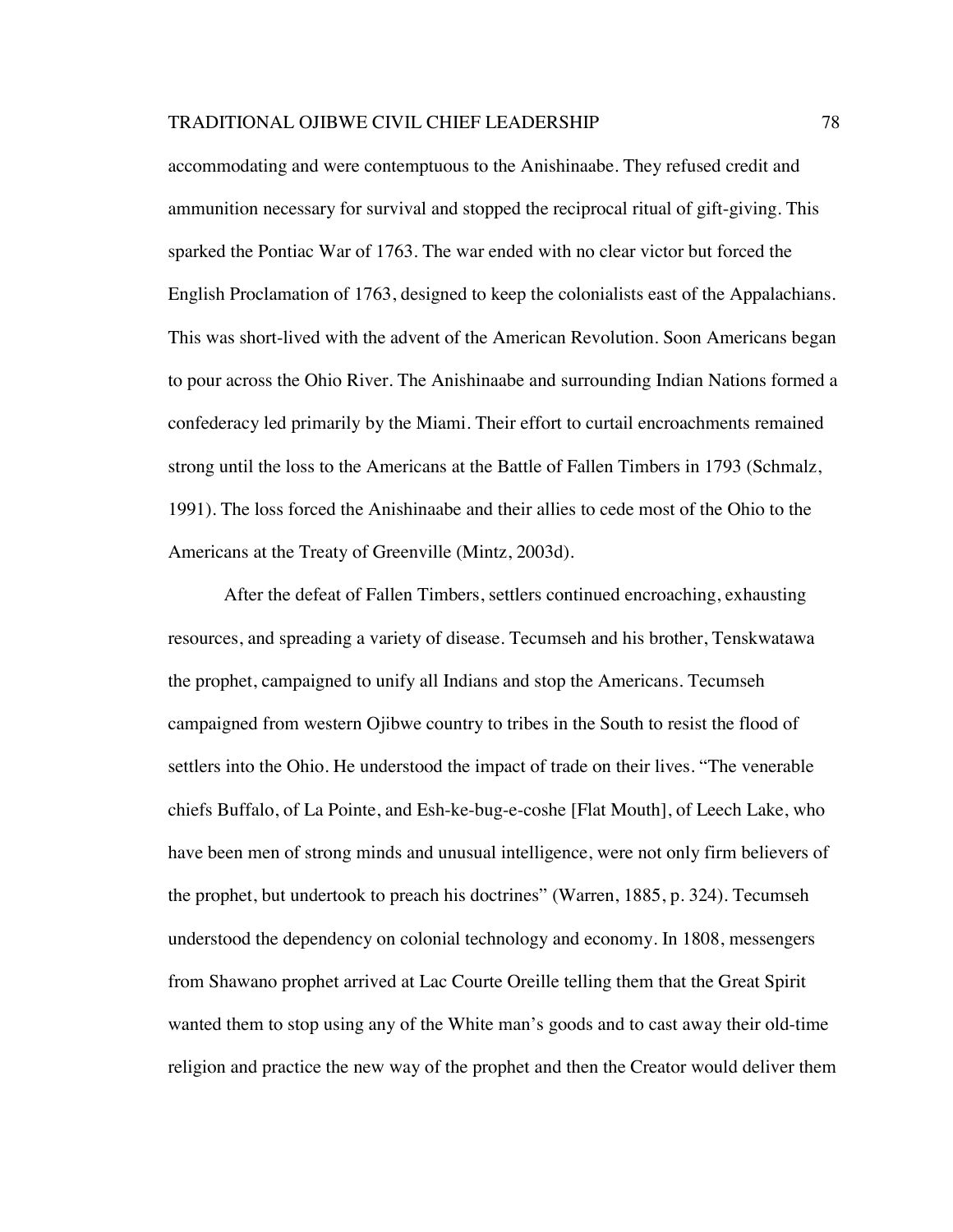from the genocide of the White man. Many headed out to help Tecumseh, but they were intercepted and turned back by the influential trader Michal Caddotte. A few did continue, but returned with stories of poverty and lies (Warren, 1885).

Tecumseh was extraordinary in his ability to enlist thousands of warriors from almost everyone he visited even his most dangerous enemies. He held a string of sacred white beads that everyone had to touch and pledge oath to fight for Indian rights. He used his medicine for safe passport. "He carried with him into every wigwam that he visited, the image of a dead person of the size of life." "The Shawanos, like most of the other remnants of tribes in whose countries the game has been destroyed and by the use of whiskey, have been reduced to poverty and absolute want. (Catlin, 1841, p. 118)

He warned his brother Tenskwatawa not to fight while he was away campaigning. In 1811, Tenskwatawa attacked William Henry Harrison's battalion. Harrison destroyed their village and any hopes of gathering a great army (Ohio History Center, 2005). The British and Americans continued to struggle for supremacy until the War of 1812. The Americans were now in sole control of the Northwest Territory (Schmalz, 1991).

In 1820, Lewis Cass explored the Western Great Lakes and the Mississippi headwaters. "Several members of the expedition published letters and reports that hawked the economic potential of the region, especially mining, lumbering, and fishing" (Doherty, 1990, p. 7). In 1825, a treaty was signed with the Ojibwe and Dakota at Prairie du Chien demarcating their territories to stop hostilities (Diedrich, 1990). In reality it was drawn by the Americans to access land and prepare for settlers (Loew, 2001). "They seated the right to explore and take away the native copper and copper-ores, and to work the mines and minerals in the country…. and disclaimed all connection whatever with foreign powers" (Schoolcraft, 1851, pp. 244-245). Other treaties soon followed from 1829-1847 that ceded almost all of Michigan and Wisconsin (Densmore, 1979).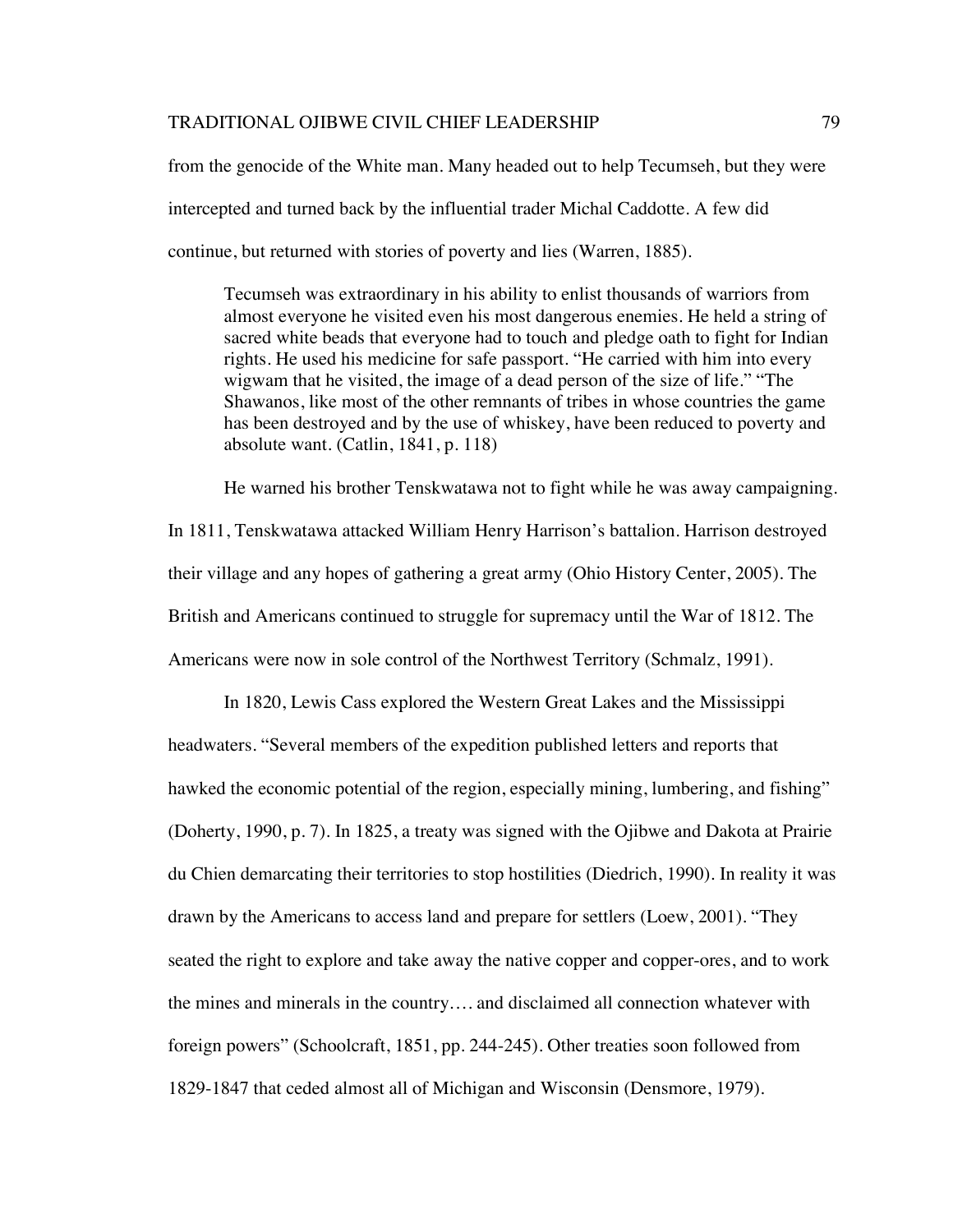When the white men first came into this country and discovered us, we received them hospitably, and if they were hungry, we fed them, and went hunting for them. At first the white men only asked for furs and skins. I have heard from our old men that they never asked for anything else… For ten years they have asked from us nothing but land, and ever more land. We give unwillingly the land in which the graves of our fathers rest… The white men have grown rich by the bargain. (Kohl, 1985, p. 54)

By 1832, in the Marshall Trilogy, the U.S. Supreme Court had already ruled

Indian Nations as sovereign dependents (Bradford, 2007). Under President Andrew

Jackson's Indian Removal policy, plans were made to move all the Anishinaabe to

reservations west of the Mississippi (Lurie, 1980). The Wisconsin Ojibwe in 1849

successfully petitioned President Taylor to remain (Milwaukee Public Museum, 2007).

The Anishinaabe Nation was divided into "bands" by the United States

government to make treaty-making easier instead of dealing with the Anishinaabe as a

whole (Schenck, 1997, p. 4). Large geographical areas were given band names such as

Pillager, Mississippi, St. Croix, and Lake Superior (Smith, 1973). Pressure by industries

for land continued.

Ojibwe lands in northern Minnesota contained some of the richest iron ore deposits and finest stands of white pine in the world. The Ojibwe also held some of the best agricultural land in the country along the Red River valley on Minnesota's western border. The economic interests of railroad and timber tycoons and white settlers brought unprecedented pressure to bear on the Ojibwe people to cede their homelands in northern Minnesota. (Treuer, 2010, p. 146)

Treaties of 1854 and 1855 opened up lands in Minnesota and settlers and

companies flooded in (Shifferd, 1976). "Lumbermen, farmers, and petty merchants

swarmed onto ceded lands without regard for the Anishinaabe population around them.

The greater proximity of Euroamericans reignited episodes of epidemic diseases"

(Meyer, 1994, p. 38). Confined to the reservations, surrounded by settlers, and deplete of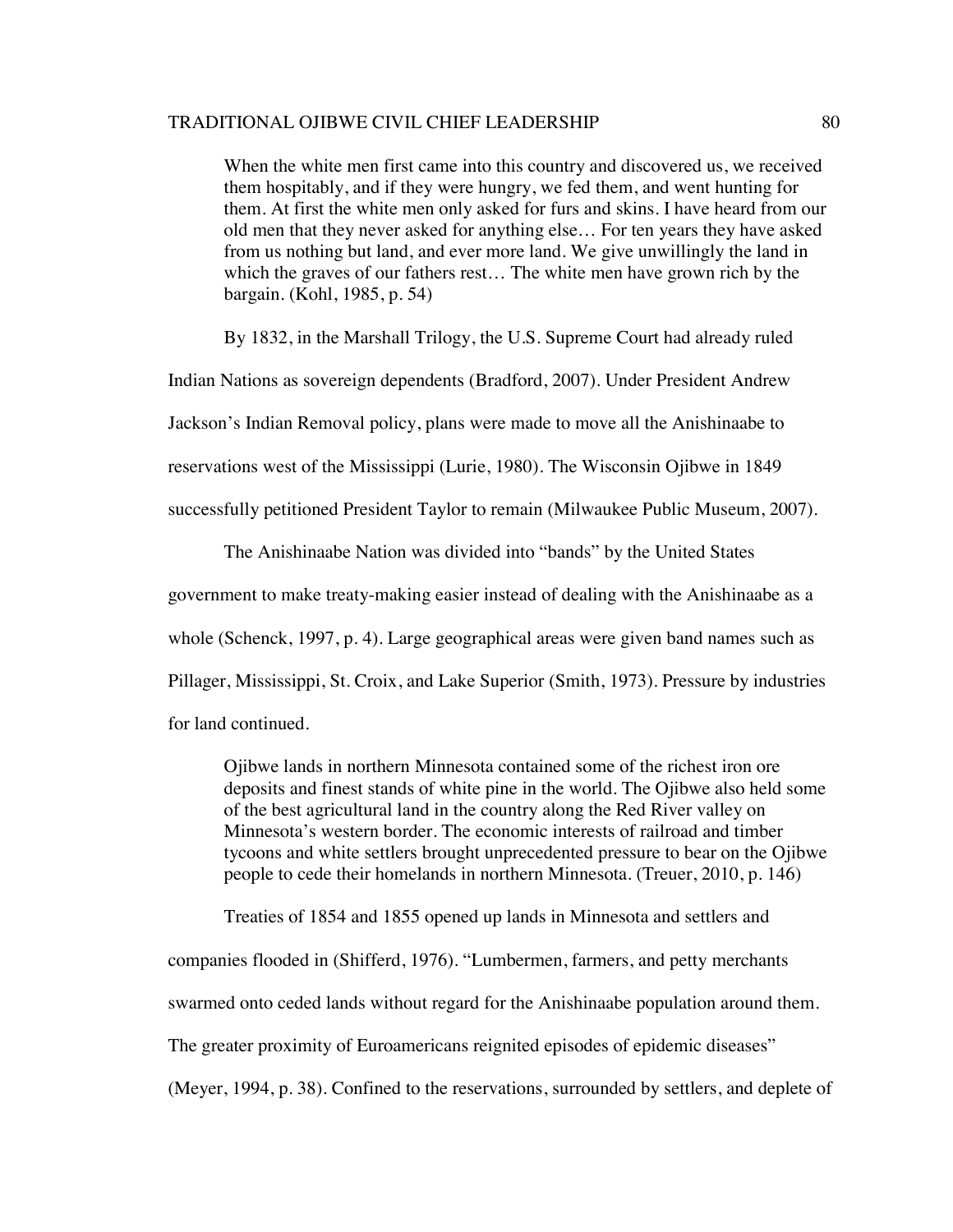large game, the Anishinaabe could no longer continue their season-round economy. "In less than two decades the Ojibwe had seen their standard of living collapse, and they plunged into poverty. Alcohol abuse and other social pathologies had multiplied" (Kugel, 1998, p. 5).

The White Earth Reservation was created to move all the Ojibwe of Minnesota onto one reservation. Those who relocated were promised land allotments. Some refused to relocate and remained at their reservations (Rohrl, 1981). The Dawes Act of 1887 allotted tracts of land to individuals to encourage an agriculture economy. *Surplus* land was then made available to non-Indians. During this policy two thirds of reservation lands were lost to non-Indians (Mintz, 2003e). In 1920, only 15% of the reservation land was still in Indian hands, and today only 6% (Diedrich, 1990).

Timber companies exploited reservation timber. One Indian agent was disbursing annuity coupons only redeemable at the lumber company store. Lands were flooded by dams for "hydroelectricity, flood control, and timber flow, destroying Maple Groves, cranberry bogs, wild rice beds, cemeteries, and village land" (Loew, 2001, p. 67). "When tourism replaced timber as the area's leading industry, some Ojibwe men found employment as hunting and fishing guides. Lac du Flambeau women earned income selling beadwork, weavings, and baskets to the appreciative visitors" (Loew, 2001, p. 71).

## **Shift Towards Charismatic Leaders and War Chiefs**

With the declension of the clan system, charismatic leadership moved to the forefront of Anishinaabe leadership. Totemic or clan bands were made up of consanguineous hunting groups radiating from a national epicenter. Traditionally,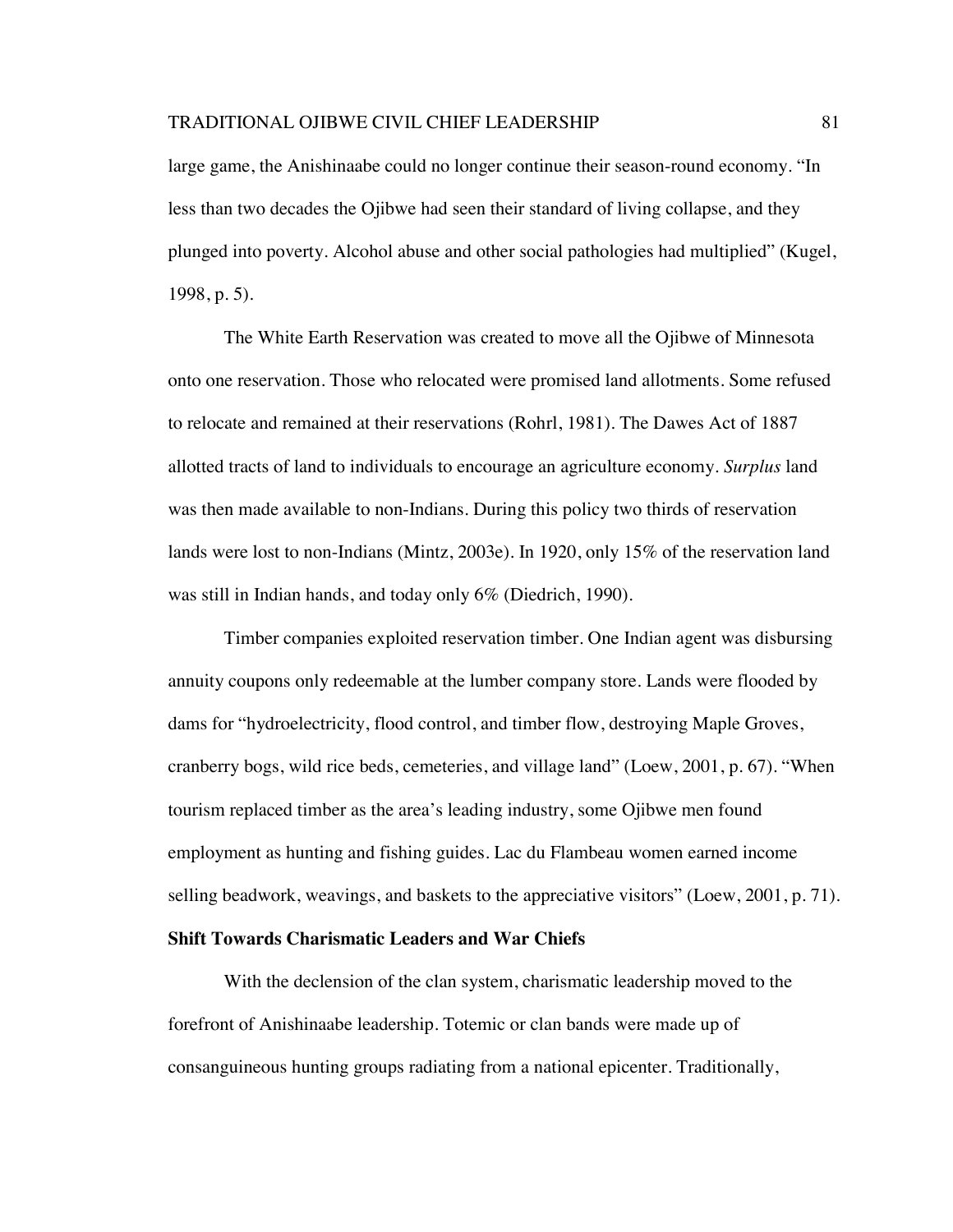chieftainship defaulted to the eldest hereditary male within the clan. Chiefs in larger councils defaulted to the crane or loon clan. Ojibwe leadership became more fluid in the 1800s with a shift away from the clan system due to economic diasporas and then increased with the exigencies of war with the Dakota and encroachment of the Americans (Treuer, 2010). Charismatic leadership that evolved through Midewiwin and warfare began to emerge and hereditary qualifications began to lose its strength (Miller, 2003).

Had Bagone-giizhig the Elder been born in the 1700s, he would not have been able to ascend in political authority in the same way. Membership in a particular clan had been far more important to leadership authority than military prowess or oratorical ability. Only men from certain families of the *maang doodem* (loon clan) and *ajijaak doodem* ( crane clan) could become chiefs…. As clans devalued as a condition of leadership, political connections outside of the community became increasingly valued. Assent to civil chieftainship became more fluid, and Bagone-giizhig the Elder used that fluidity to his advantage. (Treuer, 2010, pp. 46-47)

Councils met more frequently and at greater levels involving more groups as external tensions increased (Shields, 2001). In Timothy Roufs' *Chiefs and Councils, When Everybody Called Me Gah-bay-bi-nayss: "Forever-Flying-Bird," An Ethnographic Biography of Paul Peter Buffalo* (2006), Buffalo explains the late chiefs' system of government in the 1800s. "We had four kinds of chiefs: family or group field, division or band chiefs, high-rank or area chiefs, and the ó-gi-mah or great chiefs" (Roufs, 2006, n.p.). Local council was called a zagaswe'idiwin, or smoking, because they, like all events, commenced with a pipe smoking ceremony. It was attended by all headmen of the village. They selected a leader called a giigidowinini or spokesman who facilitated the meeting and represented the group at greater levels such as the general council. Several villages could send their giigidowinini to form a general/district council called a chi-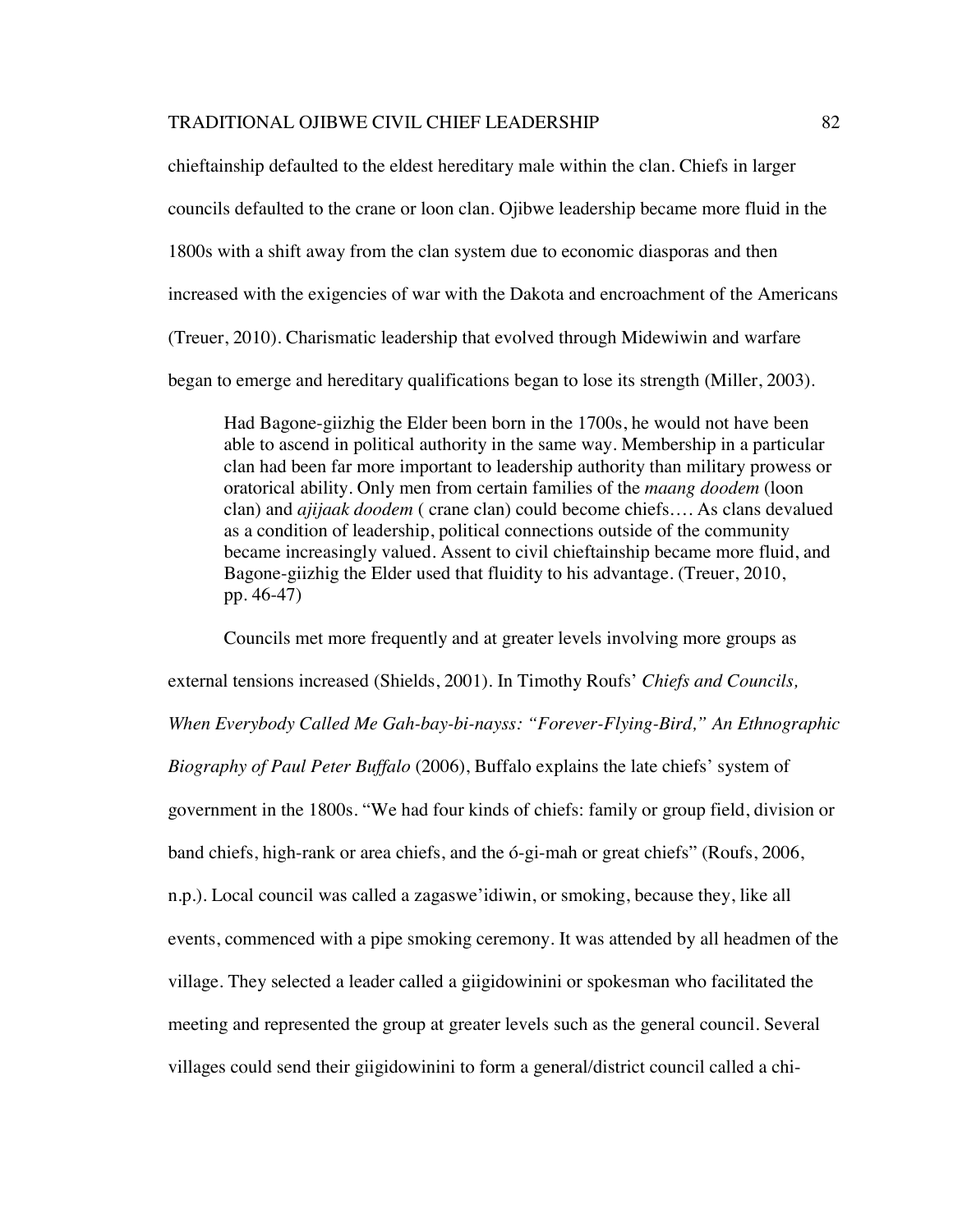sagaswe'idiwin or great smoking. Here a chi-giigidowinini, or great spokesman, was selected to preside at and represent the group. The most respected and elder chiefs tended to preside over the groups. A convention of district chiefs formed the band council and an *Ogimaa* was selected to lead. There were Ogimaa for each major area in Anishinaabe country (Roufs, 2006).

The duties of a chief included the presiding at councils of his band, the making of decisions that affected their general welfare, and the settlement of small disputes. He represented the band at the signing of treaties, the payment of annuities, and any large gathering of the tribe. (Densmore, 1979, p. 132)

Chiefs were the spokespersons for the tribe. They were at liberty and emboldened to use all of their oratorical dexterity in defense of their tribal rights. But in making decisions for the people, the chief always deferred to council. After council he then brought their voice forward (Schoolcraft, 1848/1978). Speaking styles varied from the eloquence of Flatmouth II to the vehement gesticulations of Sits Ahead (Diedrich, 1990). The civil chief was always concerned with building unity, consensus, and envisioning the future of their people. They spoke for the people, as Enmehgahbowh states**,** "with one mind  $\&$  with one heart" (Kugel, 1998, p. 85). Internally the chief works in council to settle disputes and management of land resources (Miller, 2003). Externally the chief works with issues of war, trade, government agents, and missionaries (Smith, 1973).

Leaders were selected on the basis of their benevolence and service to the people. This is the case of Shingaba Wossin, selected for both qualities of *head and heart*.

His good sense enabled him to point out the proper course to be pursued by his band, in their emergencies. And his kindness and benevolence rendered him beloved. He was always the organ of expressing the wants of his band, and the medium through which they received advice and aid from the officers of government. He acted like a prudent ruler, who, was sensible of the true interests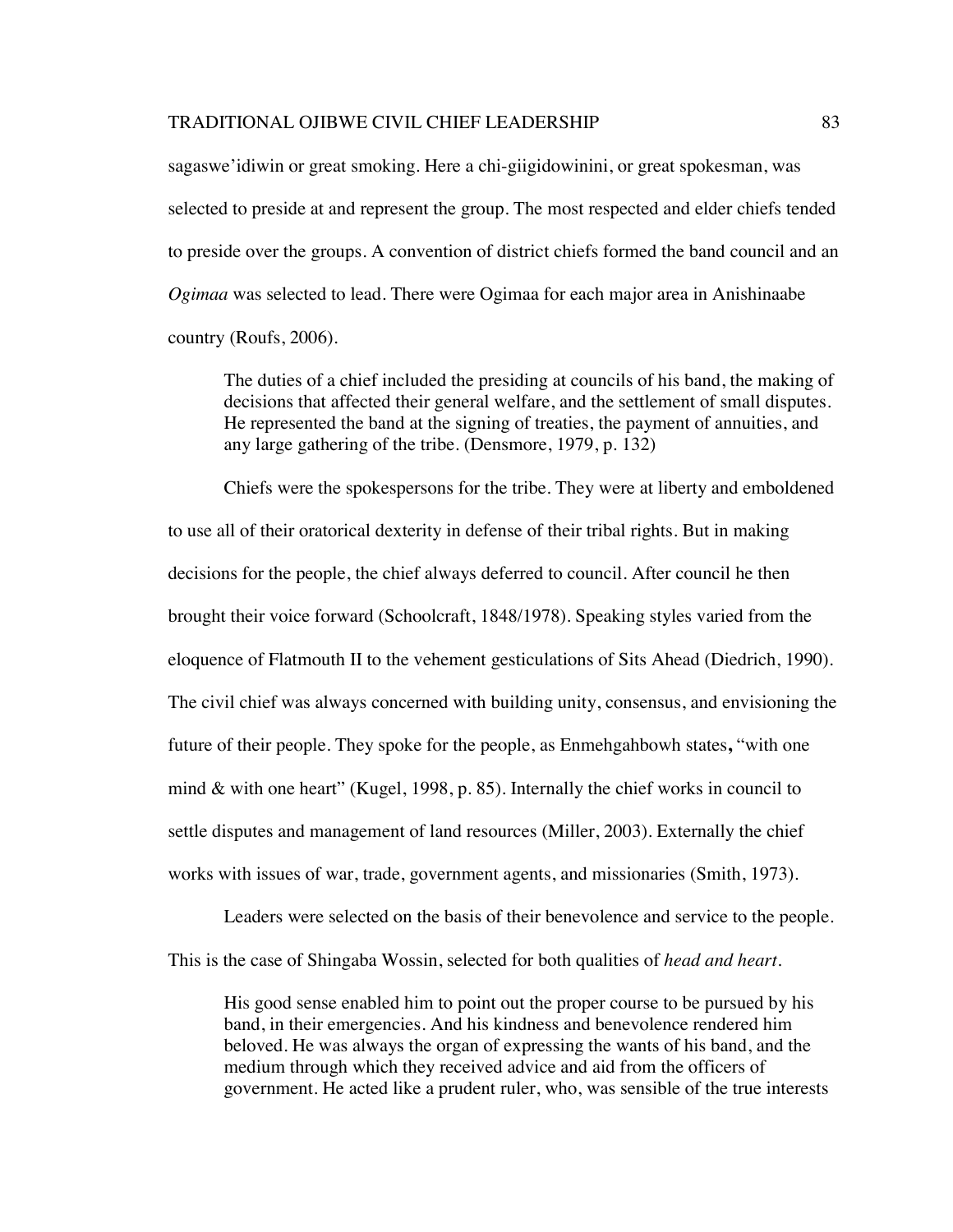of his tribe, and at the same time, moral boldness of conduct. (Schoolcraft, 1848/1978, p. 30)

Charismatic leadership flowed over band lines with the elaboration of greater councils. General council chose their spokesperson by merit. Default by clan, such as crane or loon, and heredity still weighed heavily, but charismatic leadership and merit began to move to the forefront.

Keesh-ke-mun was not only chief by hereditary descent, but he made himself truly such, through the wisdom and firmness of his conduct, both to his people and the whites. During his lifetime, he possessed an unbounded influence over the division of his tribe with whom he resided, and generally over the Lake Superior bands and villages. . . . and in fact over each separate community, one, either noted for courage in war, success in hunting, wisdom, or age, was recognized, as head man, or chief. (Warren, 1885, p. 318)

Concomitant with increased political tensions brought by American encroachment

and warfare with the Dakotas, leadership shifted towards the militancy of the warriors (Kugel, 1998). Chiefs Bagonegiishig I and Bagonegiishig II epitomized the shift to charismatic and warrior leadership. They aided in changing the hereditary clan-based leadership to a more fluid and dynamic one in which powers of oratory, military leadership, and political connections to outside groups like the Dakota and Americans were paramount (Treuer, 2010).

Returning from an 1825 treaty signing at Prairie du Chien, the heirless chief Curley Head became terminally ill and appointed both of his pipe carriers, brothers Strong Ground and Bagonegiishig, to succeed him (Warren, 1885). Bagonegiishig, through his charisma, exceeded his elder brother and became the chief (Smith, 1973).

Bagonegiishig gathered tremendous influence through his military prowess and oratorical finesse. As a member of the Bear Doodem he would not have been considered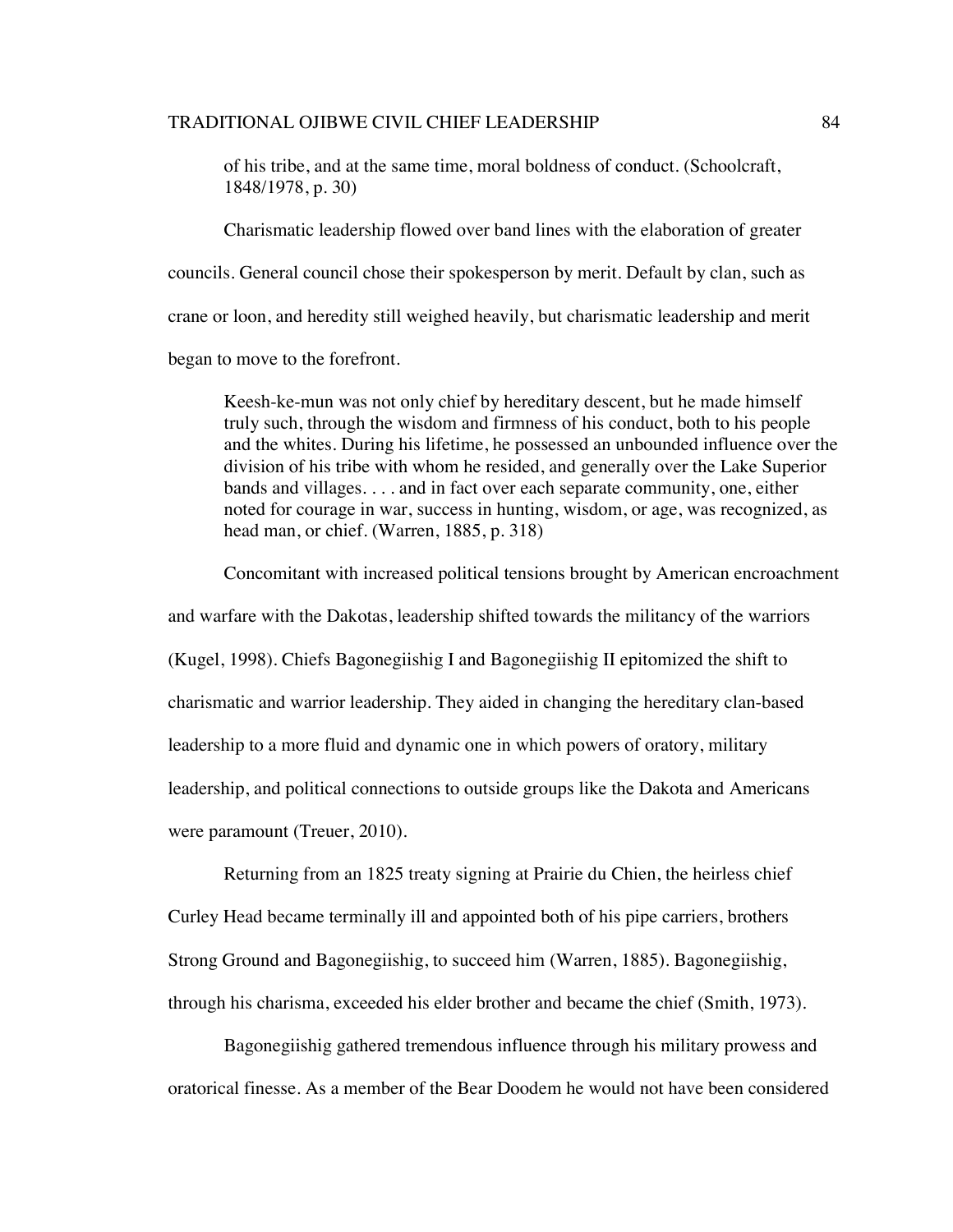for principal chief in former times where that position was accorded only to chiefs of the crane and loon clans, but his charisma prevailed. Bagonegiishig took two wives with chief lineage to solidify his title and gain political support. He was bold in his position and proclaimed himself chief of all Ojibwe, even though no such office existed (Treuer, 2010). Other chiefs were intimidated by the "braggadocio" of Bagonegiishig and remained tacit in his presence (Schoolcraft, 1851, p. 610). Through his charisma and influence, Bagonegiishig welded incredible political power. "An astute and capable politician, Young Hole-in-the-Day utilized a far-flung network of relatives and friends to operate effectively in both the Ojibwe and American worlds" (Kugel, 1998, p. 70).

In 1847, Bagonegiishig I died from injuries sustained in a drunken fall from his cart (Warren, 1885). He appointed his son, Bagonegiishig II, chief, as hereditary heir. Continuing in the footsteps of his father's braggadocio, he made his debut at the 1847 Treaty at Fond du Lac with an opprobrious epithet to all the chiefs attending with treaty commissioner Rice.

Our Great Father instructed you to come here, for the purpose of asking us to sell a large piece of land, lying on the west of the Mississippi River. To accomplish this you have called together all the Chiefs and headmen of the Nation, who to the number of many hundreds, who are within hearing of my voice: that was useless, for they do not own the land; that belongs to me. My father, by his bravery, took it from the Sioux. He died a few moons ago, and what belonged to him became mine. He, by his courage and perseverance, became head chief of all the Chippewas, and when he died I took his place, and am consequently chief over all the Nation. To this position I am doubly entitled, for I am as brave as my father was, and through my mother I am descent the legal heir to the position.

Now, if I say sell, our Great Father will obtain the land; if I say no, you will tell him he cannot have it. The Indians assembled here have nothing to say; they can but do my bidding. (Warren, 1885, pp. 497-498)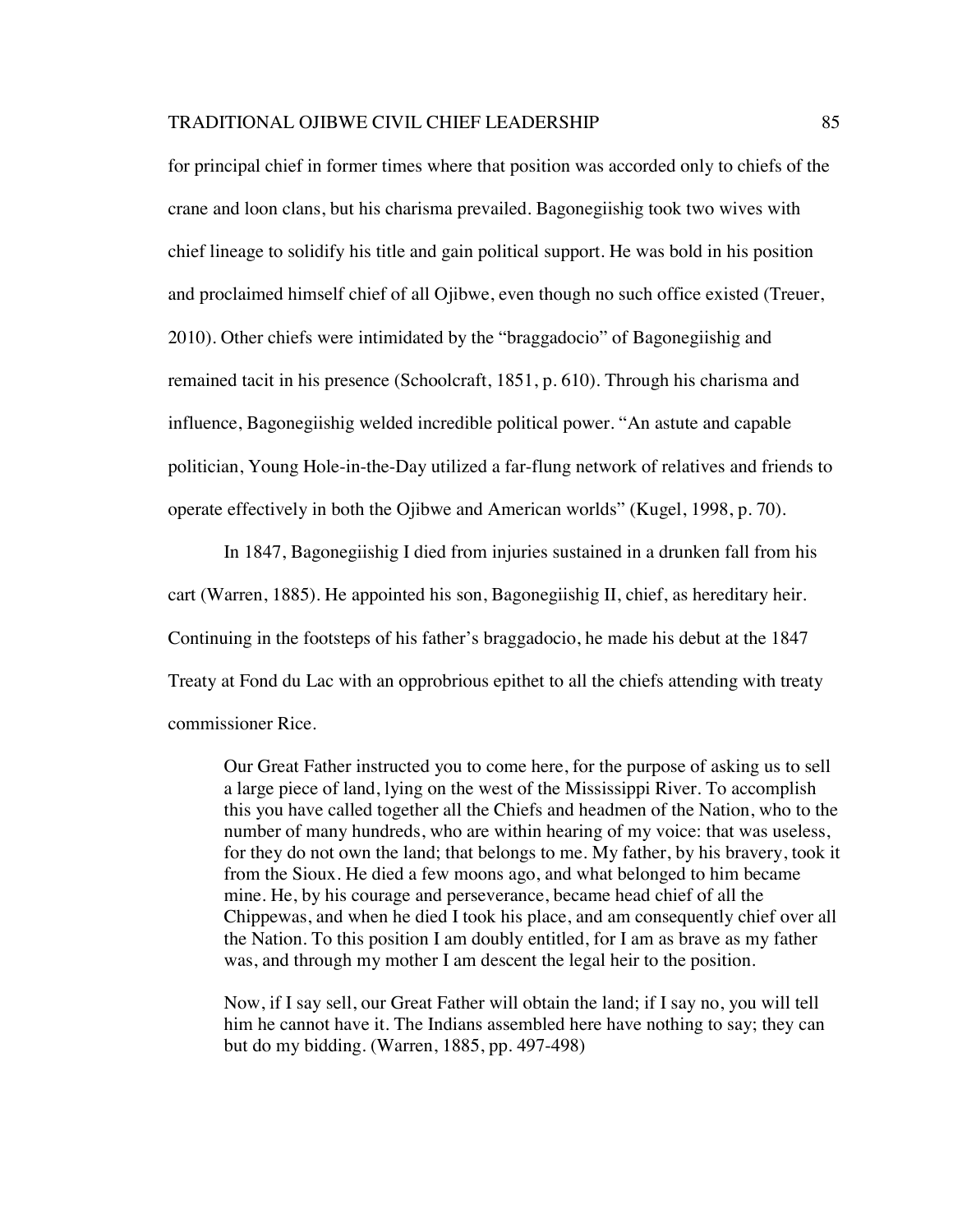Immediately after his debut Bagonegiishig II became very busy in war diplomacy with the Dakota, the politics of the American officials, and businessmen focused on taking Ojibwe land (Treuer, 2010). His influence as war leader extended to warriors far beyond band lines (Smith, 1973). Bagonegiishig II used the press to sway the views of the American public and politicians, keeping them updated on the injustices placed on his people (Diedrich, 1990). Bagonegiishig II corresponded with legislative officials and traveled to the state and national capitals to lobby their congresses.

Just as the civil leaders had written to American officials, hole in the day had also sent letters requesting an investigation of long-standing frauds and abuses. Shortly before the outbreak of hostilities, he would travel to Washington to discuss matters personally with the president in Commissioner of Indian affairs. In contrast of the civil leaders, however, he was willing to back up courteous letters and visits of state with a show of Ojibwe strength when no remedial action was forthcoming. (Kugel, 1998, p. 82)

If he failed in his lobbying efforts, he used guerilla tactics to incise political

pressure (Diedrich, 1990).

As the civil leaders grappled with the problems facing their people, the warriors advanced their own solution. They argued that the civil leaders' policy had failed, that their efforts to coexist peacefully with the Americans, adopting agriculture and accepting Christianity, were futile . . . Increasingly, when the civil leaders were unable to obtain results by peaceful means, the warriors took matters into their own hands. "The boys" harassed lumbermen, hounded settlers, broke into government warehouses and distributed stockpiled supplies to needy Ojibwe and countered Euramerican violence with their own. As the 1850s progressed, the Ojibwe looked more often to the warriors to redress grievances that the civil leaders had failed to remedy. (Kugel, 1985, pp. 34-35)

At the end of the late chiefs' tenure, consensual democracy began to fall apart.

The economic collapse of the fur trade and subsidence economy and the onslaught of

American settlers and business industries proved too much. Some chiefs began making

decisions on their own without counsel of the people (Kugel, 1998). Bagonegiishig II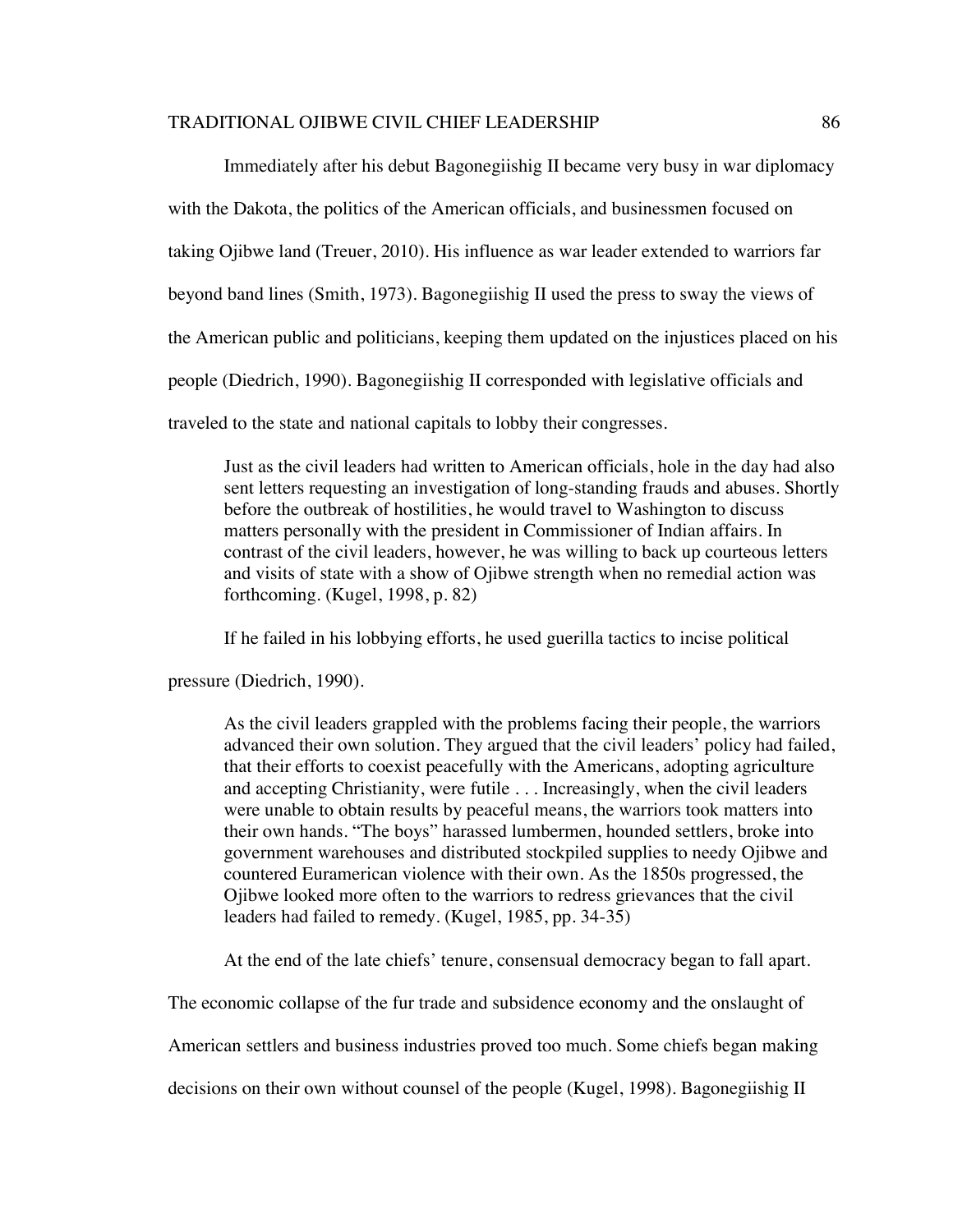exemplified consensual sundries when at the 1847 Fond du Lac Treaty, without acquiesce of the other chiefs, he declared himself chief over all the tribes and that they had no right to sign (Smith, 1973). American officials, in efforts to separate the chiefs from their councils, began to bring the chiefs to Washington D.C. for treaty-making. This created hard feelings between the constituents and their chiefs (Miller, 2003). Hole in the Sky admonished the chiefs at the 1855 treaty, stating:

Our suffering is always brought about by the folly of our Chiefs. While we are negotiating, they are always influenced by other parties, and not by the Indians. They never consult the young men, although they are the owners of the soil, the same as the Chiefs. The hard feeling existing between the young men and the Chiefs is brought about by the Chiefs never advising with the young men in regard to their actions. My father, I came here to plead in behalf of our people. The Chiefs did not think of as when they made bargains; they look to their own interest, but their people must take care of themselves the best they can. Is it possible we should see ourselves starve on account of our Chiefs, and not open our mouths to speak? (Diedrich, 1990, p. 63)

A treaty signed in 1863 extinguished reservations created for the Mississippi

bands in the treaty of 1855. Upon their return, two headmen and one chief were killed for

their actions (Diedrich, 1990). In the 1867 treaty, Bagonegiishig bargained for a personal

provision of a \$1,000 annual stipend and a substantial track of land. This was not viewed

favorably by his constituents (Treuer, 2010).

In 1868, Bagonegiishig II was assassinated by fellow Ojibwe (Warren, 1885).

Those who conspired in his assassination gained financial and political power (Treuer,

2010).

Hole-in-the-Day the Younger sought to expand the political role of the Warriors in the 1850s by involving himself in civil government. From the early 1850s until his death in 1868, he not only dominated meetings with United States officials, but was a powerful force in intra-Ojibwe affairs. (Kugel, 1998, p. 69)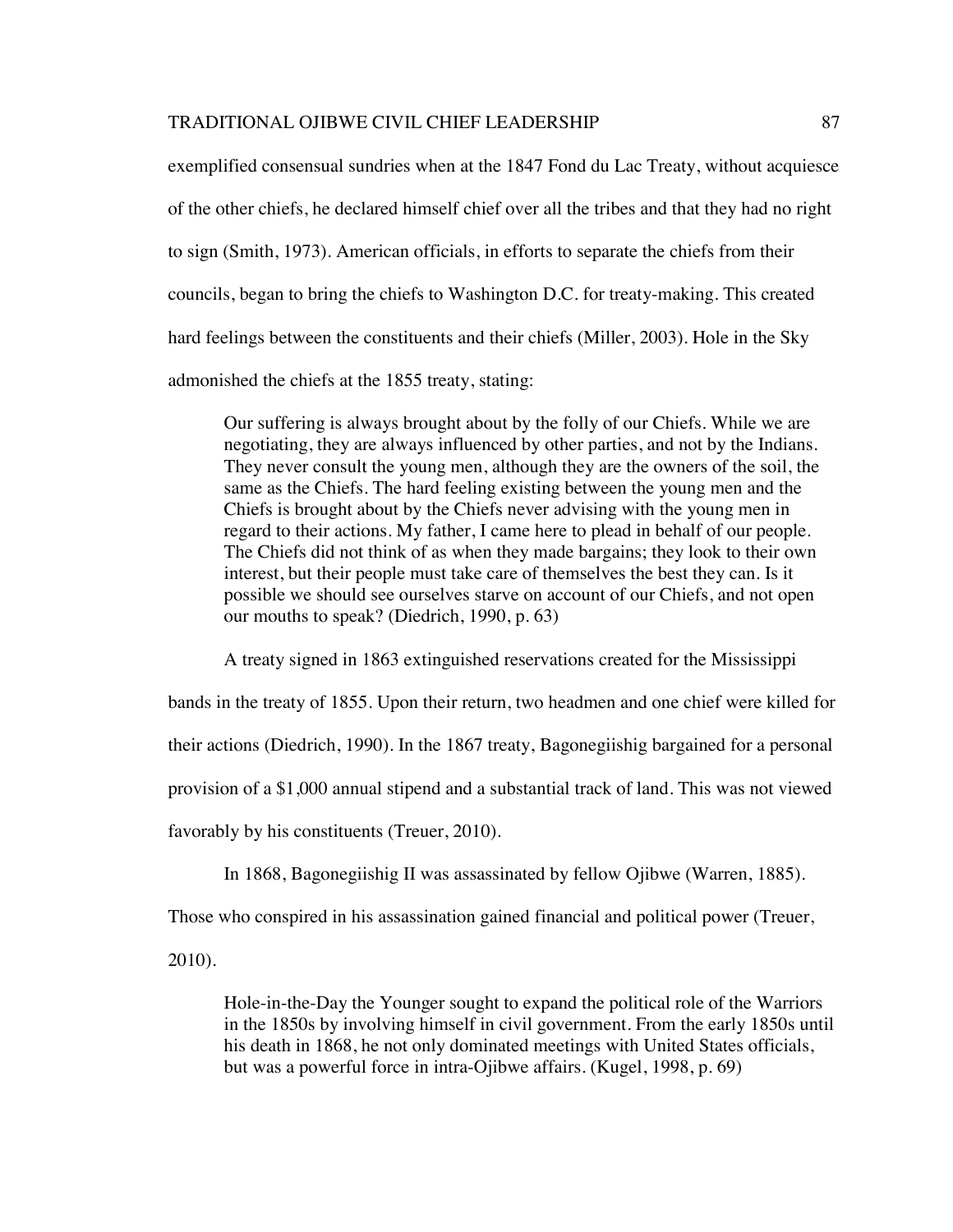Bagonegiishig II was the last bastion of political autonomy for the Anishinaabe before their final placement on reservations (Smith, 1973).

## **Religious Schisms, Oppression, and Division of Chiefs**

When missionaries first came with the French in the 1600s, they targeted only the Anishinaabe's spiritual beliefs, not the political or economic systems. They were "innocuous" at first and tolerated (Vecsey, 1983, p. 45). In time, missionary power grew with the increasing number of fur trade posts that saturated Anishinaabe country. Opposition to that power grew as well (Vecsey, 1983). "According to oral history, the intense effort by these 'Black Coats' to convert the Ojibwe to Christianity divided the people. Ojibwe converts were encouraged to reject the traditional teachings of the Midewiwin lodge. Factions developed" (Loew, 2001, p. 57). By the time of the Americans much had changed. Traditional medicine, extensively linked to spirituality, failed against epidemics that continuously ravished the populations. Missionaries, in whom these pathogens were endemic, remained healthy, appearing to have a more powerful religion. Additionally, hunting success was attributed to a close relationship with the Spirits. Overhunting depleted the large game. Hunting and medicinal failure, and their own newly impoverished society, caused many to abandon the Midewiwin and Spirits and convert to Christianity (Vecsey, 1983).

The policy of the American government was removal and assimilation of the Anishinaabe. "The government provided financial assistance to missionaries in order to Christianize and educate Native Americans and convince them to adopt single family farms" (Mintz, 2003a, n.p.). Early American missionaries failed because of their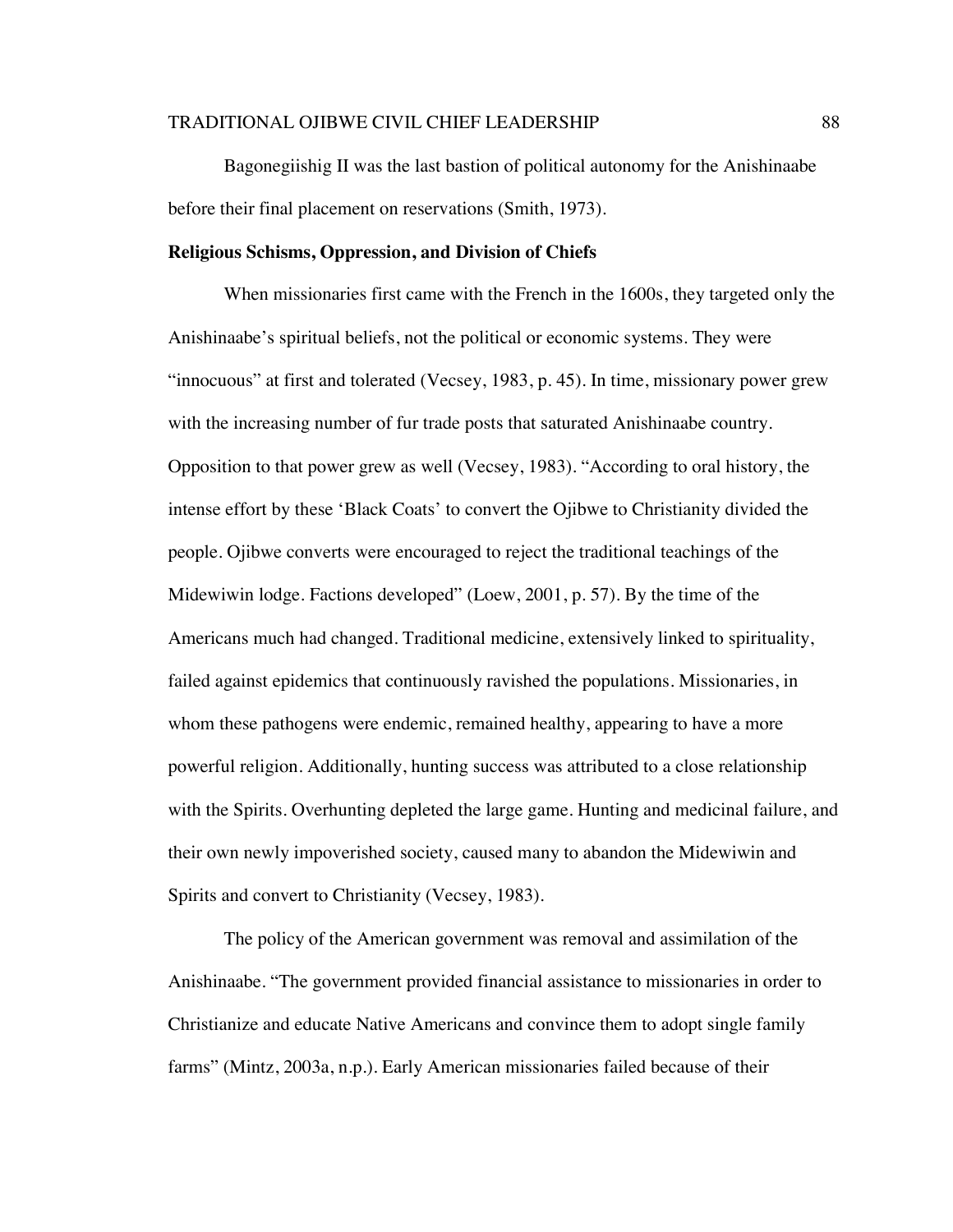pretentious attitude to *civilize* and Christianize the Anishinaabe. Unlike early Jesuits who simply wanted to change their spiritual beliefs, early American missionaries in the mid- $19<sup>th</sup>$  century failed to make many conversions because they wanted to change every aspect of Anishinaabe society to reflect theirs. Coming into the 1850s, due to mounting exigencies, leadership power had been shifting exponentially away from the civil chiefs and over to the warriors (Kugel, 1998). With the subsistence economy failing and the onslaught of settlers, many of the civil chiefs began looking to missionaries to maintain economic independence and political autonomy by using their agricultural technology and fiscal aid. War leaders wanted to maintain their traditional economy and resisted assimilation policies with military action. "Those who advocated belligerence gained the upper hand in the mid-nineteenth century because conditions warranted it" (Meyer, 1994, p. 66). The church wanted to concentrate the Anishinaabe on reservations to more effectively proselytize them. The state wanted them removed for settlers and corporate interests (Treuer, 2010). Both church and state prevailed in their plans. Military resistance disappeared after the death of Bagonegiishig II in 1868 and the Americans effectively concentrated the Anishinaabe onto reservations.

Absolute power of the church over the Anishinaabe occurred during the reservation era when President Ulysses S. Grant's 1869 Indian Peace Policy gave Protestant churches total control of the reservations. They were given the power to appoint the Indian agents who manipulated and controlled resources, favoring Christianized Indians and withholding services to those who refused to convert. This was extremely powerful because the Anishinaabe were by this time totally dependent on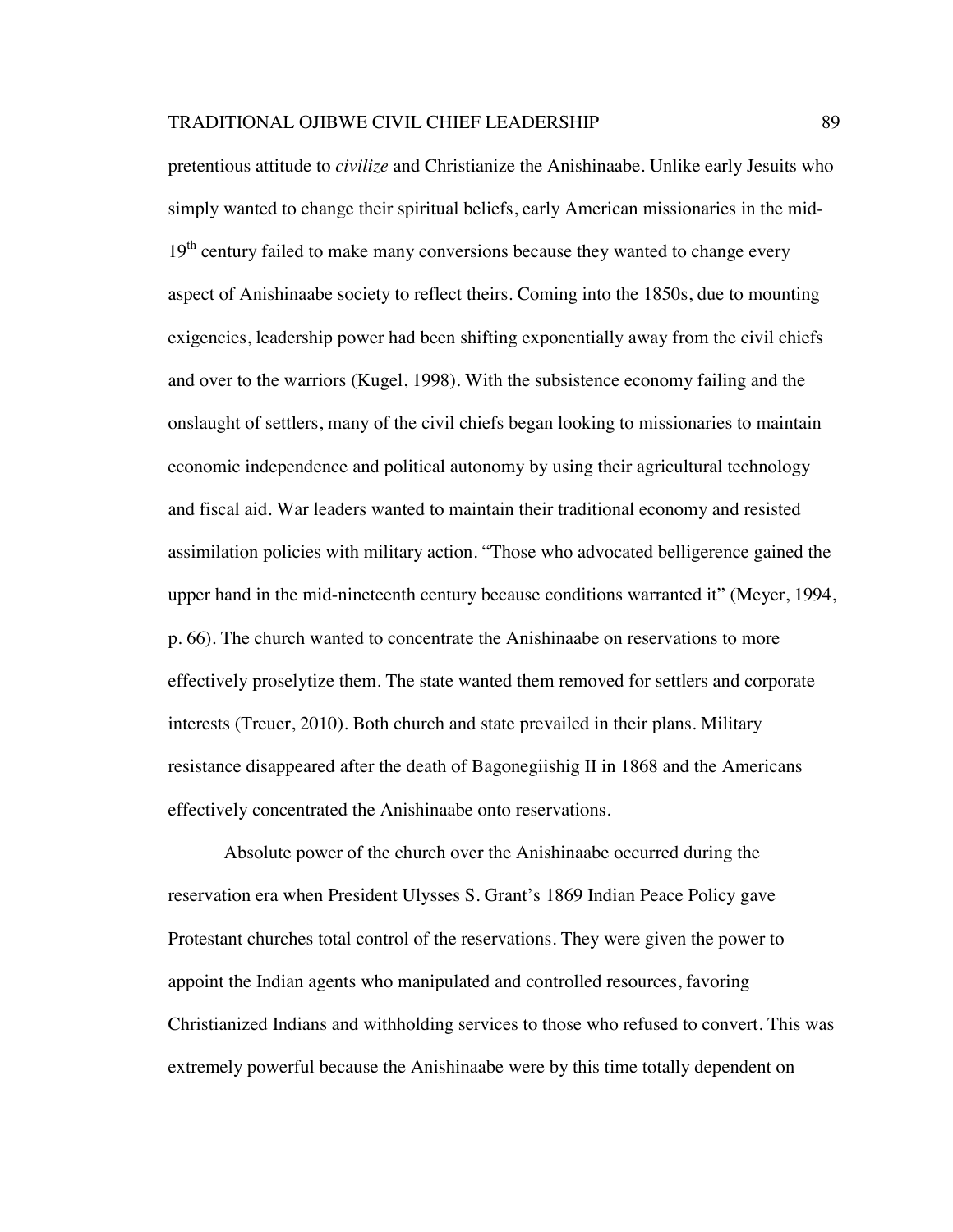annuities, confined on the reservations, and under church rule (Mintz, 2003c). Control of the reservations reverted to government agents in 1873, but control over the lives of the Anishinaabe remained with the church inside government-funded boarding schools. Attendance was mandatory for all children. They were kept away from their families and culture year-round at distant schools (Vecsey, 1983).

## **Reservation Agents Usurp Chiefs and Council**

"Not until the reservation system undermined the authority of leaders in land and resource allocation were outsiders able to subvert the traditional system" (Miller, 2003, p. 118). The subsistence economy had collapsed. American assimilation policies of Christianization and civilizing (yeomanism) were promulgated through the Bureau of Indian Affairs to the reservation Indian agents. The agents became the autocratic ruler on the reservation, displacing the chief and council system (Smith, 1973). Criminal judicial powers were gained by the Bureau of Indian Affairs by stratagem of funding and pressing the 1883 Crow Dog (Indian against Indian murder) case which engendered the Major Crimes Act of 1885, giving criminal jurisdiction to the Bureau (McSloy, 2013). The Bureau of Indian Affairs commanded complete control over the lives of the Anishinaabe, proscribing religious and cultural activities punishable by imprisonment (Kugel, 1998). "Indian agents became responsible for operating schools, dispensing justice, distributing supplies, administering allotments, and leasing contracts. By 1900, the Indian agent had, in effect, become the tribal government" (O'Brien, 1989, p. 272). Indian agents used their positions to exploit the Anishinaabe. They controlled the reservation economy. Price rigging and collusion were commonplace between agents and companies doing business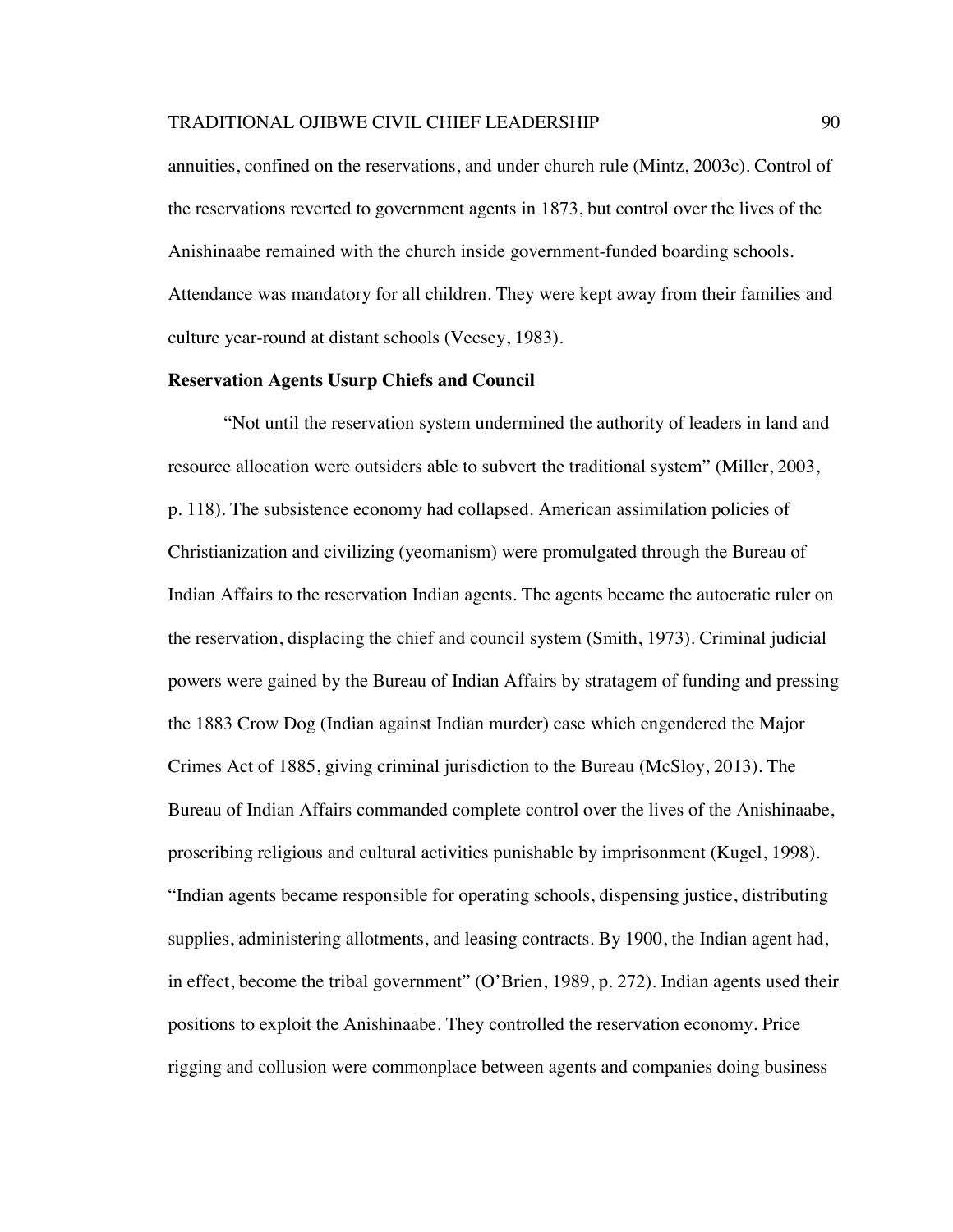on the reservation (Loew, 2001). Agents embezzled annuities and monies promised the Anishinaabe (Diedrich, 1986).

The dictatorship of the Indian agent did not change until the Indian Reorganization Act, which by then our traditional governmental institutions had already disintegrated. We then changed to a constitutional government with a popular vote. The Indian agent's role shifted more toward advisor. By this time the nature of communities changed as well. They moved from communal organizations to individuals taking care of self for survival. (A. Treuer, personal communication, September 23, 2006)

#### **Cultural Genocide**

The 1887 General Allotment Act (Dawes Act) intended to transform the traditional communal system to one of individualism and capitalism. Reservation land was divided into 80-acre land tracts and allotted to the male heads of family. *Surplus* land was then sold to American settlers. The 1906 Clapp Act allowed mixed bloods to sell their timber and allowed allotted land to be taxed (Vecsey, 1983). Many full bloods became mixed bloods on tribal records. Allotted land was forfeited to local counties when allottees could not pay their property tax. The assimilation plan of the Allotment Act was to make individual farmers of the Anishinaabe. Most of the land was not suitable for the plow or livestock. By the time of the IRA of 1934, only one third of the reservation lands remained in Anishinaabe hands (Mintz, 2003e).

The boarding schools were one of the last great attempts at cultural genocide. "The boarding school experience did to Ojibwe culture what the General Allotment Act had done to the Ojibwe land" (Loew, 2001, p. 65). The American government funded mission schools between 1810 and 1917. In 1879, Charlisle Indian School in Pennsylvania was the first off-reservation boarding school (Archuleta, Child,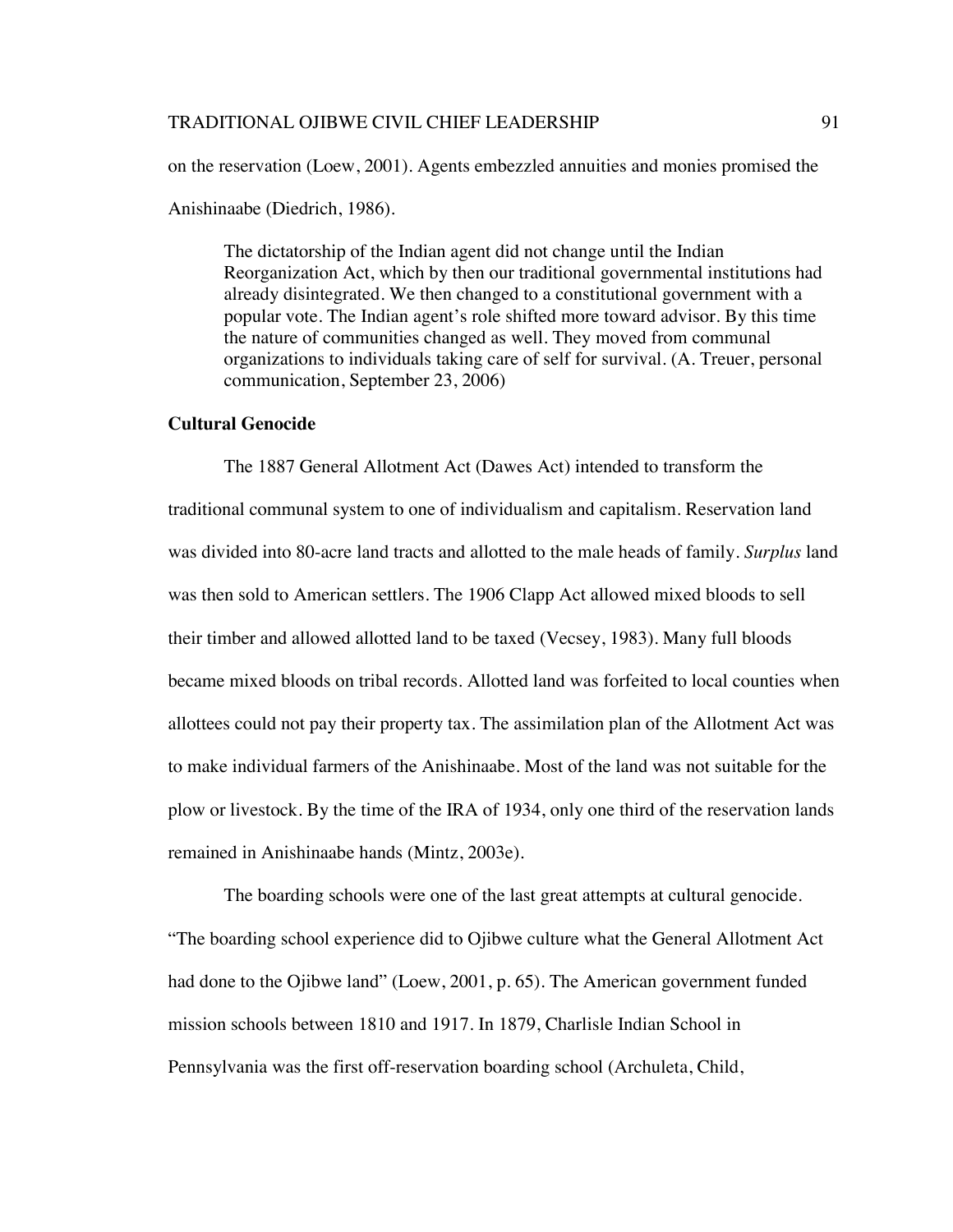Lomawaima, & Heard Museum, 2000). The motto of the school was *kill the Indian and save the man*, and served as the national model for Indian schools (Mintz, 2003c). Boarding schools were brutal and regimental. Children were beaten for speaking their language or practicing traditional cultural activities. Anishinaabe children were kept far away from their homes for many years. Students were put into forced labor, contracted out to farmers and businesses. The experience was traumatizing and created social dysfunction and pathologies. Boarding schools were in effect a tool of cultural genocide (Churchill, 2004). Students were abused physically, emotionally, mentally, and spiritually (Archuleta et al., 2000). Alex Skead spoke in an interview on boarding schools stating:

The residential schools are the reason why we are lost right now. They tried to make us one nationality, one people, but they cannot do that because it goes against God's will. Residential schools threw us off the balance. Parents can no longer teach their children, some grandparents cannot either. They have lost their way of life. Our young people are having a hard time. They are committing suicide, having problems with alcohol. (Angmarlik, Kulchyski, McCaskill, & Newhouse, 1999, p. 196)

The assimilation program never intended for the Anishinaabe to be successful capitalists. They intended for them to serve as laborers and simple farmers at the bottom the American social economic system (Meyer, 1994).

#### **Indian Reorganization Act and New Constitutions**

Through the Allotment Act of 1887, land and resources were disappearing at an exponential rate. The cultural genocide of boarding schools were extinguishing the Anishinaabe culture and language. The Anishinaabe, totally dependent and under the control of the Indian agent, had become destitute by the 1920s. Many of the socially conscious Americans were aghast at the horrific conditions of the reservations. Led by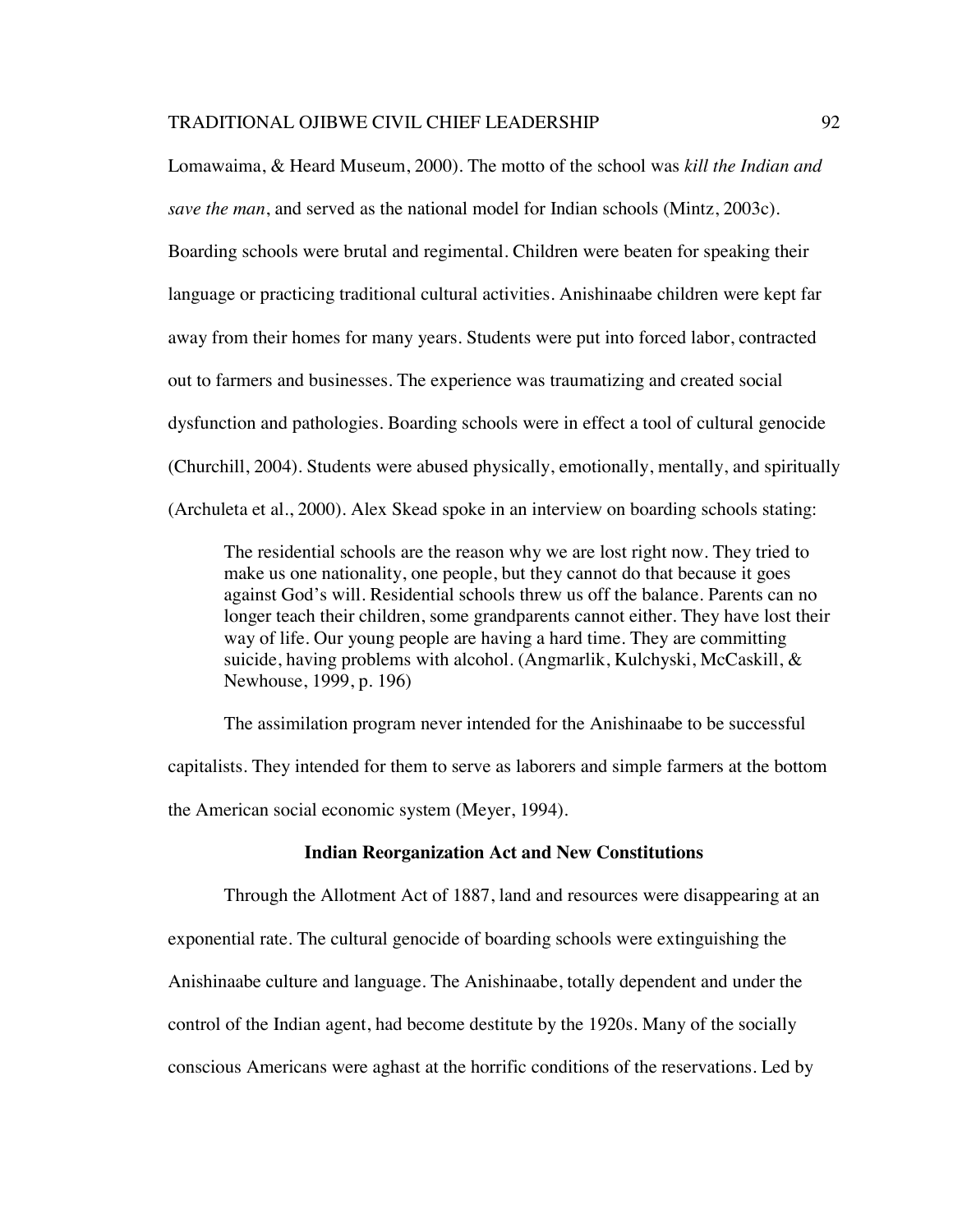Indian Commissioner John Collier, pressure was put on Congress to change its assimilation policies and protect the reservations from the predatory capitalism (Peacock, 1989).

The Meriam Report of 1928 (Institute for Government Research, 1928) ascribed the failure of the General Allotment Act to the lack of sufficient funds and training. The report attributes the loss of land and resources to the Allotment Act as well. The report described the dire conditions of the reservations. Congress passed the IRA of 1934. It stopped the rapid loss of reservation land and depredation of its resources. It also stopped, for the most part, the boarding school systems that created a chasm in the generation-togeneration handing down of cultural knowledge, practices, and language. Tribal Constitutions with electoral government were charted by the United States. Funds were allocated for tribal business and land reclamation.

The newly created Ojibwe governments bore little resemblance to the traditional political structures of the past and instead reflected mainstream notions about democracy. The tribes were encouraged to adopt constitutions that resembled corporate charters with bylaws rather than statutes and a chairman rather than a chief of state. (Loew, 2001, p. 78)

Also included in the reform movement was the 1934 Johnson-O'Malley Act. It "promoted cooperation between the federal and state governments in improving Indian agriculture, education, and health care" (Mintz, 2003f, n.p.).

#### **Elected Ojibwe Chiefs of Canada**

"The Government chief is called o gi'ma Kan" (Landes, 1937, p. 3). *Kaa* means to pretend to be something. Ogimaakaan then means *pretend chiefs* (A. Treuer, personal communication, 2005).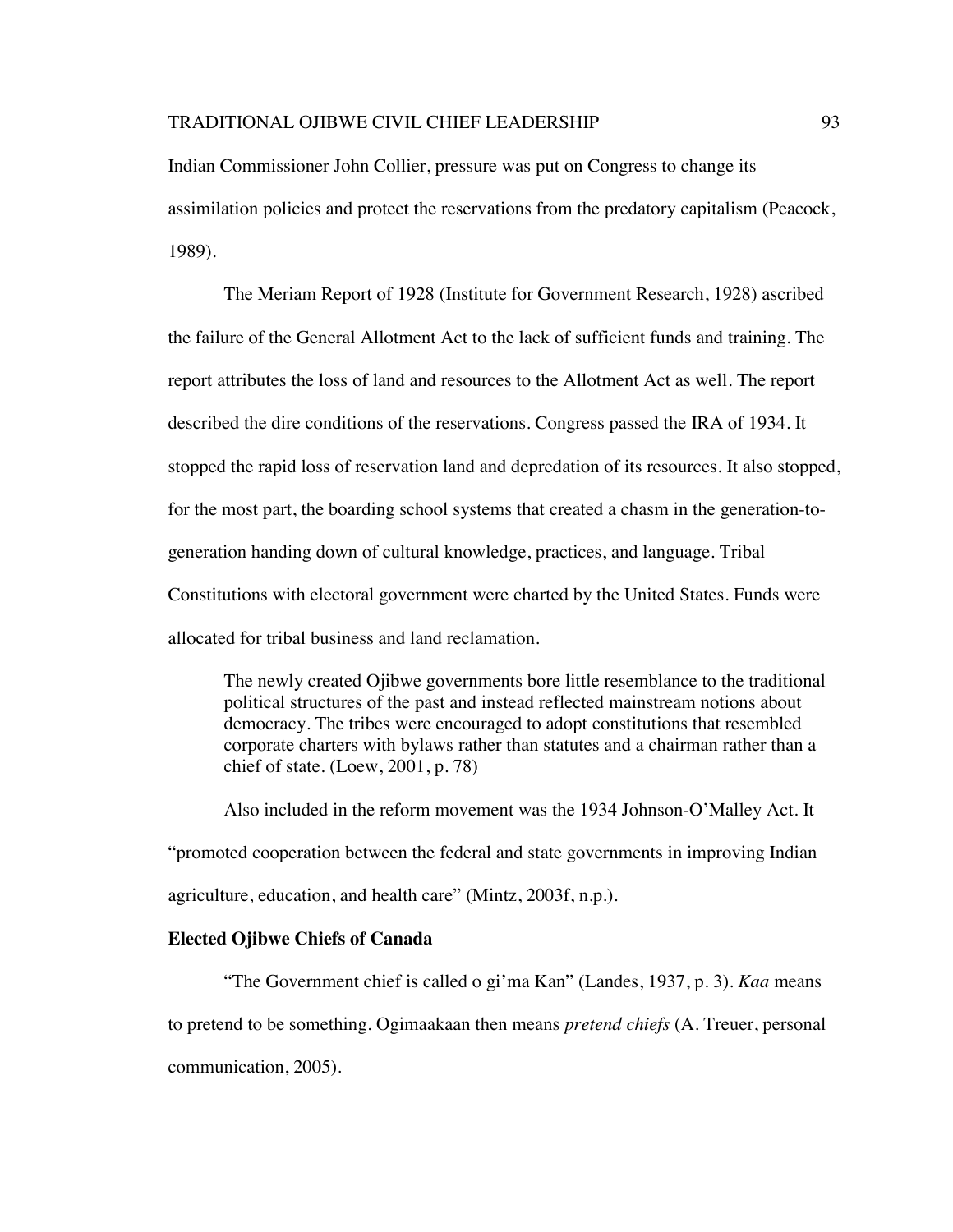While the American Anishinaabe developed new constitutional governments under the 1934 IRA, the Canadian Anishinaabe fell under Canadian governance in the Indian Act of 1876. The Canadian government asserted control over all aspects of Anishinaabe life (Waisberg & Holzkamm, 2001). The Canadian Anishinaabe originally did not have a strong chief system. They were not faced with constant warfare and largely populated and multi-clan villages as with the United States Anishinaabe. The Canadian government wanted to deal only with a few individuals and appointed hereditary band chiefs (Landes, 1937). Canadian officials created a new electoral government system for the tribes called "chiefs and councilors" (Hallowell & Brown, 1992, p. 35). The Indian Act disenfranchised all women and discarded the Oshkaabewis and secondary chiefs (Waisberg & Holzkamm, 2001). Through the turn of the  $20<sup>th</sup>$  century the Canadian Anishinaabe maintained a "Grand General Indian Council" (Shields, 2001, p. 141). This later became known as the "Grand Council" (Rogers, 1978, p. 766). The grand council dealt with issues pertaining to the Department of Indian Affairs but had little if any power over the Indian Act (Shields, 2001). "Subsidies and White influences have tended to weaken the authority of leadership, while households are growing increasingly independent" (Bishop, 1974, p. 73).

#### **Elected Ojibwe Chiefs of the United States and Self-Oppression**

The Indian agents were autocratic dictators over the Ojibwe of the United States on the reservations. The factions between conservative and assimilationist Anishinaabe continued into the political arena with the assimilationists emerging dominant in American government relations and brokerage with surrounding businesses. These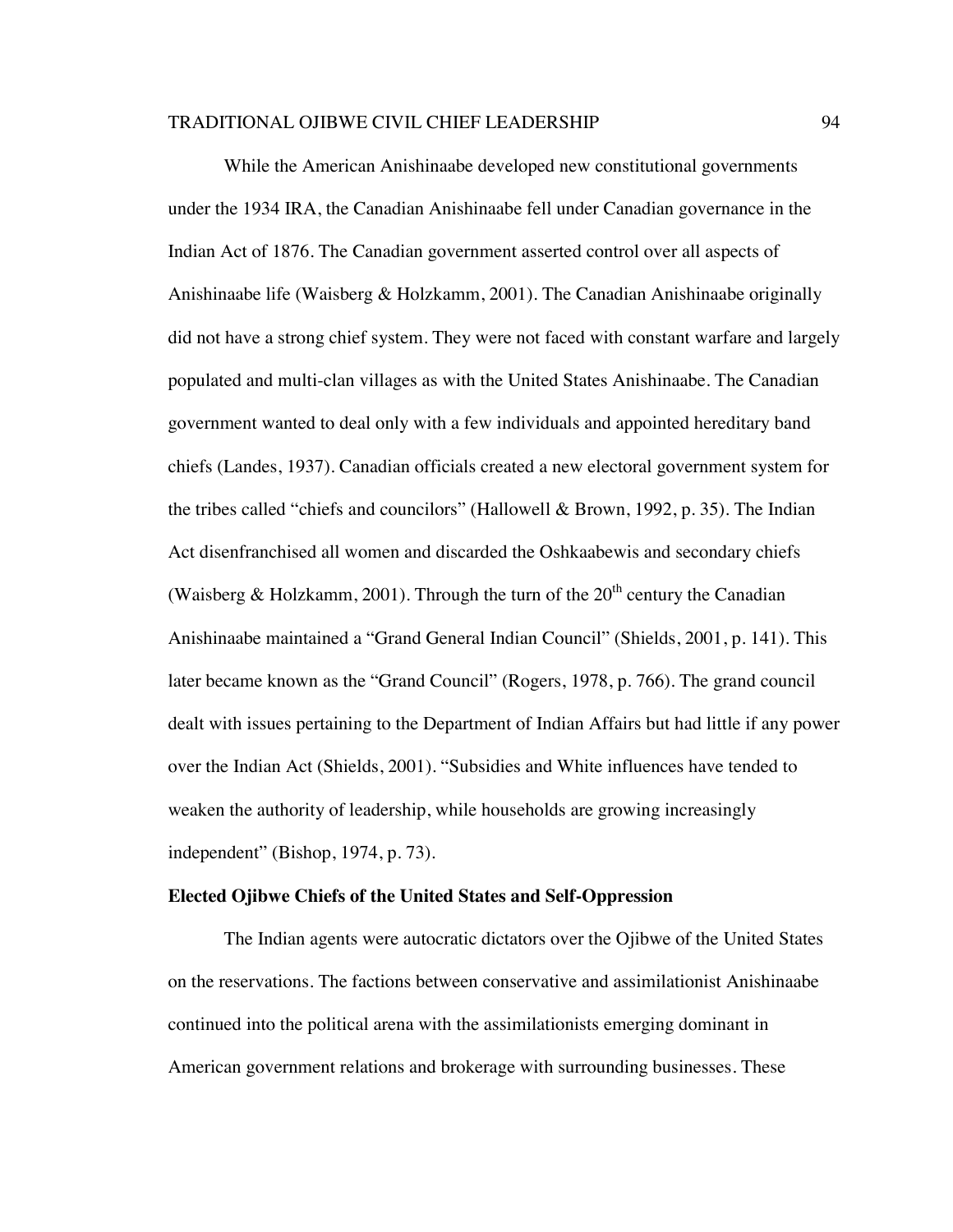assimilationists fought to preserve land and resources on the reservations but also exploited them for their own gain. They continued mainstreaming by joining pan-American Indian organizations in the early 1900s with similar interests (Meyer, 1994). Conservatives wanted to maintain communal land use and their traditional ways (Deloria, 1992). Land and resource loss continued at alarming rates as well as the cultural genocide by church and state at the boarding schools, all of which impoverished the Anishinaabe into destitution.

The IRA of 1934 replaced the autocratic agent with tribal elections. A reservation business committee and chairperson template structure developed by the federal government was adopted by most of the reservations in America. The elected chief now took control of day-to-day affairs on the reservations (A. Treuer, personal communication, 2001). The elected chief had control over internal matters, but had little control over external matters. The Bureau of Indian Affairs maintained the superordinate position as regulators of government programs.

During the period of direct rule by the Bureau of Indian Affairs, the tribal government had little responsibility and only informal influence. After the creation of tribal and reservation government the tribal executive committee and the reservation committees were powerless political organs: the normal activities of government were diffused among the multitude of township, county, state, and federal departments and agencies. (Smith, 1973, p. 23)

Disempowered by former agents and the Bureau of Indian Affairs, few people participated in tribal elections, and larger families tended to hold office. Many argued they were not true representatives of the tribal membership. Communal living had shifted to atomistic individualism (Smith, 1973).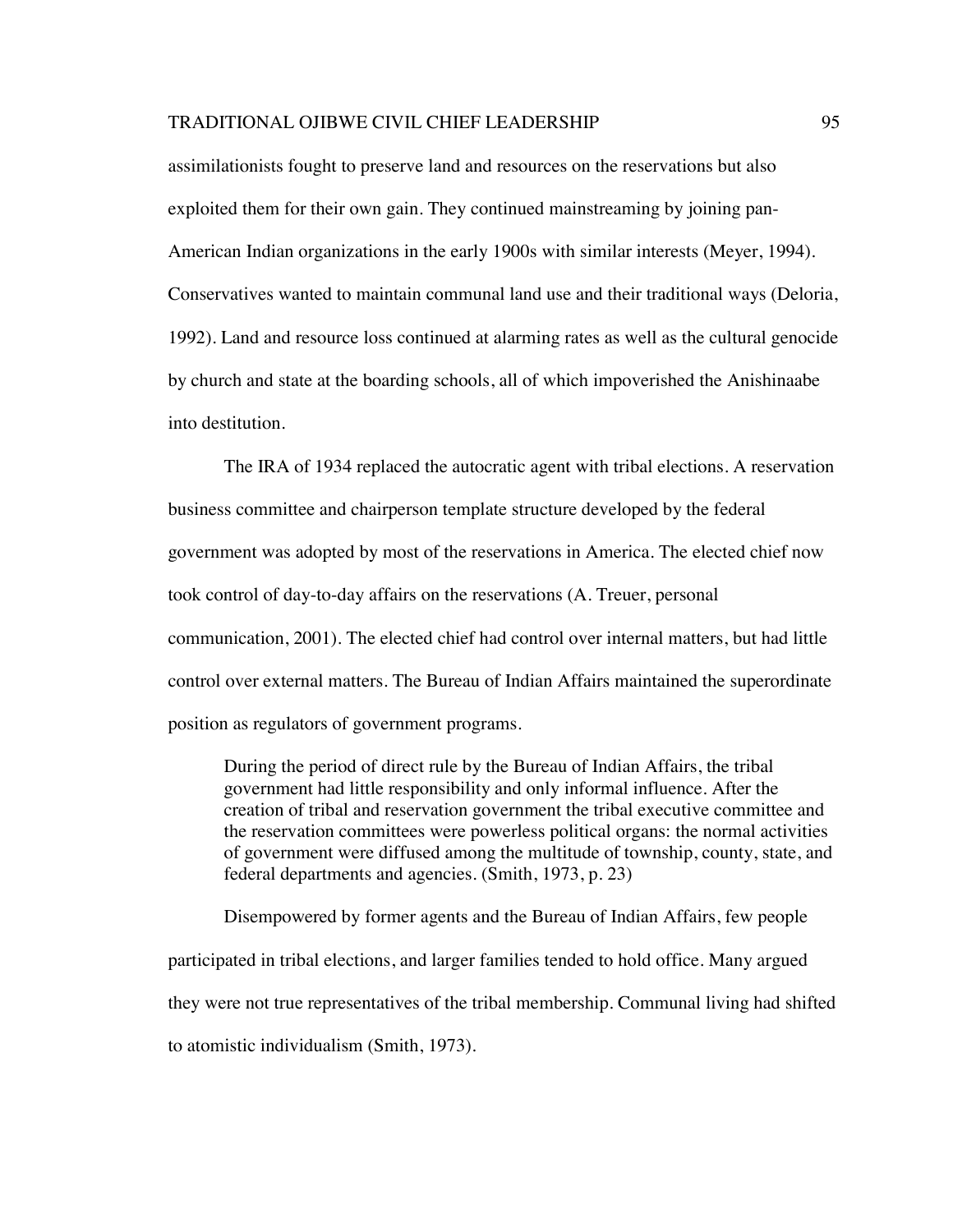The World War II era changed life on the reservations. Many moved to major cities looking for work in the wartime industrial boom. After the war, the government policy shifted to termination of reservations and relocating reservation families to distant major cities in an attempt to assimilate and eradicate tribal status (Loew, 2001). National organizations for tribal leaders, such as the National Congress of American Indians, developed to maintain tribal resources and advocate for health and education (Mintz, 2003f).

In the late 1960s, monies from federal and state programs began to pour into the reservation and tribal officials gained tremendous power over tribal members (Peacock, 1989). Dollars came with the 1972 Indian Education Act and the Indian Health Care Improvement Act of 1976 (Mintz, 2003b). Title III Tribal Self-Governance in the 1988 Indian Self-Determination Act and Education Assistance Act gave tribal government fiscal and decision making control over federal program dollars, replacing the Bureau of Indian Affairs ("History of the Tribal Self-Governance Initiative," 2013).

Despite the growing influence of tribal governments in handling their own affairs, Indians remain at the bottom of the educational, social and economic structure. Moreover, self-determination programs have given tribal leadership control over jobs and services, and some have used this growth in power to reward or punish their supporters and critics. (Peacock, 1989, p. 4)

Tribal members were afraid to speak out against nepotism and favoritism of elected tribal leaders in fear of losing their jobs (Smith, 1973). Tribal government corruption plagued Indian country. American Indian Movement dissidents rallied at the Pine Ridge Reservation in protest of tribal chairman Richard Wilson's despotic leadership.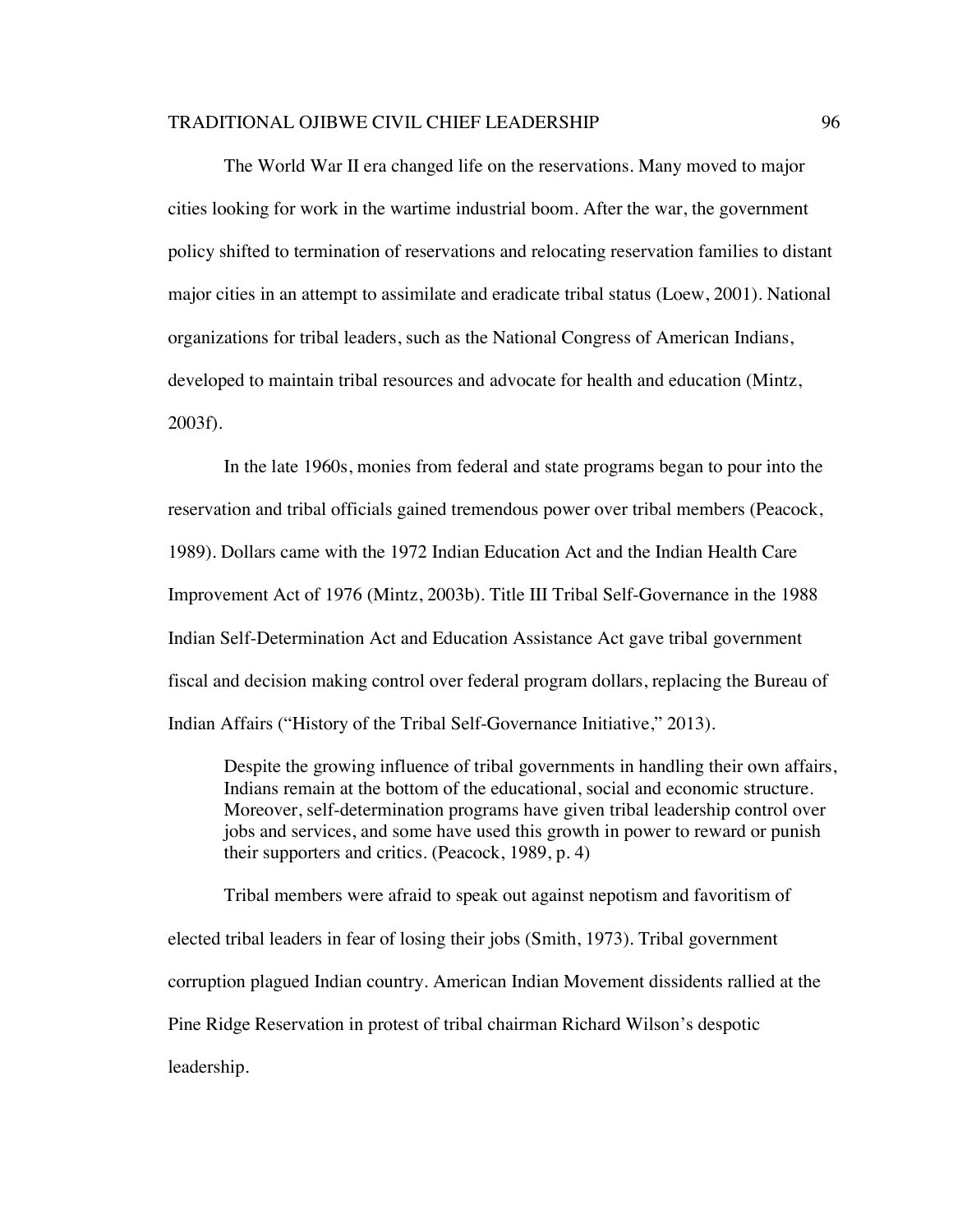Wilson maintained a private army of about eighty heavily armed thugs, paid by government money that was meant for other, more positive programs. The government even supplied them with armor-piercing bullets. They did not hesitate to fire-bomb, maim, or murder Wilson's opponents. He handed out cushy jobs to family members, friends, and supporters. (Banks & Erdoes, 2004, p. 146)

One tribal member interviewed states, "There is no system of checks and balances on these reservations. These RBCs (reservation business committees) are judge, jury and executioner. They do what they want to do" (Peacock, 1989, p. 165).

Walter Hardy, lecturing at Rainy River Community College, described how the *regime* he was working with on the Leech Lake Reservation created the absentee ballot system for rigging elections. He, with the political leaders and their lawyers, sat in a hotel room drinking large quantities of alcohol and discussing a way to rig the elections. They created the first absentee ballot system. All enrolled voting members were mailed a generic public notification. The return-to-sender mail was collected. From this list absentee ballot requests were forged and someone with the *regime* would notarize their votes. Sometimes deceased members cast votes (W. Hardy, personal communication, 1986).

Today with tribal governments severed from the tribal religious life, the integrity of the governments is dependent only on the ability of outside forces to punish wrongdoers. If the people of the reservation see no wrong in the actions of their tribal government in a political sense, they generally keep them in office in spite of constant failures of that government or council to act on behalf of the reservation community. (Deloria, 1992, p. 212)

Nepotism continues to be a primary issue today. With each new election, jobs are redistributed to supporters whether they are qualified for the position or not. The continual turnover undermines the personnel infrastructure of programs and morale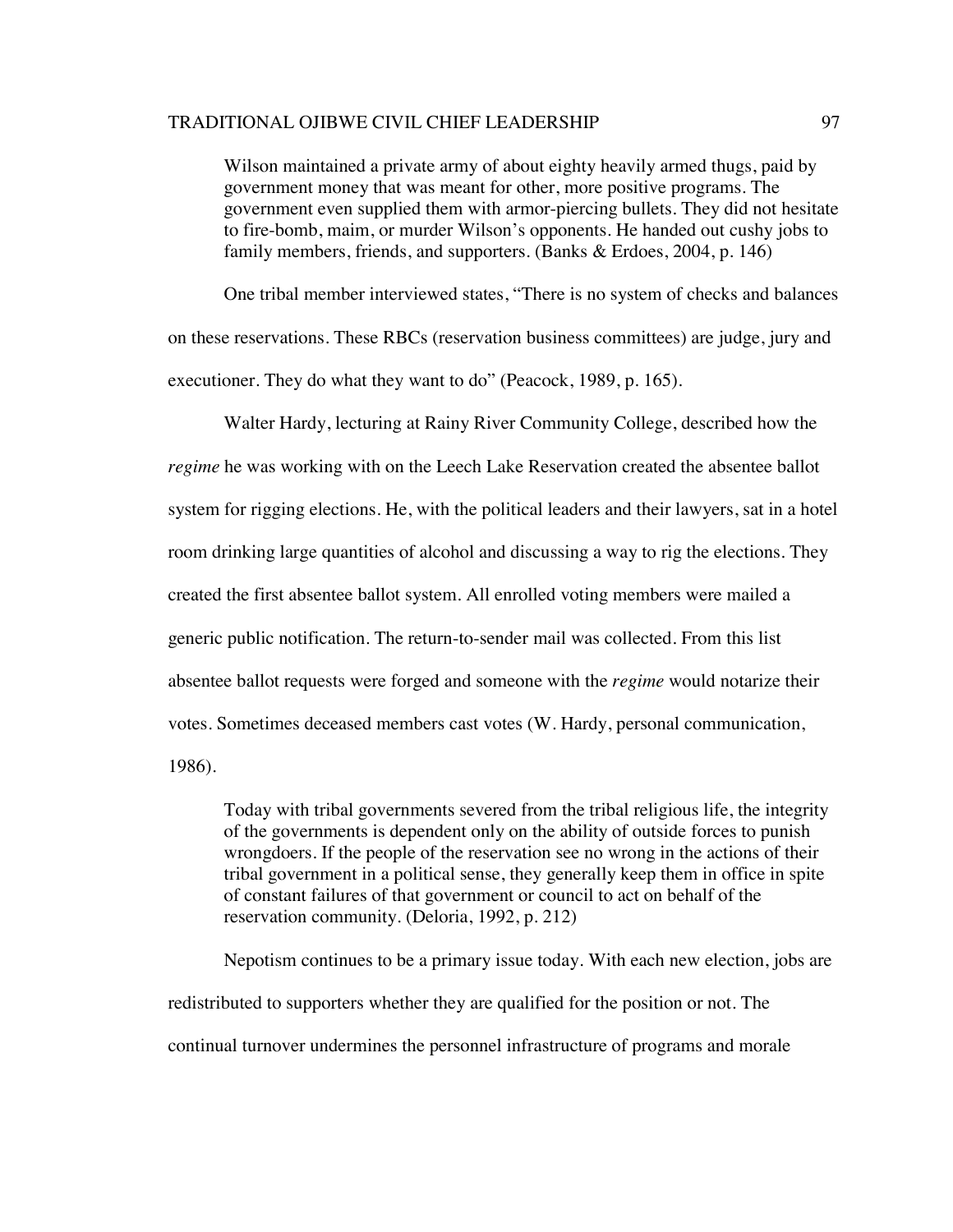(Tibbetts, 2006). The IRA of 1934 extinguished traditional egalitarian government and

replaced it with the top-down reservation business committee system.

The way councils are today has totally eroded communal consensus building to majority rule. Majority rules and only a hand full of council members are making decisions for the reservation. One person, such as the tribal chair, or a collusion of council members, can get so much power without public accountability and public audits. The tribal chairperson is not required to keep in touch with people. In the former type of government you couldn't have major abuse because there would be no consensus. Rather than coming to consensus you would have break offs or non-consensus. Today people are non-participatory and dismissive of tribal government saying that the corruption is just the way it is. (A. Treuer, personal communication, September 23, 2006)

### **Colonization and Decolonization**

Colonial imperial Europeans brought with them a top-down paradigm. Their economy and technologies changed the aboriginal Anishinaabe system from egalitarian communal with emergent leadership to a top-down individualistic society. Colonization is the mental and physical oppression of people and land. Aboriginal people are dispossessed of their land and their resources and are exploited. The oppressor assumes judicial powers and instills religious indoctrination and economic dependency, spurring the process of cultural assimilation. Unity and cooperation are replaced by individual competition. Familial, national, and cultural network constructs collapse. Culture is lost and an inferiority complex evolves. Eventually the oppressed are reduced to a state of poverty. All of this leads to self-oppression—the abuse of oneself, family, and community (Zigzag & Keyway, 2011).

Papal and imperialists rewrote international law to steal land. Lots of things going on such as trade goods, disease, traders honoring those that could speak English and religion undermined traditional leaders. During the treaty periods we saw change in leadership such as with Bagonegiishig. After, we were subjugated by the Americans. When the Merriam report came out it changed things. It gave us a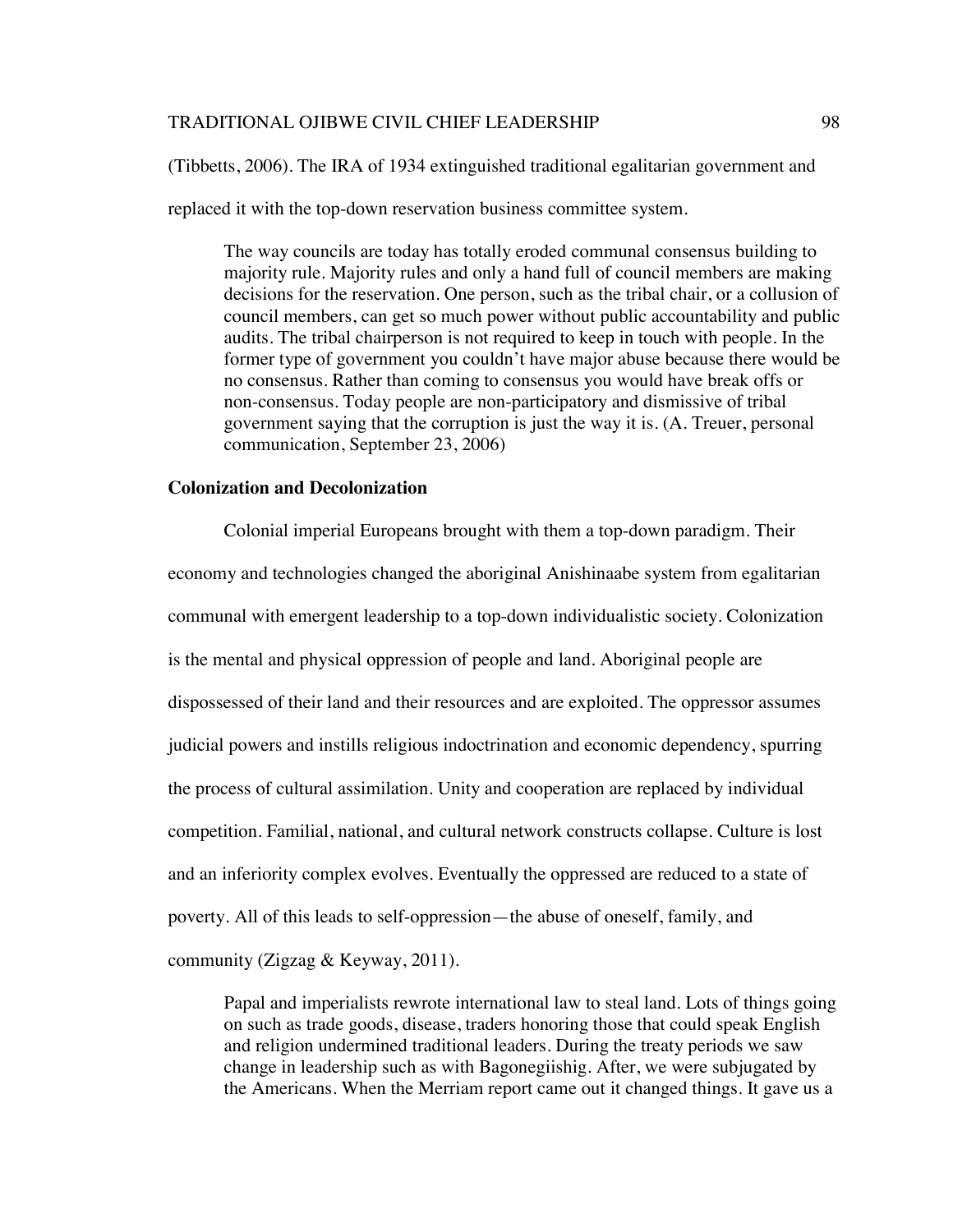popular vote. Now it is a power struggle with big families. The common person had no input. All of our mores are gone and the leadership is no longer our friend. Traditional leadership built consensus. Our current leadership and governance has very little connection to tradition. We need to stop oppressing ourselves. We have to unlearn it and find the strength within ourselves in our language and culture to bust out of our colonial oppression. This current system hasn't worked for decades and isn't going to work. (S. Peacock, personal communication, November 18, 2005)

Historic trauma perpetuates self-oppression. Historic trauma theory is the

unresolved anguish felt by individuals, families, and communities in reaction to injustices such as genocide, disease, land loss, language loss, and religious indoctrination. The anguish negatively accumulates and is transmitted from generation to generation,

compounding the distress (Brave Heart & DeBruyn, 1998).

It is perhaps impossible to overstate the magnitude of the human injustice perpetrated against Indian people in denial of their right to exist, on their aboriginal land base, as self-determining peoples: indeed, the severity and duration of the harms endured by the original inhabitants of the United States may well exceed those suffered by all other groups domestic and international. (Bradford, 2007, n.p.)

Today the Anishinaabe are embedded in the manifestations of colonial

oppression. "We need to understand the colonial paradigm so we can free ourselves from it" (P. Thomas, personal communication, 2006). Decolonization is the process of liberation from a state of oppression. This is accomplished by developing a metacognition of colonization, and reclaiming and rejuvenating indigenous language, history, values, and spiritual systems. As individuals reclaim identity and rebuild selfesteem, so too does family, community, and Nation. Asserting traditional government, law making, control of land and resources, social agenda, and economic independence is true sovereignty (Zigzag & Keyway, 2011).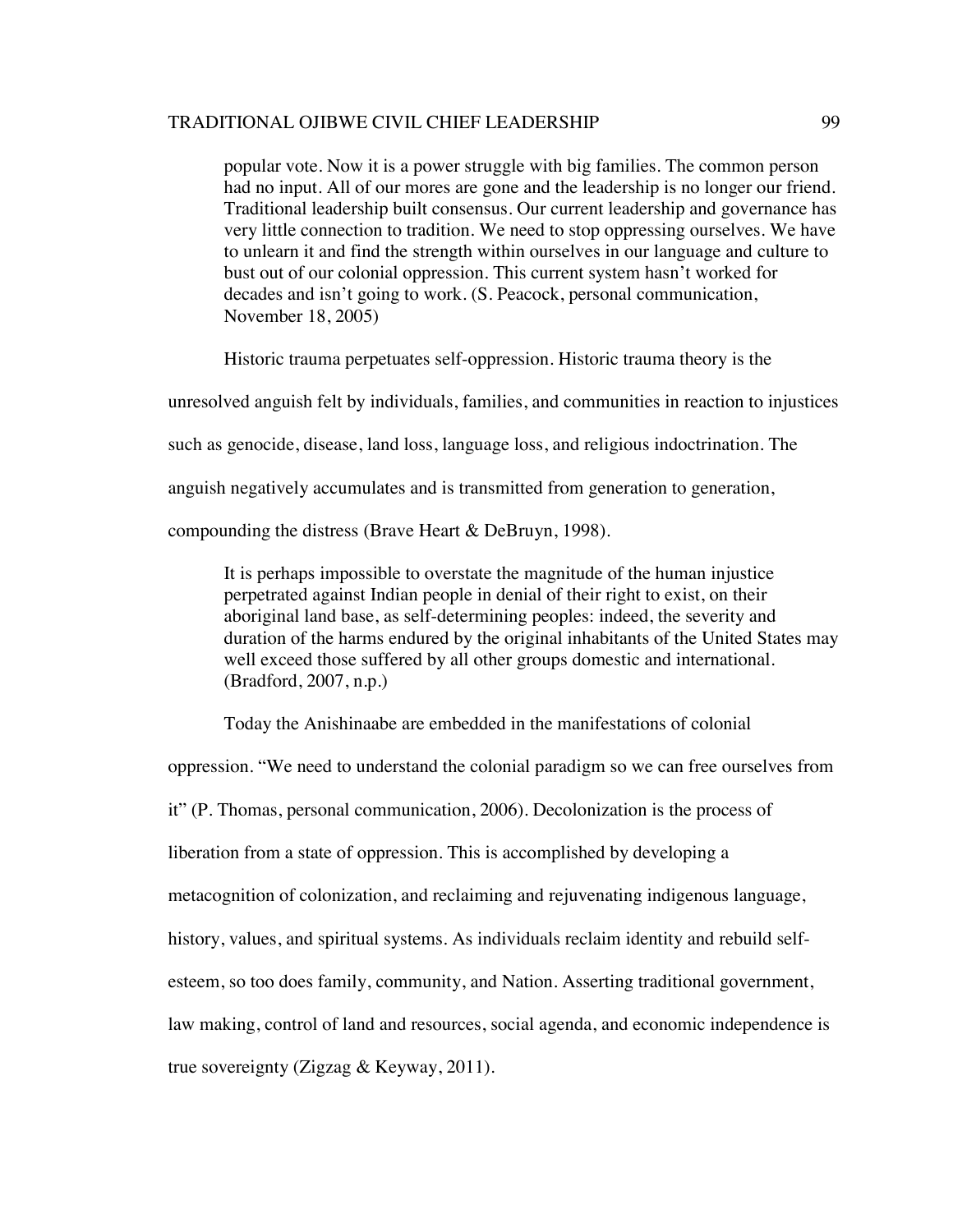#### **Summary of Review of Literature**

Aboriginal Anishinaabe civil chief leadership was based on a patrilineal clan system with a national ceremonial convention epicenter. In the wintertime, small clan family hunting groups radiated out into isolated hunting grounds. The clan system was egalitarian. Spirituality was embedded in all aspects of social, political, and economic life. Plants, animals, humans, Spirits, and all of creation were considered equal and part of one large family. The Anishinaabe lived in a metaphysical conscious state that included the Spirits.

Leaders emerged as successful hunters, warriors, and healers. Success was attributed to a close relationship with the Spirits. These were credentials for potential chief candidates. Each patrilineal family unit sent their eldest male, or most competent, to council as their spokesperson and council member. A chief was selected to facilitate council and serve as their spokesperson, along with the help of an Oshkaabewis. The chief was spokesperson as council member at greater councils, made up of other chiefs from surrounding areas. They in turn selected a chief at this next level. By default, chieftainship devolved to the eldest patrilineal male following clan lines. At greater councils with multi-clan representation, chieftainship defaulted to the crane or loon clans. Council gave final approval for the new chiefs and could choose a nonhereditary chief if desired.

The colonial period brought an imperialist top-down paradigm of leadership, economy, and new technologies. The Anishinaabe broke from their epicenter clan system and expanded their territories in search of new hunting areas, having depleted their own.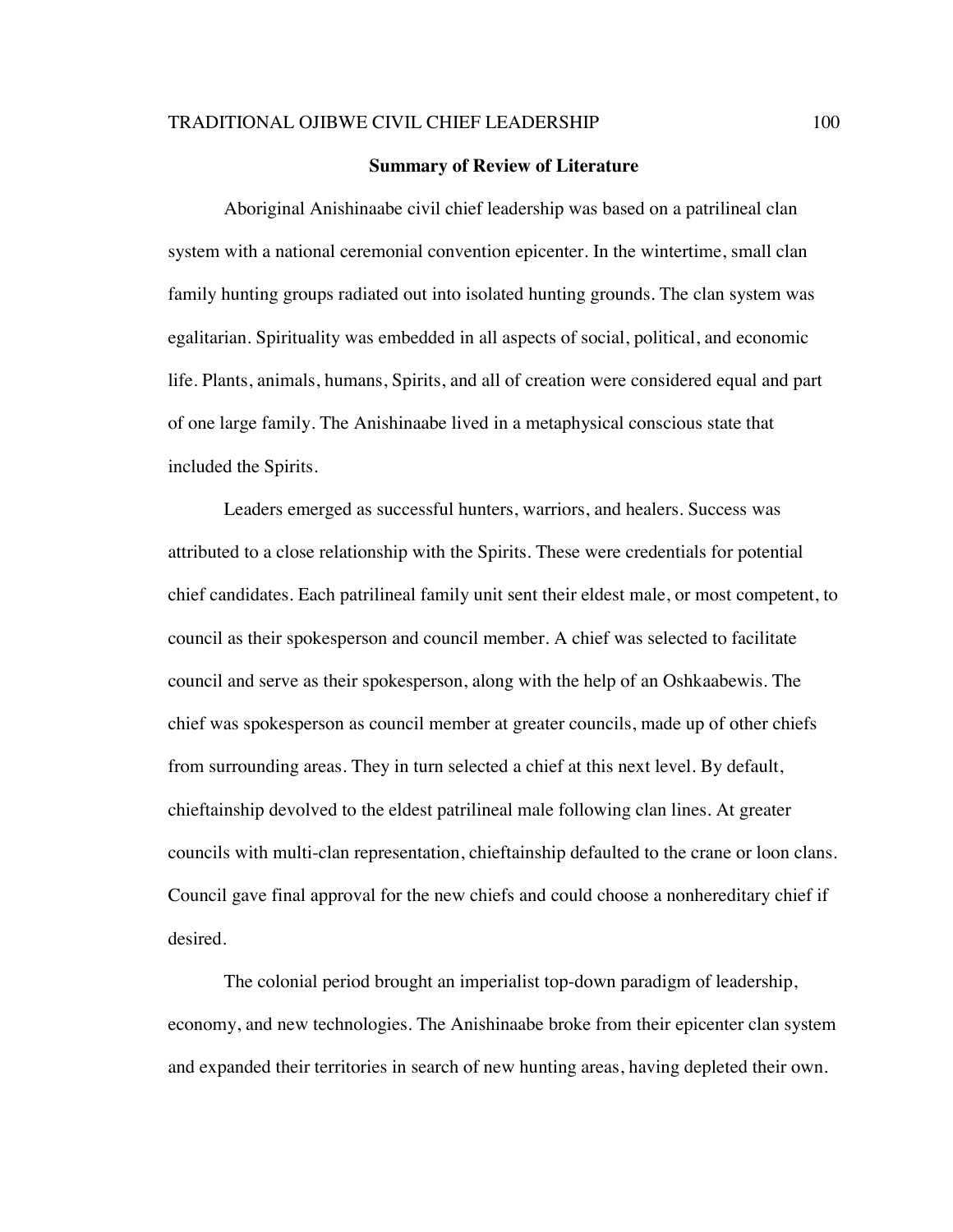New multi-clan villages developed in the South. Dependency grew on colonial technologies and economy. Traditional technologies were left behind and lost. Traders and government agents manipulated the traditional leadership system by appointing chiefs for their own economic and political benefit. The Anishinaabe manipulated competing colonial trade nations for fair trade prices. After the French defeat, the British enjoyed a brief trade monopoly before the American Revolution.

The American government dispossessed the Anishinaabe of land and resources. The fur trade failed at the turn of the  $19<sup>th</sup>$  century. The Anishinaabe were dependent on the fur trade and trade items. Disease, alcohol, and the constant encroachment of American settlers contributed to the exigencies facing the Anishinaabe. Civil leadership shifted from the sagacious and deliberate elder chief towards the young and reactionary war chiefs due to the exponentially increasing tensions and social milieu of the mid-1800s. Destitute and dependent on trade goods, the sale of land and establishment of reservations were necessary for survival. Predatory American businesses and their political allies continued to deplete Anishinaabe resources on the reservations. American policies of *civilizing* and Christianizing the Anishinaabe served as cultural genocide. Federal and ecclesiastic officials appointed totalitarian Indian agents who replaced traditional leaders as governors of Indian affairs.

The 1934 IRA stopped the arterial bleeding of land and resources from the reservations. It returned the power of governance to the Anishinaabe in the form of elections modeled after the American representative democracy. The new political system was without checks and balances and left a handful of elected leaders all judicial,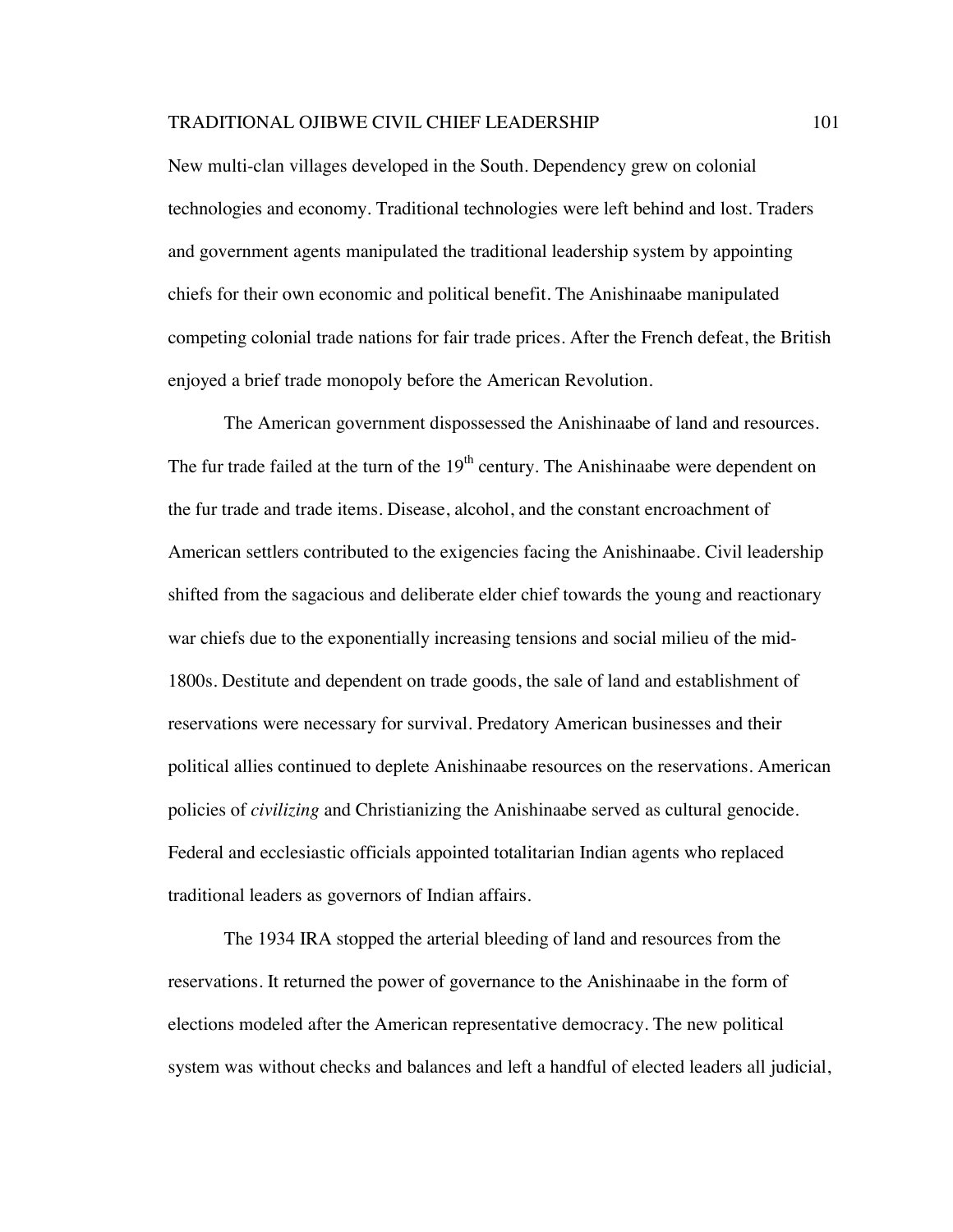legislative, and executive powers. During the early years, their leadership was merely as liaisons to state and federal agencies. When program dollars came in, starting in the late 1960s, nepotism and power went unchecked. Leaders oppressed members with threats of losing their jobs or services. The historic trauma of the Anishinaabe exacerbated the selfoppression top-down system.

Civil chief leadership has changed from clan-based, spiritual, value driven, egalitarian, and consensual democracy to a top-down nonconsensual system with a popular vote. Before, leaders proved successful at local levels and emerged through a filtering process. Elected leaders today are selected by family size in a popular vote. Rather than positions of responsibility they are now positions of power over others. No longer the oppressed, chiefs are now leaders of our own self-oppressor. To become healthy again, the Anishinaabe need to understand colonization and decolonization.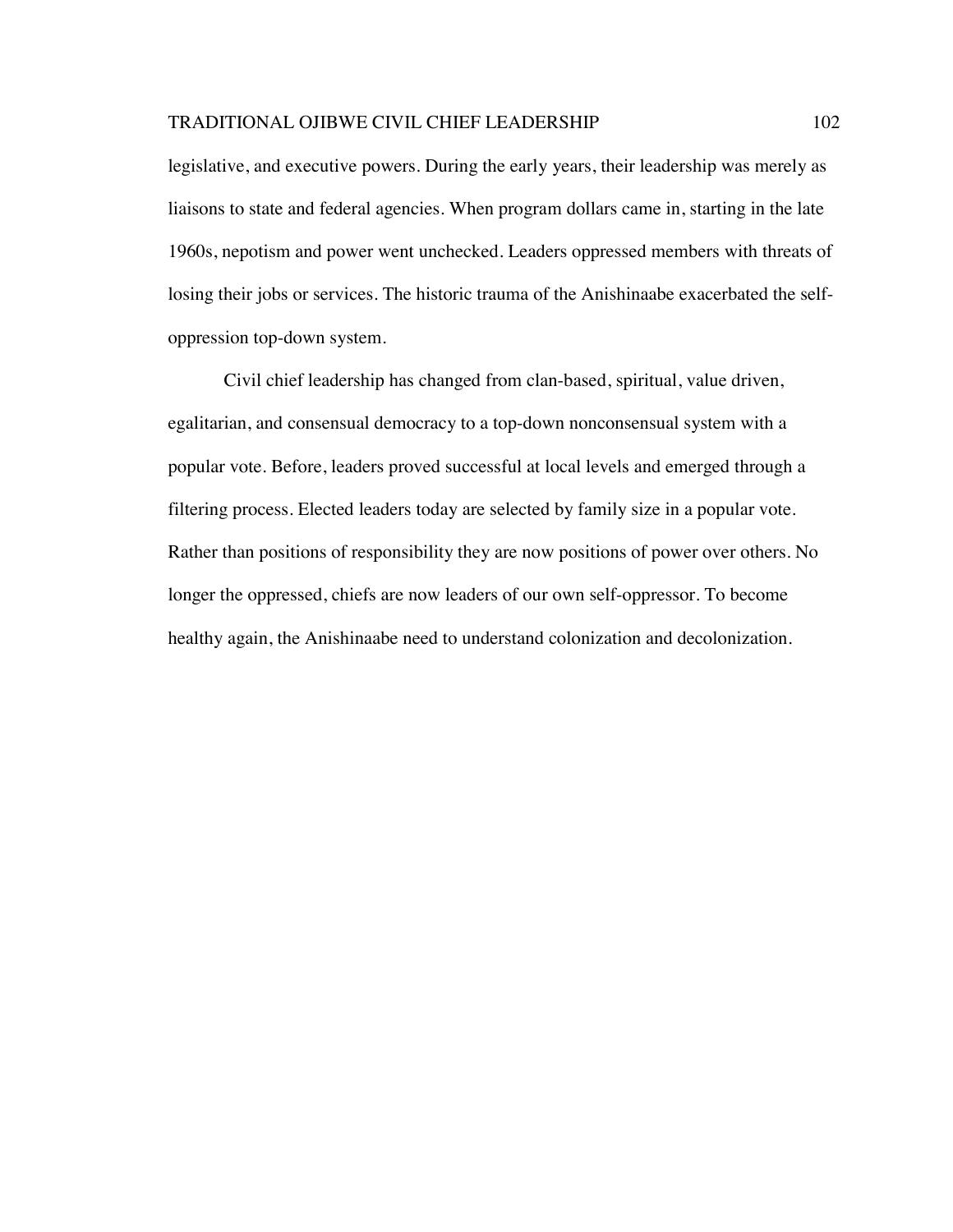### **CHAPTER THREE: METHODOLOGY**

## **Introduction**

The rationale for choosing my research method and what brought me to this point was presented in this chapter on methodology. My role as the researcher in the study and my bias were described. How the selection process evolved for participants was explained as well as how and why participants were chosen. The geographic parameters of the participants, instruments used in gathering data, protocol in gaining entrance to informants, and recording procedures were described. Finally, the data analysis procedures used for decoding and encoding data results and steps to verify authenticity and accuracy were explained.

The problem was that little is known about what traditional Ojibwe civil chief leadership is. The purpose of this study was to know about traditional Ojibwe civil chief leadership. Across time, colonialist leadership, which is a top-down directive form of government, supplanted traditional Ojibwe civil chief leadership, which was emergent bottom-up and egalitarian. Since the inception of this top-down form of leadership into tribal government, nascent self-oppression has been perpetuated into its current state of being. It was hoped that this study may lead to changes in today's Anishinaabe leadership system and decolonization efforts.

### **Qualifying the Research Topic**

So much of our culture is being set along the wayside of time and obscured in the hegemony of dominant society. Often, I would wonder why I was sitting in class when I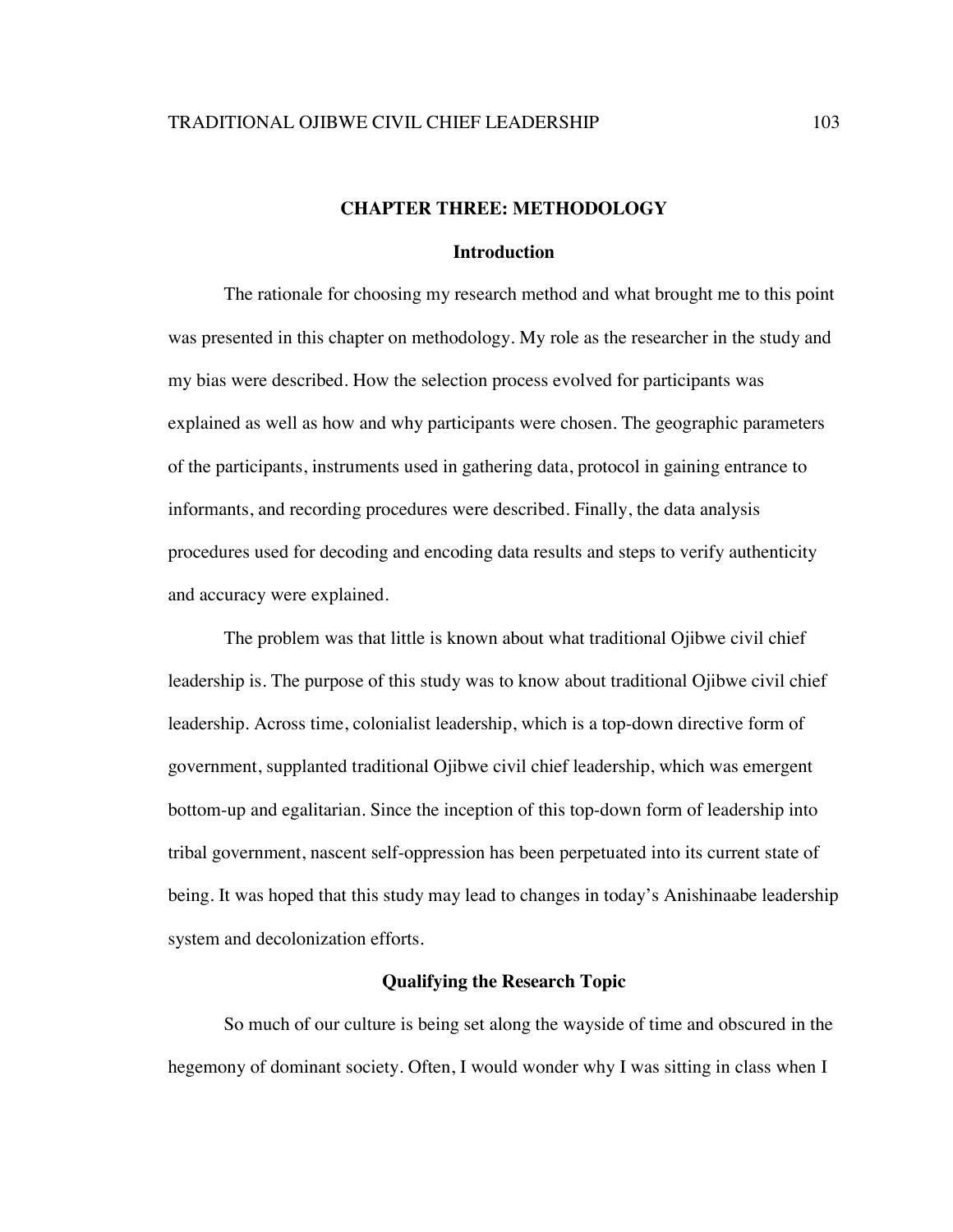could be sitting with *grandfather* drum at ceremony, learning and strengthening our culture, my passion. My master's thesis was, "Why Do We Need To Know Our Ojibwe Language." Thinking along the same lines, if I could spend my time researching a topic that I had a passion for, it would be in the Anishinaabe realm.

It has been said, in Ojibwe prophecies long ago, that today's generation of Anishinaabe would retrace their footsteps and find their traditional ways, which would help us to be strong and healthy again (Benton-Banai, 1988). "While many of our traditional ways have been put aside on a shelf collecting dust, they are not dead yet" (S. Sandman, personal communication, n.d.). I wanted to look at traditional leadership ways and revitalize them. Our traditional leadership system did not fade due to antiquation; rather, it was abruptly supplanted.

Since this doctoral program was a leadership program, I decided that research in this area would serve to temper and add to the quality and quantity of my, and perhaps others', leadership training. I wanted to look at traditional leadership. There is a broad spectrum of leadership roles in traditional Anishinaabe culture. There are leadership roles for women and men. There are spiritual leaders, war leaders, civil leaders, ceremonial leaders, and family leaders. I have chosen traditional civil chief leadership.

From personal experiences in Indian education and politics on the reservation, I knew that today we, as Anishinaabe, lack understanding of what traditional civil leadership is. Groundswell political movements seem forever bogged down at the brainstorm level of development. Whenever someone proposed a development plan model or an order process such as using parliamentary procedure, these ideas were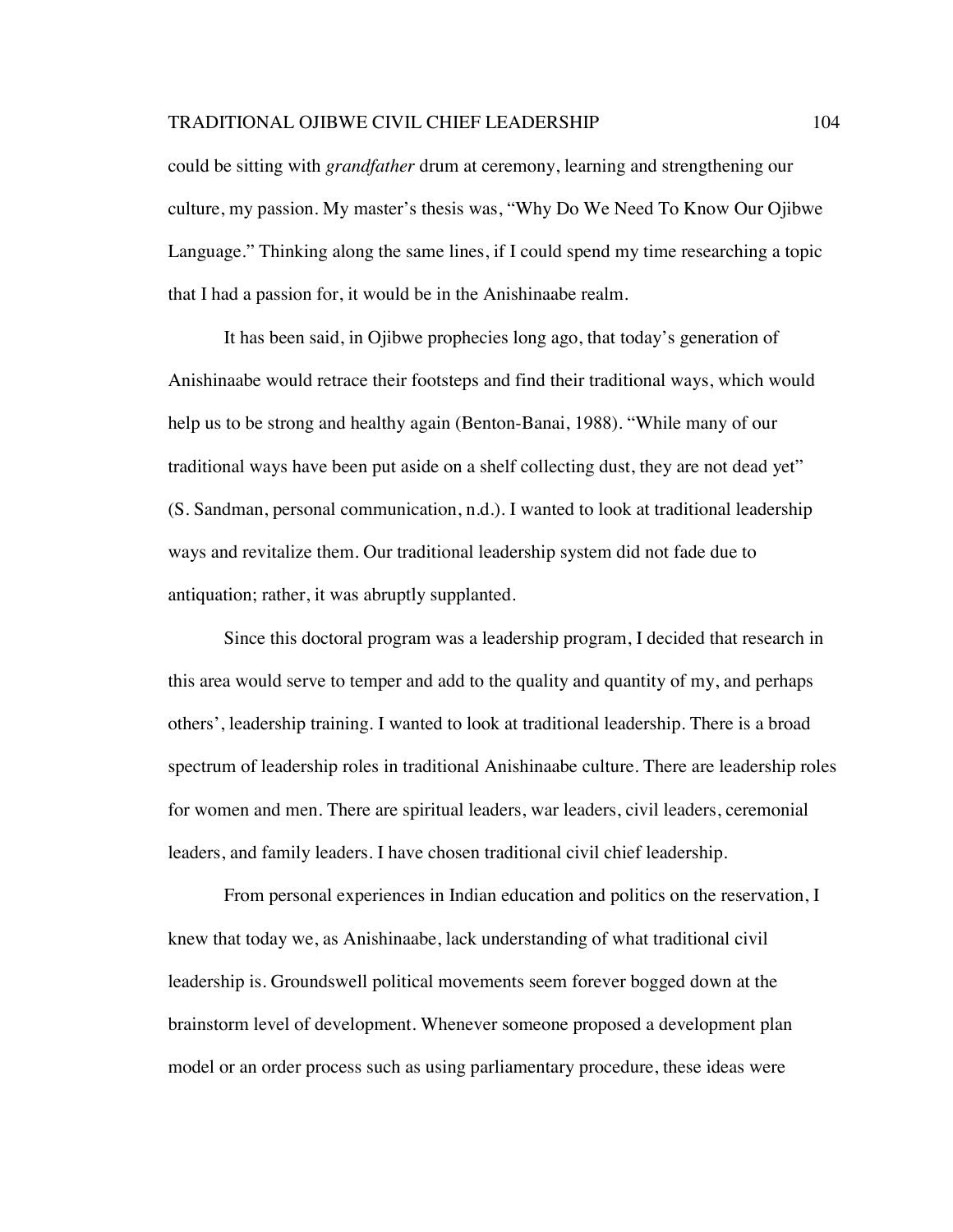always shot down as being the *White man's way*. When asked what the traditional ways are, no one ever seemed to have an answer.

I was also quite familiar with the dearth of quality leadership from our present day elected tribal leaders, or *Ogimaakaan* (pretend chiefs). "Ogimaakaan are elected by popular vote, which usually means they belong to the largest family" (A. Treuer, personal communication, September 23, 2006). Selection of candidates today has little to do with leadership skills. There is no filtering system. This top-down leadership system does not empower the people; it only exacerbates the milieu. I am critical of a handful of elected leaders holding all of the power over reservations and the current top-down system that supports it.

Almost all of the primary literature sources related to traditional Ojibwe civil chief leadership had been written by colonial observers. The handful of Anishinaabe scholars researching the topic today relied almost exclusively on those sources. I endeavored to go to the few remaining elder hereditary chiefs and ask them to share their knowledge on traditional Ojibwe civil chief leadership. Their responses were in retrospect because we no longer use the tradition civil chief system. It was replaced by a Western system of election, almost a century ago.

It was with these understandings that I chose the topic of traditional Ojibwe civil chief leadership.

#### **Research Design**

Booth, Colomb, and Williams (1995) proposed a dichotomy of applied research and pure research. Pure research explores a finite answer for a product for someone to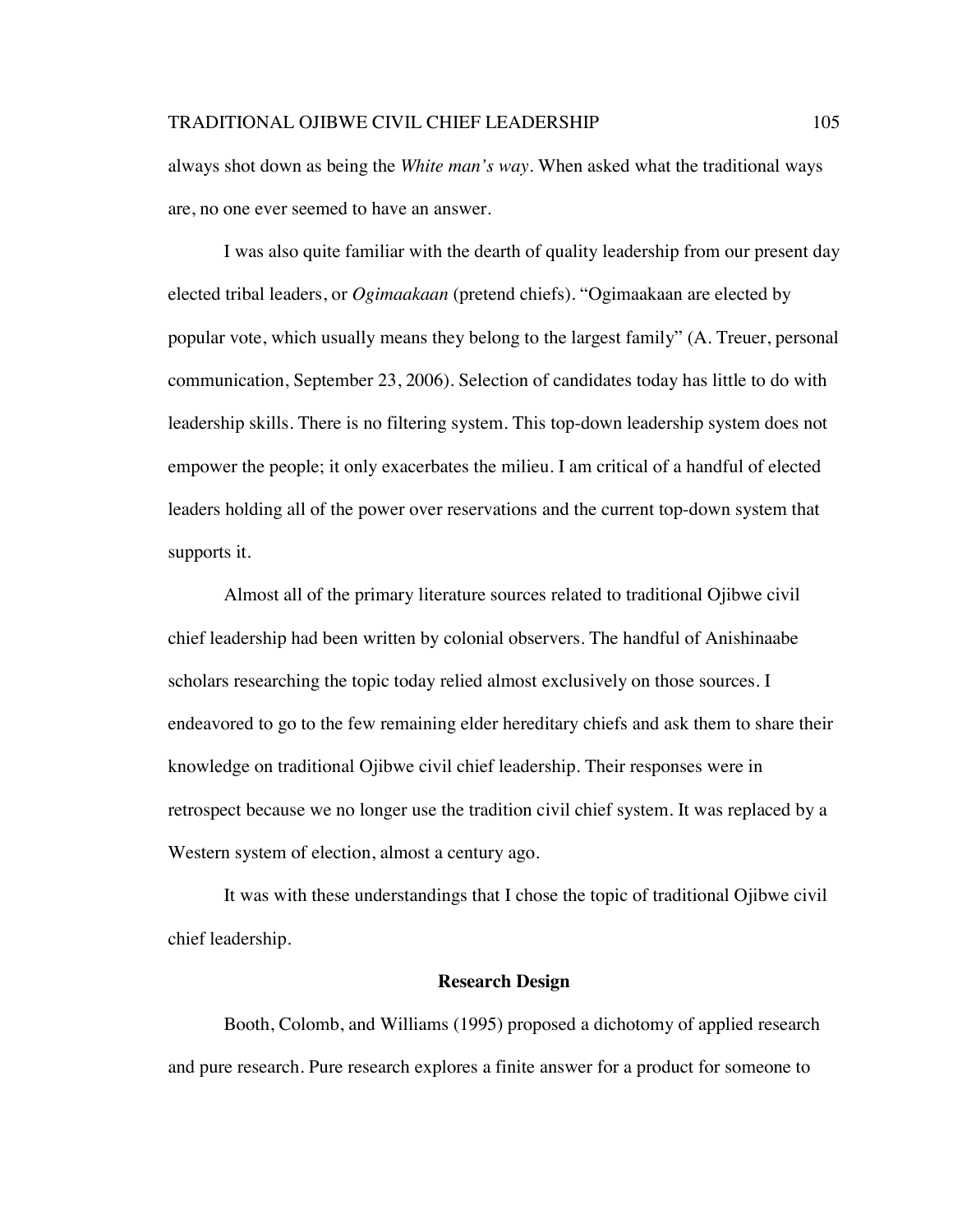know, while applied research asks questions to affect change. Creswell (1994) paralleled this dichotomy using the terms *qualitative* and *quantitative*, respectively. Qualitative questions ask, "a grand tour question followed by a small, limited number of subquestions" (Creswell, 1994, p. 78). These questions are few and open-ended. Quantitative questions are numerous, predetermined to control variables, and are not open-ended. Quantitative questions focus on controlling variables.

Elder knowledge had been transmitted orally from generation to generation. Because this primary source of information had not been documented, or was extremely limited, and assuming that much of that knowledge has been lost and only fragmented information remains, a qualitative method seemed most applicable for exploring the views of elders who are hereditary chiefs.

John W. Creswell, in his book, *Research Design: Qualitative & Quantitative Approaches* (1994), suggested four qualitative design methods. The ethnography method studies a "cultural group" across time, observing within that group (Creswell, 1994, p. 11). Grounded theory discovers a theory through "multiple stages of data collection" (Creswell, 1994, p. 11). The case study "explores a single entity or phenomenon ('the case') bound by time and activity" (Creswell, 1994, p. 11). The phenomenological method studies a group of people's "human experiences" (Creswell, 1994, p. 12). Additionally, these human experiences are tied to a "concept or *the phenomenon*" (Creswell, 1998, p. 51). Critical theory is a form of ethnography that is a "study of social institutions and their transformations through interpreting the meanings of social life; the historical problems of domination, alienation, and social struggles; and a critique of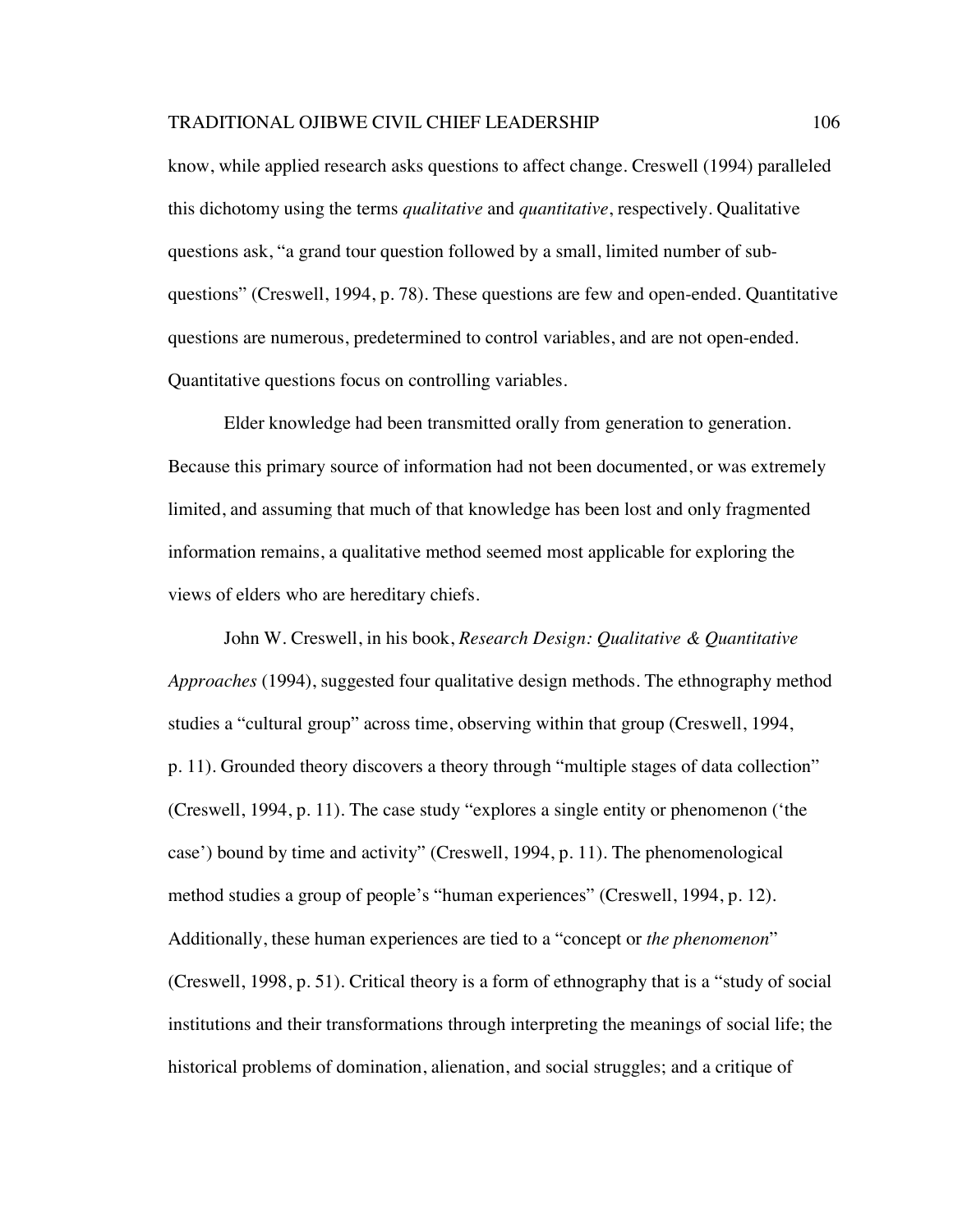society and the envisioning of new possibilities" (Fay, 1987; Morrow & Brown, 1994, as cited in Creswell, 1998, p. 80).

I chose to name my method of study *Qualitative Critical Theory*, because my literature review described a system of civil leadership that has been transformed by colonial domination and social struggles. The purpose of my study was to find and describe a paradigm of traditional Ojibwe civil chief leadership that could be used in design for future tribal government structures to affect change for the Anishinaabe people.

## **Role of the Researcher**

My personal bias on this topic was that I have lived and worked on Anishinaabe reservations for over 24 years. Poor leadership, corrupt totalitarian power, nepotism, and favoritism are pervasive daily tribal conversational topics on the reservations. As a cultural insider, I have been both a political activist and an organizational leader in this tribal system. I participated in many protest meetings discussing how to fix the tribal government problem, and participated in organizational development meetings within the tribal government.

I have felt the *political ax,* having been fired from tribal jobs a couple of times without warrant or warning. A common saying on the reservation is that *if you have not been fired from a tribal job, then you are suspect*. I had worked as principal for a tribal school. When I was hired, I did not have an administrative license but the board paid for my coursework. I had just completed the coursework and was waiting for my license to be mailed to me when the reservation tribal council stepped in and fired me for not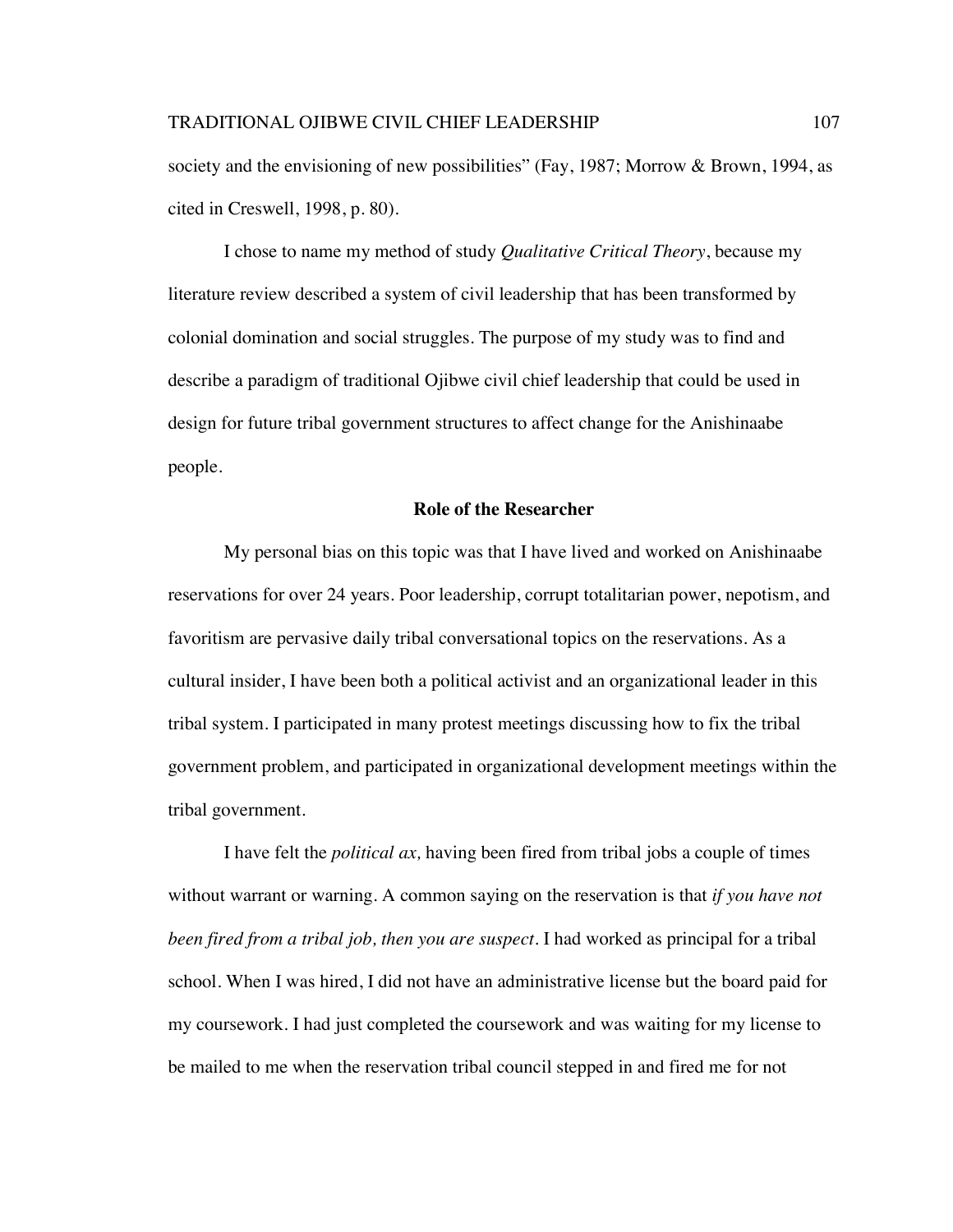having a license in hand. It is common for disgruntled employees to go past the chain of command straight to the tribal leaders for retaliation. Tribal schools are one of the few places where an office secretary has more political power then the superintendent (K. Baldwin, personal communication, n.d.). I am biased with personal resentment towards the current political system.

Another bias was that I belong to Anishinaabe groups that continue indigenous ceremonies. They are a minority amongst the majority Christian Anishinaabe today. One of the constant concerns is the view that we need to hold onto traditional ways and beliefs that have evolved and passed from generation to generation along a continuum of ancestors that goes back to the beginning of time. Traditional elders emphasize that when our language and ceremonies are lost, then we will no longer be Anishinaabe, only descendents of Anishinaabe. I am biased in standing for and maintaining our traditional ways.

My role as a researcher was to not allow these biases to contaminate the research data. I am an insider of an ethnic group researching latent knowledge within that same group. Hopefully this allowed easier access to informants and allowed me to gain the trust of the informants to divulge more detailed information. As an insider, this study presented a perspective that was uniquely different from what could be gained from an outsider and their potential biases.

### **Selection Process of Participants**

I talked with one of my advisors about my research topic on civil chief leadership. He advised me that there would be only a few remaining hereditary civil chiefs, and that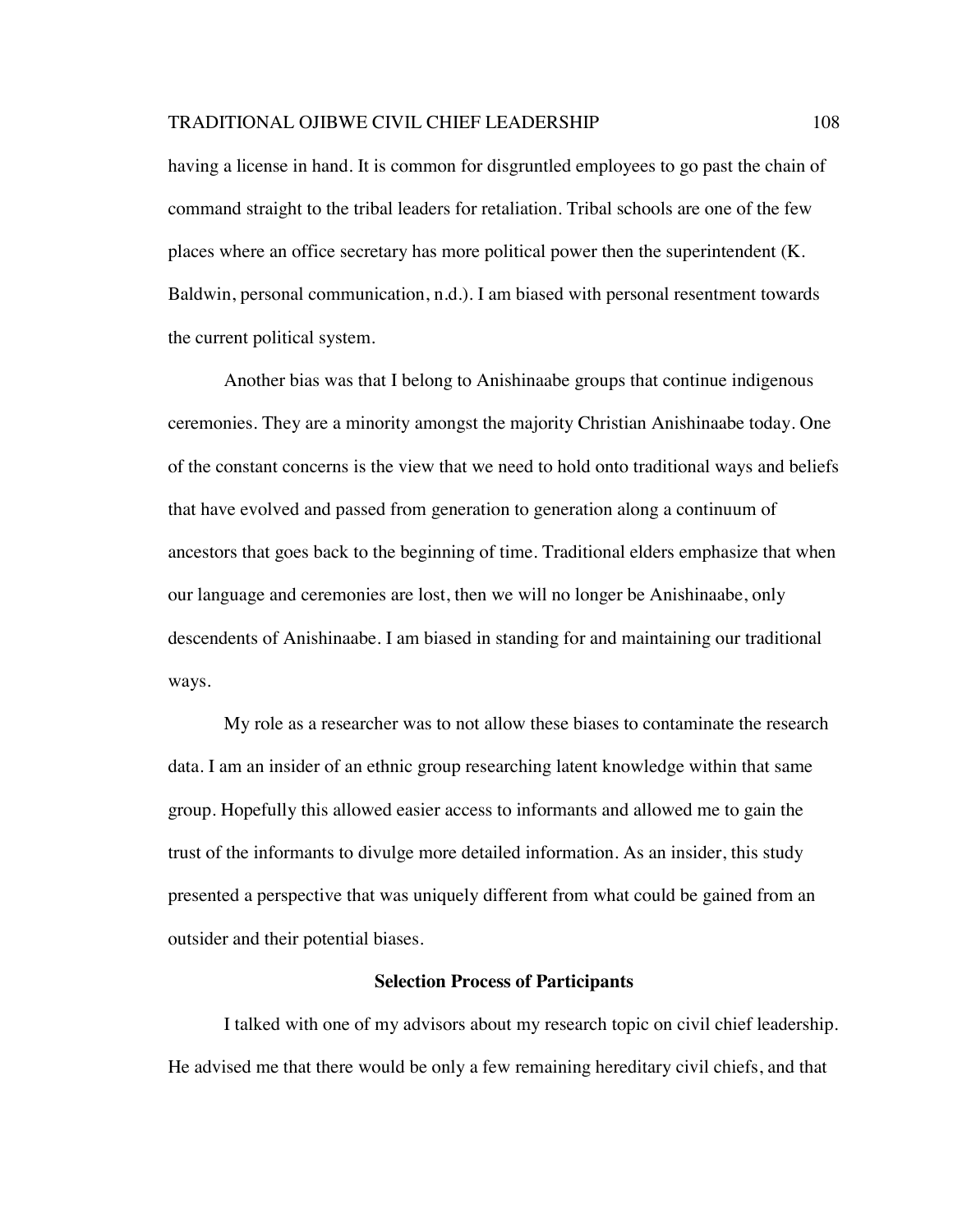their knowledge would be fragmental because of the long dormancy period of traditional civil systems. There was concern that some of the hereditary civil chiefs would not have had civil chief knowledge passed on to them during this dormant period. Another concern was the authenticity of some of the reported civil chiefs, in that they may propose to be hereditary civil chiefs without rightful claim. These were issues of quality and quantity. My advisor suggested I limit my interviews to five participants to keep the data manageable.

In my literature review, I was only able to find information on traditional Ojibwe civil chief leadership that pertained to the geographical locations west from Sault Ste. Marie into Wisconsin, Minnesota, and Western Ontario. I decided that I would keep my sample size in this geographical area. I called tribal offices in these areas to obtain a list of hereditary chiefs. I was only able to locate one hereditary chief still in office and that was at Buffalo Point, Ontario. I then decided I needed to go to the traditional elders to find who the chiefs were and where they were. To find these elders I went to the ceremonies and powwows where they congregate in Minnesota, Wisconsin, and western parts of Ontario. The areas of my travels were limited for ease of access and familiarity to the reservations: Red Lake, White Earth, Leech Lake, and Mille Lacs Lake in Minnesota; Round Lake, Wisconsin; and Northwestern Ontario Treaty 3 Reservation. I followed cultural protocol and offered elders tobacco, asking if they knew of any civil chiefs. Other selection criteria for consideration were fluency in the language and ceremonial and cultural knowledge in hopes of gaining indigenous perspective in responses. In Minnesota, they remembered some remaining civil chiefs. I visited a few of these civil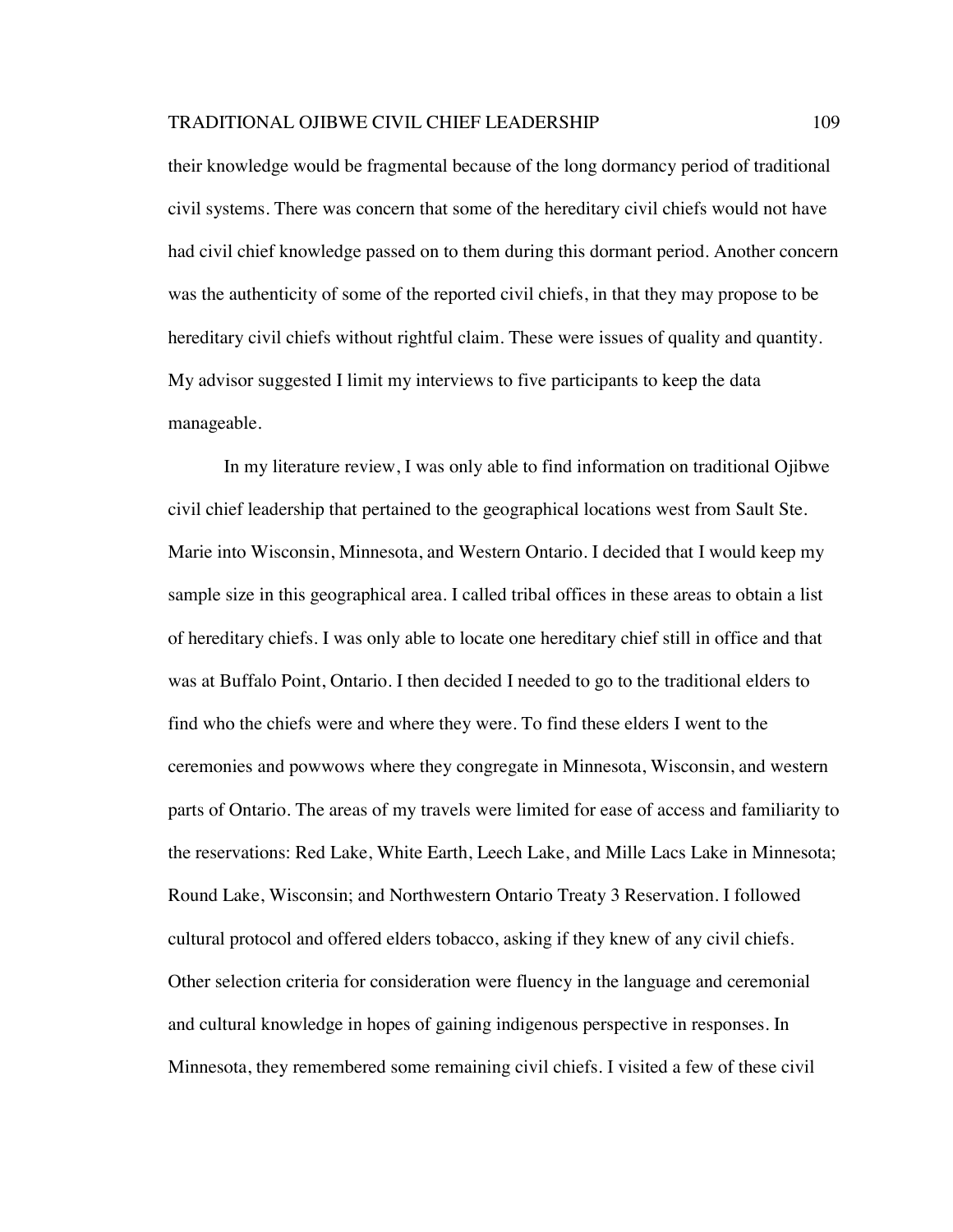chiefs and offered them tobacco to see if they would be willing to be interviewed, and asked if they knew of others. This snowball process from chief to chief was repeated with only a couple more names suggested. At each stage we discussed the quality of candidates to narrow my list to five.

## **Instruments**

In the book, *Qualitative Evaluation and Research Methods*, Patton and Patton (1990) explained that open-ended questions are used to elicit perspective and background knowledge from the respondent, and at the same time to safeguard against putting thoughts into the respondent's mind. The authors proposed three types of open-ended questions: "(1) the informal conversational interviews, (2) the general interview guide approach and (3) the standardized open-ended interview" (Patton & Patton, 1990, p. 280). The informal conversation interview uses extemporaneous questions and is used repeatedly across time to discover and mine topics. The general interview has a set of common issues for exploration. The standardized open-ended interview has a predetermined set of open-ended questions used for each respondent, and is used to "minimize variation" (Patton & Patton, 1990, p. 281).

I did not use the informal conversation interview because I was not observing an unknown system to discover problems and insight. I did not use the general interview because I did not have a set of issues to address. I chose to use the standardized openended interview because the context of the system had already been described in the literature review and I wanted to keep the data manageable. I conducted single interviews with participants and provided opportunities for feedback.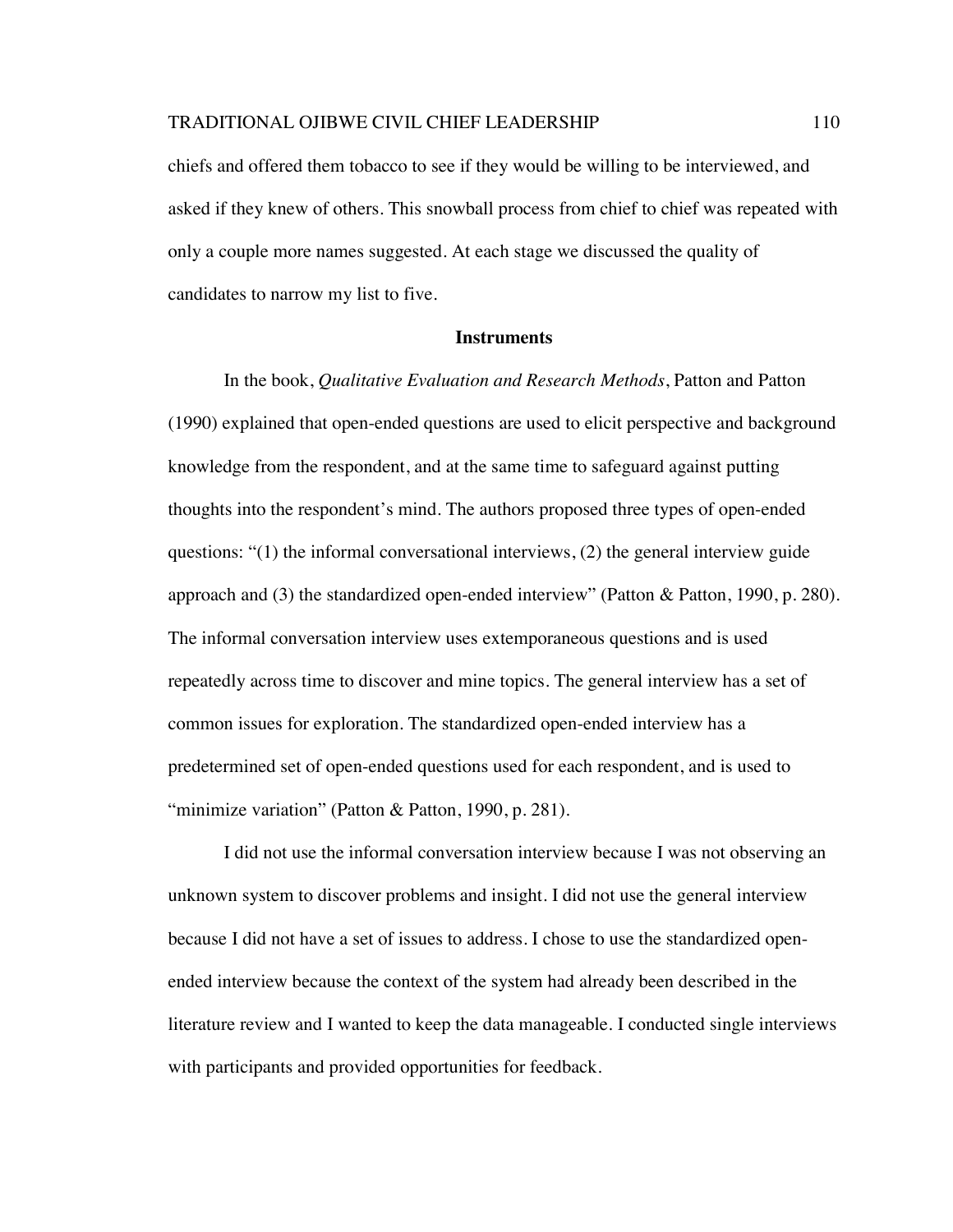I used Creswell's (1994) "grand tour question" (p. 78), and asked, "What is traditional Ojibwe civil chief leadership?" I wanted to get the informants' initial response to find main points and also to get a feel for the content, or terrain, of their overall systems description. The second question I asked was, "What does a traditional Ojibwe civil chief do?" in order to define the function of the civil chief in that system. The third and fourth questions were, respectively, "What must a chief know?" in order to find what knowledge is needed, and "What must civil chiefs have in their heart?" to find internal values. The head and heart are prevalent center points in Anishinaabe traditional teachings and ceremonies, and I wanted to look through Anishinaabe eyes, rather than approach from a Western perspective. The fifth question was, "How does a civil chief behave?" This question was intended to continue to probe for roles and responsibilities and to understand how civil chiefs interacted with their immediate external environment. The sixth question was, "How is the community supposed to behave towards the chief?" The intent of this question was to find out how the external environment affects or contributes to the civil chief. These questions were thought of as an approach to chieftainship as a systems process that is dynamic with multifarious tensions (internal and external), affecting the behavior and ability to function as a civil chief. The final closing question was, "Do you have anything else that you want to add?" This question was intended to solicit any responses that they may have thought of and wanted to contribute before closing the interview.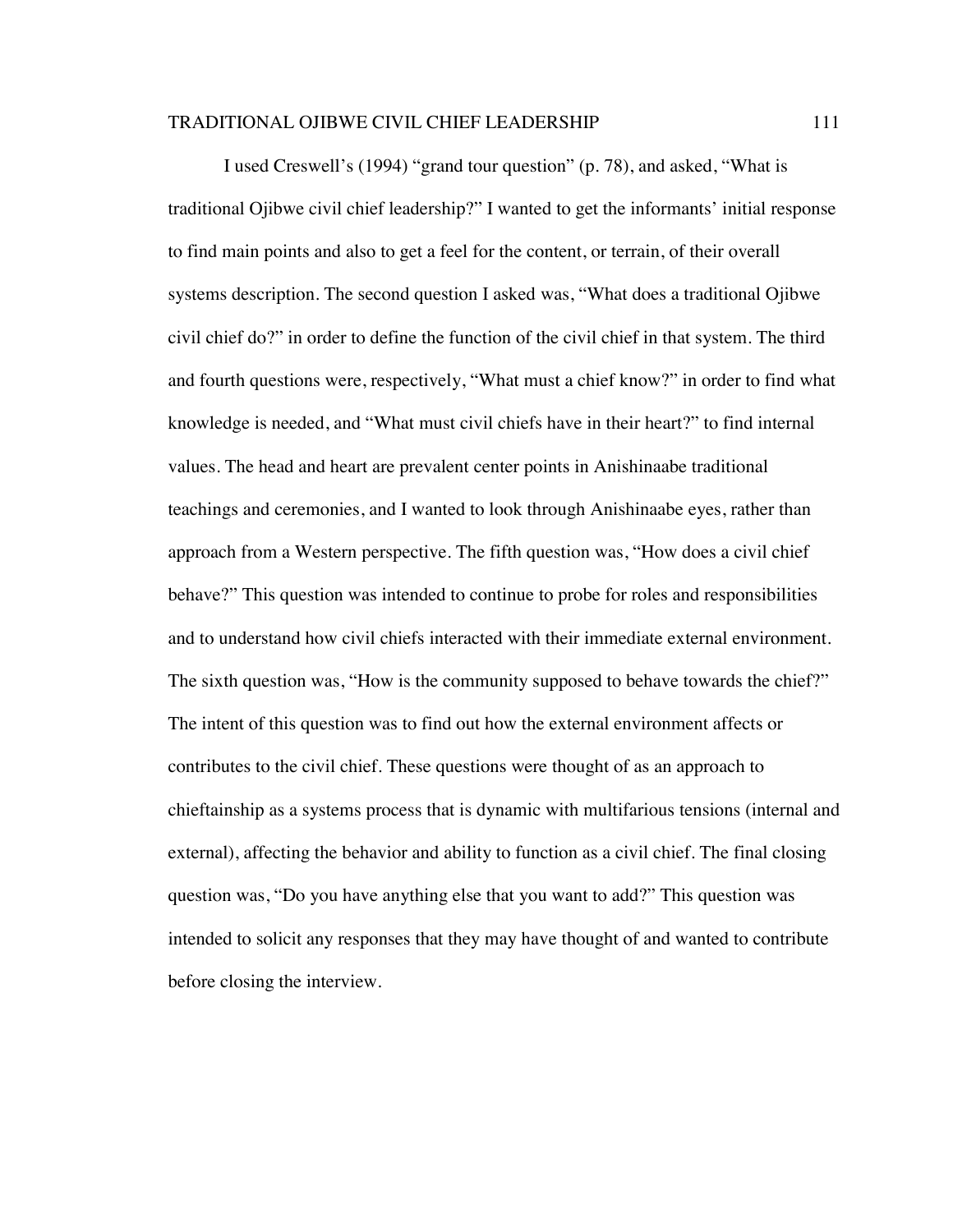### **Entrance Protocol**

The cultural protocol for gaining entrance to the informants (elders) is to offer tobacco and a gift to them and explain what is being requested of them. The elders can choose to accept the gifts and honor the request, or they can refuse or refer you to someone else. I offered tobacco to hereditary chiefs and told them about my study. I asked them if they would consider participating. Three said yes. One chief said he would be willing to sit down and talk about the subject but that I could not record in any fashion because it is cultural taboo to record. He explained that cultural information needed to be safeguarded against Western institutions such as universities, because this information would be used for profit. One chief, acknowledged by the community as the rightful heir to chieftainship, said he could not do the interview because he did not have knowledge on the subject.

I arranged by phone to schedule a meeting with each potential informant to give them tobacco and a small token gift to request an interview at a later date. If they accepted, I gave them a set of interview questions ahead of time to contemplate their thoughts. During the return date for the interview I again offered them tobacco to start the process and a larger set of gifts as honorarium.

#### **Recording Procedures**

The recording procedure included the interview sheet, recording equipment, entrance and exit statements, and procedural check list. The interview sheet was one page with the header, "Traditional Ojibwe Civil Chief Leadership." The sheet listed the interview questions with numeric bullets. My master interview sheet included potential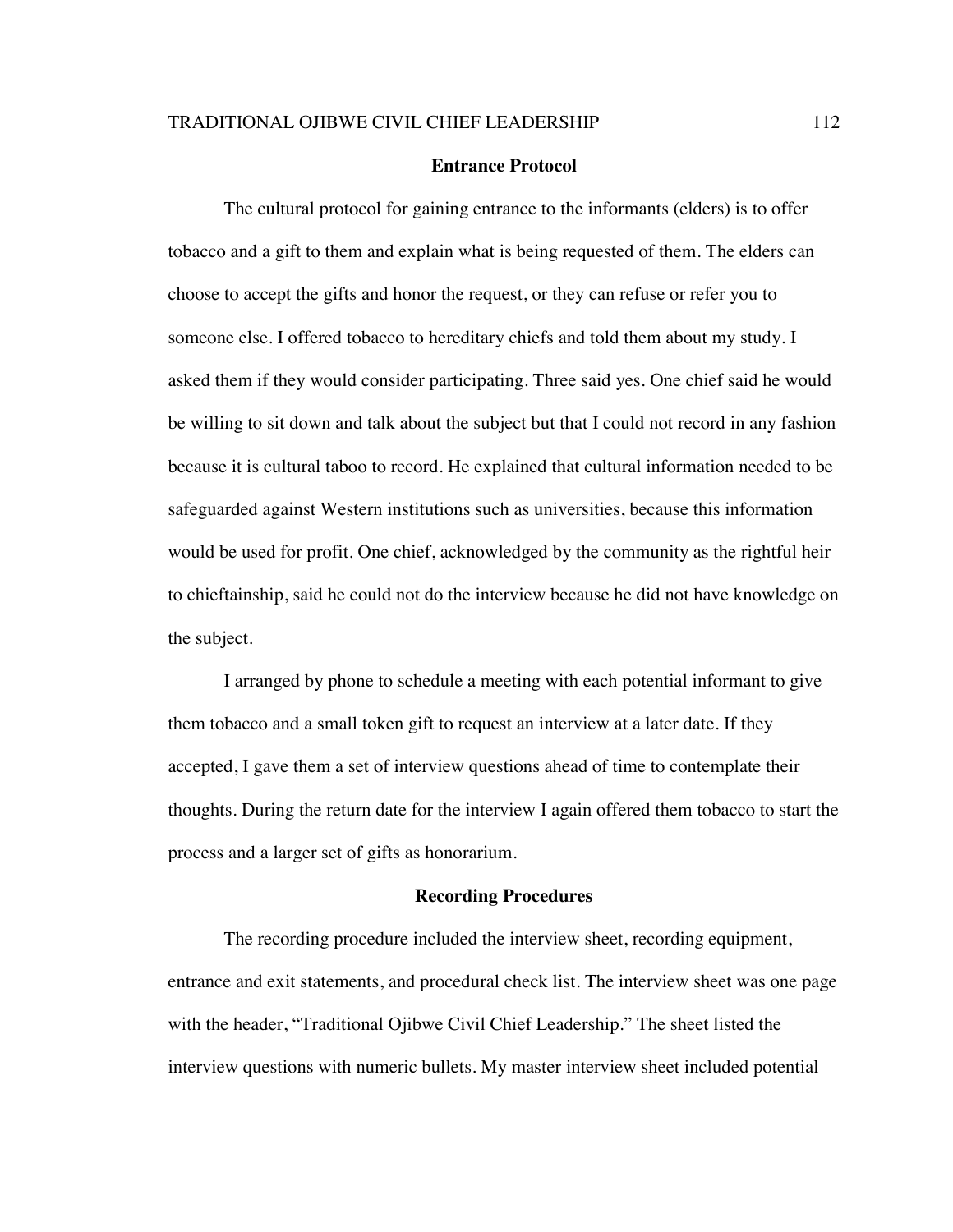probes for each question. My contact information was at the bottom of the sheet for future reference. The questions on the interview sheet were:

1. What is traditional Ojibwe civil chief leadership?

2. What does a civil chief do? What is their job or function?

3. What must a civil chief know? What kind of training of knowledge should they have?

4. What must a civil chief have in their heart? What kind of values should they have?

5. How do civil chiefs behave towards or interact with community members?

6. How is the community supposed to behave towards or interact with the civil chief?

7. Do you have anything else that you want to add?

The recording equipment was a digital voice recorder and an analog audio cassette recorder for backup. I brought backup batteries for the recorders and condenser microphone, and extra audio cassettes. I made sure I only recorded on one side of the audio cassette because some transcribers may still be using transcription equipment for audio cassettes and they prefer taping only to be on one side to find their spot easier. If it is recorded on both sides and they are using a meter, they may lose their spot if they put the wrong side of the cassette into their equipment, moving their meter marker.

When I met with the respondents I offered them tobacco and gifts. If needed, I asked if there was a quiet space for the interview. When we were situated, I checked the recording equipment to ensure everything was working properly and had the backup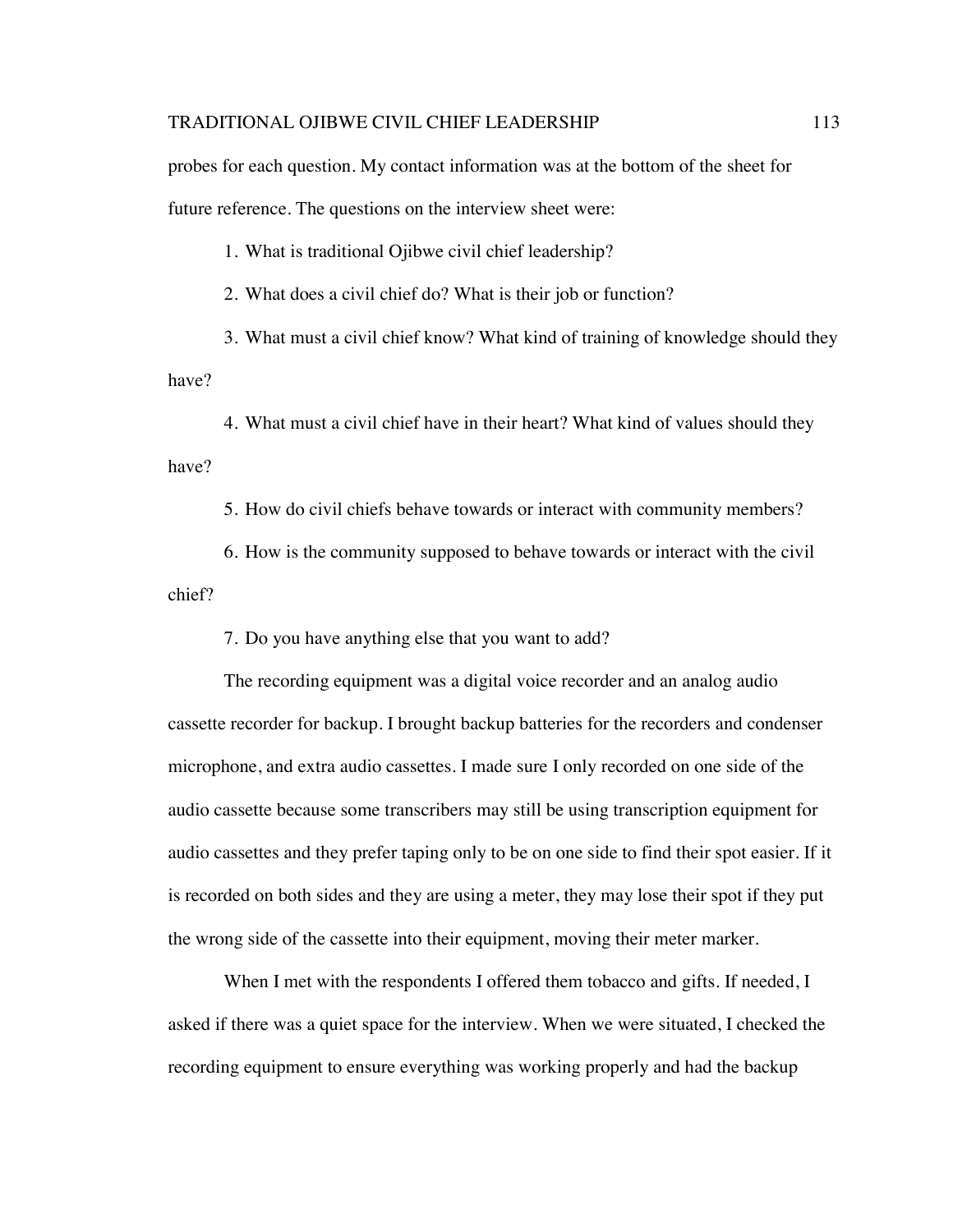utilities set out. The recorders were placed on rubber mats to reduce vibration noises, and the tape meters were reset. I used a notebook to take notes as a tertiary backup. I asked the informant if it was OK to use a lapel microphone. The respondent was given an interview sheet with the questions, and I kept a master interview sheet with potential probes added on. I used a procedural checklist to make sure I had my backup systems ready so as to not interrupt the flow of the interview and to make sure I had completely informed the respondent of the process.

At the beginning of the interview, I stated what the intent of the study was, being careful not to give leading statements that may qualify the responses of the informant. I informed them that their anonymity would be kept. I asked them to sign consent forms. I stated the respondent's name and date into the recorders. I then started the interview questions. At the end of the session, I explained the data analysis procedures to the informant, the verification process, and opportunities to add input later through phone, email, or written response.

Procedural check list:

- 1. Tobacco and gifts.
- 2. Consent form signatures.
- 3. Quiet recording place.

4. Put in new cassette on side A. Label with respondent's name and date. Place recorders on rubber mats and reset tape meter.

5. Equipment sound recording check for both digital and analog recording devices. Backup batteries for recorders and condenser microphone.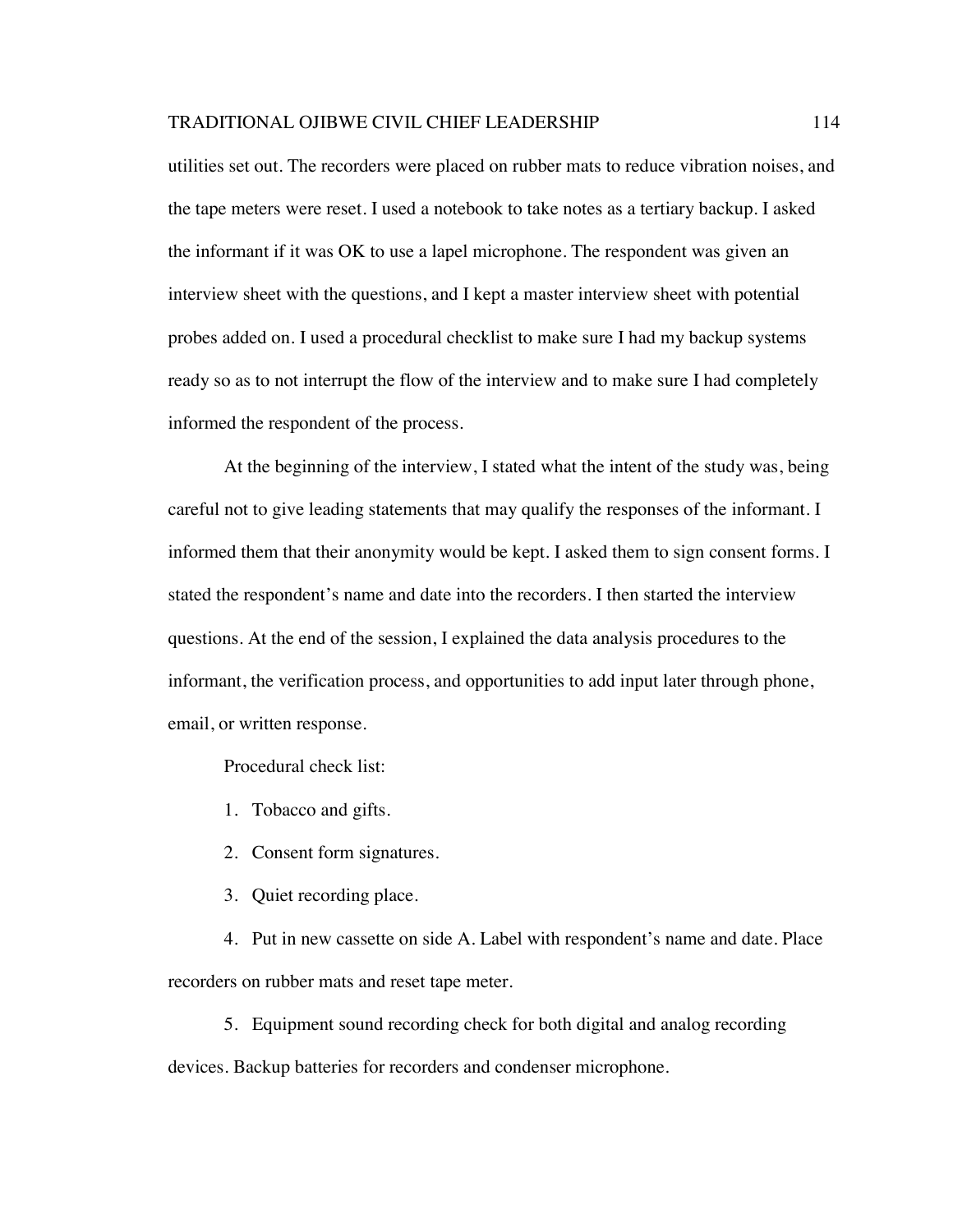6. Ask if OK to pin a lapel condenser microphone on respondent.

7. Notebook and two ink pens; check if pens are working.

8. Have interview question sheet for informant and a master interview sheet with probe questions for interviewer.

- 9. Give introductory statement.
- 10. State respondent's name and date into recorders.
- 11. Ask questions.
- 12. Give closing statements and explain verification feedback process.
- 13. The interview data will be given to a transcriber to put into digital text.

# **Data Analysis Procedures and Verification**

I used the data analysis spiral described by Creswell (1998) in his book,

*Qualitative Inquiry and Research Design: Choosing Among Five Traditions*.

The first part of the spiral analysis process was to get an overall feeling for the data. I read all of the transcripts through several times with various time breaks across a couple of days to digest the information. I then randomly picked transcripts and read through each, with the interview questions set aside, keeping notes on potential themes and insights. I wanted to note on meanings and underling topics rather than focus on the details of the data. The notes were tagged to identify which transcript they originated from. After I repeated this process for each of the transcripts, I gathered all of the notes and clustered them into evolving themes. I gave the themes names, using informants' words as much as possible to safeguard against bias. The themes were then given codes to codify the data.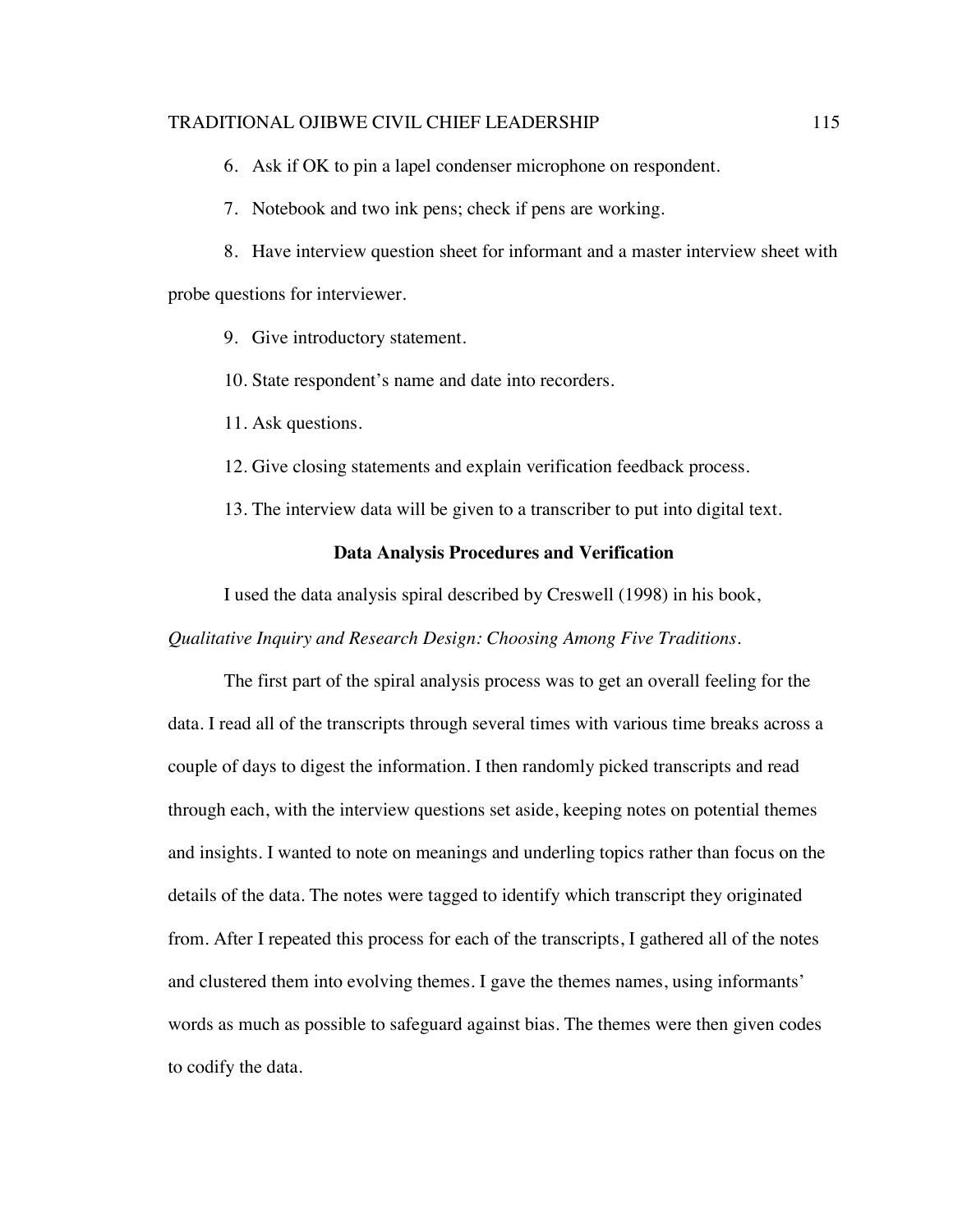After producing the first list of themes, I reviewed the transcripts, checked the data to see if they fit well with the codes, and identified any new themes that may be needed. When I was satisfied with my list of themes, I sent a copy of the individual transcripts and also findings on the evolving themes back to their authors for verification. I sent themes only to each original respondent. I did not want to bias their feedback with other informants' data. Responses could be phoned in, emailed, or mailed.

When the verification process was complete, I finalized the themes and gave them color codes. I went through the digital text codifying the data using the word processorcolored highlighter. Highlighted data were placed onto a spreadsheet for reorganization.

After all the data were organized, I presented the data findings where I would "describe in detail, develop themes or dimensions through some classification system, and provide an interpretation in light of their own views [researcher] or views of perspectives in the literature" (Creswell, 1998, p. 144).

This report draft was then sent to the informants to again verify the authenticity and accuracy of the findings, and provide feedback or additional comments.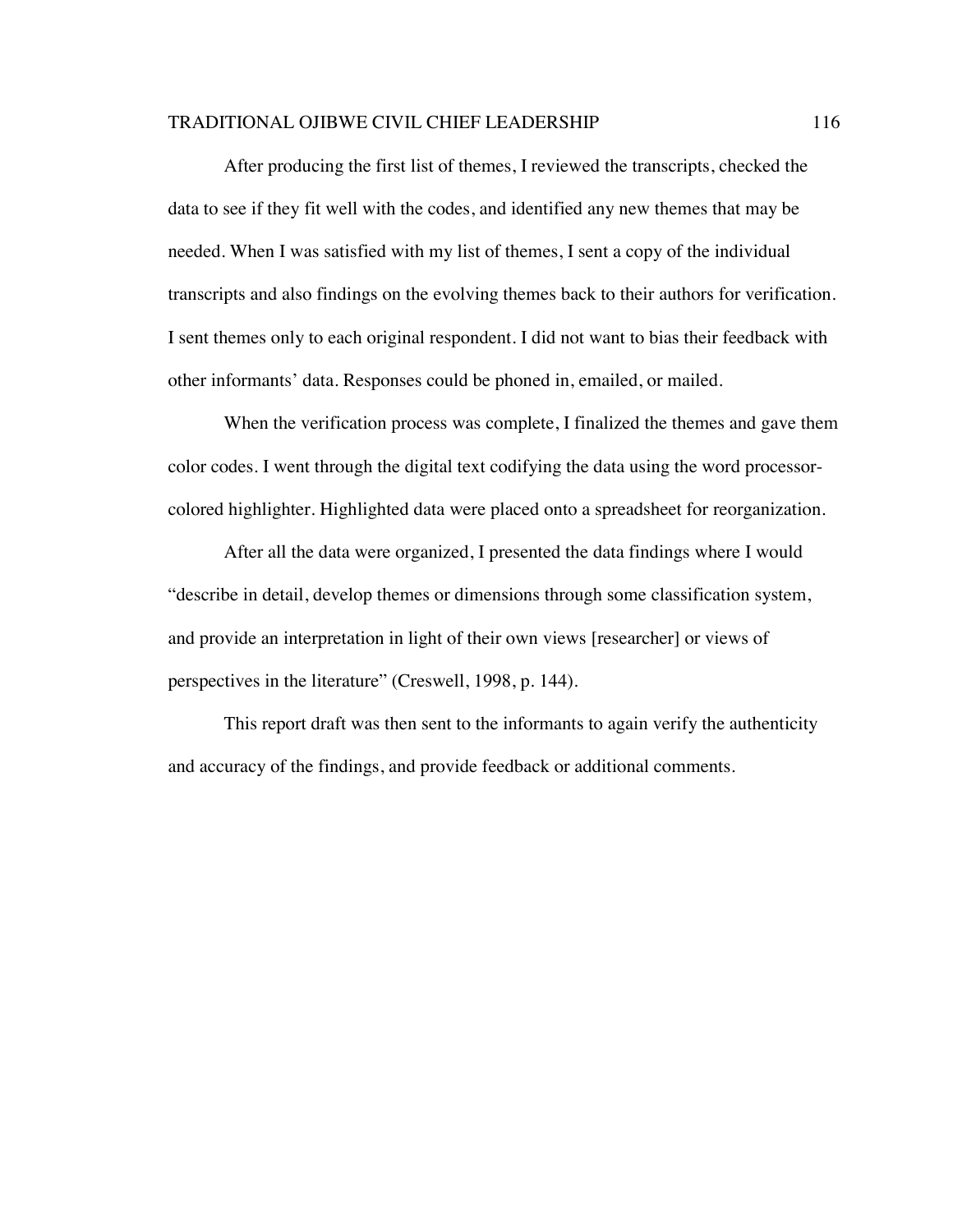# **CHAPTER IV. ANALYSIS OF DATA**

### **Introduction**

In this chapter on Analysis of Data, I will give a brief geographical background of the survey sample and introduce the respondents in order to build a conceptual framework and insight to their selection and dynamics of their responses. I will restate the research questions. I will explain the curriculum path of my report. I will report my findings. I will report any unexpected findings. Finally, I will summarize the findings.

All of the informants' names were changed in this report for purposes of anonymity. Because there was such an extreme limit of candidates and because of the descriptions given in this report, the informants might be easily identified. I discussed confidentiality with the informants and the possibility of them being identified before they signed the consent forms.

## **Geographical Background of Study Sample**

I briefly wanted to describe the sample area to provide a frame for the geographic response area. As stated in Chapter III of this dissertation, I was able to find only two informants in Canada: Henry, from Buffalo Point Reservation, and Philip, from Lac La Croix Reservation. Both were in the Treaty 3 area of Ontario located north of Minnesota. The other three informants were from Minnesota. George was from the Red Lake Reservation, and Edward and Charlie were from the Mille Lacs Reservation. Both informants from Canada were in executive positions as chief during the interviews. None of the United States chiefs held executive office. George, from Red Lake, served on a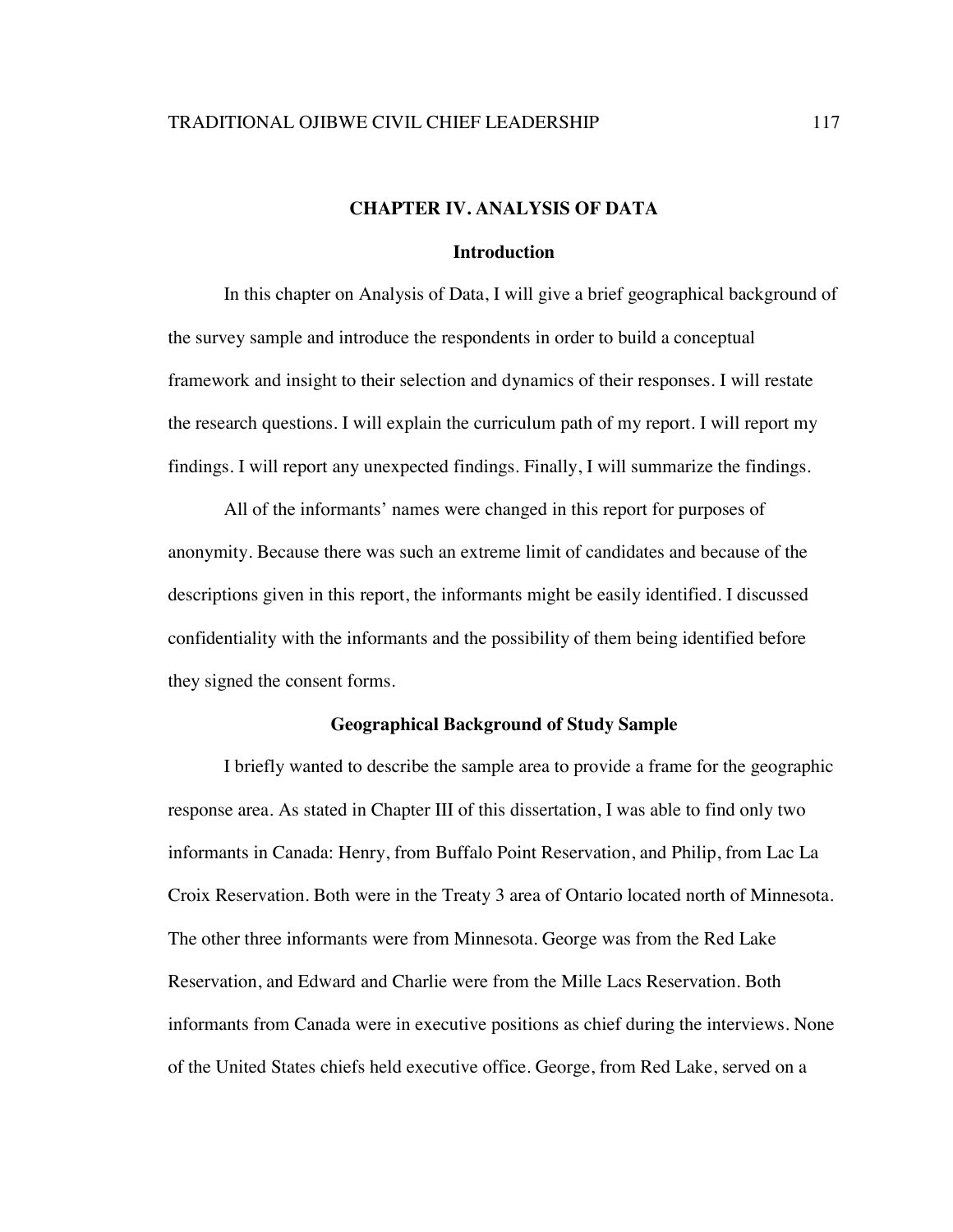district hereditary-chiefs board of advisors to the elected tribal council. Edward and Charles held no office or advisory roles in the elected tribal council, but were known throughout the reservation and respected as hereditary chiefs. Three of the five chiefs had college educations. The two oldest who were from the United States did not. Four of the five informants were fluent speakers of the language and steeped in traditional language and culture. All three of the hereditary chiefs in the United States, George, Charles, and Edward, were spiritual leaders also. They were ceremonial drum keepers and pipe carriers. Charles was an herbal medicine man as well.

### **Informant Backgrounds**

Henry was the last remaining hereditary Ojibwe chief in the United States and

Canada to reside over a reservation as chief executive officer.

I guess historically and traditionally it was always the oldest son that would inherit the leader. Well for me, I am the middle of seven children. I have three older brothers and sisters, and I have three younger brothers and sisters. My dad spent a great deal of time, I think he seen it at an early age for me, but I was the only one who showed any interest in being our leader. I always took a very active approach in what my dad was doing. I always paid attention to him, always followed in his footsteps. So I think at the end of the day it was an easy decision on his part as to who was going to be our next leader. (Henry, personal communication, n.d.)

Henry did not fit the informant selection criteria of speaking the Ojibwe language, and his responses did not indicate knowledge of traditional ceremonies or cultural knowledge. But because he was the only remaining hereditary seated chief as executive of the tribe, he was included. Henry was the youngest of the informants in his early 50s. His major was in business and marketing. His reservation was the smallest. Its economy was primarily resort and tourism and is financially self-sustaining. His responses were very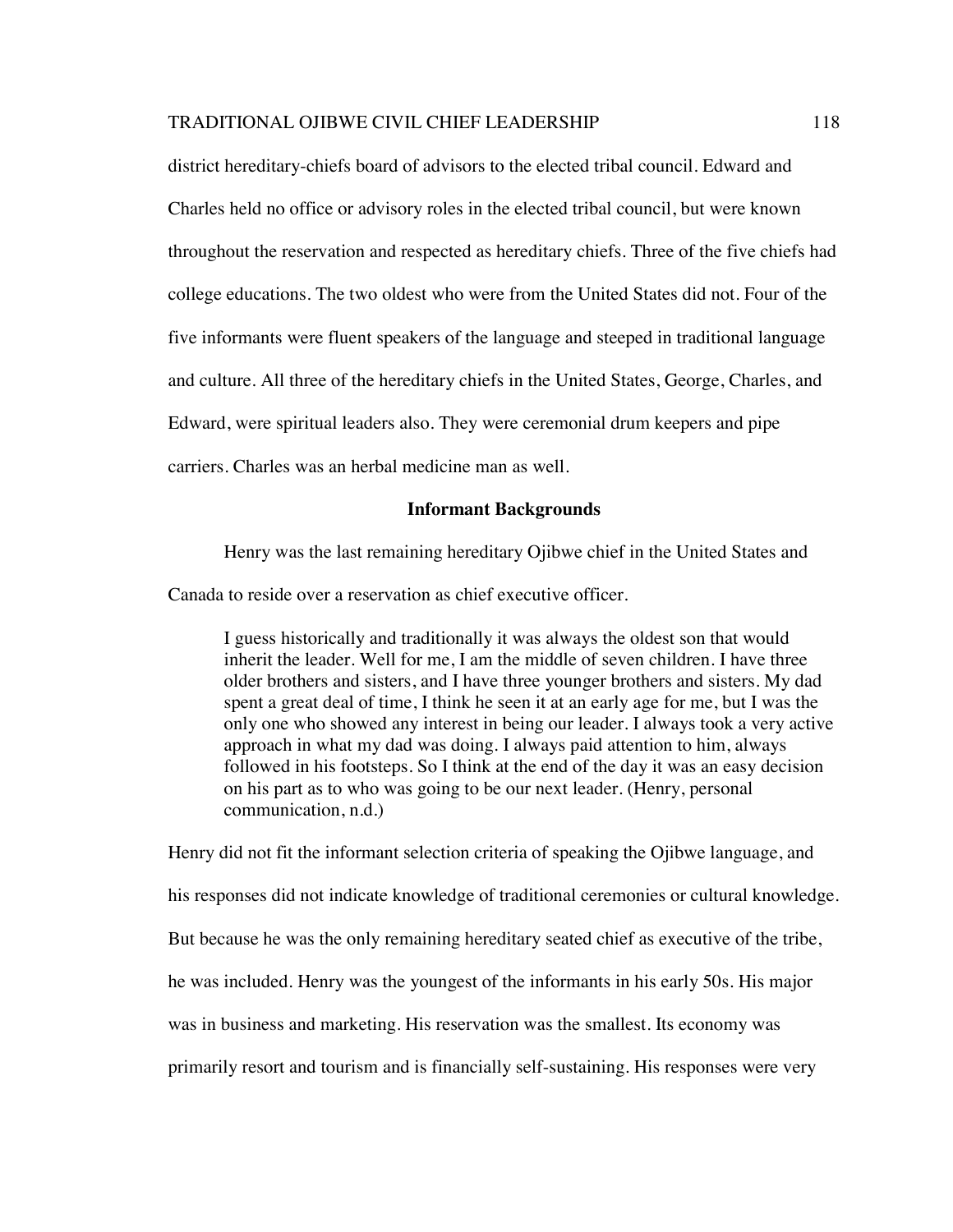business centric and Western yet supported hereditary chieftainship and independence from the federal government.

Philip was from the Lac La Croix Reservation in Treaty 3 area of Ontario. He was not a hereditary chief. He was an elected chief. He was highly recommended. His community was the epitome of traditions, language, and culture. They have been relatively secluded from Western society with only fly-in or portage access until dish television and the recently made new road.

Over the years, one of our biggest assets is our isolation. We are isolated from the mainstream of society and the mainstream of influences that were happening to our brothers and sisters in what is now known as the United States and Canada. So the system was in operations in terms of ceremonies, and to some extent our government as well. (Philip, personal communication, n.d.)

Philip was in his 60s. He was a certified counselor and therapist, with extensive work in human services. Unlike the United States chiefs who are relegated to honorary positions, he served as a local and national Grand Chief. He was a transformational leader who recently led a revolutionary change back to traditional government for the Treaty 3 Nation.

George was a hereditary chief from Ponemah, on the Red Lake Reservation. He was a member of a hereditary chief advisory board to the reservation's elected tribal council. He was chosen because Ponemah is the strongest district in language, culture, and ceremonies on his reservation, and perhaps in Minnesota. He was the eldest of the Red Lake chiefs. He spent his youth serving and learning from elders.

I didn't hardly play when I was a little boy. I worked for the elders instead. Where ever my job ended, that's where I slept, in the evening, they feed me. They feed me then they put me to bed. That was my pay. Then the next morning I had to move on to the next house. Drag the wood from the woods. Use a Swede saw. Get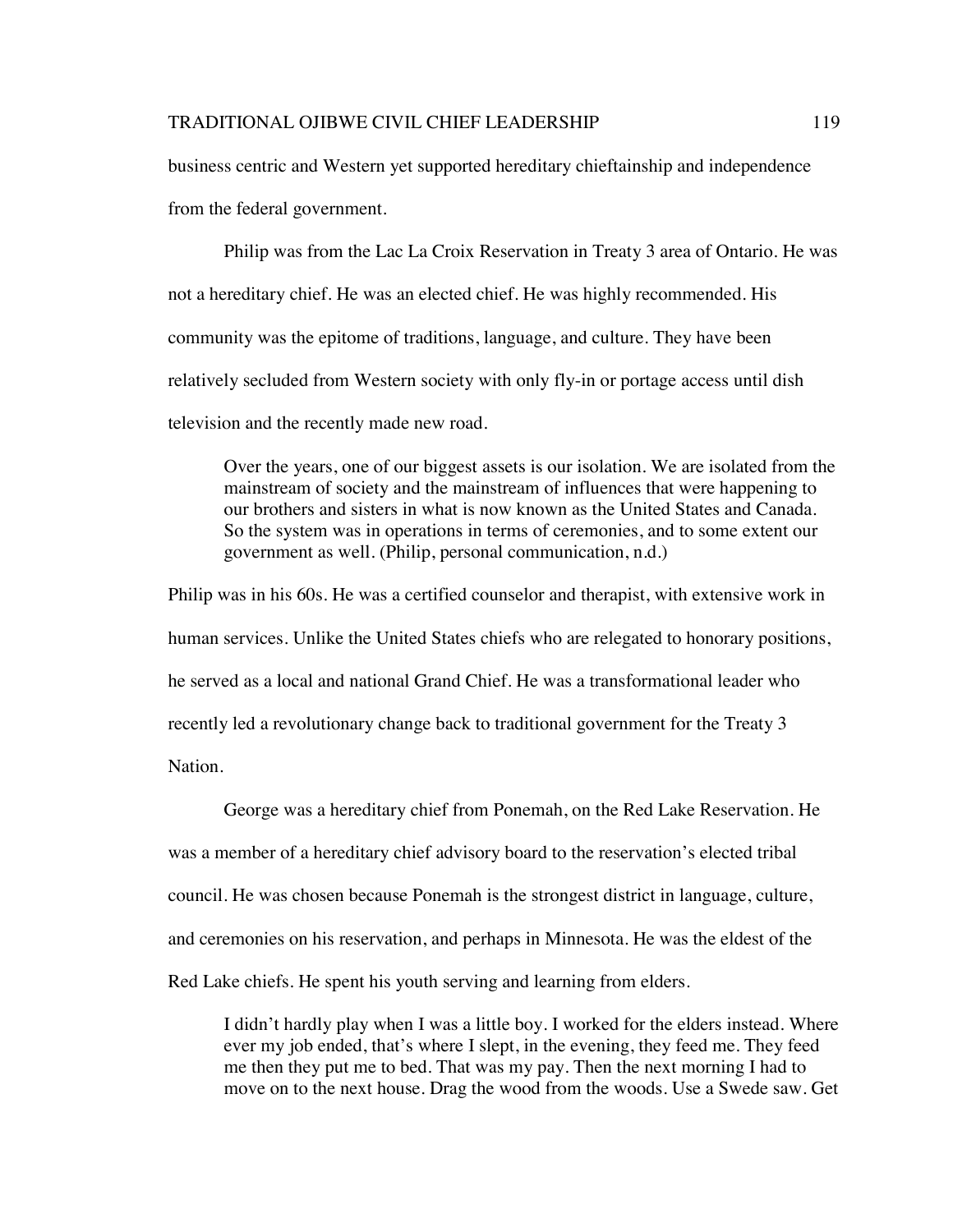wood for the elders, and stuff like that. My chums that grew up with me, they used to cry at the elders, because I wouldn't play with these guys. I was busy working for the elders. Now they're not around, they are all gone. They did not have any respect for the elders. I was the only one that had a lot of respect for the elders. All my buddies are gone. And I learned quite a bit from the elders, when I stayed at their house. I would mostly spend my time living with the elders, through my younger life. I worked, even this time of the year. I used to work in the woods, hauling wood, haul that sap there. Where they were going in that, stuff for making the sugar cakes and stuff like that. That was my pay in the evening, the sugar cake. I worked hard all day long working for the elders. That was hard. (George, personal communication, n.d.)

George was in his mid-70s. He was fluent in the Ojibwe language and steeped in traditional culture and ceremonies. He was a spiritual leader as well. He was a ceremonial drum keeper and pipe keeper. He gave spiritual guidance to people in and around the reservation, provided healing ceremonies, and traveled around helping in Minnesota and Canada. He helped community members by volunteering to make Spirit houses for gravesites, and stored extra firewood for community ceremonies and people out of heat. He helped out wherever he could.

Charles was a hereditary chief from the Mille Lacs Reservation in Minnesota. He was the oldest of all the informants being in his early 80s. He was a hereditary chief. He was second generation away from the last active in-office hereditary chief leader of the tribe. Charles held no political office or advisory role to the elected tribal council. He was well known as the hereditary chief of Mille Lacs Reservation. He was a spiritual leader and was commonly referred to for cultural knowledge by other elders. He was very active and was a leader in the ceremonial drum society. He was a ceremonial drum keeper, pipe carrier, and an herbal medicine man. Charles did not obtain a college degree.

I took my guidance from a medicine man. They had knowledge and stuff. This medicine man told me what I been telling you. That's how I know these things. If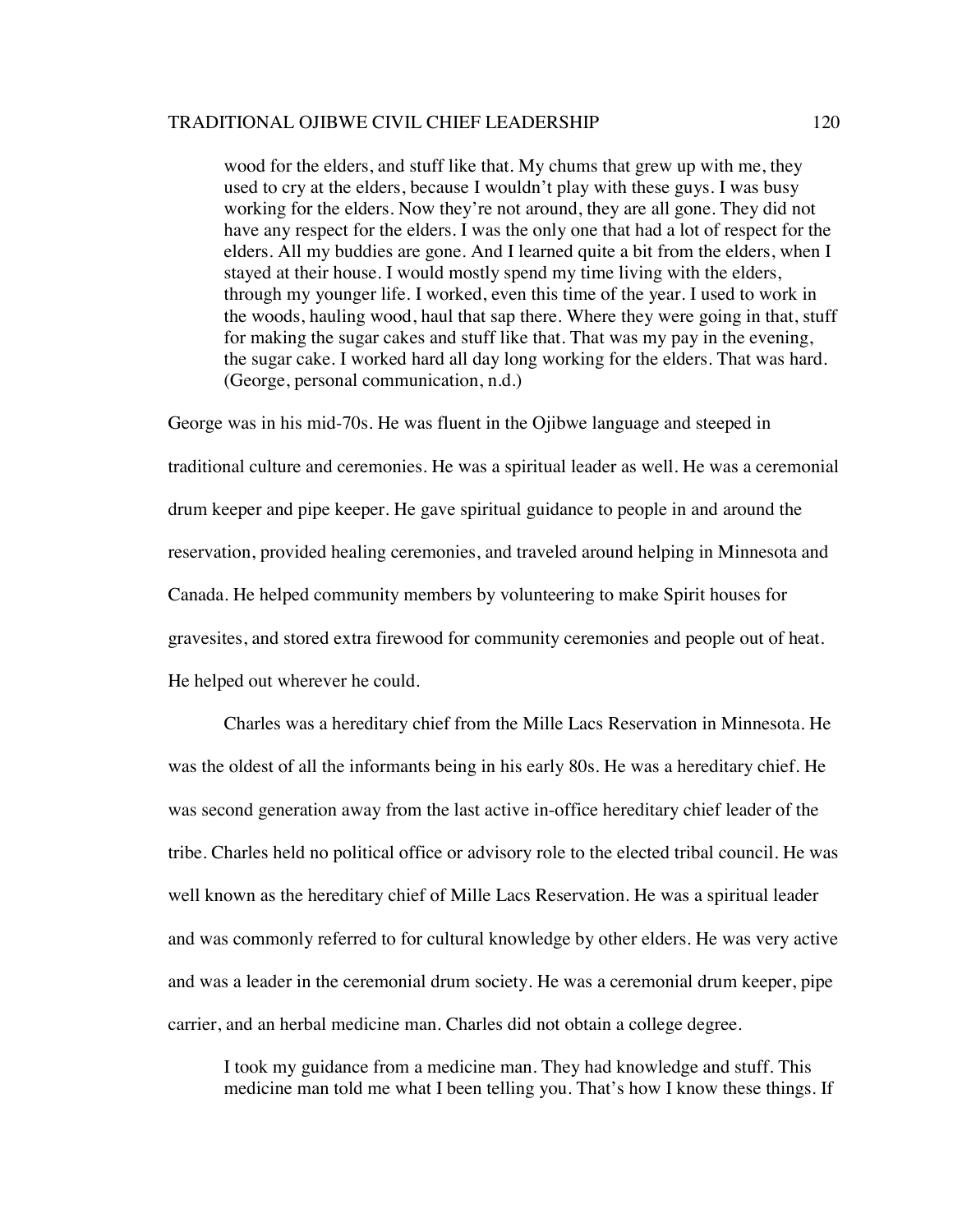you are in doubt, talk to the elders, listen to the elders. Listen, listen, listen, because that is what that old man told me. You listen. You listen. I was very young, 10, 12, 13 years old when the elders would tell me. I got my knowledge from my grandfather. He was a spiritual leader. Like Sam Mitchell, we used to go to Wisconsin at Round Lake, to go to drum ceremony, I would pick him up at his house. He would start telling me everything that I am telling you. He would talk to me all the way and I would listen. As I got older and start carrying that drum, he would tell me all these things that I am telling you. (Charles, personal communication, n.d.)

Edward was a hereditary chief from the Mille Lacs Reservation as well. He held no government office. He spoke his Ojibwe language and was steeped in his traditional ceremonies and culture. Mille Lacs, like Ponemah in Red Lake, is one of the last few strongholds of language and culture in Minnesota. Edward was a ceremonial drum keeper and an active participant in the ceremonial drum society. He was an Ogichidaa having served in the Vietnam War and was frequently used as Ogichidaa in many of the ceremonies in Minnesota and Wisconsin. He attended St. Cloud State University for his chemical dependency counseling degree. He worked many years in the chemical dependency field. He was well respected and was held in high regards by the community. Edward was in his 60s.

#### **Research Questions and Report Path**

The problem was that little is known about what traditional Ojibwe civil chief leadership. The interview questions reported on:

- 1. What is traditional Ojibwe civil chief leadership?
- 2. What does the chief do? What is their job or function?
- 3. What must they know? What kind of training should they have?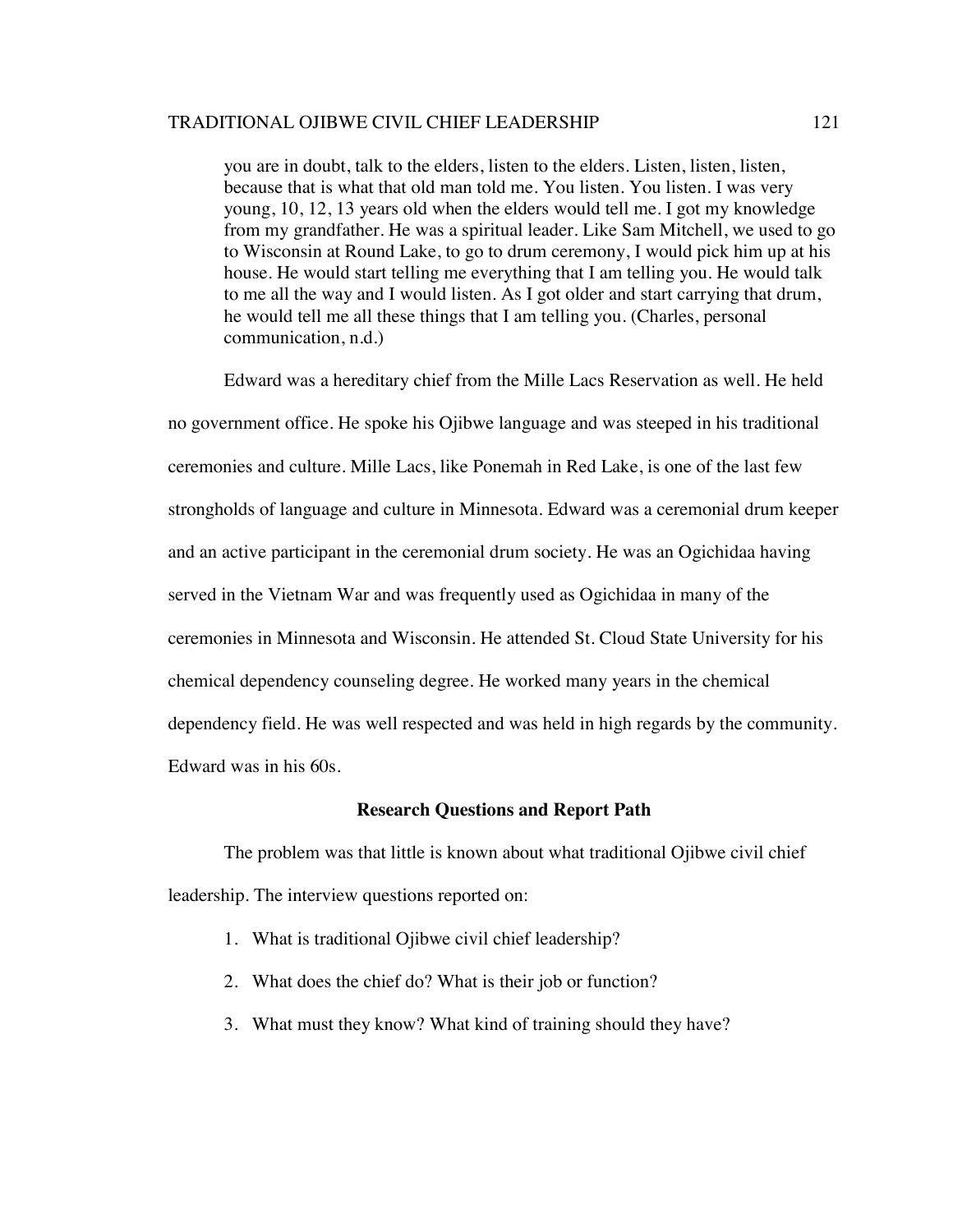- 4. What are chiefs supposed to feel in their heart? What kind of values should they have?
- 5. How do chiefs behave toward or interact with the community members?
- 6. How are the community members supposed to behave toward or interact with the chief?

In analyzing the data, I used the *data analysis spiral* as described in Chapter III on Methodology (Creswell, 1998). Themes emerged. Some responses were multifaceted and transcended out into other questions. In retrospect, some of the questions did not have separate boundaries as first thought. For example, "What is traditional Ojibwe civil chief leadership?" also encompasses what chiefs do. Also, "What are chiefs supposed to feel in their heart?" is related to how they act towards members. The responses and themes were dynamic and fluid. To keep some linearity, I reported in terms of the question order. Responses to some questions centered more on other specific questions and were moved around until they settled into their emergent themes.

### **Data Report**

# **What is Traditional Ojibwe Civil Chief Leadership?**

Most of the responses to this question were moved to the other questions where they centered more. Themes on traditional government structures and processes were saved for this section such as (a) chiefs, (b) clans in council, (c) Western Constitution, and (d) Anishinaabe Constitution.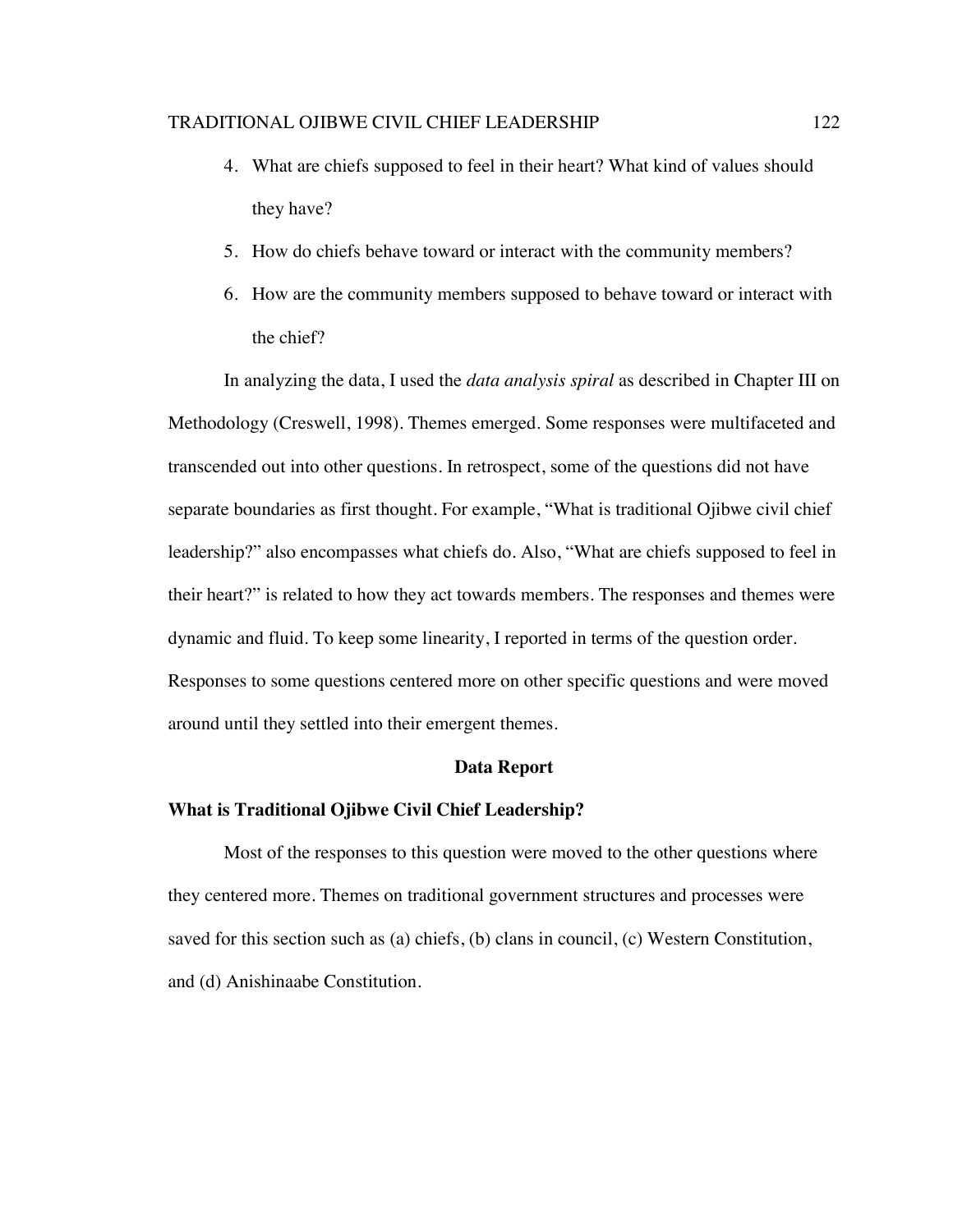**Chiefs.** Two types of traditional civil chiefs were found in this report: the first is the hereditary chief and the other is the selected chief. A third type of chief reported, the elected chief, is not considered a traditional chief.

When I first became the leader of this community, the elders of this community called me in. One of the first things they told me, they had a drum there, we were rich with elders at that time, is that you are not the chief and don't ever call yourself the chief. The chiefs are in the hills. The chiefs are in this community. The chiefs are in this river, in this lake, in the trees. Everything that you see around you is where the chiefs are. And if you govern yourself accordingly, you have to go and put tobacco to these places around this community, offerings every spring and every fall. That's your duty. You are giving your offerings to the real chiefs that live amongst us. Failure to do that you will be guilty or negligent of your sacred duty as part of this government and our way of life. And every spring you must do this, you must have a feast, you must be part of all these ceremonies to make sure that everything, all the ceremonies, ceremonies for the blueberries, ceremonies for the wild rice, ceremonies for everything before they are even born into in the spring, so the Spirits of those blueberries and the rice and so on and so forth that provided us with food, they would have a good crop, as well as there would be no illness in our people. So all of that is part of traditional Anishinaabe governance. (Philip, personal communication, n.d.)

There was a chief in every community. There was the local community chief and in Canada they had a Grand Chief of their Nations. Philip was a Grand Chief of the Treaty 3 Nation. "So, if you have 55,000 square miles, it was split in four areas there. It was the communities, and you had the tribal chiefs that would represent this group. Then you had your Grand Chief" (Philip, personal communication, n.d.). George noted that they sometimes had oskaabewisag (aides) if they had difficulties getting around or needed someone to help them out. Edward mentioned there even being a rice chief who oversaw the rice beds in the community.

The hereditary chief was an office passed down from generation to generation, usually to the oldest son of the chief or the best qualified of the in the male lines. Henry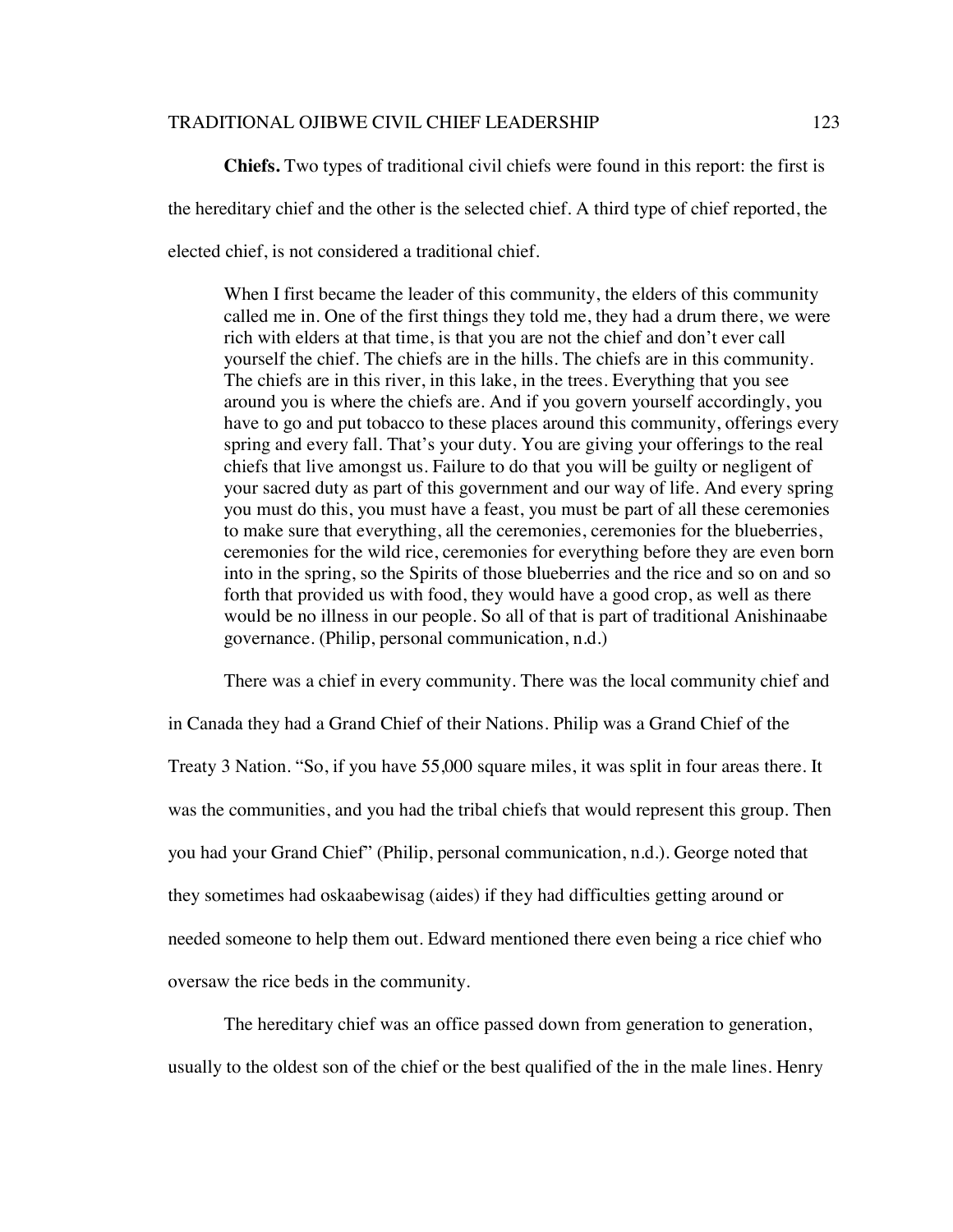was the last remaining hereditary chief in office. The father can announce his successor.

Often he would watch to see who was best suited for the responsibility.

I guess historically and traditionally it was always the oldest son that would inherit the leader. Well for me, I am the middle of seven children. I have three older brothers and sisters, and I have three younger brothers and sisters. My dad spent a great deal of time, I think he seen it at an early age for me, but I was the only one who showed any interest in being our leader. I always took a very active approach in what my dad was doing. I always paid attention to him, always followed in his footsteps. So I think at the end of the day it was an easy decision on his part as to who was going to be our next leader. (Henry, personal communication, n.d.)

Sometimes the selection went over to an uncle's side of the family. "And my dad was supposed to get it, he died early. And then Percy got the chief. Then he recommended me to take over the chief business" (George, personal communication, n.d.). You had to be careful in your selection.

Henry said that in today's society he thought perhaps women might be considered for a hereditary position. He said looking at his daughters, some of them would be qualified to lead. He explained that long ago the male physique was needed for protection and providing as warriors and hunters and that was the realm of the community chiefs. Now today we are not at risk of attack by our neighboring tribes and we do not need to be physically strong to provide for our families in today's economy.

Philip explained that there was more to the passing of hereditary chieftainship down family lines. As in the literature review, selection of the chief could be based on other leadership factors.

That hereditary system where you inherit the chief does not mean that you keep that. And it runs deeper than that. You run into the spirituality of the certain gifts that people receive. Say which clan you are from. What is the duty of that clan? What is their role in government? There are many measures that are there to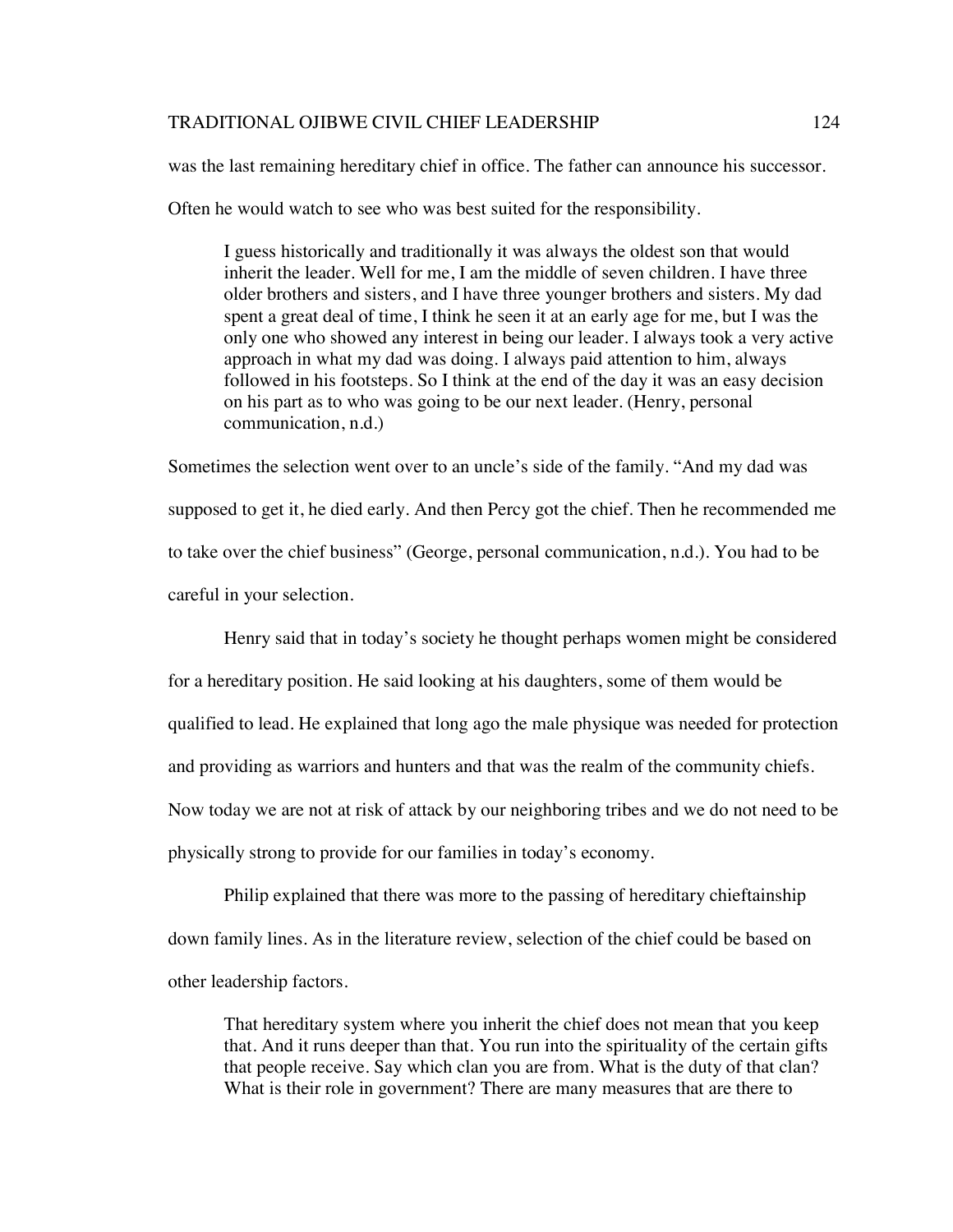determine whether you go on or whether the people call for a reselection [impeachment]. (Philip, personal communication, n.d.)

All informants said that selection was based on earned respect as opposed to

popular elections. Respect was earned at the ground level in the communities.

I did not want to become a chief. I had no intentions of being a chief. I believed that building, at the time, healing the person, was essential. And I was pretty comfortably doing that. But because I was on the ground all the time, I was at the bedside of people that were dying of cancer. I was in rooms all hours of the night working with people that have been affected by many forms of abuses. I had one of the biggest, hardest abuses that ever took place amongst each other, and that was sexual abuse. And that became very challenging. So there is two parts that I looked at. There's the social dysfunction, and go meet with it head on. But I am trying to understand where it is coming from. Not only where it is coming from, but how do you deal with it, once you find it? But because I was at the bedside, I was on the ground, I was assisting people on a regular basis, they decided I take on the role of a leader. (Philip, personal communication, n.d.)

Selection was not an election. As Philip explained, when there was a need for the

reselection of a chief, the community would meet in the round house. Tobacco would be given to candidates that community members respected and wanted as chiefs. All of the selected candidates would move to center of the round house and the members would stand behind the ones they support. Candidates were not allowed to turn around and look back at who was supporting them or not. By process of elimination they would get down to the final two candidates. Whoever received the majority would have to face the membership for consensus or acclimation. You were judged by what you had done. "I got in as a Grand Chief. Just like that in twenty minutes it is over with. There is no campaigning and in twenty minutes it is done. It's that fast. And then I started" (Philip, personal communication, n.d.).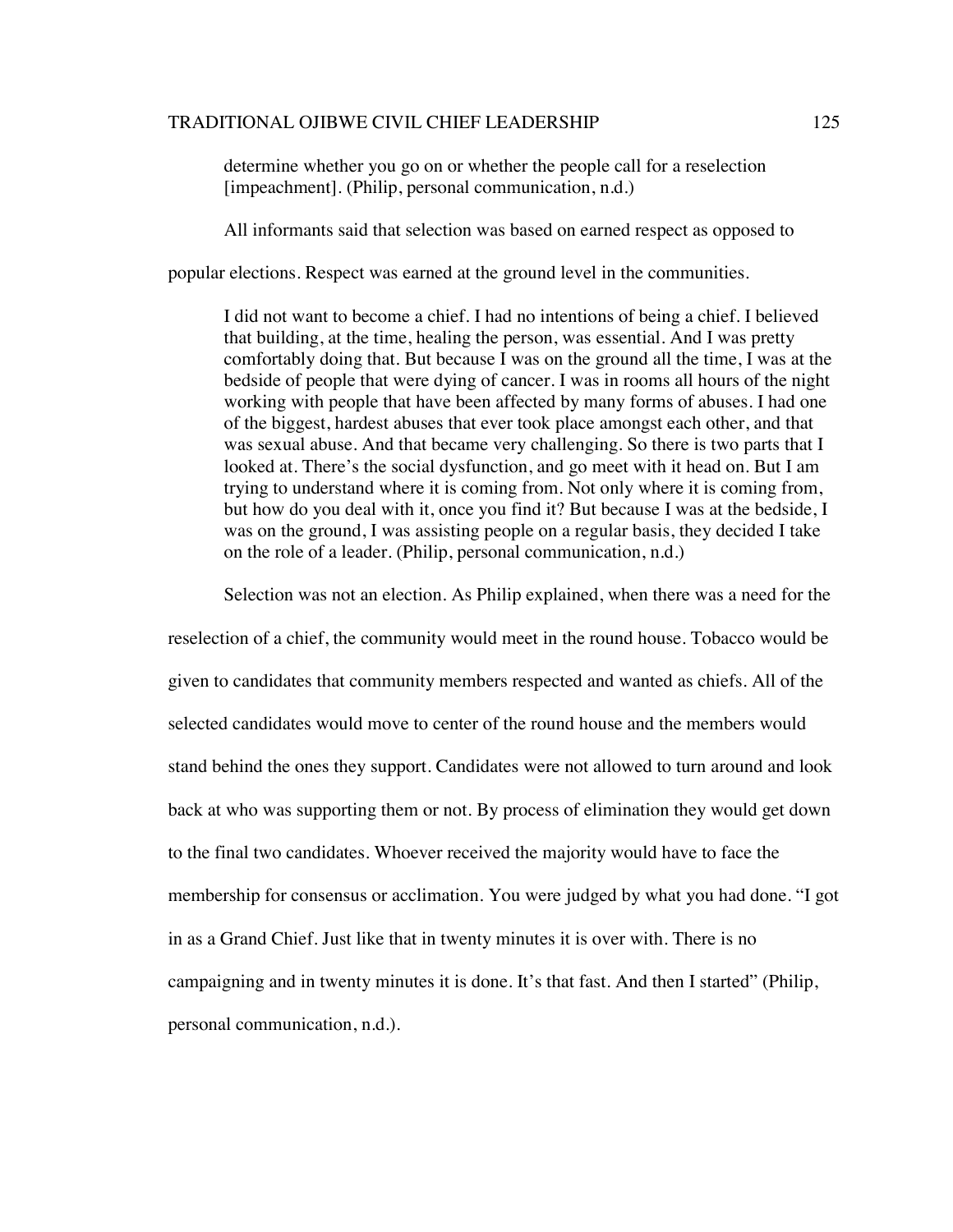As Grand Chief, Philip challenged and convinced the current chiefs to all resign from office because they were selected through the laws of the federal Indian Act of Canada. He had them all go back to their reservations and come through the traditional process (previously described) back from the ground level. Philip was key in leading a revolutionary movement to change tribal government systems back to traditional systems.

When asked about impeachment, the hereditary chiefs said they had never heard of it. Charlie explained that if there were differences with members, the chief had to go with what the people wanted. Henry believed that if that was what the people wanted, then yes, they should have the right to remove a hereditary chief. In the selection process described by Philip, the membership called for a reselection and there were no terms of office such as four-year terms. When the membership felt they needed a new chief, they called everyone together and reselected.

I asked if chiefs had special spiritual powers that came with the position. George said some chiefs have spiritual gifts but not all. Edward talked about one of the old chiefs of the Mille Lacs Reservation:

I remember my mother and them talking about Chief Zhaabashkang. There was this one real bad thunderstorm, a lot of thunder a lot of lightening. And he told his wife he said to get under the covers and whatever you do don't look up, and don't come out of there. And she could hear the thunder was just booming, and lightening, and things going on. Then she thought she heard some people talking out there and she knew she was the only one there. But when she peeked through her blankets, she saw that he was talking to some people and she assumed they were manidoog [Spirits]. That's what my mom said that some manidoog must have come and visited him.

But that to me is what leadership was. He was not only a good leader but he was a medicine man, spiritual leader or advisor whatever. (Edward, personal communication, n.d.)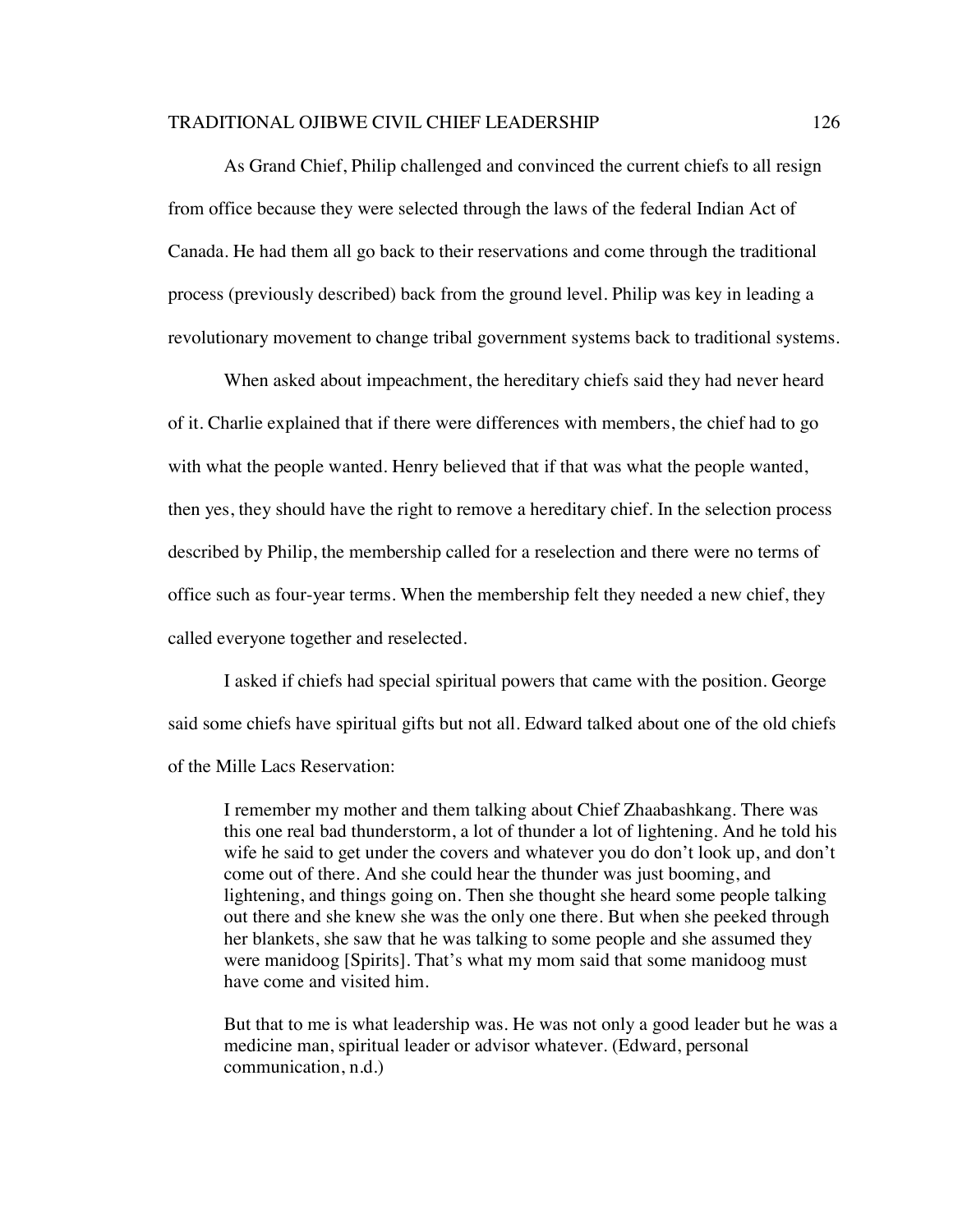George grew up helping elders all the time. He remembered as a kid helping an elder. He didn't know that he was the chief. He was also a *Naandawi'iwed [medicine man]*. That chief told George, "Some of these days you are going to start helping the people like I do. You gotta help the people" (George, personal communication, n.d.). George went on to say because he always helped elders throughout his youth, the Spirits gifted him with visions and sacred items such as healing drums, pipe, and other things.

You know I was glad I helped the elders. Now I had started having visions and stuff like that in my younger days. And I was glad I was chosen to be one of the pipe carriers and drum keeper, pipe carrier. I have seen the stuff what I have now when I was a little boy. But it took me thirty-five years to get all the stuff. I had to earn everything, work hard. I didn't hardly play when I was a little boy. I worked for the elders instead. Wherever my job ended, that's where I slept, in the evening, they feed me. That was my pay. (George, personal communication, n.d.)

Edward and Charles were also ceremonial drum keepers. They were both chosen

by the community to be drum keepers. Edward was herbal medicine man.

Henry described a ceremony for officially passing the hereditary chieftainship to the next successor. There was a community assembly as well as visiting dignitaries. The traditional drum was brought in and the pipe was smoked. There were a variety of songs sung on the drum as well as leadership songs and chief songs. The chief headdress was ceremoniously passed to him and speeches were made by dignitaries and the new chief.

**Clans in council.** If the community needed to get together to plan or work something out, a council meeting was called. Council meetings were held in the ceremonial round houses along with the ceremonial drums and pipes. The pipes were smoked and offered to the Creator, Spirits, and ancestors, imploring their help and so everything went smoothly and correctly. Community families sat with their fellow clan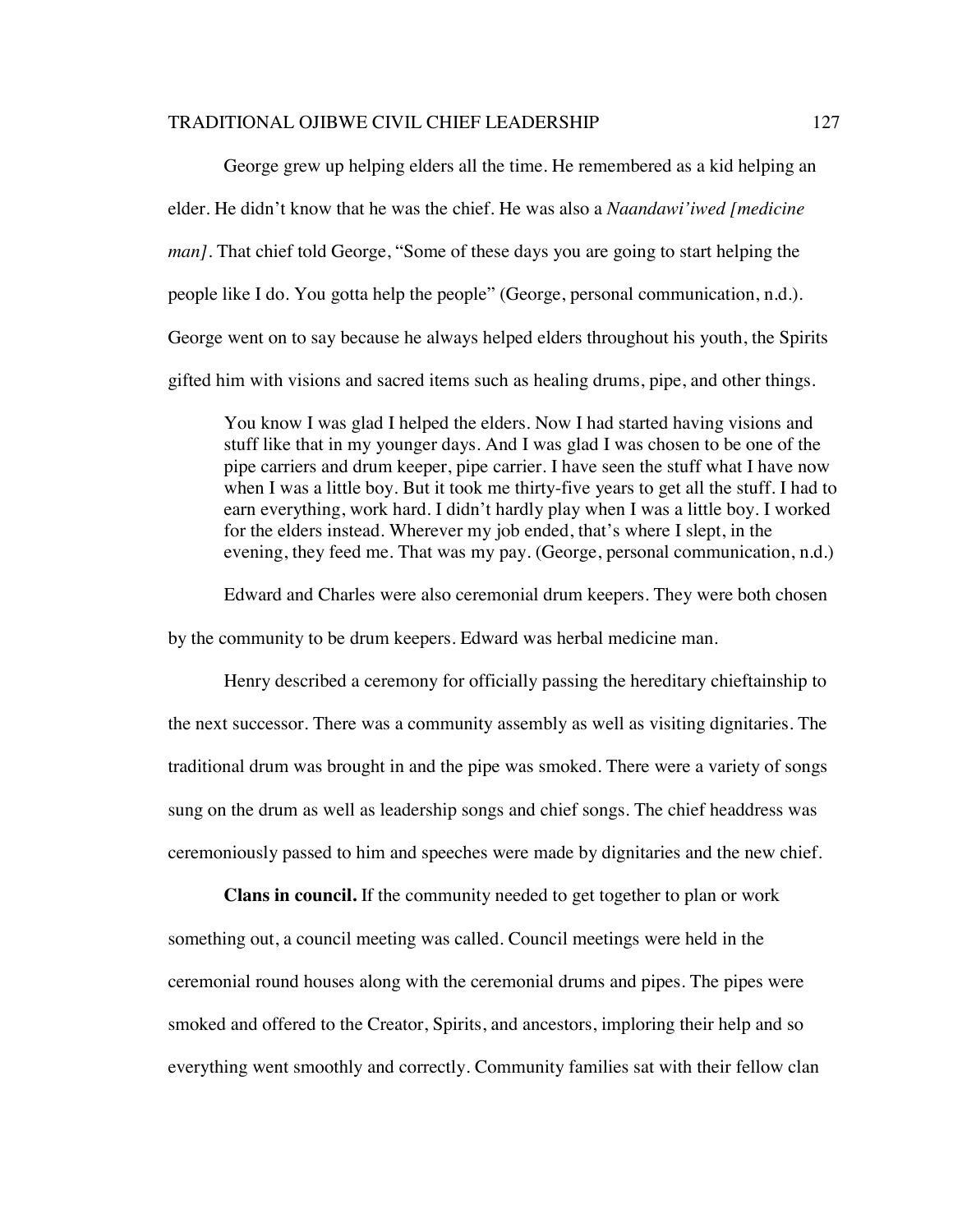members in council. Clans were in charge of the safety and well-being of the community. Clans gave reports in council on what had been going on in the community and updates on clan activities and responsibilities. The clans had spokespersons. Everyone had the right to speak. Clans were responsible for the behaviors of their members during meetings such as keeping order or being respectful. Issues of the community or Nation were discussed and voted on at council. Members voted with their feet by standing in favor or not standing in dissent. This was true at local and national assemblies. Large contingencies from various communities could and did attend national councils with their chiefs. They did not sit together at national council, but again had to go sit with their fellow clan members. Clans in council made decisions or laws for the community. Each clan housed specific areas of responsibilities or expertise such as administration, health, police, military, education, welfare, arts, etc. In terms of crimes or transgressions at community levels, each clan was responsible for the behaviors of its members (Philip, personal communication, n.d.).

Philip recounted an old story in his community of a rape incident. All clans were present at the council, but the issue was between the clan of the rape victim and the clan of the perpetrator. The perpetrator's clan boiled a deer hide and wrapped it around the perpetrator, holding him as he screamed in pain and the victim and her clan watched. The spokesperson for the perpetrator's clan asked the victim if justice was served, and the answer was no, so he slit the rapist's throat right there and justice was served. "Whatever the families do, or don't do, is your clan's responsibility" (Philip, personal communication, n.d.).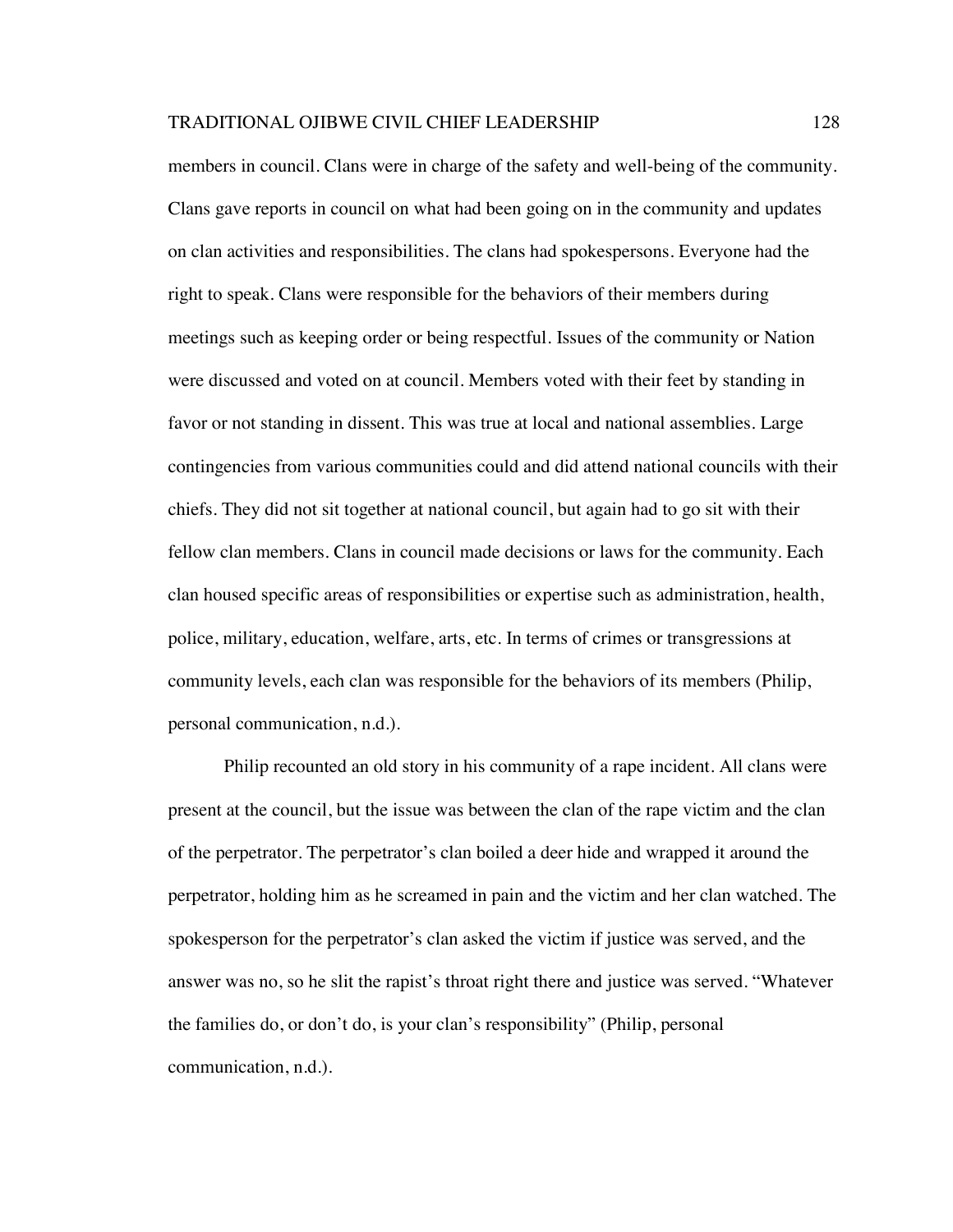When Philip first became elected as the local chief of his reserve he was asked by elders to do something about the drug problem. The Indian Act chief system only allowed chiefs to make resolutions and do miscellaneous token activities. Actual law was the sole privilege of the Minister of Indian Affairs and the Canadian Constitution. Philip challenged this by allowing the community council to make local decisions or laws regarding drug dealing and possession on the reserve which included banishment. He recused himself from the council decision because he felt he was an agent of the Indian Act at the time. The final vote was to accept the new drug law.

Everybody was screaming and yelling. Those that were going to hurt each other had all come together as one unit, hugging, crying, kissing, screaming and yelling. And I stood back and I watched this. Euphoria came over the people like I never witnessed before. What just happened? It's not so much the law, it's what was brought back, is what I think, the pride, the dignity, the honor, the life of their eyes coming back and starting to sparkle again, and children running and screaming and playing, and allowing them to be children. That was a clear demonstration to me that confirmed to me, what I was told years before, that the road to our freedom is giving the rebirth to something that was left for us. (Philip, personal communication, n.d.)

He empowered the people who for so long had felt powerless under the federal Indian

Act. Later he became Grand Chief and used this model in changing the National Treaty 3

chief and council system.

During the drug issue of Philip's reservation, the question of whether children had

a right to speak or be at council was discussed:

An example was used in prior to the influences of the other world; there was a circle of people that consisted of warriors, elders, women, and young youth. And in the center of this circle were the children. If there is any harm that is going to happen to this child, they are going to have come through us first. So the children, it has nothing to do with the Canadian method of law making, but our authority is coming from our Anishinaabe Constitution. That silenced everybody. Full authority is coming from our Constitution. And our Constitution according to our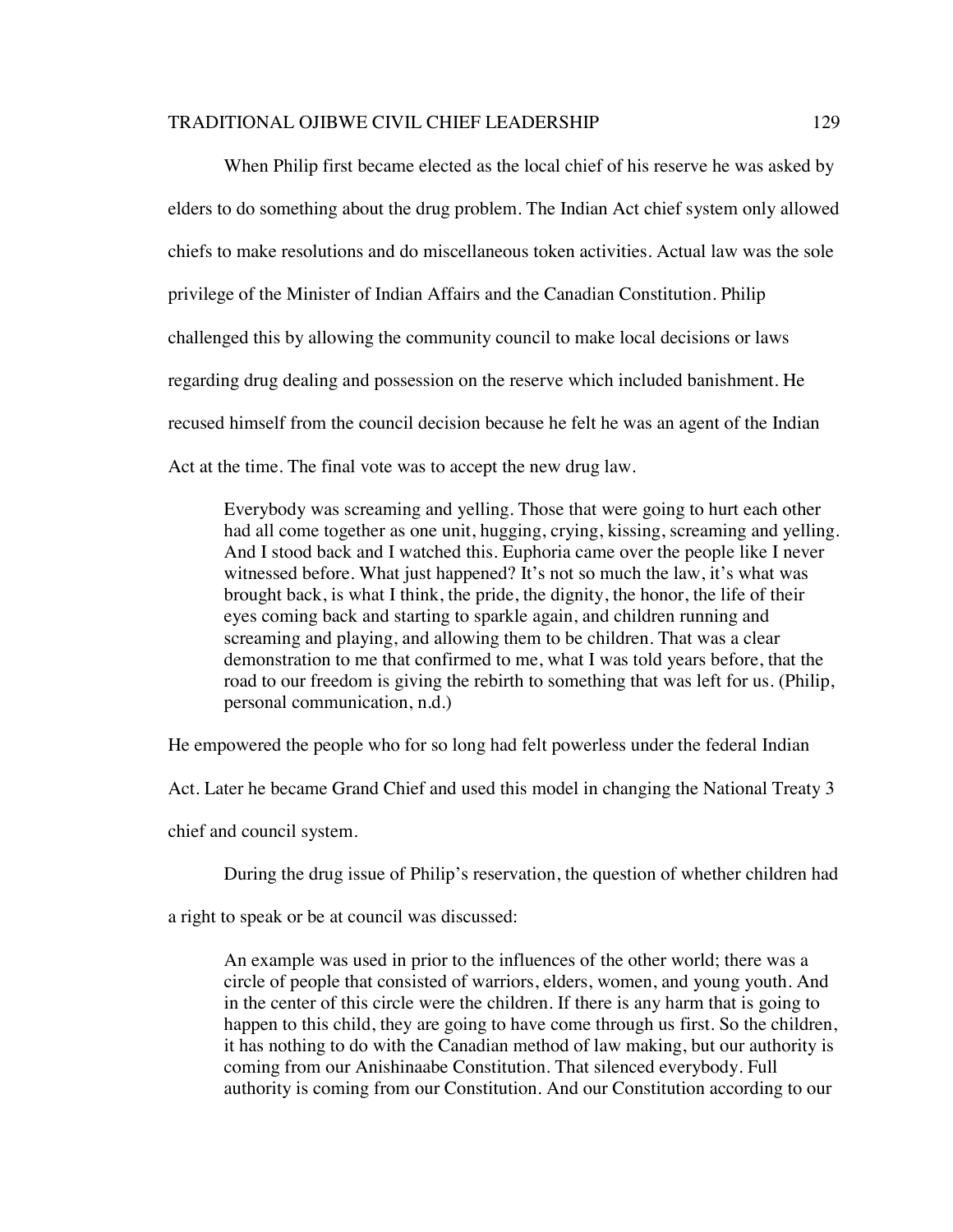elders passed on from generation to generation, that in law making, when it comes to safety of a community, when it comes to any kind of threat to the community, those children are the ones that have to, they also have a say in what they want. (Philip, personal communication, n.d.)

This paradigm of community was illustrated in concentric circles: the youth were in the

middle, encircled by the women, then elders, and the warriors filled the outside circle.

Women were in charge of the inside circle and men were in charge of the outside circle.

The law of the drug dealer was brought to the national level for ratification. Philip

said that laws had to be approved by the Nation. At the national level, the laws were not

written but were witnessed by the national assembly, their clans, and the chiefs of all the

reserves.

What came out of these salves was a national record of decision. That's what our people used. It was the memory, "I was there when this happened." That's a record of decision. That's basically how it happened. So everybody stands up when a decision is being made. So on the issue of the chiefs and leadership law, you had hundreds of people standing up. Next came the child care law. It's the same process. Again, you have everybody standing up. But now there is a place for everybody in this government. There is empowerment, there is power, and you have influence. The government fought us every step of the way. The power is returned to the people. (Philip, personal communication, n.d.)

**Western Constitution.** There are two constitutions in tribal government today:

the Western Constitution of Canada and United States and the Anishinaabe Constitution.

The elected tribal government and chief systems come from the Indian Act 1876 in

Canada and in the United States, the IRA of 1934. Both systems are subordinate to

federal agencies and laws.

Niizhinoon ni'inagakeyaa ezhi-bimaadizid anishinaabe. It means two ways of life. That is to say there are two constitutions in this country, the Canadian Constitution and the Anishinaabe Constitution, or, Owe gichi-inaakonigewin, the big Law. And I use the word Anishinaabe Constitution very loosely for those who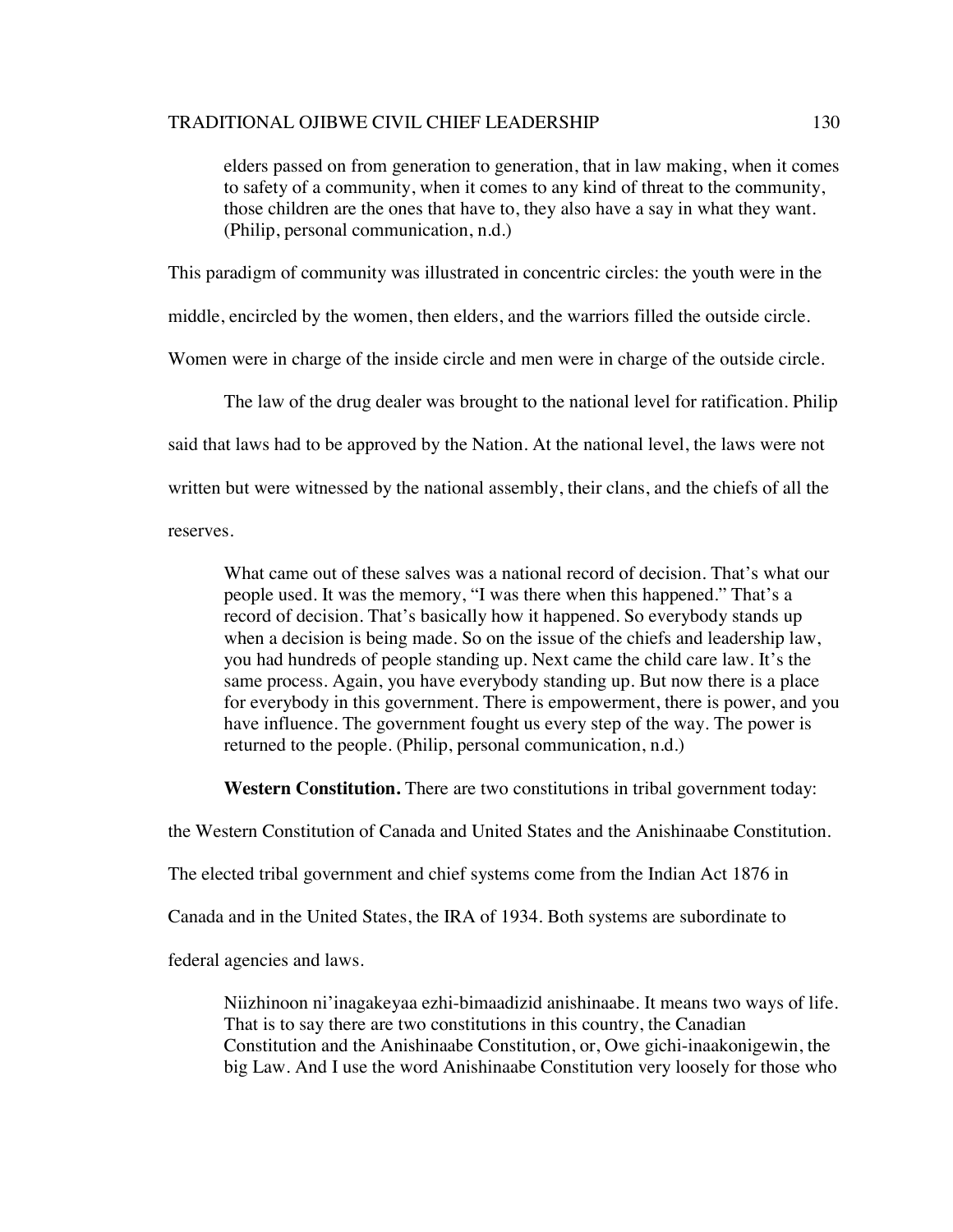do not understand the language, to parallel the two. (Philip, personal communication, n.d.)

Federal policy was to assimilate the Indian into Western society to get rid of the

*Indian problem*. The chiefs had a lot of power and influence.

They got rid of us. They wanted to control our people through elections and so forth, cause you know why they did that? They are scared of the chiefs. The chiefs had a lot of power in them days. You know Migizi, I heard my grandfather tell me Migizi used to go to Washington, D.C. to deal directly with the president. Now what do you have to do? You gotta go through the tribal council. The tribal council gotta take it to the Minnesota Chippewa Tribe. The Minnesota Chippewa Tribe has gotta take it to the BIA. The BIA has gotta take it, then it gets lost in there someplace. Right there, direct. Now chiefs don't mean nothing nowadays. (Charles, personal communication, n.d.)

Philip noted that in 1924, Duncan Campbell Scott, the superintendent of Indian Affairs of

Canada, openly stated that the purpose of the Indian Act was specifically to assimilate the

Indian so that *in the future there will be no Indian problem*.

"Current elections are more of popularity vote rather than a selection of those qualified for the positions or who have the best interest of the community at heart" (Henry, personal communication, n.d.). In the selection system, you do not have the opportunity to campaign or run out and buy votes common in the United States tribal elections. In the selection process, the community picks candidates by their merits at the grassroots level.

Elections divide communities. Those who support the winning candidate are rewarded. Those who supported the losing candidate drag their feet and resist efforts by the winning candidate and their supporters. The community knows who voted for whom and the division crosses many community systems and networks. The opposing group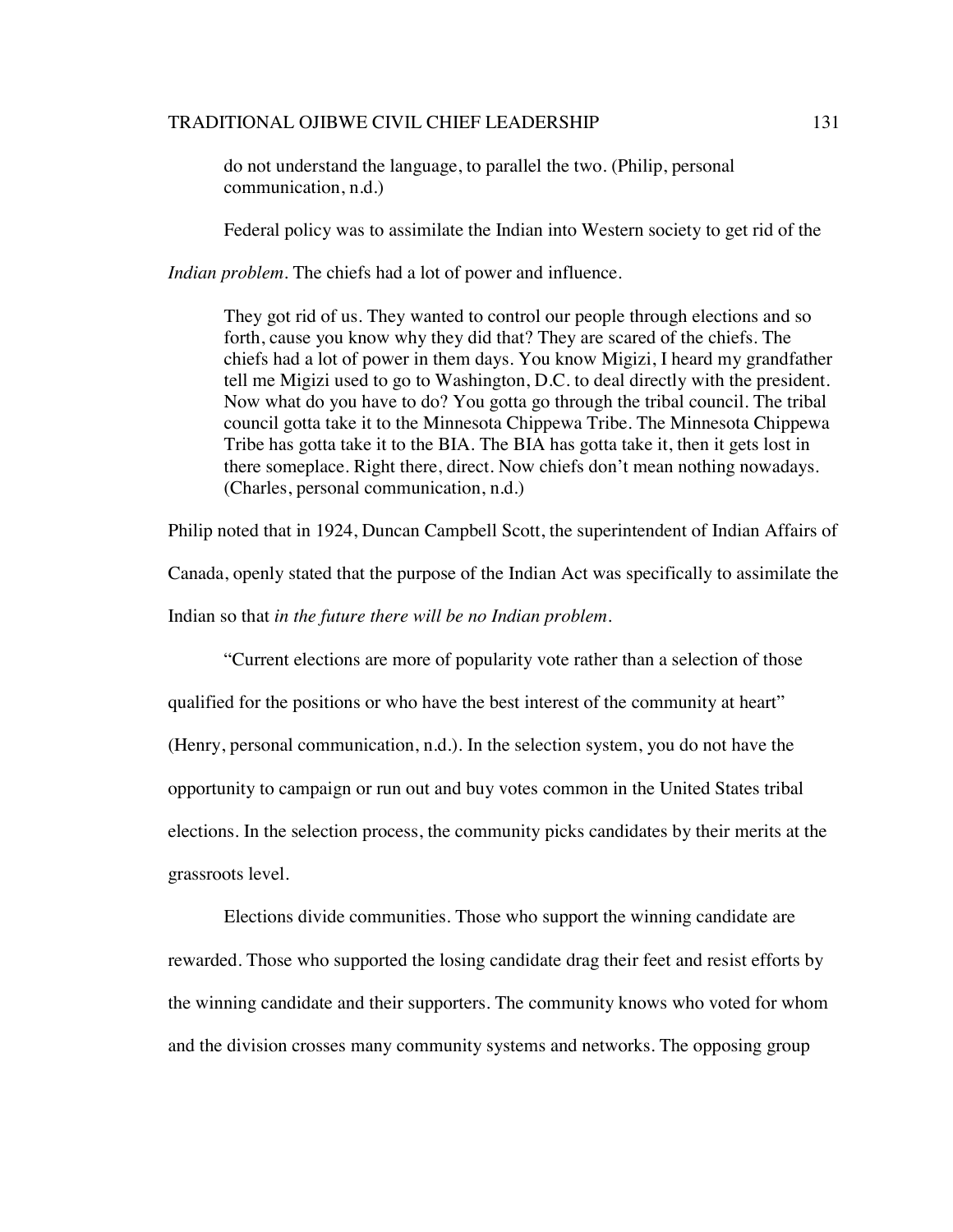waits for the next election in hopes of getting their candidate back in. If the vote is a close majority this can go on for decades (Edward, personal communication, n.d.).

Many of the elected officials are adopting the Western colonial superior/inferior attitude, that they know what is best for their inferior constituents and are making decisions without input from the community.

I think the old chiefs were for the people, you know, people first. Today we got these assisted living units we got in each district: Lake Lena, East Lake, and Mille Lacs. Again the community wasn't consulted. They said we are just going to build them, and they did. Mille Lacs is filled up, and the one in Lake Lena is filled up too, but the one at East Lake is not filled up. It sits empty. But those type of things, "Here's what is best for you." You know like the Bureau they don't say, "This is what I think is best for you," they just say, "This is what's best for you," and they go ahead and do it without going out there and asking, "What do you think?" A very simple thing, going out there and ask them. (Edward, personal communication, n.d.)

"Good leaders help those who really need help rather than helping those who

would bring them more votes such as those with influence in the community or are part

of large families" (Edward, personal communication, n.d.).

All of the informants pointed back to traditional government and traditional

community systems as the direction that communities needed to go. Edward asked an

elder, Albert Churchill, why he thought the treatment centers were increasing in clients

rather than decreasing.

He said, "We live in two worlds. We live in the Western world and we live in the Indian world. We jump back and forth. I think once we get that Indian world, we won't have any of these problems." (Edward, personal communication, n.d.)

Philip, in his struggles to reinstitute traditional government, explained that there

are two types of people: elected chiefs who hold onto the old federal systems for their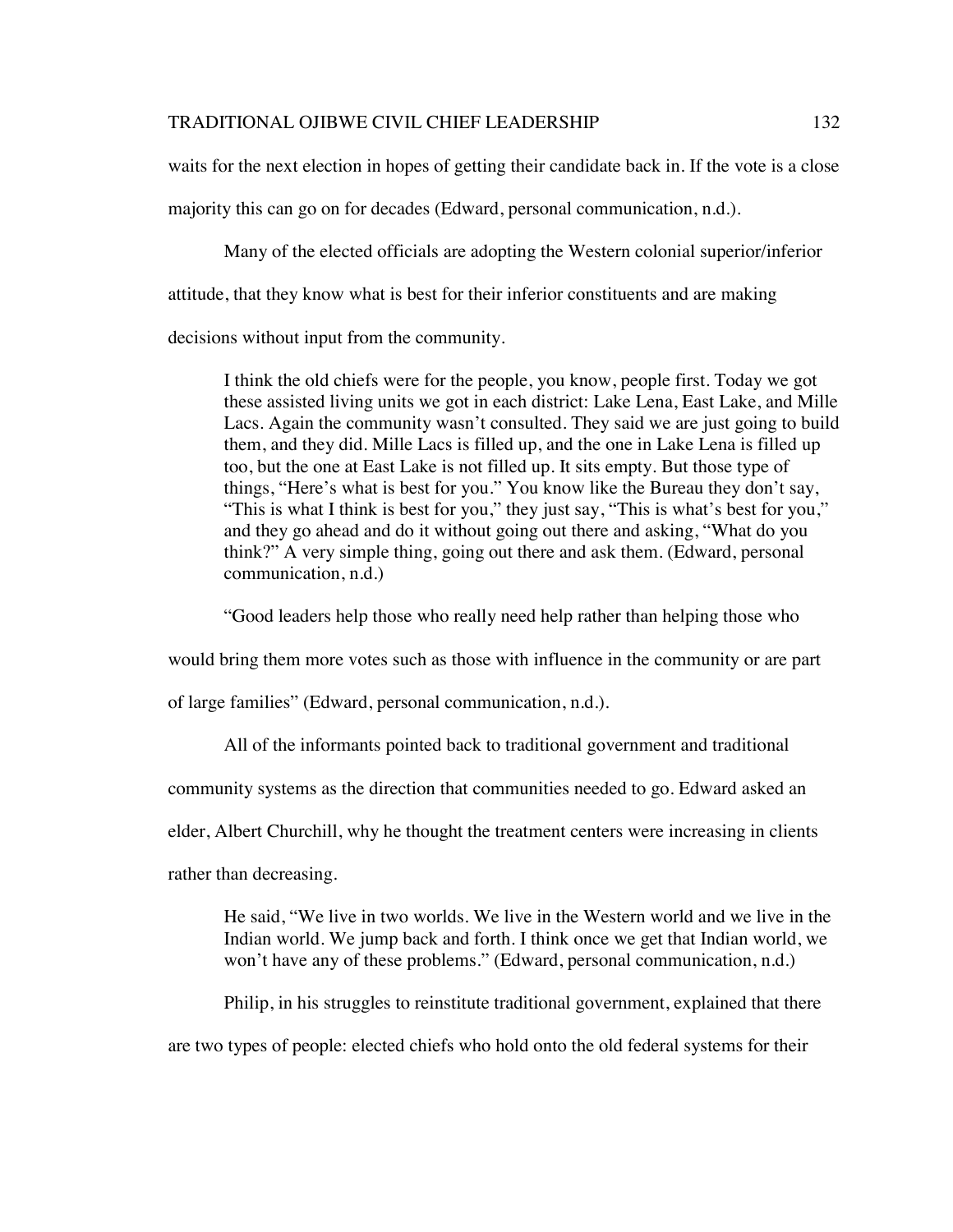own personal benefit, and today's youth who are starving spiritually and can understand

the need for change.

We pretend to be chiefs, but we are not real chiefs. We are an agent of the sitting government. So who do we really work for? Anyone will come to the conclusion that all you really work for is the government that put us in this prison in the first place. Is that a leader? That is not a leader. To continue to go down that road is absolutely insane. We have become what our ancestors did not want us to be. (Philip, personal communication, n.d.)

**Anishinaabe Constitution.** The Anishinaabe Constitution is not a written

constitution; it is a worldview and its systems that constitute the Anishinaabe. It includes

the clan systems, the chief and council systems, ceremonial systems, and the spiritual

relationship with all of creation.

That is all the Great Spirit wanted from us, tobacco. I always remember, any time you see the drum, put out tobacco offerings. And the animals, the fish, birds, bear, deer, everything, everything the great Spirit put here we benefit from. Makwa [bear], makwa eats the roots that we use for medicine. They use that. They give us their fat. We use that for our pain and our medicine. I use that all the time. I can explain everything in detail, but without the fish, the Spirit of the water, we could not exist. Same way with the deer, the animals, the birds, duck, we eat duck, they give us their lives. And I explain this to the people, when you put tobacco out, always remember the animals. I do all the time. It's like I told you before, when I walk by the lake, I put tobacco out for the fish for what they give, what the water is like, what the tree is for. I talk for the tree. Not the tree itself, but what the Great Spirit put the tree here for. Where would this land be without trees, without the animals, without the water? No one would exist. That is why we exist now as Anishinaabe. (Charles, personal communication, n.d.)

This constitution can be referred to as *Bimaadiziwin*. *Bim-* means to be flowing by

or along, and *-aadiziwin* means your life. So Bimaadiziwin, your life is flowing, you are

healthy, or that everything is connected and grooving in your life.

I think a lot of us that are aboriginal descent will come to a place and a time in our lives where what is known as a journey giga-nandone'aan owe gibimaadizi [searching for your life]. I could never understand what that really meant, or what that word means. Gibimaadiziwin means a lot of things. In the Euro-Canadian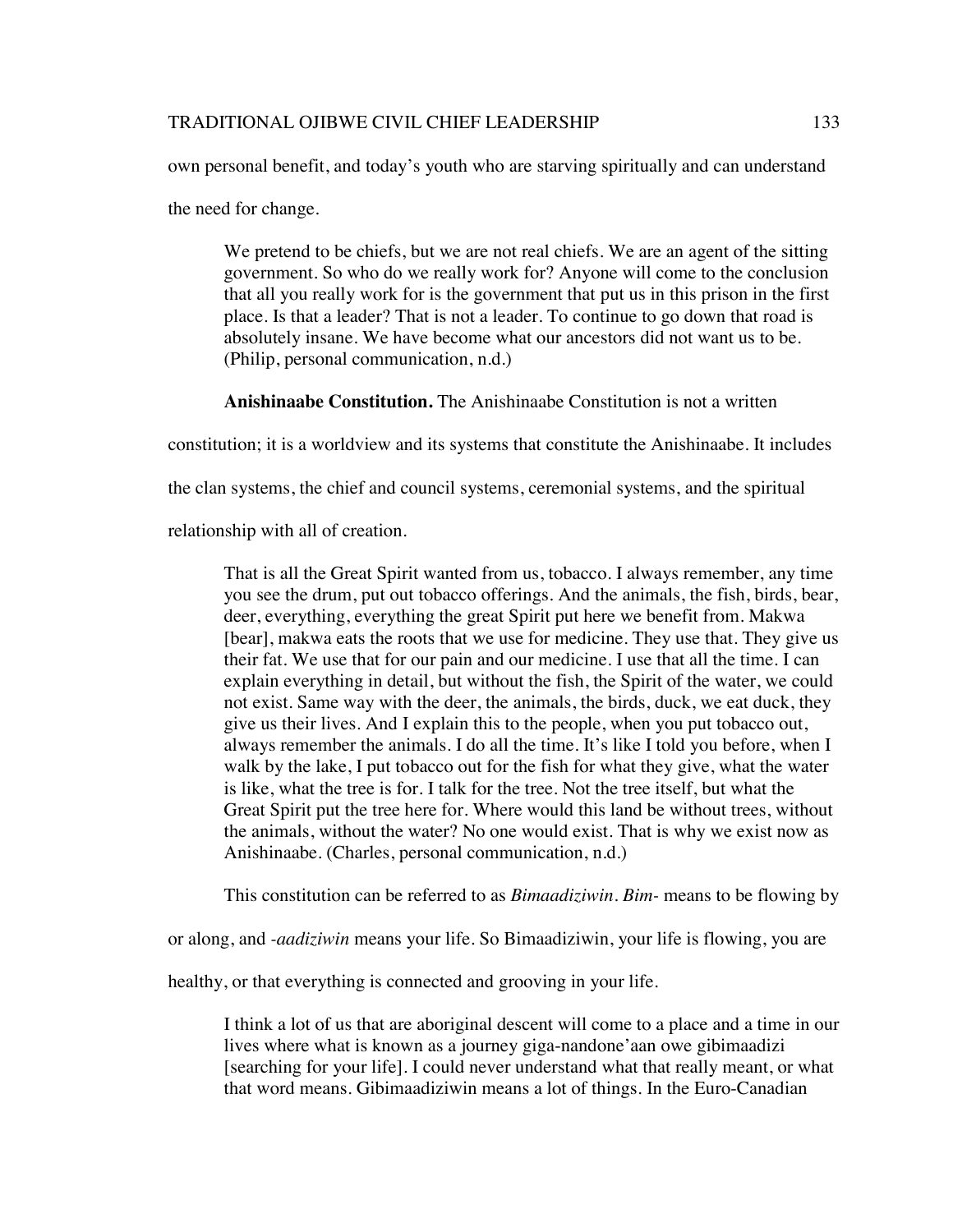language it simply means life. But the words that we have, take in so many things. It takes in the earth, the four levels of the earth, it takes in the water, it takes in the hills, it takes in basically from the highest mountain to the smallest grain of sand in the beach, and everything in between. (Philip, personal communication, n.d.)

Most important in the constitution is the relationship between the Anishinaabe

and the Spirit world which is in all of creation. This is a reciprocal relation. Tobacco is

offered and prayers of thanks are given to the Spirit of every plant or animal that is taken.

Tobacco is offered with prayers to Spirits in the heavens, earth, water, and fire. It is a

constant dialogue. And these Spirits are remembered in daily and seasonal ceremonies

such as drum ceremony and water ceremonies.

Whatever your parents did, you gotta keep that up; bagichige [spiritual offerings], to the water, make an offering; make an offering to the woods. Whatever you take, you just don't only take only. Whatever you take from the woods you gotta offer grandmother her stuff, whatever you take from the woods and stuff like that. That's what's happening way out there, all over. They're getting Grandmother Earth mad. Once in a while the Grandmother Earth comes and sees me, visits me, tells me a bunch of stuff. Even the Spirits come over and talk to me, telling what's going on and stuff like that. (George, personal communication, n.d.)

Edward talked about when they were first developing their own tribal court

systems on the Mille Lacs Reservation, the elders wanted to have the ceremonial pipe

incorporated in the courtrooms. "Once you have tobacco in the courtroom, now you have

the Creator there, too" (Edward, personal communication, n.d.). No one can lie. They

have to tell the truth.

You use the Great Spirit for guidance. That's spiritual. Everybody is spiritual. You are, because you use tobacco. You put tobacco on the drum. Tobacco is a spiritual. That's what the Great Spirit told us to do, "You need something, give me tobacco. That's all I ask. When you talk to the people for someone, first give me tobacco, for everything you want and need." (Charles, personal communication, n.d.)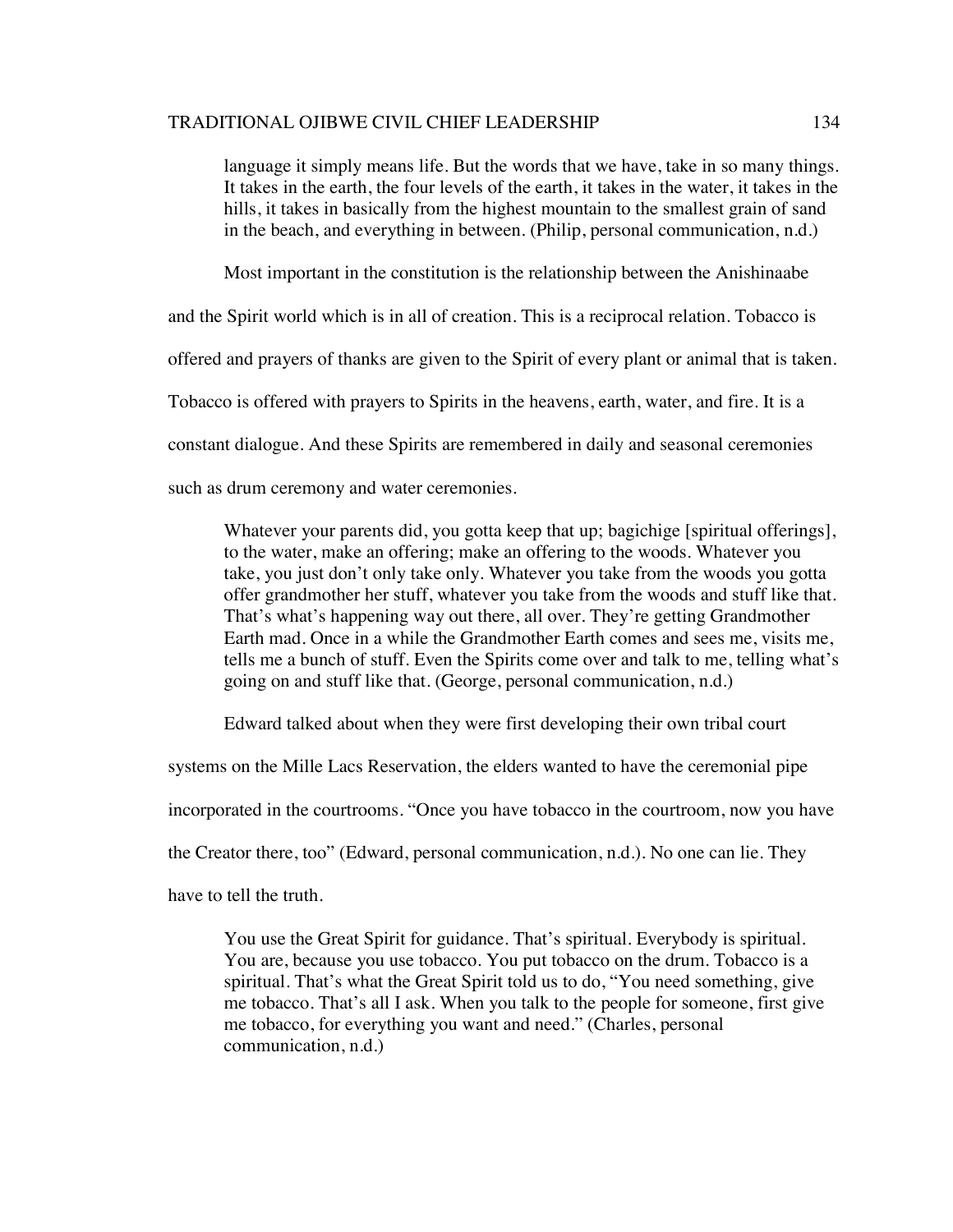The ceremonial drums play a big role in the Anishinaabe Constitution today.

Three of the informants were ceremonial drum keepers, and drums were mentioned

throughout the responses by all informants.

Zhawenimad aw dewe'igan, zhawenimad aw dewe'igan[love the drum]. Dazhawenimigonaan[the drum loves us]. That drum has a lot of compassion for us. That is why it is here. That is why we use it today. The old people used to tell me, hit that drum once in a while. It chases the bad Spirits away. Nobody knows that. I try to explain that, like I am explaining to you. Understand that this drum is here for our benefit. Cause I remember why these drums are here. We chased the Sioux out of here, because we had the gunpowder and so forth. Well, the Sioux had bow and arrows and spears. They were no match for us. So they went down south there in Minneapolis area and west. When they got there they got powder down there and everything. They were going to come back and wipe us out, which they could have. But the Great Spirit appeared before them, "Get this drum and take it to the people, your enemies." That's the Peacemaker. That's what them drums are about. And I try to explain that thing to people. Everything around the drum has something to do with the Spirits, has to do with everything. But anyway, you can't separate this 1, 2, 3, 4, 5, 6, [interview questions] because it is all the same. You gotta forsake everything else when drums are going on. One thing you are never going to forsake is the tobacco and the drums. You never want to do that, cause that is our way of life. (Charles, personal communication, n.d.)

Another essential part of the Anishinaabe Constitution is the Ojibwe language.

The language is used exclusively in all of the ceremonies and in describing the

Anishinaabe worldview. The evolution of the culture is woven into the language. The

language is a key to accessing that worldview.

Our language makes us who we are. It's our spirit, it's our soul, it our identity, it's everything about us. It's what connects us to everything that is living. "Eshpin wanitowin owe gidanishinaabemowin," we would be told when we were young, "if you lose your language you will be at a dangerous place, the crossroads of an existence of a people that occupied this land since the beginning of time. And you carry that responsibility and that duty to try and learn it, because every word means so much." (Philip, personal communication, n.d.)

Henry talked about how the Western world was starting to look at the

Anishinaabe way of thinking and way of life. They were in admiration of the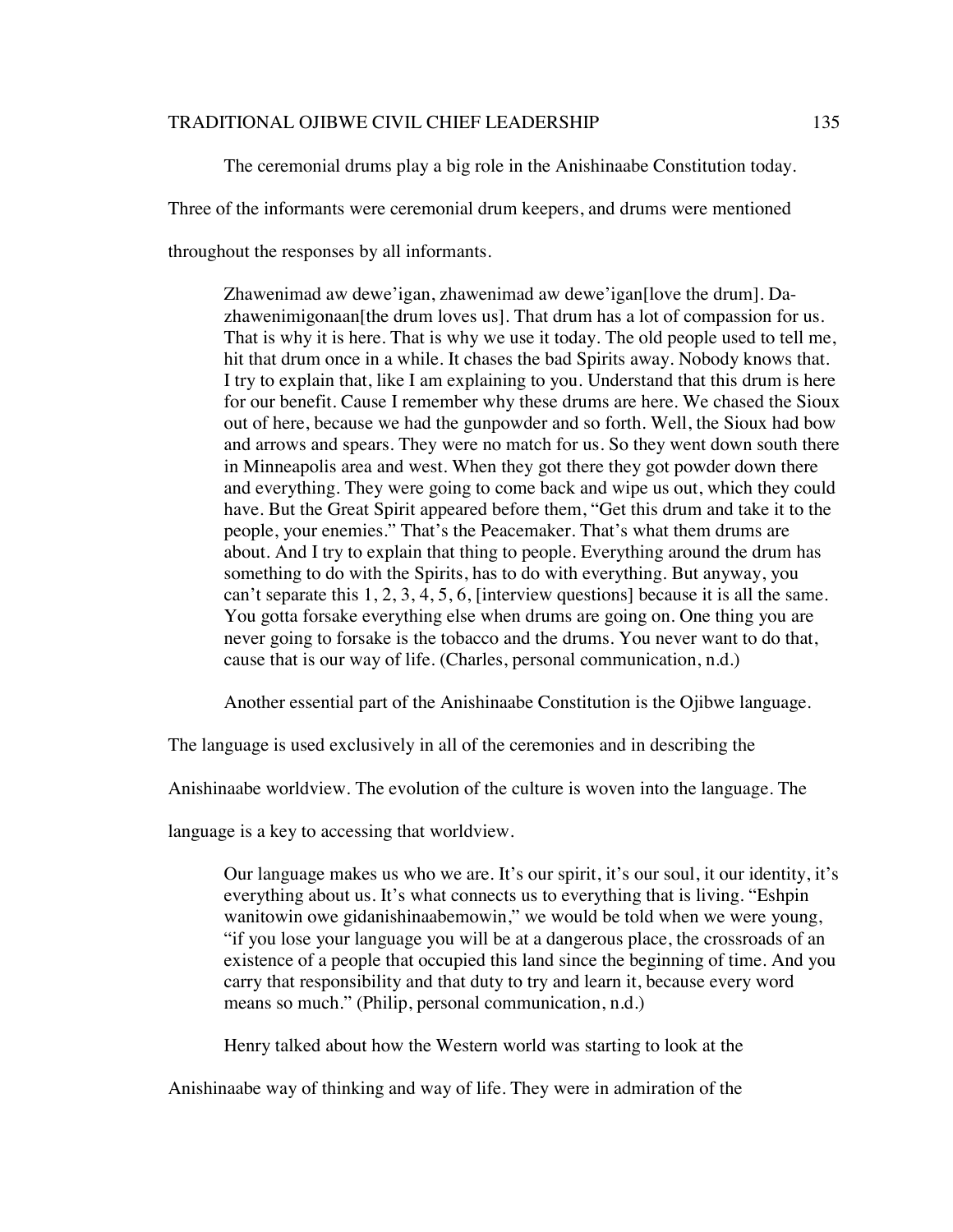Anishinaabe's relationship with Mother Earth, stones, rocks, land, and all the

surroundings such as the wilderness.

I think the non-aboriginal is starting to realize that we're probably more understanding of the worldly views than their society was. And you are starting to see a lot of them embrace what we do because of that, because we are more aware of our surroundings and our Mother Earth. (Henry, personal communication, n.d.)

The Western world separates church and state. But for the Anishinaabe they are

not separated. The Spirit world and the physical world are always together.

I can go on and on about the sacred part, because that is the paradigm, that is the heart beat that is essential to our government. It is all in one. Without that we are nothing but a shell. The difference is that we are circular thinkers and they are linear thinkers. That energy flows, the external use of all things that are natural. If the spiritual component of our culture, of our systems, our government, is not central, and if we do not follow all of these things that we are told to do, or these duties that we must perform, then it just self-destructs. (Philip, personal communication, n.d.)

The chiefs at the national level approached Philip about putting the Anishinaabe

Constitution in writing. He told them it cannot be written because it could not be

accurately described. He had the chiefs who were sitting all in a circle at their Grand

Chief council pass a feather around and speak on their knowledge and teachings of the

sacred feather. After it had gone all the way around they had heard 28 different

perspectives on the feather. Philip explained to them:

That is why you do not write a constitution, not ours anyways. Because you will mess it up. We will mess it up. And it will open us right up to challenges, because now you are trying to define something that was never meant to be defined. Right now you are playing the role of the Creator. That's not how it works. (Philip, personal communication, n.d.)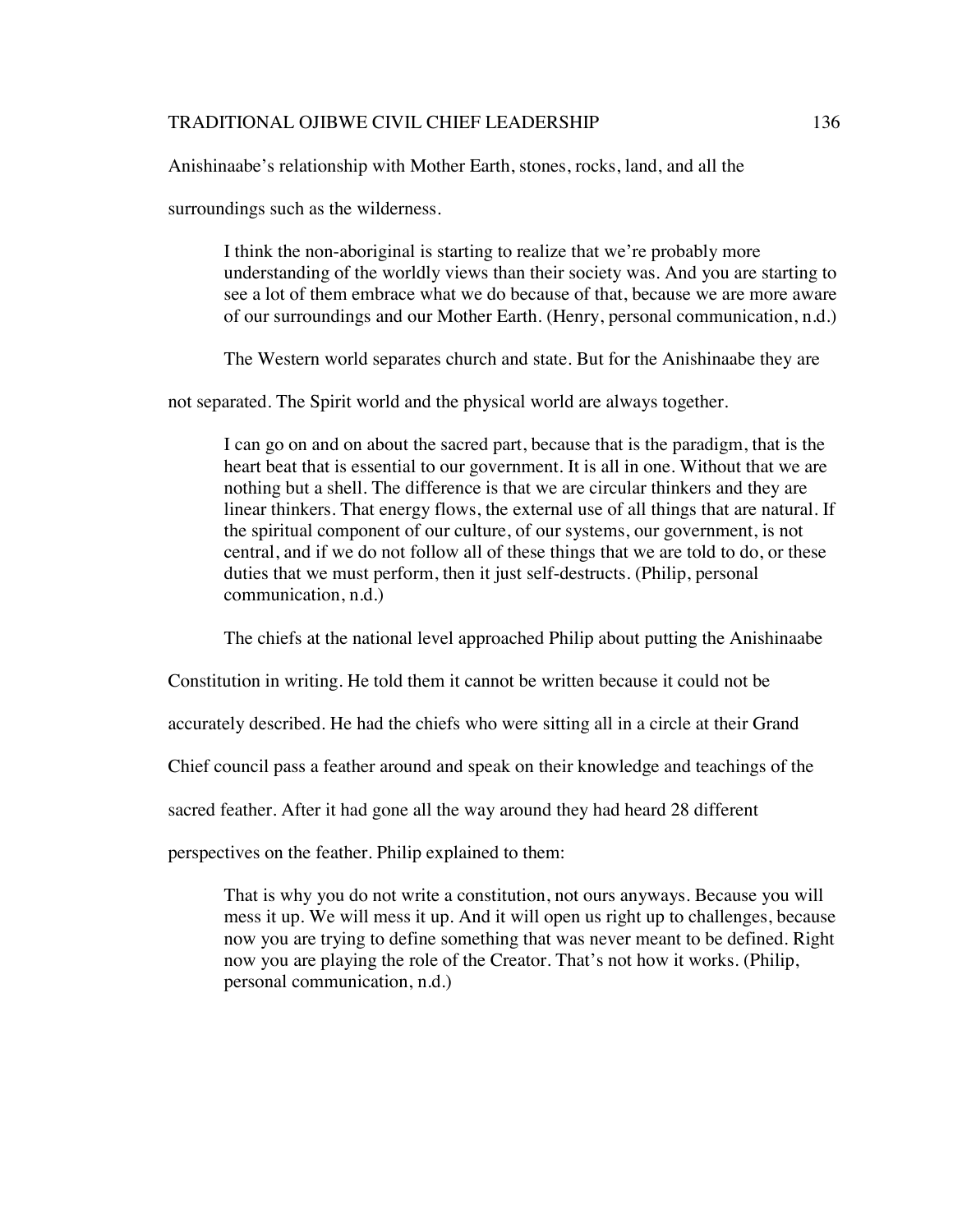## **What Do Chiefs Do?**

There were many things that chiefs did in addition to facilitating council meetings. Many of the responses were reported later in the section titled, "How Do Chiefs Interact With Members?" The more general and overarching responses were saved for this section, which include (a) preserve and protect, (b) unify, and (c) lead.

**Preserve and protect. "One of the main responsibilities of the chief is to** preserve and protect" (Philip, personal communication, n.d.). Indian Nations are continuously under attack by outside agencies and governments trying to diminish tribal sovereignty and exploit native resources. The policies of the federal governments and their colonial attitudes have always been to assimilate the Indian and to assist big business. The federal Indian Bureau and its myriad of outdated polices in conjunction with provincial and national organizations and policies stymie tribal agendas. It is a constant process of fighting for sovereignty and usufructuary treaty rights (Henry, personal communication, n.d.).

Another part of protection was the safety of the members. The chief was constantly on guard worrying about the members if their safety was in jeopardy, if all of their needs were met, if they were hungry or had adequate shelter.

But I think about those chiefs, when I think about them, like they always looking at them, making sure their people were safe. Ya know safety was a big thing with them, and that their needs were met, either through food or keeping life in the community. (Edward, personal communication, n.d.)

All three chiefs talked about using the drum for spiritual aid and protection of the community. That is why the drums were given to the Anishinaabe for their well-being by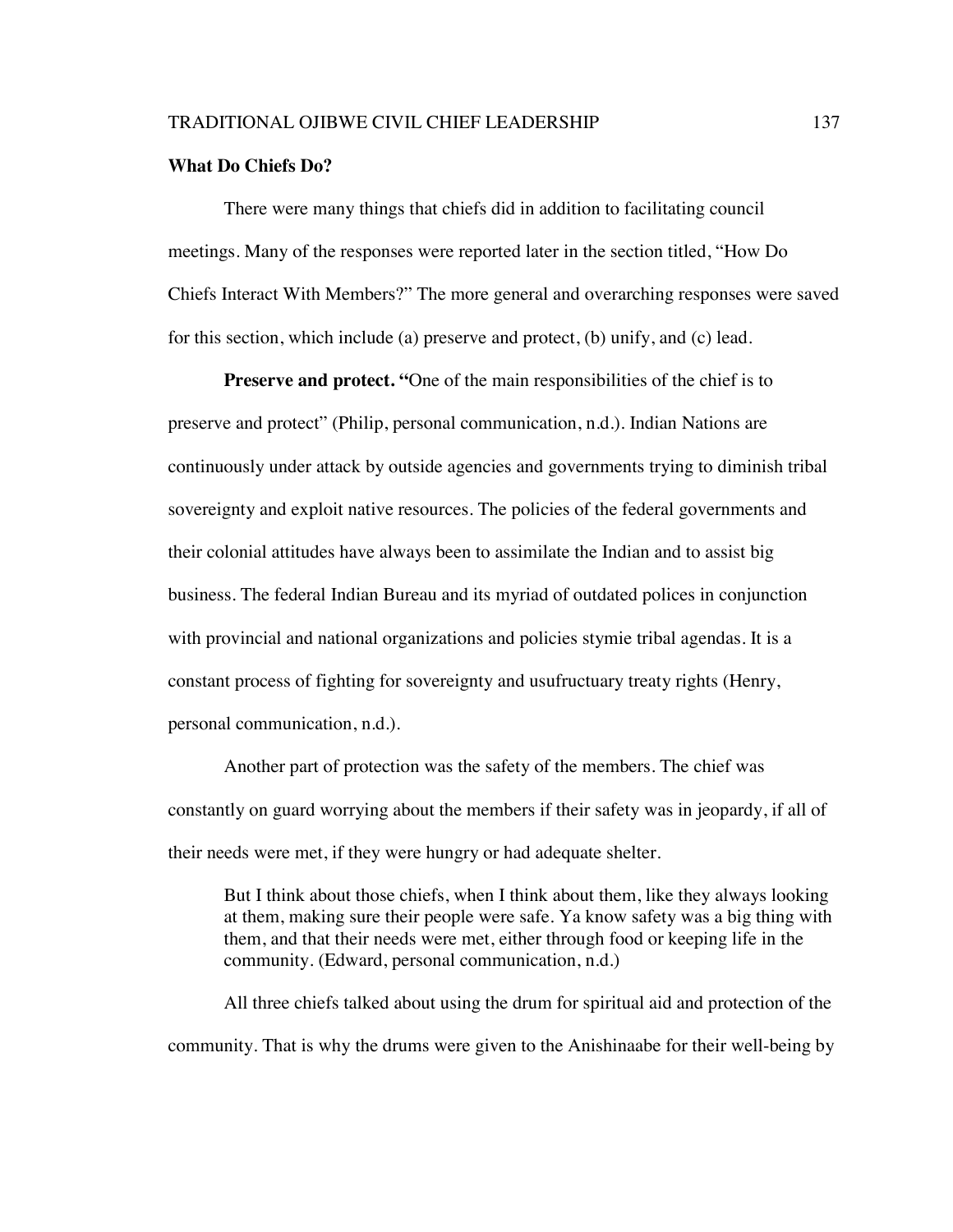the creator. Tobacco, drums, and prayer are all an intricate part of Bimaadiziwin asking

the Spirits to protect and aid in the well-being of the Anishinaabe.

Put tobacco on the drum because this drum here is here for our benefit. To keep us well. Try to make people understand the drum ceremonies are for our benefits, themselves, their families, their kids. That is the only thing I try to make people understand that we have to follow that way of life, otherwise it is meaningless. I asked the Great Spirit to guide me, today, every day, and in the evenings, I go put tobacco out thanking the Great Spirit for the drum. Keep me sober today. Keep me well tonight. And tobacco is always on my mind when I am, whatever I am doing. Like when I am walking down by the lake, I put tobacco out. I encourage people to do that. Do that because the Great Spirit gave us the water and the fish and the animals and the trees. And try to make them understand what tobacco is all about. And this is the way of life for me. (Charles, personal communication, n.d.)

Protection involves intellectual, emotional, physical, and spiritual safety.

**Unify.** Building unity and community happened at all levels of council and chieftainship. Edward talked about how the chiefs of old, even the war hawks, would acquiesce when out-voted by the other chiefs in the council of chiefs. Even though there was no law that chiefs had to follow the council of chief's wishes, the unity of the Nation was more important. Chiefs were also building community at the local levels.

In his effort to transform the tribal government systems, Philip pointed to

unification as the critical point to its success. The groundswell of the communities'

understanding and need for change was already at full strength. When all the bickering

and petty politics were set aside, great change was possible.

So when you successfully lead people to a larger place and make it their duty to make this happen because your people are right there watching with scrutiny and cheering you on, there is no time for this because you are now virtually in a war. You now have to forget about these petty politics that got us nowhere. Now we are going to have to start talking and reprogram your mind, and your heart, and your soul to the bigger picture of how we are going to make this happen. So the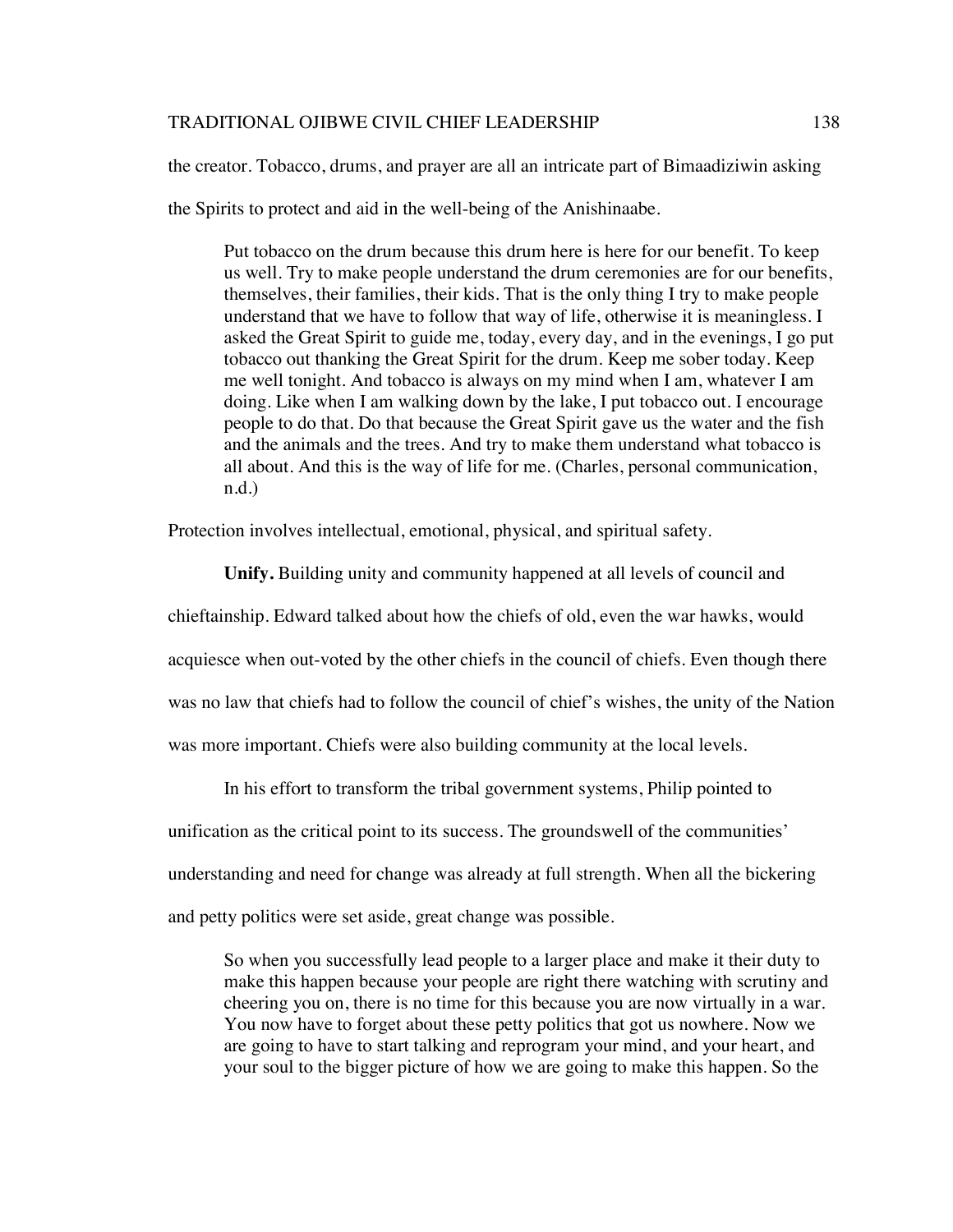unification, you unify once you bring in, quit talking about it and do it. And start putting in the pieces. (Philip, personal communication, n.d.)

**Lead.** After the safety and unity, the next step was to lead. Find out what

direction the community wants to go. Assess their needs. Get their input and direction.

The chief was the spokesperson for the community and not the dictator. It was the

community's will that powered the chief.

Always keep it in your heart and mind, everything that needs to be done is for the people, by the people. They always say, you know, by the people, not me. I get what you want and try to fill the people's needs. That is the old chiefs' leadership. That I know and that's what I talk about. There a lot of things that should happen for our people to be a good people. You try to lead them after you know what they want, then you try to lead them to the best you know how for the good of people the best we know how. (Charles, personal communication, n.d.)

Philip explicitly pointed out that the place to lead was back home, to

Bimaadiziwin, into the center of the Anishinaabe Constitution. Colonial cultural

displacement was unhealthy to the point of extinction, and the only way to becoming

healthy again was return home to center. Reservations have built magnificent Western

economies either through tourism or casinos, but the social dysfunctions and unhealthy

manifestations continue.

You can build all the wonderful skyscrapers, you can build up the economy, you can do all these things, but the Spirit will continue to diminish. How can we in our conscientious minds believe that we are truly leaders when we are handcuffed by somebody else's laws? Can we meet the needs of our communities? No, we can't, because we have to follow the policy of somebody else. In a true sovereignty, and I am not talking about airspace, our own army, all these things, I am talking about the freedom and ability to be able to decide and allow the first government of this land to operate. The government is not going to give it to us. We must rebuild it ourselves. Nothing has changed in over a hundred years, nothing. It's like the sinking Titanic. Moving furniture around does not work. It's still going to sink. So the way to our own survival, there is a great difference between surviving, and living, and if it is life we are after, then something fundamental must change. (Philip, personal communication, n.d.)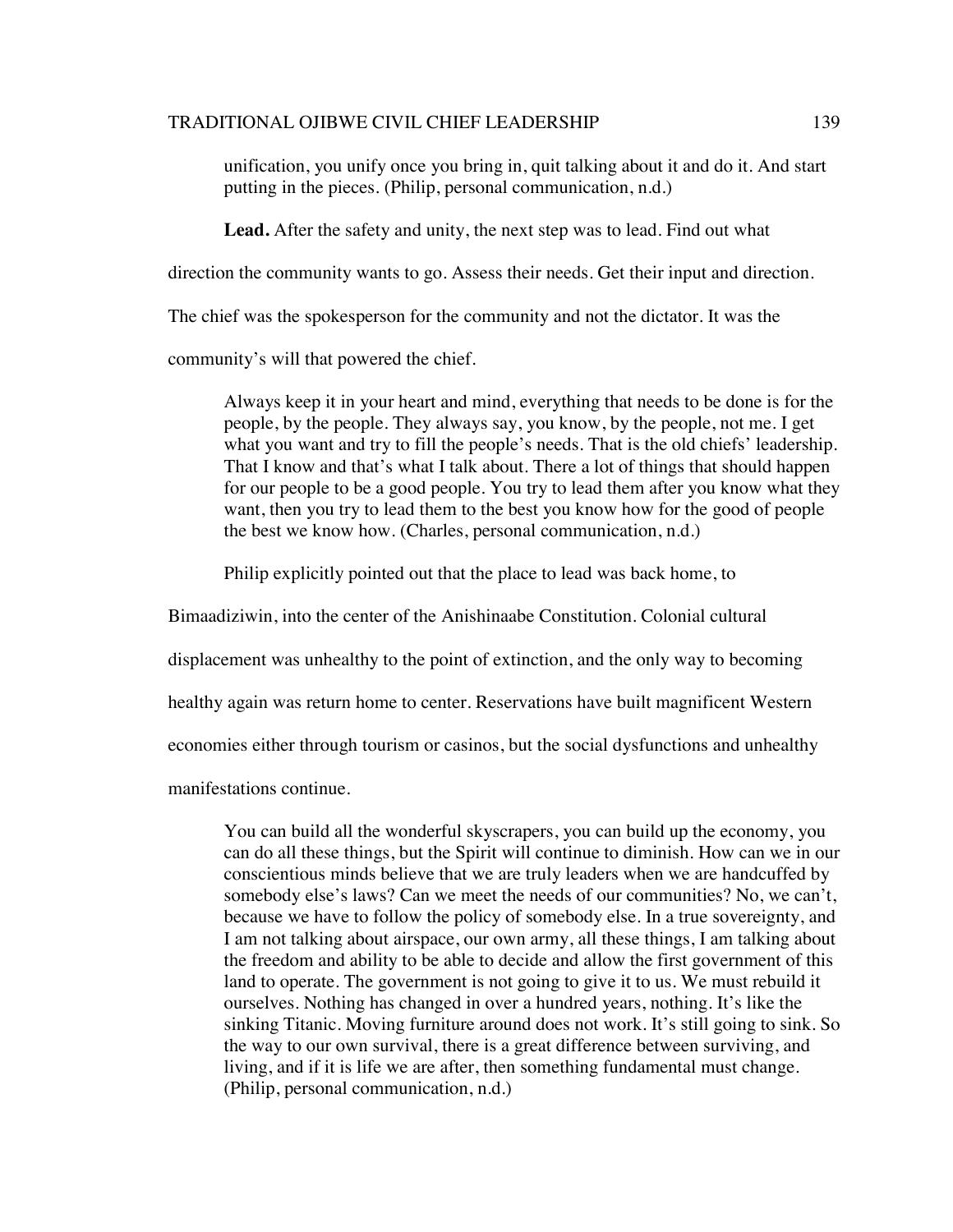In the long run, the long-term goal, after removing dysfunctional systems and becoming healthy intellectually, emotionally, and spiritually, was then to become physically independent. "And this is fundamental about going home. And the idea of course is to try and free ourselves so that we could be economically and socially and independent and begin to live" (Philip, personal communication, n.d.).

We are getting away from the Department of Indian Affairs and generating our own revenues with taxation and adding value to our resources and being able to be more business conscientious in regards to being able to make profits and being able to use those revenues to better our community. (Henry, personal communication, n.d.)

## **What Must They Know?**

Chiefs need to know the history of the Anishinaabe including knowledge of sovereignty and treaty rights and the effects of historical trauma from colonialism. Chiefs need to know the values, ceremonies, and worldview of the Anishinaabe Constitution. Chiefs need to have economic, business, and administrative skills. Chiefs need to know what the vision for the community and Nation is.

**History.** Chiefs need to know the history of creation, migration, clan systems,

values, ceremonies, language, and worldview in order to understand the Anishinaabe

Constitution and Bimaadiziwin. Chiefs need to know about colonialism and the effects of

historic trauma as well.

And then on the traditional and historical side, like they say if you don't know where you came from then how do you know where you are going? So I think it is paramount that our leaders have the education of our history, where we came from, who we are, where we are going. (Henry, personal communication, n.d.)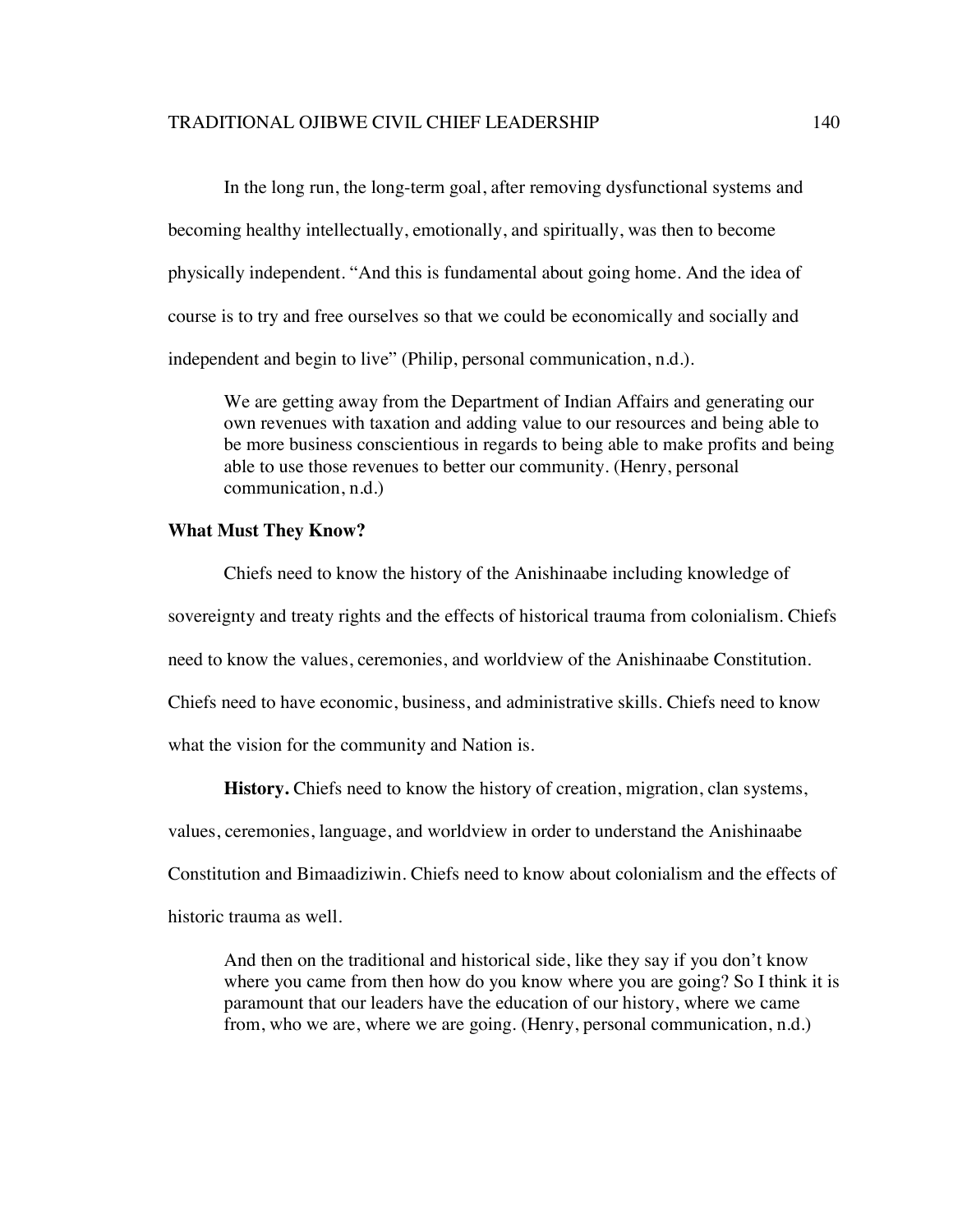Chiefs need to know their constituents. They need to understand who and how they are going to lead. They need to know what Anishinaabe values are. The Anishinaabe have been treated badly by the dominant society. Many Ojibwe have lost their language and identity and have suffered greatly from this. Some of that which was lost needs to be brought back to undo the damage of assimilation policies of the federal government and historic trauma (Edward, personal communication, n.d.).

Chiefs need to understand treaty rights. Despite the Indian Act or Indian

Reorganization Act, the Anishinaabe are still citizens of the Anishinaabe Nation and have

sovereign rights. The treaties did not diminish this.

Chiefs need to know what historic trauma is and how colonialism and the

assimilation policies of the federal governments have damaged communities, families,

and individuals.

I worked with people here in the community, my own community. The challenges were extremely difficult because, what colonization does, colonization is probably one of the worst assaults on individuals or societies that exist globally. The social damage, the spiritual damage, the mental damage, in some cases may seem like its irreparable. (Philip, personal communication, n.d.)

**Anishinaabe Constitution.** All of the informants talked about needing to know

and advocated the use of traditional Anishinaabe ways in order to be healthy,

Bimaadiziwin, as talked about throughout this report.

I took my guidance from a medicine man. This medicine man told me what I been telling you. If you are in doubt, talk to the elders, listen to the elders. That is what that old man told me. And I got my knowledge from my grandfather. He was a spiritual leader. Like Sam Mitchell, we used to go to Wisconsin at Round Lake, to go to drum ceremony. I would pick him up at his house. He would start telling me everything. He would talk to me all the way and I would listen. As I got older and start carrying that drum, he would tell me all these things that I am telling you. (Charles, personal communication, n.d.)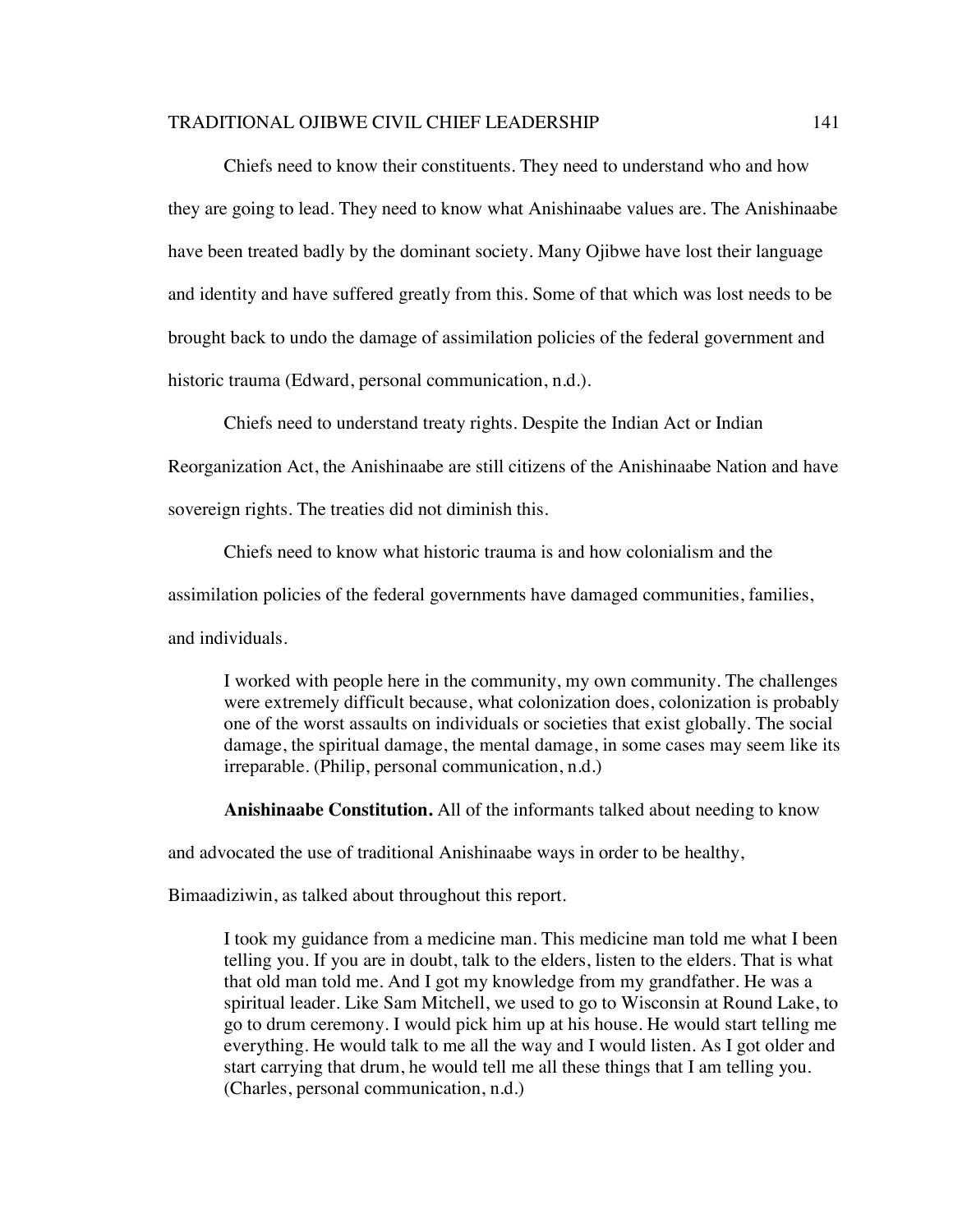George talked about receiving extensive knowledge by helping elders throughout his life. Philip's community, due to its seclusion, was able to retain vast amounts of cultural knowledge and practice in traditional Ojibwe ways. All of the informants talked about coaching or guiding members towards Bimaadiziwin via our traditional ways and systems.

**Leadership skills.** The informants talked about a variety of leadership skills throughout this report such as listening, unifying, guiding, community building, and building economic and social independence.

Henry was groomed from youth as hereditary by his father who exposed him to and tested him on chief duties. He said this helped him to be able to have foresight and to anticipate and prepare for things before they happened.

Henry was adamant about chiefs needing formal education in business and economics. He said chiefs were a "Jack of all trades," and education was an ongoing lifelong process (Henry, personal communication, n.d.). He was a member of many boards and economic development committees and continued to receive trainings and attend workshops.

I have always thought it's rather funny in the fact that politics is probably one of the only careers where you are not required to have a degree or certificate. Because when I look at a lot of governments and how dysfunctional they are I think a lot of it comes from the fact that they are not qualified to do those jobs. I think sooner or later we are going to have to put some policies and procedures in place so that our leadership does have a strong background in education and knowledge in what they are doing. (Henry, personal communication, n.d.)

**Vision.** "Chiefs need know the concerns and issues going on in the community and issues that face the Nation by researching and assessments" (Henry, personal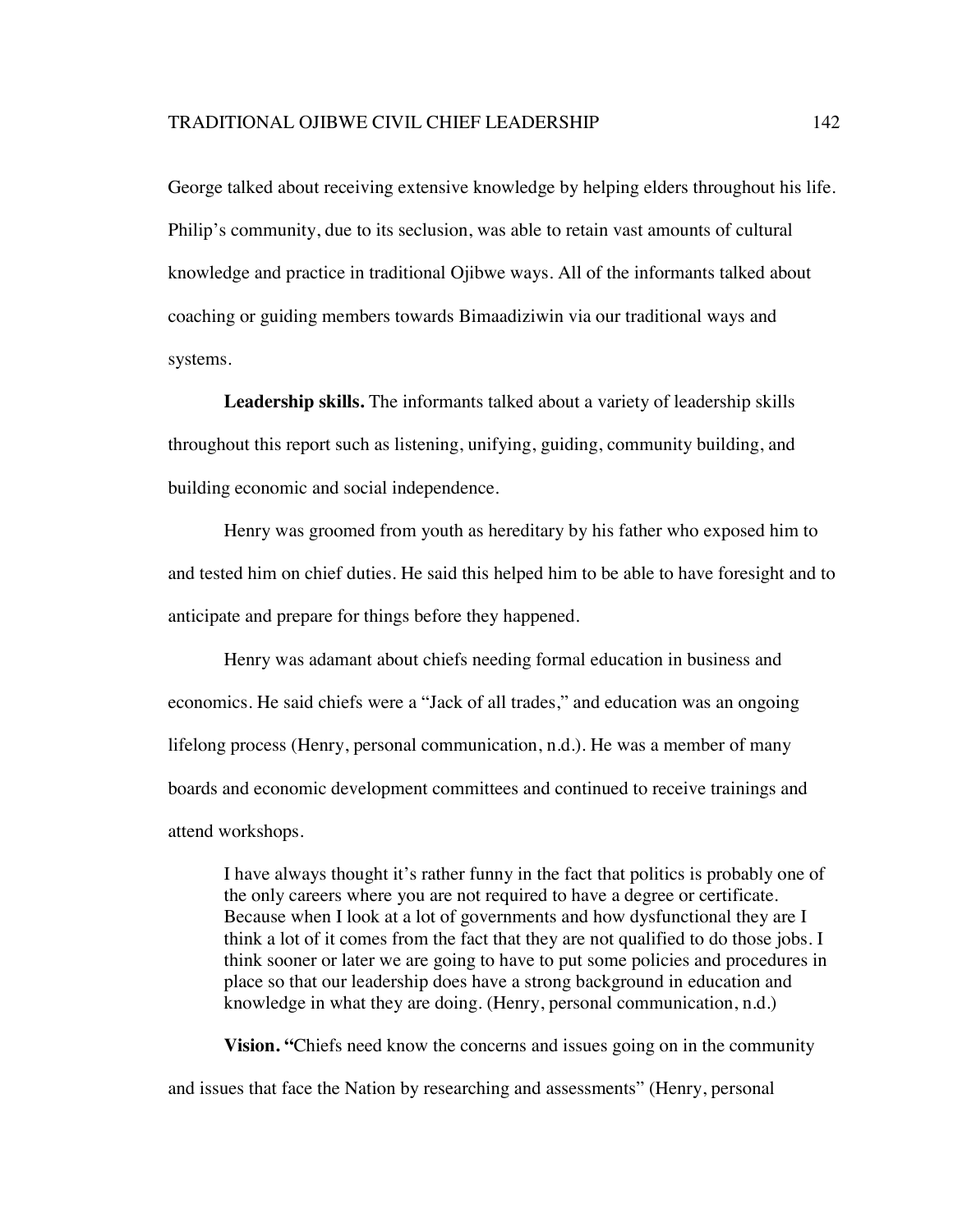communication, n.d.). Philip talked about local and national assessments and strategic

planning sessions and having membership clearly state their visions for the future.

Edward talked about getting out into the community and asking them to find solutions

and work together. Henry went on to say that all of planning needs to include foresight

considering several generations ahead for relatives yet unborn.

All informants talked about Bimaadiziwin and a need to return home to these.

## **What Do Chiefs Feel or Value?**

The values that were stated by the informants were (a) love, (b) respect,

(c) honesty, (d) bravery, and (e) giving.

#### **Love.**

You have to have in your heart for everybody that comes to you that talks to you. You open up your heart to them. First thing when people come to talk to me I have them go put tobacco on that drum so that the Great Spirit hears us, hears me. Try and follow that rule the Great Spirit gave us—always tobacco first, always tobacco first. Basically the same way I talk about it. There is no separation in values or traditional way of life. (Charles, personal communication, n.d.)

Henry pointed out that there were always those who are less fortunate and need

help. Much of this was due to the social dysfunction caused by historical trauma.

Regardless, chiefs needed to "keep a certain degree of compassion in their hearts and in

their lives" for those less fortunate and plan for that faction in budgets and programming

(Henry, personal communication, n.d.).

## **Respect.**

And he has got to be kind and zhawenimaa [pity/love/bless] people, and respect people, all people. Not only old people, regardless of race, you gotta respect who they are, what they do. If you don't like what they do, that doesn't mean you criticize them. (Charles, personal communication, n.d.)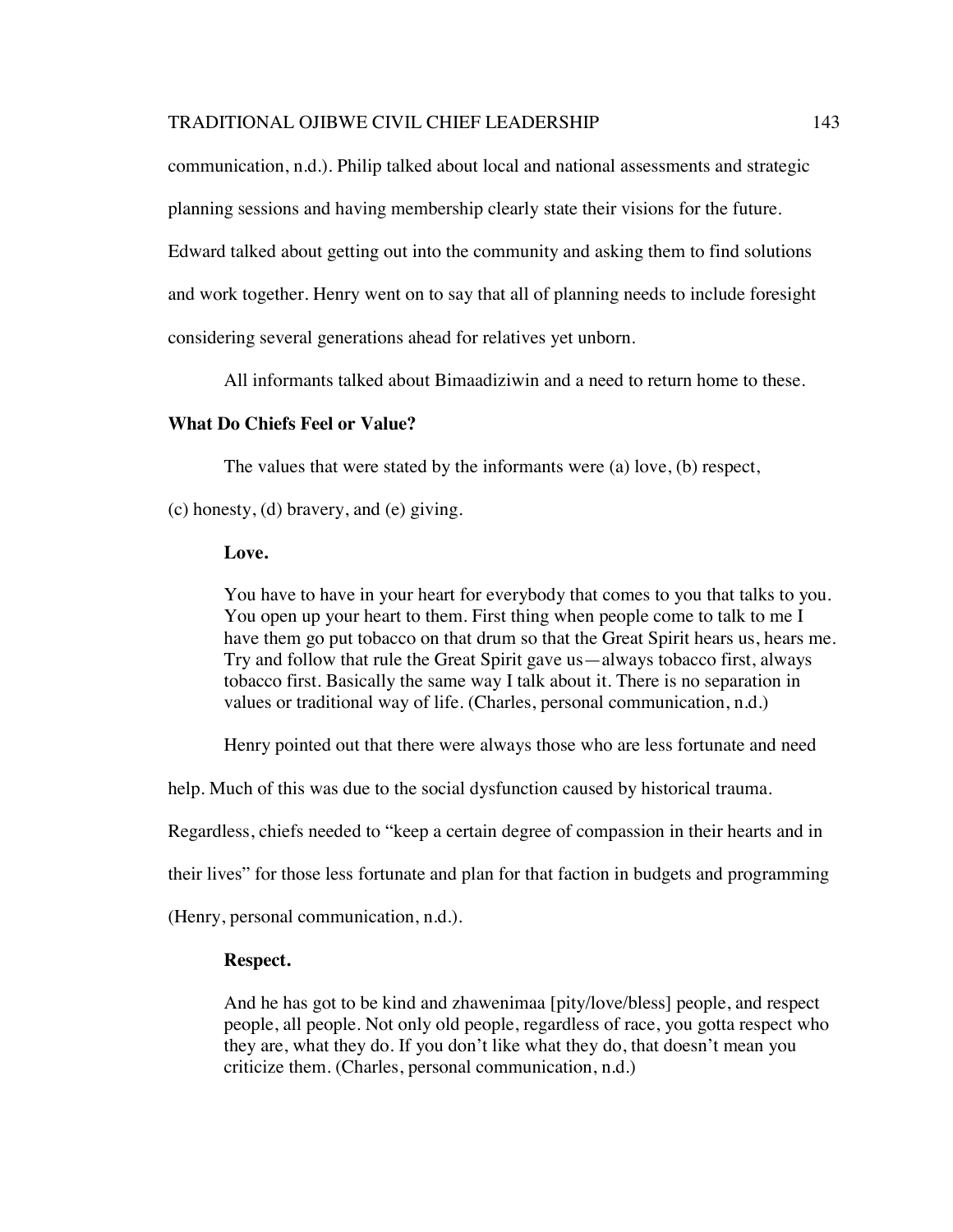Respect was a constant throughout this report including respect for membership, traditions, creation, drums, Spirits, elders, fellow Anishinaabe, and all people.

**Honesty.** Edward told about his admiration for the unpaid chief. He recounted a story where the unpaid chiefs went to Washington and were offered an exuberant amount of money for some land and bribes on the side, but they refused and let the community decide. He said that was missing today in many of the leaders, and they would probably take the bribe. "I think because of that type of leadership now we are seeing our communities deteriorate" (Edward, personal communication, n.d.).

Henry stated that chiefs needed to be accountable, truthful, and be honest to the people and themselves in everything they do. Finances needed to be transparent and used appropriately for the benefit of the community. "As long as you are honest in everything that you do and you tell the truth, then I think to me, that is the most important thing we can do as leaders" (Henry, personal communication, n.d.).

**Bravery.** A number of the core values listed in the literature review came out in the interviews. Charles spoke of bravery, which is one of the core values. Charles said that chiefs needed to be brave and face their errors and errors of the community. If they made poor decisions, they needed to face up to the consequences. Chiefs needed to find out whatever was wrong and try to correct it. That was a function of the chief.

**Giving.** The chief was always giving of self and possessions, almost a vow of poverty. Their commitment was to the well-being of the community. "You know me, as a chief, I don't take myself in being rich. You gotta help the people out" (George, personal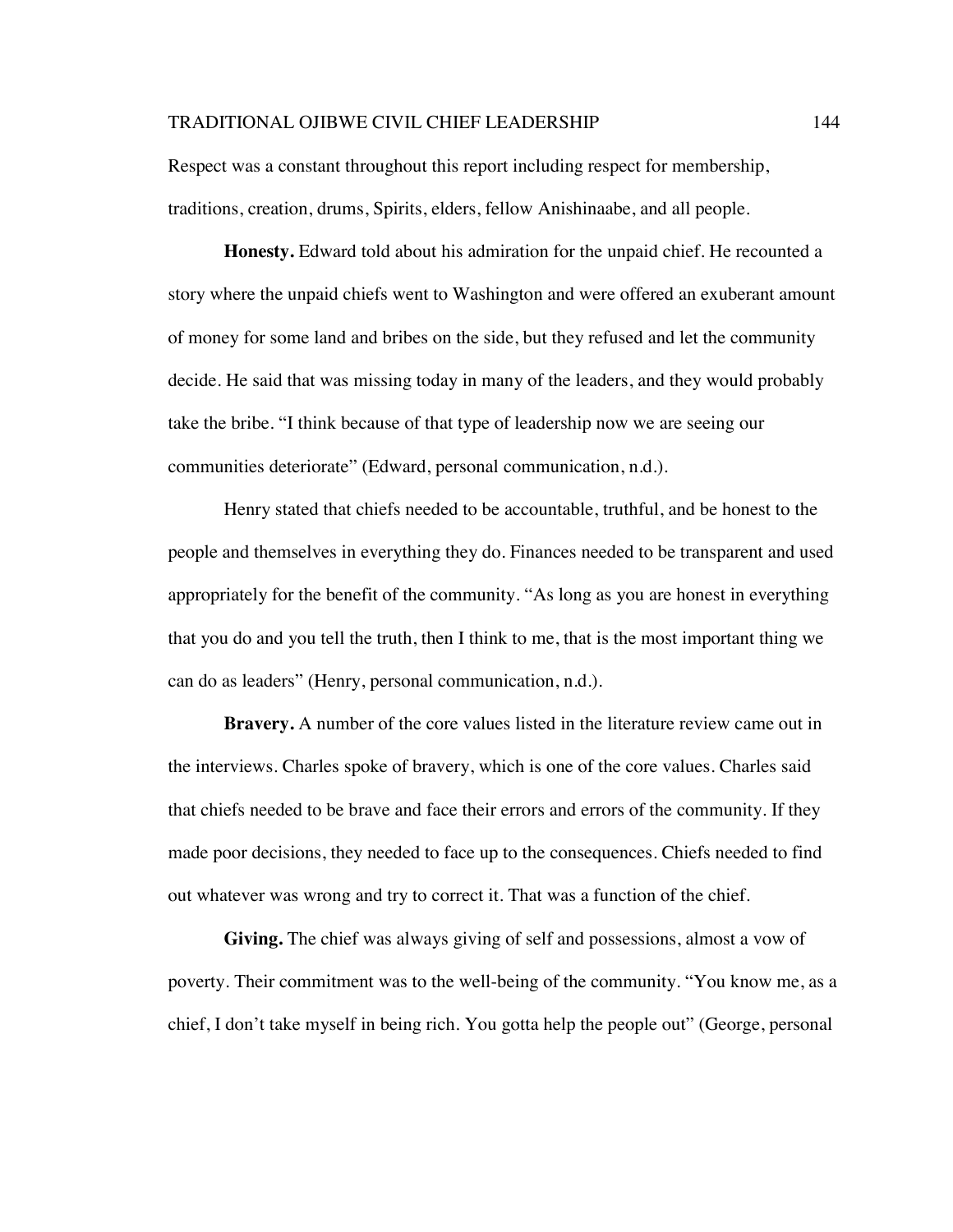communication, n.d.). Edward told one of his favorite stories that illustrated chiefs being

poor and always giving.

There was this story about Benjamin Franklin visiting a village. They had an Indian that could interpret a little, so they asked the first guy they met, "Where is your leader, where's your chief?" And the guy kind of looked at them kind of puzzled. And so that guy explained to him again what they meant. And he said, "Oh, oh, him." He said, "Yeah, right over there," and he pointed there, the poorest man, and those White people looked at that guy and they said, "No, no, we want the chief, the head of the village." And he said, "Yeah that's him," and they kept looking at that guy, like you know, his teepee is all run down, he doesn't have anything. Then they said, "No, no." They are so used to their leaders being you know the throne, the crown, covered in gold. Then they explained to them, "Yeah he is our leader. You notice how he doesn't have anything, cause he gives everything away, but that is our leader." (Edward, personal communication, n.d.)

The unpaid elected chiefs in the 1950s gave of their time freely because they

wanted to see things accomplished for the betterment of the community (Edward,

personal communication, n.d.). Giving was reiterated later in this report.

# **How Do Chiefs Behave Toward Members?**

Chiefs listen, build community, empower, guide, and help.

Listen. "The thing is, the way I understand it, when I talked to my grandfather,

the chief has to listen to the people. Nothing else matters but what the people want"

(Charles, personal communication, n.d.).

The most important thing that the chief did was to listen. Not just to hear but to be

an active listener, getting out into the community, visiting, asking, and finding out what

the issues are and the needs of the community, getting their input and direction.

What my grandfather told me when the chief went visiting the people he asked what can I do for you? Not saying what I am going to do for you. You tell me what we need to do for you for the good of the people. That tells you a lot of things I know of what should happen. Nothing else matters except for what the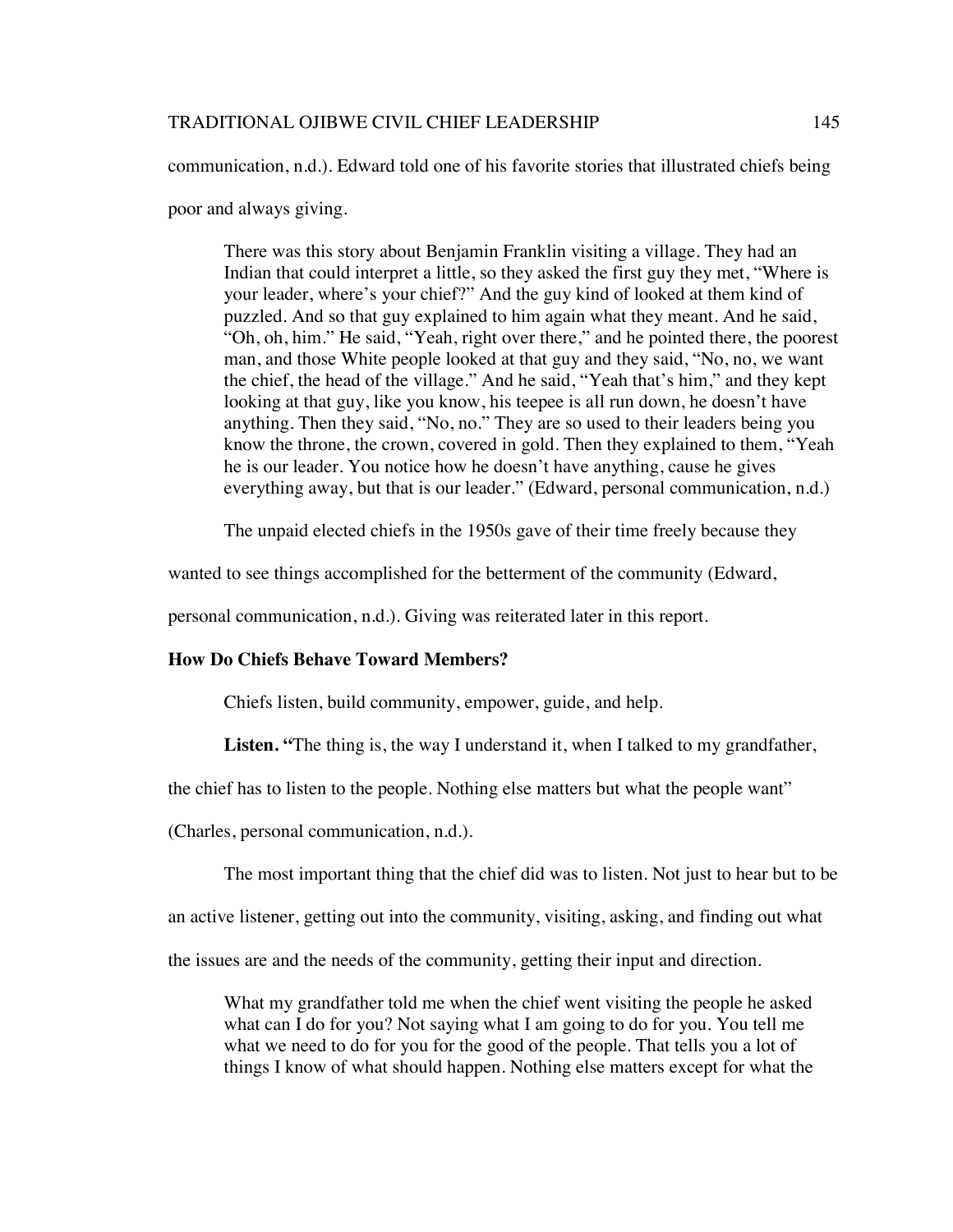people want. And that's the way that old medicine man told me. (Charles, personal communication, n.d.)

If concerns were growing the chief would call meetings to find out what the people want (George, personal communication, n.d.). Keeping an ear out in the community, gauging how the people were doing, if they were happy or not. What was the message they were giving? What were their needs? Were they healthy? What impeded them? Find out from them how you could meet their needs ask them how to meet the needs of the community, ask them, "'Cause once you start dictating then you are not leading anymore" (Edward, personal communication, n.d.).

Get out into the community and interact and dialogue with members.

That's one of the things you are supposed to do, interact with the people. And I expect people to do that, out of respect, to have respect for what I do, not for what I am, what I try to do for the people. I try to interact with all the people, like what I have been telling you, all this stuff. (Charles, personal communication, n.d.)

Chiefs ask the people what they want. They don't decide for them. Edward was told by his supervisor, the commissioner, to start an inpatient treatment program, but he asked him who wanted it, him or the people? He didn't want another fiasco like the assisted living units where the whole building stood empty. It was very important to listen to what the people want. "We can put an outpatient here on the rez based on what you said but it will sit empty. So that's why you need to listen to them. Listen to all of them" (Edward, personal communication, n.d.).

Chiefs got out and did assessments that involved the people. Ask them what the current state of affairs were, what needed to be done. Create a strategic plan. Create a local and national vision.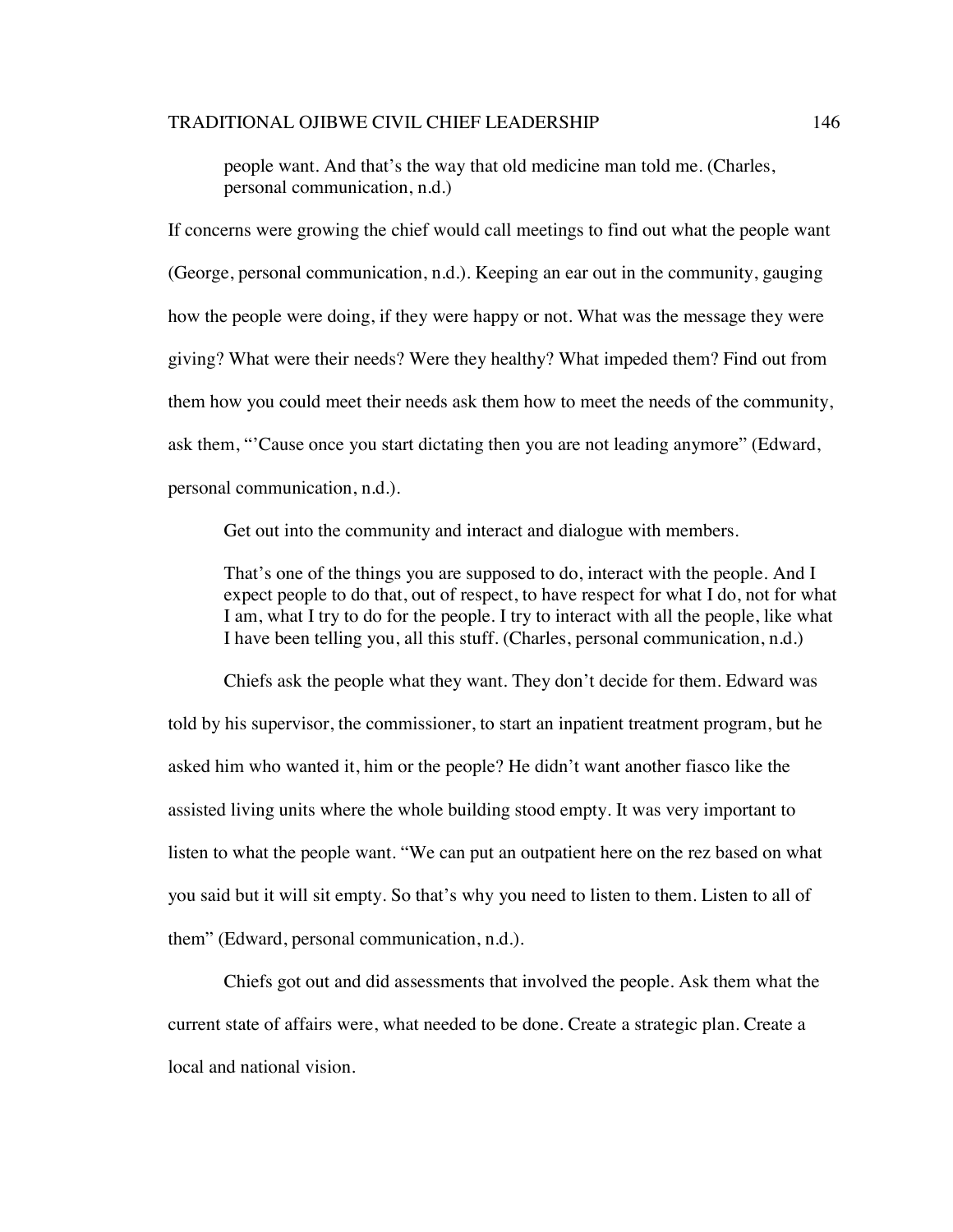We have to work from the ground with all of these communities as well as working with the larger picture stuff, and how it's going to fit together. So every community went through the process of envisioning what that was going to look like, what they wanted their community to look like. They had knowledge of that. When we started developing these larger structures, the government, the information from the ground is dictating what that would look like. (Philip, personal communication, n.d.)

Listen and compromise, don't dictate. Ask the people what they thought was best for

them or their families. "If you know something is wrong for the community, then you

explain that to them, but the community gets the final say in what direction they want to

go" (Charles, personal communication, n.d.).

If you were unable to come up with solutions, then go out and ask other people

who might know such as elders, professionals. Use your tobacco and ask for spiritual

guidance (Charles, personal communication, n.d.).

**Build community.** "To me, a good leader needs to pull the community together"

(Edward, personal communication, n.d.). Community building was essential for building

healthy communities.

You gotta start talking to people how they're supposed to take care of their communities and stuff like that. They get together and start helping each other instead of feuding. That's all over all the time. Even one family can't start anything by themselves. Everyone's gotta join in there and start helping. (George, personal communication, n.d.)

Edward talked about continually instilling leadership in your family and in the

community, by not trying to do better just for yourself but also for your community.

"Always try to dream to do better for your community" (Edward, personal

communication, n.d.).

I think they had the power like, "We need to have a meeting." I hear a lot of people complaining about housing, you know, they are too cold, or whatever. So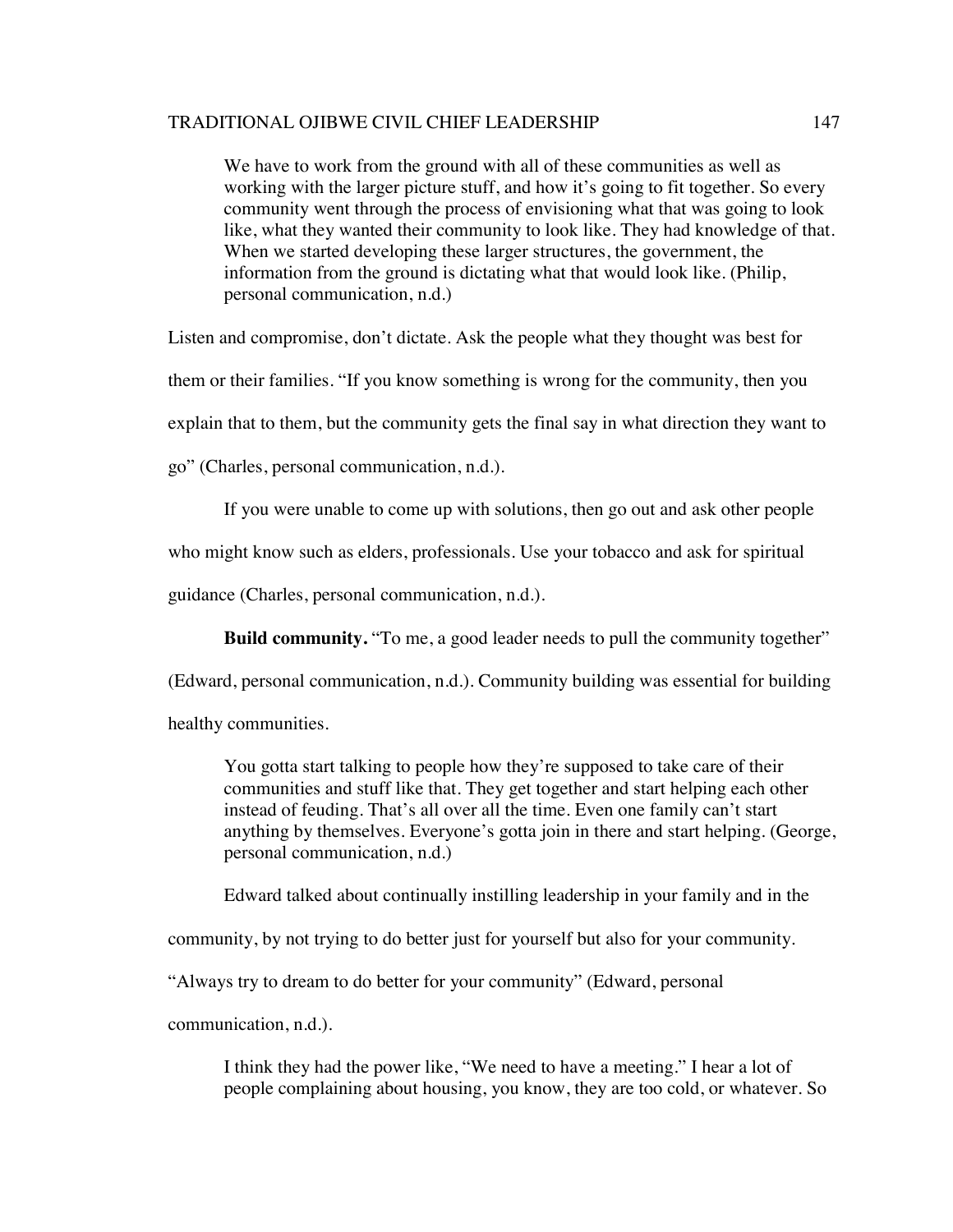you know what you need to do here is, "Let's get together and found out what the problem is and solve it." Now when we identify the problem, what are we going to do about it? What do we need to do to fix it? Or, can we fix it? But that has to come from them. So you say, "Hey I think I got it," and then you have the people try to help you. Well, I got some people right here. This guy knows how to do this, and he knows how to do that. Now let's get this done. You don't have to worry because you have enough trust in them. But you need to get that from them. (Edward, personal communication, n.d.)

Another example that Edward gave on community building was chiefs

compromising or acquiescing to the other chiefs. In his story about the war chief wanting to war and administer a final crushing blow to the enemy Sioux, he was overridden by the other chiefs in council. Instead of breaking off and going rogue, he submitted to the other chiefs.

**Empower.** Empowering was a common theme embedded throughout this report by listening, building community, clans in council, and so forth. The families were empowered by having voice with their clans during council meetings. Every member was allowed to speak in council. Membership at the grassroots levels were lawmakers and deciding the fate and destiny of their communities. They also gave direction to the Nation.

Philip talked about empowering membership by motivating with speech, mobilizing them to create movement, direction, and willpower.

See what you are doing is speaking to the Spirit of the person. So when I get up and speak, I would be speaking like this. I would do my very best to try to capture the Spirit of the individual or the audience. And once you can capture the Spirit, because it is embodied, you must believe that everyone in the audience is embodied with their ancestor from way back, so what you are doing is making that Spirit live. And if you can capture that, then it's the people that are going to push the leadership that are going to push for change to happen, to go home. You use all these words. It's empowering the people. It's empowering yourself. And that's what I did. And that is also how I was able to move the chiefs. Because,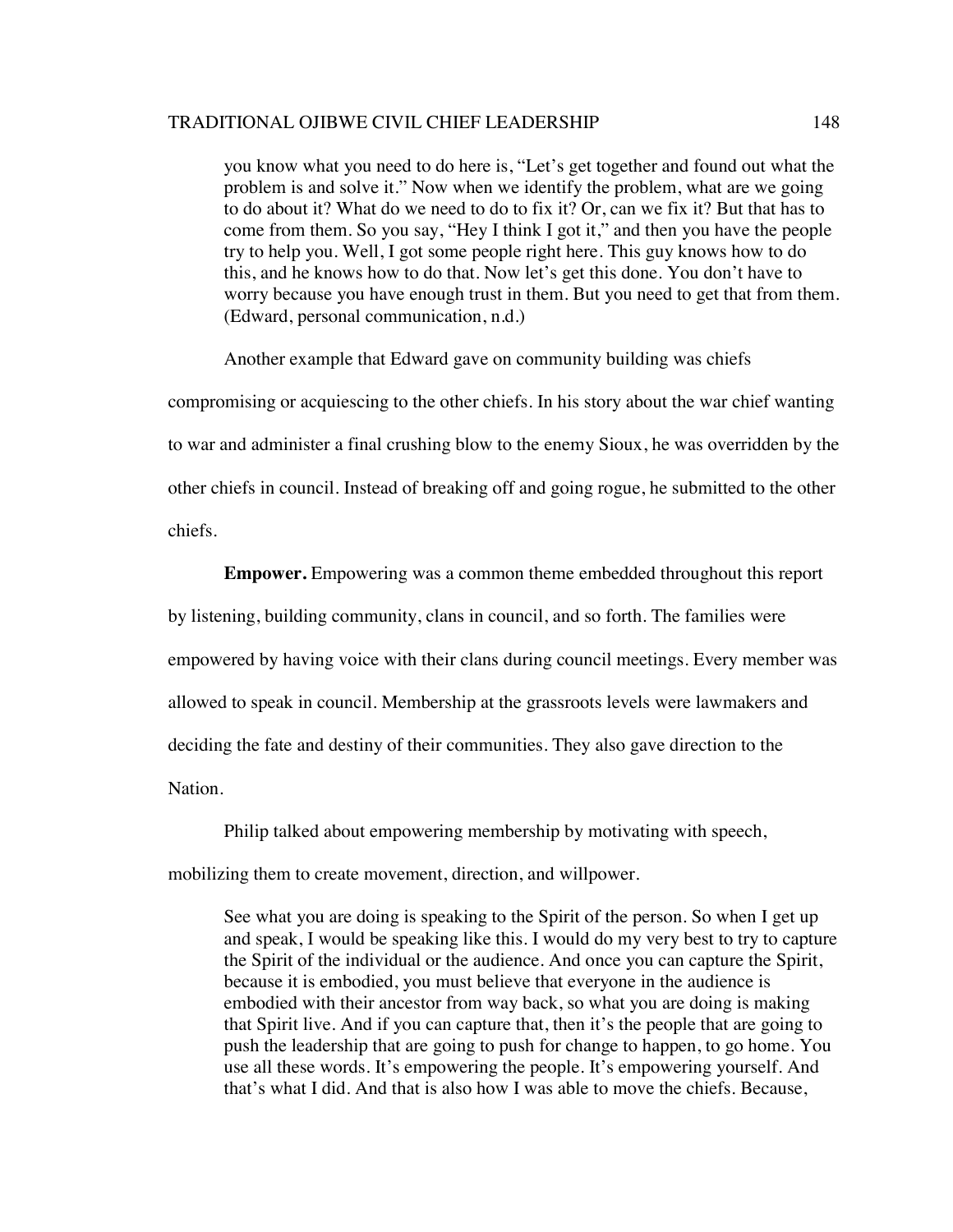understand, that's what the people want, that's what they want. (Philip, personal communication, n.d.)

Philip said that when you empower the membership that for so long has been downtrodden by Western colonialism, "a whole new energy starts to come out. People start to see a light at the end of the tunnel, as something may change" (Philip, personal communication, n.d.).

**Guide.** Chiefs provided guidance to members with constant messages of healthy

living such as Bimaadiziwin, respecting each other and treating each other as family,

positive parenting, and general counseling.

I am always telling the people how to respect all of creation and have a good relationship with the Creator and everything. To me that is good leadership. But anyway, like I told you before, that is one thing that the chief tries to do, make people understand what they need to do with their lives. Try to sorta guide them. Make them understand what life is all about. That is what life is all about putting tobacco out for the Great Spirit, for everything he gives us, you know like I told you before, the water, the animals, the birds and the trees. I always come back to that. It's really hard to go into the specifics of our way of life. Everything I talk about is spiritual. That's what I try to do when I talk to people. Everything is spiritual beings that are above us. That Spirit that takes the place of our drums, those are the things that we try to rectify our life so we can do the right thing, the way of life. That is what these drums are for. (Charles, personal communication, n.d.)

Charles talked about how drugs and alcohol were not our way of life and they were

killing us. "And most of the people know that. But they go right ahead and wipe

themselves out" (Charles, personal communication, n.d.). He said that lots of kids grow

up thinking this was their way of life, but it was not. George iterated this as well:

I try to talk to these youngsters around here. Even if you go ask a fifty-year-old, forty-year-old, you ask them anything about traditional ways, they wouldn't know. They wouldn't know. They don't care to learn. They must have visions, they must have dreams, but they don't use them. They would rather have smoke, drugs. That's ruining them. I have spoken to a lot of people that are lost. They did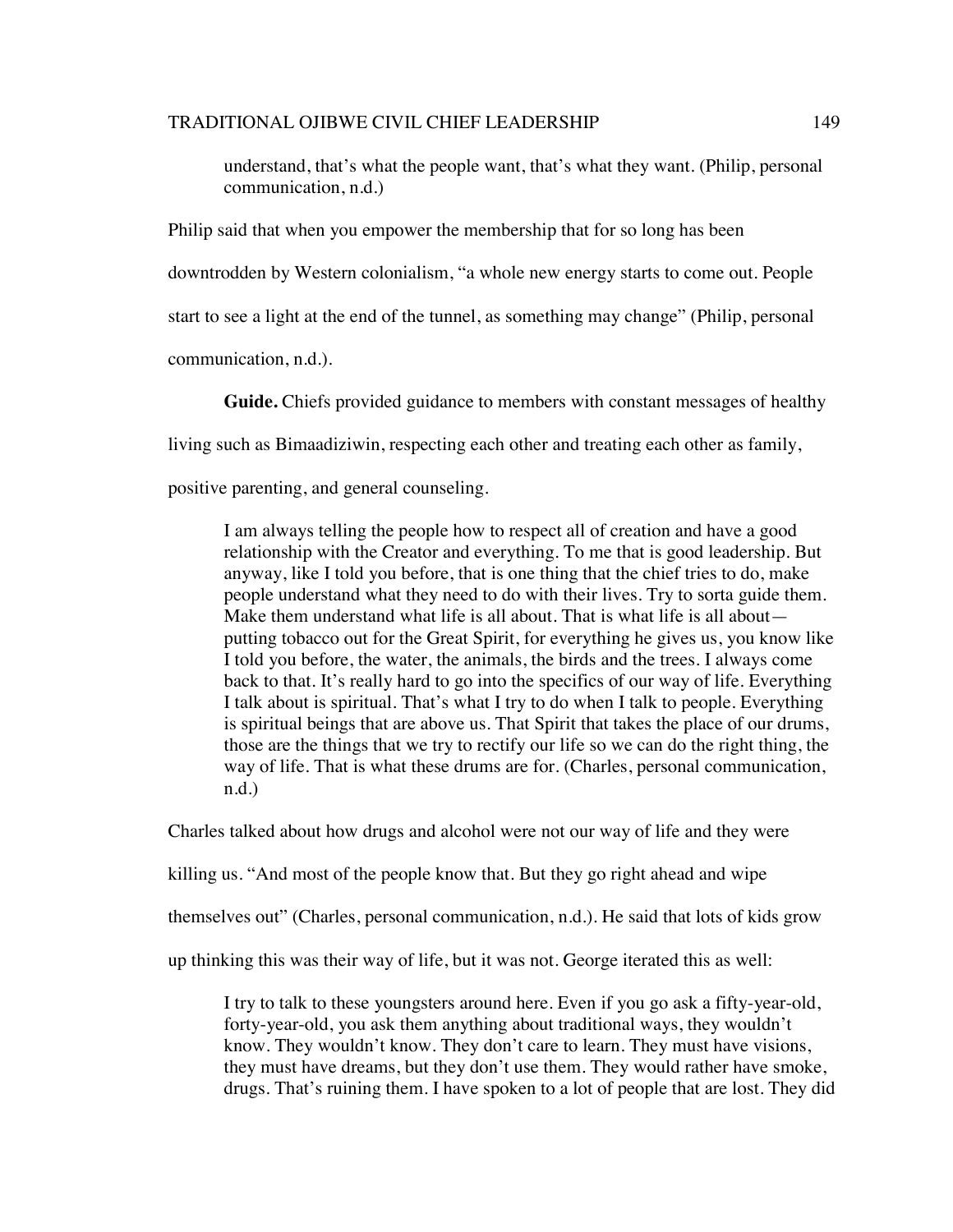a lot of drinking. They did a lot of smoking pot. I healed them with the drums that I have. They cry right here on the table, by the table here. Then when they get through crying they bring everything out what's bothering them. I tell them about visions, ceremonies, guidings, and stuff like that. People are lost. A lot of people that is lost. They don't know where to go. They don't know who to go to. I enjoy working with the people. No matter who it is. (George, personal communication, n.d.)

Edward talked about always teaching people to treat each other respect and

dignity. He said people needed to treat each other like relatives. That kept people

together.

We are all together. That is how we should be. Whether you are from White Earth or Cass Lake, well you're my relative and I will treat you that way. Rather than "aw those guys." We should be treating them like family, relatives. (Edward, personal communication, n.d.)

Henry instilled a constant message to the community to provide quality parenting,

that they should instill in children to be productive citizens and contribute to the

community economies.

Many of the spiritually gifted talked about guidance through prayer either with

their pipes, ceremony actives for the good of the community, or with their drums.

Zhawenimaag ongow aakozijig [love/pity/bless the sick]. Some time somebody tells me about their grandchildren were having a hard time, not gonna pull through, pretty sickly, I grab my piped and smoked it and I talk to the Spirits. Guide this person from here. Take care of them. (Charles, personal communication, n.d.)

# **Help.**

When you are chief you gotta help out. No matter who comes here you gotta help em out.

You gotta start helping your people out. You have to work with the community no matter who it is. I got four districts I help all the time. I stay home and wait for the people too, they would just come here when they need help, and stuff like that. When I am given tobacco, I have to be over there, no matter where it is, to go help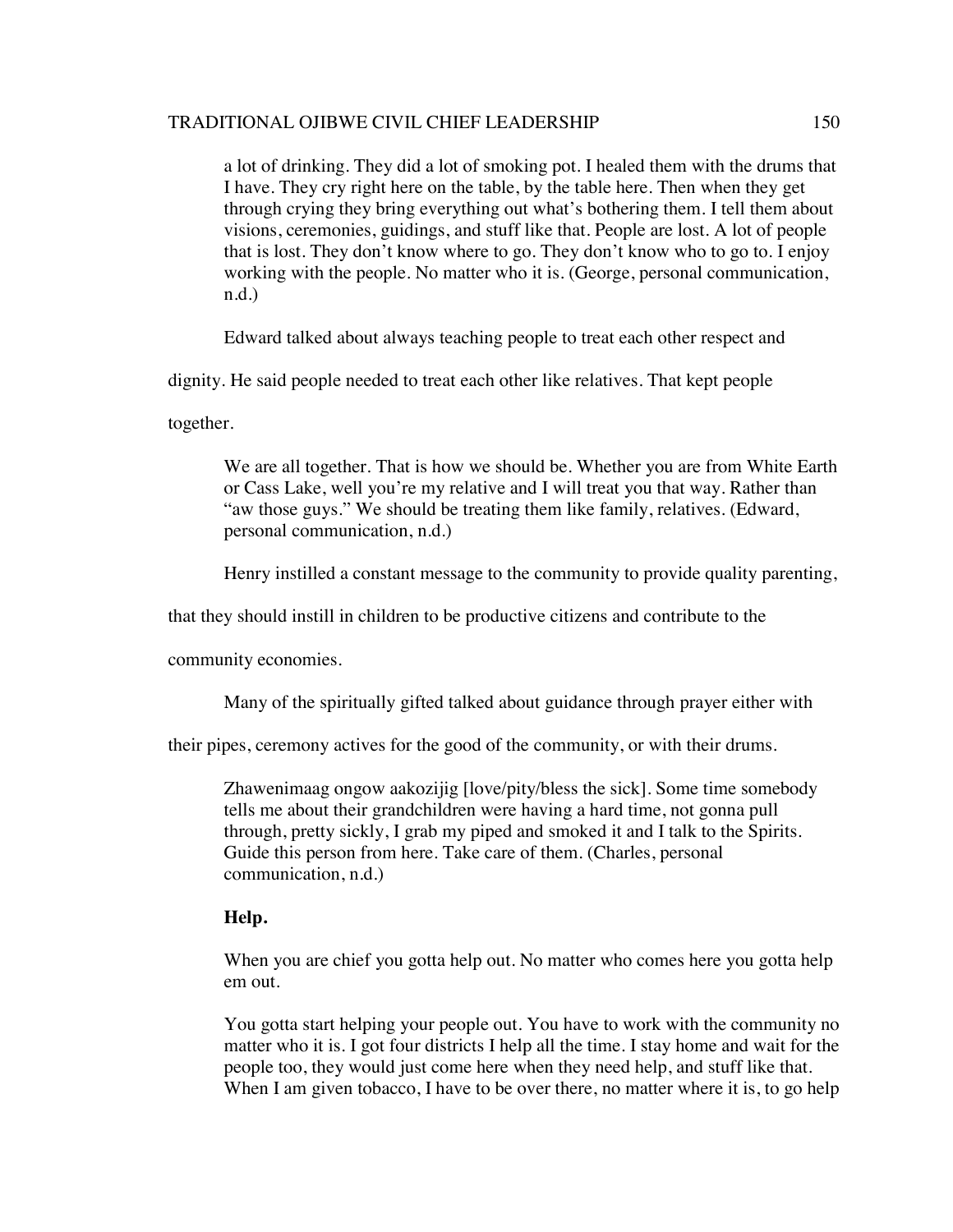them. Even when you are out there somewhere, you gotta help the people out. Seem like it's a twenty-four hour service sometimes. Someone calls. They're stuck. Then you go after them to where they are stalled, help them out, don't charge them anything, and stuff like that. That's a lot of work, being a chief. (George, personal communication, n.d.)

Henry pointed out that there was some social dysfunction as well in the

community. A lot of it was manifestation of historic trauma such as abuse and addictions.

There were some members dealing with fetal alcoholism and family structure breakdown,

and this was part of the everyday dealings of being a chief and needing to help. That was

part of being chief.

# **How Do Members Behave Toward or Interact With the Chief?**

Members needed to (a) respect the chief, (b) communicate with the chief their

needs and what the issues in the community are, (c) build community, and (d) support

and empower the chief.

**Respect.** "And the community members, they are supposed to respect the chiefs.

Some people respect me as a drum carrier. That's alright, that's fine. And I appreciate

that" (Charles, personal communication, n.d.).

Respect him. I mean you don't need to put him on a pedestal. You should show some respect. I think that if he is a chief he earned that respect. That's why he is there. If he walked in here we don't need to all jump up, but I think we should offer him a chair, or offer him something to eat. If he asks, we should answer respectfully. (Edward, personal communication, n.d.)

Henry noted that there needed to be respect from members and communities

outside of the reservation and tribal areas for traditional forms of leadership. There were

many benefits of hereditary chieftainship that helped communities in terms of

independence and sovereignty.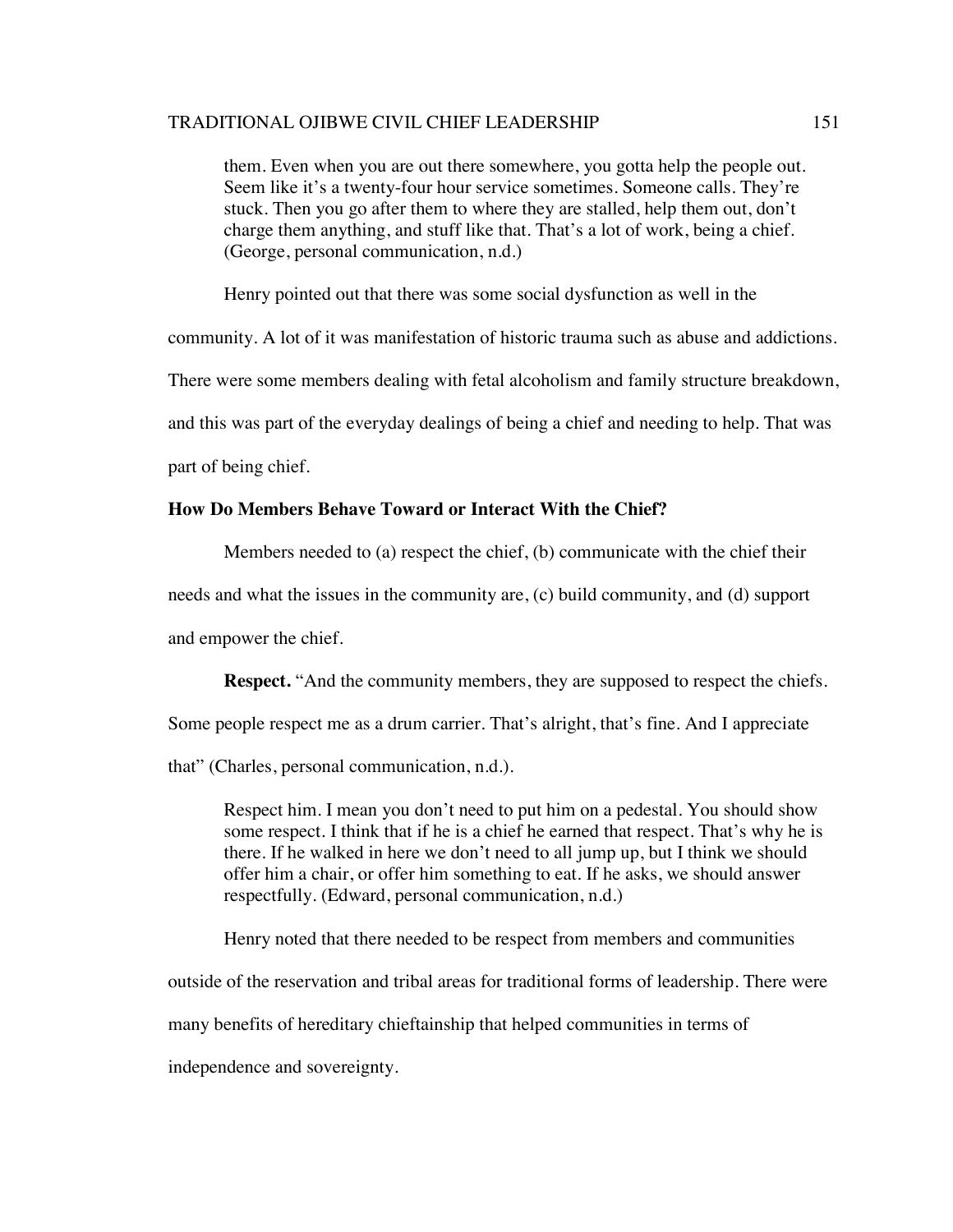**Communicate with the chief.** Community members let the chief know what was going on, what their needs were, and what the issues were in the community. If there were conflicts, they could ask the chief to help out. "Years ago they just hounded at them, the chief, to straighten everything out" (George, personal communication, n.d.). If issues warranted, there would be community meetings. A message was sent around that there would be a meeting and everyone would show up.

A lot of people come here for, to see what's going on. We would certainly have a big meeting here too some times, lotta people would come through, straighten their angers, a lot of angry people would come here and we would, I would straighten it out. (George, personal communication, n.d.)

Edward respected Charles as a hereditary chief of the Mille Lacs Reservation.

"His dad is one of the last active chiefs we had here" (Edward, personal communication,

n.d.). Whenever Edward saw him he always went over and talked to him.

**Build community.** Membership help build community. Charles used an analogy of the drum ceremonies where official members of the drums represented specific Spirits associated with the drum. When there were absentee issues during ceremonies, it was because of animosities they held towards each other, which they were not supposed to do. "The Spirits we take the place of as members of the drum, is the one that suffers, they do not like that" (Charles, personal communication, n.d.). He explained in the same way that community members should not hold animosities towards other community members because then the community suffered.

Another part of building community was strengthening its knowledge of Bimaadiziwin. Philip said that the men, elders, and women needed to pick up their sacred bundles and items and understand their constitution to bring that strength to the Nation.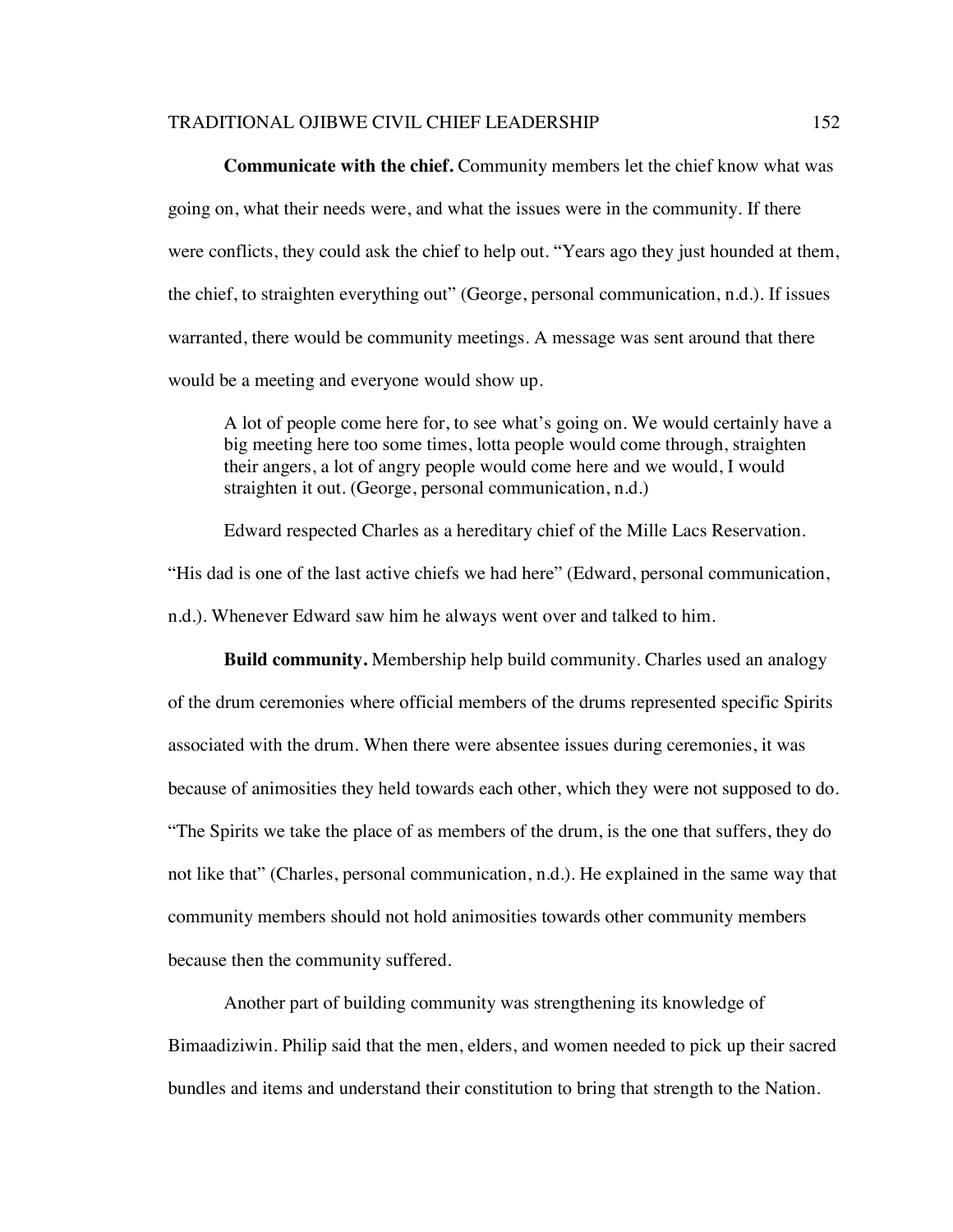By strengthening themselves spiritually and intellectually, they were building community and Nation.

**Empower the chief.** By being active members in council, treating each other good, building community, learning healthy systems and their place and roles in Bimaadiziwin, and communicating with the chief, they not only empowered themselves but they empowered the chief. The power was in the people. The chief was empowered by the will of the people. "So I can stand here and scream sovereignty all I want, but without the rest of my Nation, that's all I am doing is screaming" (Philip, personal communication, n.d.).

The Sioux and some Ojibwe were going to attack Fort Ripley. Chief Zhaabaashkang told the people here that there were some Mille Lacs band members that were working at Fort Ripley and he was going to go over there to make sure they were not harmed in any way. He said if anybody wants to come with him they can. And the whole Mille Lacs band got up and went with him. (Edward, personal communication, n.d.)

Edward explained that membership should offer help. "Always be there for him. Say I am here and I am your servant" (Edward, personal communication, n.d.). Always avail yourself of service to help the tribe with whatever skills you have or strengths. He explained that by helping the chief you were helping the community.

## **Unexpected Findings**

By far the greatest unexpected finding of this report is Bimaadiziwin

(Anishinaabe Constitution). All informants talked about the importance of traditional ways and traditional forms of government. Most important was the concept of healthy living through traditional ceremonies and practices. Most of the chiefs spoke of this when providing guidance to the people. Philip was very explicit that the only way to survive at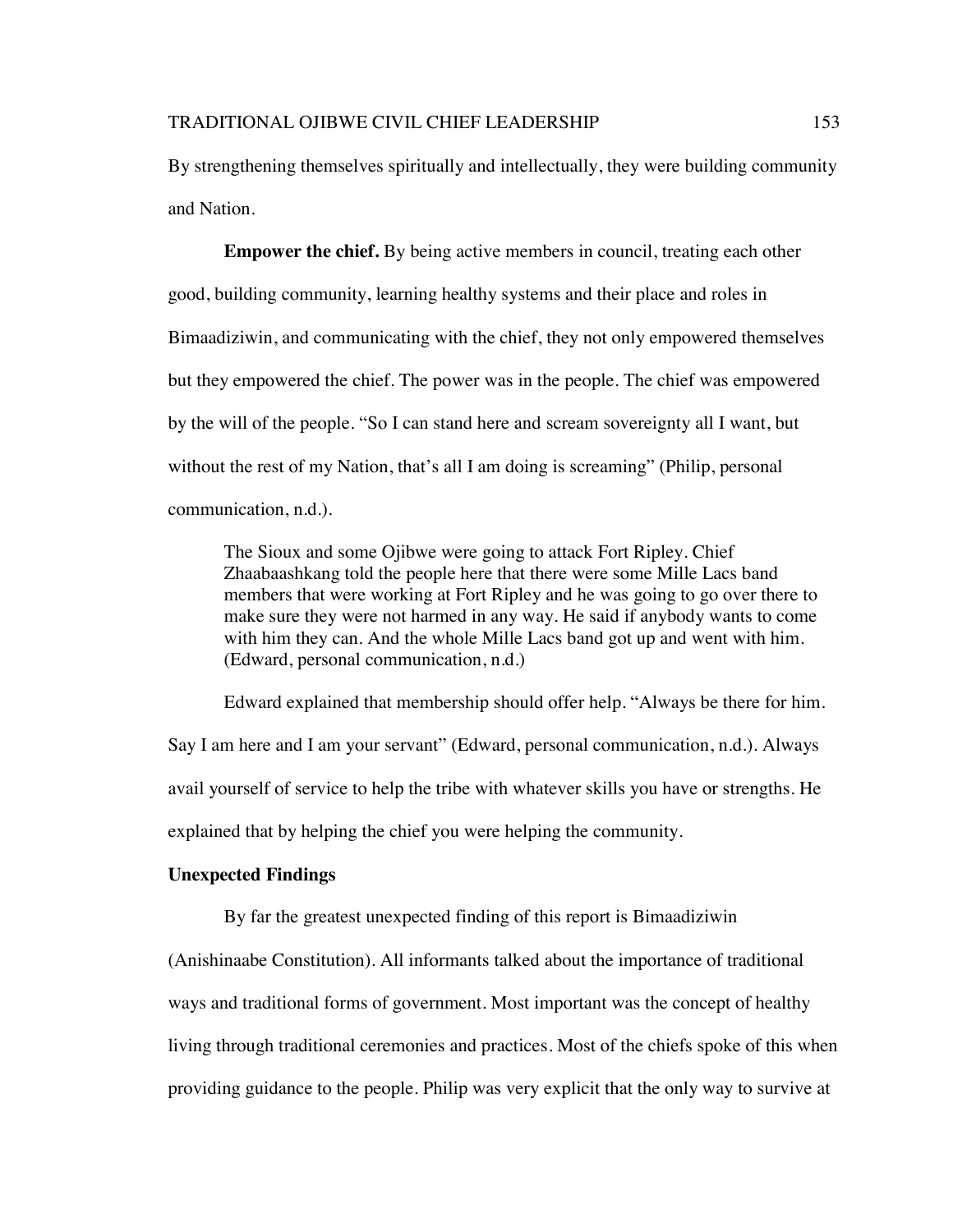all is to return *home* to the Anishinaabe Constitution; otherwise it would simply be a slow, painful death for the Ojibwe.

The election of chief systems imposed onto the Anishinaabe by the federal governments in both Canada and the United States is a top-down Western leadership concept that has proven detrimental if not destructive. The hereditary system precluded that. The selection process is a bottom-up emergent leadership system based on earned respect for individuals and what they do for community at the local level. National chief selection would then be choosing from candidates who have already been distinguished as entrusted servants.

Also key to the Anishinaabe Constitution or Bimaadiziwin is spirituality. Tobacco prayers with the pipe and drum are integral parts of council meetings and community life. The Anishinaabe Constitution's history and community social systems are filled with ceremony and worldviews that globally and holistically incorporate Spirits and dialogues with and invocation of the Spirits daily and seasonally.

The second major finding that was unexpected was the clans in council. Families belong to clans. During community council meetings, families sat with other families with the same clan. At the national level councils, the chiefs and their delegates would separate and go sit with their clan groups. On the local level, clans were responsible for the behavior and actions of all their clan members. If a transgression occurred between clans, then they were responsible for justice and retribution amongst each other. Clans served specific functions as legislative and governing bodies of the whole such as administration, police, health, and so forth. Most importantly, the councils served as the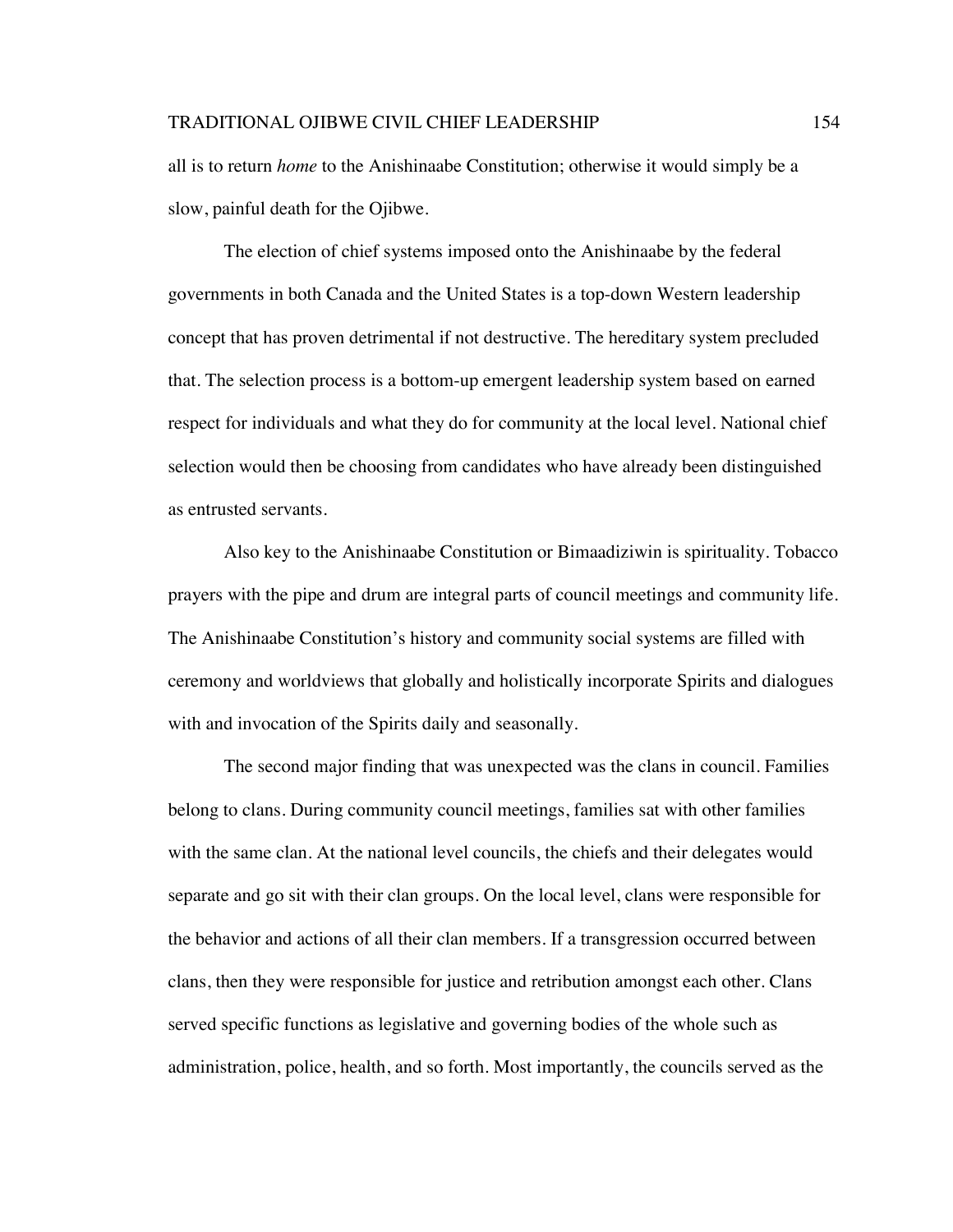decision making body for the community and Nation. The chief was not a director over the council. The power was in the membership and the chief represented that power or ability or will.

# **Summary of Traditional Ojibwe Civil Chief Leadership**

Traditional Ojibwe civil chief leadership involves chief and councils at both local and national levels. Chiefs were either hereditary chiefs or selected with traditional methods of being given tobacco at council during a reselection. There was no campaigning. Membership voted for a selected candidate by standing behind them until a final candidate remained. The final candidate was then presented for acclimation by the membership.

Local and national councils are the decision or lawmakers. Councils are composed of clans and their families. Clans form the legislative body and have areas of specific responsibility areas or expertise such as administrative, health, police force, etc. Power is in the council and members. The chief represents the council or community.

The Western Constitution of elected chiefs is detrimental to the Anishinaabe. Informants point to a need to re-establish traditional government and social systems or the Anishinaabe Constitution, which is spiritually based in ceremonies, language, worldview, and daily and seasonal activities.

Chiefs in general protect rights and lives of members. They constantly work at unifying membership at national and local levels. The chiefs lead by following the direction of membership. Leadership is toward healthy living such as returning home to Bimaadiziwin in the Anishinaabe Constitution, and towards economic and social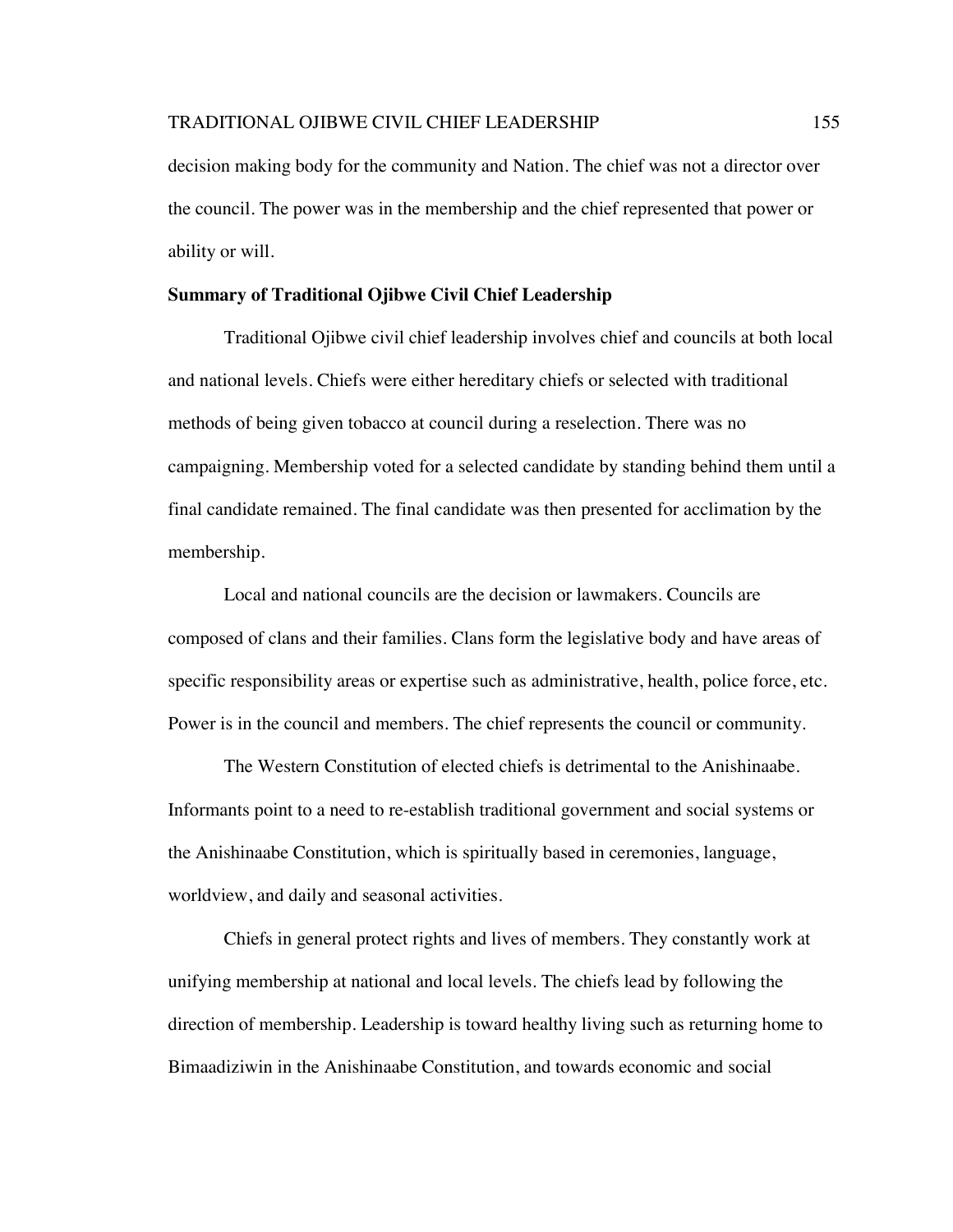independence from the federal governments. Leadership is also toward the vision of the membership.

Chiefs must know their history and culture such as ceremonies, worldview, values, and traditional systems. Chief need to know what *Bimaadiziwin* or Anishinaabe Constitution means and entails. Chiefs need to be trained in leadership skills described throughout this report such as listening, community building, empowering, economics, management, speaking, guidance, and values of traditional leadership. Chiefs need to know what the issues, direction, and vision of the membership are.

The primary values of traditional Ojibwe civil chief leaders are respect, honesty, love, bravery, and a sense of giving.

Chiefs interact with their community members by listening, building community, empowering, guiding, and helping. Chiefs actively listen by getting out and visiting members. They actively listen by calling meetings and also through conducting formal surveys. Chiefs listen to the will and direction of the membership. Chiefs build community and empower membership by listening to them and by involving them in active problem solving and decision or lawmaking in council. Chiefs provide ongoing guidance towards Bimaadiziwin and away from poor lifestyle choices such as drugs and alcohol. The chief is constantly giving of self and property by donating and providing assistance where and whenever needed.

The community's responsibility or behavior towards the chief is to respect the chief and provide assistance wherever possible for the betterment of the community. The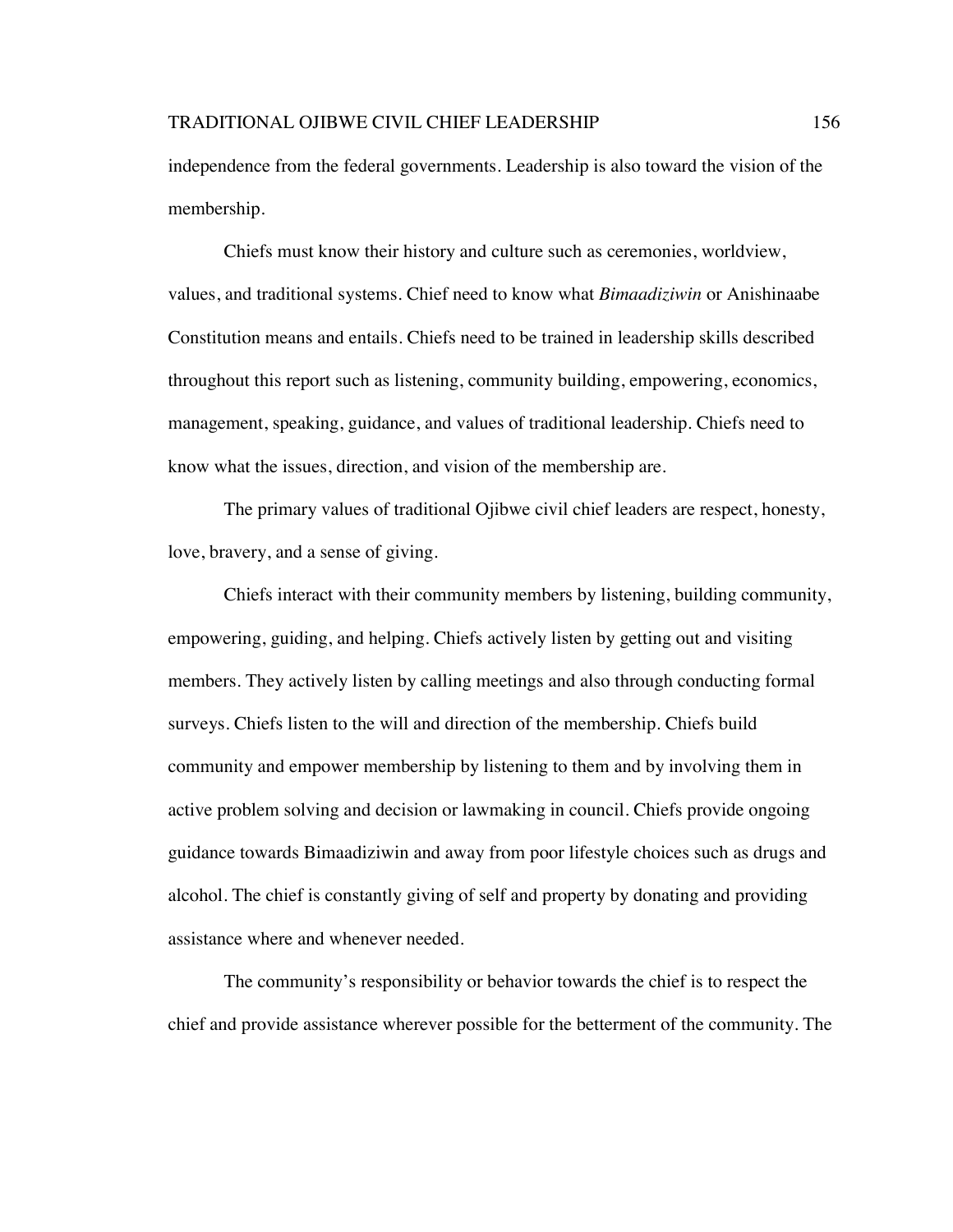membership communicates their needs, issues, and direction to the chief. Power is in the people. Members empower the chief.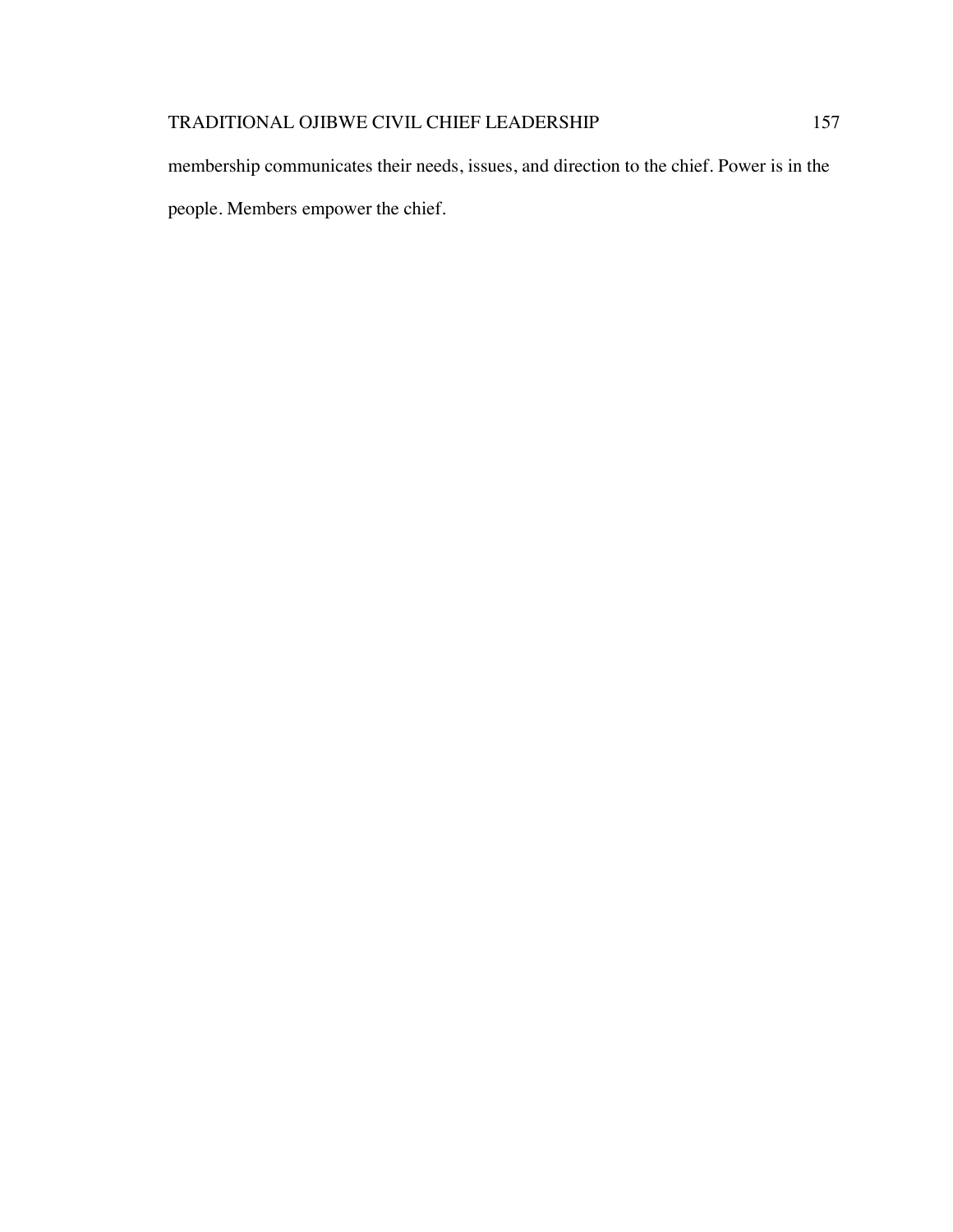# **CHAPTER V. FINDINGS AND DISCUSSIONS**

# **Introduction**

Little is known about traditional Ojibwe civil chief leadership. In this treatise, I used a qualitative *critical theory* research approach to answer my research question, "What is traditional Ojibwe civil chief leadership?" I asked elders and spiritual leaders who the hereditary chiefs are and whom should be interviewed.

I assumed that information gathered from the interviews would be limited and fragmented because traditional chief systems have been replaced by federal elected chief systems for most of the last century and because there are very few hereditary chiefs left.

I found that chief knowledge was fragmented but it was distributed amongst the interviewees. Each has strengths in difference aspects of that knowledge. Because of his community's isolation, Philip has strong indigenous worldview, language, traditional ceremonies, and has the strongest, though remnant, knowledge of government systems. Philip was a national elected chief but transformed their systems back to traditional chief selection processes as much as could be remembered by the elders. Charles is in his 80s and was taught when he was young by elders and medicine men who can remember back to when chiefs were active, and so was George. Henry is the last hereditary chief in office devolved from a line of hereditary chiefs. Except for Henry and the historic anomaly of his reserve, hereditary chiefs in the Treaty#3 area of Canada have been absent for well over a century. The United States hereditary chief systems were absent much less. There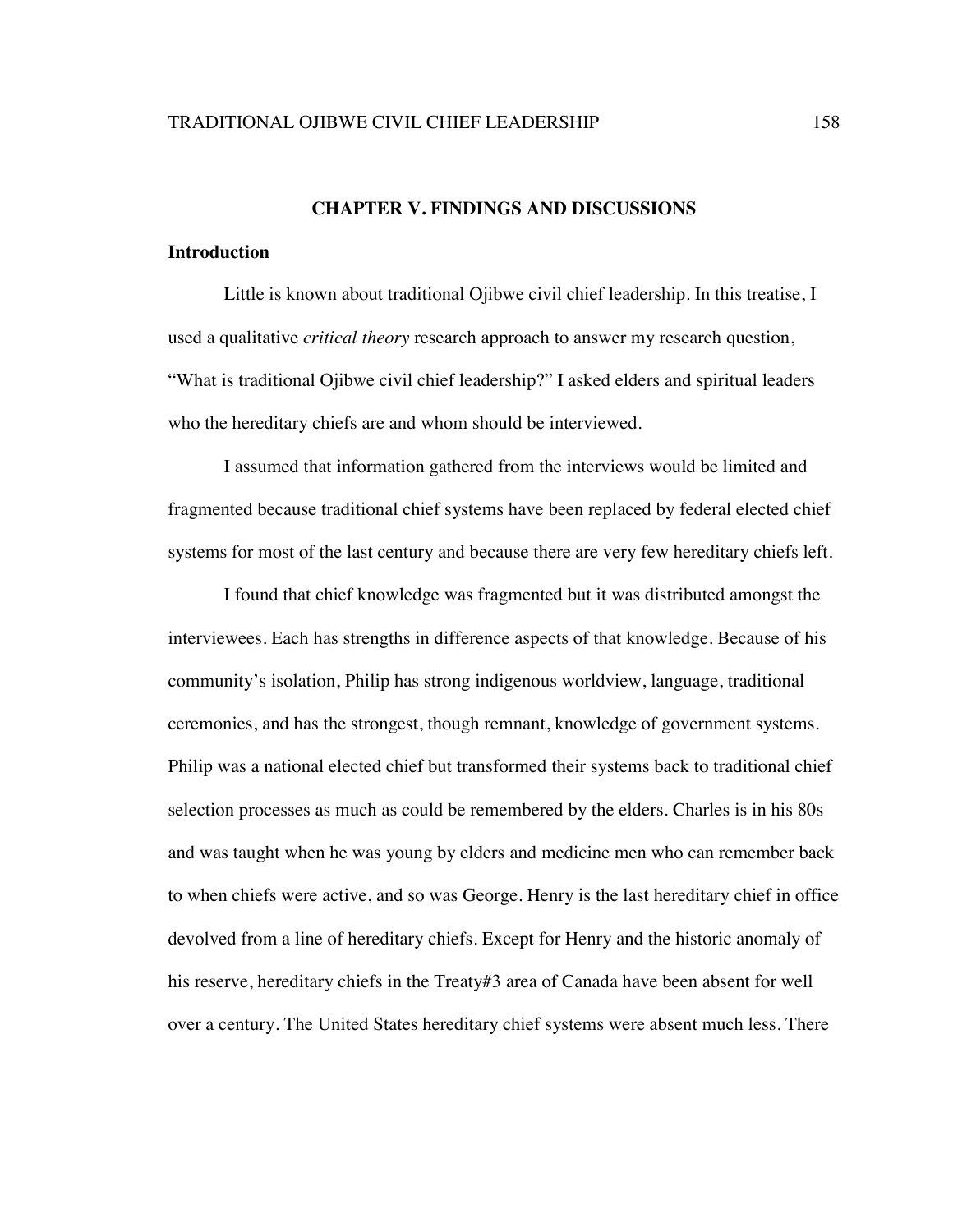still are hereditary chiefs, but not in office. Collectively, all of the informant responses paralleled much that was found in the literature review.

# **Conclusions**

To know what traditional Ojibwe civil chief leadership is, we need to first understand the Anishinaabe worldview, or what Philip calls the *Anishinaabe Constitution*, and then look closer at the chiefs' functions in context of that constitution.

Throughout history, major parts of governance were given spiritually to the Anishinaabe, including the clan system, values, ceremonies, and duties and responsibilities to the Spirit world. The Anishinaabe history, language, governance, and worldview are all based on spiritual events. All of this record is preserved and maintained in the Midewiwin society of the Anishinaabe and permeates throughout all of Ojibwe culture. This worldview is the background knowledge of clans, council, and traditional Ojibwe civil chief leadership.

In the creation story, the creator made the earth with the four elements of earth, water, wind, and fire. The creator then made plants, swimmers, animals, and fliers. Humans were last in this web of life. The Anishinaabe were given two rules by the creator to live by: (a) respect all of creation, and (b) use tobacco offerings to show that respect. Across time, the Anishinaabe waned from these original instructions and the Creator flooded the earth and Anishinaabe land was recreated on the back of the turtle, or turtle island of North America. Constant in the mind of the Anishinaabe is to respect creation as instructed and to not forget these instructions again. The Anishinaabe are members of this original first family which is all of creation. As opposed to Western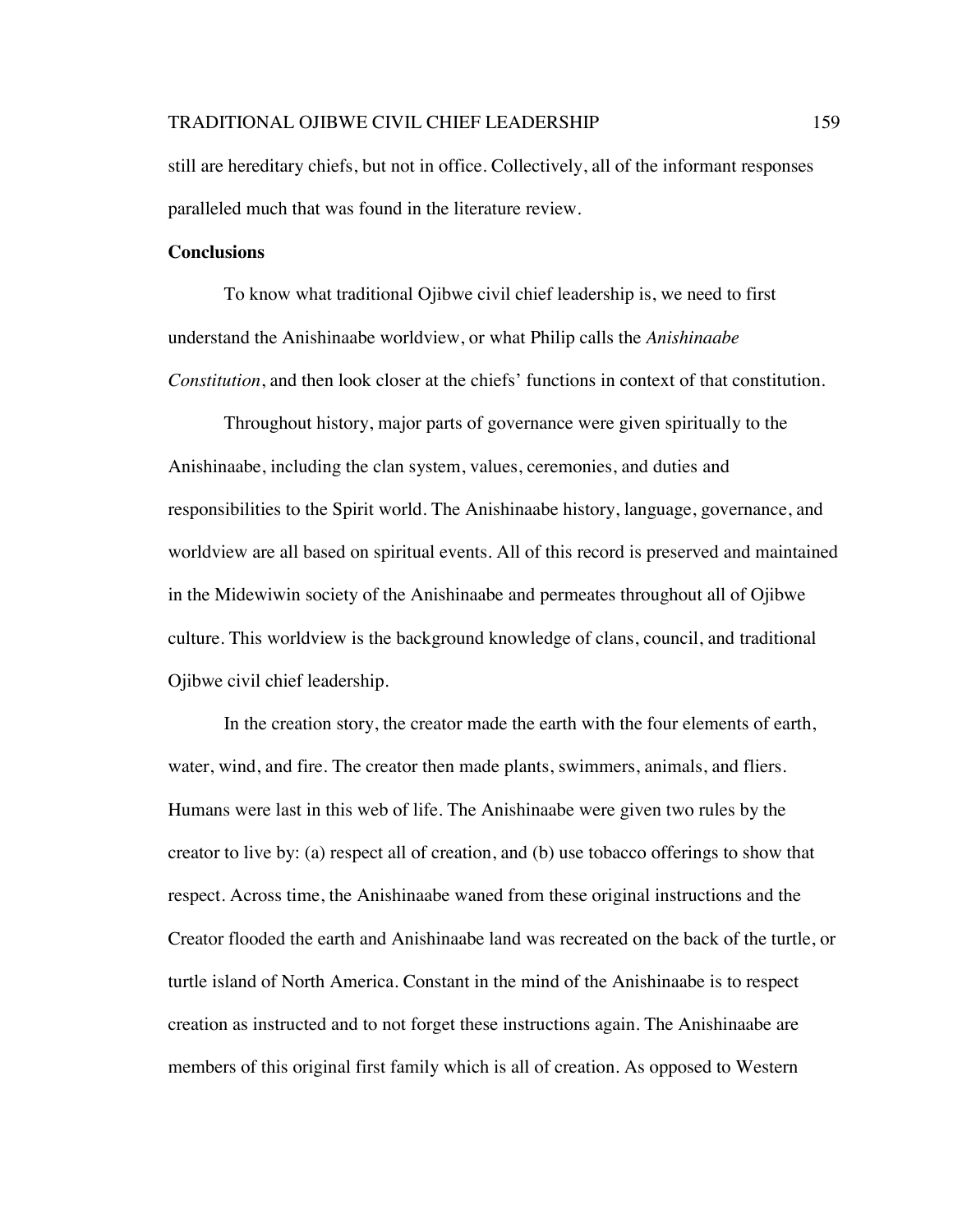worldview where humans have domain of all of creations, the Anishinaabe are equal members.

The clan system was given to the Anishinaabe by the Creator to establish the governing system. Six beings representing the clans emerged out of the ocean, but one was too powerful and returned into the ocean. So there were then five original clans: crane, bear, marten, deer, and bullhead. The people were then grouped into clans. Clans are patrilineal. Clan members cannot marry someone of the same clan. All Anishinaabe of the same clan across the nation are considered brother and sister. Today there are more clans that are outspurts of these original five. Each clan had a specific duty, responsibility, or area of expertise. The bird clans are the leaders because of their broad view of the terrain from above. Civil chief leadership is specific to the crane and loon clans. The bear are in charge of police and medicines. The clans with claws, such as the marten, are the hunters, warriors, and strategists. The bullhead or fish are the teachers and philosophers. The deer or the hooved are the artisans. These clans represent the basic structure of Anishinaabe government. There are branches of the executive, military, health, education, and the arts. The clans also represent the original beings placed on earth during creation such as the swimmers, animals, and flyers, who in turn represent the elements of earth, water, and air. Fire, being the light or Spirit of the Creator, is put in all of creation.

Seven values were given to the Anishinaabe to further clarify the clan system. Seven spiritual beings were sent to teach the seven values which are love, respect,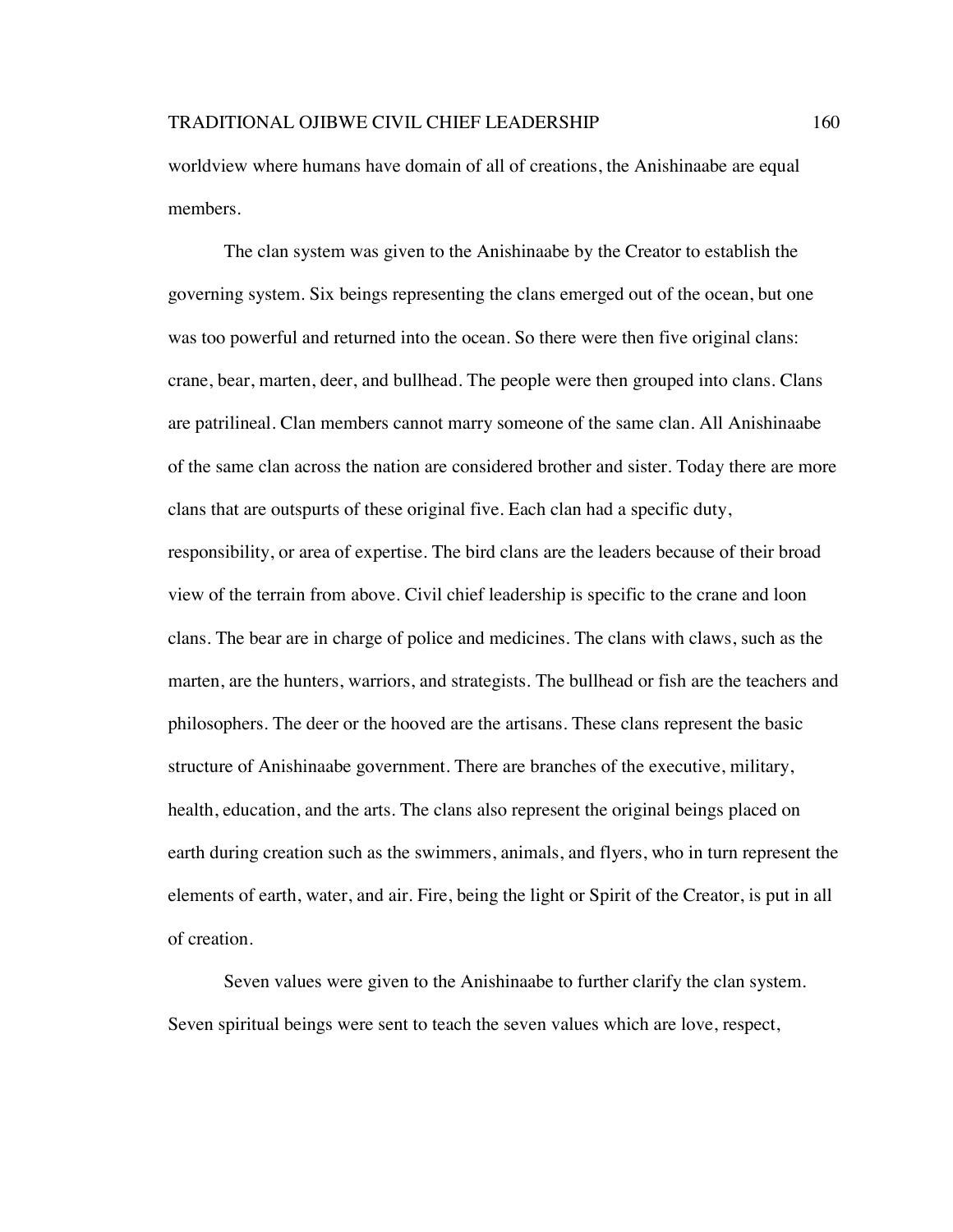honesty, truth, bravery, humility, and wisdom. These values were reiterated by the chiefs in the interviews.

Clans radiated out from a national center. In the winter, they spread further out into smaller hunting groups and converged back again in the summer. As clans grew in numbers, they split into neighboring communities, but clans tended to stay together in the same general geographical area. During the fur trade era, multi-clan villages emerged in the military fronts of Western expansion, primarily for safety reasons. Clans form the council the chief facilitates. Clans are responsible for the behaviors and actions of their fellow clan members. If reparations are to be made to another clan, it is the entire clan's duty. The clans ultimately are responsible for the safety and well-being of the community.

In the season-round economy of the Anishinaabe, all of creation is considered and respected. The major seasonal camps are maple sugar in the spring, population convergence in the summer (gardening and berries), ricing camps and garden harvest in the fall, and population disbursal into small hunting groups in the winter. All of life's sustenance such as food, shelter, and clothing, comes from the first family. Whenever some being is taken from nature, such as an animal or plant, tobacco is offered and prayers are made. Thanksgiving feasts are given at the beginning of each harvest, such as berries, rice, and garden. These seasonal activities are still ongoing today, but migration no longer continues.

Different ceremonial lodges and ceremonies were given to the Anishinaabe throughout history. In the shaking tent lodge, the shaker talks directly to the spirits to find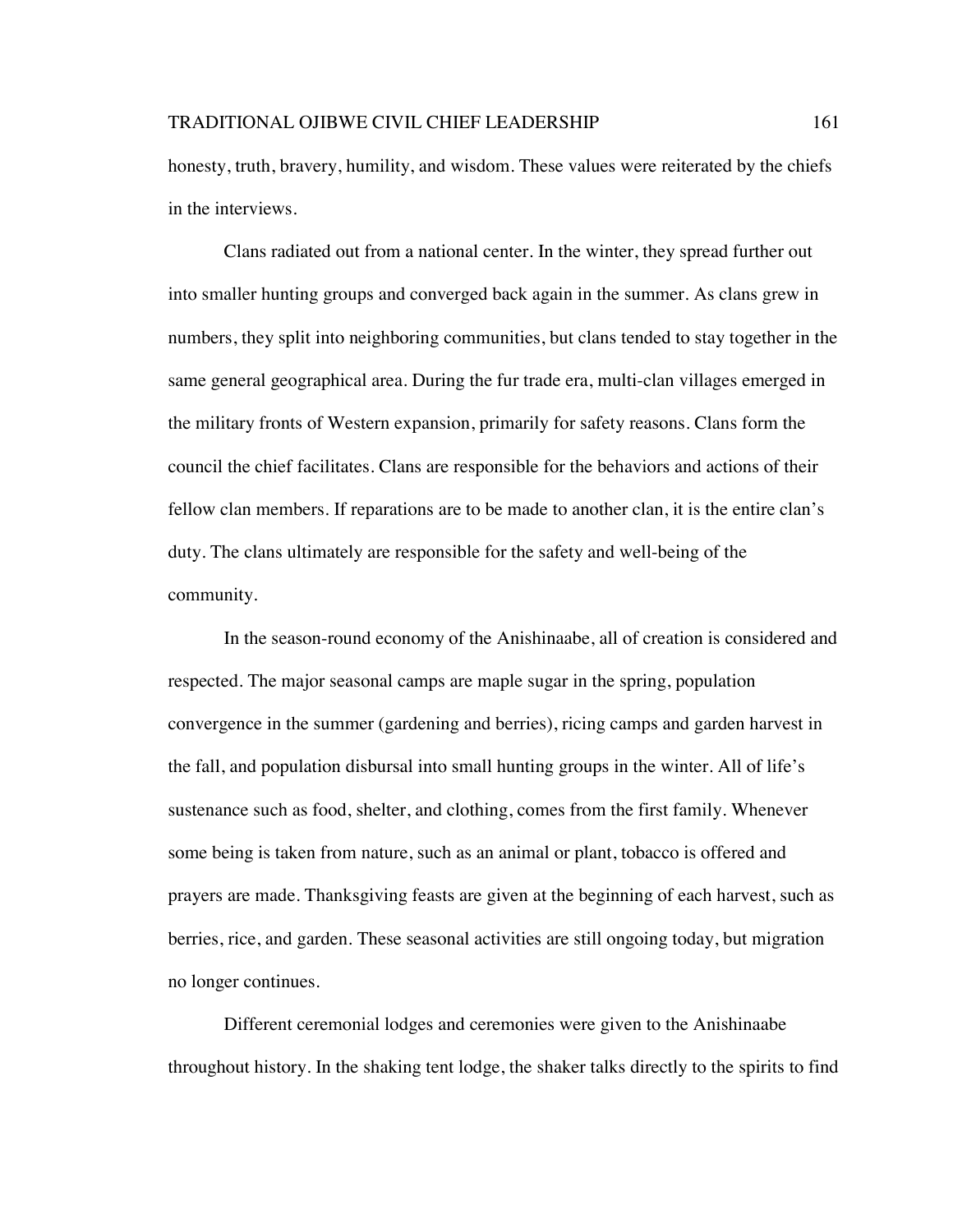truth or answers such as causes of sicknesses, cures, or even guilty parties. The Midewiwin lodge is for life and medicines. If someone's life force is low and they are sickly or dying, the ceremony charges up their life forces again. Ceremonial drums came in the 1800s. The original drums were for peace and protection. Other type ceremonial drums emerged later. These drums are used in the round houses. The sweat lodge is used for purification. There a variety of ceremonies for rites of passage, and daily and seasonal activities.

In the Treaty#3 area of Ontario, the chief and council meetings are held in the ceremonial round houses accompanied by the drum and pipe and tobacco. As Philip pointed out, the council is held to be honest and responsible to the community and the all of the spirits and ancestors as they convene in the sacred round house. He went on further, explaining all of these, such as ancestors, spirits, and spiritual knowledge, are innate in every individual human being. "And as for the Spirit world and who really is the chiefs, they would say 'we are one with everything'" (Philip, personal communication, n.d.).

Gift giving and reciprocity is intrinsic in this worldview. When taking a being's life from nature such as plants or animals, the Anishinaabe give offerings back to their spirits. George talked about Mother Earth becoming angry because people are not gifting back to Mother Earth. Every time something is taken from Mother Earth, mandatory and in the least, a tobacco offering is given to pay back for what was taken. That is the original instruction given by the Creator. It is a spiritual balance of give and take. If you do not give back, you are in debt spiritually and out of balance. Philip was lectured about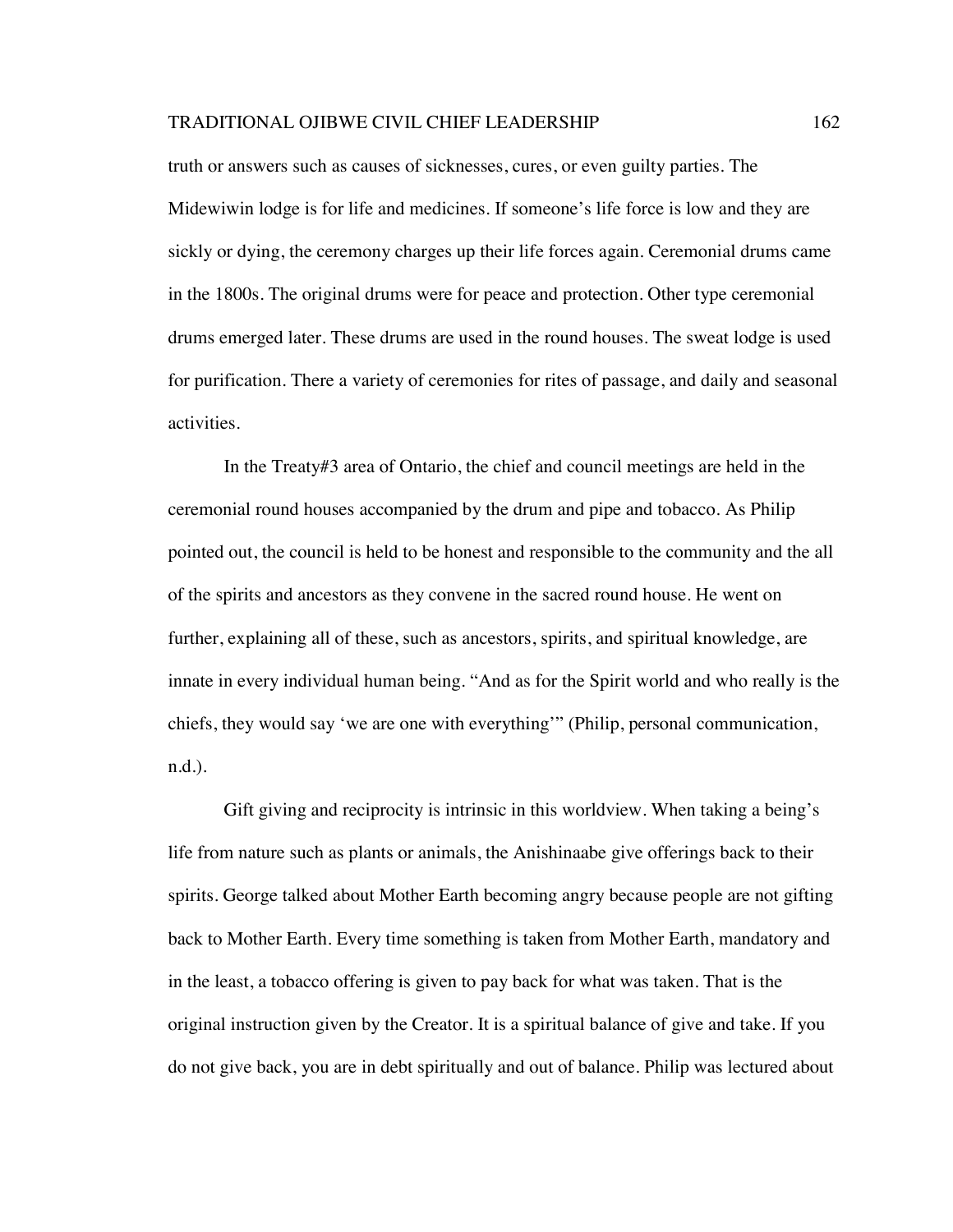this by the elders on who the real chiefs are—the spirits in all of creation—and his duties to them to continually make offerings to them. Whenever the spirits are asked for help, tobacco, food, and gifts are offered. There are give-aways or gift giving during seasonal ceremonies such as drum ceremonies or honoring the water ceremonies; this is also common in community powwows. It is a thanksgiving for life that is obtained from creation. The ethos is to always be giving, helping, and sharing, and not to be accumulating or materialistic. This is the ethos of community, clan, and chiefs.

Bimaadiziwin is talked about by all of the chiefs throughout their responses. Bimaadiziwin literally means life flow. It also means that your life is good, you are healthy, and your life is flowing smoothly. In context of Anishinaabe worldview, it means you are doing what you are supposed be doing as instructed by the Creator in honoring and respecting creation. It means, as George said, continuing the ceremonies passed down from generation to generation. It entails using all of the spiritual tools such as sacred items, bundle, and lodges given to the Anishinaabe. It means interacting and reciprocating with the spirits and all of creation. Bimaadiziwin is when all aspects of Anishinaabe worldview and systems are flowing physically, spiritually, emotionally, and intellectually. Charlie used prayer with tobacco and drums and remembered all of creation when he was looking for guidance for himself or if he needed help finding clarity or answers to issues. George talked about his dreams and direction he got from the spirits, that he was always counseling members to us the drum and tobacco. All of the chiefs talked about having to return to Bimaadiziwin to become healthy again. This was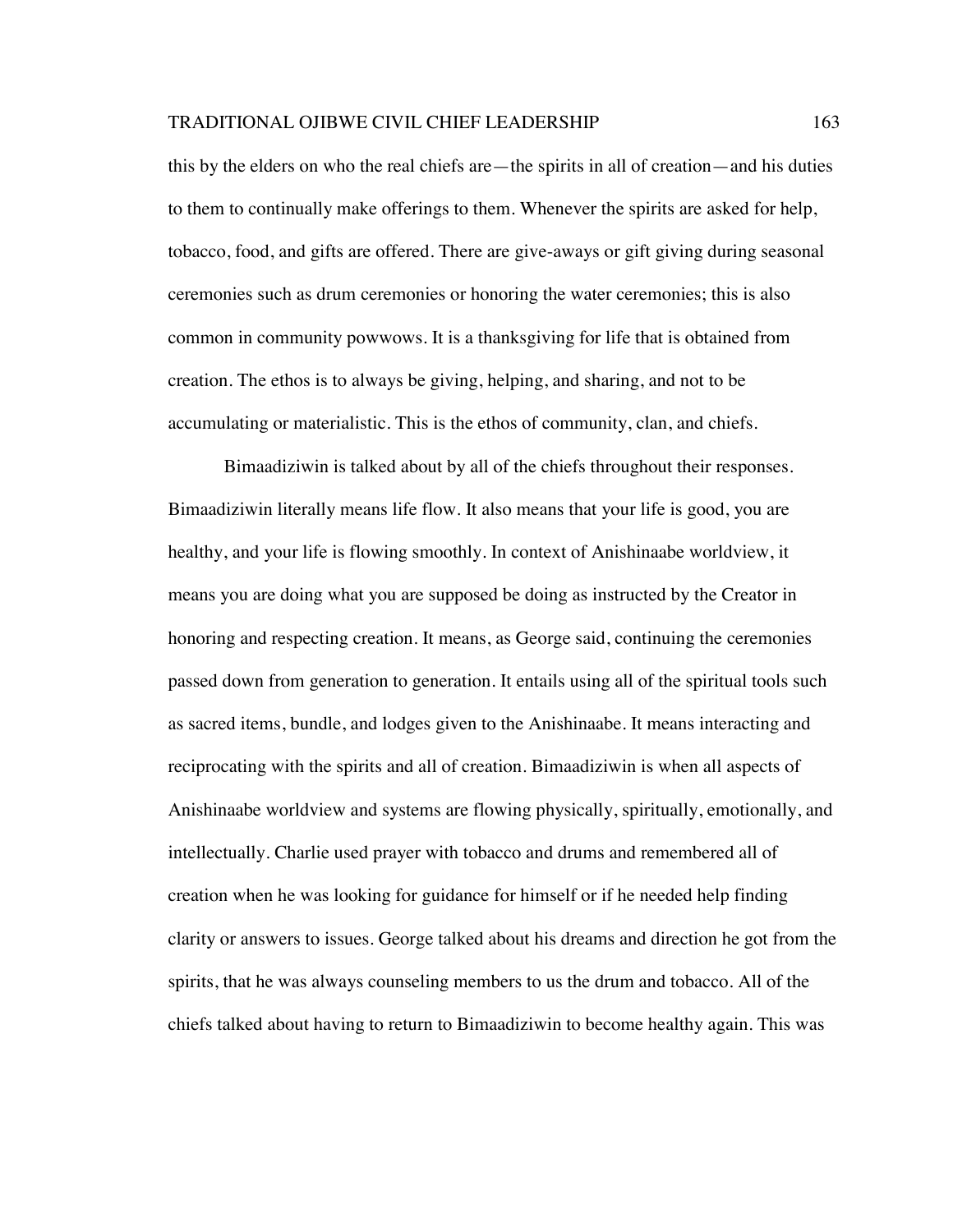what Philip described as *going home*, in order to begin to live again. Anishinaabe

worldview and history give the background and context for civil chief leadership.

When I first became the leader of this community, the elders of this community called me in. One of the first things they told me, they had a drum there, we were rich with elders at that time, is that you are not the chief and don't ever call yourself the chief. The chiefs are in the hills. The chiefs are in this community. The chiefs are in this river, in this lake, in the trees. Everything that you see around you is where the chiefs are. And if you govern yourself accordingly, you have to go and put tobacco to these places around this community, offerings every spring and every fall. That's your duty. You are giving your offerings to the real chiefs that live amongst us. Failure to do that you will be guilty or negligent of your sacred duty as part of this government and our way of life. And every spring you must do this, you must have a feast, you must be part of all these ceremonies to make sure that everything, all the ceremonies: ceremonies for the blueberries, ceremonies for the wild rice, ceremonies for everything before they are even born into in the spring, so the spirits of those blueberries and the rice and so on and so forth that provided us with food, they would have a good crop, as well as there would be no illness in our people. So all of that is part of traditional Anishinaabe governance. (Philip, personal communication, n.d.)

This worldview or constitution of the Anishinaabe then is based on a rich history of spiritual events describing a reciprocal familial relationship with all of creation. It includes clans, values, lodges, and ceremonies collectively to form Bimaadiziwin. By first understanding the underlying foundations of this constitution, we can now look at traditional Ojibwe civil chief leadership in the context of community and government structure.

Community structure and roles and responsibilities of the people are diagrammed in a series in concentric circles. The children are in the center circle, surrounded by a women's circle, then by an elders' circle, with the outside circle being the warriors' or men's. The women are in charge of the inside circles, making everyday decisions, and are heads of the house, keeping everything running smoothly. The name for woman, *ikwe*,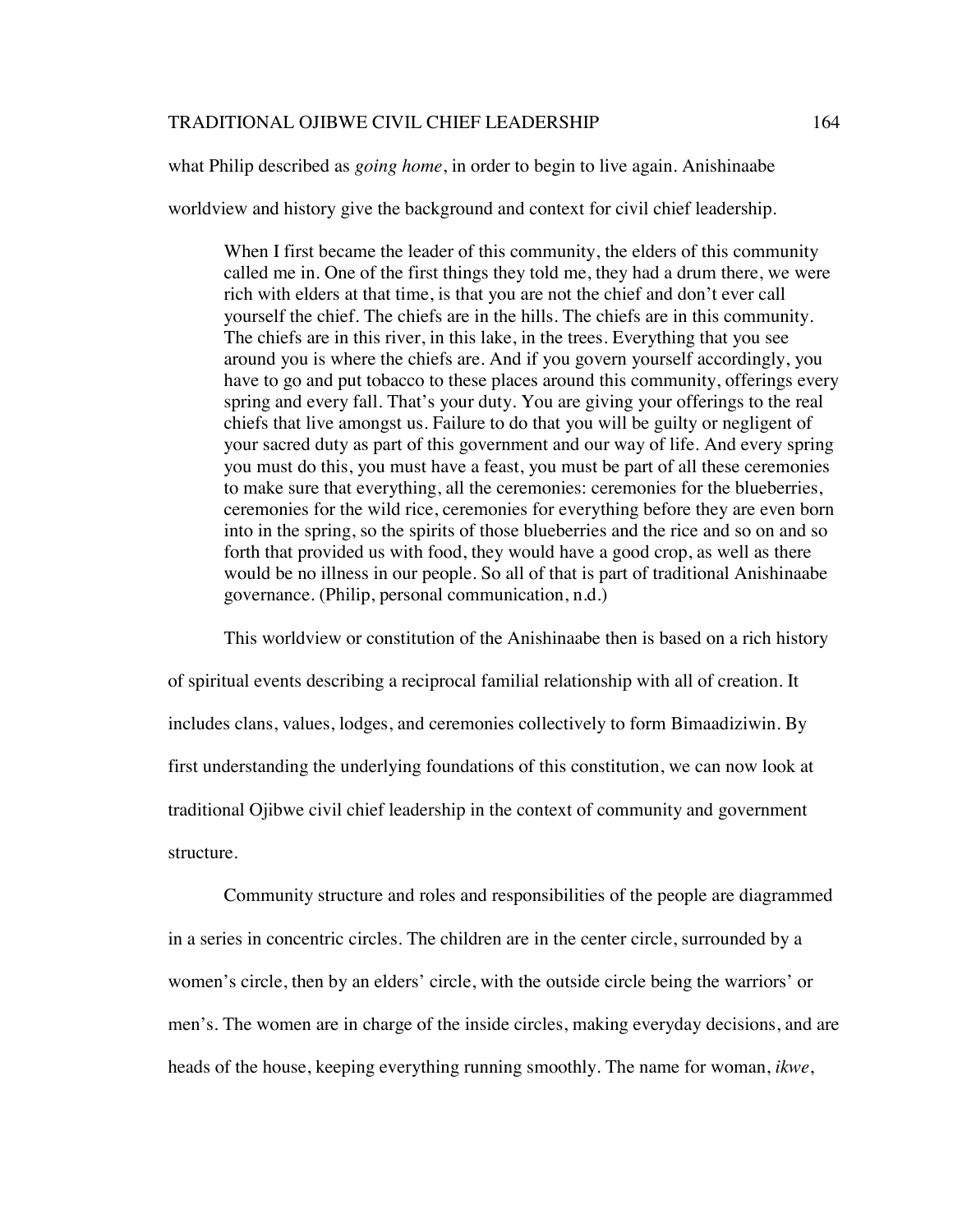refers to *head*, or the one who thinks about what all the needs are in the inside circle. The elders are the advisers and wisdom keepers of the inside and outside circles. The elder women's name, *mindimoye,* means the one who keeps everything together. The elder men's name is *akiwenzi,* meaning knowledgeable of the earth for food, medicines, hunting, etc. The warriors' or men's job is the outside circle. Their job is to know where the threats are from the enemy or outside environment. Their job is to provide for the community, to know where the food and resources are. The men's job is to provide and protect. Men make the rare decisions such as war, hunting areas, or relocating the village. They are in charge of decisions pertaining to outside the community such as grand councils and regional and national issues. So again, at the center of the community are the children, and as Philip illustrated, "If there is any harm that is going to happen to this child, they are going to have come through us first" (personal communication, n.d.). This community structure lies nested in and on the constructs of the Anishinaabe Constitution.

When the community needs to address issues or concerns, the chief calls a council meeting. At the start of each council meeting, the pipe is smoked and tobacco is offered. It is offered to the Creator and all of creation including air, land, and water. A fire is usually kept. All of the spirits are invoked for their presence, beseeching their assistance in thinking straight and making correct decisions for the benefit of the community. So when you are talking in council to someone in the bear clan, you are also talking to the bear Spirit who also represents the animals and represents the land. You are also standing in front of the Creator and you have to adhere to the seven values including being honest,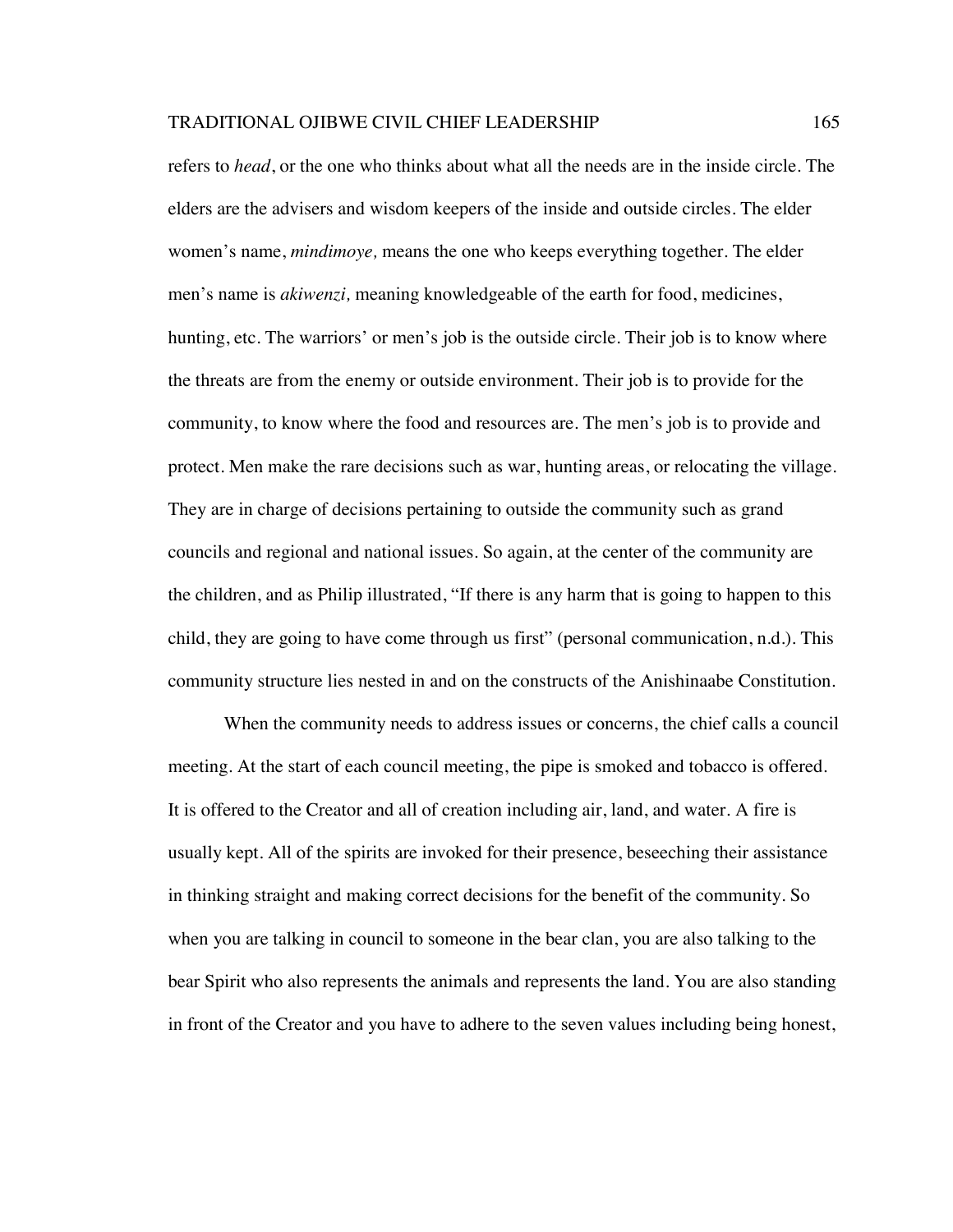telling the truth, being respectful, and being humble. This is why Edward said the elders of Mille Lacs wanted the pipe in the court systems.

The clan chief or clan spokesperson was usually the elder patriarch of the clan. Civil chiefs were elder chiefs compared to younger war chiefs. Hereditary chieftainship devolved down clan lines to the eldest son first, but the selection could go across paternal clan lines or outside if needed. This system was maintained since the time the clan spirits emerged from the ocean.

In the literature review, chief selection was based on clan and respect earned by service to community as skilled hunter, war leadership, and/or spiritual leadership. Selection based on earned respect was iterated by Philip as well. The distinction between hereditary chief and the traditional selection process described by Philip is not evident, but in both cases, the final approval of the chief was by the community.

Chief selection was emergent starting at local levels. At the local level, the chief was called a *Gaagiigidowinini* or speaker man. If an issue affected more than one local area, a council of chiefs was convened with a head chief or *Ogimaa* selected from those chiefs. Greater area councils had a big chief or *Gichi-ogimaa*, and the grand chief at the national level was called *Nitam*, meaning foremost. Crane and loon clans were by default chief still where applicable. During the final and desperate years just before the reservation era of the late 1800s, the war chiefs—regardless of clan—had a brief audacious rise to the forefront of Anishinaabe civil leadership in the United States.

The greater area chiefs were situational only. The Anishinaabe were not a nation state. Former national events were limited to war and treaty signing. Members were not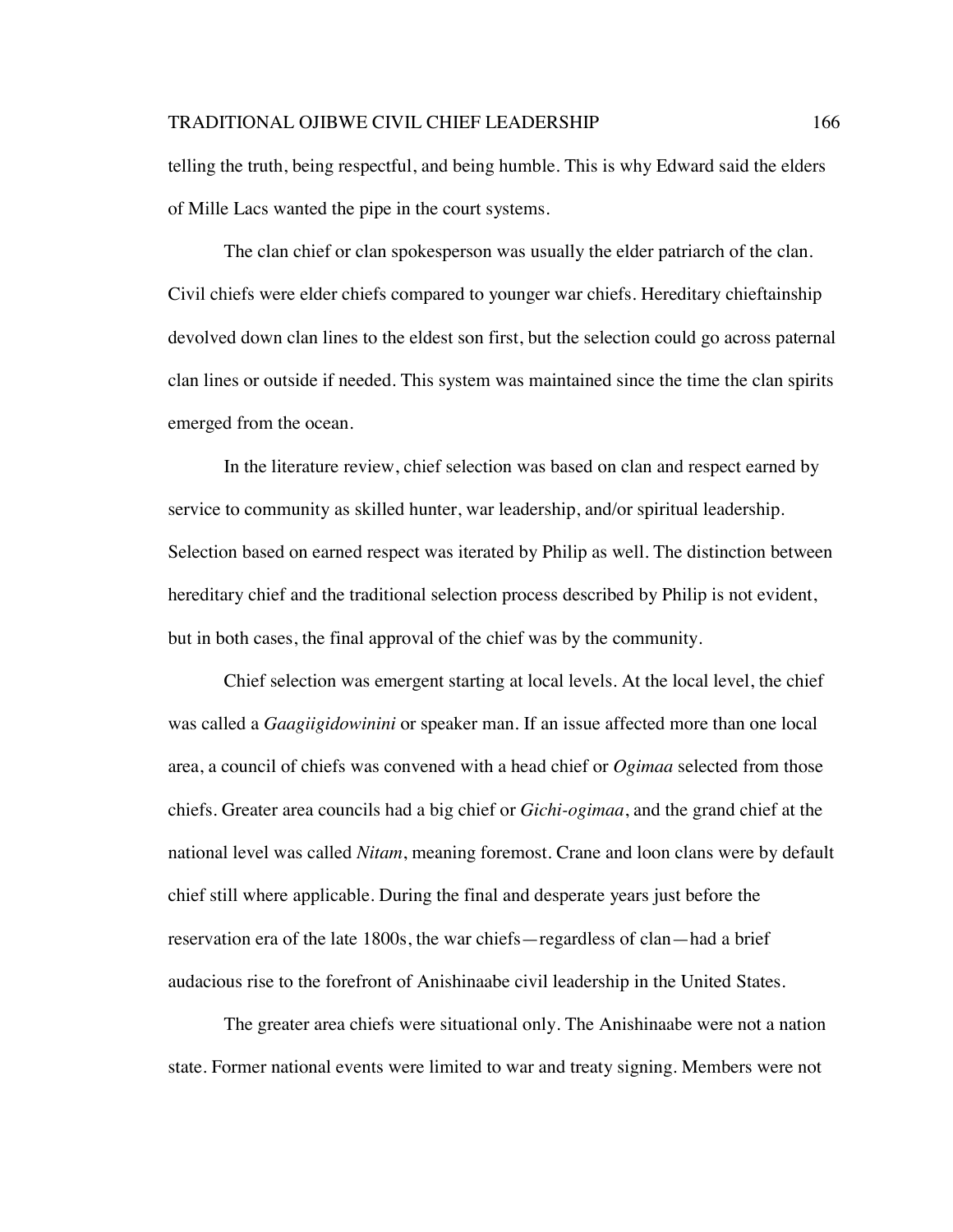bound by any law to follow the orders of the chief. If members did not agree with the leadership in the past, they could break away and start their own village elsewhere. Members were free to leave, but social structures such as clan, economy, safety, and values weighed in on conformity. Charles talked about the chiefs having to compromise and go with the will of the people. George talked about the people having to listen to the chief.

Today there are two constitutions, the Anishinaabe Constitution, and the Western European Constitution of the United States and Canada. The Western Constitution has been and continues to be oppressive to the Anishinaabe. It is part of a long, ongoing historic trauma based on European colonialism.

The Anishinaabe Constitution, in terms of governance, came to an abrupt stop at the start of the reservation era. On the reservations, historic trauma and colonial oppression came to a vortex in Anishinaabe life. Federal Indian agents vehemently controlled all activities on the reservation. A serious attempt of cultural genocide was placed on the Anishinaabe. Three of the most powerful Western institutes (church, education, and government) colluded to wipe out the Anishinaabe Constitution in order to assimilate the Anishinaabe into Western society. Ceremonies were outlawed and all of the children were taken away to boarding schools for many years to erase all language, spirituality, and worldviews of the Anishinaabe. This vortex was a magnet for predators of all sorts from sexual to economic, land, and resource exploitation. This ongoing historic trauma has created self-oppression and social sickness and dysfunction in Anishinaabe society.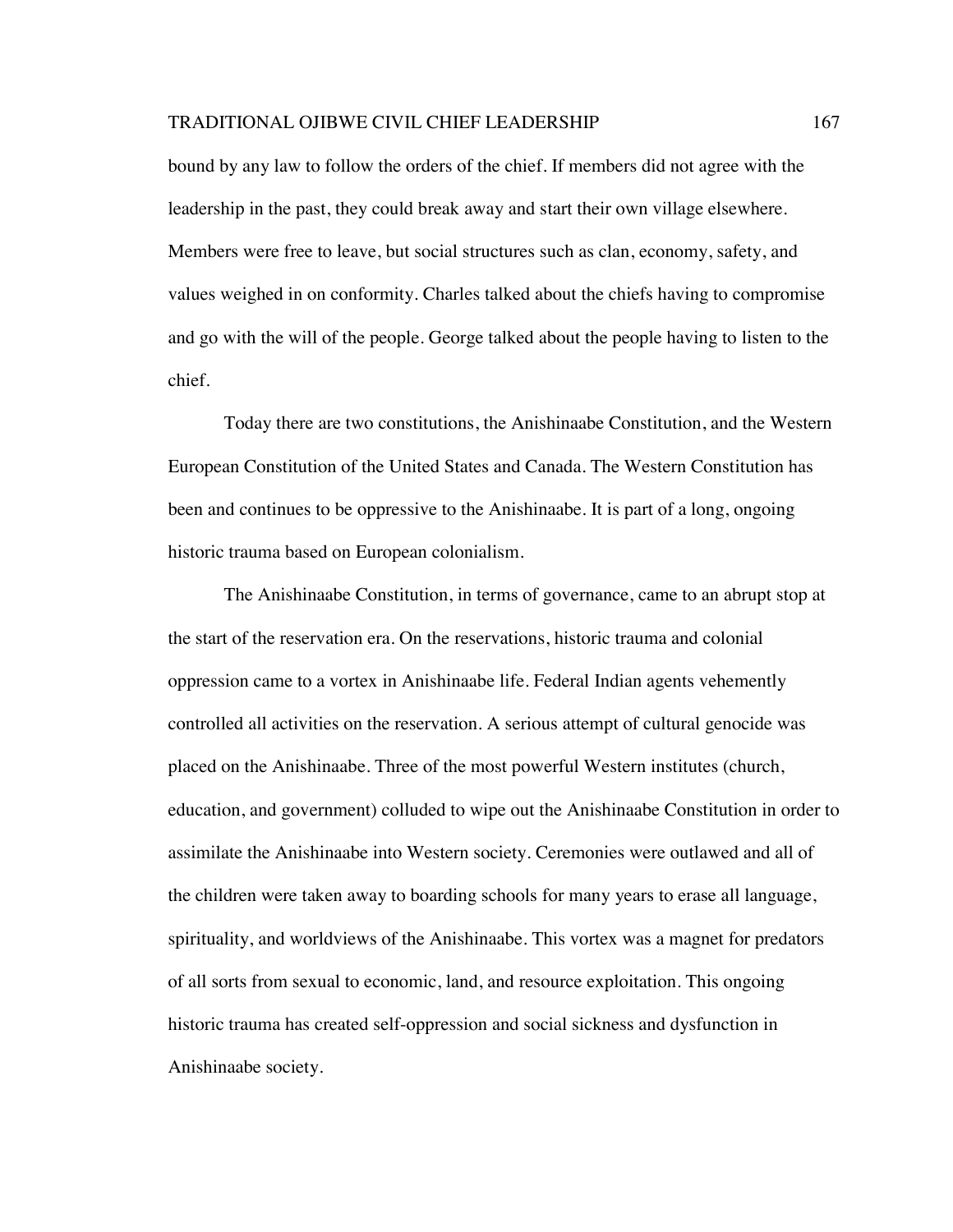Reservation election systems were created by the Canadian and United States federal systems. Recently, federal program dollars and services were moved into the control of tribes, creating jobs and resources. Elected tribal leaders today control and use these jobs and resources to reward or punish voters. Members are afraid to speak out against nepotism and favoritism in fear of losing their jobs. A handful of elected tribal council members have absolute power over the reservation with a simple majority of three votes.

Members are dismissive of and complacent with corrupt tribal government and see it as the norm and do not participate. Despite this corruption, community members continue to keep the officials in office in order to have personal access to limited resources for self-preservation. Election campaigns travel through the gang and drug networks of prisons and drug houses. Each new election brings in sweeping firings of directors in high-paying jobs to be replaced with supporters of the newly elected tribal council. Political hires with little motivation, expertise, or vested interest are put in charge of major departments. This ephemeral leadership is felt by subordinate workers and program decay. This type of self-oppressive government only exacerbates the social historic trauma milieu of the Anishinaabe today. People call for a return to traditional government, but no one seems to know what that is.

Philip worked as a counselor and therapist for his tribe. He worked with all of the dysfunctions and illnesses of historic trauma such as sexual, physical, and emotional abuse as well as addictions and other manifestations. He saw the damage done and what needed to happen to change it, and that was to return to the Anishinaabe Constitution. He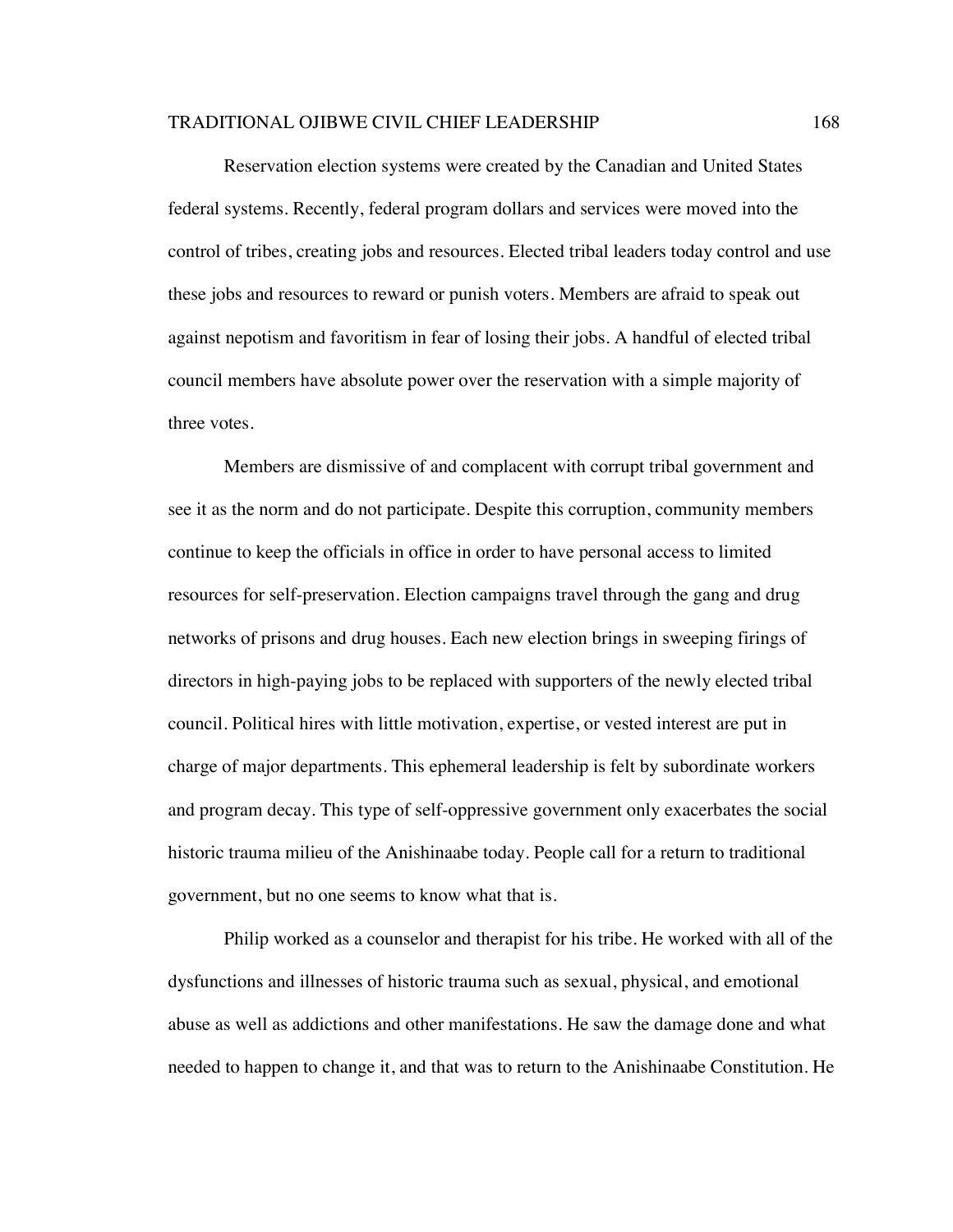said that if you look at an abused person, "You will find a humiliated shattered Spirit that says 'I want to live again. I want to go home to place of my ancestors. It is only in that place I will be able to live again'" (Philip, personal communication, n.d.). Philip saw the bottom of colonial oppression. Philip explicitly says we must return home as Anishinaabe or else we will continue on a path of death.

As the new chief, the elders said Philip had to do something about the pervasive drug problem on the reservation. Rather than looking to the federal government for intervention, Philip re-empowered the community. Based on the old stories of council such as the rape incident, he had the community decide the drug issue in council and in clans. He recused himself because he felt he was a federal agent as an elected chief of the Canadian Indian Act. The council decided three strikes and you would be banished for drug dealing. Philip brought the decision, or law, to the national assembly for endorsement. At the national assembly he was elected Grand Chief of the Treaty#3 Nation. He convinced all 28 of the grand council chiefs to resign their elected chief position and go back to their communities and go through the traditional selection process. What he did was to make a radical and revolutionary change to the elected tribal government system back to indigenous systems. He was empowering the people. He was leading people *home*.

The next step in understanding traditional Ojibwe civil chief leadership is to look at how the chief functions in context of the Anishinaabe Constitution already described.

Governance is run by the clans in council. The chief facilitates council meetings. The chief is a tool for the community and works for the people, not for himself. The chief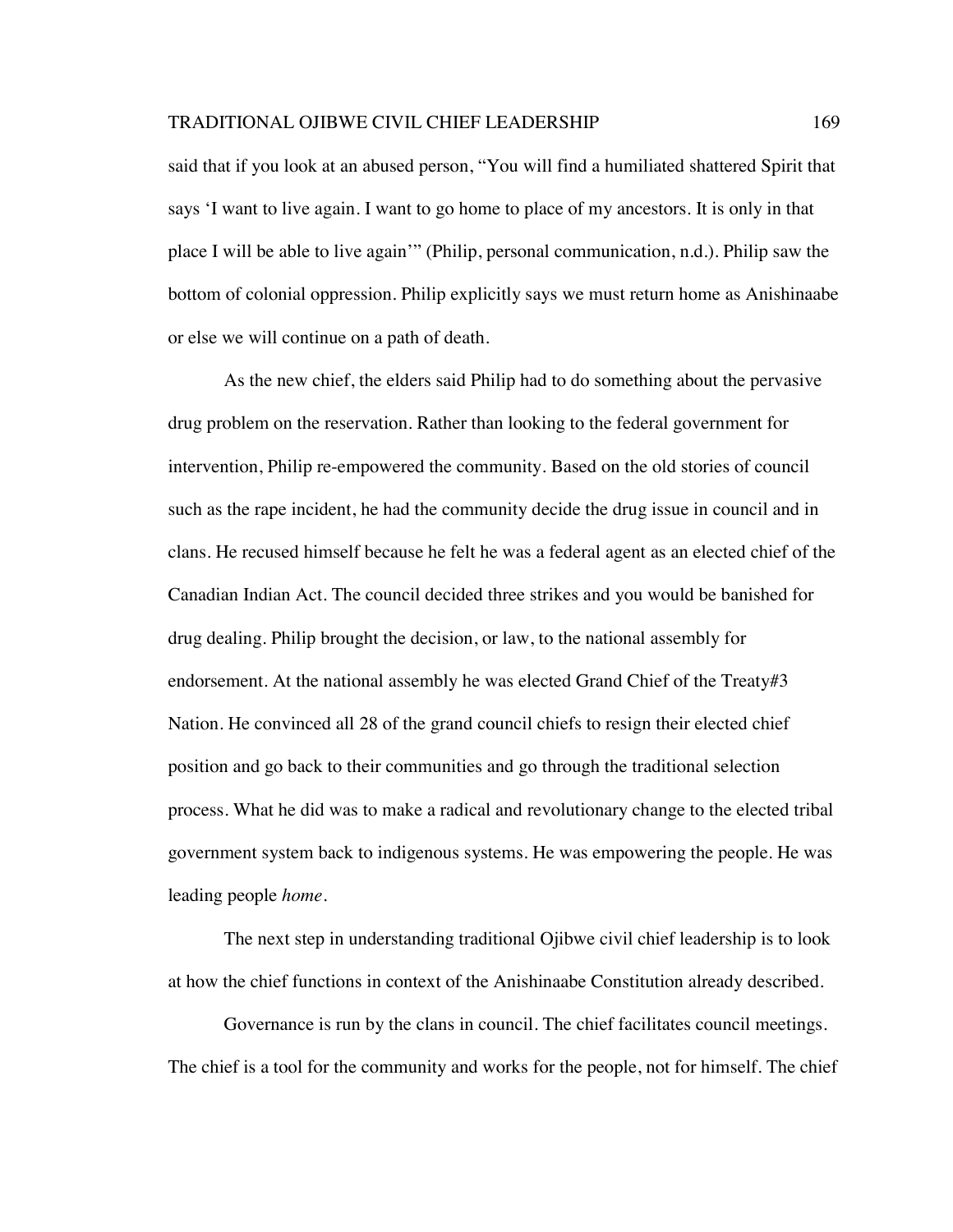is a symbol of the people's will. The power is in the people. They tell the chief their needs and what direction they want to go. Community members also help provide solutions and work in accomplishing tasks. Their job is much like the chief's job is towards them. They are responsible for building unity and community. They listen to and respect the chief. The people empower the chief and the chief empowers the people.

The chief's primary function to the people is to listen to them—listen to them as a whole. This means actively getting out and visiting with the people to survey, assess, and evaluate. Progress reports are heard from the clans as well—find out what direction they want to go. It also means advocating for what the chief knows or feels is right.

The chief builds community. One of the most important ways to do this is empower the people. Let them have community dialogue and make community decisions by processing issues or tasks. Let them set their own agenda, vision, or strategic plan. Provide guidance and conflict resolution. Work with people for solutions. Part of that community building is being willing to compromise with the people and with the other chiefs.

The chief also coaches members to provide service and leadership to the community, encouraging people to respect each other and help one another, follow healthy living styles, and to pray using tobacco, the drums, and ceremonies. This is a constant message of Bimaadiziwin.

The chief is value driven and has love and compassion for all members without judging who they are or what they have done. They are always helping and giving of themselves and their property to help met the community's needs. The chief is honest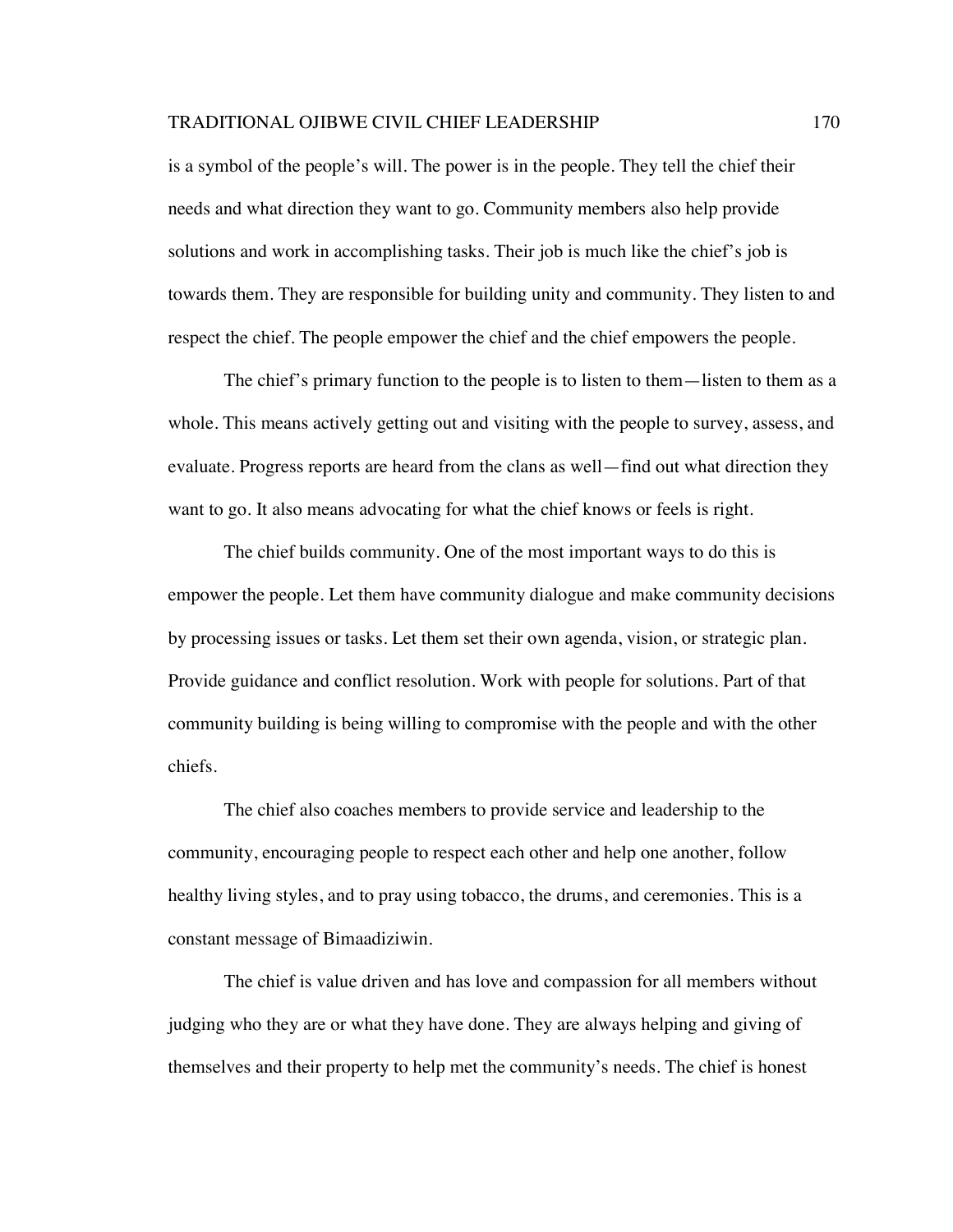with himself, the people, and the Spirit world. The chief has to be brave and face the issues and the consequences of his decisions to continue to stay moving forward in a good direction.

There is a myriad of things the chief has to know. They need to know the Anishinaabe Constitution, which includes creation, clans, values, migration, ceremonies, the language, and traditional governance systems. They need to know historic trauma and its effects on Anishinaabe life. They need know sovereignty and treaty law. They need to have managerial and leadership skills. They must understand and appreciate the need for continual training and lifelong learning. They need to know what the concerns and issues are that the community faces internally and externally. The need to know the vision of the community they serve. They need to know how to speak on behalf of the community.

The chief's responsibility is to provide for safety, protection, and well-being of the people. This is the outside circle duty. Just as the hunters and warriors need to know the terrain outside the community in order to provide and protect, the chief needs to know and stand against social, political, and economic threats. This is accomplished by involving and empowering the people in the education and decision making processes. It is accomplished in prayers and ceremonies. The chief unifies and builds community at the local and national levels. The chief leads the tribe home to the Anishinaabe Constitution, so they can be healthy and independent socially, politically, and economically.

Traditional Ojibwe civil chief leadership is part of the Anishinaabe Constitution. It is part of an organization of systems that includes the Creator, creation, clans, councils,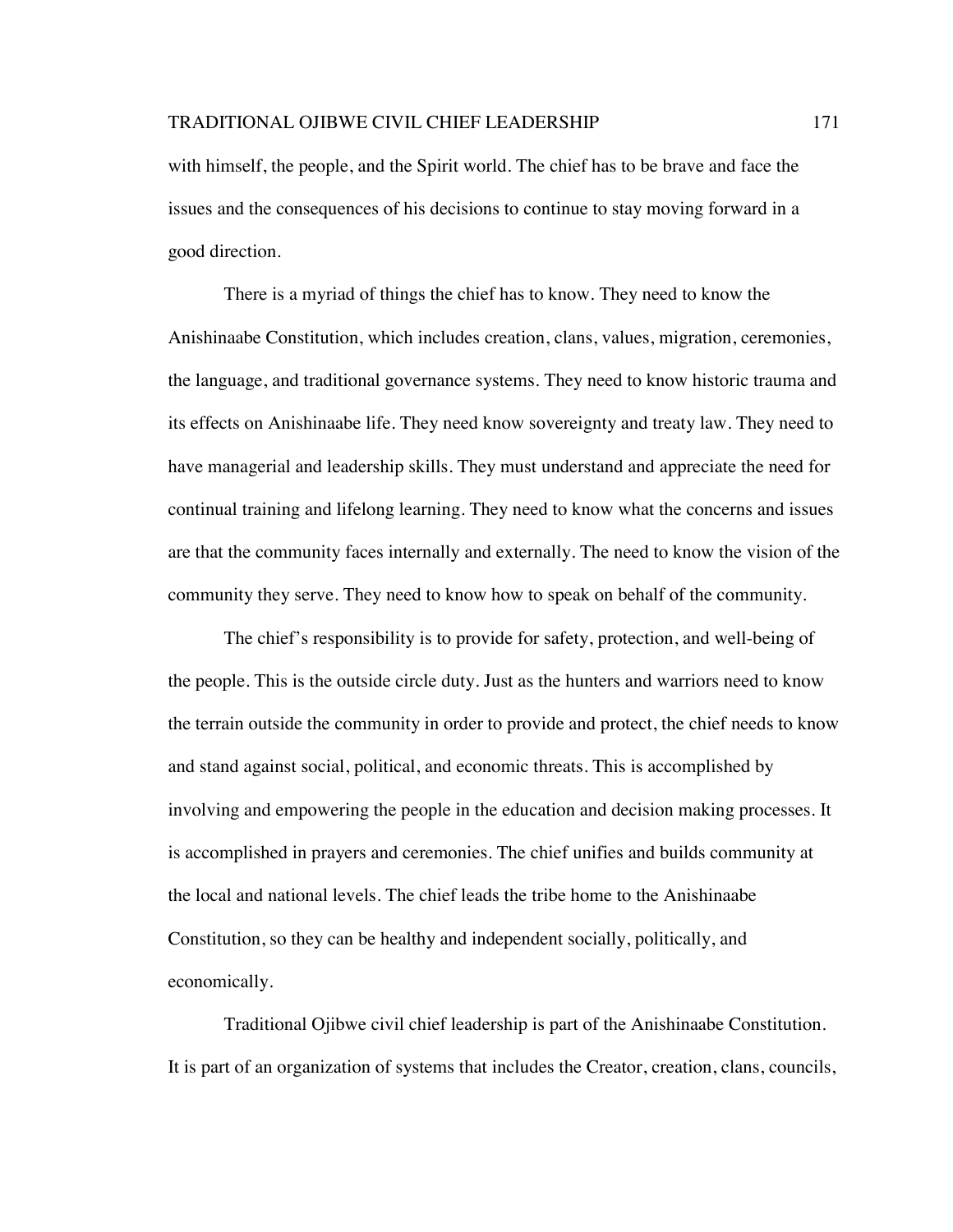ancestors, spirits, language, and year-round ceremonies. The chief represents the people.

The people empower the chief.

The spiritual component of our culture is central to our government. That is the life force. Without it we self-destruct.… "Who is the chief? Who is the principal speaker, all of this?" And of course, our chiefs could not speak English at that time. But they kept saying "we are one with everything." That is how they would say it. (Philip, personal communication, n.d.)

# **Recommendations for Future Research**

Further research needs to be conducted looking at the selection process described by Philip in the Treaty#3 areas. Philip said that the elders were surveyed on traditional forms of government and the selections process and that is what they described. Evidence in the literature review spoke of spiritual leadership, war leadership, and clan lineage as major considerations in chief selection but, oddly only referred to hereditary chiefs and was silent on a selection process as described by Philip.

Historically, there was a split in the western migration of the Ojibwe along the northern and southern shores of Lake Superior. The southern migration was by far denser in Dakota, where enemies and multi-clans emerged for safety reasons. During the last few decades before the reservation era, war chiefs briefly moved to the forefront of civil chief leadership in the southwest portion of Ojibwe country. Any of these factors could have contributed to that selection process.

Further research should be conducted on traditional Ojibwe ceremonies, especially the non-lodge ceremonies such as the rights of passage and numerous seasonal ceremonies. Many are fading in the hegemony of dominate society. Research in this area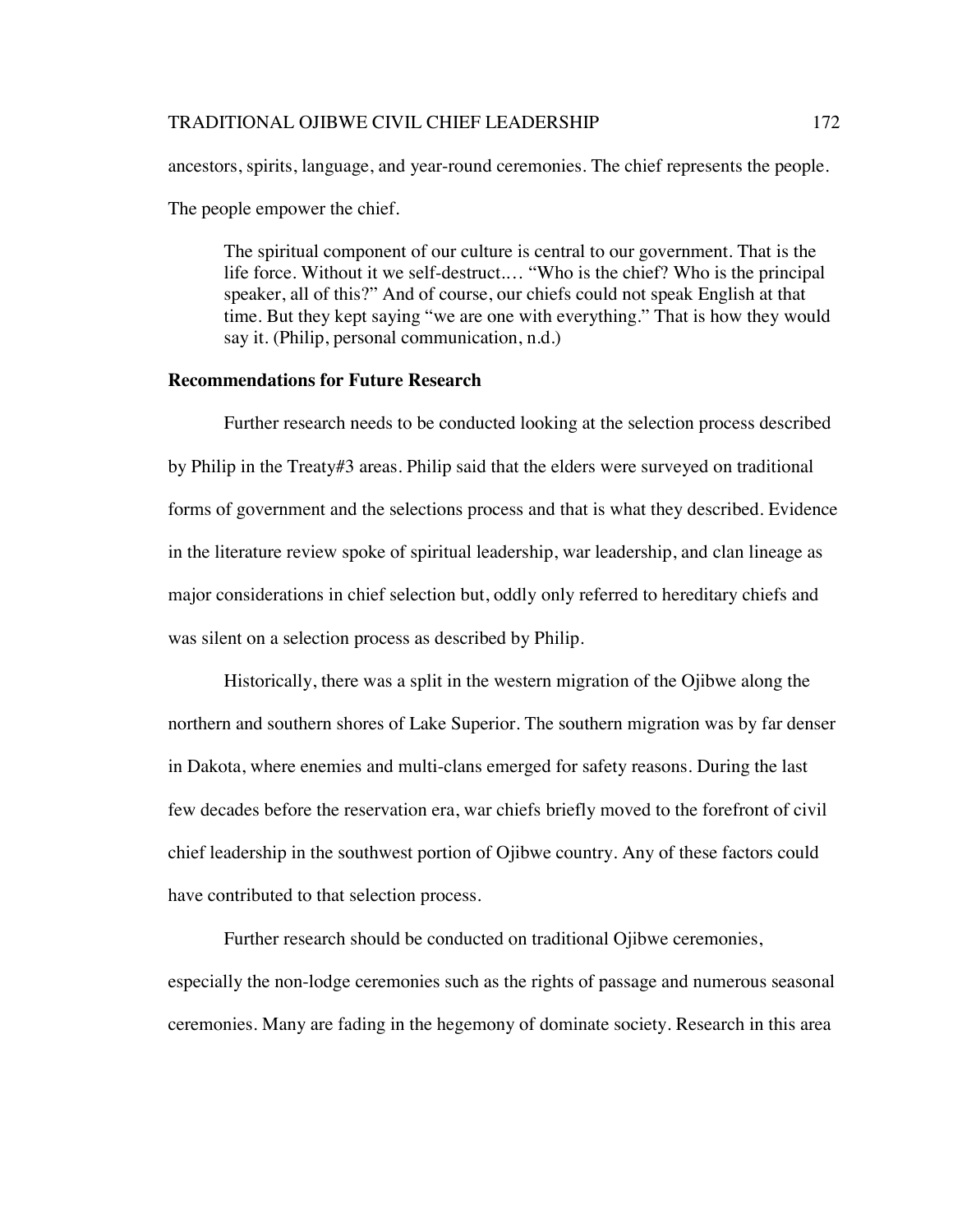will help in maintaining the vitality of Anishinaabe culture and could retain and explain in greater detail the interrelationship between the Anishinaabe and the Spirit world.

# **Suggestions for Change**

Constitutional reforms need to change the entire system of governance, not just tweak the current ones that don't work or simply satisfy hidden agendas such as what is happening today. The system does not work.

New systems need to be bottom-up that have local Indian councils with local chief selected from their spokespersons. Heads of households (like the hunting groups) would have a spokesperson in local council. All members have a right to speak. Individuals would sit with same clan members. There are ceremonies for finding your clan if you don't know it. Local council chiefs could form a district council of chiefs and choose a head chief from their chiefs. This can be repeated up to grand council that crosses into and connects with Anishinaabe in Canada. Like in Canada, tribal council meetings in the U.S. might be held in the ceremonial dance halls with the ceremonial drums present.

Chiefs need to be selected at the local level using tobacco and not elected, and no campaigning. After a final candidate is selected they must be presented to the group for consensus or acclimation.

Local councils can develop restorative justice systems to deal with local issues when the local chief is not able to intervene.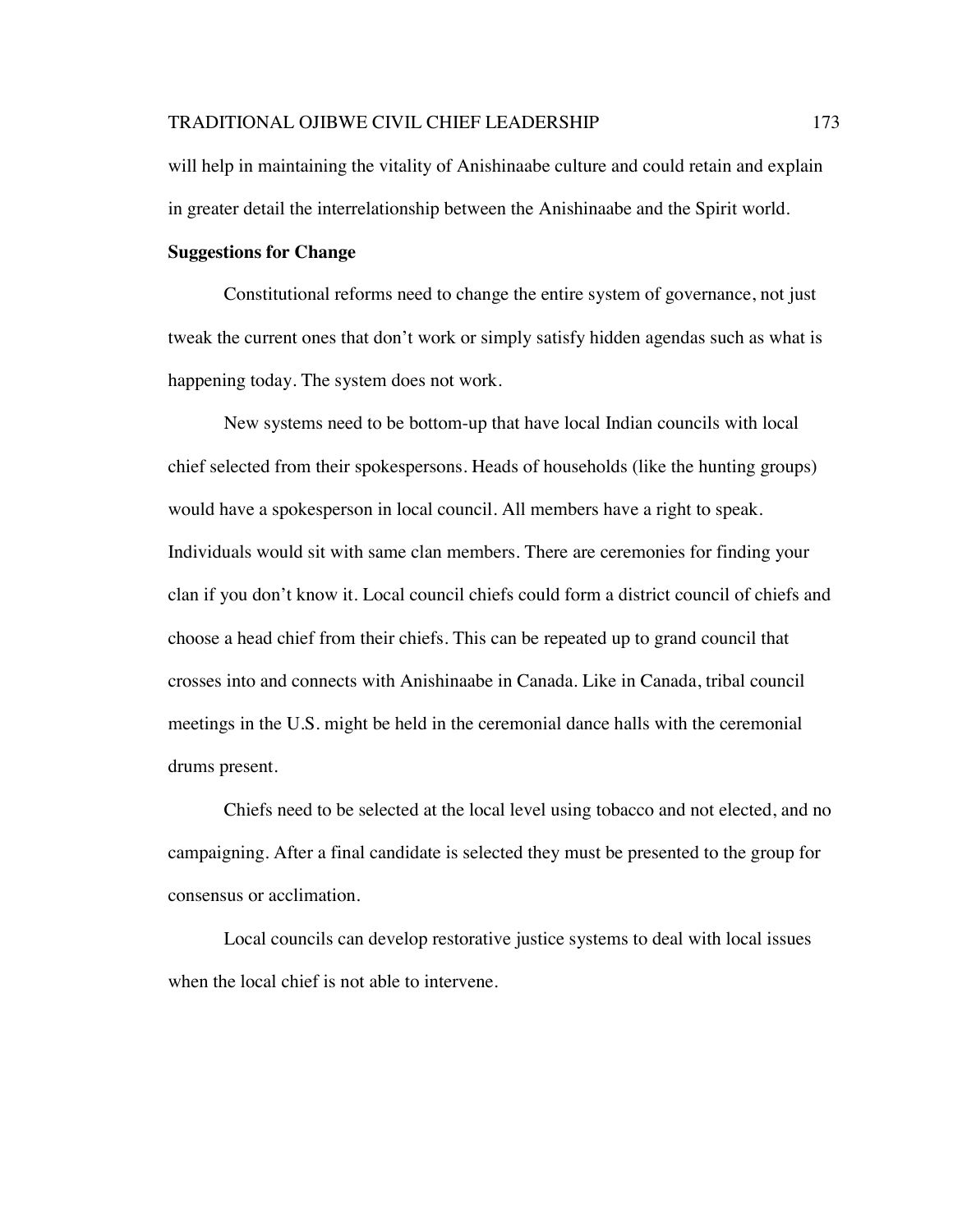#### TRADITIONAL OJIBWE CIVIL CHIEF LEADERSHIP 174

Local councils need to be empowered to make local decisions such as housing and allocation of emergency monies, rather than elected officials. There needs to be a degree of local self-governance and decentralization of power.

Hire-and-fire authority needs to be removed from tribal council and rested in human resources or peer systems.

A simple tactic for change is to have a petition for a referendum for constitutional reform at each polling place during an election. The petition should clearly state a referendum for a change to traditional government.

New tribal leadership training institutes could focus on traditional leadership and governance research and models.

Language is essential to the Anishinaabe Constitution. Language is the glue that holds the Anishinaabe Constitution together. Immersion schools are being created in the U.S. because language loss is so extensive. Canada "Goshkoziyok" needs to create immersion schools before they follow in the footsteps of the U.S. in language loss. Language needs to be a top budget priority for tribal councils and not peripheral activities.

Tribal officials need to have and give trainings on traditional government and leadership and need to create change to traditional government.

#### **Summary**

Traditional Ojibwe civil chief leadership developed over a long history of cultural evolution and historical spiritual events. The clan system is the foundation and driver of the traditional governance system. Traditional Ojibwe civil chief leadership could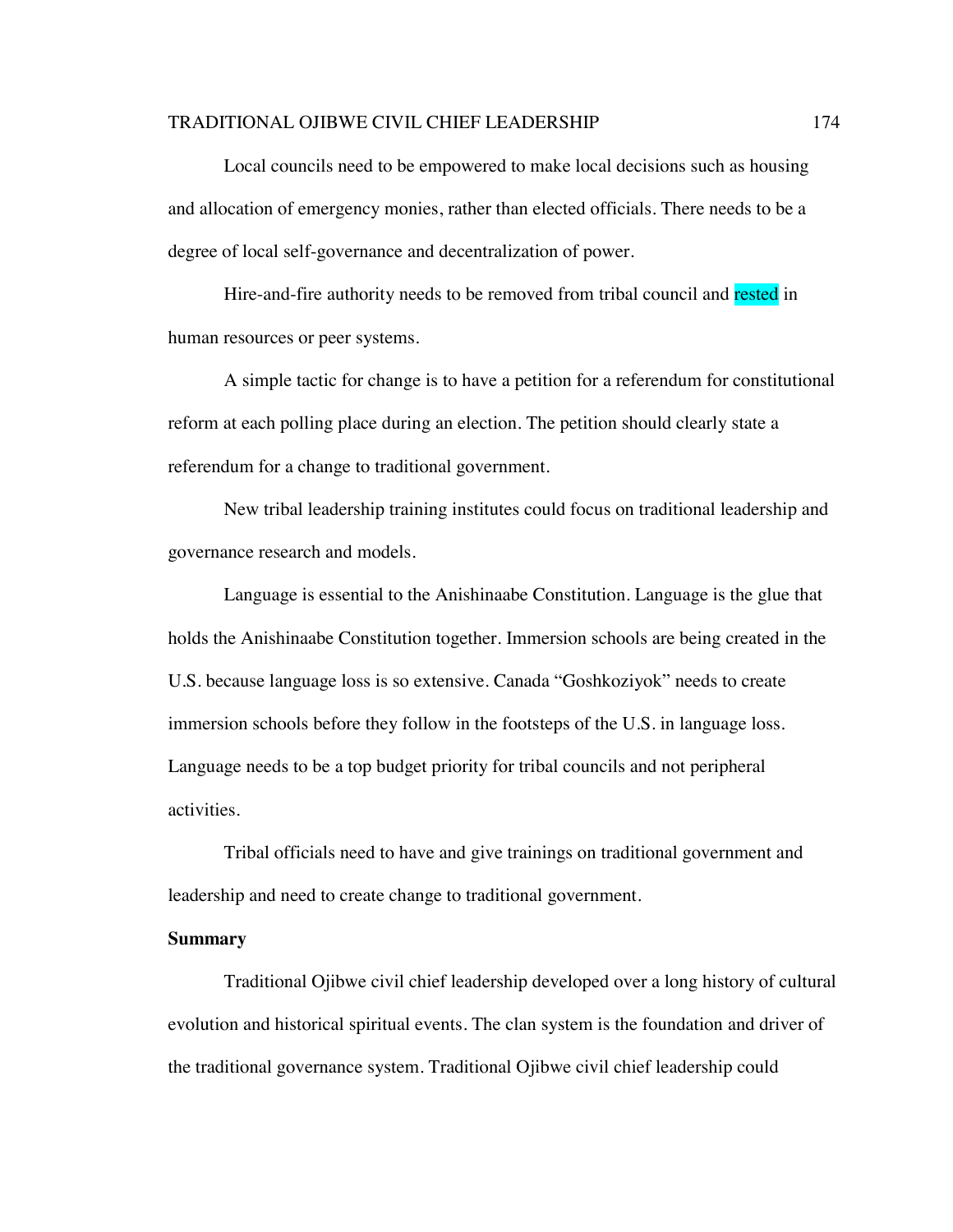# TRADITIONAL OJIBWE CIVIL CHIEF LEADERSHIP 175

probably better be called traditional Ojibwe clan council and chief leadership because the power is the people. The clan system is intricately connected to the elements and animals of creation, the Spirit world, and ceremonies. Traditional leadership is egalitarian and spiritually centered. Council meetings start with tobacco offerings and the invocation of the Spirit world for their help. The chief is emergent bottom-up leadership. The chief is spokesperson and servant to the people.

These systems were oppressed by Western colonialism. Historic trauma greatly affected the Anishinaabe. The Anishinaabe now understand this and are looking for change. The informants consistently referred to the need to return to Bimaadiziwin or the Anishinaabe Constitution. This treatise researches what traditional Ojibwe civil chief leadership is in order to add to the body of knowledge of leadership. It is hoped that this research may contribute to future tribal government restructuring.

We are connected to all of creation. That is who we are. I would sit all day when I was little, out in the woods, and just listen and watch everything, the grass, the ants, the sun and clouds. I would hear my grandma and the aunties say I was intune with everything. Even the deer would come up and sniff me while I sat there. I guess the deer would come by me because I was at peace, because I felt I was at home. (Clarice Mountain, personal communication, March 9, 2013)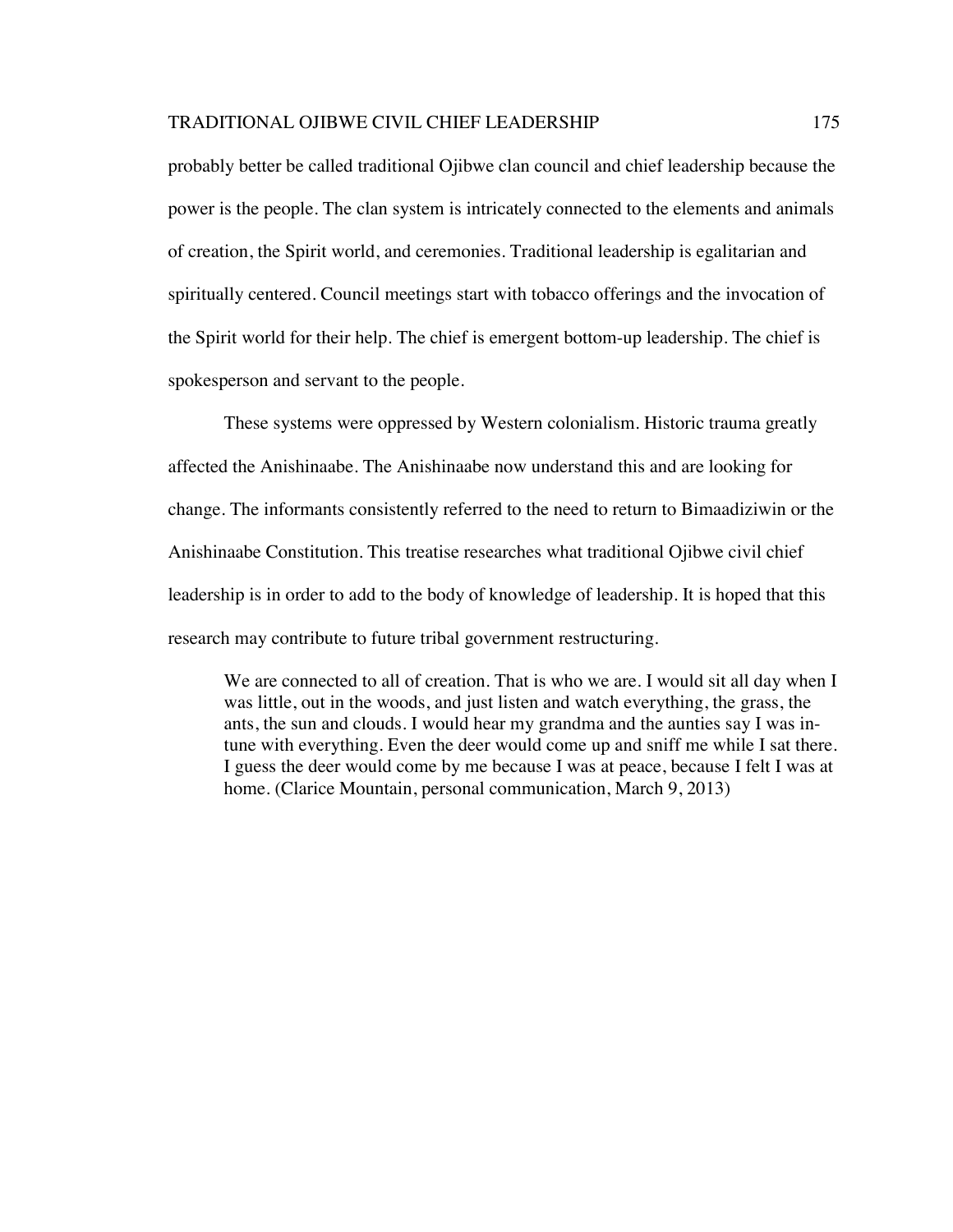# **References**

- A.I.R. Policy Center. (n.d.). *Traditional American Indian leadership.* Retrieved from http://www.airpi.org/research/tdlead.html
- Angel, M. (2002). *Preserving the sacred: Historical perspectives on the Ojibwa midewiwin*. Winnipeg, Manitoba, Canada: University of Manitoba Press.
- Angmarlik, P., Kulchyski, P. K., McCaskill, D. N., & Newhouse, D. (1999). *In the words of elders: Aboriginal cultures in transition*. Toronto, Ontario, Canada: University of Toronto Press.
- Archuleta, M., Child, B., Lomawaima, K. T., & Heard Museum. (2000). *Away from home: American Indian boarding school experiences, 1879-2000*. Phoenix, AZ: Heard Museum.
- *Aristotle's politics* (B. Jowett, Trans.). (1923). Oxford, England: Clarendon Press.
- Banks, D., & Erdoes, R. (2004). *Ojibwa warrior : Dennis Banks and the rise of the American Indian Movement*. Norman, OK: University of Oklahoma Press.
- Baraga, F. (1976). *Chippewa Indians, as recorded by Rev. Frederick Baraga in 1847*. New York, NY: Studia Slovenica, League of Slovenian Americans.
- Barnouw, V. (1961). Chippewa social atomism. *American Anthropologist, 63*(5, Part 1), 1006-1013.
- Barnouw, V. (1977). *Wisconsin Chippewa myths & tales and their relation to Chippewa life*. Madison, WI: University of Wisconsin Press.
- Benton-Banai, E. (1988). *The Mishomis book : The voice of the Ojibway*. St. Paul, MN: Red School House.
- Bishop, C. A. (1974). *The Northern Ojibwa and the fur trade: An historical and ecological study.* Toronto, Ontario, Canada: Holt, Rinehart and Winston of Canada.
- Black, M. B. (1979). *An ethnoscience investigation of Ojibwa ontology and world view*  (Unpublished doctoral dissertation). Stanford University, Stanford, CA.
- Bohaker, H. (2006). Nindoodemag: The significance of Algonquian kinship networks in the Eastern Great Lakes region, 1600-1701. *William and Mary Quarterly, 63*(1), 23.
- Booth, W. C., Colomb, G. G., & Williams, J. M. (1995). *The craft of research*. Chicago, IL: University of Chicago Press.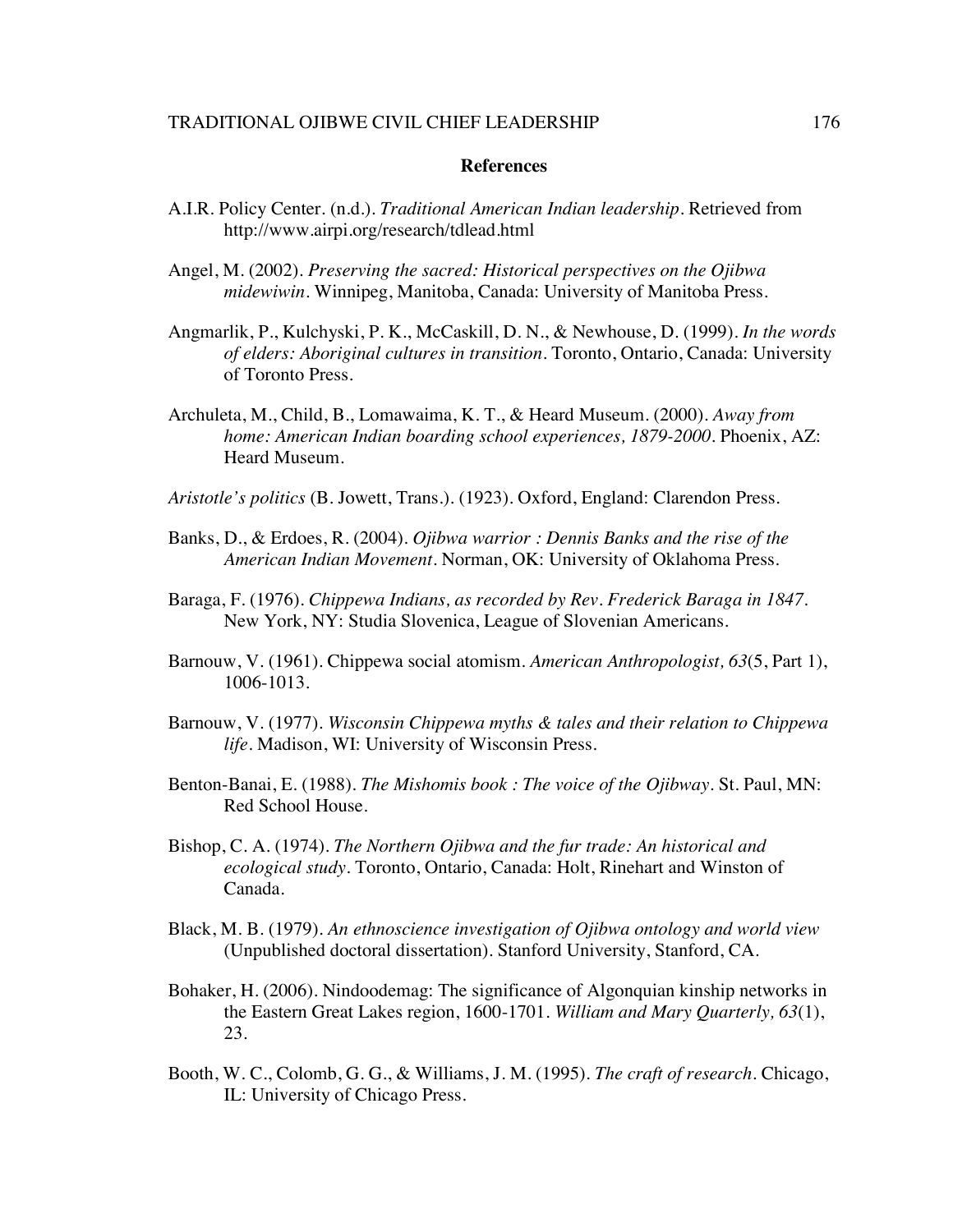- Bradford, W. (2007). *The claim for Indian redress: How the West was stolen.* Retrieved from http://academic.udayton.edu/race/02rights/native14.htm
- Brave Heart, M. Y., & DeBruyn, L. M. (1998). The American Indian holocaust: Healing historical unresolved grief. *American Indian and Alaska Native Mental Health Research: Journal of the National Center, 8*(2), 56-78.
- Brown, R. (1976). Reference: In memorial tribute to Eric Lenneberg. *Cognition, 4*, 125- 153.
- Buffalohead, P. K. (1983). Farmers, warriors, traders: A fresh look at Ojibway women. *Minnesota History, 48*(6), 236-244.
- Catlin, G. (1841). *Letters and notes on the manners, customs, and condition of the North*  American Indians (2<sup>nd</sup> ed.). London, England: Author.
- Churchill, W. (2004). *Kill the Indian, save the man: The genocidal impact of American Indian residential schools.* San Francisco, CA: City Lights.
- *Colonialism.* (2013). Retrieved from http://en.wikipedia.org/wiki/Colonialism#cite \_note-1
- Copway, G. (1850). *The traditional history and characteristic sketches of the Ojibway nation*. London, England: Charles Gilpin.
- *Countries and their cultures*. (2013). Retrieved from http://www.everyculture.com /North-America/Ojibwa.html#ixzz2Lm4J8j4p
- Crawford, D. A. (1967). *Minnesota Chippewa Indians: A handbook for teachers*. St. Paul, MN: Upper Midwest Regional Educational Laboratory.
- Creswell, J. W. (1994). *Research design: Qualitative & quantitative approaches*. Thousand Oaks, CA: Sage.
- Creswell, J. W. (1998). *Qualitative inquiry and research design: Choosing among five traditions*. Thousand Oaks, CA: Sage.
- Danziger, E. J. (1978). *The Chippewas of Lake Superior*. Norman, OK: University of Oklahoma Press.
- Davenport, F. G., & Paullin, C. O. (Eds.). (1967). *European treaties bearing on the history of the United States and its dependencies*. Gloucester, MA: Peter Smith.
- Deloria, V. (1992). *God is red: A native view of religion* (2nd ed.). Golden, CO: North American Press.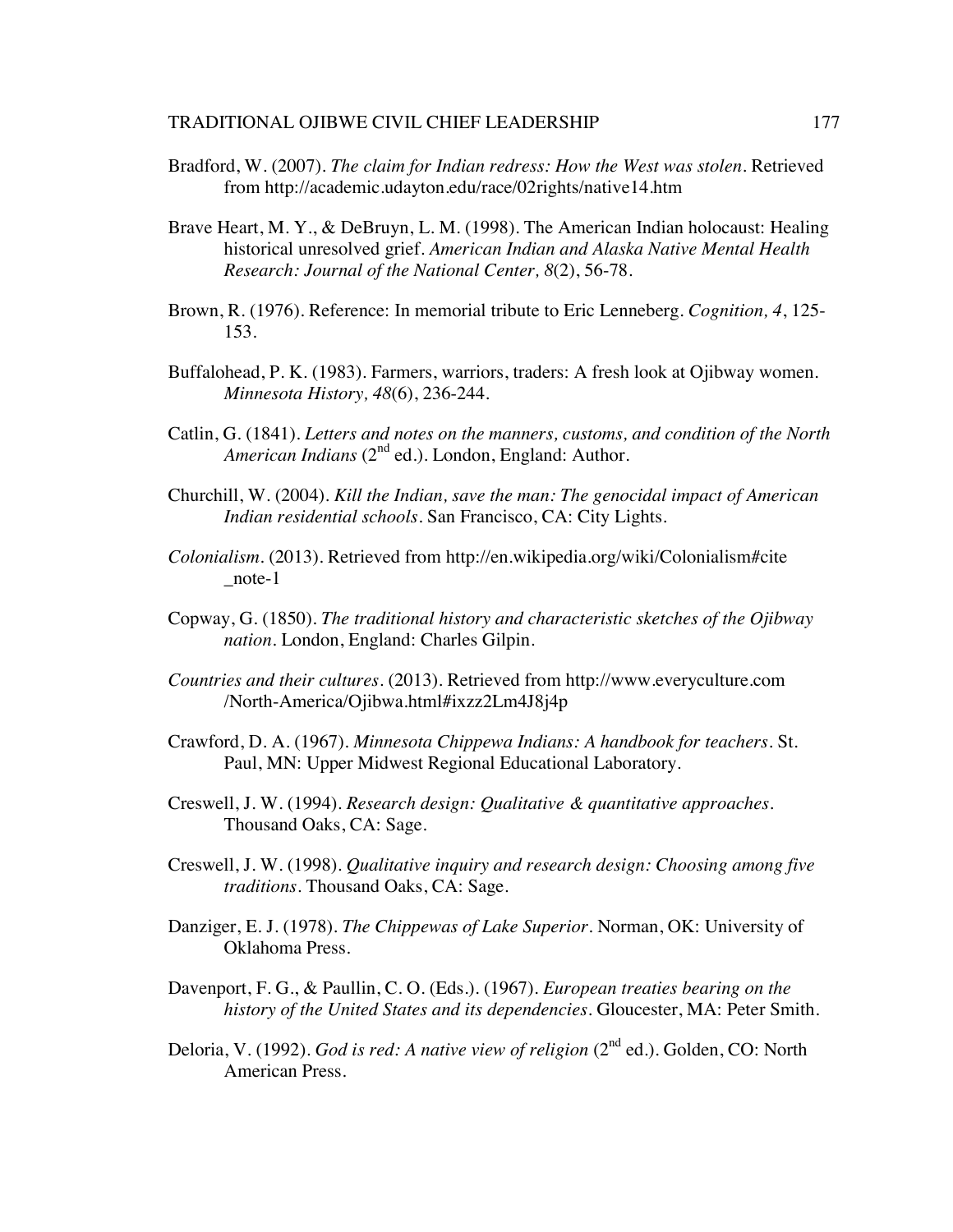#### TRADITIONAL OJIBWE CIVIL CHIEF LEADERSHIP 178

- Densmore, F. (1979). *Chippewa customs* (Reprinted ed.). St. Paul, MN: Minnesota Historical Society Press.
- Diedrich, M. (1986). *The chiefs hole-in-the-day of the Mississippi Chippewa*. Minneapolis, MN: Coyote Books.
- Diedrich, M. (1990). *Ojibway oratory: Great moments in the recorded speech of the Chippewa, 1695-1889*. Rochester, MN: Coyote Books.
- Doherty, R. (1990). *Disputed waters: Native Americans and the Great Lakes fishery*. Lexington, KY: University Press of Kentucky.
- Dunning, R. W. (1959). *Social and economic change among the northern Ojibwa.* Toronto, Ontario, Canada: University of Toronto Press.
- Emerson, E. R. (1965). *Indian myths or legends, traditions, and symbols of the aborigines of America compared with those of other countries, including Hindostan, Egypt, Persia, Assyria, and China*. Minneapolis, MN: Ross & Haines.
- Fagan, B. M. (1984). *Clash of cultures*. New York, NY: W.H. Freeman.
- Hallowell, A. I. (1975). Ojibwa ontology, behavior, and world view. In D. Tedlock & B. Tedlock (Eds.), *Teachings from the American earth: Indian religion and philosophy* (pp. 144-144-173). New York, NY: Liveright.
- Hallowell, A. I. (1976). *Contributions to anthropology: Selected papers of A. Irving Hallowell*. Chicago, IL: University of Chicago Press.
- Hallowell, A. I., & Brown, J. S. H. (1992). *The Ojibwa of Berens River, Manitoba: Ethnography into history*. Fort Worth, TX: Harcourt Brace Jovanovich.
- Hansen, L. (1987). Chiefs and principal men: A question of leadership in treaty negotiations. *Anthropologica, 29*(1), 39-60.
- Henry, A., & Quaife, M. M. (1921). *Alexander Henry's travels and adventures in the years 1760-1776*. Chicago, IL: R. R. Donnelley & Sons.
- Hickerson, H. (1962). *The Southwestern Chippewa; an ethnohistorical study*. Menasha, WI: American Anthropological Association.
- Hickerson, H. (1988). *The Chippewa and their neighbors: A study in ethnohistory* (Rev. and expand ed.). Prospect Heights, IL: Waveland Press.
- Hickerson, H., Knuth, H., & United States Indian Claims Commission. (1974). *Ethnohistory of Chippewa of Lake Superior*. New York, NY: Garland.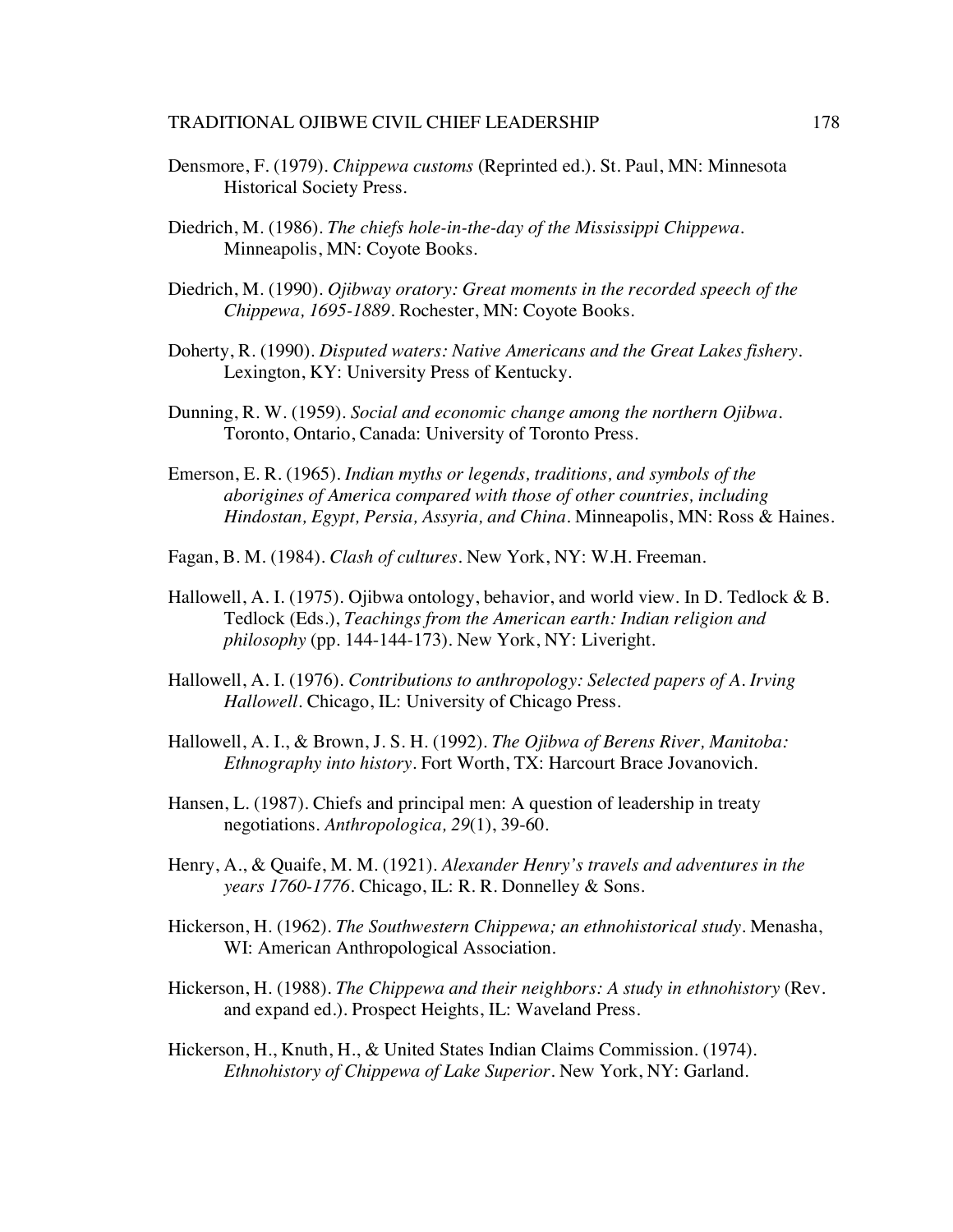- *History of tribal self-governance initiative.* (2013). Retrieved from http://www.tribalselfgov.org/Red%20Book/The%20History%20&%20Goals/histo ry\_of\_the\_tribal\_self.htm
- Hodgins, B. W., & Benidickson, J. (1989). *The Temagami experience: Recreation, resources, and aboriginal rights in the Northern Ontario wilderness*. Toronto, Ontario, Canada: University of Toronto Press.
- Institute for Government Research. (1928). *Meriam report: The problem of Indian administration*. Baltimore, MD: Johns Hopkins Press.
- Jenness, D. (1954). *The Ojibwa Indians of Parry Island: Their social and religious life*. Ottawa, Ontario, Canada: J. O. Patenaude.
- Johnston, B. (1976). *Ojibway heritage*. New York, NY: Columbia University Press.
- Johnston, B. (1981). *Tales the elders told: Ojibway legends*. Toronto, Ontario, Canada: Royal Ontario Museum.
- Johnston, B. (1990). *Ojibway heritage*. Lincoln, NE: University of Nebraska Press.
- Johnston, B. (1995). *The Manitous: The spiritual world of the Ojibway*. New York, NY: HarperCollins.
- Johnston, B., & Noel, M. (1993). *Tales of the Anishinaubaek*. Toronto, Ontario, Canada: Royal Ontario Museum.
- Katz, D., & Kahn, R. L. (1966). *The social psychology of organizations*. New York, NY: Wiley.
- Kegg, M., & Nichols, J. (1991). *Portage Lake: Memories of an Ojibwe childhood*. Edmonton, Alberta, Canada: University of Alberta Press.
- Kohl, J. G. (1985). *Kitchi-gami : Life among the Lake Superior Ojibway* [Kitschi-Gami.]. St. Paul, MN: Minnesota Historical Society Press.
- Kugel, R. (1985). Factional alignment among the Minnesota Ojibwe, 1850-1880. *American Indian Culture and Research Journal, 9*(4), 23-47.
- Kugel, R. (1998). *To be the main leaders of our people: A history of Minnesota Ojibwe politics, 1825-1898*. East Lansing, MI: Michigan State University Press.
- Landes, R. (1937). *Ojibwa sociology*. New York, NY: Columbia University Press.
- Loew, P. (2001). *Indian nations of Wisconsin: Histories of endurance and renewal*. Madison, WI: Wisconsin Historical Society Press.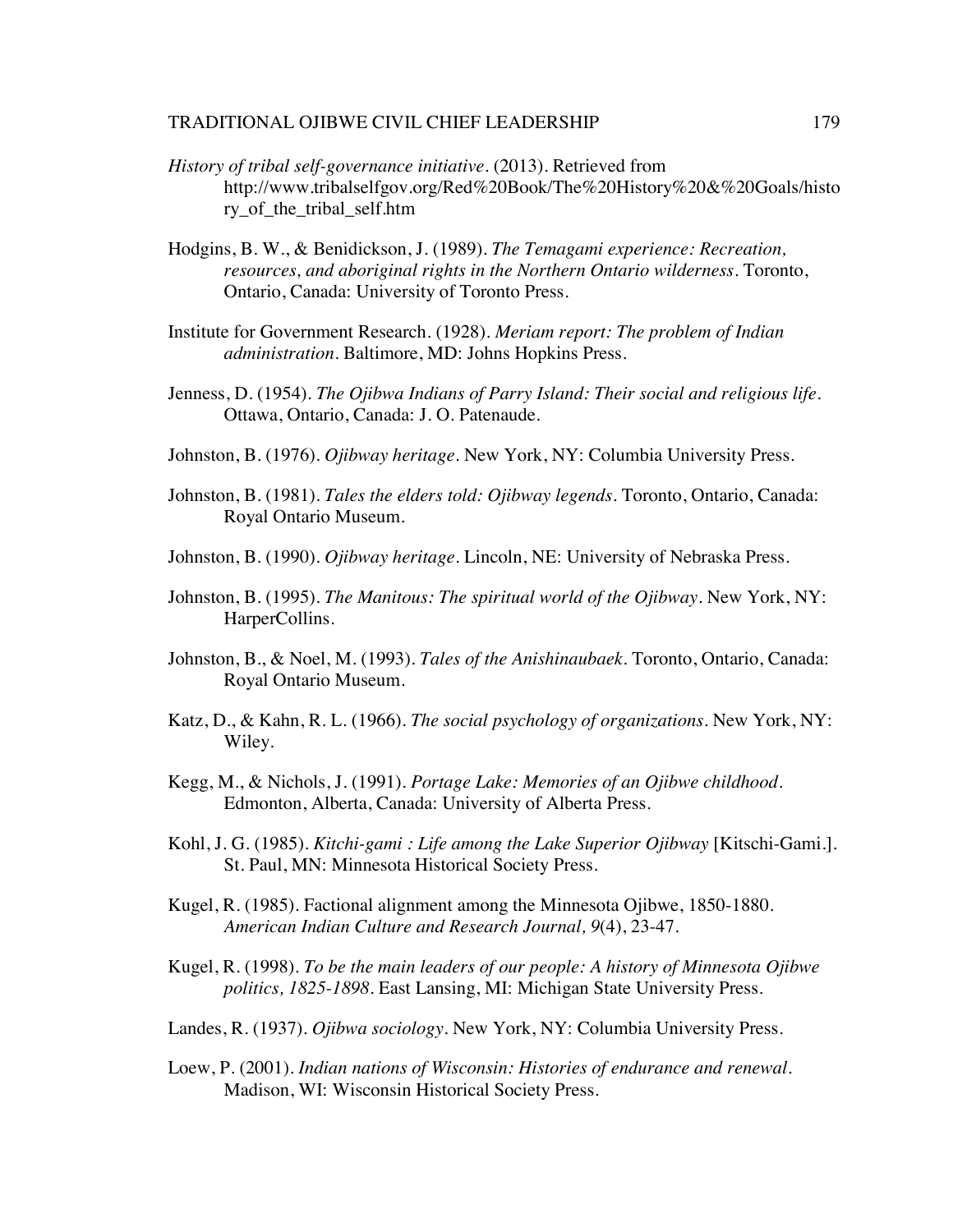- Long, J. (1791). *Voyages and travels of an Indian interpreter and trader, describing the manners and customs of the North American Indians: With an account of posts situated on the River Saint Laurence, Lake Ontario, etc. to which is added a vocabulary of the Chippeway language.* New York, NY: Johnson Reprint Corp. (Original work published 1968)
- *Longman's Magazine, 29(XXIX).* (November 1896-April 1897). Retrieved from http://books.google.com/books?id=cVocAQAAIAAJ&pg=PA293&lpg=PA293& dq=wagered+one+hundred+dollars+against+a+jossakeed&source=bl&ots=9vpuK vQ9BB&sig=aKsKjRoh78fAMFzfddrs2xmtlpw&hl=en&sa=X&ei=zuwdUb-9J6Pg2gWy3YCwBQ&sqi=2&ved=0CDkQ6AEwAw#v=onepage&q=wagered% 20one%20hundred%20dollars%20against%20a%20jossakeed&f=false
- Lurie, N. O. (1980). *Wisconsin Indians*. Madison, WI: State Historical Society of Wisconsin.
- Marx, K. (1968). *The Communist manifesto* (2<sup>nd</sup> ed.). New York, NY: Monthly Review Press.
- Mason, P. P. (Ed.) (1997). *Schoolcraft's Ojibwa lodge stories: Life on the Lake Superior frontier*. East Lansing, MI: Michigan State University Press.
- McIntosh, J. (1843). *The origin of the North American Indians: With a faithful description of their manners and customs ... including various specimens of Indian elequence ... among the Indians of North America*. New York, NY: Nafis & Cornish.
- McSloy, S. P. (2013). *A bird's eye view of Native American law. Race, racism, and the law.* Retrieved from http://racism.org/index.php?option=com\_content&view =article&id=417:native15&catid=121:articles-related-to-indigenouspeoples&Itemid=140
- Mead, M. (1937). *Cooperation and competition among primitive peoples*. New York, NY: McGraw-Hill. Retrieved from https://www.lib.umn.edu/slog.phtml?url =http://content.apa.org/books/2008-15335-000
- Meyer, M. L. (1994). *The White Earth tragedy: Ethnicity and dispossession at a Minnesota Anishinaabe reservation, 1889-1920*. Lincoln, NE: University of Nebraska Press.
- Miller, C. (2003). *Ojibwe leadership in the early nineteenth century* (Unpublished doctoral dissertation). University of North Carolina, Chapel Hill, NC.
- Milwaukee Public Museum. (2007). *Ojibwe culture.* Retrieved from http://www.mpm .edu//wirp/ICW-51.html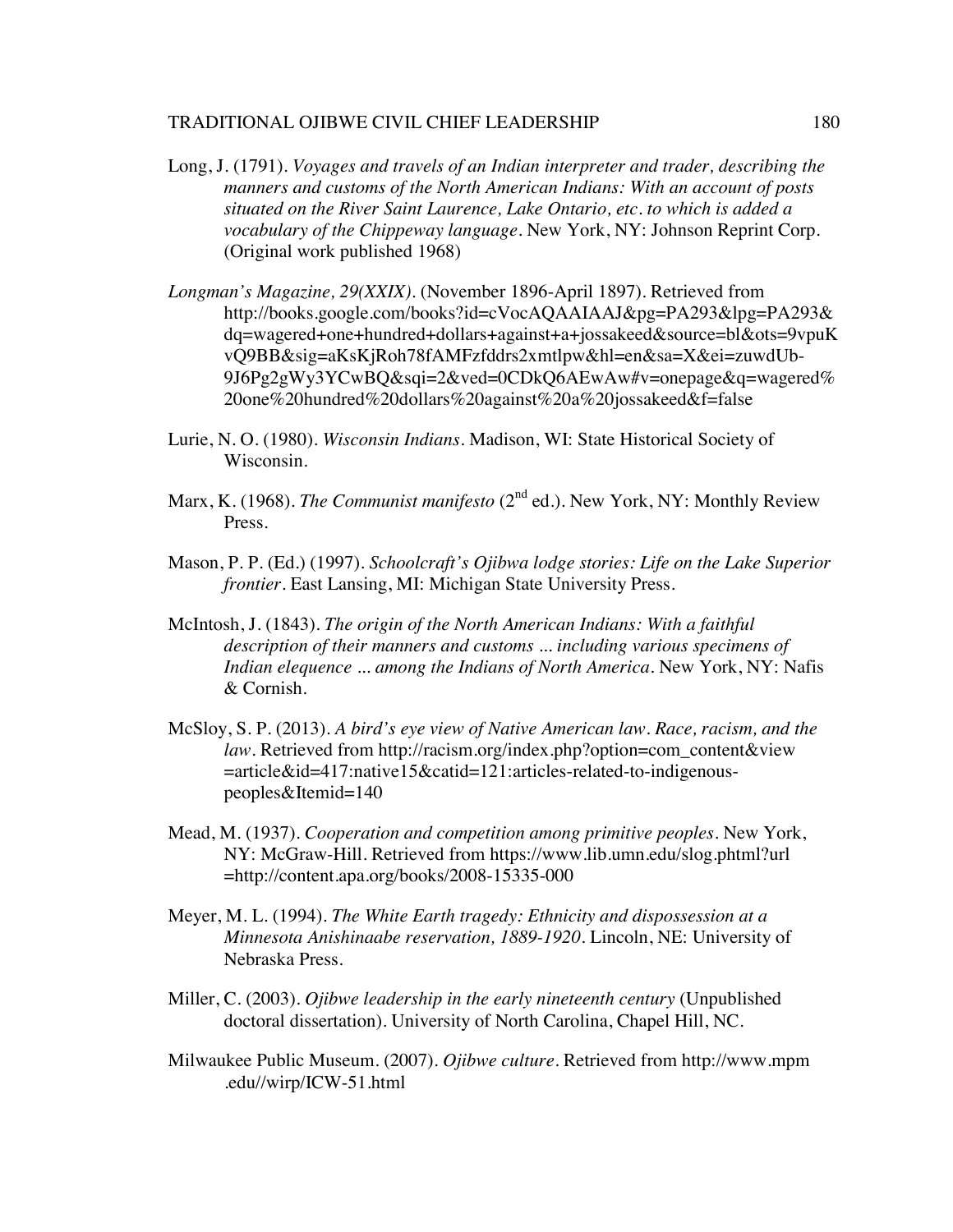- Mintz, S. (2003a). *Clearing the land of Indians: Native American voices: Digital history.* Retrieved from http://www.digitalhistory.uh.edu/historyonline/handouts.cfm
- Mintz, S. (2003b). *Indian power: Native American voices: Digital history.* Retrieved from http://www.digitalhistory.uh.edu/native\_voices/nav4.html
- Mintz, S. (2003c). *Kill the Indian and save the man: Native American voices: Digital history.* Retrieved from http://www.digitalhistory.uh.edu/native\_voices/nav4.html
- Mintz, S. (2003d). *Native Americans and European contests for empire: Native American voices: Digital history.* Retrieved from http://www.digitalhistory.uh.edu /native\_voices/nav2.html
- Mintz, S. (2003e). *Native Americans at the turn of the century: Native American voices: Digital history.* Retrieved from http://www.digitalhistory.uh.edu/native\_voices /nav4.html
- Mintz, S. (2003f). *Revivalization and renewal: Native American voices: Digital history.* Retrieved from http://www.digitalhistory.uh.edu/native\_voices/nav4.html
- Morison, S. E. (1972). *Samuel de Champlain, father of New France*. Boston, MA: Little, Brown.
- Newcomb, S. (1992, Fall). Five hundred years of injustice. *Shaman's Drum,* 18-20.
- O'Brien, S, (1989*). American Indian tribal governments*. Norman, OK: University of Oklahoma Press.
- Ohio History Center. (2005). *Tecumseh.* Retrieved from http://www.ohiohistorycentral .org/entry.php?rec=373
- Patton, M. Q., & Patton, M. Q. (1990). *Qualitative evaluation and research methods* (2<sup>nd</sup> ed.). Newbury Park, CA: Sage.
- Peacock, T. D. (1989). *Internal tribal disputes in the age of self-determination*  (Unpublished doctoral dissertation). Harvard Graduate School of Education, Cambridge, MA.
- Peacock, T. D., & Wisuri, M. (2001). *Ojibwe waasa inaabidaa = We look in all directions*. Afton, MN: Afton Historical Society Press.
- Peers, L. L. (1994). *The Ojibwa of Western Canada, 1780 to 1870: 1780-1870.* St. Paul, MN: Minnesota Historical Society Press.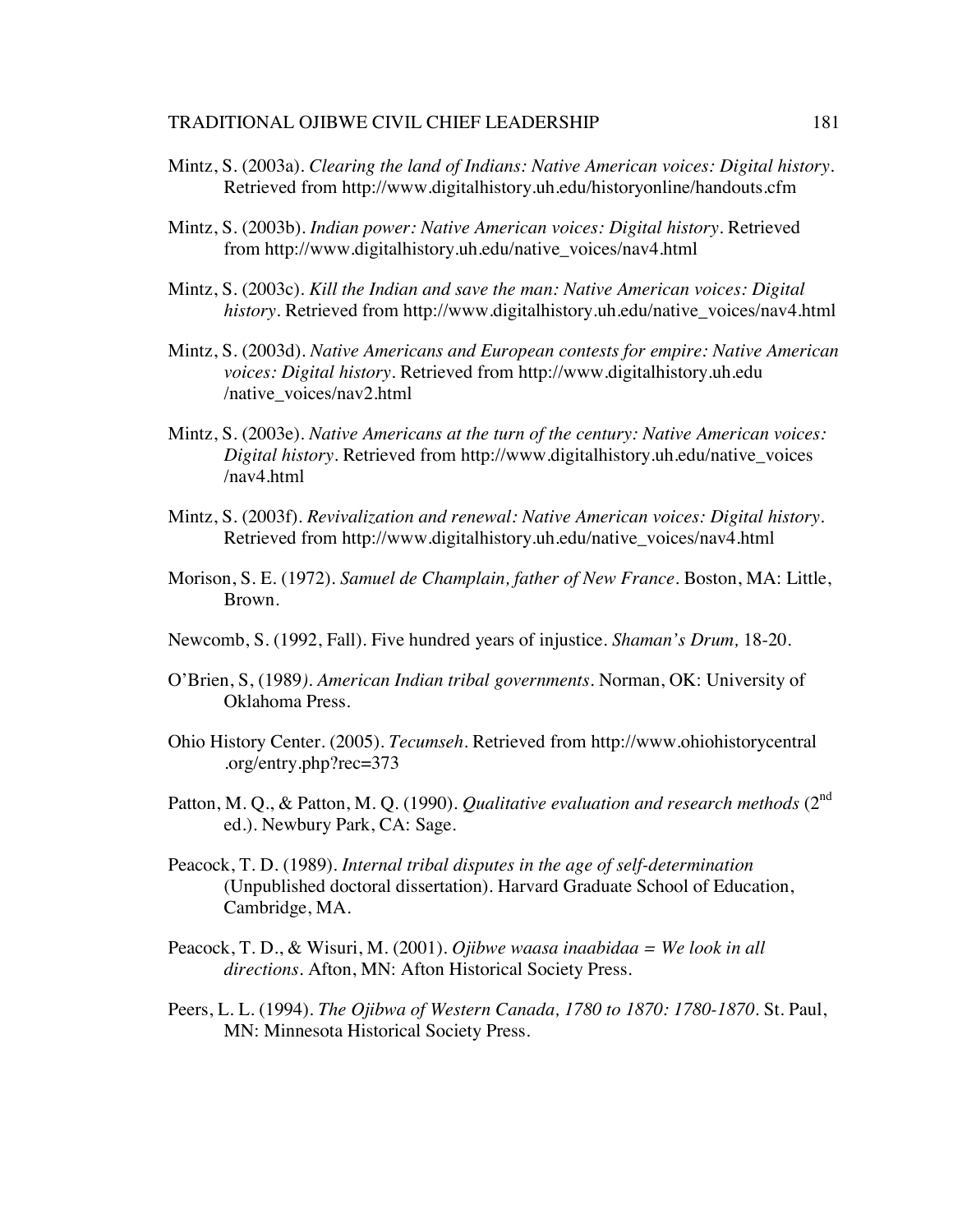- Pike, Z. M., & Jackson, D. D. (1966). *Journals, with letters and related documents* [An account of expeditions to the sources of the Mississippi]. Norman, OK: University of Oklahoma Press.
- Plain, F. (1997). *First Nations international court of justice: A message from the elders/chiefs of Ontario Magazine.* Retrieved from http://www.chiefs-ofontario.org/magazine/1-03.html
- Quimby, G. I. (1960). *Indian life in the Upper Great Lakes 11,000 B.C. to A.D. 1800*. Chicago, IL: University of Chicago Press.
- Redsky, J. (1972). *Great leader of the Ojibway: Mis-quona-queb*. Toronto, Ontario, Canada: McClelland and Stewart.
- Rogers, E. S. (1978). Southeastern Ojibwa. In B. G. Trigger (Ed.), *Handbook of North American Indians* (Vol.15, pp. 760-771). Washington, DC: Smithsonian Institution Press.
- Rohrl, V. J. (1981). *Change for continuity: The people of a Thousand Lakes.* Washington, DC: University Press of America.
- Ross, R. (1992). *Dancing with a ghost: Exploring Indian reality*. Markham, Ontario, Canada: Octopus Books.
- Roufs, T. G. (2006). *Chiefs and councils, when everybody called me Gah-bay-bi-nayss: "forever-flying-bird": An ethnographic biography of Paul Peter Buffalo.* Retrieved from http://www.d.umn.edu/cla/faculty/troufs/Buffalo/PB05 .html# $N<sub>1</sub>$
- Sapir, E. (1929). The status of linguistics as a science. *Language, 5*(4), 207-214.
- Schenck, T. M. (1997). *The voice of the crane echoes afar: The sociopolitical organization of the Lake Superior Ojibwa, 1640-1855*. New York, NY: Garland.
- Schmalz, P. S. (1991). *The Ojibwa of Southern Ontario*. Toronto, Ontario, Canada: University of Toronto Press.
- Schoolcraft, H. R. (1833). *Expedition through the upper Mississippi to Itasca Lake.* Retrieved from http://www.library.wisc.edu/etext/wireader/WER1604.html
- Schoolcraft, H. R. (1851). *The American Indians: Their history, condition and prospects, from original notes and manuscripts* (New rev. ed.). Buffalo, NY: G.H. Derby.
- Schoolcraft, H. R. (1978). *The Indian in his wigwam, or, characteristics of the red race of America. From original notes and manuscripts*. New York, NY: AMS Press. (Original work published 1848)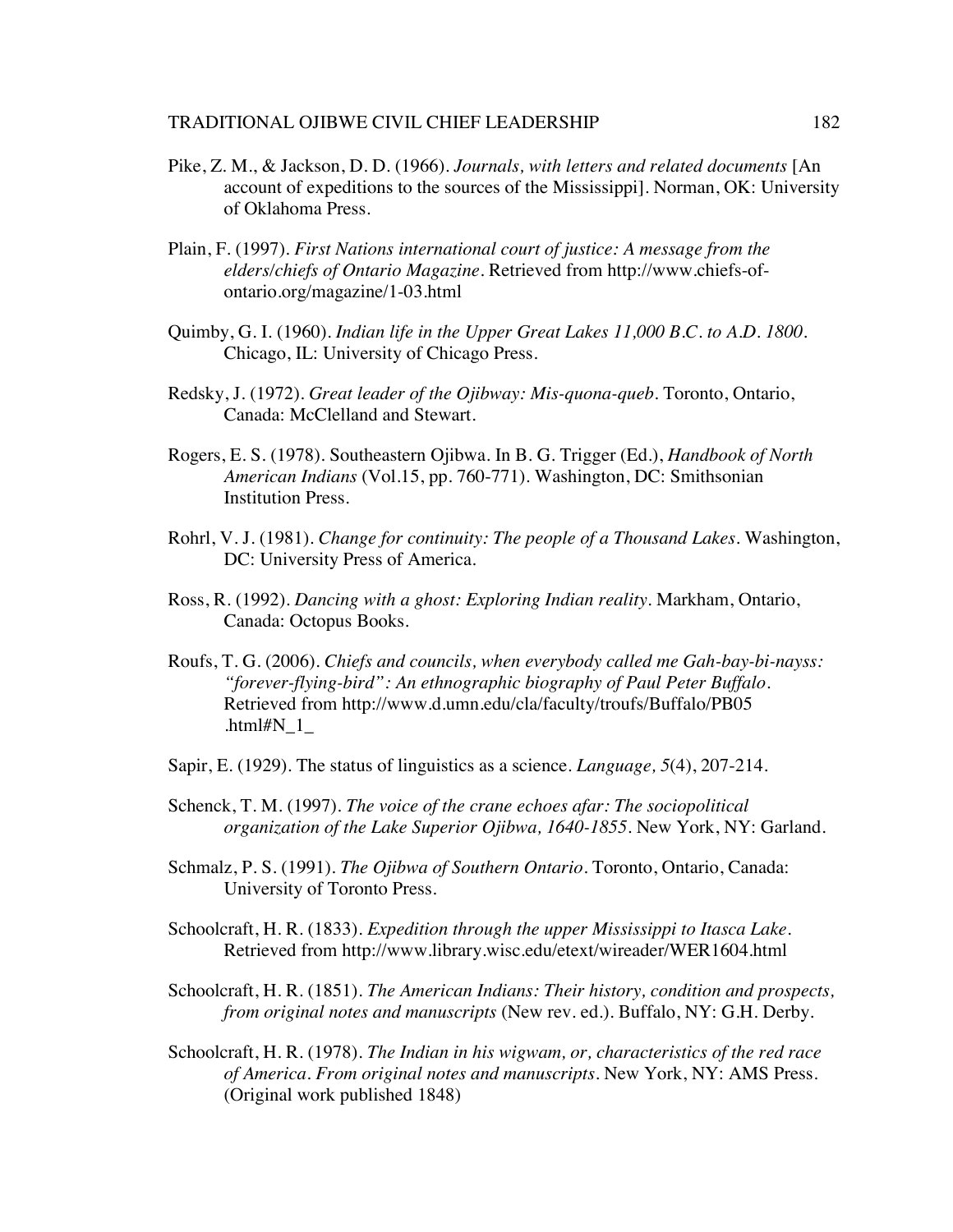- Shields, N. D. (2001). *Anishinabek political alliance in the post-confederation period: The Grand General Indian Council of Ontario, 1870-1936.* Retrieved from http://www.collectionscanada.gc.ca/obj/s4/f2/dsk3/ftp05/MQ63366.pdf
- Shifferd, P. A. (1976). A study in economic change: The Chippewa of Northern Wisconsin, 1854-1900. *Western Canadian Journal of Anthropology, 6*(4), 16-41.
- Shkilnyk, A. M., & Shkilnyk, A. (1985). *A poison stronger than love: The destruction of an Ojibwa community.* New Haven, CT: Yale University Press.
- Skinner, A. (1914). *Political organization, cults, and ceremonies of the Plains-Ojibway and Plains-Cree Indians*. New York, NY: The Trustees.
- Smith, J. G. E. (1973). *Leadership among the Southwestern Ojibwa*. Ottawa, Ontario, Canada: National Museums of Canada.
- Steinbring, J. H. (1981). Saulteaux of Lake Winnipeg. In J. Helm (Ed.), *Handbook of North American Indians* (Vol. 6, pp. 244-255). Washington, DC: Smithsonian Institution Press.
- Tanner, H. H., & Hast, A. (1987). *Atlas of Great Lakes Indian history*. Norman, OK: University of Oklahoma Press.
- Tibbetts, J. (2006). Leech Lake candidate information. *De-Bah-Ji-Mon = Telling News, 20*(13), 11.
- Treuer, A. S. (2010). *The assassination of Hole in the Day*. St. Paul, MN: Minnesota Historical Press.
- Vecsey, C. (1983). *Traditional Ojibwa religion and its historical changes*. Philadelphia, PA: American Philosophical Society.
- Vennum, T. (1982). *The Ojibwa dance drum: Its history and construction*. Washington, DC: Smithsonian Institution Press.
- Waisberg, L. & Holzkamm, T. (2001). *We have one mind and one mouth. It is the decision of all of us. Traditional Anishinaabe governance of treaty #3.* Retrieved from http://www.gct3.net/wp-content/uploads/2008/01/trad\_gov.pdf
- Warren, W. W. (1885). *History of the Ojibways: Based upon traditions and oral statements*. St. Paul, MN: Minnesota Historical Society Press.
- Warren, W. W. (1984). *History of the Ojibway people* (2<sup>nd</sup> ed.). St. Paul, MN: Minnesota Historical Society Press.